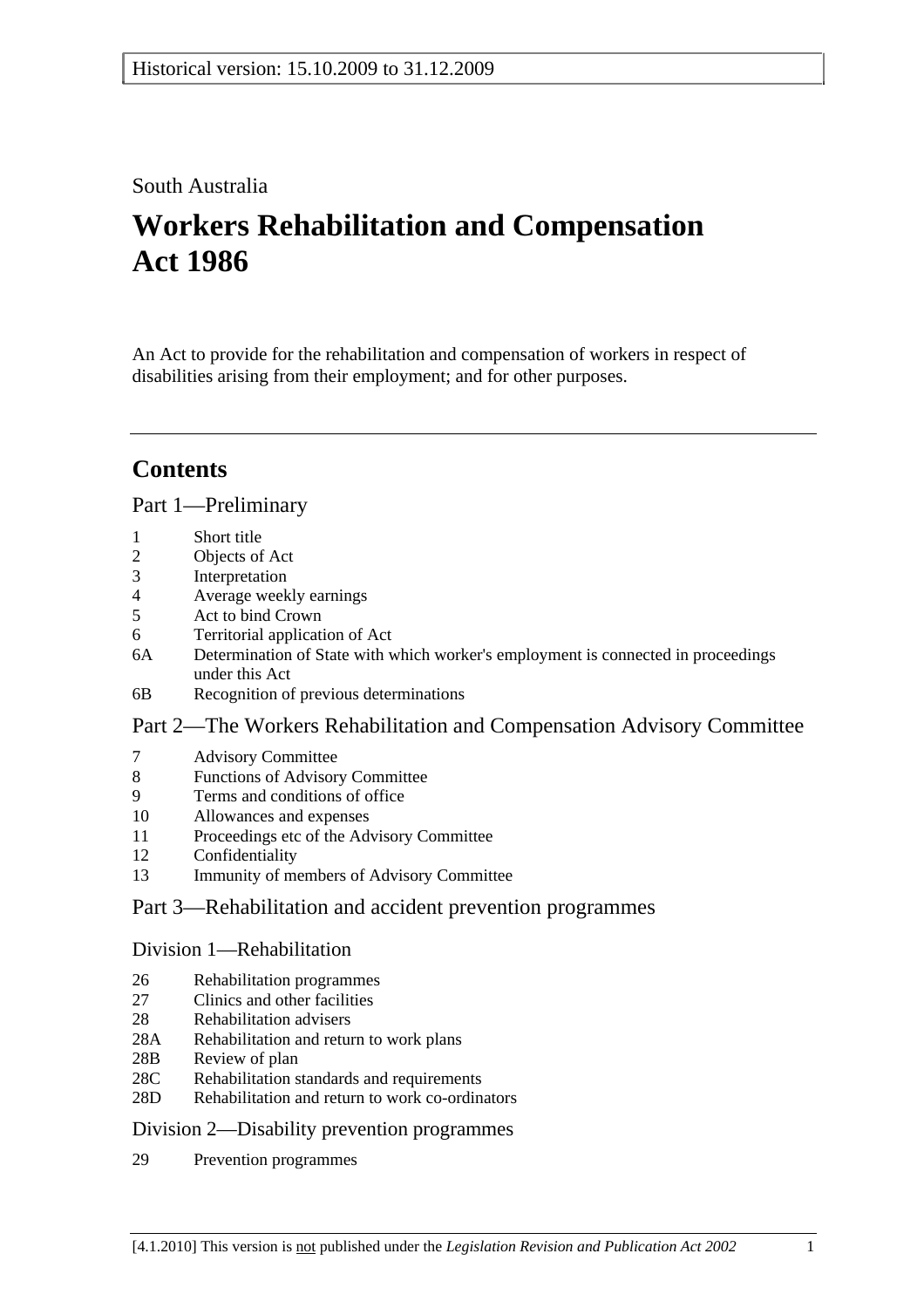## Part 4—Compensation

## Division 1—Conditions under which disability is compensable

- 30 Compensability of disabilities
- 30A Psychiatric disabilities
- 30B Effect of misconduct etc
- 31 Evidentiary provision

### Division 2—Compensation for medical expenses etc

- 32 Compensation for medical expenses
- 32A Special provisions for payment of medical expenses after initial notification of disability
- 33 Transportation for initial treatment

### Division 3—Compensation for property damage

34 Compensation for property damage

#### Division 4—Compensation by way of income maintenance

- 35 Preliminary
- 35A Weekly payments over designated periods
- 35B Weekly payments after expiry of designated periods—no work capacity
- 35C Weekly payments after expiry of designated periods—current work capacity
- 36 Discontinuance of weekly payments
- 37 Adjustments due to change from original arrangements
- 38 Review of weekly payments
- 39 Economic adjustments to weekly payments
- 40 Weekly payments and leave entitlements
- 41 Absence of worker from Australia

Division 4A—Redemption

42 Redemption of liabilities

### Division 5—Compensation for non-economic loss

- 43 Lump sum compensation
- 43A Assessment of impairment
- 43B No disadvantage—compensation table

#### Division 6—Compensation payable on death

- 44 Compensation payable on death—weekly payments
- 45 Review of weekly payments
- 45A Compensation payable on death—lump sums
- 45B Funeral benefit
- 45C Counselling services

## Division 7—Liability to pay compensation

- 46 Incidence of liability
- 47 Augmentation of weekly payment in consequence of delay
- 48 Payments by Corporation on behalf of defaulting employer
- 49 Corporation may undertake employer's liability to make weekly payments
- 50 Corporation as insurer of last resort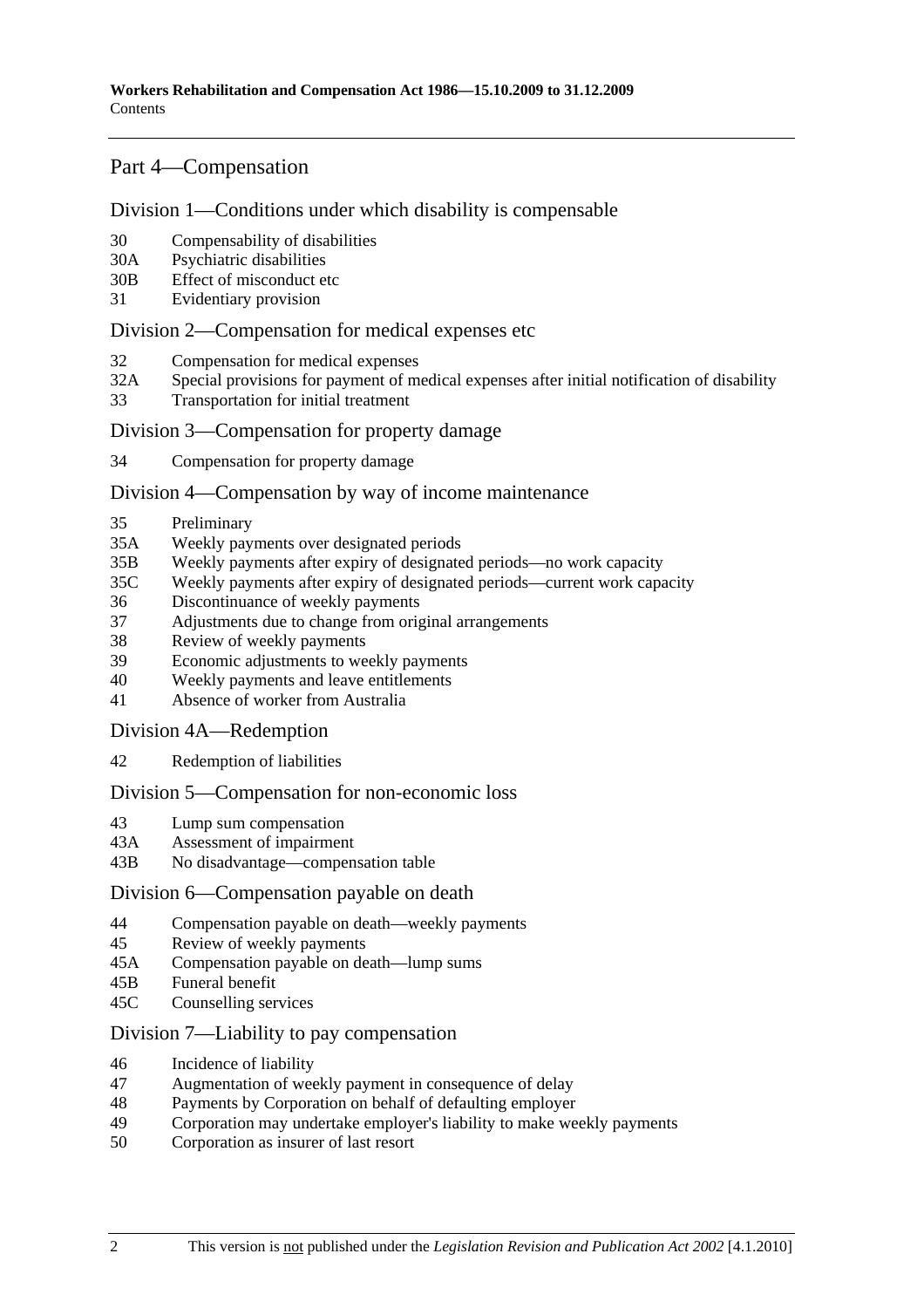Division 7A—Special provisions for commencement of weekly payments after initial notification of disability

- 50A Interpretation
- 50B Commencement of weekly payments following initial notification of disability
- 50C Status of payments
- 50D Worker to be notified if weekly payments are not commenced
- 50E Notice of commencement of weekly payments
- 50F Obligations of worker
- 50G Liability to make weekly payments not affected by making of claim
- 50H Set-offs and rights of recovery
- 50I Status of decisions

## Division 8—Notices of disabilities and claims for compensation

- 51 Duty to give notice of disability
- 52 Claim for compensation
- 53 Determination of claim

## Division 9—Miscellaneous

Subdivision 1—Limitations on liability

- 54 Limitation of employer's liability
- 55 Prohibition of double recovery of compensation
- 57 Compensation payable in respect of disabilities arising from employment on ships
- 58 Certain sporting injuries not to be compensable

### Subdivision 2—Choice of law

- 58AA The applicable substantive law for work disability claims
- 58AB Claims to which Subdivision applies
- 58AC What constitutes disability and employment
- 58AD Claim in respect of death included
- 58AE Meaning of substantive law
- 58AF Availability of action in another State not relevant

Subdivision 3—Other matters

- 58A Reports of return to work etc
- 58B Employer's duty to provide work or pay wages
- 58C Notice of termination of employment to be given in certain cases
- Part 5—Registration and funding

## Division 1—Registration of employers

- 59 Registration of employers
- 60 Self-insured employers
- 61 The Crown and certain agencies to be self-insured employers
- 62 Applications
- 62A Ministerial appeal on decisions relating to self-insured employers

## Division 2—Delegation to self-insured employers

63 Delegation to self-insured employer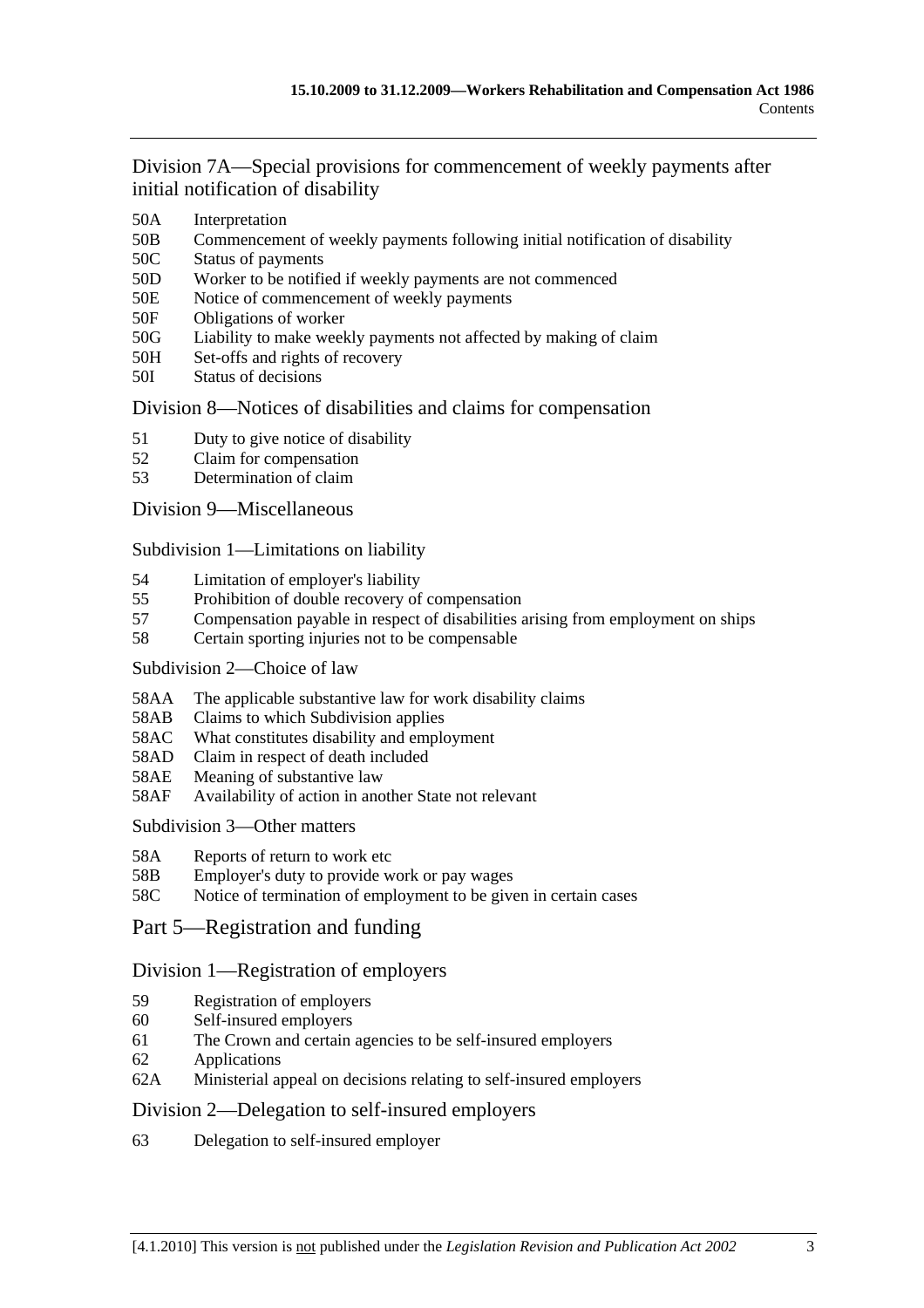### Division 3—The Compensation Fund

64 The Compensation Fund

#### Division 4—Imposition of levies

- 65 Preliminary
- 66 Imposition of levies
- 67 Adjustment of levy in relation to individual employers

#### Division 5—Special levy for self-insured employers

68 Special levy for self-insured employers

#### Division 6—Payment of levies

- 69 Initial payment
- 69A Revised estimates of remuneration by employers
- 69B Certificate of remuneration
- 69C Revised estimates of remuneration by Corporation
- 69D Statement for reconciliation purposes
- 69E Adjustment of levy
- 69F Deferred payment of levy
- 69G Exercise of adjustment powers

## Division 7—Recovery of levies and fines

- 70 Recovery on default
- 71 Penalty for late payment
- 72 Review
- 72A Reasonable mistake about application of Act

### Division 8—Miscellaneous

- 73 Separate accounts
- 74 Liability to keep accounts
- 75 Person ceasing to be an employer
- 76 Proof of registration
- 76AA Discontinuance fee
- 76A Recovery of levy

### Part 6—Workers Compensation Tribunal

#### Division 1—Establishment of Tribunal

```
77 Establishment of Tribunal
```
77A Seal

## Division 2—Constitution of the Tribunal

- 78 Constitution of Tribunal
- 78A Full Bench
- 78B Exercise of Tribunal's powers by the Registrar

#### Division 3—Jurisdiction of the Tribunal

79 Jurisdiction

#### Division 4—The presidential members

80 The President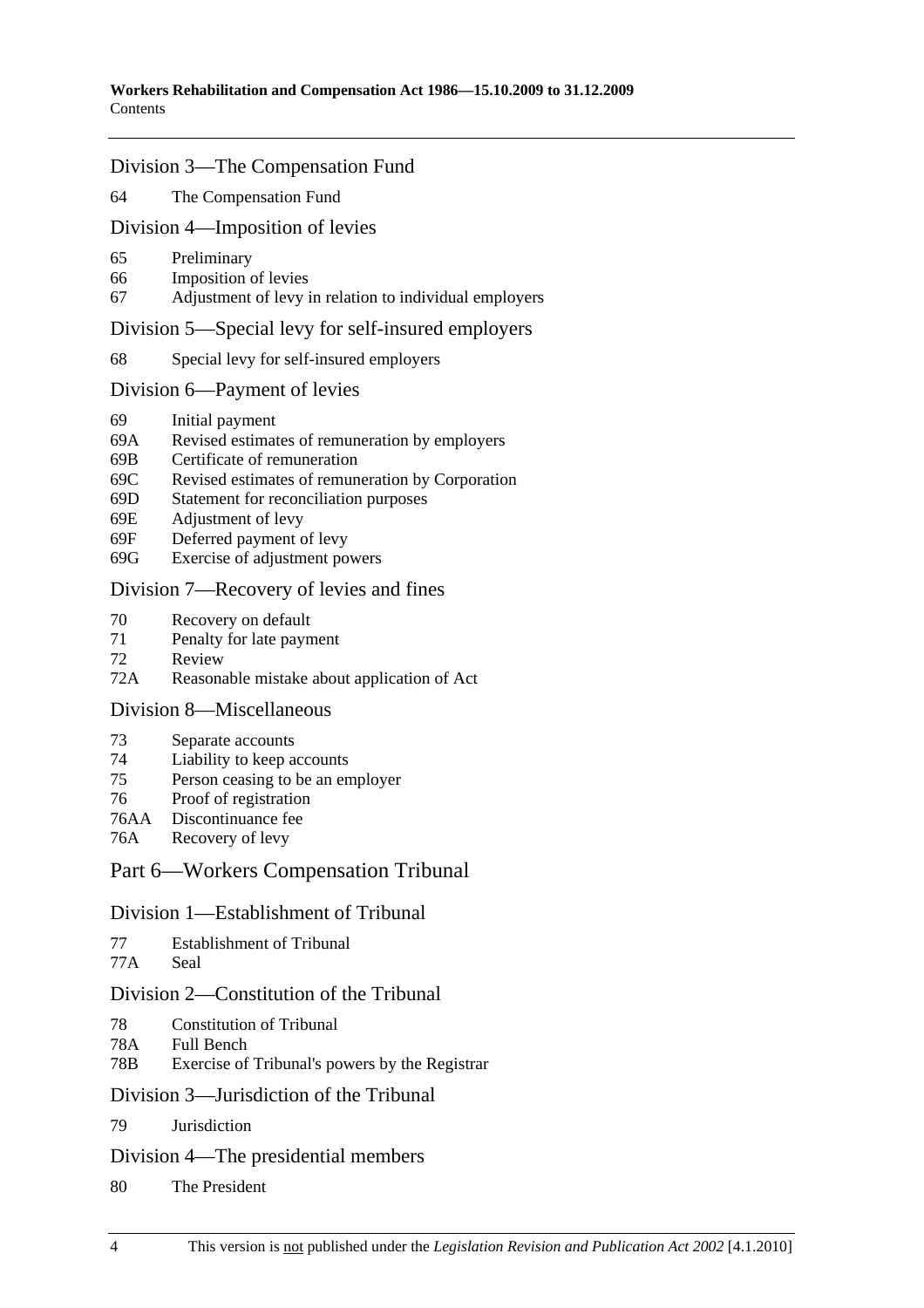#### 80A The Deputy Presidents

#### Division 5—Conciliation officers

- 81 Appointment of conciliation officers
- 81A Conditions of appointment
- 81B Administrative responsibilities of conciliation officers

#### Division 6—Administrative and ancillary staff

- 82 Administrative and ancillary staff
- 82A Appointment etc of the Registrar
- 82B Responsibilities of administrative and ancillary staff

### Division 7—Sittings and distribution of business

- 83 Time and place of sittings
- 83A Adjournment from time to time and from place to place

#### Division 8—Evidence

- 84 Tribunal not to be bound by evidentiary rules
- 84A Power to require attendance of witnesses and production of evidentiary material
- 84B Power to compel the giving of evidence
- 84C Entry and inspection of property
- 84D Issue of evidentiary summonses

### Division 9—General principles and rules

- 85 Principles of equity and good conscience
- 85A Hearings to be in public
- 85B Representation

### Division 10—Appeals and references of questions of law

- 86 Appeal on question of law
- 86A Reference of question of law and final appeal to Supreme Court

### Division 11—Enforcement of judgments

- 87 Certified copy of judgment or order
- 87A Enforcement of judgments and orders

### Division 12—Miscellaneous

- 88 Immunities
- 88A Contempts of Tribunal
- 88B Punishment of contempts
- 88C Miscellaneous provisions about legal process
- 88D Service
- 88DA Power to enlarge scope of proceedings
- 88E Rules
- 88F Costs of proceedings
- 88G Recovery of costs of representation
- 88H Power to set aside judgments or orders
- 88I Finality of the Tribunal's decisions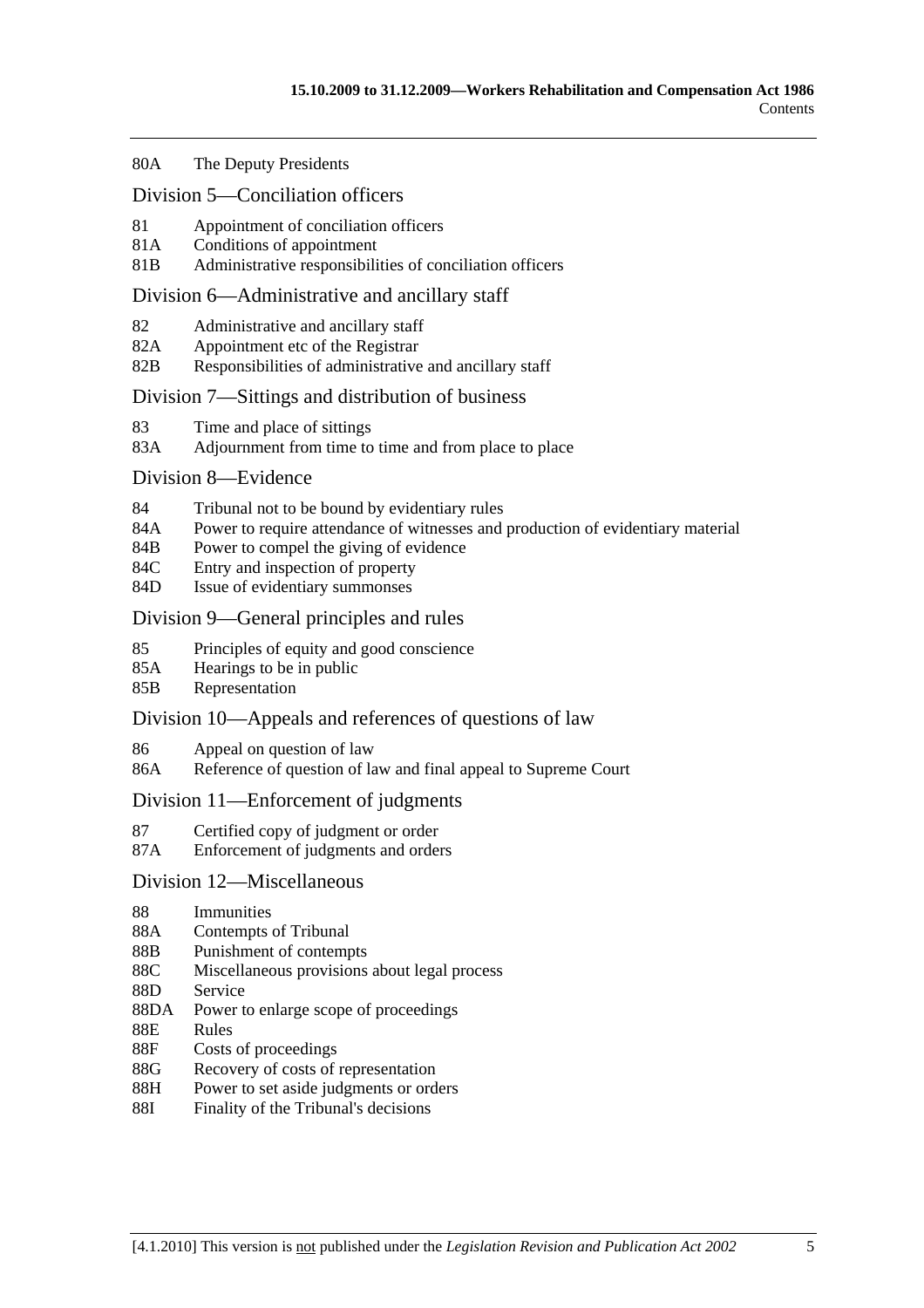## Part 6A—Dispute resolution

## Division 1—Preliminary

89 Interpretation

89A Reviewable decisions

#### Division 2—Notice of dispute

- 90 Notice of dispute
- 90A Time for lodging notice of dispute
- 90B Notice to be given by Registrar

## Division 3—Initial reconsideration

- 91 Initial reconsideration
- 91A Reference of disputes to conciliation

### Division 4—Conciliation proceedings

- 92 Assignment of presidential member or conciliation officer to preside at conciliation proceedings
- 92A Obligation of conciliator
- 92B Calling of conciliation conference
- 92C Procedure in conciliation proceedings
- 92D Reference of dispute into Tribunal

### Division 6—Judicial determination of dispute

- 94A Constitution of Tribunal
- 94B Pre-hearing conference
- 94C Determination of dispute

## Division 7—Costs

- 95 Costs
- 95A Costs liability of representatives

### Division 8—Ministerial intervention

96 Ministerial intervention

### Part 6B—Special jurisdiction to expedite decisions

- 97 Special jurisdiction
- 97A Constitution of Tribunal for proceedings under this Part
- 97B Powers of Tribunal on application
- 97C Costs

## Part 6C—Medical Panels

## Division 1—Establishment and constitution

- 98 Establishment
- 98A Constitution
- 98B Procedures
- 98C Validity of acts
- 98D Immunity of members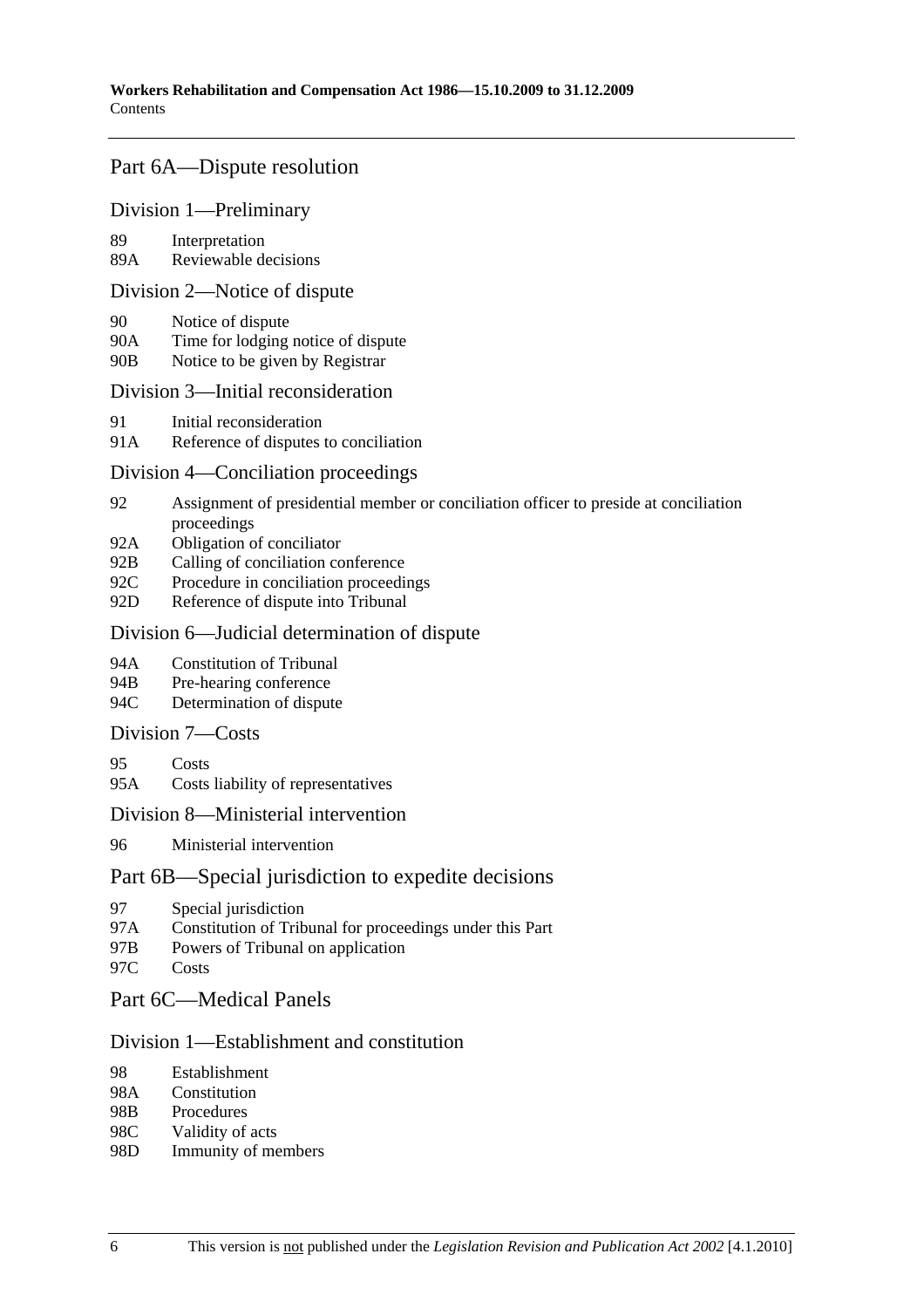#### Division 2—Functions and powers

| 98E           | Interpretation   |  |  |
|---------------|------------------|--|--|
| 98F           | <b>Functions</b> |  |  |
| $\sim$ $\sim$ |                  |  |  |

- 98G Powers and procedures on a referral
- 98H Opinions

## Division 3—Related matters

98I Admissibility

98J Support staff

## Part 6D—WorkCover Ombudsman

## Division 1—Appointment and conditions of office

- 99 Appointment
- 99A Term of office and conditions of appointment
- 99B Remuneration
- 99C Temporary appointments

## Division 2—Functions and powers

- 99D Functions
- 99E Powers—general
- 99F Obtaining information
- 99G Power to examine witnesses etc

## Division 3—Other matters

- 99H Independence
- 99I Staff
- 99J Funding
- 99K Delegation
- 99L Annual report
- 99M Other reports
- 99N Immunity

## Part 7—Miscellaneous

- 103 Extension of the application of this Act to self-employed persons
- 103A Special provision for prescribed classes of volunteers
- 105 Insurance of registered employers against other liabilities
- 106 Payment of interim benefits
- 106A Payment not to constitute an admission of liability
- 107 Employer may request progress report
- 107A Copies of medical reports
- 107B Worker's right of access to claims file
- 108 Medical examination at request of employer
- 109 Worker to be supplied with copy of medical report
- 110 Powers of entry and inspection
- 111 Inspection of place of employment by rehabilitation adviser
- 112 Confidentiality to be maintained
- 112AA Confidentiality—employers
- 112A Employer information
- 113 Disabilities that develop gradually
- 114 Certain payments not to affect benefits under this Act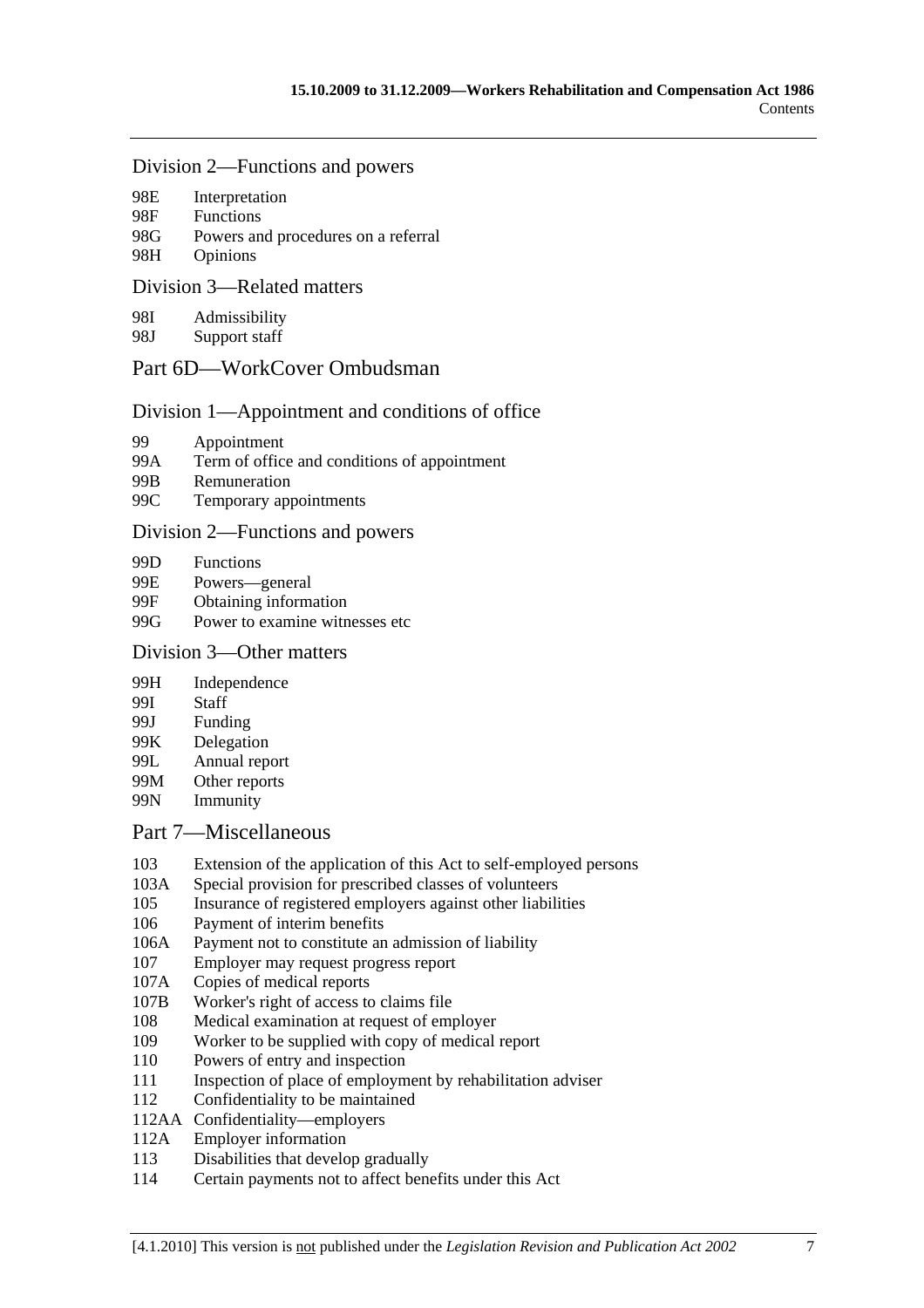- 115 No contribution from workers
- 116 Payment of compensation where worker in prison
- 117 Service of documents
- 118 Service of documents on the Corporation
- 119 Contract to avoid Act
- 120 Dishonesty
- 120A Evidence
- 122 Offences
- 122A Expiation fees
- 123A Right of intervention
- 123B Code of Claimants' Rights
- 124 Regulations

## Schedule 1—Transitional provisions

- 1 Interpretation
- 2 Application of repealed Act
- 3 Exempt employers
- 4 Mining and Quarrying Industries Fund<br>5 Statutory Reserve Fund
- Statutory Reserve Fund
- 5A Insurance Assistance Fund
- 5B Investment of, and dealings with, the Funds
- 5C Entitlement to documents
- 5D Compensation payable to domestic partner on death of worker
- 5E Additional transitional provisions
- 6 Acts Interpretation Act

# Schedule 2—Disabilities presumed to arise from employment

Schedule 3—Minimum amounts of compensation according to degree of impairment under regulations

Schedule 3A—No disadvantage—non-economic loss compensation

## Schedule 4—Adjacent areas

- 1 Interpretation
- 2 Adjacent areas

# Legislative history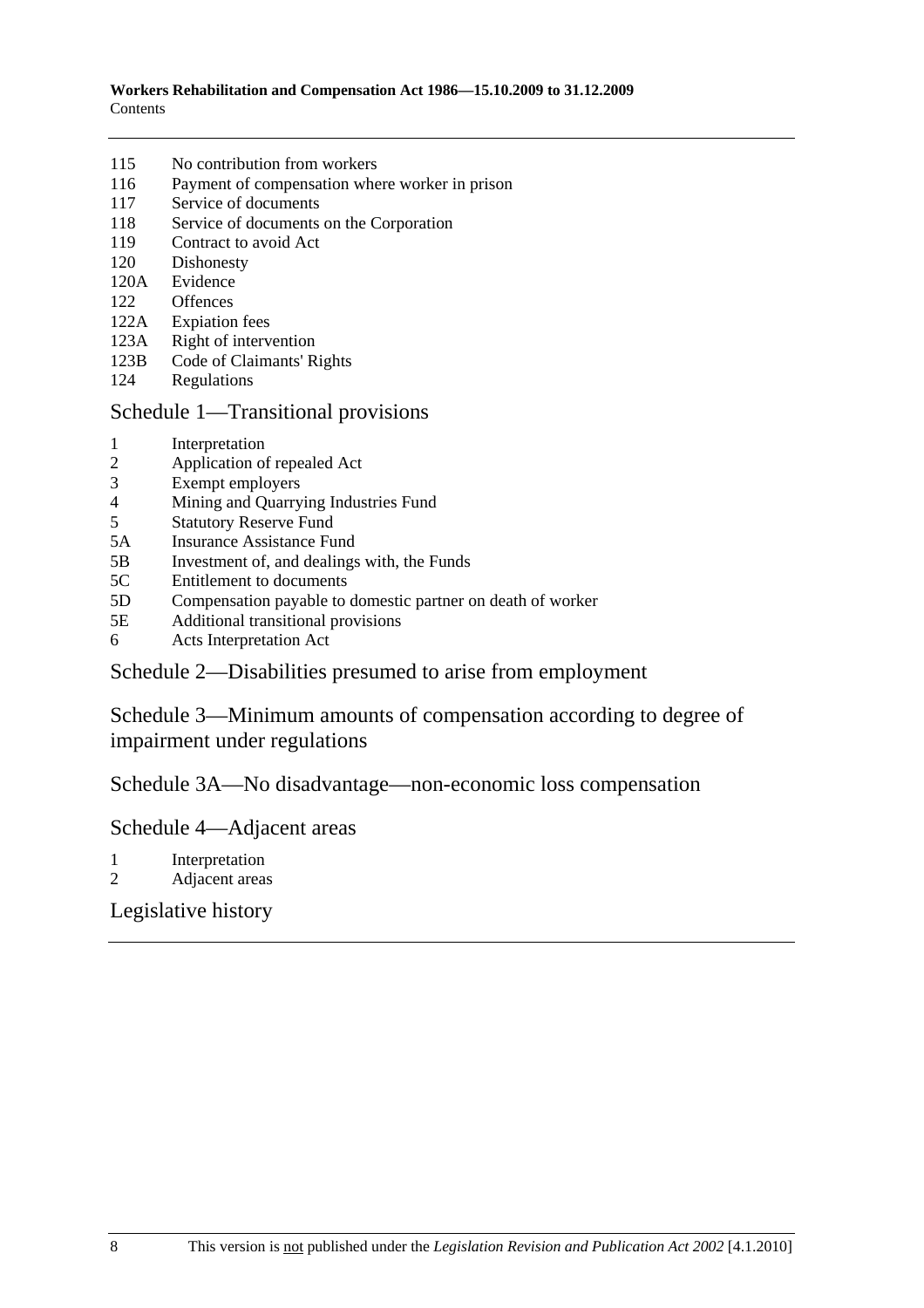# **The Parliament of South Australia enacts as follows:**

# **Part 1—Preliminary**

## **1—Short title**

This Act may be cited as the *Workers Rehabilitation and Compensation Act 1986*.

## **2—Objects of Act**

- (1) The objects of this Act are—
	- (a) to establish a workers rehabilitation and compensation scheme—
		- (i) that achieves a reasonable balance between the interests of employers and the interests of workers; and
		- (ii) that provides for the effective rehabilitation of disabled workers and their early return to work; and
		- (iii) that provides fair compensation for employment-related disabilities; and
		- (iv) that reduces the overall social and economic cost to the community of employment-related disabilities; and
		- (v) that ensures that employers' costs are contained within reasonable limits so that the impact of employment-related disabilities on South Australian businesses is minimised; and
	- (b) to provide for the efficient and effective administration of the scheme; and
	- (c) to establish incentives to encourage efficiency and discourage abuses; and
	- (d) to ensure that the scheme is fully funded on a fair basis; and
	- (e) to reduce the incidence of employment-related accidents and disabilities; and
	- (f) to reduce litigation and adversarial contests to the greatest possible extent.
- (2) A person exercising judicial, quasi-judicial or administrative powers must interpret this Act in the light of its objects without bias towards the interests of employers on the one hand, or workers on the other.
- (3) The Corporation, and the employer from whose employment a compensable disability arises, must seek to achieve a disabled worker's return to work (taking into account the objects and requirements of this Act).

# **3—Interpretation**

(1) In this Act, unless the contrary intention appears—

*actuary* means a Fellow or Accredited Member of the Institute of Actuaries of Australia;

*Advisory Committee* means the Workers Rehabilitation and Compensation Advisory Committee established under Part 2;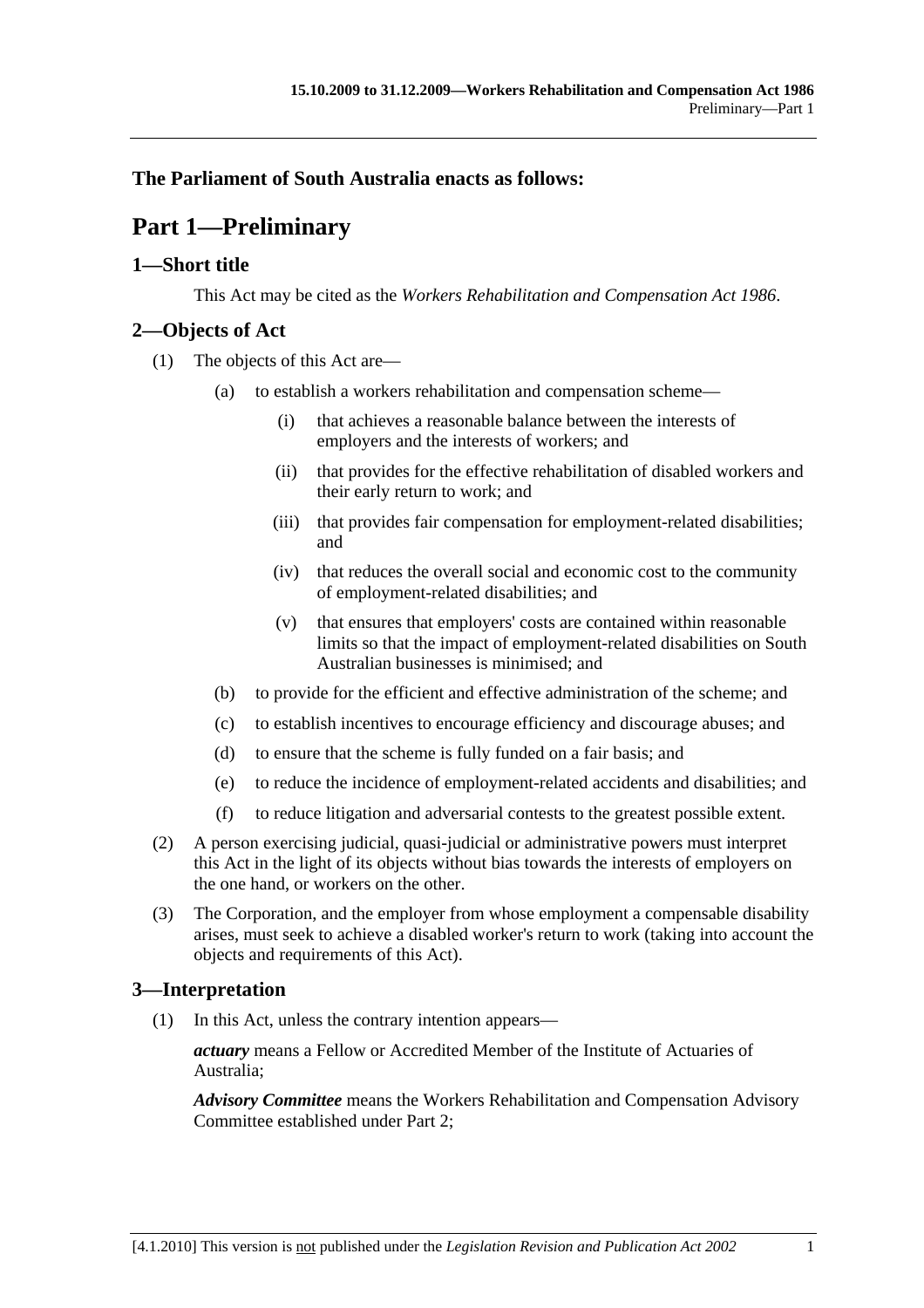*apprentice* includes—

- (a) a person undertaking training as a trainee in a trade, declared vocation or other occupation under a contract of training under the *Training and Skills Development Act 2003*;
- (b) a person undertaking training in a scheme approved by the Corporation for the purposes of this definition,

and *apprenticeship* has a corresponding meaning;

*authorised officer* means a person who is authorised by the Corporation to exercise the powers of an authorised officer under this Act;

*average minimum award rate* means the amount published by the Commonwealth Statistician as the weighted average minimum weekly award rate for adult persons (wage and salary earners) in South Australia;

*average weekly earnings*, in relation to a worker, means the worker's average weekly earnings determined in accordance with section 4;

*the board* means the board of management of the Corporation;

*business day* means any day except Saturday, Sunday or a public holiday;

*child*, in relation to a deceased worker, includes a person in relation to whom the worker stood, at the date of death, *in loco parentis*;

*close personal relationship* means the relationship between 2 adult persons (whether or not related by family and irrespective of their gender) who live together as a couple on a genuine domestic basis, but does not include—

- (a) the relationship between a legally married couple; or
- (b) a relationship where 1 of the persons provides the other with domestic support or personal care (or both) for fee or reward, or on behalf of some other person or an organisation of whatever kind;

**Note—** 

Two persons may live together as a couple on a genuine domestic basis whether or not a sexual relationship exists, or has ever existed, between them.

*compensation* includes any monetary benefit payable under this Act;

*compensable disability* means a disability that is compensable by virtue of section 30;

*conciliation officer*—see section 81;

*conciliator* means a presidential member of the Tribunal or a conciliation officer assigned to preside at conciliation proceedings—see section 92(1)(a);

*Consumer Price Index* means the Consumer Price Index (All groups index for Adelaide) published by the Australian Bureau of Statistics;

*contract of service* means—

- (a) a contract under which one person (the worker) is employed by another (the employer);
- (b) a contract, arrangement or understanding under which one person (the worker) works for another in prescribed work or work of a prescribed class;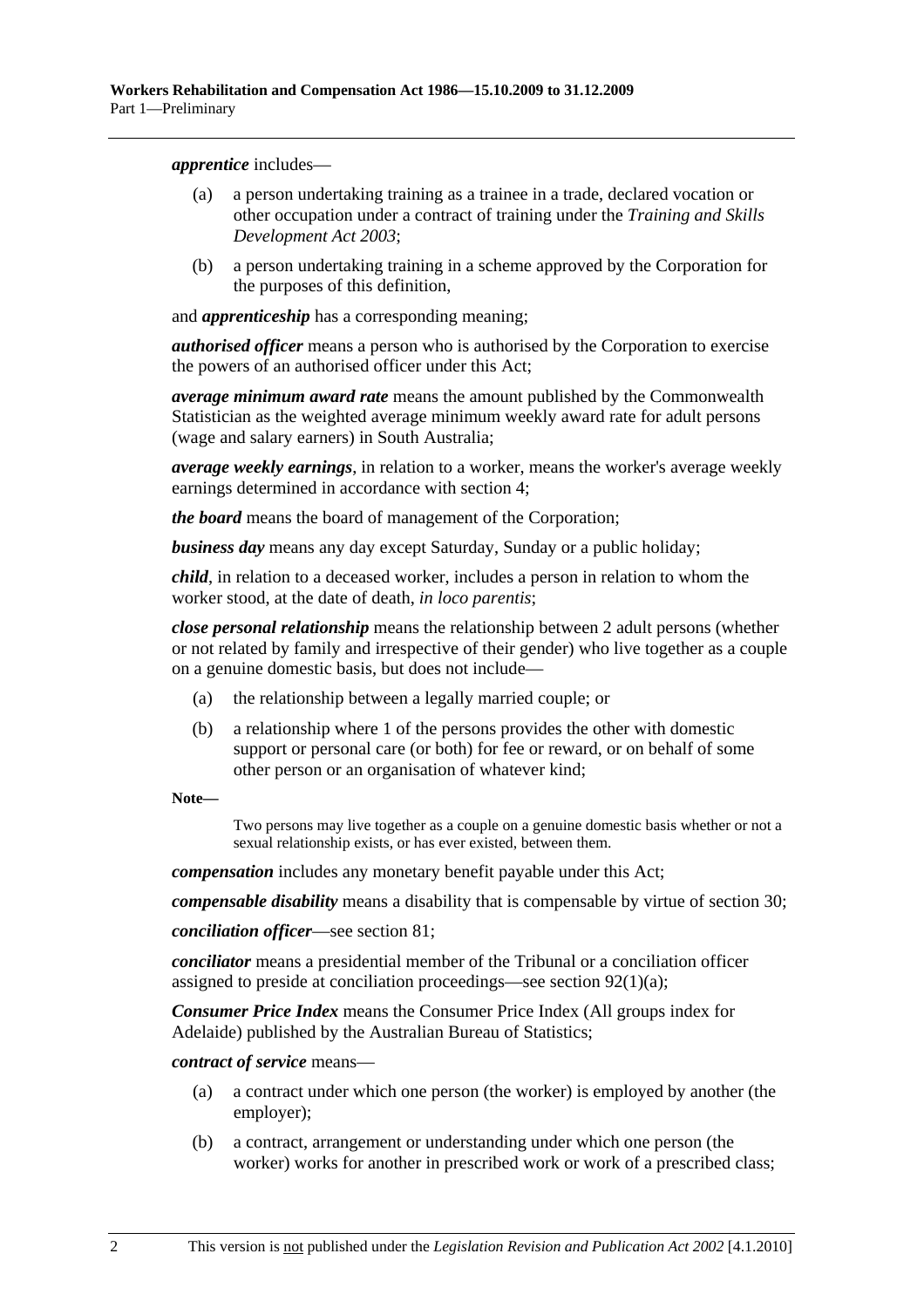- (c) a contract of apprenticeship;
- (d) a contract, arrangement or understanding under which a person (the worker)—
	- (i) receives on-the-job training in a trade or vocation from another (the employer); and
	- (ii) is during the period of that training remunerated by the employer;

*Corporation* means the *WorkCover Corporation of South Australia*;

*corresponding law* means a law—

- (a) of the Commonwealth; or
- (b) of a State (other than this State) or a Territory of the Commonwealth; or
- (c) of another country,

that provides for compensation for disabilities arising from employment;

*current work capacity*, in relation to a worker, means a present inability arising from a compensable disability such that the worker is not able to return to his or her employment at the time of the occurrence of the disability but is able to return to work in suitable employment;

*dependant*, in relation to a deceased worker, means a relative of the worker who, at the time of the worker's death—

- (a) was wholly or partially dependent for the ordinary necessities of life on earnings of the worker; or
- (b) would, but for the worker's disability, have been so dependent,

and includes a posthumous child of the worker; and *dependent* has a corresponding meaning;

*disability* of a worker means—

- (a) any physical or mental injury including—
	- (i) loss, deterioration or impairment of a limb, organ or part of the body, or of a physical, mental or sensory faculty; or
	- (ii) a disease; or
	- (iii) disfigurement; or
- (b) where the context admits—the death of the worker,

and includes a secondary disability;

*disease* includes—

- (a) any physical or mental ailment, disorder, defect or morbid condition, whether of sudden or gradual development; and
- (b) any disability to which section 31 applies;

*domestic partner*—a person is the domestic partner of a worker if he or she lives with the worker in a close personal relationship and—

(a) the person—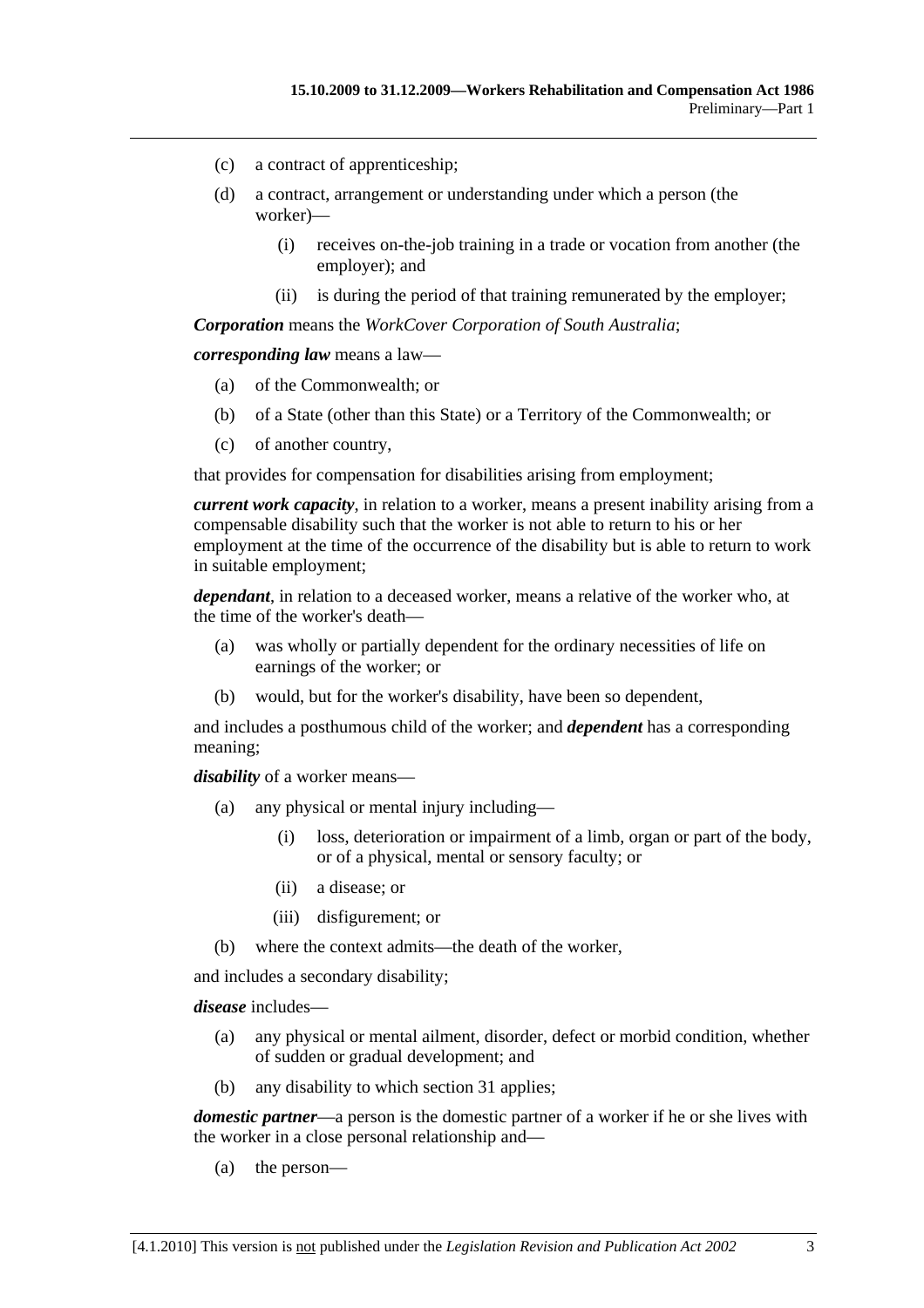- (i) has been so living with the worker continuously for the preceding period of 3 years; or
- (ii) has during the preceding period of 4 years so lived with the worker for periods aggregating not less than 3 years; or
- (iii) has been living with the worker for a substantial part of a period referred to in subparagraph (i) or (ii) and the Corporation considers that it is fair and reasonable that the person be regarded as the domestic partner of the worker for the purposes of this Act; or
- (b) a child, of whom the worker and the person are the parents, has been born (whether or not the child is still living);

#### *educational institution* means—

- (a) a secondary school; or
- (b) a trade or technical school; or
- (c) a college of advanced education, university or other institution at which tertiary education is provided; or
- (d) any other educational or training institution approved by the Corporation for the purposes of this definition;

*employer* means—

- (a) a person by whom a worker is employed under a contract of service, or for whom work is done by a worker under a contract of service (subject to any exclusion under subsection (9));
- (b) in relation to persons of whom the Crown is, under section 103A, the presumptive employer—the Crown;
- (c) in relation to persons of whom any other person is, by virtue of a provision of this Act, the presumptive employer—that other person,

and includes a former employer and the legal personal representative of a deceased employer;

#### *employment* includes—

- (a) work done under a contract of service;
- (b) the work of a self-employed person to whom the Corporation has extended the protection of this Act;
- (c) the work of persons of whom the Crown is, under section 103A, the presumptive employer;
- (d) attendance by a worker at a place of pick-up;

*evidentiary material* means any document, object or substance of evidentiary value in proceedings before the Tribunal and includes any document, object or substance that should, in the opinion of the Tribunal, be produced for the purpose of enabling the Tribunal to determine whether or not it has evidentiary value;

*foreign law* means any law except a law of this State;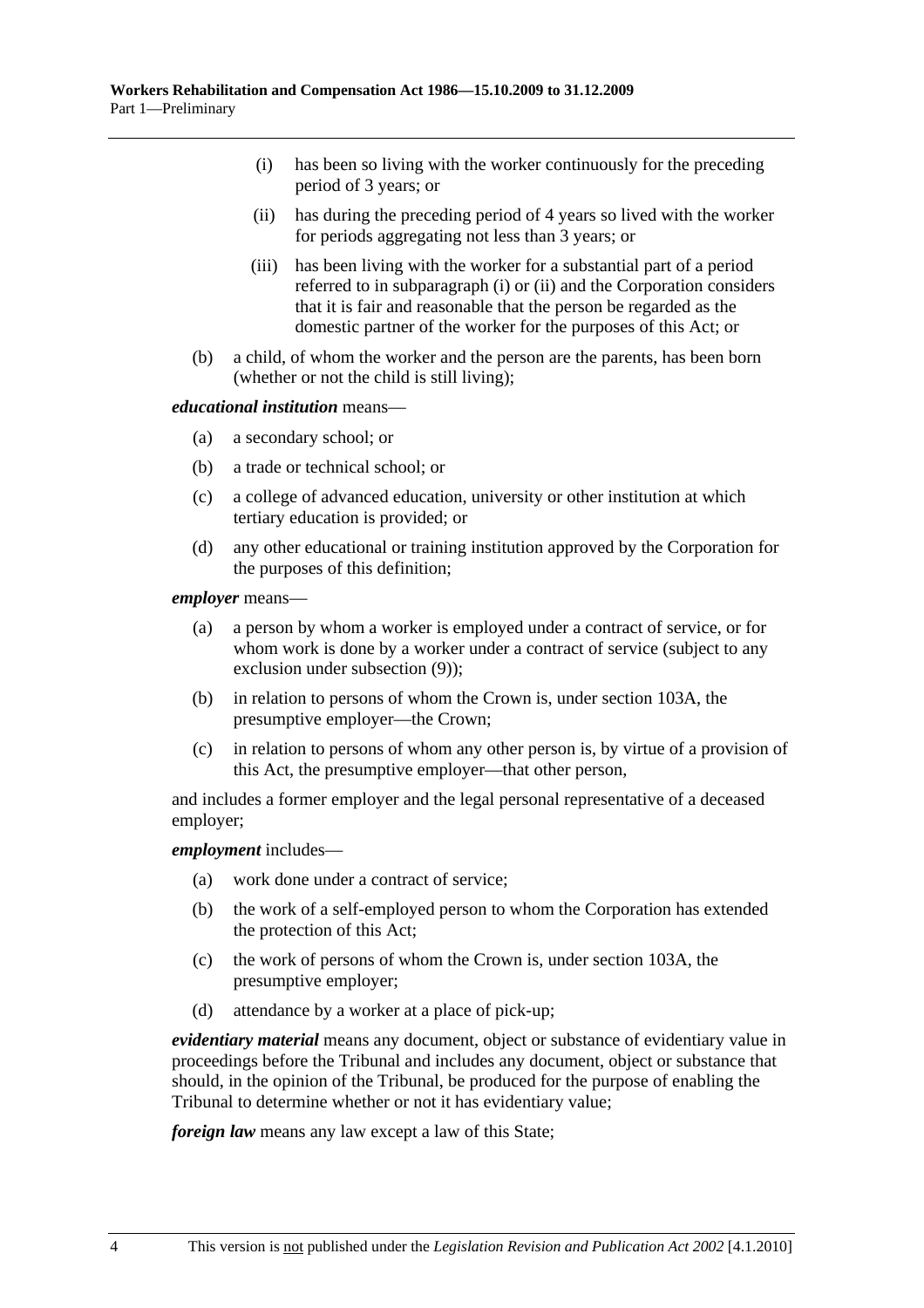#### *industrial association* means—

- (a) an association registered under the *Fair Work Act 1994*; or
- (b) an association registered under the *Industrial Relations Act 1988* of the Commonwealth; or
- (c) the United Trades and Labor Council; or
- (d) the Australian Mines and Metals Association; or
- (e) Self Insurers of South Australia Inc; or
- (ea) South Australian Employers' Chamber of Commerce and Industry Inc (trading as Business SA); or
- (f) an association, society or body formed to represent, protect or further the interests of employers or employees;

*legal personal representative*—see subsection (11);

*the Industrial Court* means the Industrial Court of South Australia;

*industry* includes any business or activity in which workers are employed;

#### *local government corporation* means—

- (a) a council under the *Local Government Act 1999*; or
- (b) the Local Government Association of South Australia; or
- (c) any other body—
	- (i) established for local government purposes; and
	- (ii) prescribed for the purposes of this definition;

#### *medical expert* means—

- (a) a legally qualified medical practitioner;
- (b) a registered dentist;
- (c) a registered psychologist;
- (d) a registered optician;
- (e) a registered physiotherapist;
- (f) a registered chiropractor;
- (g) a registered podiatrist;
- (h) a registered occupational therapist;
- (i) a registered speech pathologist;
- (j) a registered osteopath;

#### *medical services* means—

- (a) attendance, examination or treatment by a medical expert (including the obtaining from a medical expert of a certificate or report); or
- (b) any diagnostic examination or test required for the purposes of treatment by a medical expert;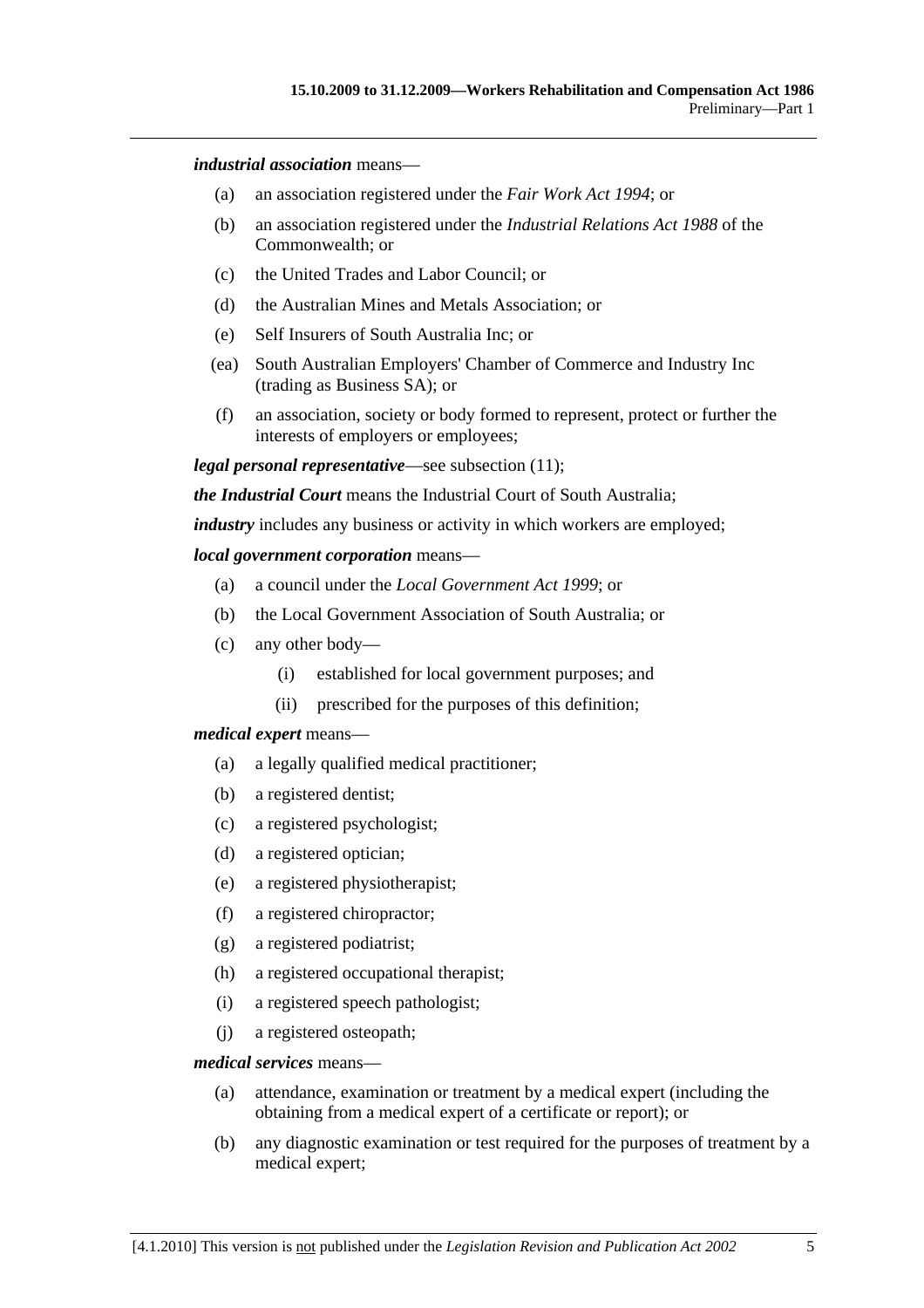*no current work capacity*, in relation to a worker, means a present inability arising from a compensable disability such that a worker is not able to return to work, either in his or her employment at the time of the occurrence of the disability or in suitable employment;

*non-economic loss* means—

- (a) pain and suffering;
- (b) loss of amenities of life;
- (c) loss of expectation of life;
- (d) any other loss or detriment of a non-economic nature;

*notional weekly earnings* in relation to a worker means—

- (a) the worker's average weekly earnings; or
- (b) where an adjustment has been made under this Act to take account of changes in levels of earnings, the value of money or remuneration (including under section 37) or other relevant factors (or 1 or more of these)—the worker's average weekly earnings as so adjusted;

*officer* of the Corporation includes an employee of the Corporation;

*orphan child* means a child whose natural or a adoptive parents are dead and includes a child, one of whose natural or adoptive parents is dead and who has no reasonable prospect of being supported by the surviving natural or adoptive parent;

*parent*, in relation to a deceased worker, includes a person who stood *in loco parentis* to the worker at the time of the worker's death;

*place of employment* means a place where a worker is required to carry out duties of employment and, if the place is a building, includes land within the external boundaries of the land on which the building is situated;

*premises* means—

- (a) a building, structure or place (including an aircraft, ship or vehicle); or
- (b) a part of premises;

*prescribed allowance*, in relation to the earnings of a worker, means any amount received by the worker from an employer by way of an allowance or benefit prescribed for the purposes of this definition;

*presidential member* of the Tribunal means the President or a Deputy President of the Tribunal;

*recognised medical expert* means—

- (a) a legally qualified medical practitioner; or
- (b) in relation to disabilities of a particular kind—a medical expert who is recognised by the Corporation as having specialised knowledge of, and experience in the treatment of, disabilities of that kind;

*relative*, in relation to a deceased worker, means a spouse, domestic partner, parent, grandparent, step-parent, child, grandchild, stepchild, brother, sister, stepbrother, stepsister, half-brother or half-sister of the worker;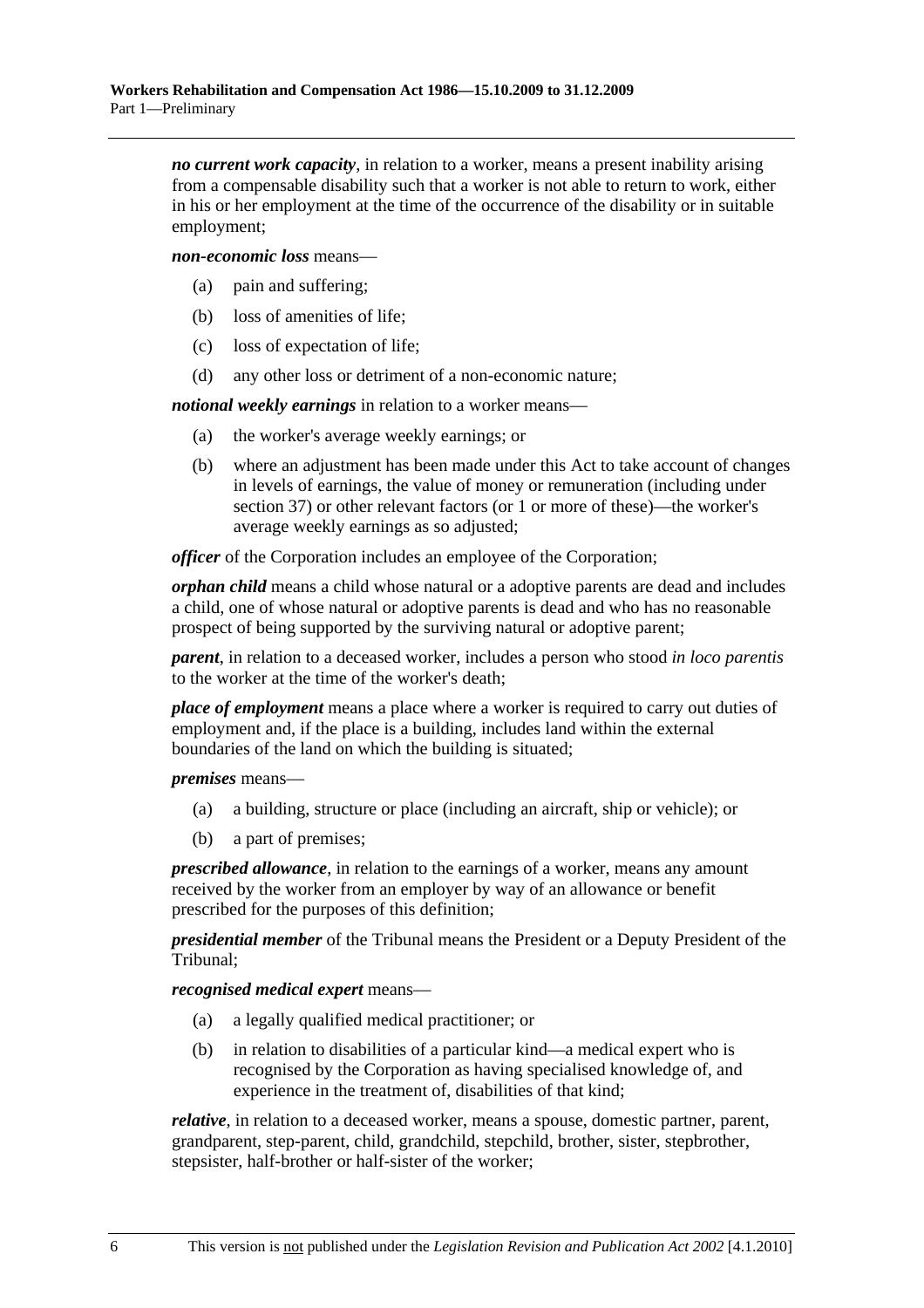*the repealed Act* means the *Workers Compensation Act 1971* repealed by this Act;

*residence* in relation to a worker includes a place—

- (a) at which the worker resides in pursuance of the terms of the worker's employment or at the request of the employer; or
- (b) at which it is necessary or convenient for the worker to reside temporarily for the purposes of employment;

*review authority* means—

- (a) a Review Officer appointed for the purposes of this Act; or
- (b) the Tribunal;

*reviewable decision*—see section 89A;

*secondary disability* means a disability that is, or results from, the aggravation, acceleration, exacerbation, deterioration or recurrence of a prior disability;

*self-employed worker* means a person to whom the Corporation has extended the protection of this Act pursuant to section 103;

*self-insured employer* means an employer who is registered by the Corporation as a self-insured employer under Part 5 Division 1;

*ship* includes a boat, vessel or craft;

*South Australian ship* means a ship—

- (a) that is registered in the State; or
- (b) that is owned or under charter by the Crown; or
- (c) that is owned or under charter by a body corporate or other person—
	- (i) whose principal office or place of business is in the State; or
	- (ii) whose principal office or place of business with respect to the control or management of the ship is in the State;

*spouse*—a person is the spouse of another if they are legally married;

*the State* includes the territorial waters of the State;

*suitable employment*, in relation to a worker, means employment in work for which the worker is currently suited, whether or not the work is available, having regard to the following:

- (a) the nature of the worker's incapacity and previous employment;
- (b) the worker's age, education, skills and work experience;
- (c) the worker's place of residence;
- (d) medical information relating to the worker that is reasonably available, including in any medical certificate or report;
- (e) if any rehabilitation programs are being provided to or for the worker;
- (f) the worker's rehabilitation and return to work plan, if any;

*therapeutic appliance* means—

(a) spectacles or contact lenses; or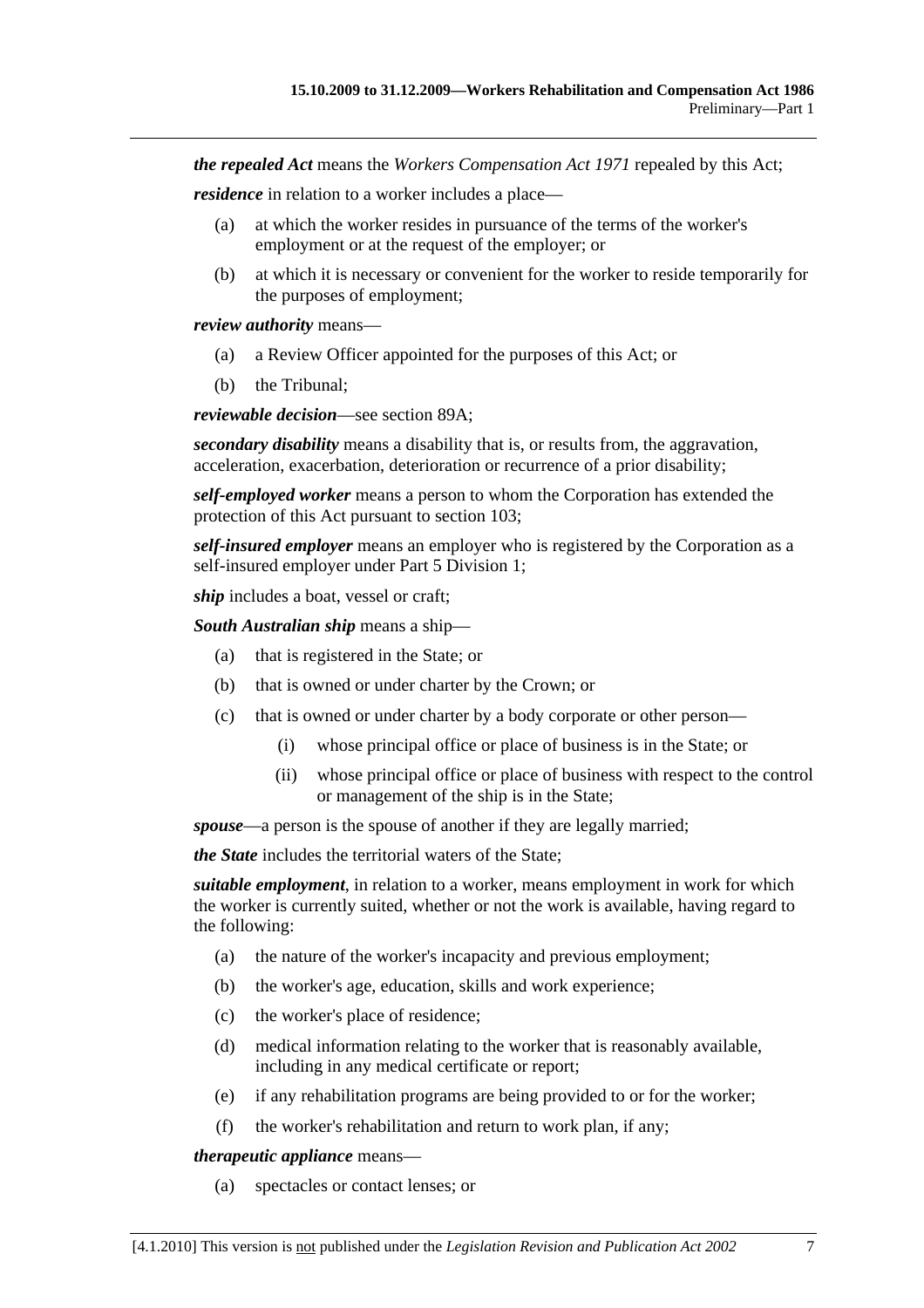- (b) a hearing aid; or
- (c) false teeth; or
- (d) a prosthesis; or
- (e) a crutch or wheelchair; or
- (f) any other appliance or aid for reducing the extent of a disability or enabling a person to overcome in whole or part the effects of a disability;

*trauma* means an event, or series of events, out of which a compensable disability arises;

*Tribunal* means the *Workers Compensation Tribunal*;

*unrepresentative disability* means a disability arising from an attendance mentioned in section 30(3) or a journey mentioned in section 30(5)(b);

*worker* means—

- (a) a person by whom work is done under a contract of service (whether or not as an employee);
- (b) a person who is a worker by virtue of section 103A;
- (c) a self-employed worker,

and includes a former worker and the legal personal representative of a deceased worker;

*working day* in relation to a worker means a day on which the worker works or would, if not incapacitated for work, be normally required to work in the course of employment.

- (3) A member of the crew of a fishing boat who is remunerated by a share in profits or gross receipts obtained by working the boat is not a worker for the purposes of this Act.
- (5) Where a worker has no fixed place of employment, the worker's place of employment on a particular working day is the place at which, or the area in which, the worker works or is required to work on that working day.
- (6) Where in a prescribed industry or in prescribed circumstances a person (the *principal*) contracts with another person (the *contractor*) for the performance by the contractor of work undertaken by the principal, the principal shall, for the purposes of this Act, be deemed to be the employer of workers employed by the contractor.
- (7) The regulations may exclude (either absolutely or subject to limitations or conditions stated in the regulations) specified classes of workers wholly or partially from the application of this Act.
- (8) A regulation under subsection (7) may only be made after consultation with the Advisory Committee.
- (9) The regulations may, in prescribing work or work of a specified class for the purposes of paragraph (b) of the definition of *contract of service* in subsection (1)—
	- (a) designate a person, or persons of a specified class, as the presumptive employer of a worker who is within the ambit of the relevant prescription;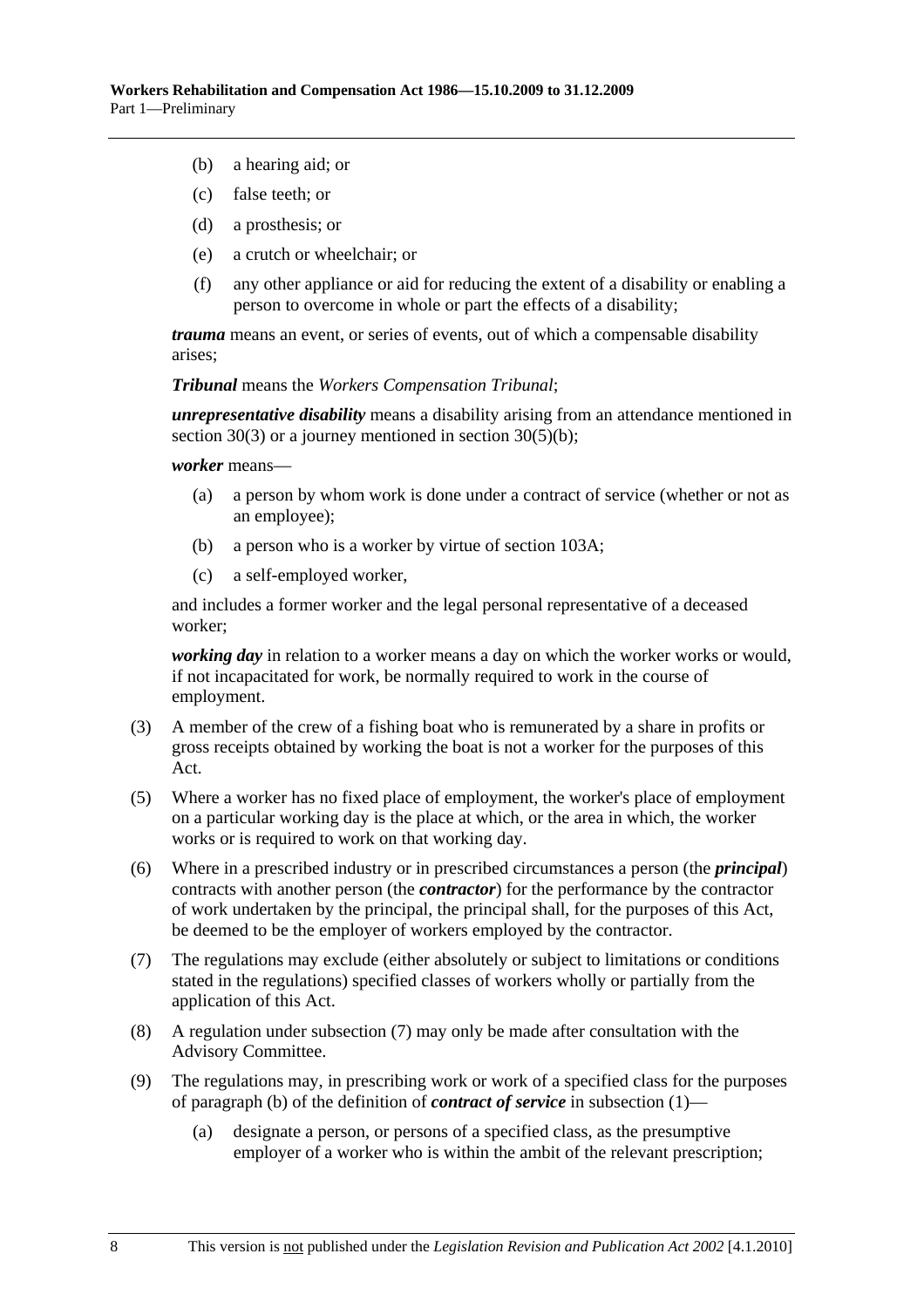- (b) exclude a person who would otherwise be the employer of such a worker from the definition of *employer* in subsection (1).
- (10) For the purposes of this Act—
	- (a) *total incapacity* for work is the incapacity for work that is represented by a worker having no current work capacity within the meaning of this Act; and
	- (b) *partial incapacity* for work is the incapacity for work that is represented by a worker having a current work capacity within the meaning of this Act.
- (11) For the purposes of this Act, a person is the legal personal representative of a deceased worker if the person is—
	- (a) a person who is entitled at law to administer the estate of the deceased worker; or
	- (b) a person who is authorised by the Tribunal (on application made under this subsection) to act under this Act as a legal personal representative of the deceased worker.
- (12) A reference in this Act to suitable employment provided or offered by a worker's employer includes—
	- (a) employment in respect of which—
		- (i) the number of hours each day or week that the worker performs work; or
		- (ii) the range of duties the worker performs,

is suitably increased in stages (in accordance with a rehabilitation and return to work plan or otherwise); and

- (b) if the employer does not provide employment involving the performance of work duties—suitable training or vocational re-education provided—
	- (i) by the employer at the workplace or elsewhere; or
	- (ii) by any other person or body under arrangements approved by the employer,

but only if the employer pays an appropriate wage or salary to the worker in respect of the time the worker attends the suitable training or vocational re-education.

- (13) A reference in a provision of this Act to a designated form is a reference to a form designated for the purposes of that provision by the Minister from time to time by notice in the Gazette.
- (14) A reference in a provision of this Act to a designated manner is a reference to a manner designated for the purposes of that provision by the Corporation from time to time by notice in the Gazette.
- (15) If a monetary sum is followed by the word (*indexed*), the amount is to be adjusted on 1 January of each year by multiplying the stated amount by a proportion obtained by dividing the Consumer Price Index for the September quarter of the immediately preceding year by the Consumer Price Index for the September quarter, 2007 (with the amount so adjusted being rounded up in accordance with the regulations).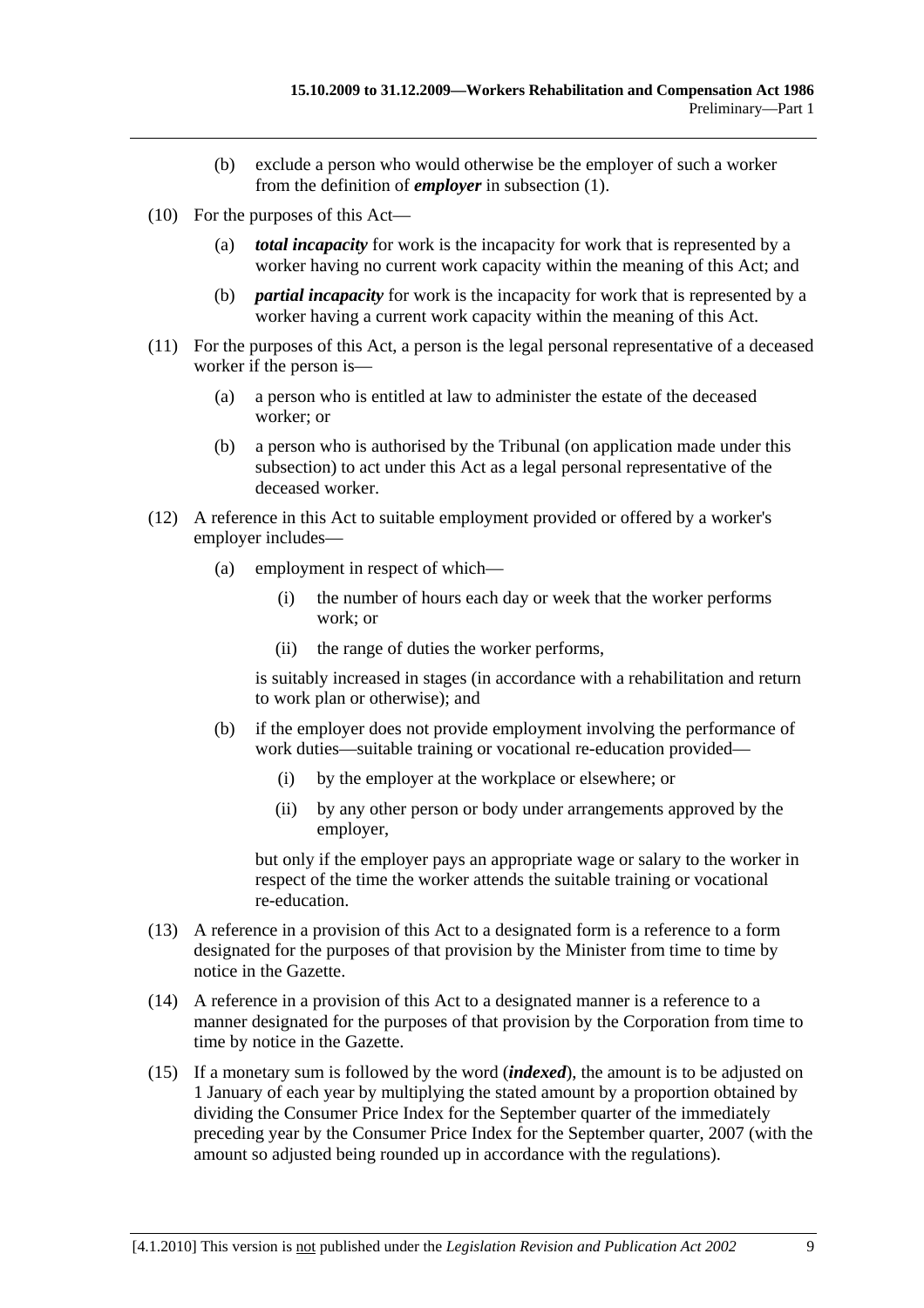## **4—Average weekly earnings**

- (1) Subject to this section, the average weekly earnings of a disabled worker is the average weekly amount that the worker earned during the period of 12 months preceding the relevant date in relevant employment.
- (2) For the purposes of subsection (1), relevant employment is constituted by—
	- (a) employment with the employer from whose employment the disability arose; and
	- (b) if the worker was, at the time of the occurrence of the disability, in the employment of 2 or more employers, employment with each such employer.
- (3) For the purposes of this section, any amount paid while a worker was on annual, sick or other leave will be taken to be earnings.
- (4) If during the period of 12 months before the relevant date the worker had changed the circumstances of his or her employment from working casually or seasonally to working in permanent employment (whether on a full-time or part-time basis) and the worker was in that permanent employment on the relevant date, the worker's average weekly earnings may be determined by reference to the average weekly amount that the worker earned during the period of that permanent employment rather than during the period of 12 months preceding the relevant date, unless to do so would disadvantage the worker.
- (5) If a worker voluntarily (otherwise than by reason of an incapacity resulting from a compensable disability)—
	- (a) reduces the normal number of hours worked; or
	- (b) alters the nature of the work performed with the result that a reduction occurs in the worker's weekly earnings,

any period before the reduction or alteration takes effect will be disregarded for the purposes of determining average weekly earnings.

- (6) In addition, if by reason of the shortness of time during which the worker has been in employment, the terms of the worker's employment or for any other reason, it is not possible to arrive at a fair average, the worker's average weekly earnings may be determined by reference to the average weekly amount being earned by other persons in the same employment with the same employer who perform similar work at the same grade as the worker or, if there is no person so employed, by other persons in the same class of employment who perform similar work at the same grade as the worker.
- (7) If a worker is a contractor rather than an employee, the worker's average weekly earnings will be determined by reference to the rate of pay that the worker would have received if the worker had been working as an employee and, if there is an award or industrial agreement applicable to the class and grade of work in which the worker was engaged, the worker's average weekly earnings will be determined by reference to that award or industrial agreement.
- *(8) If—* 
	- *(a) an employer is a body corporate; and*
	- *(b) the worker is a director as well as an employee of the employer,*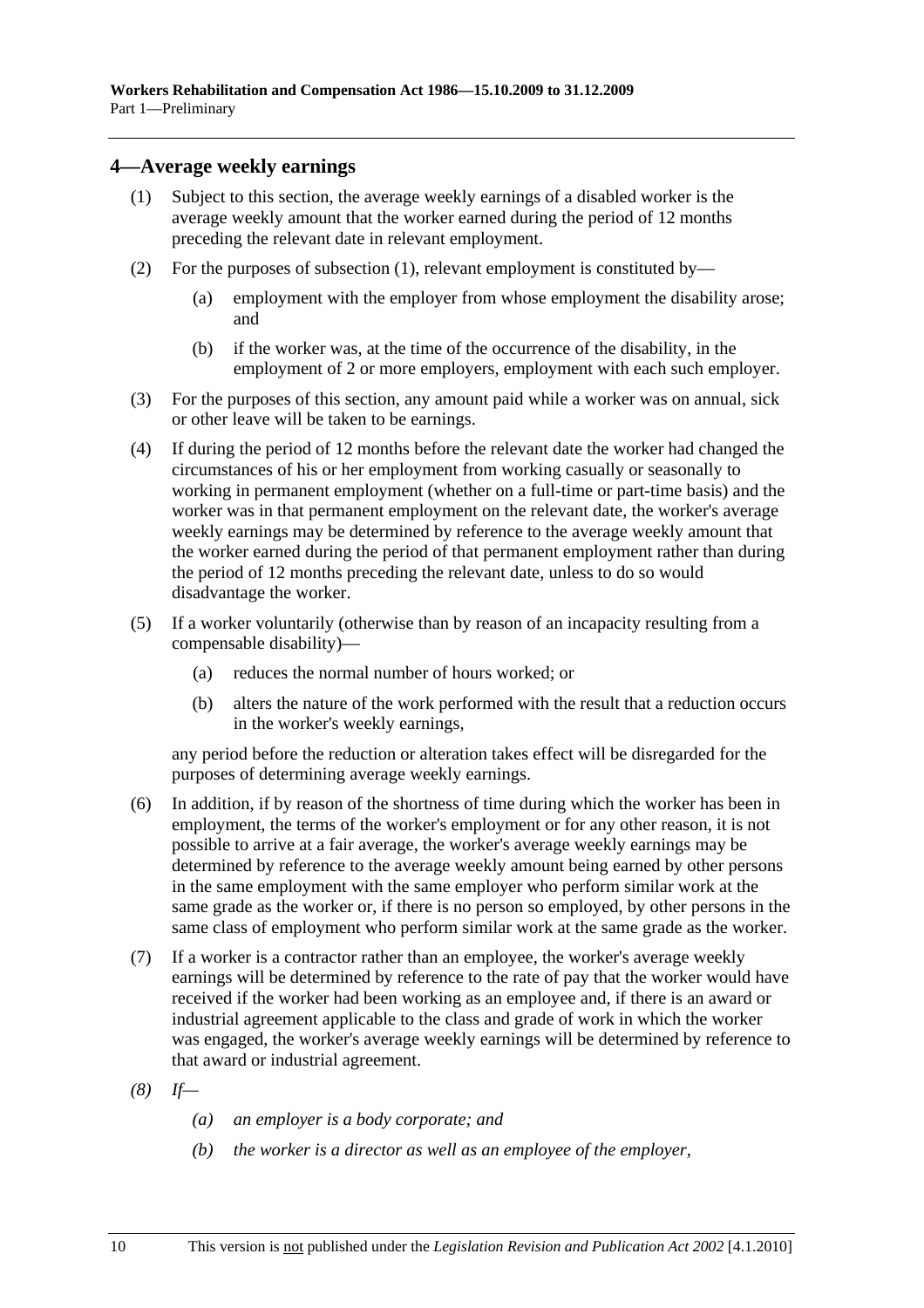*the worker's average weekly earnings will be determined by reference to the remuneration (calculated on a weekly basis) last reported in a return from the employer to the Corporation under Part 5 Division 6 (unless the Corporation determines that there is good cause not to apply this subsection in the circumstances of the particular case).* 

*Note—* 

*Subsection (8) had not come into operation at the date of the publication of this version.* 

- (9) If because of the gradual onset of a compensable disability it appears that the level of earnings of a disabled worker prior to the relevant date were affected by the disability, the average weekly earnings of the worker must be set at an amount that fairly represents the weekly amount that the worker would have been earning if the level of earnings had not been so affected.
- (10) The average weekly earnings of a disabled worker who—
	- (a) was not a full-time worker immediately before the relevant date; and
	- (b) immediately before the relevant date had been seeking full-time employment; and
	- (c) had been predominantly during the preceding 18 months a full-time worker,

will be taken to be the average weekly earnings of the worker while employed in full-time employment during the period of 18 months preceding the relevant date.

- (11) If a worker who suffers a permanent incapacity (whether total or partial) is under the age of 21 years, the average weekly earnings of the worker must be determined by applying the rate of pay that would have been payable to the worker had the worker been 21 years old and if a worker who suffers a permanent incapacity (whether total or partial) is an apprentice, the average weekly earnings of the worker must be determined by applying the rate of pay that would have been payable to the worker had the worker completed the apprenticeship (and this determination may have effect (if not before) when it is determined that a worker has a permanent incapacity under a redetermination under section 53).
- (12) For the purposes of determining the average weekly earnings of a worker—
	- (a) any component of the worker's earnings attributable to overtime will be disregarded if, at the relevant date, the worker had no reasonable expectation to work overtime within the foreseeable future because of a change in employment arrangements or work practices, or other relevant factors, announced, introduced or occurring on or before the relevant date, but otherwise payments attributable to overtime will be taken into account; and
	- (b) to the extent that a worker has worked overtime that is to be taken into account, the component for overtime will be an amount calculated as follows:

$$
C=\frac{\textstyle A}{\textstyle \textstyle B}
$$

Where

*C* is the amount of the component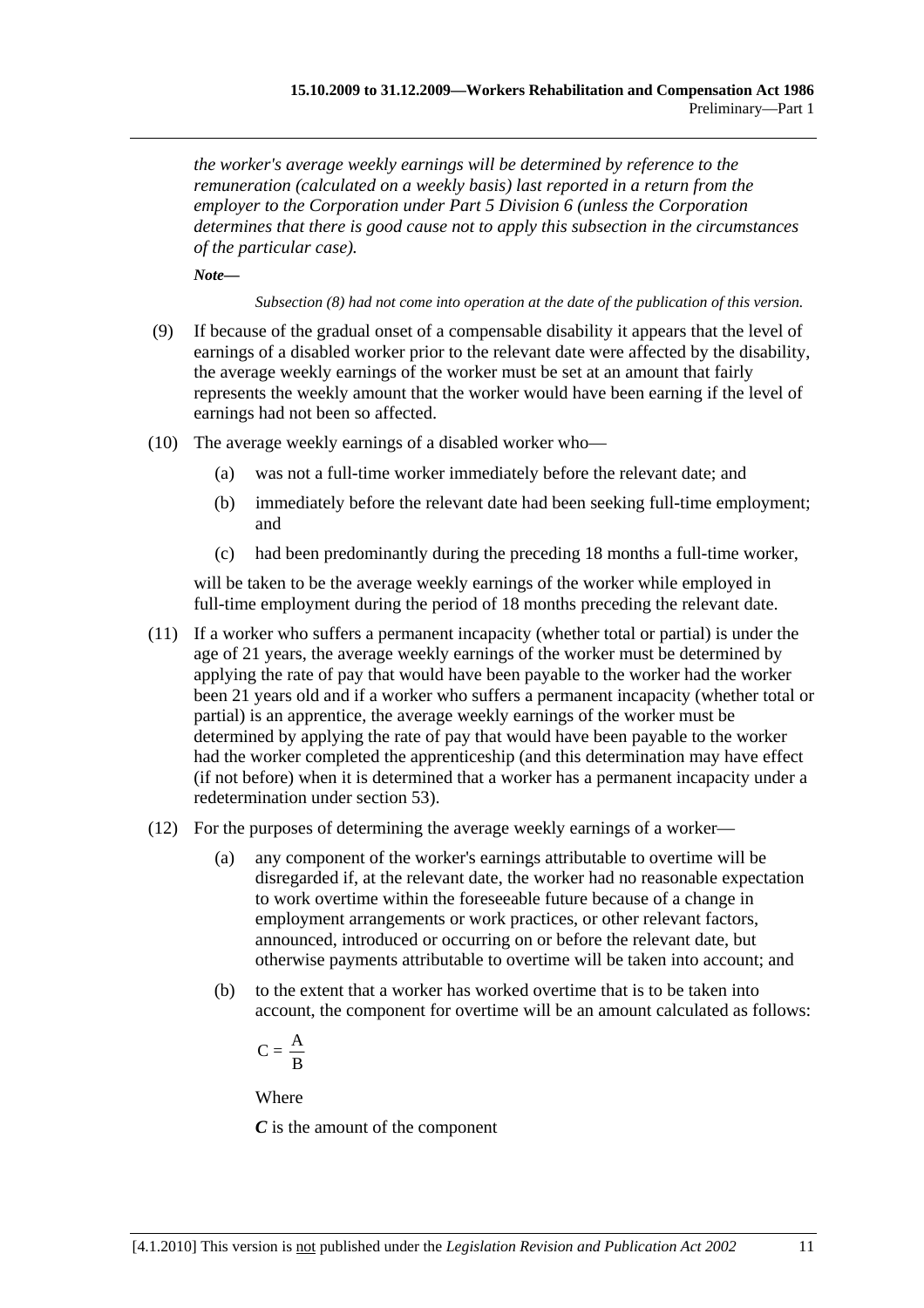*A* is the total of the amounts paid or payable to the worker for overtime during the period used to calculate the average weekly earnings of the worker under a preceding subsection (the *relevant period*)

*B* is the number of weeks in the relevant period during which the worker worked or was on annual, sick or other paid leave.

- (13) For the purposes of determining the average weekly earnings of a worker—
	- (a) any amount otherwise payable to the worker that has been the subject of a voluntary salary sacrifice for superannuation purposes by the worker will be taken into account as earnings; and
	- (b) any non-cash benefit of a prescribed class provided to the worker by an employer—
		- (i) will be taken into account if the worker does not retain the benefit of the non-cash benefit (and valued after taking into account any principles specified by this Act or prescribed by the regulations); and
		- (ii) will not be taken into account if the worker retains the benefit of the non-cash benefit.
- (14) Despite a preceding subsection, the following will be disregarded for the purposes of determining the average weekly earnings of a worker:
	- (a) any contribution paid or payable by an employer to a superannuation scheme for the benefit of the worker;
	- (b) any prescribed allowances.
- (15) Despite a preceding subsection—
	- (a) if a disabled worker's remuneration was, at the relevant date, covered by an award or industrial agreement, the worker's average weekly earnings will not be less than the weekly wage to which the worker was then entitled under the award or industrial agreement;
	- (b) if, but for this paragraph, the average weekly earnings of a worker (not being a self-employed worker) would be less than the prescribed amount, the average weekly earnings will be fixed at the prescribed amount;
	- (c) the average weekly earnings of a worker will in no case be fixed at more than twice State average weekly earnings.
- (16) In this section—
	- (a) a reference to the relevant date is a reference to the date on which the relevant disability occurs; and
	- (b) a reference to State average weekly earnings is a reference to the amount last published before the relevant date by the Australian Bureau of Statistics as an estimate of Average Weekly Earnings for Ordinary Hours of Work for each Full-time Employed Adult Male Unit in this State.

## **5—Act to bind Crown**

This Act binds the Crown in right of the State and also, so far as the legislative power of the State extends, in all its other capacities.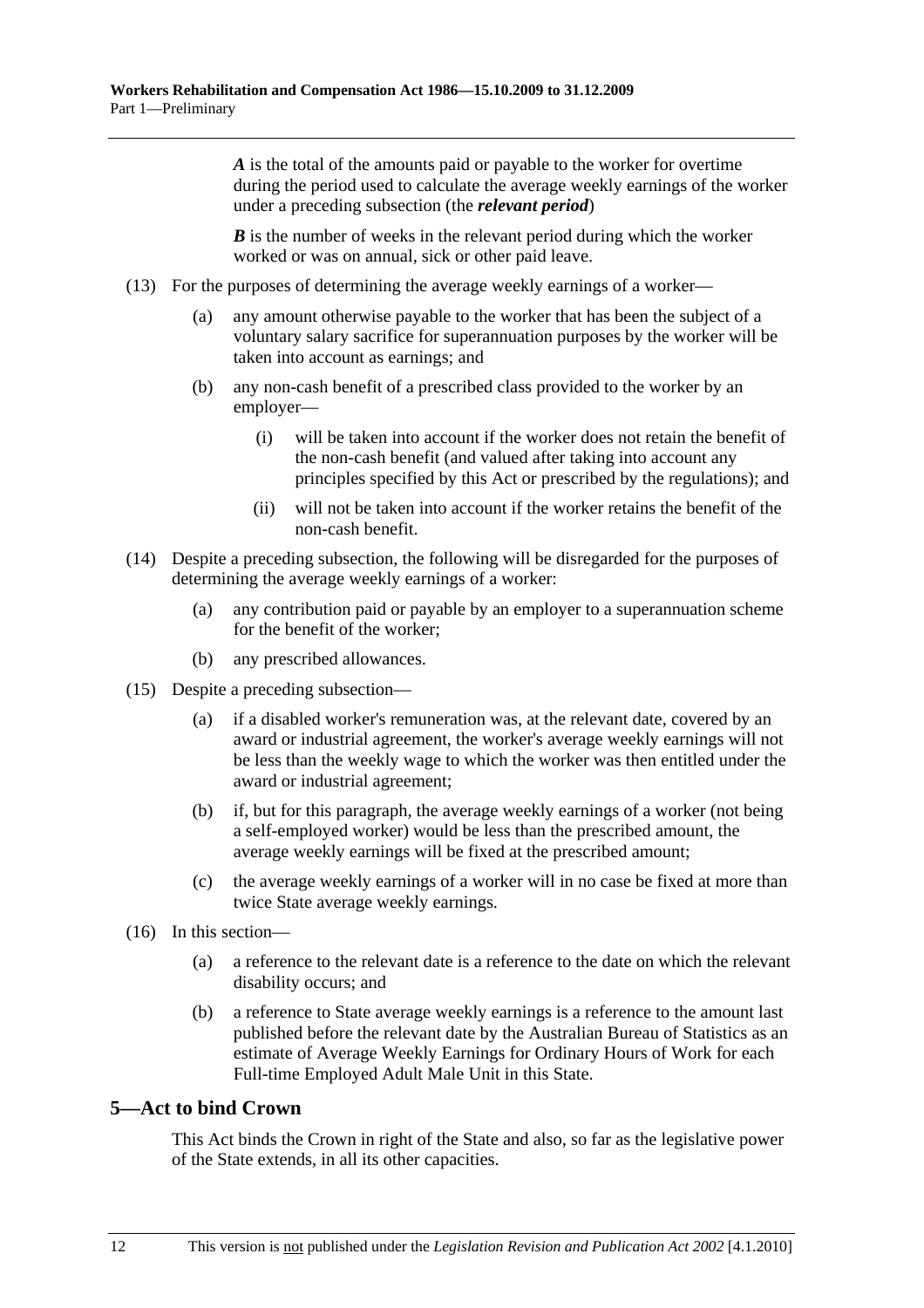## **6—Territorial application of Act**

- (1) This Act applies to a worker's employment if (and only if) that employment is connected with this State.
- (2) The fact that a worker is outside this State when a disability occurs does not prevent an entitlement to compensation arising under this Act in respect of employment that is connected with this State.
- (3) A worker's employment is connected with—
	- (a) the State in which the worker usually works in that employment; or
	- (b) if no State or no one State is identified by paragraph (a), the State in which the worker is usually based for the purposes of that employment; or
	- (c) if no State or no one State is identified by paragraph (a) or (b), the State in which the employer's principal place of business in Australia is located.
- (4) In the case of a worker working on a ship, if no State or no one State is identified by subsection (3), a worker's employment is, while working on a ship, connected with the State in which the ship is registered or (if the ship is registered in more than 1 State) the State in which the ship most recently became registered.
- (5) If no State is identified by subsection (3) or (if applicable) (4), a worker's employment is connected with this State if—
	- (a) a worker is in this State when the disability occurs; and
	- (b) there is no place outside Australia under the legislation of which the worker may be entitled to compensation for the same matter.
- (6) In deciding whether a worker usually works in a State—
	- (a) regard must be had to the worker's work history with the employer over the preceding 12 months and the intentions of the worker and employer; but
	- (b) regard must not be had to any temporary arrangement under which the worker works in a State for a period of not longer than 6 months.
- (7) Subject to subsection (6), in determining whether a worker usually works in a State or is usually based in a State for the purposes of employment, regard must be had to any period during which a worker works in a State or is in a State for the purposes of employment whether or not under the statutory workers compensation scheme of that State the person is regarded as a worker or as working or employed in that State.
- (8) Compensation under this Act does not apply in respect of the employment of a worker on a ship if the *Seafarers Rehabilitation and Compensation Act 1992* of the Commonwealth applies to the worker's employment.
- (9) In this section—

*ship* means any kind of vessel used in navigation by water, however propelled or moved, and includes—

- (a) a barge, lighter, or other floating vessel; and
- (b) an air-cushion vehicle, or other similar craft,

used wholly or primarily in navigation by water;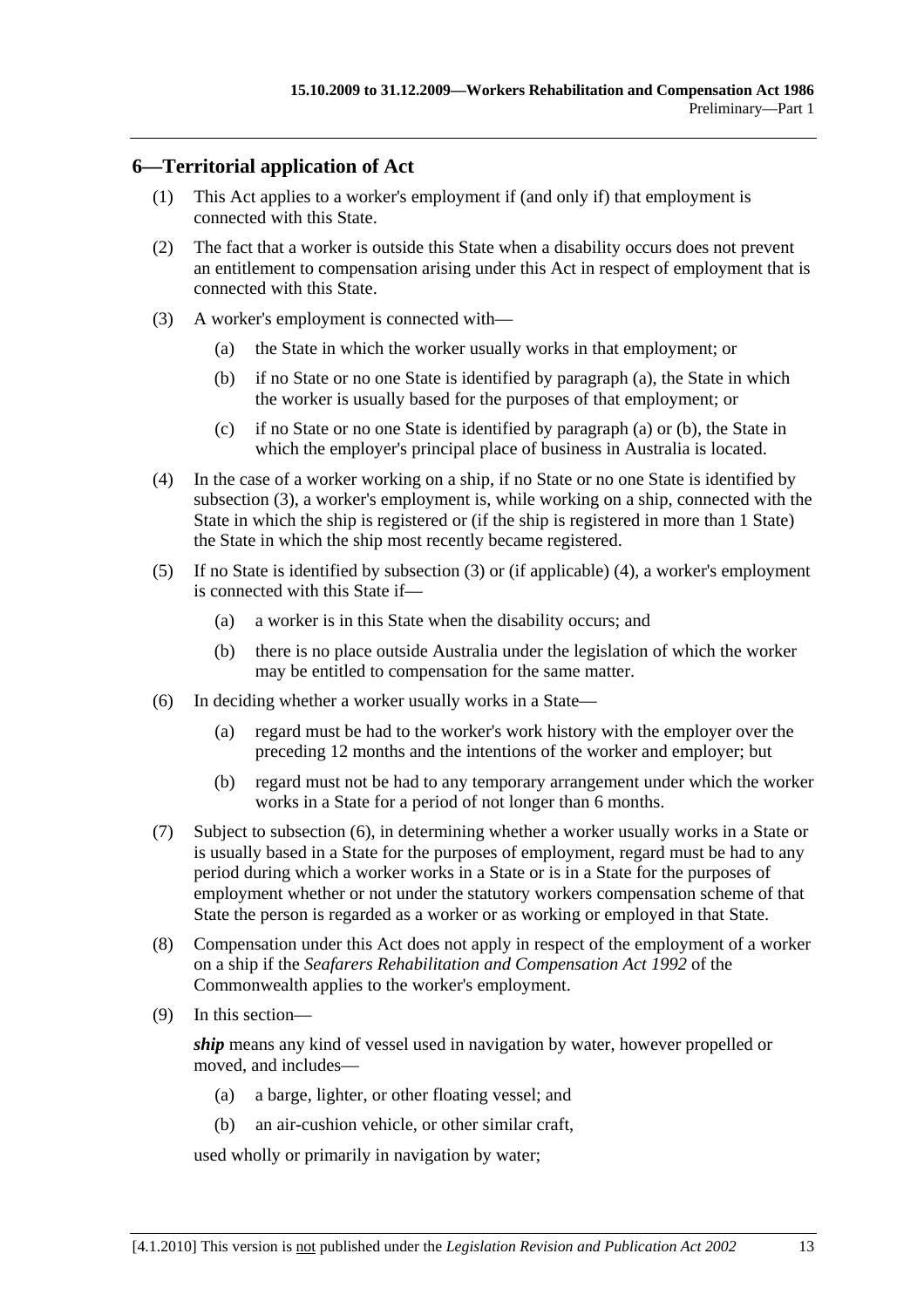*State* includes a Territory and, in a geographical sense, a State's or Territory's relevant adjacent area as described in Schedule 4.

## **6A—Determination of State with which worker's employment is connected in proceedings under this Act**

- (1) If the question of whether this State is connected with a worker's employment arises in proceedings in the Tribunal or a court in relation to a claim for compensation under this Act, the Tribunal or court must—
	- (a) determine the State with which the worker's employment is connected in accordance with section 6; and
	- (b) cause that determination to be entered in its records.
- (2) The Tribunal must, in determining a question under subsection (1), be constituted of 1 or more presidential members and if the question arises in proceedings that are not before a presidential member (or presidential members) then the question is to be referred, on an interlocutory basis, to a presidential member of the Tribunal.
- (3) Subsection (1) does not apply if there is a determination that is to be recognised under section 6B.

## **6B—Recognition of previous determinations**

- (1) If a determination of the State with which a worker's employment is connected has been made—
	- (a) by the Tribunal or a court under section 6A; or
	- (b) by a designated court under a provision of a law that corresponds with section 6A, or under another provision of a law prescribed by the regulations for the purposes of this provision; or
	- (c) by a court of this State or another State in the course of proceedings that are relevant to the application of this Act or a corresponding law, or that relate to a claim for compensation or damages,

the State so determined is to be recognised for the purposes of this Act as the State with which the worker's employment is connected.

- (2) This section does not prevent any appeal relating to any such determination and if the determination is altered on appeal, the altered determination is to be recognised under subsection  $(1)$ .
- (3) In this section—

*designated court* means—

- (a) the Supreme Court of a State in which a corresponding law is in force; or
- (b) a court, tribunal or other decision-making body of a State in which a corresponding law is in force that is declared by the regulations to be a designated court for the purposes of this section;

*State* includes a Territory.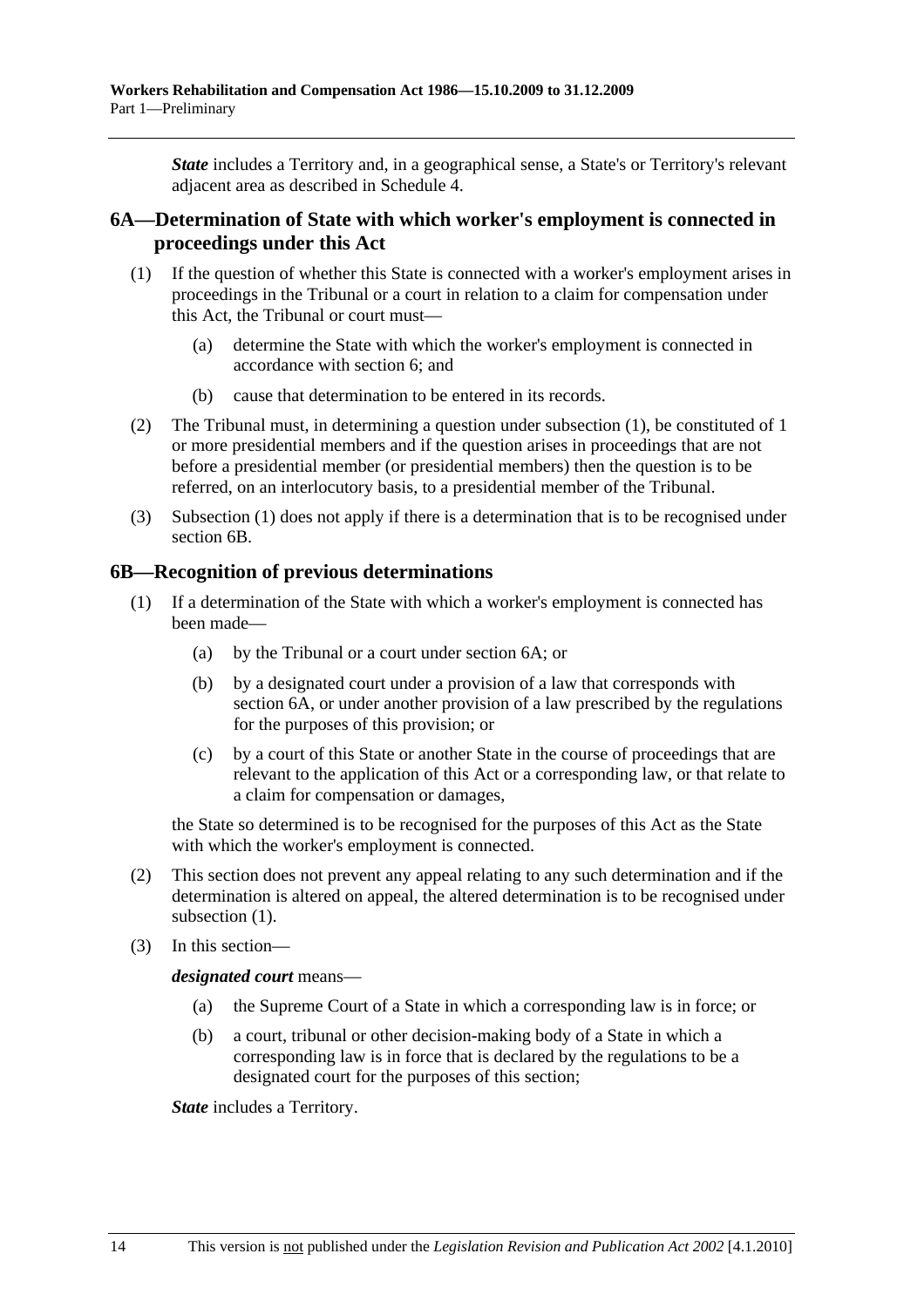# **Part 2—The Workers Rehabilitation and Compensation Advisory Committee**

## **7—Advisory Committee**

- (1) The *Workers Rehabilitation and Compensation Advisory Committee* is established.
- (2) The Advisory Committee consists of nine members appointed by the Governor of whom—
	- (a) three (who must include an expert in rehabilitation) will be appointed on the Minister's nomination made after consulting with associations representing employers and with associations representing employees (including the UTLC); and
	- (b) three (who must include at least one suitable representative of registered employers and at least one suitable representative of self-insured employers) will be appointed on the Minister's nomination made after consulting with associations representing employers; and
	- (c) three will be appointed on the Minister's nomination made after consultation with associations representing employees, including the UTLC.
- (3) One member of the Committee must be appointed by the Governor to preside at meetings of the Committee.

The member is referred to in this Act as the *presiding member* of the Committee.

The appointment must be made from among the members appointed under subsection  $(2)(a)$ .

## **8—Functions of Advisory Committee**

- (1) The functions of the Advisory Committee are—
	- (a) to advise the Minister on the formulation and implementation of policies relating to workers rehabilitation and compensation; and
	- (b) to advise the Minister (on its own initiative or at the request of the Minister) on—
		- (i) proposals to make amendments to this Act, or to make regulations under this Act; and
		- (ii) other legislative proposals that may affect the operation of this Act; and
	- (c) to investigate work-related injury and disease; and
	- (d) to report to the Minister (on its own initiative or at the request of the Minister) on any other matter relating to workers rehabilitation or compensation; and
	- (e) to carry out other functions assigned to the Advisory Committee by the Minister.
- (2) The Advisory Committee may conduct public meetings and discussions and may, with the approval of the Minister, conduct inquiries, on questions arising before the Advisory Committee.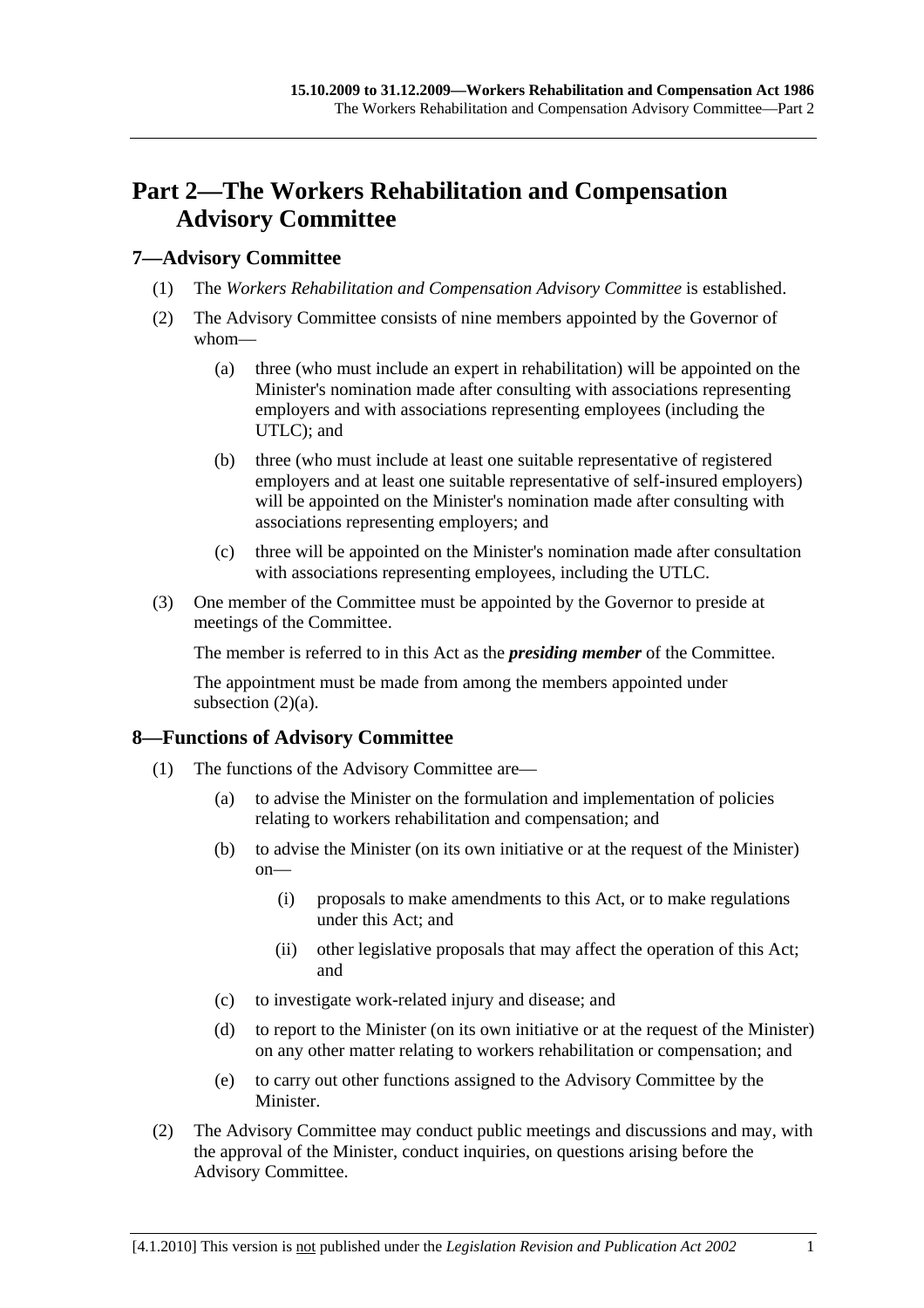- (3) The Advisory Committee may on its own initiative, and must at the direction of the Minister, consult and co-operate with the Corporation, other government authorities at a State or national level, representatives of industrial associations and other persons or bodies.
- (4) The Advisory Committee may, with the approval of the Minister, establish subcommittees to assist the Committee.
- (5) A subcommittee may, but need not, consist of, or include, members of the Advisory Committee.

## **9—Terms and conditions of office**

- (1) A member of the Advisory Committee will be appointed on conditions, and for a term (not exceeding three years), determined by the Governor and, on the expiration of a term of appointment, is eligible for re-appointment.
- (2) The Governor may remove a member from office for—
	- (a) breach of, or non-compliance with, a condition of appointment; or
	- (b) mental or physical incapacity to carry out duties of office satisfactorily; or
	- (c) neglect of duty; or
	- (d) dishonourable conduct.
- (3) The office of a member becomes vacant if the member—
	- (a) dies; or
	- (b) completes a term of office and is not re-appointed; or
	- (c) resigns by written notice addressed to the Minister; or
	- (d) is found guilty of an offence against subsection (5) (Disclosure of interest); or
	- (e) is removed from office by the Governor under subsection (2).
- (4) On the office of a member of the Advisory Committee becoming vacant, a person must be appointed, in accordance with this Act, to the vacant office.
- (5) A member who has a direct or indirect personal or pecuniary interest in a matter under consideration by the Advisory Committee—
	- (a) must, as soon as practicable after becoming aware of the interest, disclose the nature and extent of the interest to the Committee; and
	- (b) must not take part in a deliberation or decision of the Committee on the matter and must not be present at a meeting of the Committee when the matter is under consideration.

Maximum penalty: \$8 000 or imprisonment for two years.

## **10—Allowances and expenses**

- (1) A member of the Advisory Committee is entitled to fees, allowances and expenses approved by the Governor.
- (2) The fees, allowances and expenses are payable out of the Compensation Fund.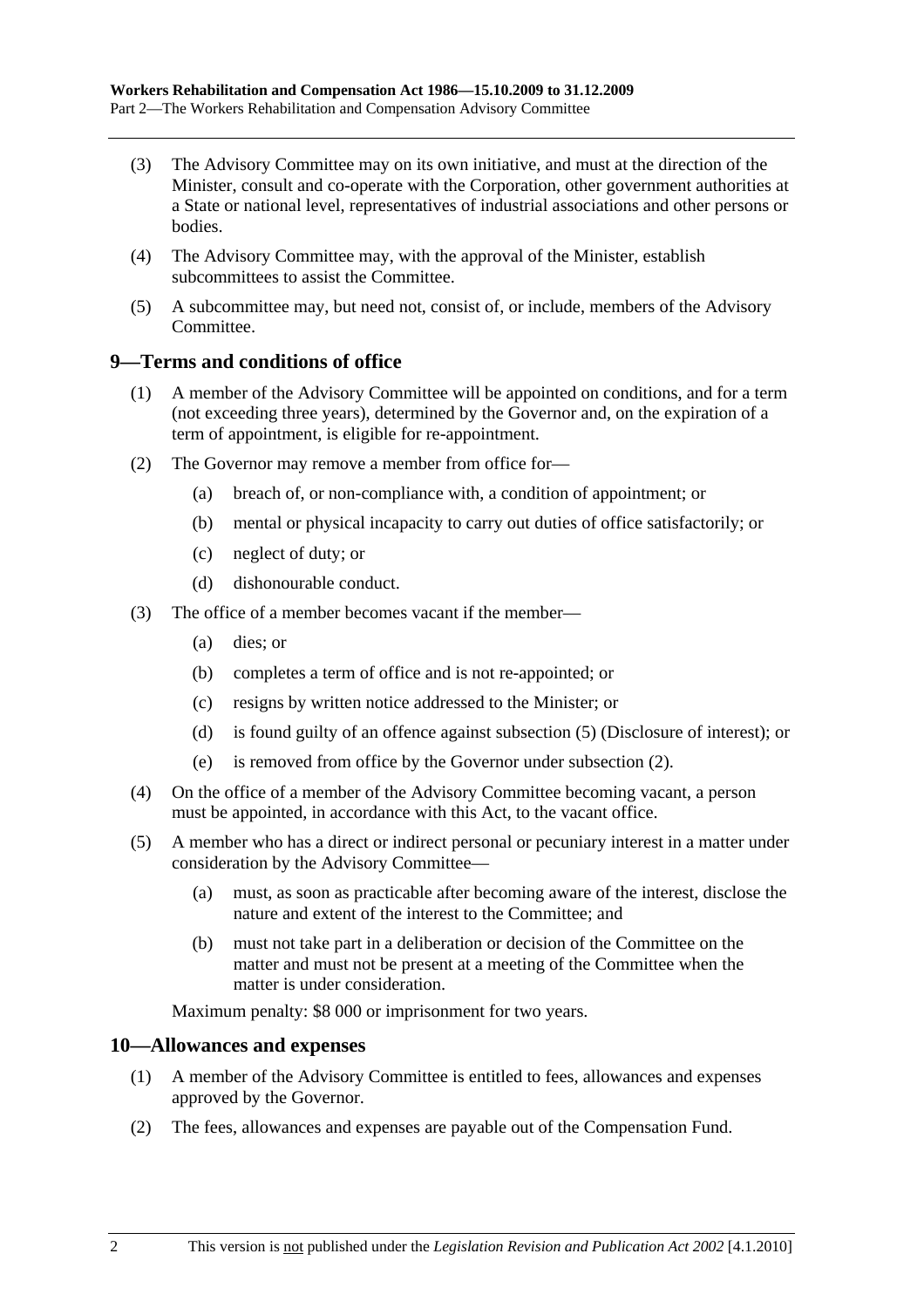## **11—Proceedings etc of the Advisory Committee**

- (1) Meetings of the Advisory Committee must be held at times and places appointed by the Committee, but there must be at least six meetings per year.
- (2) Six members of the Advisory Committee constitute a quorum of the Committee.
- (3) The presiding member of the Advisory Committee will, if present at a meeting of the Committee, preside at the meeting and, in the absence of the presiding member, a member chosen by the members present will preside.
- (4) A decision carried by a majority of the votes of the members present at a meeting of the Advisory Committee is a decision of the Committee.
- (5) Each member present at a meeting of the Advisory Committee is entitled to one vote on a matter arising for decision by the Committee, and, if the votes are equal, the person presiding at the meeting has a second or casting vote.
- (6) The Advisory Committee must ensure that accurate minutes are kept of its proceedings.
- (7) The Advisory Committee may open its proceedings to the public unless the proceedings relate to commercially sensitive matters or to matters of a private confidential nature.
- (8) Subject to this Act, the proceedings of the Advisory Committee will be conducted as the Committee determines.

## **12—Confidentiality**

A member of the Advisory Committee who, as a member of the Committee, acquires information that—

- (a) the member knows to be of a commercially sensitive nature, or of a private confidential nature; or
- (b) the Committee classifies as confidential information,

must not divulge the information without the approval of the Committee.

Maximum penalty: \$1 000.

### **13—Immunity of members of Advisory Committee**

- (1) No personal liability attaches to a member of the Advisory Committee for an act or omission by the member or the Committee in good faith and in the exercise or purported exercise of powers or functions under this Act.
- (2) A liability that would, but for subsection (1), lie against a member lies instead against the Crown.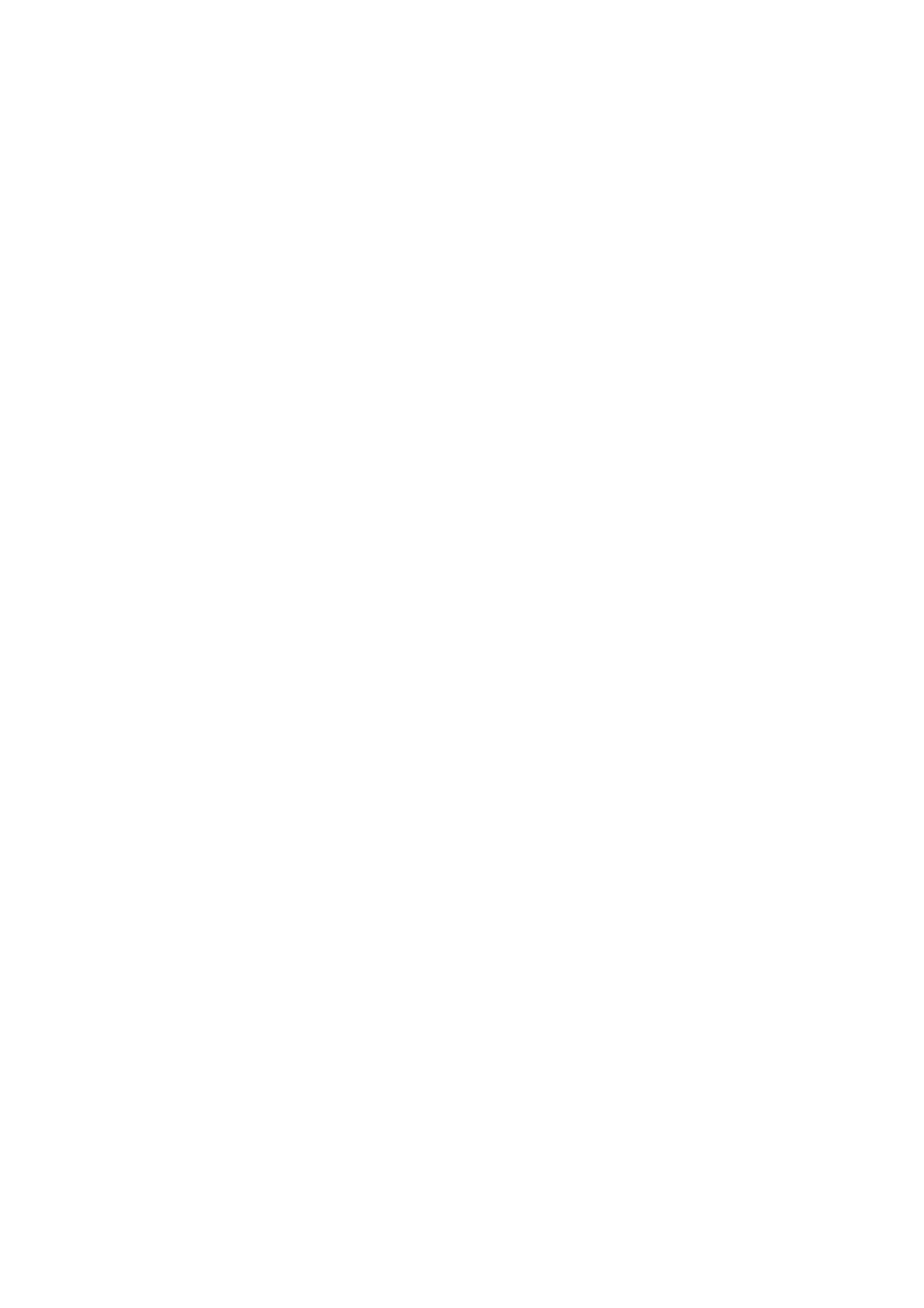# **Part 3—Rehabilitation and accident prevention programmes**

# **Division 1—Rehabilitation**

## **26—Rehabilitation programmes**

- (1) The Corporation shall establish or approve rehabilitation programmes with the object of ensuring that workers suffering from compensable disabilities—
	- (a) achieve the best practicable levels of physical and mental recovery; and
	- (b) are, where possible, restored to the workforce and the community.
- (2) A rehabilitation programme may be established by the Corporation in relation to—
	- (a) a particular worker;
	- (b) workers of a particular class;
	- (c) workers suffering from disabilities of a particular class.
- (3) For the purposes, or in the course, of a rehabilitation programme the Corporation may—
	- (a) provide for the physical, mental or vocational assessment of workers;
	- (b) provide advisory services to workers, members of the families of workers, employers and others;
	- (c) assist workers in seeking, obtaining or retaining employment;
	- (d) assist in the training or retraining of workers;
	- (e) assist workers to find appropriate accommodation;
	- (f) provide for the necessary and reasonable costs (including costs of travel, accommodation and child care) incurred by workers in order to participate in rehabilitation programmes;
	- (g) provide equipment, facilities and services to assist workers to cope with their disabilities at home or in the workplace;
	- (h) provide assistance to persons who may be in a position to help workers to overcome or cope with their disabilities;
	- (i) disseminate information that relates to work related disabilities;
	- (j) conduct, participate in or subsidise research into any aspect of rehabilitation;
	- (k) encourage and support the work of organisations that provide assistance to workers suffering from compensable disabilities;
	- (l) do anything else that may assist in the rehabilitation of workers.
- (4) The Corporation may admit a disabled worker to a rehabilitation programme notwithstanding that it has not been finally established that the worker's disability is compensable.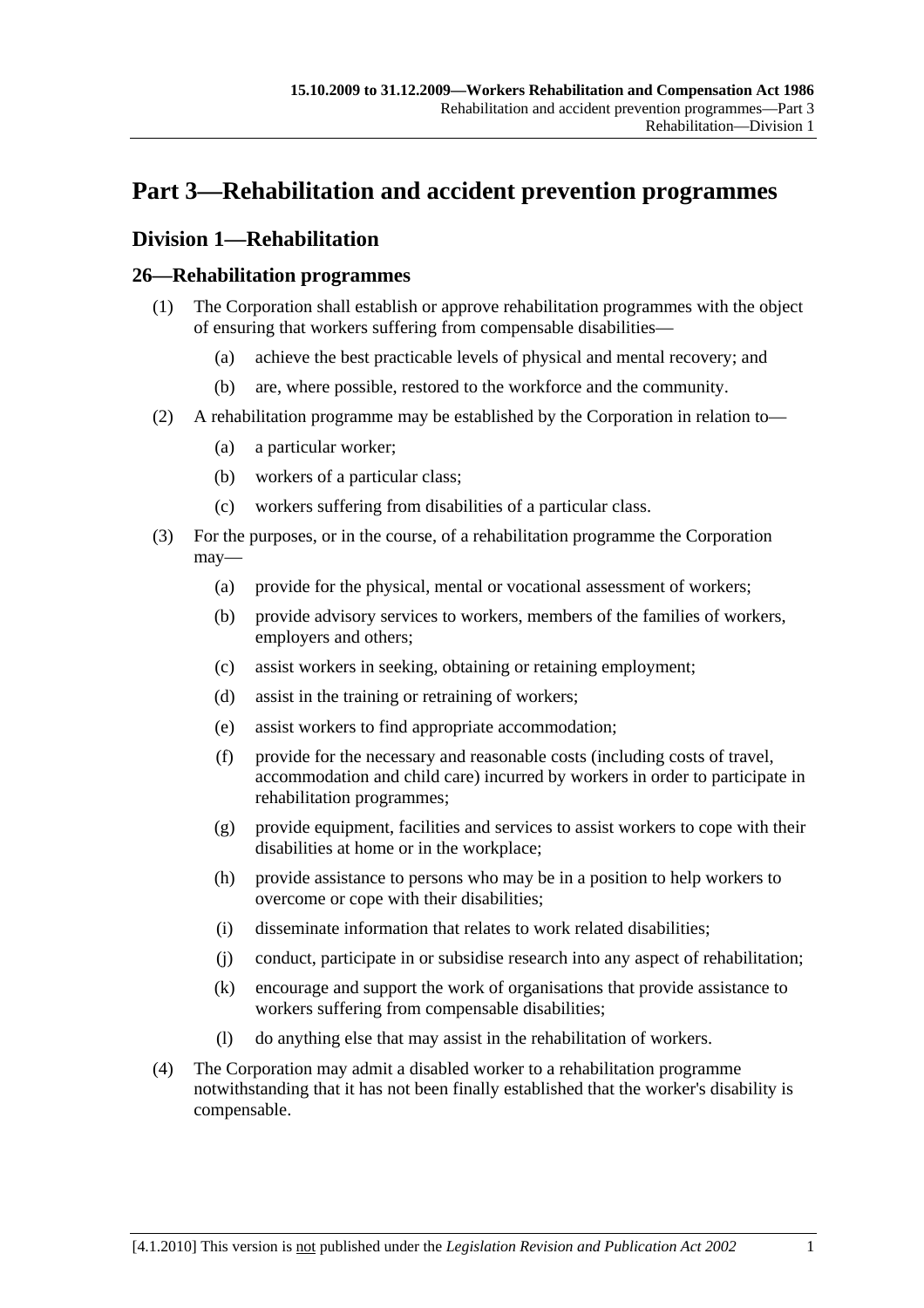## **27—Clinics and other facilities**

- (1) In the exercise of its powers under this Division, the Corporation should seek to utilise rehabilitation facilities and services provided by the employer of a disabled worker.
- (2) In the exercise of its powers under this Division, the Corporation should give encouragement and assistance to the establishment and provision of rehabilitation facilities and services in the private sector.
- (3) The Corporation may—
	- (a) enter into arrangements with any government agency or other body under which medical services or rehabilitation facilities and services will be provided for disabled workers; and
	- (b) with the approval of the Minister, establish clinics and other facilities for the assessment, treatment or rehabilitation of disabled workers; and
	- (c) establish and maintain a register of persons and organisations that are, in the opinion of the Corporation, properly qualified and equipped to provide rehabilitation services.

## **28—Rehabilitation advisers**

- (1) The Corporation shall appoint such rehabilitation advisers as are necessary for the purposes of this Act.
- (2) A rehabilitation adviser—
	- (a) shall assist in devising and co-ordinating rehabilitation programmes for disabled workers; and
	- (b) shall be responsible to the Corporation for monitoring the progress of disabled workers who are involved in rehabilitation programmes; and
	- (c) may, subject to monetary limitations set by the Corporation, expend money of the Corporation in obtaining for a disabled worker services and equipment that may assist towards rehabilitation; and
	- (d) shall consult with employers with a view to expediting the return to work of disabled workers.
- (3) A statement made by or to a rehabilitation adviser about a worker who is participating in a rehabilitation program must not be disclosed in proceedings under this Act unless—
	- (a) the rehabilitation adviser and the worker consent to the disclosure; or
	- (b) the statement is relevant to an allegation of fraud or dishonesty in criminal proceedings against the worker.

### **28A—Rehabilitation and return to work plans**

- (1) The Corporation may establish a rehabilitation and return to work plan for a worker who is incapacitated for work by a compensable disability.
- (2) If a worker—
	- (a) is receiving compensation by way of income maintenance; and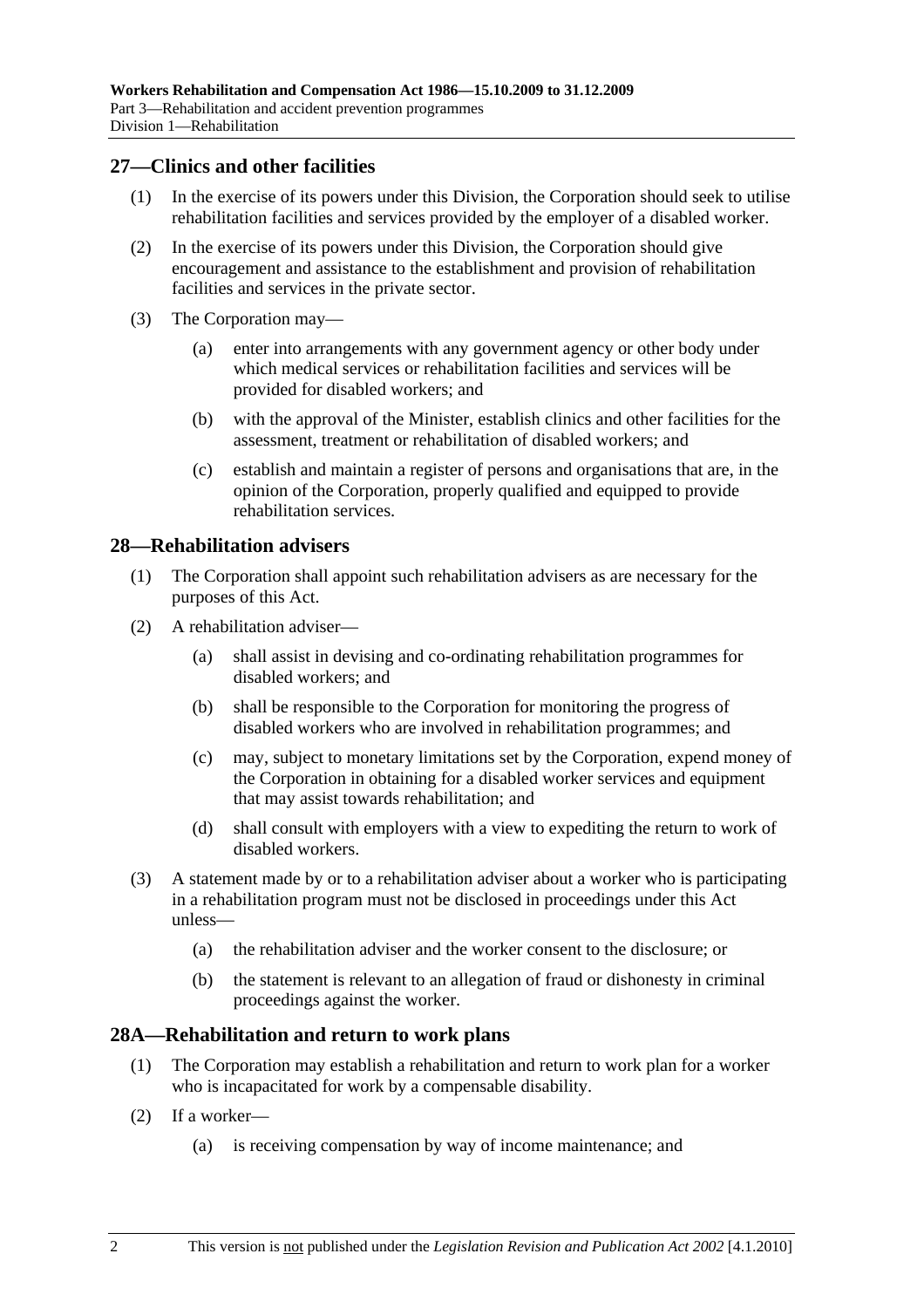(b) is (or is likely to be) incapacitated for work by a compensable disability for more than 13 weeks (but has some prospect of returning to work),

the Corporation must prepare a rehabilitation and return to work plan for the worker.

- (3) In preparing the plan, the Corporation—
	- (a) must consult with the worker and the employer out of whose employment the disability arose; and
	- (ab) must consult with the relevant rehabilitation and return to work co-ordinator under section 28D (if appointed); and
	- (b) should if practicable—
		- (i) review medical records relevant to the worker's condition; or
		- (ii) consult with any medical expert who is treating the worker for the compensable disability.
- (4) A rehabilitation and return to work plan may impose obligations on the worker and on the employer.
- (5) The Corporation must give the worker and the employer a copy of the rehabilitation and return to work plan.
- (6) The plan is binding on the worker and the employer.

## **28B—Review of plan**

- (1) A worker or employer may apply for review of—
	- (a) a decision to establish or not to establish a rehabilitation and return to work plan; or
	- (b) a provision of a rehabilitation and return to work plan,

on the ground that the decision or the provision is unreasonable.

- (2) On review of a rehabilitation and return to work plan (or in consequent appellate proceedings), the plan may be modified to the extent necessary to ensure that the plan does not impose unreasonable obligations on the worker or the employer.
- (3) Proceedings on a review under this section (or consequent appellate proceedings) do not suspend obligations imposed by a rehabilitation and return to work plan.

### **28C—Rehabilitation standards and requirements**

- (1) Rehabilitation programs, and rehabilitation and return to work plans, must comply with standards and requirements imposed by regulation.
- (2) Before the publication of regulations imposing standards and requirements for rehabilitation programs or rehabilitation and return to work plans, the Corporation must consult on the proposed regulations with—
	- (a) professional associations representing the providers of rehabilitation services of the relevant kinds; and
	- (b) the Self-Insurers Association of South Australia Incorporated and associations representing self-managed employers; and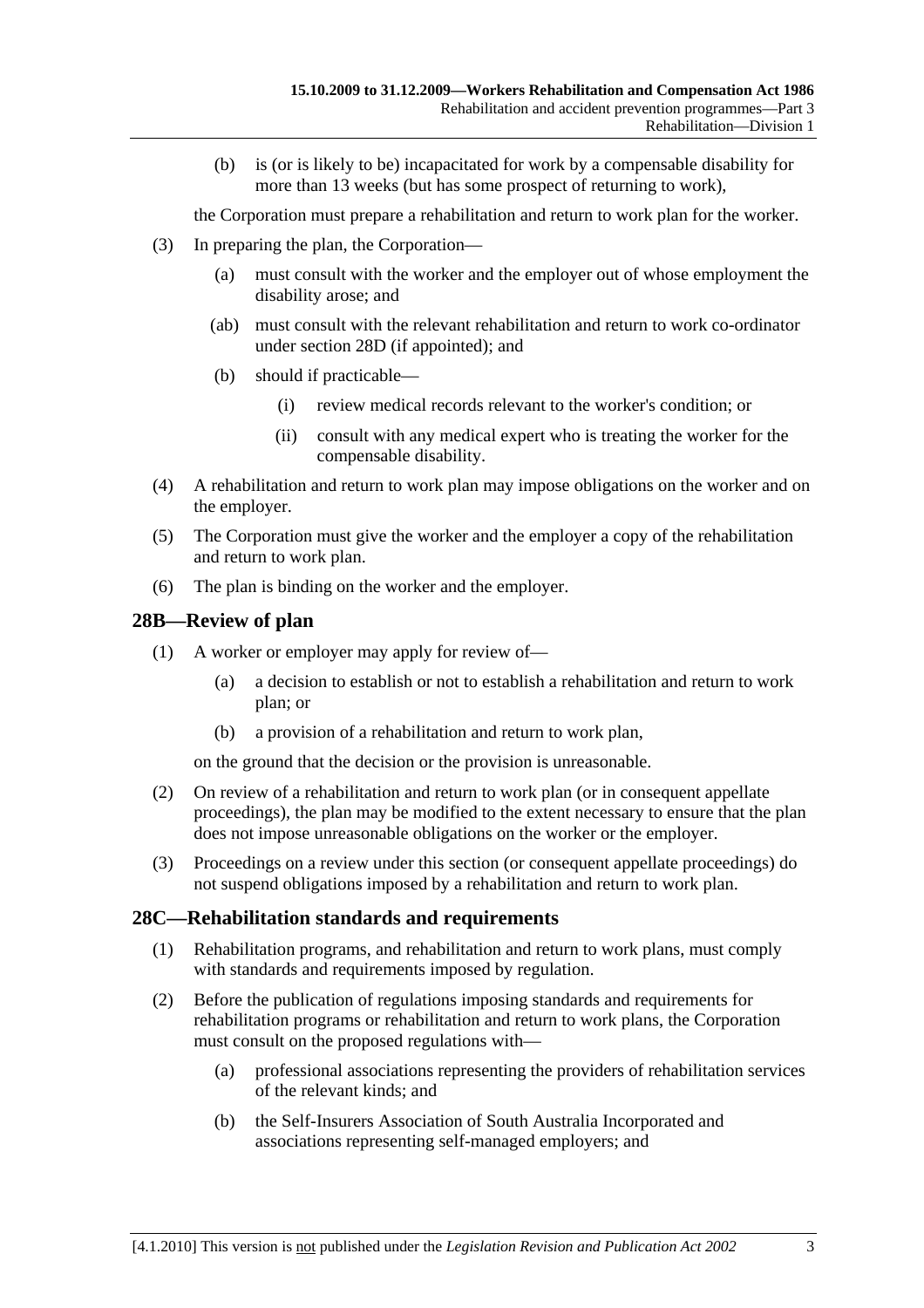- (c) associations representing employers (including the South Australian Employers Chamber of Commerce and Industry); and
- (d) associations representing employees (including the United Trades and Labor Council).

## **28D—Rehabilitation and return to work co-ordinators**

- (1) Subject to this section, an employer must appoint a rehabilitation and return to work co-ordinator (referred to in this section as a *co-ordinator*).
- (2) A co-ordinator—
	- (a) must be an employee of the employer; and
	- (b) must be based in South Australia.
- (3) The employer must appoint the co-ordinator—
	- (a) within 6 months after the requirement to be registered under Part 5 first arises (disregarding any exemption that may be available under that Part); or
	- (b) within a later period approved by the Corporation.

Maximum penalty: \$10 000.

- (4) A co-ordinator has the following functions:
	- (a) to assist workers suffering from compensable disabilities, where prudent and practicable, to remain at or return to work as soon as possible after the occurrence of the disability;
	- (b) to assist with liaising with the Corporation in the preparation and implementation of a rehabilitation and return to work plan for a disabled worker;
	- (c) to liaise with any persons involved in the rehabilitation of, or the provision of medical services to, workers;
	- (d) to monitor the progress of a disabled worker's capacity to return to work;
	- (e) to take steps to, as far as practicable, prevent the occurrence of a secondary disability when a worker returns to work;
	- (f) to perform other functions prescribed by the regulations.
- (5) An employer must—
	- (a) provide such facilities and assistance as are reasonably necessary to enable a co-ordinator to perform his or her functions under this section; and
	- (b) comply with any training or operational guidelines published by the Corporation from time to time for the purposes of this section.
- (6) If a vacancy occurs in the office of a co-ordinator under this section, the employer must make a new appointment to the office within the prescribed period. Maximum penalty: \$10 000.
- (7) The regulations may exempt an employer, or employers of a prescribed class, from a requirement under this section.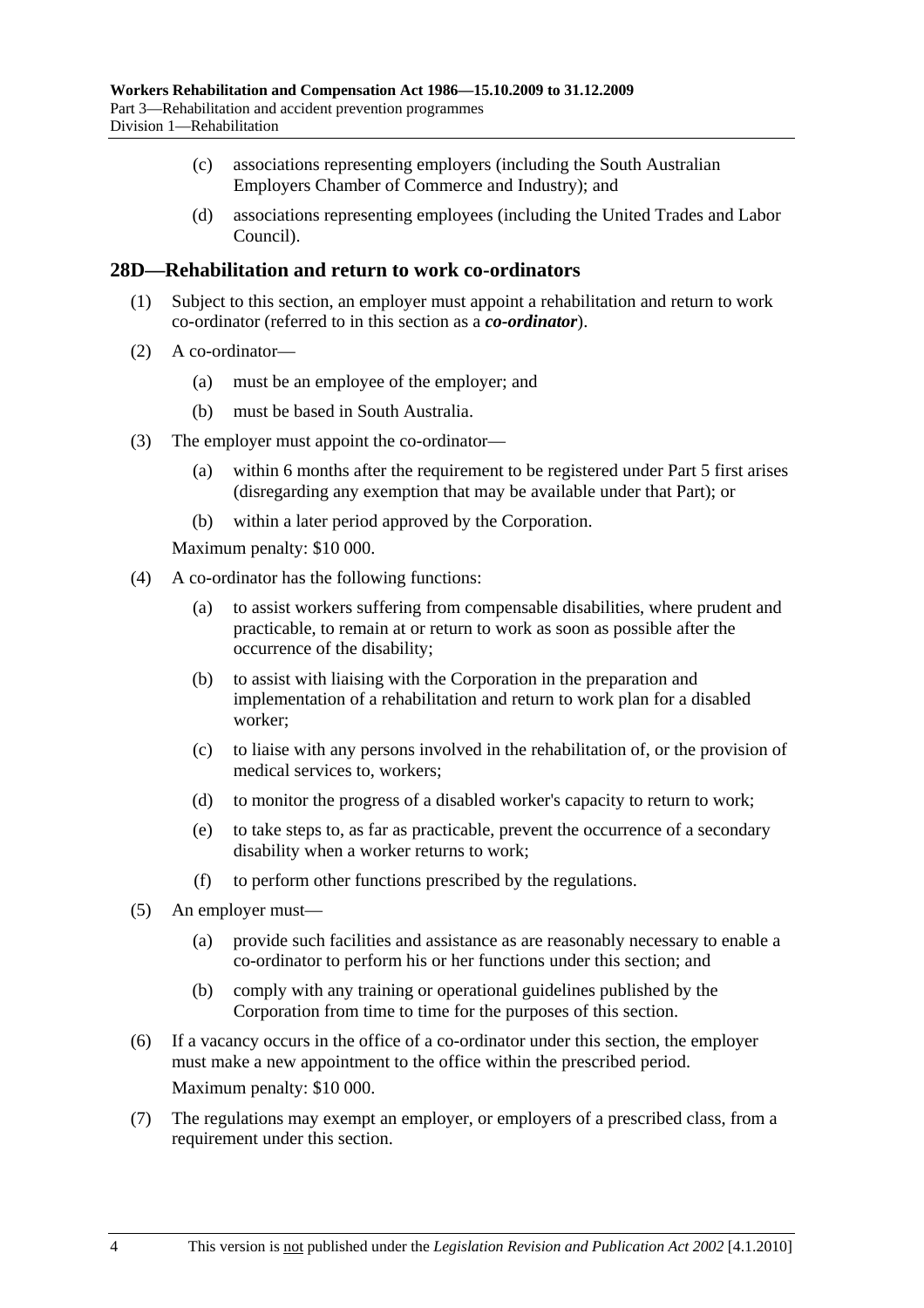# **Division 2—Disability prevention programmes**

## **29—Prevention programmes**

The Corporation may assist employers to establish or maintain programmes that are designed to prevent or reduce the incidence of compensable disabilities.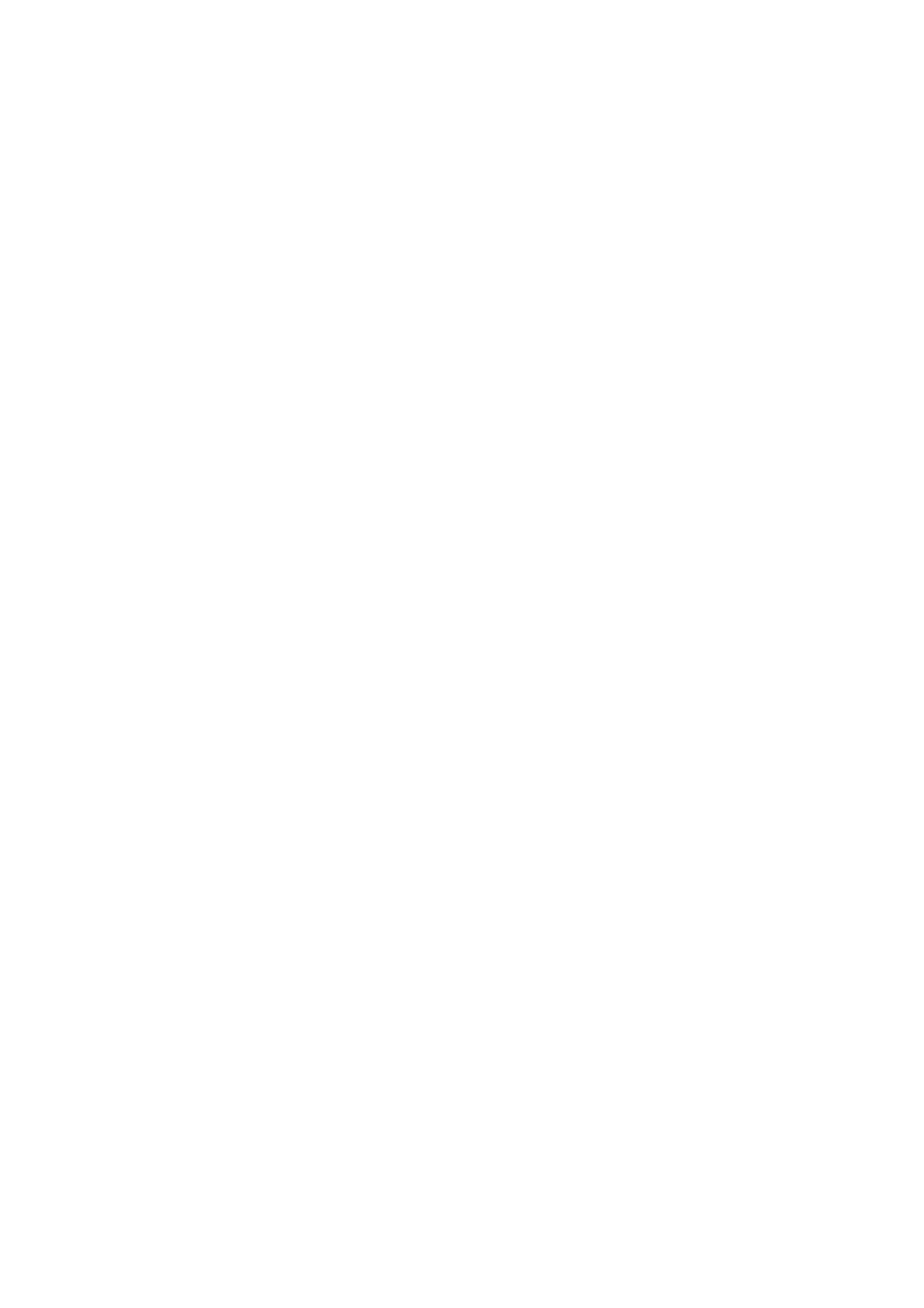# **Part 4—Compensation**

# **Division 1—Conditions under which disability is compensable**

## **30—Compensability of disabilities**

- (1) Subject to this Act, a disability is compensable if it arises from employment.
- (2) Subject to this section, a disability arises from employment if—
	- (a) in the case of a disability that is not a secondary disability or a disease—it arises out of or in the course of employment; or
	- (b) in the case of a disability that is a secondary disability or a disease—
		- (i) the disability arises out of employment; or
		- (ii) the disability arises in the course of employment and the employment contributed to the disability.
- (3) A worker's employment includes—
	- (a) attendance at the worker's place of employment on a working day but before the day's work begins in order to prepare, or be ready, for work; and
	- (b) attendance at the worker's place of employment during an authorised break from work; and
	- (c) attendance at the worker's place of employment but after work ends for the day while the worker is preparing to leave, or in the process of leaving, the place; and
	- (d) attendance at an educational institution under the terms of an apprenticeship or other legal obligation, or at the employer's request or with the employer's approval; and
	- (e) attendance at a place to receive a medical service, to obtain a medical report or certificate (or to be examined for the purpose), to participate in a rehabilitation program or for the purposes of a rehabilitation and return to work plan, or to apply for, or receive, compensation for a compensable disability.
- (4) However, a disability does not arise from employment if it arises out of, or in the course of, the worker's involvement in a social or sporting activity, except where the activity forms part of the worker's employment or is undertaken at the direction or request of the employer.
- (5) A disability that arises out of, or in the course of, a journey arises from employment only if—
	- (a) the journey is undertaken in the course of carrying out duties of employment; or
	- (b) the journey is between—
		- (i) the worker's place of residence and place of employment; or
		- (ii) the worker's place of residence or place of employment and—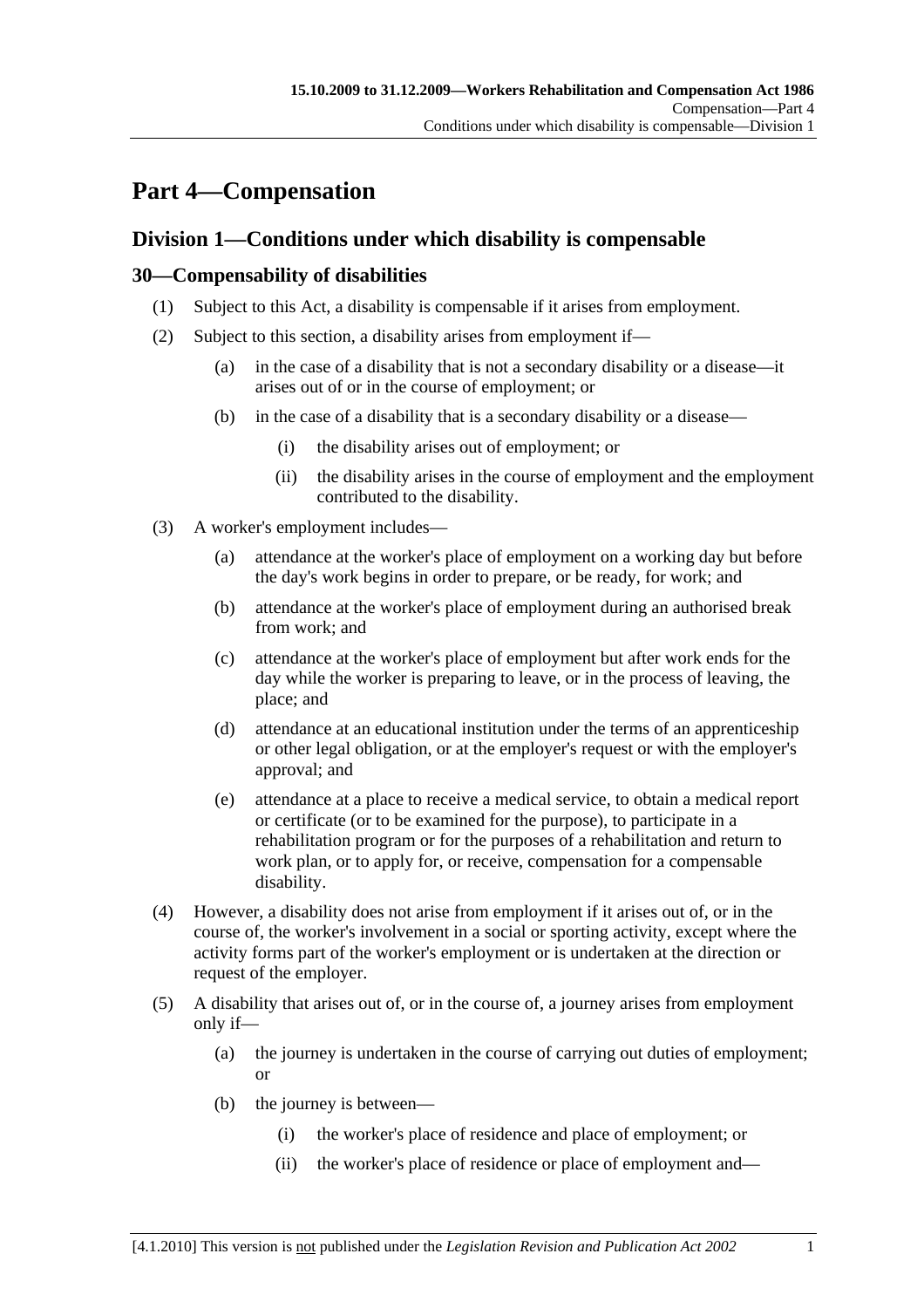- (A) an educational institution the worker attends under the terms of an apprenticeship or other legal obligation, or at the employer's request or with the employer's approval; or
- (B) a place the worker attends to receive a medical service, to obtain a medical report or certificate (or to be examined for that purpose), to participate in a rehabilitation program, or to apply for, or receive, compensation for a compensable disability,

and there is a real and substantial connection between the employment and the accident out of which the disability arises.

- (6) However, the fact that a worker has an accident in the course of a journey to or from work does not in itself establish a sufficient connection between the accident and the employment for the purposes of subsection (5)(b).
- (7) The journey between places mentioned in subsection (5)(b) must be a journey by a reasonably direct route but may include an interruption or deviation if it is not, in the circumstances of the case, substantial, and does not materially increase the risk of injury to the worker.

# **30A—Psychiatric disabilities**

A disability consisting of an illness or disorder of the mind is compensable if and only if—

- (a) the employment was a substantial cause of the disability; and
- (b) the disability did not arise wholly or predominantly from—
	- (i) reasonable action taken in a reasonable manner by the employer to transfer, demote, discipline, counsel, retrench or dismiss the worker; or
	- (ii) a decision of the employer, based on reasonable grounds, not to award or provide a promotion, transfer, or benefit in connection with the worker's employment; or
	- (iii) reasonable administrative action taken in a reasonable manner by the employer in connection with the worker's employment; or
	- (iv) reasonable action taken in a reasonable manner under this Act affecting the worker.

# **30B—Effect of misconduct etc**

- (1) A worker who is acting in connection with, and for the purposes of, the employer's trade or business is presumed to be acting in the course of employment despite the fact that—
	- (a) the worker is acting in contravention of a statutory or other regulation applicable to the employment; or
	- (b) the worker is acting without, or in contravention of, instructions from the employer.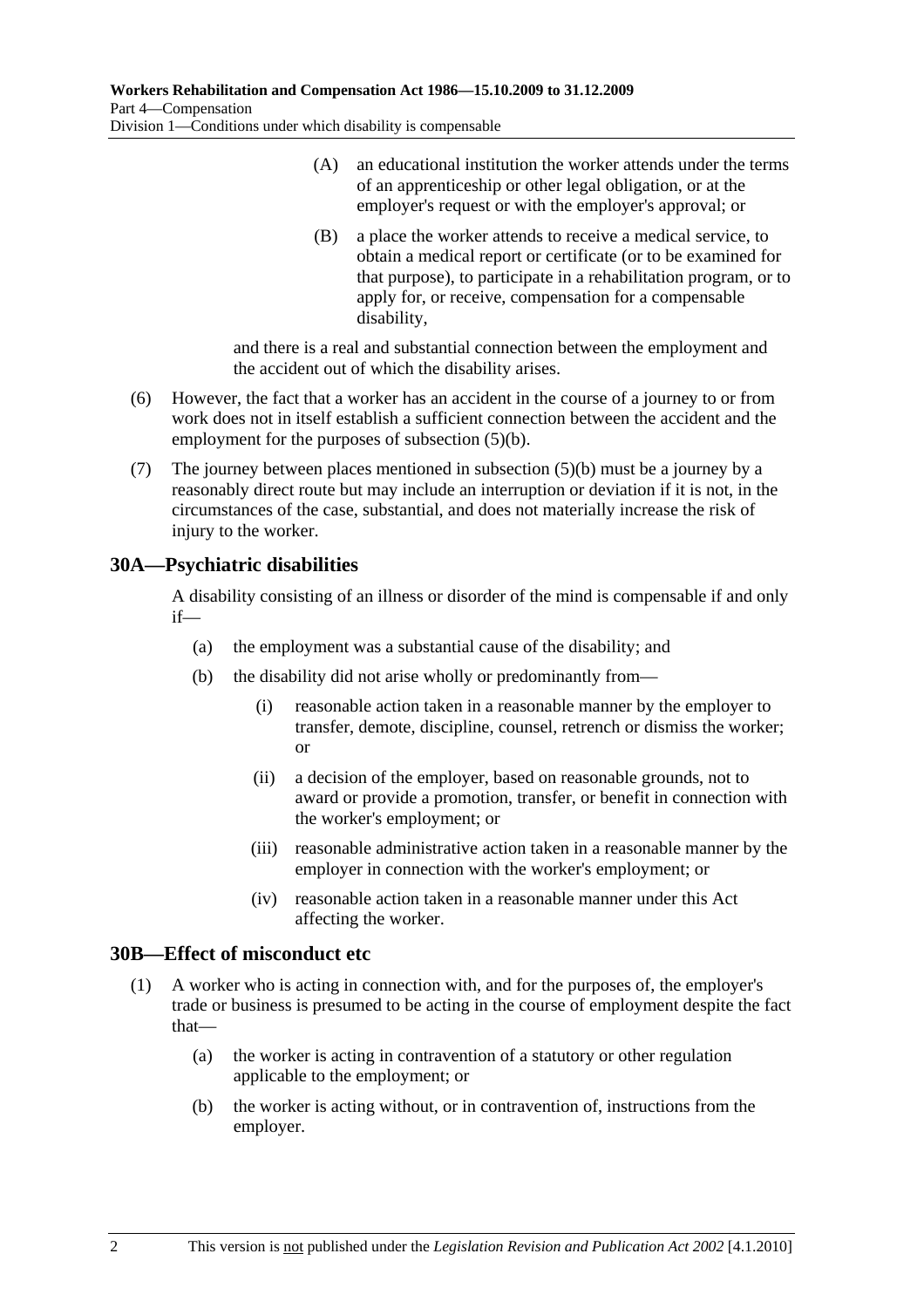- (2) However—
	- (a) a worker will not be presumed to be acting in the course of employment if the worker is guilty of misconduct or acts in contravention of instructions from the employer during the course of an attendance under section 30(3); and
	- (b) a disability is not compensable if it is established on the balance of probabilities that the disability is wholly or predominantly attributable to—
		- (i) serious and wilful misconduct on the part of the worker; or
		- (ii) the influence of alcohol or a drug voluntarily consumed by the worker (other than a drug lawfully obtained and consumed in a reasonable quantity by the worker).
- (3) Subsection (2)(a) does not apply in a case of death or permanent total incapacity for work and subsection (2)(b) does not apply in a case of death or serious and permanent disability.

# **31—Evidentiary provision**

- (1) A disability is not compensable unless it is established on the balance of probabilities that it arises from employment.
- (2) However, if a worker suffers a disability of a kind referred to in the first column of Schedule 2 and has been employed in work of a type referred to in the second column of Schedule 2 opposite the disability, the worker's disability is presumed, in the absence of proof to the contrary, to have arisen from that employment.
- (3) A regulation made on the recommendation, or with the approval, of the Corporation or the Advisory Committee may extend the operation of subsection (2) to disabilities and types of work prescribed in the regulation.
- (4) Where a worker retires or is retired from employment on account of age or ill-health and the worker makes a claim for noise induced hearing loss after the expiration of two years from the date of the retirement, subsection (2) does not apply in relation to that claim.
- (5) Where—
	- (a) a worker's disability consists of the aggravation, acceleration, exacerbation, deterioration or recurrence of a pre-existing coronary heart disease; and
	- (b) the disability arises in the course of employment,

it will be presumed, in the absence of proof to the contrary, that the employment contributed to the disability.

# **Division 2—Compensation for medical expenses etc**

## **32—Compensation for medical expenses**

- (1) Subject to this section, a worker is entitled to be compensated for costs of a kind described in subsection (2) reasonably incurred by the worker in consequences of having suffered a compensable disability—
	- (a) in accordance with a scale published by the Minister under this section; or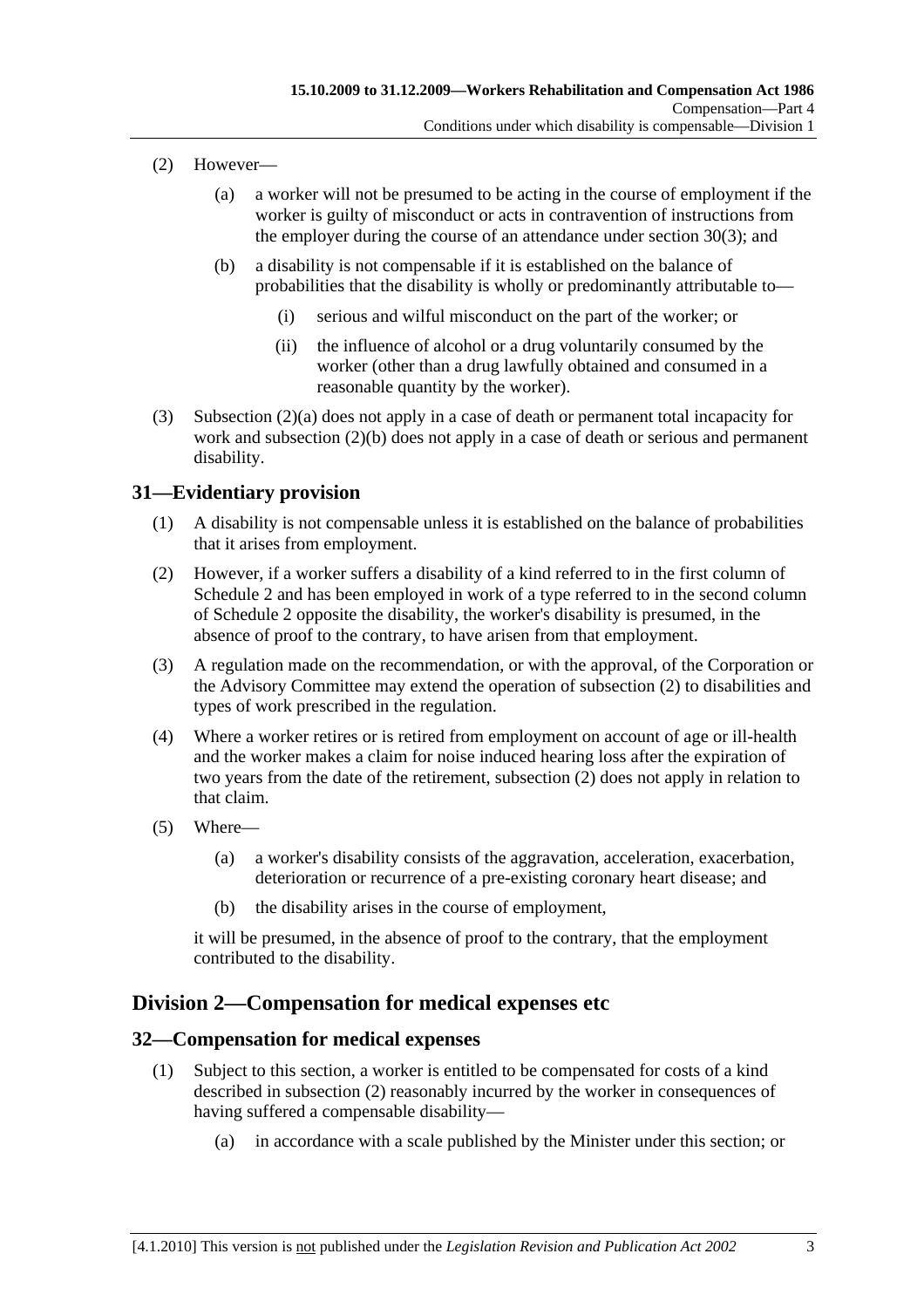- (b) if the relevant service is not covered by a scale under this section—to the extent of a reasonable amount for the provision of the service.
- (2) The costs referred to in subsection (1) are as follows:
	- (a) the cost of medical services;
	- (b) the cost of hospitalisation and all associated medical, surgical and nursing services;
	- (c) the cost of approved rehabilitation;
	- (d) the cost of travelling, or being transported, to and from any place for the purpose of receiving medical services, hospitalisation or approved rehabilitation (but not where the worker travels in a private vehicle);
	- (e) where it is necessary for the worker to be accommodated away from home for the purpose of receiving medical services or approved rehabilitation—the cost of such accommodation (but not exceeding limits prescribed by regulation);
	- (f) the cost of attendance by a registered or enrolled nurse, or by some other person approved by the Corporation or of a class approved by the Corporation, where the disability is such that the worker must have nursing or personal attendance;
	- (g) the cost of the provision, maintenance, replacement or repair of therapeutic appliances;
	- (h) the cost of medicines and other material purchased on the prescription or recommendation of a medical expert;
	- (i) any other costs (or classes of costs) authorised by the Corporation.
- (3) Compensation in respect of costs to which this section applies may be paid—
	- (a) to the worker; or
	- (b) directly to the person to whom the worker is liable for those costs.
- (4) Where a worker has been charged more than the amount that the worker is entitled to claim for the provision of a service in respect of which compensation is payable under this section, the Corporation may reduce the charge by the amount of the excess.
- (4a) A decision of the Corporation under subsection (4) is not reviewable.
- (5) Where—
	- (a) services of a kind to which this section applies were provided to a worker in relation to a compensable disability; and
	- (b) the Corporation considers that the services were, in the circumstances of the case, inappropriate or unnecessary,

the Corporation may disallow charges for the services.

- (6) Where the Corporation disallows or reduces a charge under this section—
	- (a) it must give to the provider of the service a notice setting out—
		- (i) the basis of the Corporation's decision to disallow or reduce the charge; and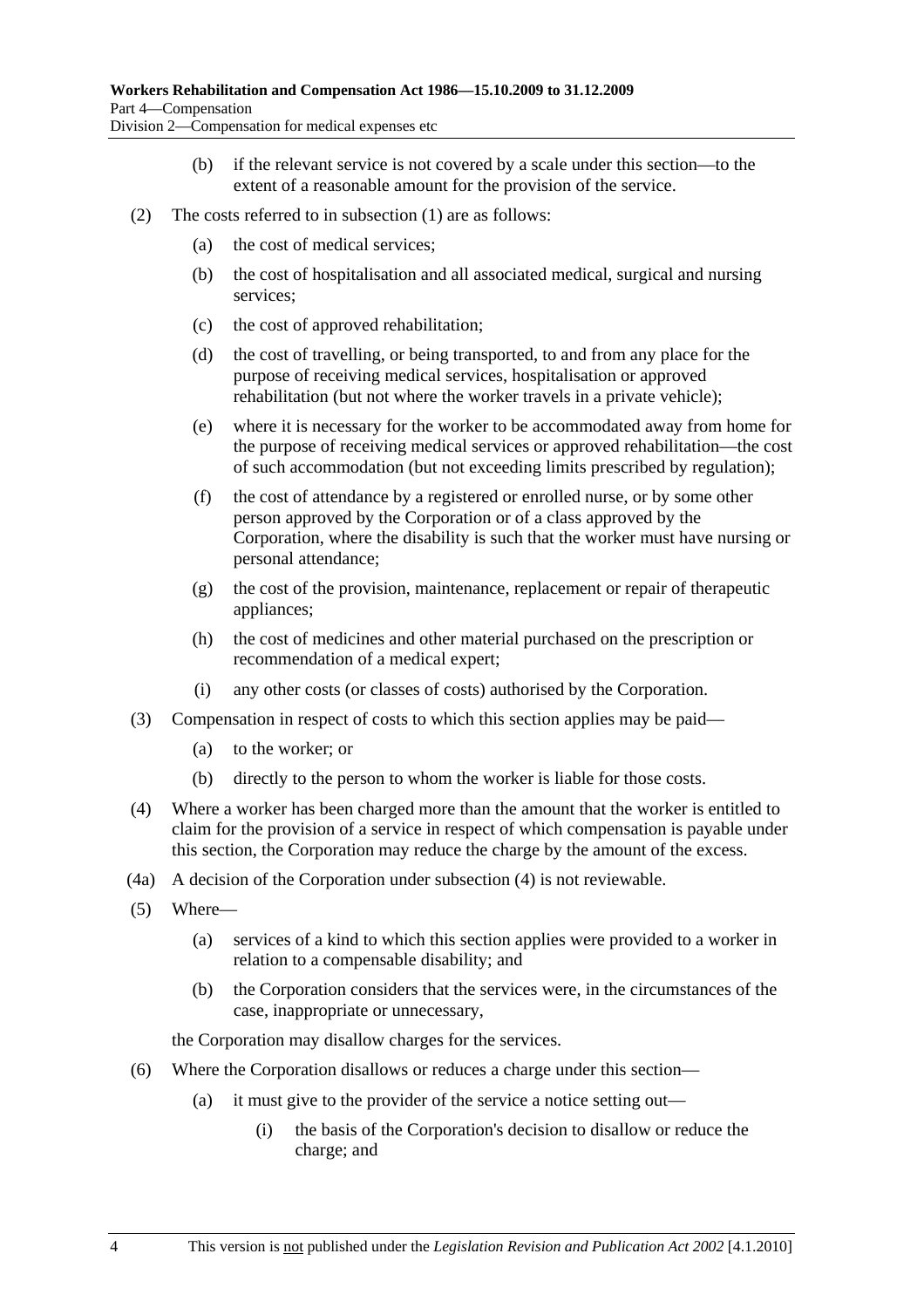- (ii) where the charge has been disallowed under subsection (5) the provider's right to have the decision reviewed under this Act; and
- (b) the worker is not liable to the provider for the disallowed charge, or for more than the reduced charge, (as the case requires) and, if the worker has in fact paid an amount for which he or she is not liable, the Corporation will reimburse the worker for that amount and may recover it from the provider as a debt.
- (7) Where a worker travels in a private vehicle to or from any place for the purpose of receiving medical services, hospitalisation or approved rehabilitation, and the travel is reasonably necessary in the circumstances of the case, the worker is entitled to a travel allowance at rates fixed by a scale published by the Minister under this section.
- (8) A reference in this section to approved rehabilitation is a reference to rehabilitation programmes or services provided by a person who has an agreement with the Corporation for the provision of those programmes or services.
- (9) If a treatment protocol for a disability of a particular kind has been published by the Minister under this section, costs of medical services for treatment of a disability of the relevant kind (and related hospitalisation and nursing services) are only compensable where—
	- (a) the services are provided in accordance with the protocol; or
	- (b) the provider of the services establishes, to the Corporation's satisfaction, that services outside the terms of the protocol are justified in the circumstances of the particular case.
- (10) The amount of compensation for a service covered by a scale of charges published by the Minister under this section must be in accordance with the scale.
- (11) The Minister may, by notice in the Gazette, on the recommendation of the Corporation, publish—
	- (a) scales of charges for the purposes of this section (ensuring as far as practicable that the scales comprehensively cover the various kinds of services to which this section applies);
	- (b) treatment protocols for treatment of disabilities of particular kinds.
- (12) Subject to subsection (12a), a scale of charges published under this section must be based on the average charge to private patients for the relevant service (but the amount fixed for the service must not exceed the amount recommended by the relevant professional association).
- (12a) A scale of charges for services provided by a public hospital may be based on government charges for the relevant service.
- (13) Before the Corporation makes a recommendation to the Minister about the publishing of a scale of charges, or a treatment protocol, the Corporation must consult with—
	- (a) professional associations representing the providers of medical services of the relevant kind; and
	- (b) the Self-Insurers Association of South Australia Incorporated and associations representing self-managed employers; and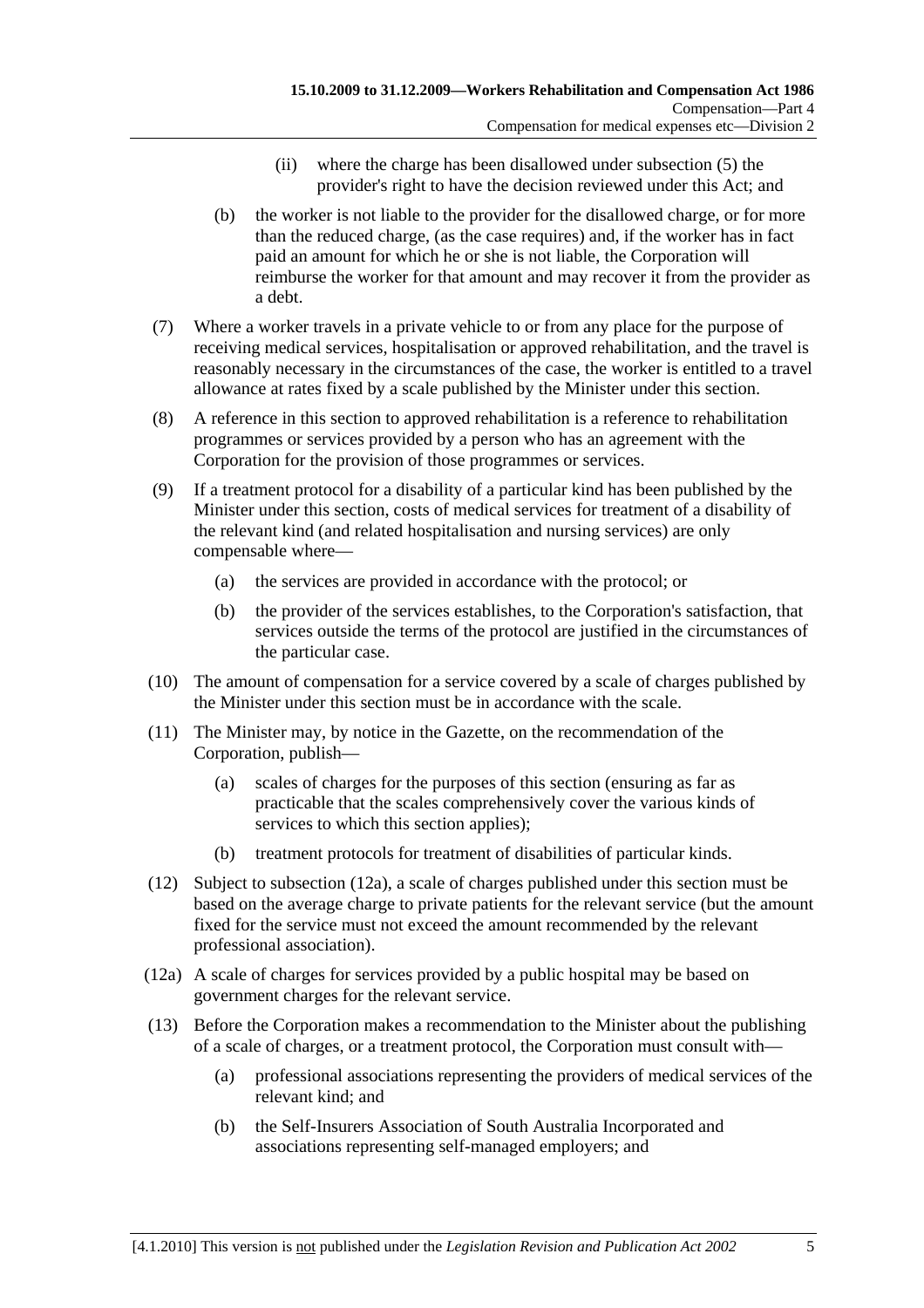- (c) associations representing employers (including the South Australian Employers Chamber of Commerce and Industry); and
- (d) associations representing employees (including the United Trades and Labor Council).
- (14) A person who provides a service for a disabled worker, knowing the worker to be entitled to compensation for the service under this section, must not charge for the service an amount exceeding the amount allowed under a scale of charges published under this section.

Maximum penalty: \$1 000.

### **32A—Special provisions for payment of medical expenses after initial notification of disability**

- (1) A worker may, by application made to the Corporation in the designated manner and the designated form, apply to the Corporation for the payment of costs within the ambit of section 32 before the determination of a claim under Division 8.
- (2) The Corporation may, in connection with an application under subsection (1), require a worker to provide information specified by the Corporation.
- (3) The Corporation may, on application under subsection (1), determine that it is reasonable to accept provisional liability for the payment of compensation under section 32 and make a payment under this section.
- (4) The maximum amount payable under this section with respect to a particular disability is \$5 000 (indexed).
- (5) The acceptance of provisional liability under this section does not constitute an admission of liability under this Act or independently of this Act.
- (6) A payment under this section with respect to a particular cost discharges any liability that the Corporation may have with respect to that cost under section 32.
- (7) The Corporation may determine not to make a payment under this section despite the fact that the Corporation has previously made 1 or more payments with respect to the same disability under this section.
- (8) Subject to subsection (9), if the Corporation makes 1 or more payments under this section and it is subsequently determined that the worker was not entitled to compensation under this Act, the Corporation may, subject to and in accordance with the regulations—
	- (a) recover the amount or amounts paid as a debt; or
	- (b) set the amount off against a right to payment of compensation under this Act.
- (9) A right of recovery or set off under subsection (8) only arises if the worker has acted dishonestly in making an application or providing information for the purposes of this or any other section of this Act.
- (10) The following decisions are not reviewable:
	- (a) a decision to accept or not to accept liability under this section;
	- (b) a decision to make or not to make a payment under this section;
	- (c) a decision to exercise or not to exercise a right of recovery under this section.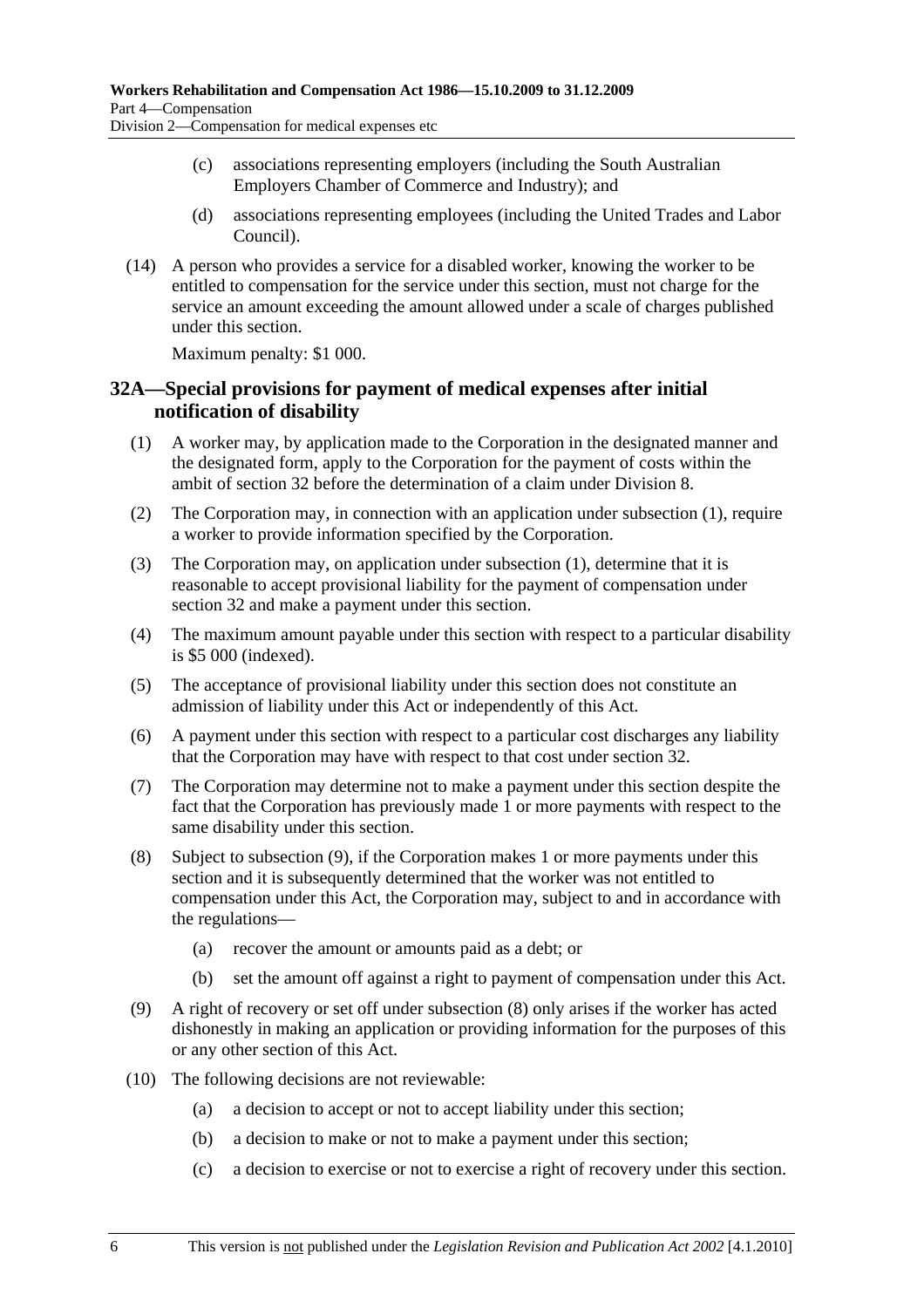### **33—Transportation for initial treatment**

- (1) Where—
	- (a) a worker is injured at the worker's place of employment during the course of employment; and
	- (b) the injury is such as to require immediate medical treatment,

the employer shall, at the employer's own expense, provide the worker with immediate transportation to a hospital or medical expert for initial treatment.

- (2) If an employer fails to provide transportation in accordance with subsection (1), the cost may be recovered by the Corporation from the employer as a debt due to the Corporation.
- (3) An amount recovered by the Corporation under subsection (2) shall, if the worker incurred costs in consequence of the employer's failure to provide transportation, be paid to the worker.
- (4) If the cost of transportation provided by an employer (other than a self-insured employer) to a worker in accordance with subsection (1) exceeds an amount prescribed by the regulations, the employer is, on application to the Corporation in a manner and form approved by the Corporation, entitled to recover the excess from the Corporation.
- (5) An amount prescribed by regulation under subsection (4) may, if the regulations so provide, be indexed so as to provide annual adjustments according to changes in the Consumer Price Index.

# **Division 3—Compensation for property damage**

## **34—Compensation for property damage**

- (1) Where a worker suffers a compensable disability and, in consequence of the trauma out of which the disability arose, damage occurs to any therapeutic appliances, clothes, personal effects or tools of trade of the worker, the worker is, subject to limitations prescribed by regulation, entitled to be compensated for the full amount of the damage.
- (2) An entitlement under subsection (1) does not extend to compensation for damage to a motor vehicle.
- (3) An amount prescribed by regulation under subsection (1) may, if the regulations so provide, be indexed so as to provide annual adjustments according to changes in the Consumer Price Index.

# **Division 4—Compensation by way of income maintenance**

### **35—Preliminary**

- (1) Subject to this Act, where a worker suffers a compensable disability that results in incapacity for work, the worker is entitled to weekly payments in respect of that disability in accordance with this Division.
- (2) Weekly payments are not payable under this Division in respect of a period of incapacity for work falling after the date on which the worker reaches retirement age.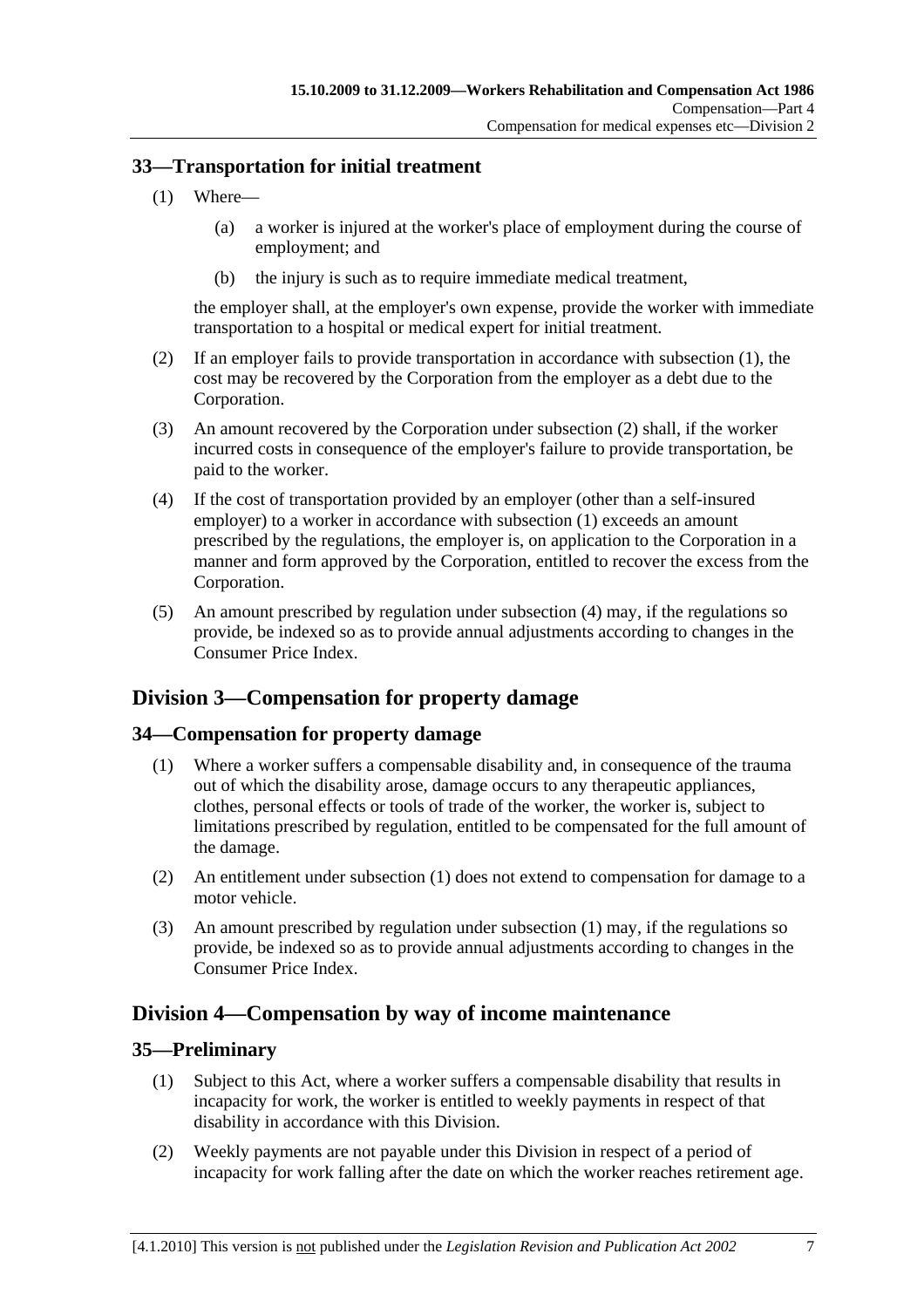- (3) However, if a worker who is within 2 years of retirement age or above retirement age becomes incapacitated for work while still in employment, weekly payments are payable for a period of incapacity falling within 2 years after the commencement of the incapacity.
- (4) A worker is not entitled under this Division to receive, in respect of 2 or more disabilities, weekly payments in excess of the worker's notional weekly earnings.
- (5) If a liability to make weekly payments is redeemed, the worker is taken, for the purposes of this Division, to be receiving the weekly payments that would have been payable if there had been no redemption.
- (6) Subject to subsection (7) (and any other relevant provision of this Act) a reference in this Division to a worker making *every reasonable effort to return to work in suitable employment* includes any reasonable period during which—
	- (a) the worker is waiting for a response to a request for suitable employment made by the worker and received by the employer; and
	- (b) if the employer's response is that suitable employment may or will be provided at some time, the worker is waiting for suitable employment to commence; and
	- (c) if the employer's response is that suitable employment cannot be provided at some time, the worker is waiting for a response to requests for suitable employment from other employers; and
	- (d) the worker is waiting for the commencement of a rehabilitation and return to work plan, after approval has been given.
- (7) A worker must not be treated as making *every reasonable effort to return to work in suitable employment* for the purposes of this Division if the worker—
	- (a) has refused to have an assessment made of the worker's employment prospects; or
	- (b) has refused or failed to take all reasonably necessary steps to obtain suitable employment; or
	- (c) has refused or failed to accept an offer of suitable employment from any person; or
	- (d) has refused or failed to participate in a rehabilitation program or a rehabilitation and return to work plan.
- (8) In this Division—
	- (a) *first entitlement period* means an aggregate period not exceeding 13 weeks (whether consecutive or not) in respect of which a worker has an incapacity for work and is entitled to the payment of compensation under this Act on the account of that incapacity;
	- (b) *second entitlement period* means an aggregate period not exceeding 13 weeks (whether consecutive or not) commencing after the end of the first entitlement period, in respect of which a worker has an incapacity for work and is entitled to the payment of compensation under this Act on account of that incapacity;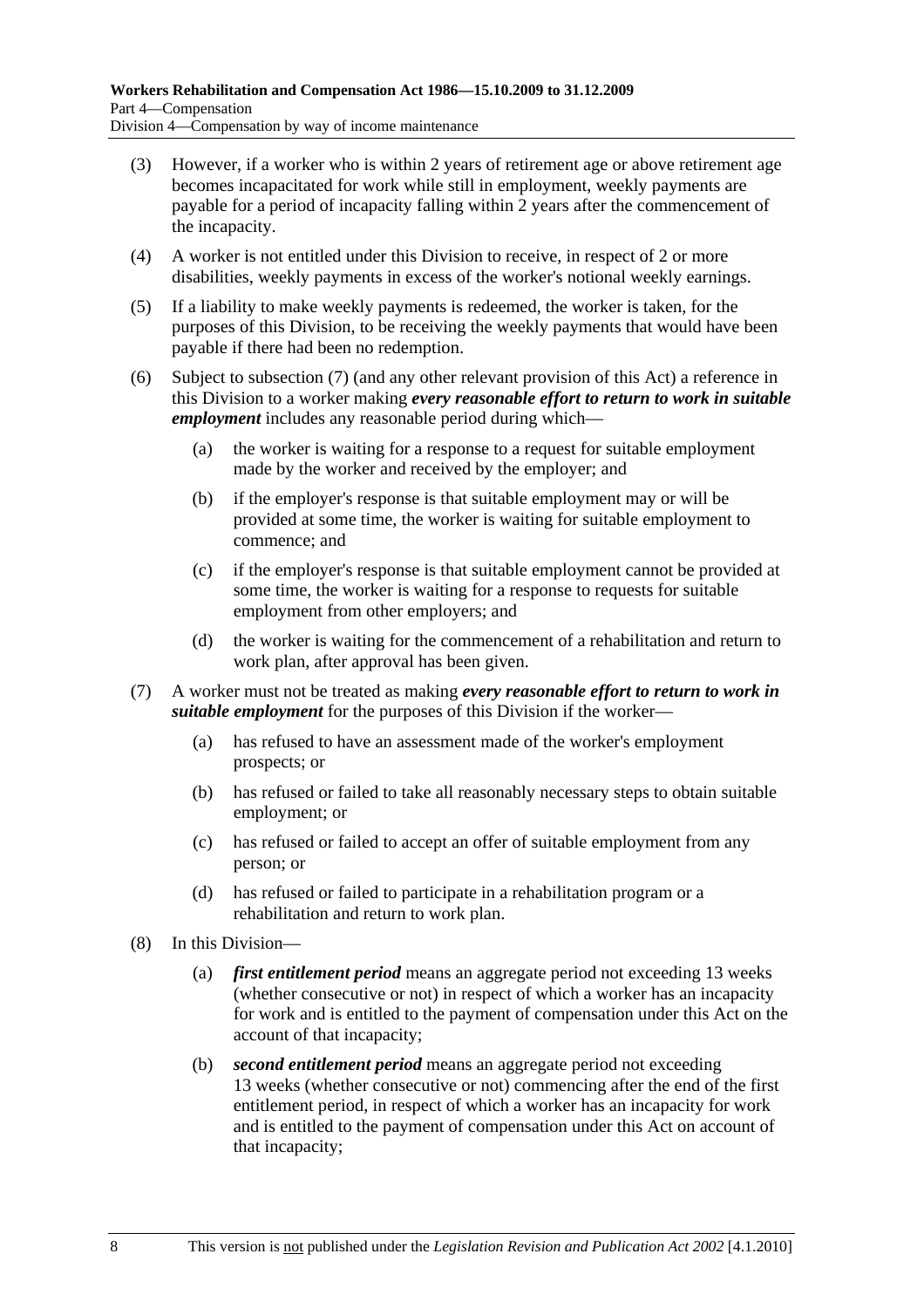- (c) *third entitlement period* means an aggregate period not exceeding 104 weeks (whether consecutive or not), commencing after the end of the second entitlement period, in respect of which a worker has an incapacity for work and is entitled to the payment of compensation under this Act on the account of that incapacity;
- (d) *retirement age* means—
	- (i) if there is a normal retirement age for workers in employment of the kind from which the worker's disability arose—that age of retirement; or
	- (ii) the age of 65 years,

whichever is the lesser;

 (e) a reference to weekly earnings, or current weekly earnings, is a reference to weekly earnings exclusive of prescribed allowances.

## **35A—Weekly payments over designated periods**

- (1) Subject to this Act, a worker is, in respect of a particular compensable disability, entitled to weekly payments while incapacitated for work during the first entitlement period as follows:
	- (a) for any period when the worker has no current work capacity—the worker is entitled to weekly payments equal to the worker's notional weekly earnings;
	- (b) for any period when the worker has a current work capacity—the worker is entitled to weekly payments equal to the difference between the worker's notional weekly earnings and the worker's designated weekly earnings.
- (2) Subject to this Act, a worker is, in respect of a particular compensable disability, entitled to weekly payments while incapacitated for work during the second entitlement period as follows:
	- (a) for any period when the worker has no current work capacity—the worker is entitled to weekly payments equal to 90% of the worker's notional weekly earnings;
	- (b) for any period when the worker has a current work capacity—the worker is entitled to weekly payments equal to 90% of the difference between the worker's notional weekly earnings and the worker's designated weekly earnings.
- (3) Subject to this Act, a worker is, in respect of a particular compensable disability, entitled to weekly payments while incapacitated for work during the third entitlement period as follows:
	- (a) for any period when the worker has no current work capacity—the worker is entitled to weekly payments equal to 80% of the worker's notional weekly earnings;
	- (b) for any period when the worker has a current work capacity—the worker is entitled to weekly payments equal to 80% of the difference between the worker's notional weekly earnings and the worker's designated weekly earnings.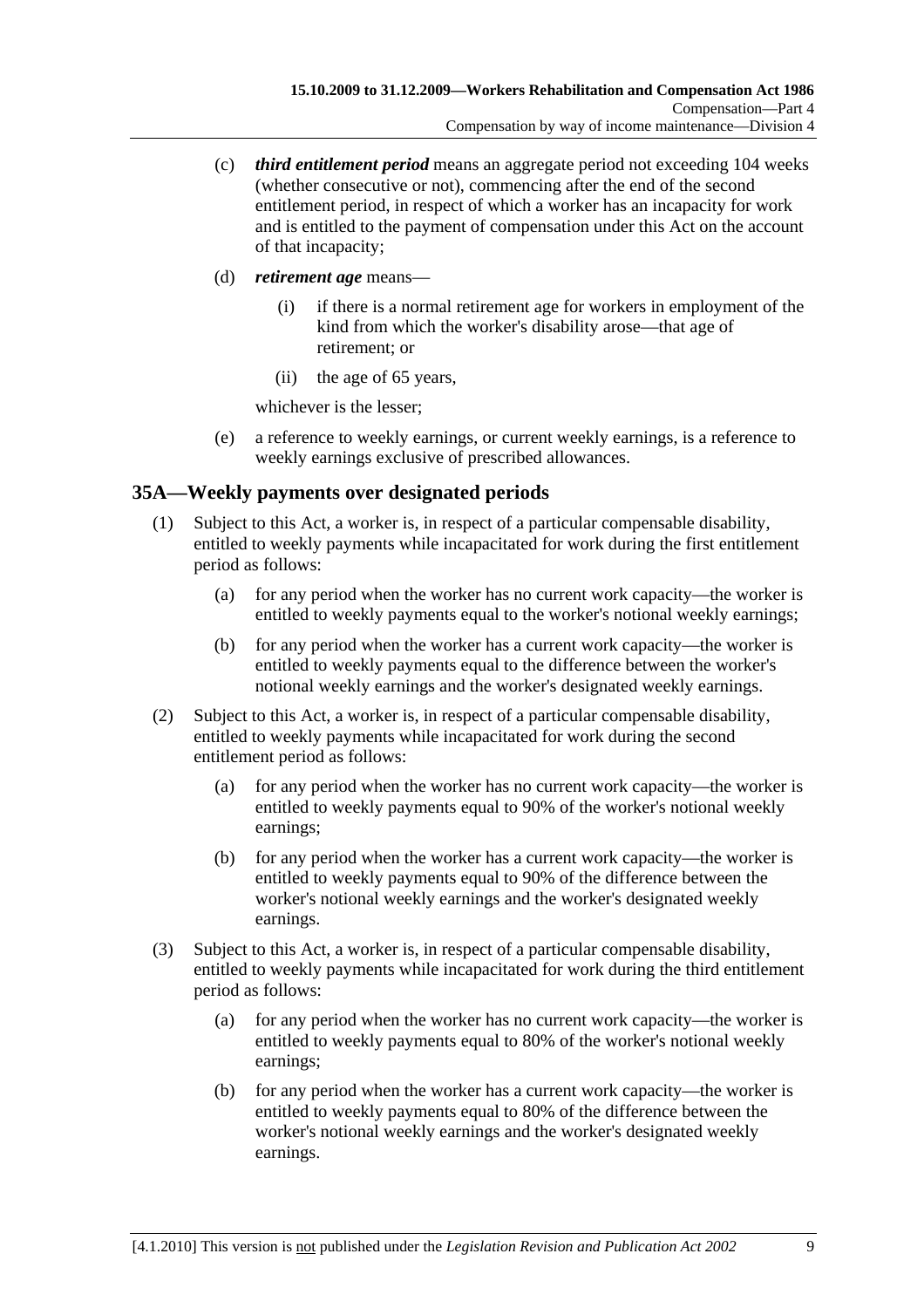- (4) For the purposes of this section, but subject to subsection (5), the *designated weekly earnings* of a worker will be taken to be—
	- (a) the current weekly earnings of the worker in employment or self-employment; or
	- (b) the weekly earnings that the Corporation determines that the worker could earn from time to time (including, but not limited to, the amount of any current weekly earnings) in employment, whether in the worker's employment previous to the relevant disability or in suitable employment, that the Corporation determines the worker is capable of performing despite the disability,

whichever is the greater, but not to include a prescribed benefit under subsection  $(6)$ .

- (5) Subsection (4)(b) will not apply to a worker who has a current work capacity during any period or periods during which the worker is incapacitated for work and in which either of the following circumstances apply:
	- (a) the employer has failed to provide the worker with suitable employment and the worker is making every reasonable effort to return to work in suitable employment;
	- (b) the worker is participating in a rehabilitation and return to work plan which reasonably prevents the worker from returning to employment.
- (6) The following are *prescribed benefits* for the purposes of subsection (4):
	- (a) any amount paid to the worker by the Corporation or a self-insured employer in respect of an employment program provided or arranged by the Corporation or self-insured employer for the purposes of this Act;
	- (b) any of the following received by the worker from an employer:
		- (i) any payment, allowance or benefit related to annual or other leave;
		- (ii) any payment, allowance or benefit paid or conferred by the employer on the worker's retirement;
		- (iii) any payment, allowance or benefit paid or conferred under a superannuation or pension scheme;
		- (iv) any payment, allowance or benefit paid or conferred on the retrenchment, or in relation to the redundancy, of the worker;
	- (c) any other payment, allowance or benefit of a prescribed kind.

### **35B—Weekly payments after expiry of designated periods—no work capacity**

- (1) Subject to section 35C (and to the other provisions of this Act), a worker's entitlement to weekly payments under this Division ceases at the end of the third entitlement period under section 35A (unless brought to an end before this time) unless the worker is assessed by the Corporation as—
	- (a) having no current work capacity; and
	- (b) likely to continue indefinitely to have no current work capacity.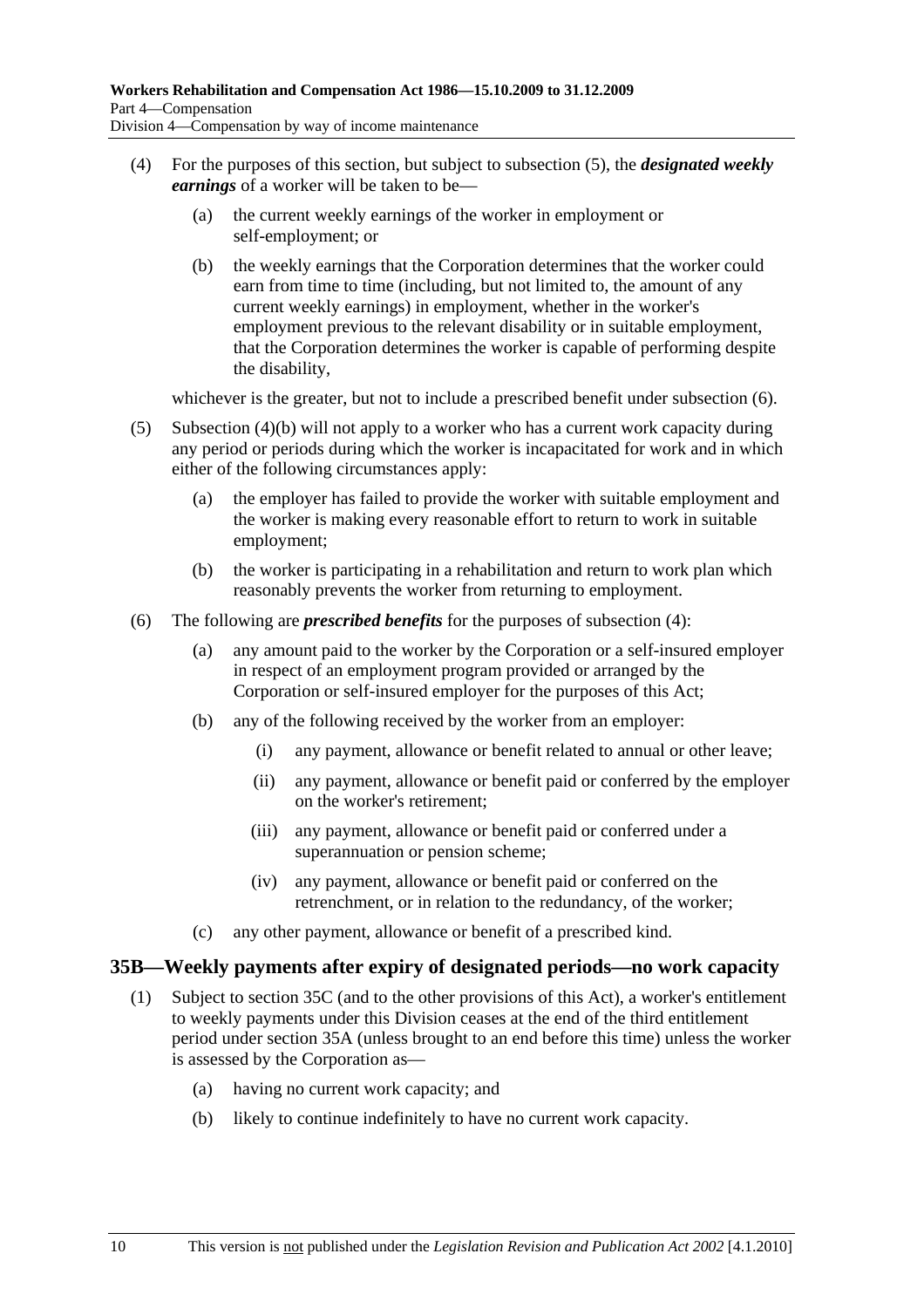- (2) If a worker qualifies under an assessment under subsection (1), the worker is entitled to weekly payments while incapacitated for work in respect of a particular disability equal to 80% of the worker's notional weekly earnings as though the third entitlement period were continuing.
- (3) A review of the assessment of a worker under this section may be conducted by the Corporation at any time and must be conducted as often as may be reasonably necessary, being at least once in every 2 years.
- (4) In connection with the operation of subsection (1), a worker who, immediately before the end of a third entitlement period, is in receipt of weekly payments under paragraph (a) of section  $35A(3)$  is entitled to continue to receive weekly payments at the rate prescribed by that paragraph unless or until the Corporation has assessed whether the worker falls within the category of a worker who may be considered as—
	- (a) having no current work capacity; and
	- (b) likely to continue indefinitely to have no current work capacity.
- (5) An assessment under subsection (4) may be made before or after the end of the third entitlement period.
- (6) Despite section 35A, the Corporation must not discontinue weekly payments to a worker who is subject to the operation of subsection (4) until it has given the worker at least 13 weeks notice in writing of the proposed discontinuance (and the requirements of section 36 will not apply with respect to this notice).
- (7) A notice under subsection (6) must not be given unless or until the assessment envisaged by subsection (4) has been undertaken.
- (8) Subsections (4), (5), (6) and (7) do not apply if the Corporation discontinues the worker's weekly payments under section 36 or suspends such payments under another provision of this Act.
- (9) The Corporation may, on the basis of a review under subsection (3), discontinue weekly payments under this section if satisfied that the worker has a current work capacity.

## **35C—Weekly payments after expiry of designated periods—current work capacity**

- (1) Subject to this Act, a worker who is, or has been, entitled to weekly payments under section 35A(3)(b) or 35B, may apply to the Corporation in accordance with this section for a determination that the worker's entitlement to weekly payments under this Division does not cease at the end of the third entitlement period under section 35A or at the expiry of an entitlement under section 35B (as the case may be).
- (2) The Corporation may determine that the worker's entitlement to weekly payments under this Division does not cease as contemplated by subsection (1) if the Corporation is satisfied that the worker is in employment and that because of the compensable disability, the worker is, and is likely to continue indefinitely to be, incapable of undertaking further or additional employment or work which would increase the worker's current weekly earnings.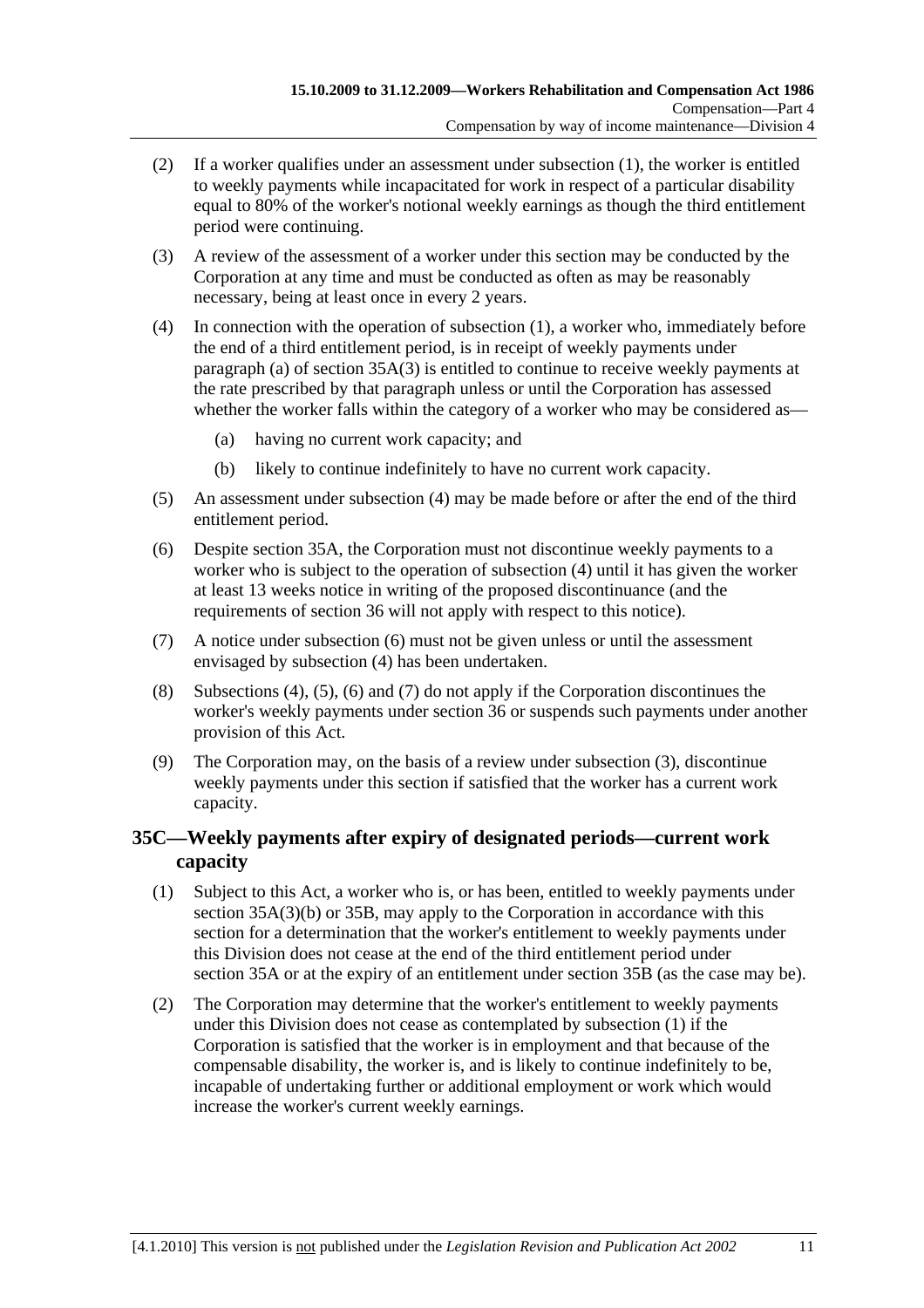- (3) The Corporation—
	- (a) must within 90 days of receiving an application under subsection (1), make or refuse to make a determination under subsection (2) and advise the worker in writing of its decision (unless the Corporation requires an extension of time because of the operation of paragraph (b)); and
	- (b) must not refuse to make a determination under subsection (2) on the ground that the Corporation is not satisfied under the requirements of that subsection unless—
		- (i) the Corporation has referred the medical question whether, because of the disability, the worker is, and is likely to continue indefinitely to be, incapable of undertaking further or additional employment or work, and if not so incapable, what further or additional employment or work the worker is capable of undertaking, for the opinion of a Medical Panel under Part 6C; and
		- (ii) the opinion of the Medical Panel is that the worker is not so incapable and specifies what further or additional employment or work the worker is capable of undertaking.
- (4) If the Corporation makes a determination under subsection (2), subject to this Division, the worker is entitled to weekly payments equal to 80% of the difference between the worker's notional weekly earnings and the worker's current weekly earnings.
- (5) The entitlement to weekly payments under subsection (4) continues until—
	- (a) the Corporation ceases to be satisfied as to the matters specified in subsection (2); or
	- (b) the worker otherwise ceases to be entitled to weekly payments (including by virtue of the operation of section 36).

### **36—Discontinuance of weekly payments**

- (1) Subject to this Act, weekly payments to a worker who has suffered a compensable disability must not be discontinued unless—
	- (a) the worker consents to the discontinuance of weekly payments; or
	- (b) the Corporation is satisfied, on the basis of a certificate of a recognised medical expert, that the worker has ceased to be incapacitated for work by the compensable disability; or
	- (c) the worker has returned to work; or
	- (d) the worker has obtained work as an employee, or as a self-employed contractor, that is providing remuneration equal to or above the worker's notional weekly earnings; or
	- (e) the worker is dismissed from employment for serious and wilful misconduct; or
	- (f) the worker breaches the obligation of mutuality; or
	- (g) the worker is, without the Corporation's consent—
		- (i) resident outside the State; or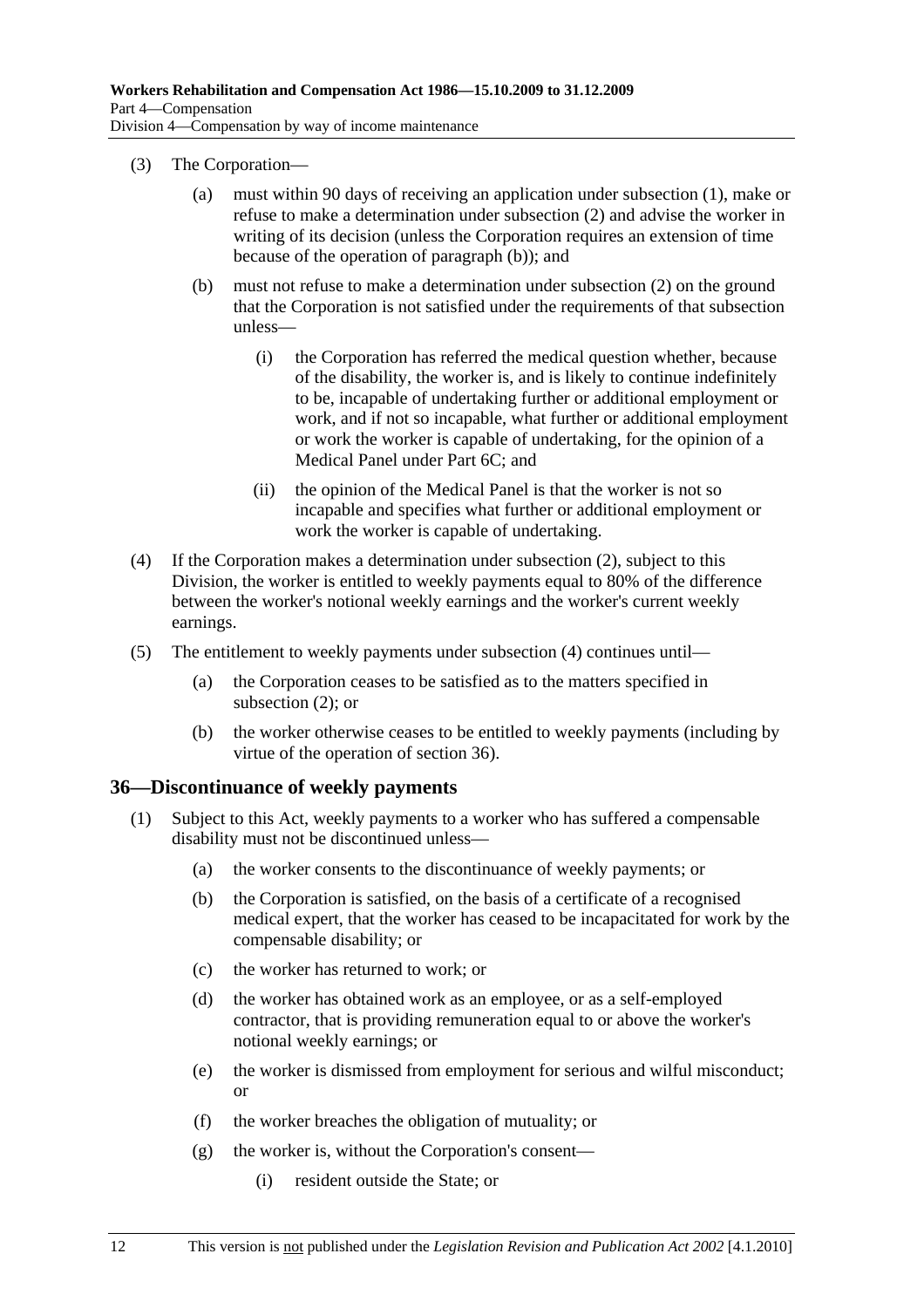- (ii) absent from the State for more than two months in any continuous period of 12 months; or
- (h) the worker's entitlement to weekly payments ceases because of the passage of time; or
- (i) the worker's entitlement to weekly payments ceases because of the occurrence of some other event or the making of some other decision or determination that, under another provision of this Act, brings the entitlement to weekly payments to an end or the discontinuance of weekly payments is otherwise authorised or required under another provision of this Act.

#### (1a) A worker breaches the *obligation of mutuality* if—

- (a) the Corporation has, by written notice to the worker, required the worker to submit to an examination by a recognised medical expert nominated by the Corporation and the worker fails to comply with the requirement within the time allowed in the notice or obstructs the examination; or
- (b) the Corporation has, by written notice to the worker, required the worker to submit to the Corporation a certificate from a recognised medical expert certifying that the compensable disability continues, and the worker fails to comply with the requirement within the time allowed in the notice; or
- (c) the worker refuses or fails to submit to proper medical treatment for the worker's condition; or
- (d) the worker refuses or fails to participate in a rehabilitation program under this Act or participates in a way that frustrates the objectives of the program; or
- (e) the worker fails to comply with an obligation under a rehabilitation and return to work plan under this Act; or
- (f) the worker refuses or fails—
	- (i) to undertake work that the worker has been offered and is capable of performing; or
	- (ii) to take reasonable steps to find or obtain suitable employment,

or having obtained suitable employment, unreasonably discontinues the employment; or

- (fa) the worker refuses or fails to participate in assessments of the worker's capacity, rehabilitation progress or future employment prospects (including by failing to attend); or
- (g) the worker does anything else that is, apart from this subsection, recognised as a breach of the obligation of mutuality.
- (1b) However, a worker does not breach the obligation of mutuality—
	- (a) by reasonably refusing surgery or the administration of a drug; or
	- (b) where there is a difference of medical opinion about the appropriate treatment for the worker's condition, or the possibility of choice between a number of reasonable forms of treatment—by choosing one form of treatment in preference to another.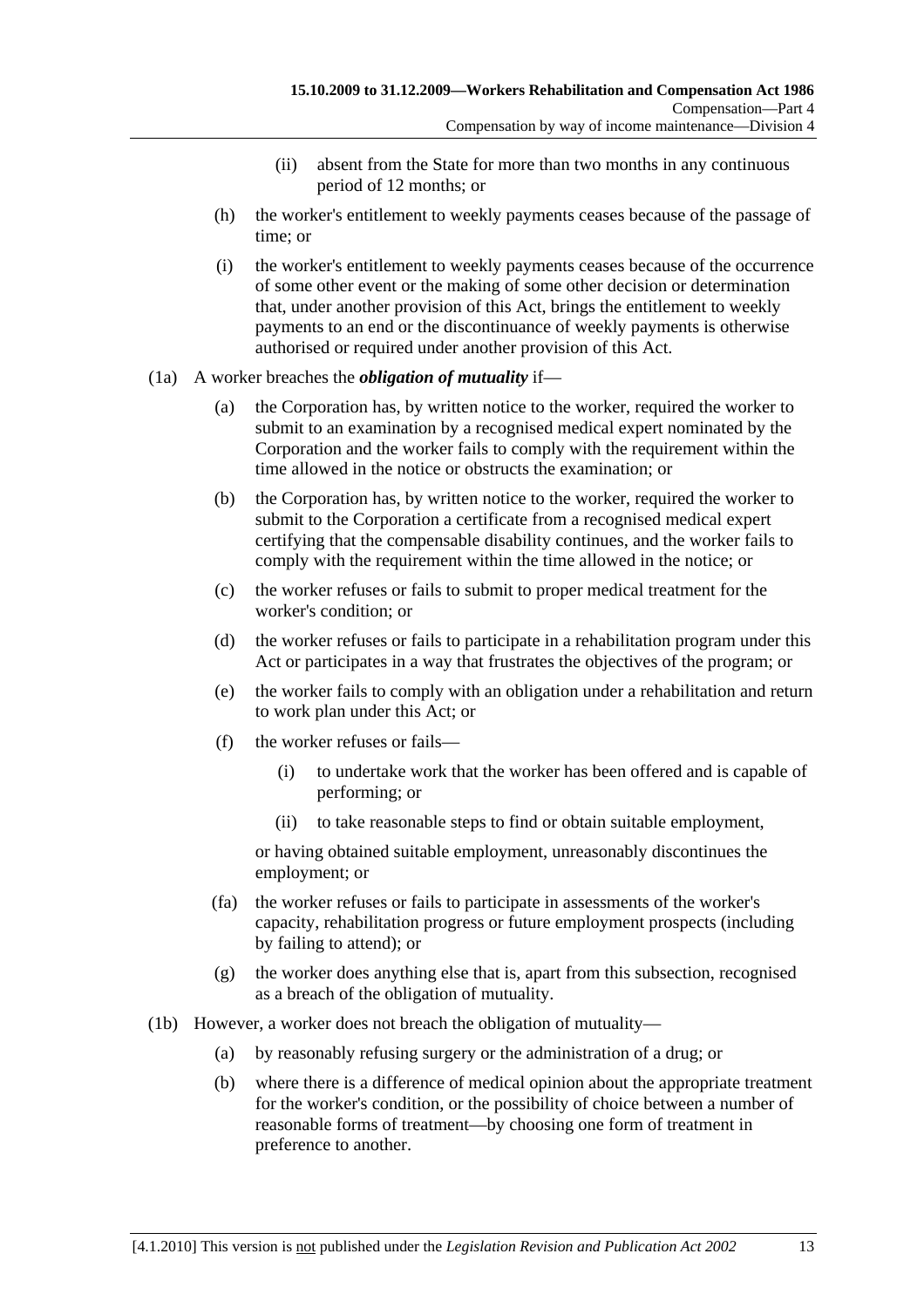- (2) Subject to this Act, weekly payments to a worker who has suffered a compensable disability shall not be reduced unless—
	- (a) the worker consents to the reduction of weekly payments; or
	- (b) the Corporation is satisfied, on the basis of a certificate of a recognised medical expert, that there has been a reduction in the extent the worker is incapacitated for work by the compensable disability; or
	- (ba) the reduction is necessary to correct an arithmetical or clerical error; or
	- (bb) where the weekly payments include a component for overtime—the Corporation is satisfied that if the worker had continued in the work in which he or she was last employed before becoming incapacitated, he or she would not have continued to work overtime or the pattern of overtime would have changed so that the amount of overtime would have diminished; or
	- (c) the worker has recommenced work as an employee or as a self-employed contractor, or the worker has had an increase in remuneration as an employee or a self-employed contractor; or
	- (d) the worker's entitlement to weekly payments reduces because of the passage of time; or
	- (e) the worker's entitlement to weekly payments reduces because of the occurrence of some other event or the making of some other decision or determination that, under another provision of this Act, is expressed to result in a reduction to an entitlement to weekly payments or the reduction of weekly payments is otherwise authorised or required under another provision of this Act.
- (3) Where the Corporation decides to discontinue or reduce weekly payments in pursuance of this section, the Corporation must give notice in writing to the worker containing such information as the regulations may require as to the reasons for the Corporation's decision and informing the worker of the worker's right to have the decision reviewed.
- (3a) The notice must be given at least the prescribed number of days before the decision is to take effect in any of the following cases:
	- (a) where a decision to discontinue weekly payments is made, without the consent of the worker, on the ground that—
		- (i) the Corporation is satisfied that the worker has ceased to be incapacitated for work by the compensable disability (although the worker has not returned to work); or
		- (ii) the worker has failed to submit to an examination by a recognised medical expert or to provide a medical certificate as required by the Corporation; or
		- (iii) the worker has been dismissed from employment for serious and wilful misconduct; or
		- (iv) the worker has breached the obligation of mutuality; or
	- (b) where a decision to reduce weekly payments is made, without the consent of the worker, on the ground that—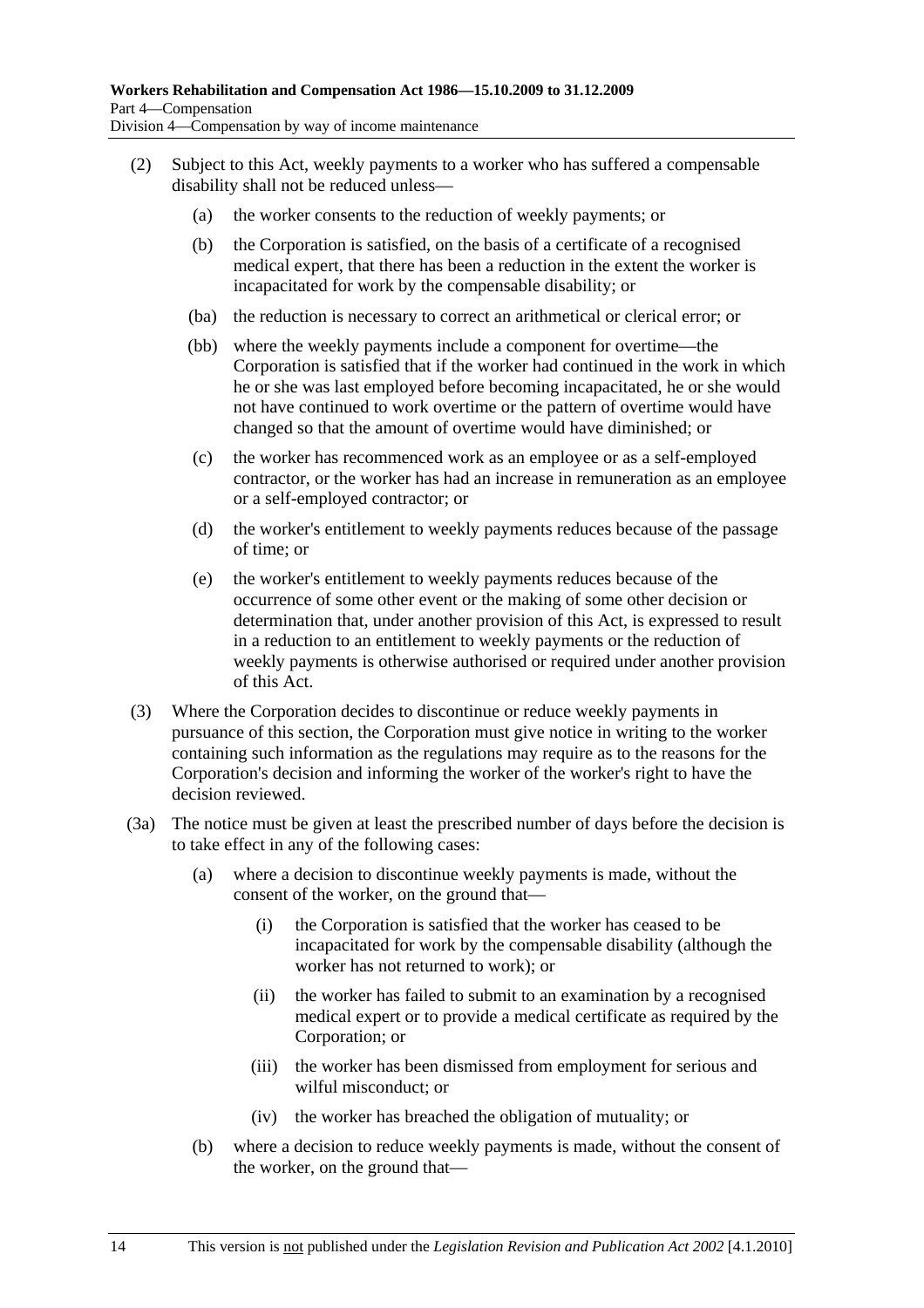- (i) the Corporation is satisfied that there has been a reduction in the extent the worker is incapacitated for work by the compensable disability; or
- (ii) the Corporation is satisfied, in the case of a worker whose weekly payments include a component for overtime, that the worker would not have continued to work overtime or the pattern of overtime would have changed so that the amount of overtime would have diminished; or
- (ba) where a decision to reduce weekly payments is made on account of the end of the first entitlement period or the second entitlement period under section 35A; or
- (bb) where a decision to discontinue weekly payments is made on account of the end of the third entitlement period under section 35A; or
- (bc) where a decision to discontinue weekly payments is made on account of—
	- (i) a review by the Corporation under section 35B(3); or
	- (ii) a decision of the Corporation under section  $35C(5)(a)$ ; or
- (c) where a decision to discontinue or reduce weekly payments is made under section 38,

and in any other case the notice must be given as soon as practicable after the decision is made (but not necessarily before it takes effect).

- (3b) For the purposes of subsection (3a), the prescribed number of days is—
	- (a) if the worker has been receiving weekly payments under this Division (or Division 7A) for a period that is less than 52 weeks, or for 2 or more periods that aggregate less than 52 weeks—14 days;
	- (b) in any other case—28 days.
- (4) Subject to complying with subsection (3a), a discontinuance or reduction of weekly payments under this section takes effect in accordance with the terms of the Corporation's notice under subsection (3).
- (5) The effect of a decision to discontinue or reduce weekly payments is not affected by the worker lodging a notice of dispute under Part 6A.
- (5a) If a dispute is resolved in favour of the worker at the reconsideration, conciliation or judicial determination stage, or on an appeal, the worker is entitled to be paid—
	- (a) in the case of a reconsideration—the total amount that, under the terms of the reconsideration, should have been paid to the worker between the date that the disputed decision took effect and the date that the decision, as varied under the reconsideration, takes effect (less any amount paid to the worker under subsection (15));
	- (b) in the case of a resolution at the conciliation stage—any amount payable under the terms of the relevant settlement;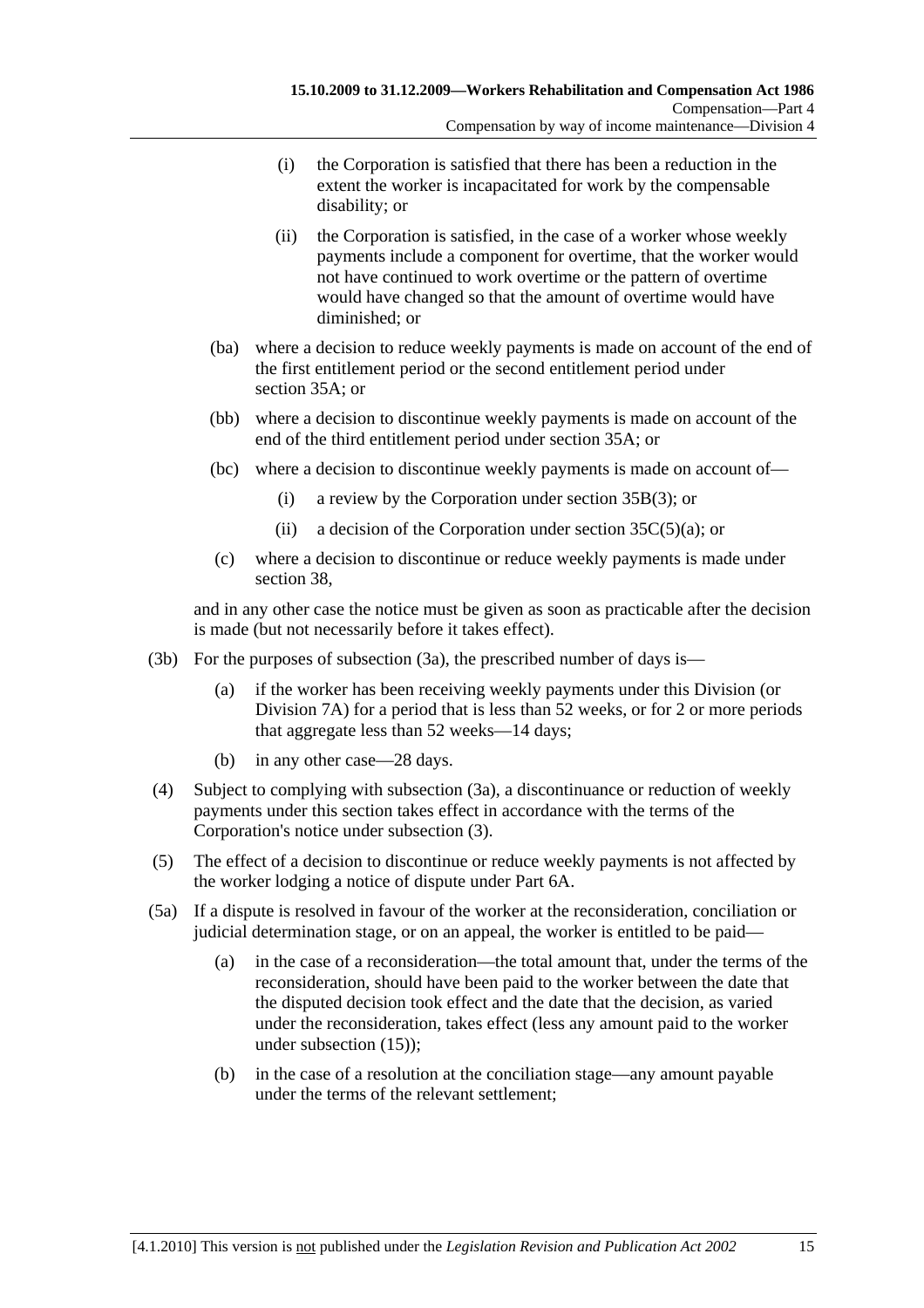- (c) in the case of a judicial determination or determination or on appeal—the amount that, under the terms of the determination or according to the outcome of the appeal, would have constituted the worker's entitlements under this Act had the weekly payments not been discontinued or reduced (as the case may be), taking into account any amount paid to the worker under a preceding paragraph, under subsection (15), or under another provision of this Act, and subject to the specific terms of any determination or order made as a result of the judicial determination or appeal (as the case may be).
- (5b) An amount paid under subsection (5a) will be taken to be an amount in arrears under section 47 (with interest payable subject to the operation of section 47(2)).
- (5c) If a dispute is ultimately resolved in favour of the Corporation and the worker has been paid an amount in excess of the amount of the worker's lawful entitlements to weekly benefits on account of the operation of subsection  $(5a)(c)$  or  $(15)$ , the Corporation may, at the Corporation's discretion (but subject to the regulations)—
	- (a) recover the amount of the excess (together with any interest on that amount paid by the Corporation) from the worker as a debt; or
	- (b) set off the amount recoverable under paragraph (a) against liabilities of the Corporation to make payments to the worker under this Act.
- (6) If the Corporation makes a weekly payment to a worker on the assumption that the worker is incapacitated for work but the worker has in fact returned to work, the Corporation may, subject to the regulations, recover the amount of the payment as a debt.
- (7) If the Corporation overpays a worker by way of weekly payments in consequence of—
	- (a) an arithmetical or clerical error; or
	- (b) an assumption, subsequently found to be incorrect, that a particular pattern of overtime would have continued if the worker had continued in the work in which he or she was last employed before becoming incapacitated,

the Corporation may, subject to and in accordance with the regulations, recover the amount overpaid as a debt.

- (8) An employer who believes that reasonable grounds exist for the discontinuance or reduction of weekly payments under this section to a worker employed by, or formerly employed by, the employer may, in a manner determined by the Corporation, request the Corporation to review the circumstances of the case and to discontinue or reduce the weekly payments.
- (9) The Corporation must carry out the review as soon as practicable after receipt of the request unless the request is, in the Corporation's opinion, unreasonable.
- (10) If the Corporation declines to carry out a review in pursuance of a request under subsection (8), or it appears that there has been undue delay in carrying out the review, the Tribunal may, on application by the employer, direct the Corporation to carry out the review, or give such directions as appear reasonable in the circumstances to expedite the review (as the case may require).
- (11) The Corporation must comply, or take steps to ensure compliance, with such a direction.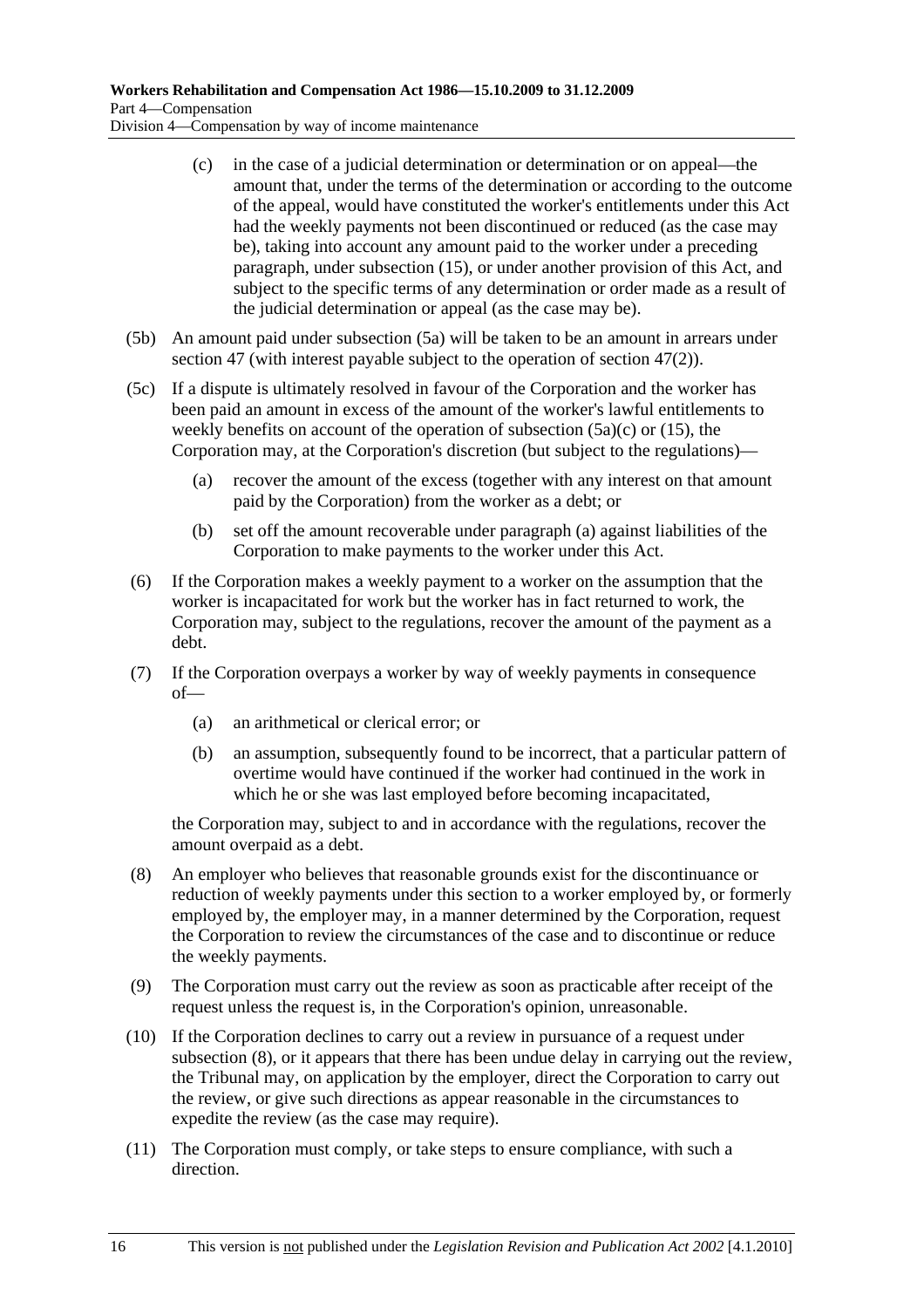- (12) On completing the review, the Corporation must give the employer notice in writing—
	- (a) of the Corporation's decision on the review, and the reasons for its decision; and
	- (b) of the employer's right to have the Corporation's decision reviewed.
- (13) This section does not apply in relation to the discontinuance of payments pursuant to Division 4A.
- (14) In connection with the operation of subsection (1) (and to avoid doubt), a worker is required—
	- (a) to take reasonable steps to attend any appointment reasonably required for the purposes of this Division; and
	- (b) to take reasonable steps to comply with any requirement reasonably required under a rehabilitation program or a rehabilitation and return to work plan,

(and a failure to comply with these requirements constitutes a ground for the discontinuance of payments under this section).

- (15) Despite subsections (4) and (5), if—
	- (a) a worker who has—
		- (i) received a notice of discontinuance of weekly payments under this section; and
		- (ii) lodged a notice of dispute under Part 6A,

applies to the WorkCover Ombudsman for a review of the decision to discontinue weekly payments; and

 (b) on the application for review it appears to the WorkCover Ombudsman that it was not reasonably open to the Corporation to decide to discontinue the payments having regard to the circumstances of the case,

the WorkCover Ombudsman may suspend the operation of the decision to discontinue weekly payments.

- (16) Weekly payments reinstated under subsection (15) will continue until—
	- (a) the notice of dispute is withdrawn; or
	- (b) the matter is resolved on reconsideration by the Corporation or at conciliation (or otherwise between the parties); or
	- (c) the Tribunal—
		- (i) determines the matter in the exercise of its judicial function; or
		- (ii) pending its determination of the matter—orders that the worker should no longer have the benefit of the weekly payments due to some unreasonable act, omission or delay on the part of the worker in connection with the proceedings.
- (17) In connection with the operation of subsection (15)—
	- (a) the WorkCover Ombudsman should seek to consider an application for review under subsection (15)(a) as expeditiously as is reasonably practicable; and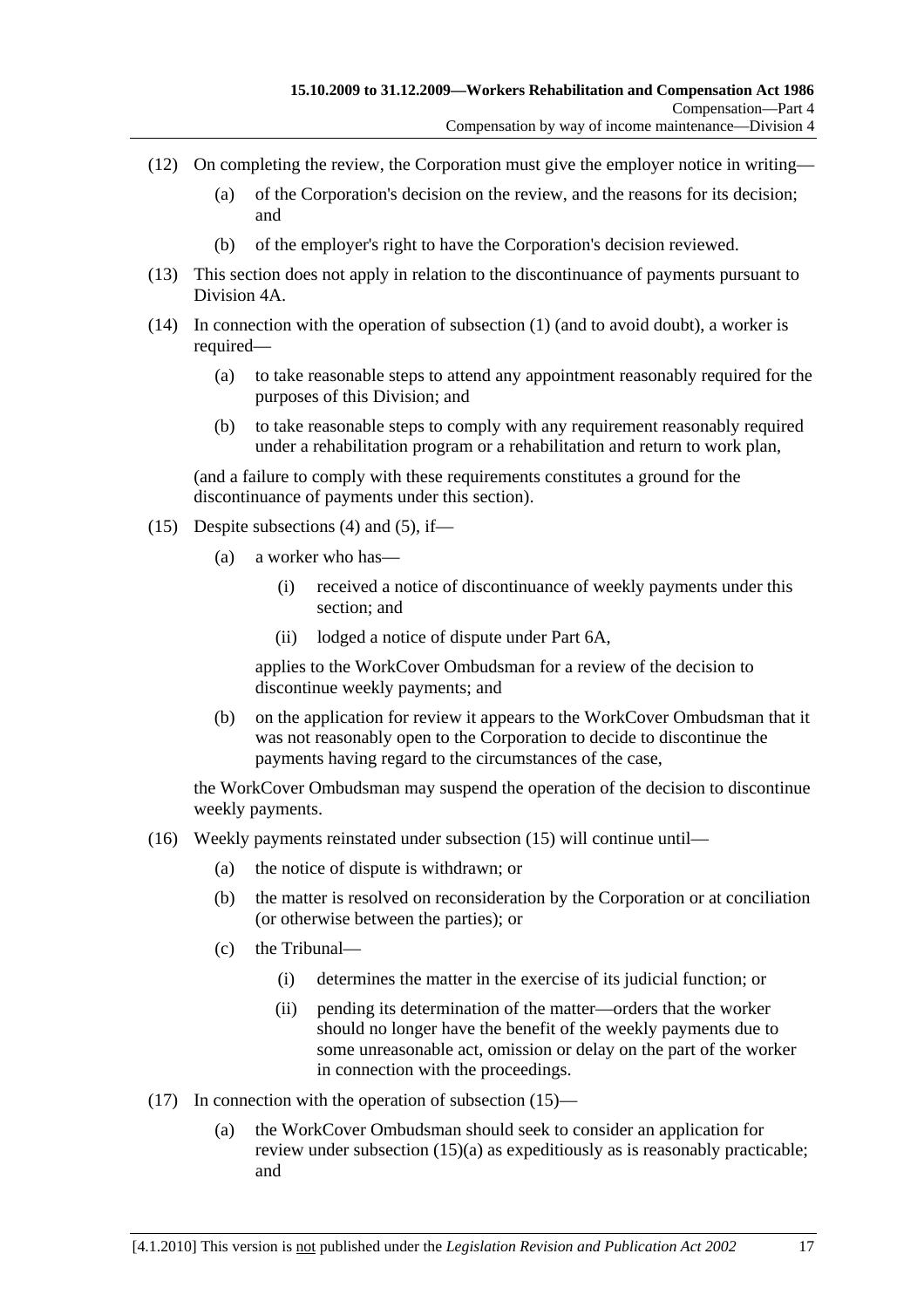- (b) the WorkCover Ombudsman has an absolute discretion as to whether or not the worker or the Corporation will be heard on the review; and
- (c) a decision of the WorkCover Ombudsman on a review is not subject to appeal or review under this or any other Act or law.

### **37—Adjustments due to change from original arrangements**

- (1) The Corporation may, on its own initiative or at the request of the worker, review the calculation of the average weekly earnings of a worker (and therefore the notional weekly earnings of a worker) for the purpose of making an adjustment due to—
	- (a) a change in a component of the worker's remuneration used to determine average weekly earnings (including a component constituted by a non-cash benefit); or
	- (b) a change in the equipment or facilities provided or made available to the worker (if relevant to average weekly earnings).
- (2) A request by a worker must be made in a designated manner and a designated form.
- (3) Before the Corporation begins a review under this section, the Corporation must give the worker notice, in a designated form—
	- (a) informing the worker of the proposed review; and
	- (b) inviting the worker to make written representations to the Corporation on the subject of the review within a reasonable time specified in the notice.
- (4) If the Corporation finds on a review under this section that there has been a change that warrants an adjustment contemplated by subsection (1), the Corporation may make the relevant adjustment.
- (5) An adjustment under this section—
	- (a) will take effect as an adjustment to the worker's notional weekly earnings (and may therefore increase or reduce weekly payments under this Division); and
	- (b) operates from a date determined by the Corporation (which may be an antecedent date but not a date that is before the date of the change on which the adjustment is based and not so as to result in a retrospective reduction in weekly payments).
- (6) For the purposes of a review under this section, the Corporation may, by notice in writing to the worker to whom the review relates, require the worker to furnish any information that the Corporation determines to be relevant to the review.
- (7) If a worker fails to comply with a requirement under subsection (6) within the time allowed in the notice, the Corporation may suspend weekly payments to the worker.
- (8) On completing the review, the Corporation must give notice, in a designated form, setting out the Corporation's decision on the review, and the rights of review that exist in respect of the decision to—
	- (a) the worker; and
	- (b) the employer from whose employment the compensable disability arose.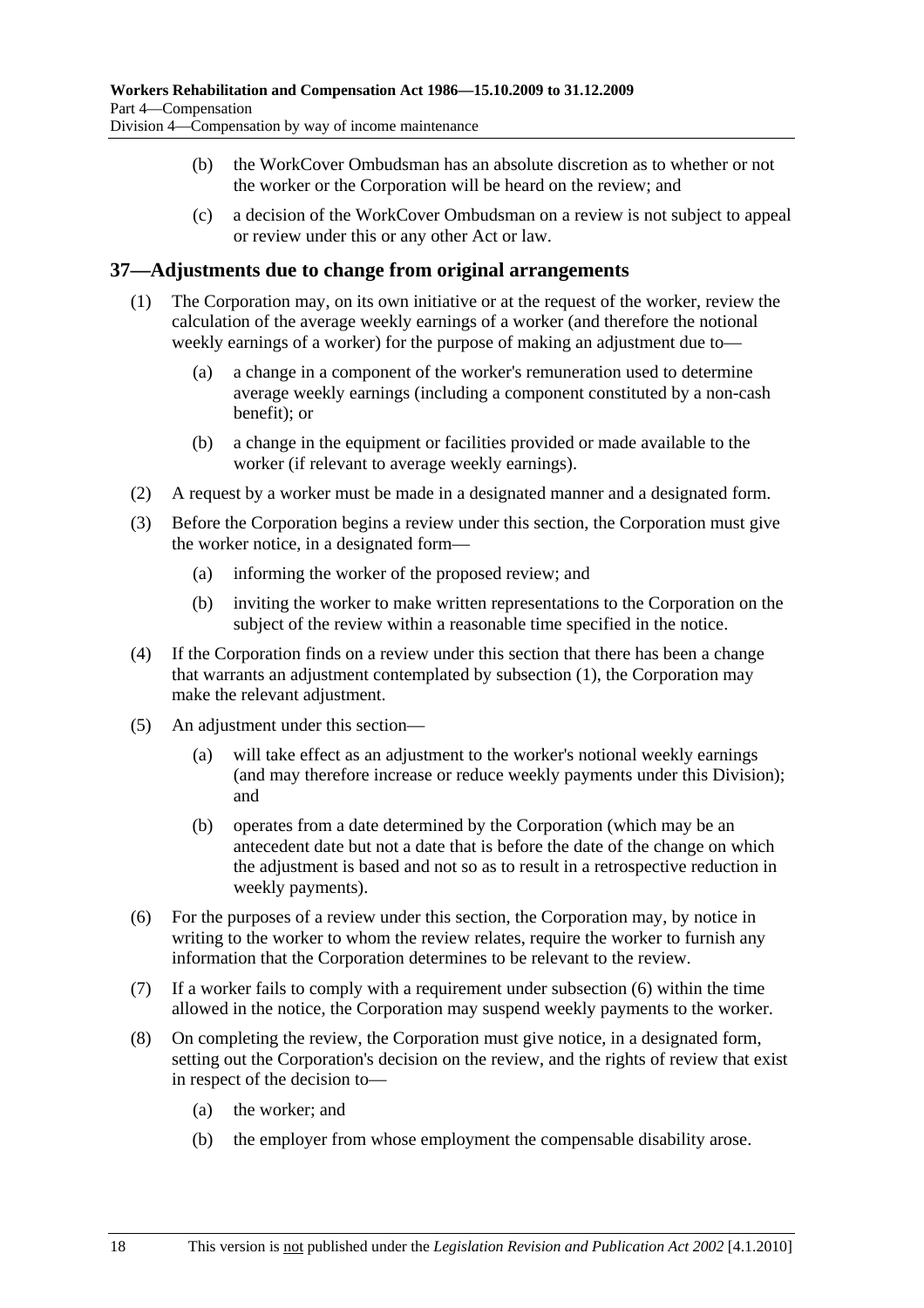### **38—Review of weekly payments**

- (1) Subject to subsection (2), the Corporation may on its own initiative and shall if requested by a worker or an employer review the amount of the weekly payments made to a worker who has suffered a compensable disability.
- (1a) If a period of incapacity continues for more than one year, the Corporation must conduct a review under this section in the second year of incapacity and in each subsequent year of the incapacity.
- (1b) A request by a worker or employer must be made in a designated manner and a designated form.
- (2) The Corporation is not required to comply with a request for a review under subsection (1) if the request is made within three months from the completion of an earlier review.
- (3) Before the Corporation begins a review under this section, the Corporation must give the worker notice, in a designated form—
	- (a) informing the worker of the proposed review; and
	- (b) inviting the worker to make written representation to the Corporation on the subject of the review within a reasonable time specified in the notice.
- (4) If the Corporation finds on a review under this section that the worker's entitlement to weekly payments has ceased, or has increased or decreased, the Corporation must adjust or discontinue the weekly payments to reflect that finding.

#### **Example—**

For example, if the Corporation finds on the review that there has been a change in the extent of the worker's incapacity with a consequent change in the amount the worker is earning or could earn in suitable employment, the Corporation must adjust the weekly payments to reflect the change in entitlement.

- (5) For the purposes of a review under this section, the Corporation may, by notice in writing to a worker, who is receiving weekly payments—
	- (a) require the worker to submit to an examination by a recognised medical expert nominated by the Corporation; or
	- (b) require the worker to furnish evidence of the worker's earnings.
- (6) If a worker fails to comply with a requirement under subsection (5) within the time allowed in the notice, the Corporation may suspend weekly payments to the worker.
- (7) On completing the review, the Corporation must give notice, in a designated form, setting out the Corporation's decision on the review, and the rights of review that exist in respect of the decision, to—
	- (a) the worker; and
	- (b) the employer from whose employment the compensable disability arose.

### **39—Economic adjustments to weekly payments**

 (1) Where a worker to whom weekly payments are payable is incapacitated for work or appears likely to be incapacitated for work for more than one year, the Corporation shall, during the course of each year of incapacity, review the weekly payments for the purpose of making an adjustment to the amount of those payments under this section.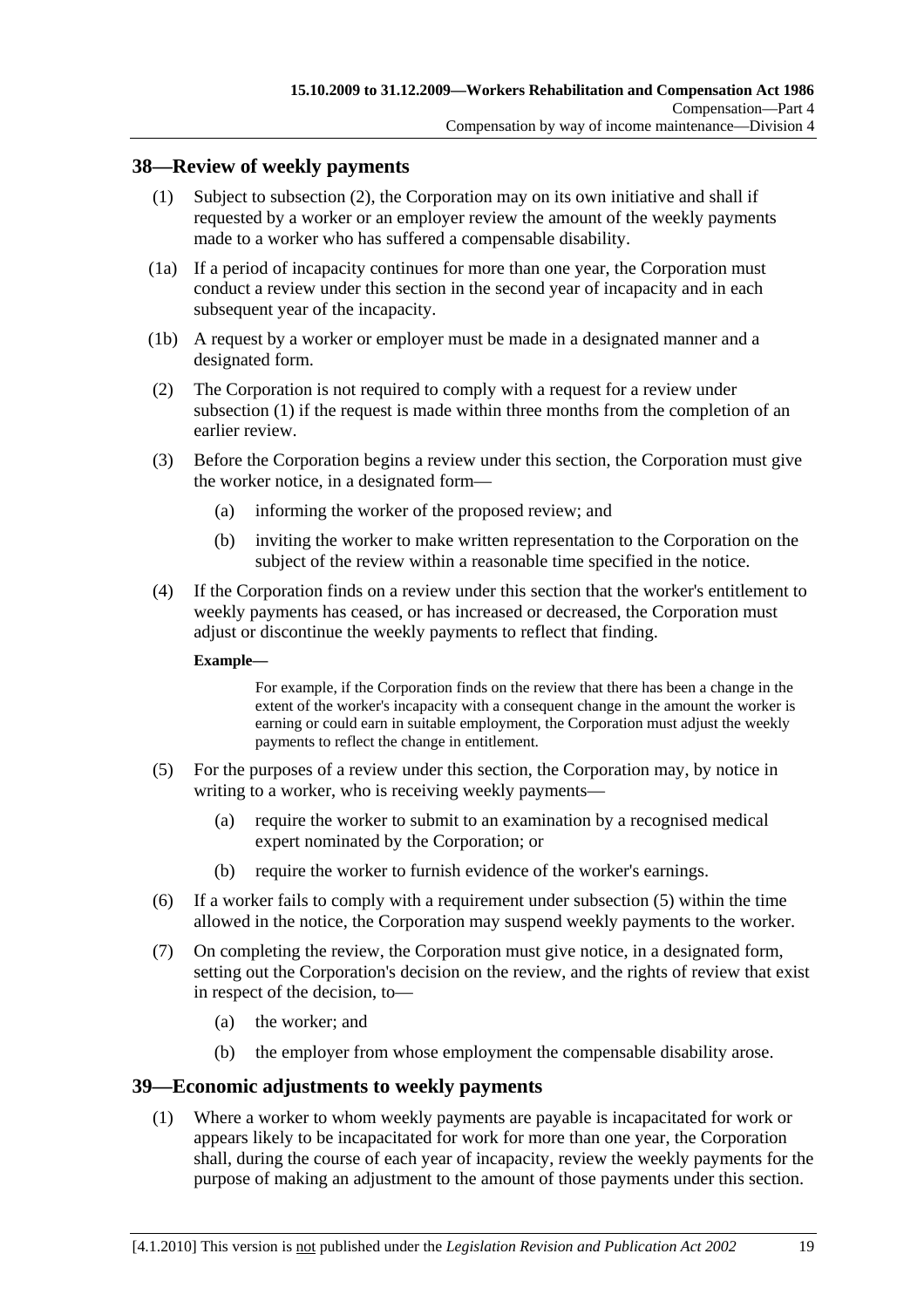- (1a) Before the Corporation begins a review under this section, the Corporation must give the worker notice, in a designated form—
	- (a) informing the worker of the proposed review; and
	- (b) inviting the worker to make written representations to the Corporation on the subject of the review within a reasonable time specified in the notice.
- (2) An adjustment under this section—
	- (a) must be based on—
		- (i) changes in the rates of remuneration payable to workers generally or to workers engaged in the kind of employment from which the worker's disability arose; or
		- (ii) if the worker applies, in a designated manner and a designated form, for the adjustment to be made on the basis of changes in rates of remuneration prescribed by an award or enterprise agreement payable to a group of workers of which the worker was a member at the time of the occurrence of the disability—changes in those rates of remuneration; and
	- (b) operates—
		- (i) in the case of an adjustment under paragraph  $(a)(i)$ —from the end of the year of incapacity in which the review is made;
		- (ii) in the case of an adjustment under paragraph  $(a)(ii)$ —from the Corporation's decision on the application, back-dated to the date of the relevant changes in rates of remuneration.
- (3) Where the Corporation makes an adjustment to weekly payments in pursuance of this section, the Corporation shall give notice in writing, in a designated form, to the worker—
	- (a) containing such information as the regulations may require as to the grounds on which the adjustment is being made; and
	- (b) informing the worker of the worker's rights to have the Corporation's decision reviewed.

### **40—Weekly payments and leave entitlements**

- (1) Subject to subsection (3), neither the liability to make weekly payments to a worker in respect of a period of incapacity nor the amount of such weekly payments is affected by a payment, allowance or benefit for annual leave or long service leave to which the worker is entitled in respect of that period.
- (2) Where a worker is absent from employment in consequence of a compensable disability, the period of absence shall for the purposes of computing the worker's entitlement to annual leave or sick leave under any Act, award or industrial agreement, be counted as a period of service in the worker's employment.
- (3) Where a worker has received weekly payments in respect of total incapacity for work over a period of 52 weeks or more, the liability of the employer to grant annual leave to the worker in respect of a year of employment that coincides with, or ends during the course of, that period shall be deemed to have been satisfied.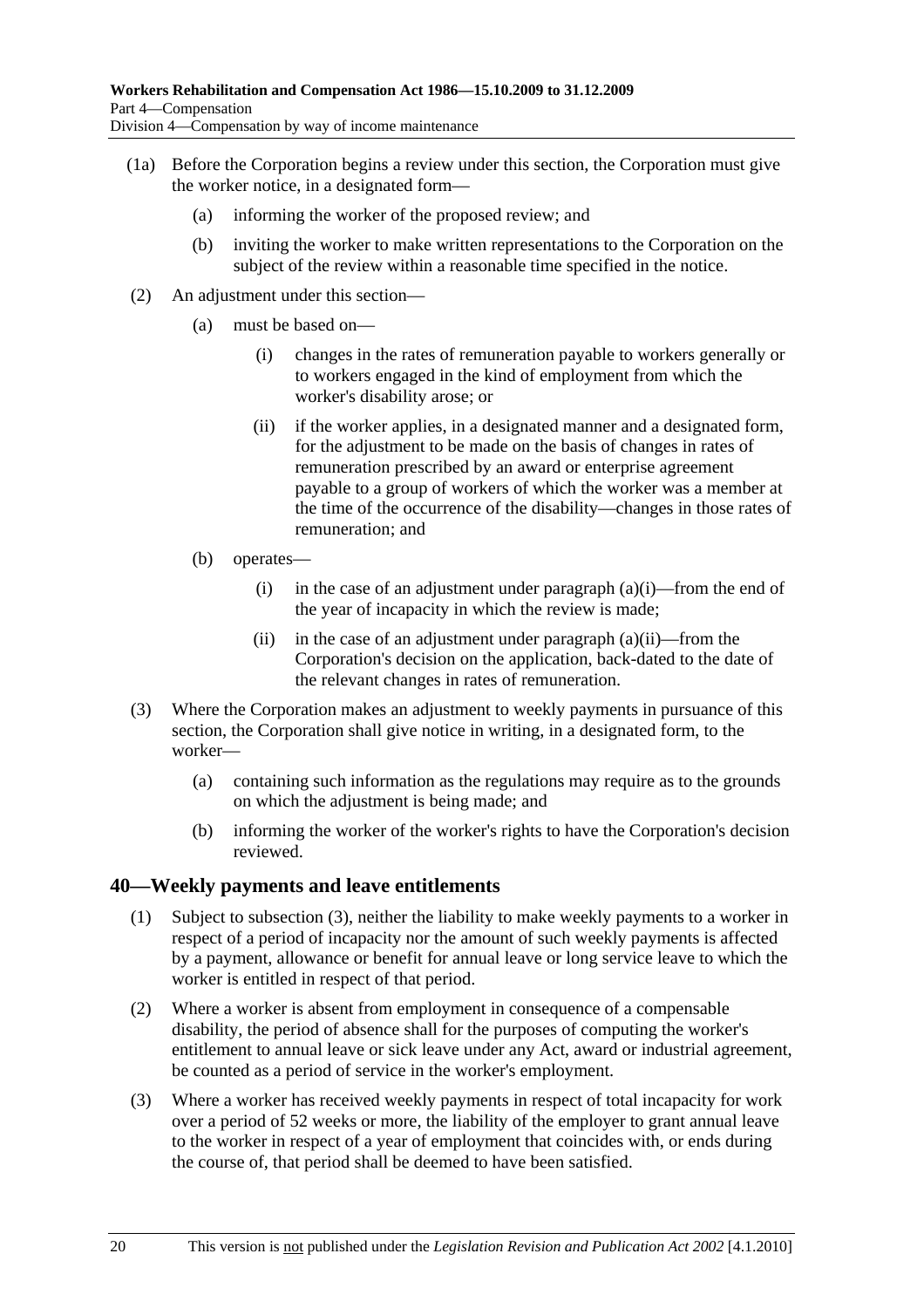- (4) Subsection (3) does not affect the obligation of an employer to make a payment in the nature of an annual leave loading.
- (5) Where—
	- (a) the entitlement of a worker to annual leave, or payment in lieu of annual leave, is governed by a law of the Commonwealth or a State or Territory of the Commonwealth (not being this State); and
	- (b) the worker is absent from employment in consequence of a compensable disability; and
	- (c) the period of absence is not taken into account as service for the purpose of calculating the worker's entitlement to annual leave or payment in lieu of annual leave,

the worker is entitled by way of compensation to the monetary value of the annual leave that would have accrued if the worker had not been absent from employment.

 (6) Any compensation payable under subsection (5) shall be paid when the annual leave, or the payment in lieu of annual leave, would (assuming that the worker had not been absent from employment) have been granted or made.

### **41—Absence of worker from Australia**

- (1) Where a worker who has suffered a compensable disability and who is receiving weekly payments is to be absent from Australia for a period in excess of 28 days, the worker shall, at least 28 days before leaving Australia, give the Corporation prescribed details of the proposed absence.
- (2) Where the Corporation is of the opinion that the absence may impair the prospects of the worker's rehabilitation, it may, after giving the worker at least 14 days notice, in a designated form, of its intention to do so, suspend or reduce the weekly payments to the worker.
- (3) The Corporation may suspend weekly payments that are being made to a worker who is absent from Australia—
	- (a) if the Corporation cannot obtain, to its satisfaction, information relating to—
		- (i) the whereabouts of the worker;
		- (ii) the continuance of the worker's disability or incapacity for work;
		- (iii) the earning capacity of the worker; or
	- (b) if there is, in the opinion of the Corporation, some other proper reason justifying suspension of the weekly payments.
- (4) If a disabled worker leaves Australia without giving the notice required under subsection (1), the Corporation may suspend weekly payments to the worker.

# **Division 4A—Redemption**

## **42—Redemption of liabilities**

- (1) Any of the following liabilities may, by agreement between the worker and the Corporation, be redeemed by a capital payment to the worker—
	- (a) a liability to make weekly payments;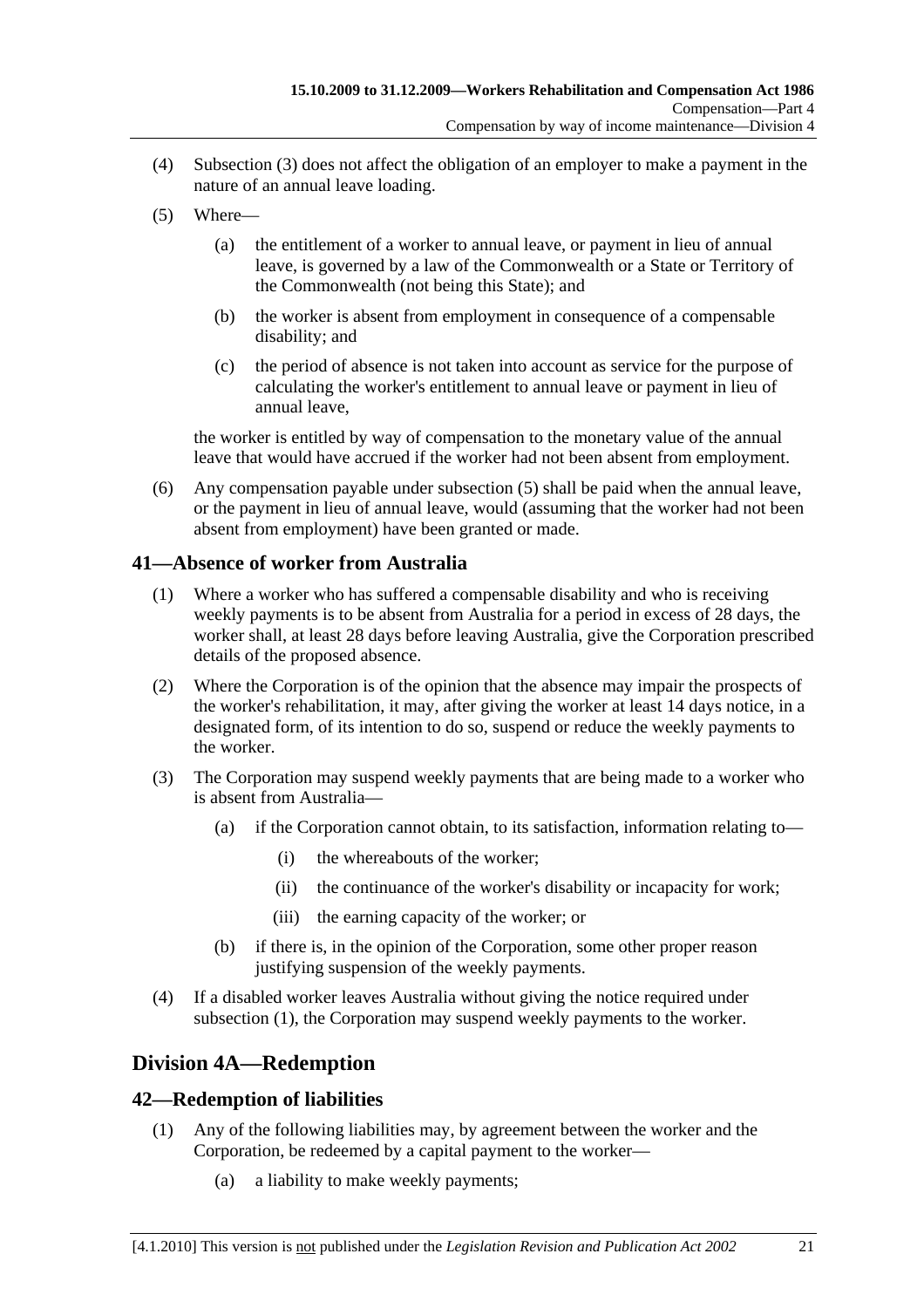- (b) a liability to pay compensation under section 32.
- (2) An agreement for the redemption of a liability under this section cannot be made unless—
	- (a) the worker has received competent professional advice about the consequences of redemption; and
	- (b) the worker has received competent financial advice about the investment or use of money to be received on redemption; and
	- (c) the Corporation has consulted with the employer out of whose employment the disability arose and has considered any representations made by the employer; and
	- (d) a recognised medical expert has certified that the extent of the worker's incapacity resulting from the compensable disability can be determined with a reasonable degree of confidence; and
	- (e) 1 (or more) of the following requirements are satisfied in the case of a proposed redemption under subsection (1)(a):
		- (i) the rate of weekly payments to be redeemed does not exceed \$30 (indexed);
		- (ii) the worker has attained the age of 55 years and the Corporation has determined that the worker has no current work capacity;
		- (iii) the Tribunal (constituted of a presidential member) has determined, on the basis of a joint application made to the Tribunal by the worker and the Corporation in contemplation of an agreement being entered into under this section, that the continuation of weekly payments is contrary to the best interests of the worker from a psychological and social perspective.
- (3) The amount of the redemption payment is to be fixed by the agreement.
- (4) If the Corporation notifies a worker in writing that it is prepared to enter into negotiations for the redemption of a liability by agreement under this section, the Corporation is liable to indemnify the worker for reasonable costs of obtaining the advice required under this section up to a limit prescribed by regulation.
- (5) If agreement is not reached within 3 months after redemption is first proposed (by the worker or the Corporation), either party may apply to the Tribunal for reference of the matter to a conciliation conference.
- (6) The Tribunal will then appoint a conciliator, and a conciliation conference will be held, in accordance with the rules of the Tribunal.
- (7) At the conciliation conference, each party must disclose information in the party's possession that may be relevant to the failure to reach agreement (including representation made by an employer about the redemption proposal).
- (8) The conciliator must make every practicable attempt to help the parties to settle their differences by agreement.
- (9) However, if agreement is not reached, a party cannot be compelled to agree to redemption of the liability.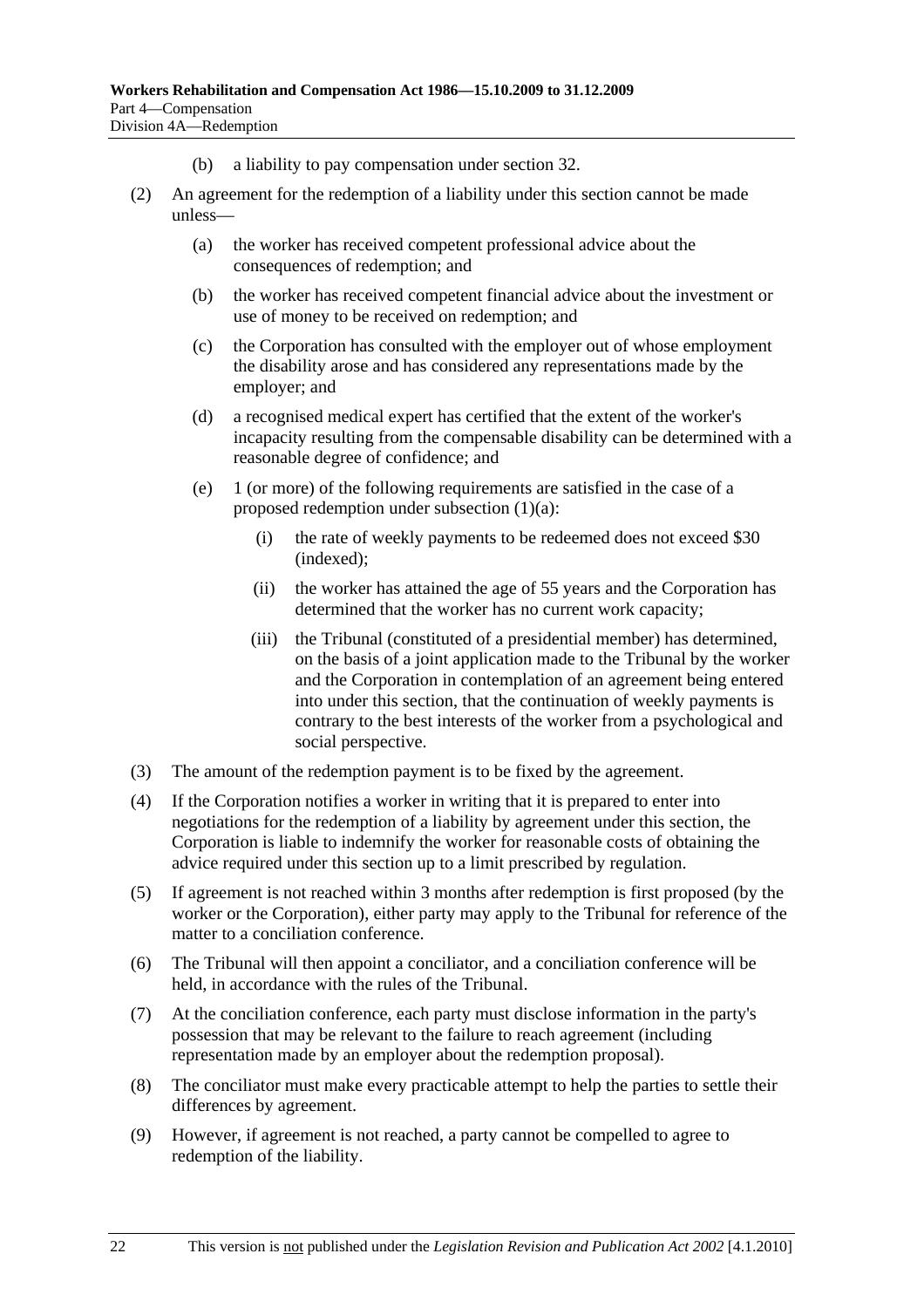- (10) The Corporation may accredit professional and financial advisers for the purpose of giving advice under this section (but a worker is not required to obtain the necessary advice from an accredited adviser).
- (11) However, the Corporation incurs no liability for advice given by an accredited professional or financial adviser.

# **Division 5—Compensation for non-economic loss**

## **43—Lump sum compensation**

- (1) Subject to this Act, if a worker suffers a compensable disability resulting in permanent impairment as assessed in accordance with section 43A, the worker is entitled (in addition to any entitlement apart from this section) to compensation for non-economic loss by way of a lump sum.
- (2) Subject to this section, the lump sum will be an amount that represents a portion of the prescribed sum calculated in accordance with the regulations.
- (3) Regulations made for the purposes of subsection (2) must provide for compensation that at least satisfies the requirements of Schedule 3 taking into account the assessment of whole of person impairment under this Division.
- (4) An entitlement does not arise under this section if the worker's degree of permanent impairment is less than 5%.
- (5) An entitlement does not arise under this section in relation to a psychiatric impairment.
- (6) If a worker suffers 2 or more compensable disabilities arising from the same trauma—
	- (a) the disabilities may together be treated as 1 disability to the extent set out in the WorkCover Guidelines (and assessed together using any combination or other principle set out in the WorkCover Guidelines); and
	- (b) the worker is not entitled to receive compensation by way of lump sum under subsection (2) in respect of those disabilities in excess of the prescribed sum.
- $(7)$  If—
	- (a) a compensable disability consists of the aggravation, acceleration, exacerbation, deterioration or recurrence of a prior compensable disability; and
	- (b) compensation by way of lump sum has been previously paid under this section, or a corresponding previous enactment,

there will be a reduction of the lump sum payable under this section in respect of the disability by the amount of the previous payment unless such a reduction is incorporated into the provisions of the WorkCover Guidelines.

- (8) For the purposes of this section, the *prescribed sum* is—
	- (a) unless a regulation has been made under paragraph (b)—\$400 000 (indexed); or
	- (b) a greater amount prescribed by regulation for the purposes of this definition.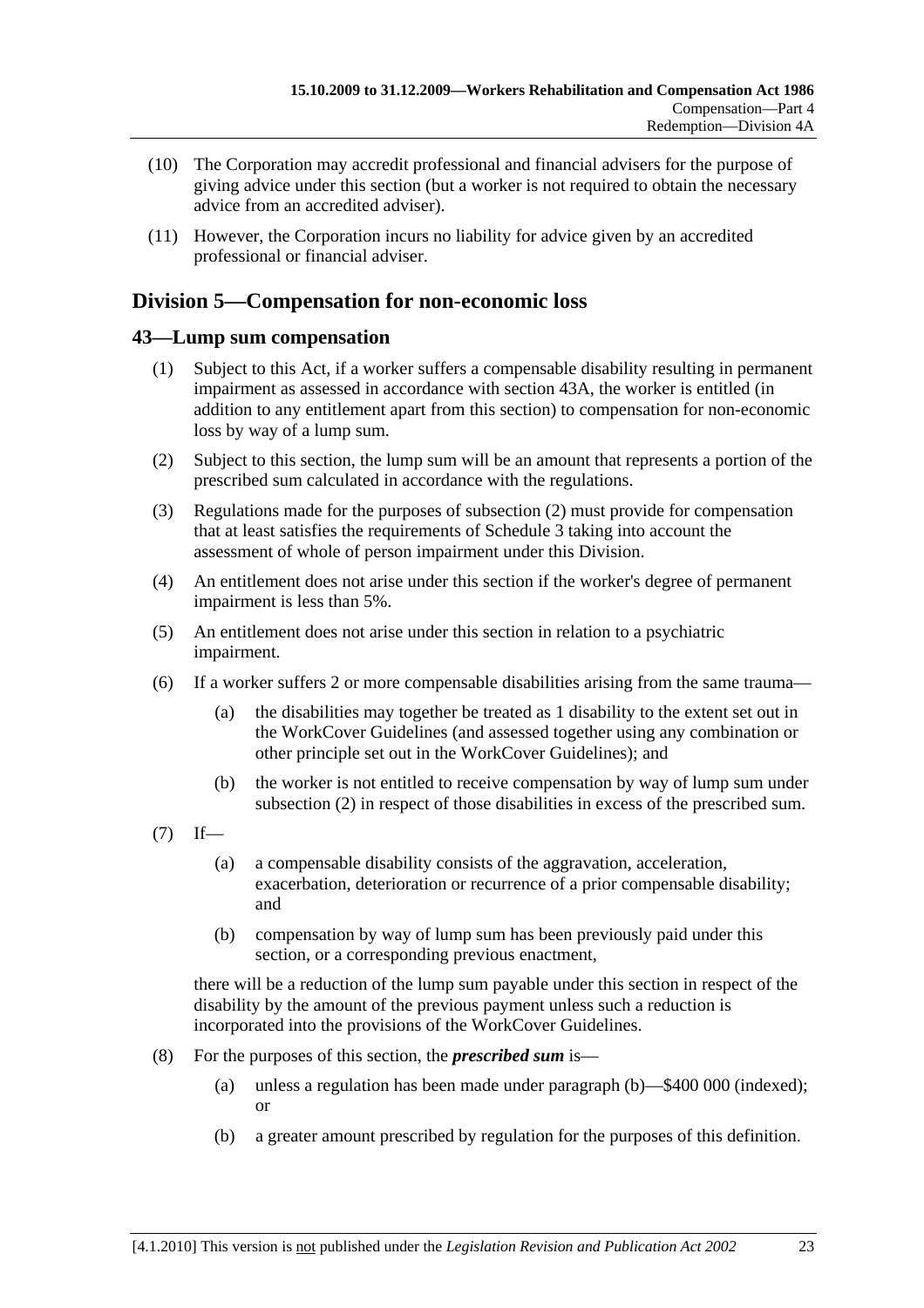- (9) In connection with the operation of subsection (8)—
	- (a) the amount to be applied with respect to a particular disability is the amount applying under that subsection at the time of the occurrence of that disability; and
	- (b) an amount prescribed by regulation under paragraph (b) of that subsection must be indexed so as to provide annual adjustments according to changes in the Consumer Price Index.
- (10) For the purposes of this section, any degree of impairment will be assessed in accordance with section 43A (and the WorkCover Guidelines).
- (11) Compensation is not payable under this section after the death of the worker concerned.
- (12) In this section—

*WorkCover Guidelines* means the guidelines published under section 43A.

#### **43A—Assessment of impairment**

- (1) This section sets out a scheme for assessing the degree of impairment that applies to a compensable disability that results in permanent impairment.
- (2) An assessment—
	- (a) must be made in accordance with the WorkCover Guidelines; and
	- (b) must be made by a legally qualified medical practitioner who holds a current accreditation issued by the Corporation for the purposes of this section.
- (3) The Minister will publish guidelines (the "WorkCover Guidelines") for the purposes of section 43 and this section.
- (4) The guidelines under subsection (3)—
	- (a) must be published in the Gazette; and
	- (b) may adopt or incorporate the provisions of other publications, whether with or without modification or addition and whether in force at a particular time or from time to time; and
	- (c) must incorporate a methodology that arrives at an assessment of the degree of impairment of the whole person; and
	- (d) may specify procedures to be followed in connection with an assessment for the purposes of this Division; and
	- (e) may have effect on a day specified by the Minister by notice in the Gazette; and
	- (f) may be amended or substituted by the Minister from time to time.
- (5) The Minister must, before publishing or amending the WorkCover Guidelines, consult with—
	- (a) the Australian Medical Association (South Australia) Incorporated; and
	- (b) any other prescribed body.
- (6) The Corporation will establish an accreditation scheme for the purposes of subsection (2)(b).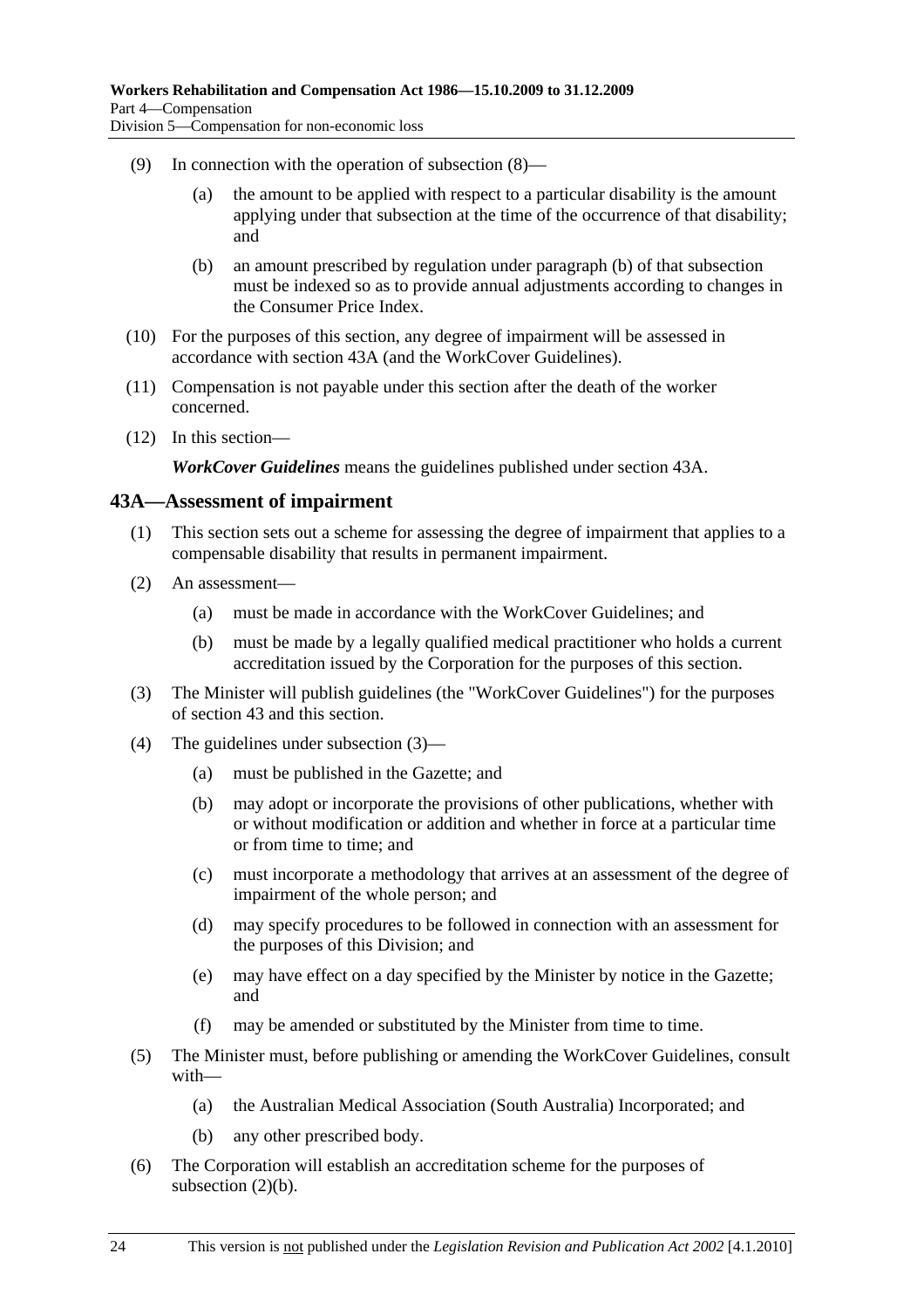- (7) The accreditation scheme—
	- (a) may provide for a term or period of accreditation, and for the suspension or cancellation of accreditation on specified grounds; and
	- (b) may specify terms or conditions of accreditation; and
	- (c) may be amended or substituted by the Corporation from time to time.
- (8) An assessment of the degree of impairment resulting from a disability for the purposes of this Division must—
	- (a) be made after the disability has stabilised; and
	- (b) subject to subsection (9), be based on the worker's current impairment as at the date of assessment, including any changes in the signs and symptoms following any medical or surgical treatment undergone by the worker in respect of the disability.
- (9) An assessment must take into account the following principles:
	- (a) if a worker presents for assessment in relation to disabilities which occurred on different dates, the impairments are to be assessed chronologically by date of disability;
	- (b) impairments from unrelated disabilities or causes are to be disregarded in making an assessment;
	- (c) assessments are to comply with any other requirements specified by the WorkCover Guidelines or prescribed by the regulations.
- (10) An amendment or substitution in relation to the WorkCover Guidelines under subsection (4)(d) will only apply in respect of a disability occurring on or after the date the amendment or substitution takes effect.
- (11) A number determined under the WorkCover Guidelines with respect to a value of a person's degree of impairment may be rounded up or down according to any principle set out in the WorkCover Guidelines.

#### **43B—No disadvantage—compensation table**

- $(1)$  If—
	- (a) a worker suffers a compensable disability that gives rise to an entitlement to compensation under sections 43 and 43A; and
	- (b) the compensable disability is a loss mentioned in the table in Schedule 3A; and
	- (c) the amount of compensation payable under sections 43 and 43A in respect of that disability is less than the amount applying under the table in Schedule 3A in respect of that disability,

then the worker is entitled to compensation equal to the amount applying under the table (and, if relevant, subsection (2)) instead of the compensation payable under sections 43 and 43A.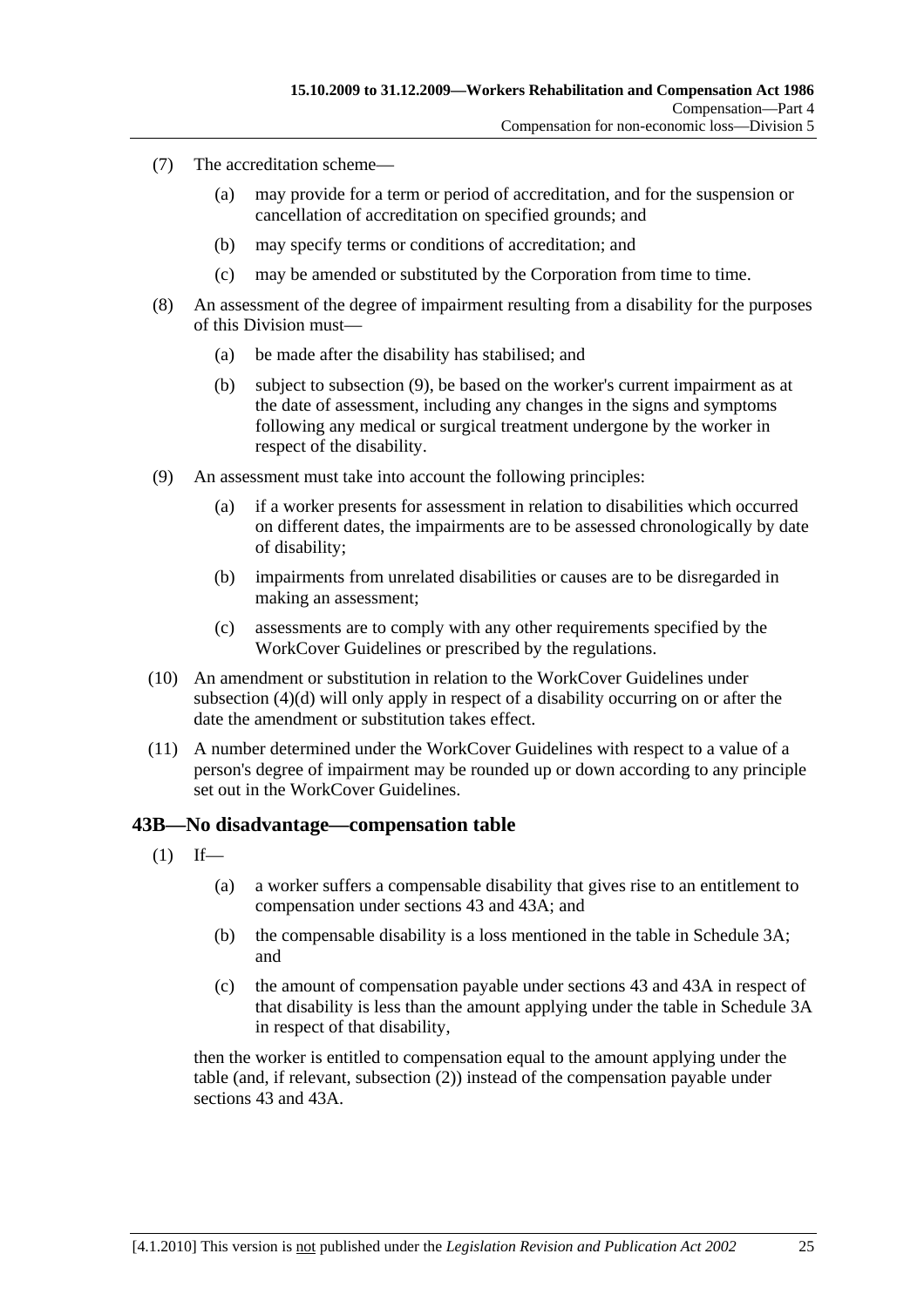- (2) If a worker suffers 2 or more disabilities mentioned in the table in Schedule 3A arising from the same trauma, the worker is not entitled in any case to receive compensation under this section in excess of \$254 100 (indexed) (despite the operation of subsection (1) and the table).
- (3) Compensation is not payable under this section after the death of the worker concerned.

## **Division 6—Compensation payable on death**

### **44—Compensation payable on death—weekly payments**

- (1) Subject to this Act, where a worker dies as a result of a compensable disability, compensation in the form of weekly payments is payable as follows:
	- (a) a dependent spouse or domestic partner is entitled to weekly payments equal to—
		- (i) in the case of total dependency—50%;
		- (ii) in the case of partial dependency—such lesser percentage as may be fixed by the Corporation having regard to the extent of the dependency,

of the amount of the notional weekly earnings of the deceased worker;

- (b) a dependent child (being an orphaned child) is entitled to weekly payments equal to—
	- (i) in the case of total dependency— $25\%$ ;
	- (ii) in the case of partial dependency—such lesser percentage as may be fixed by the Corporation having regard to the extent of the dependency,

of the amount of the notional weekly earnings of the deceased worker;

- (d) a dependent child (not being an orphaned child) is entitled to weekly payments equal to—
	- (i) in the case of total dependency— $12\frac{1}{2}$  per cent;
	- (ii) in the case of partial dependency—such lesser percentage as may be fixed by the Corporation having regard to the extent of the dependency,

of the amount of the notional weekly earnings of the deceased worker;

- (e) a dependent relative (not being a spouse, domestic partner or child) is entitled to such compensation by way of weekly payments as may be determined by the Corporation having regard to—
	- (i) the extent of the relative's dependency on the deceased worker;
	- (ii) the earning capacity of the relative;
	- (iii) the relative's means;
	- (iv) the extent of any other benefits provided under this Act in respect of the worker's death.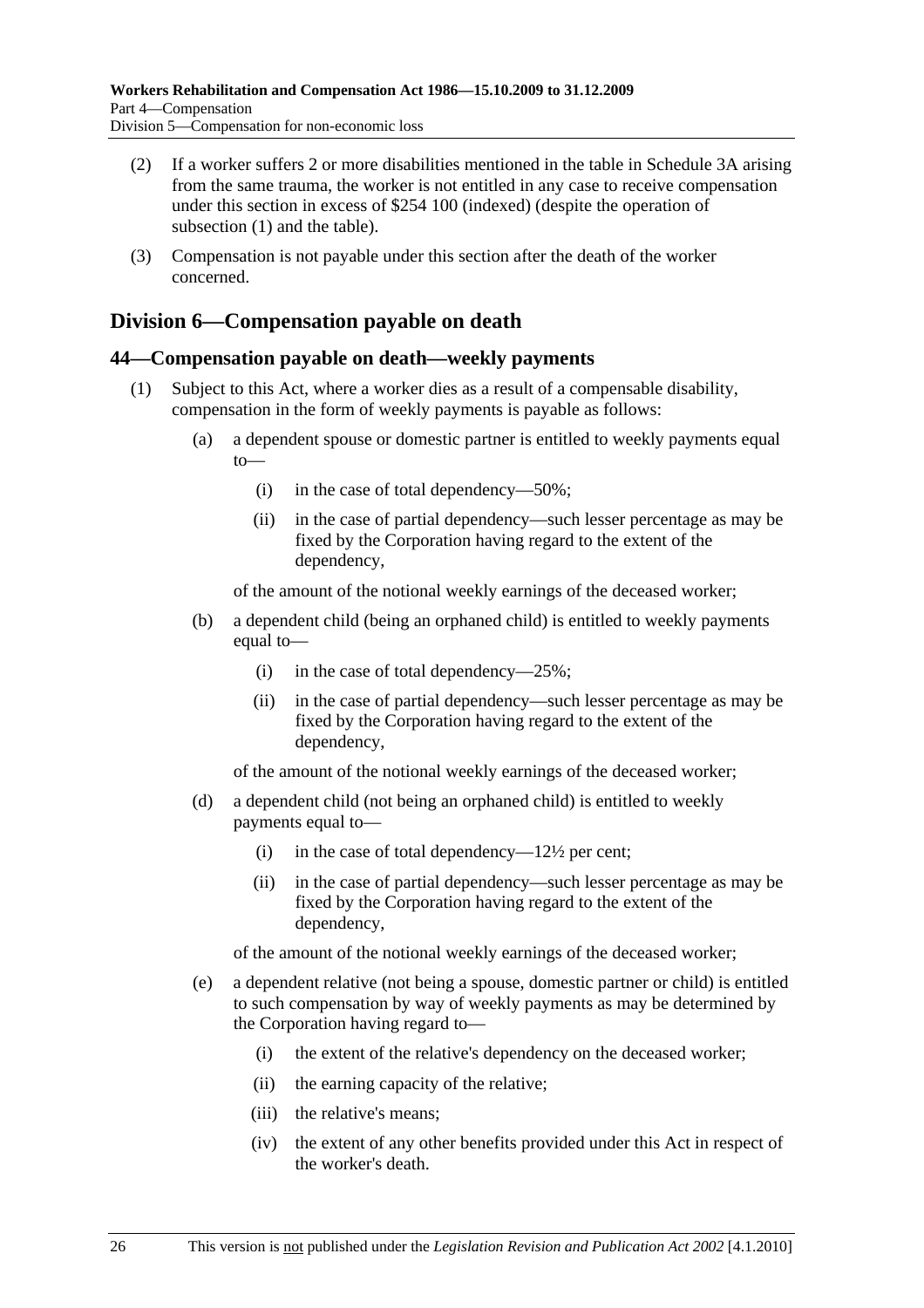- (4) For the purposes of subsection (1), where a worker and the worker's spouse or domestic partner jointly contributed to the support of a dependent child immediately before the occurrence of the compensable disability that resulted in the worker's death, any contribution to the support of the child from the worker's spouse or domestic partner shall be disregarded in determining whether the child is a dependant and, if so, the extent of the child's dependency.
- (5) Where—
	- (a) a worker dies leaving a spouse or domestic partner and a dependent child; and
	- (b) the spouse or domestic partner subsequently dies,

the child (if still eligible to receive weekly payments under this section) shall then be entitled to receive weekly payments under subsection (1)(b) as an orphaned child.

- (6) Compensation is payable, if the Corporation so decides, to a spouse or domestic partner or child of a deceased worker who, although not dependent on the worker at the time of the worker's death, suffers a change of circumstances that may, if the worker had survived, have resulted in the spouse or domestic partner or child becoming dependent on the worker.
- (7) Weekly payments shall not be made to a dependent child under this section unless—
	- (a) the child is under the age of 18 years; or
	- (b) the child is a full-time student at an educational institution approved by the Corporation for the purposes of this paragraph and is under the age of 26 years; or
	- (c) the child is, by reason of physical or mental disability, incapable of earning a living.
- (8) Weekly payments shall not be paid under this section beyond the date at which such payments would, assuming that the worker had survived but had been permanently incapacitated for work, have ceased to be payable to the worker.
- (9) Where weekly payments payable under this section would but for this subsection exceed in aggregate the amount of the weekly payments to which the worker would have been entitled in the event of total and permanent incapacity, the weekly payments shall be proportionately reduced so as not to exceed that amount.
- (10) Where a person who is entitled to a payment under this section is under the age of 18 years, the payment may, if the Corporation so determines, be made wholly or in part to a guardian or trustee for the benefit of that person.
- (11) Subject to subsection (12), where the child of a deceased worker who is entitled to weekly payments under this section is under the age of 18 years and is in the care of a person other than a dependent spouse or domestic partner of the worker, that person shall, if the Corporation so determines, be entitled to a supplementary allowance to assist in the care of the child until—
	- (a) the child attains the age of 18 years; or
	- (b) the person ceases to have the care of the child,

whichever first occurs.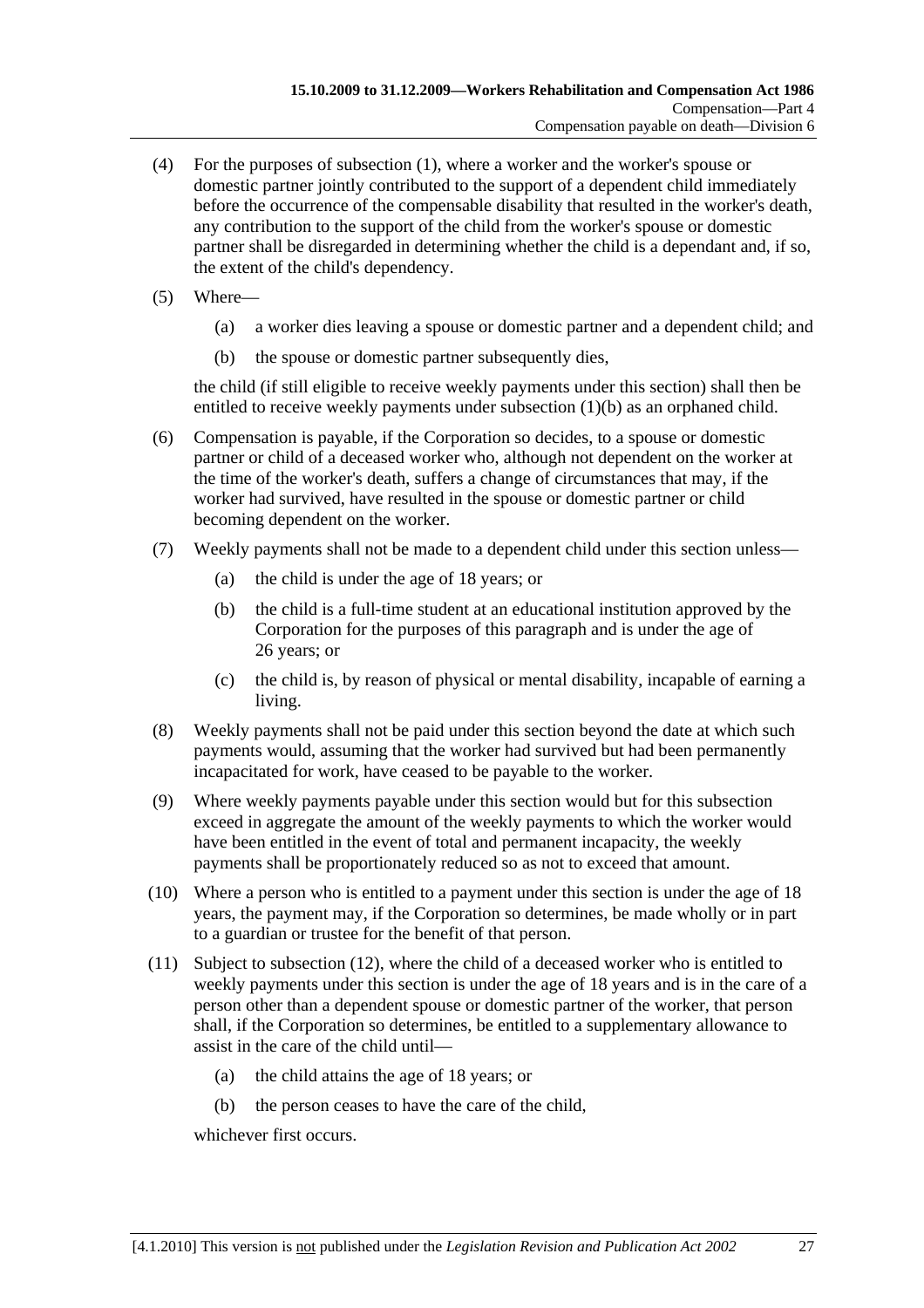- (12) Where a child is by reason of a physical or mental disability, incapable of earning a living, the Corporation may pay a supplementary allowance under subsection (11) during the period of incapacity even though the child has attained the age of 18 years.
- (13) Where the worker had received compensation under Division 4B, a person is not eligible for weekly payments under this section to the extent (if any) that those payments would coincide with a period in respect of which the compensation under Division 4B was paid but otherwise weekly payments are payable under this section as if compensation had not been paid under that Division.
- (14) A liability to make weekly payments under this section may, on application by the person entitled to the weekly payments, be commuted to a liability to make a capital payment that is actuarially equivalent to the weekly payments.
- (15) However, the liability may only be commuted if the actuarial equivalent of the weekly payments does not exceed the prescribed sum (within the meaning of section 43).
- (16) The Corporation has (subject to this section) an absolute discretion to commute or not to commute a liability under this section, and the Corporation's decision to make or not to make commutation is not reviewable (but a decision on the amount of a commutation is reviewable).
- (17) If the Corporation decides to make a commutation and makes an offer under this section, the Corporation cannot, without the agreement of the applicant, subsequently revoke its decision to make the commutation.
- (18) In calculating the actuarial equivalent of weekly payments, the principles (and any discount, decrement or inflation rate) prescribed by regulation must be applied.
- (19) A commutation discharges the Corporation's liability to make weekly payments to which the commutation relates.

## **45—Review of weekly payments**

- (1) The Corporation may on its own initiative and shall if requested by an employer or the person to whom weekly payments are payable, review the amount of weekly payments payable to any person under this Division.
- (2) A request for a review of the amount of weekly payments payable under this Division may not be made within 6 months from the completion of an earlier review.
- (3) The amount of the weekly payments payable under this Division shall be reviewed at least once in each year.
- (4) On a review under this section the Corporation shall make any necessary adjustments to the amount of weekly payments—
	- (a) to reflect changes in the income or earning capacity of the person to whom the weekly payments are payable and any other relevant changes in the circumstances of that person; and
	- (b) where the review is an annual review conducted in pursuance of subsection (3)—to reflect changes in the average minimum award rates since payments were commenced under this Division or an adjustment was last made under this section (as may be appropriate).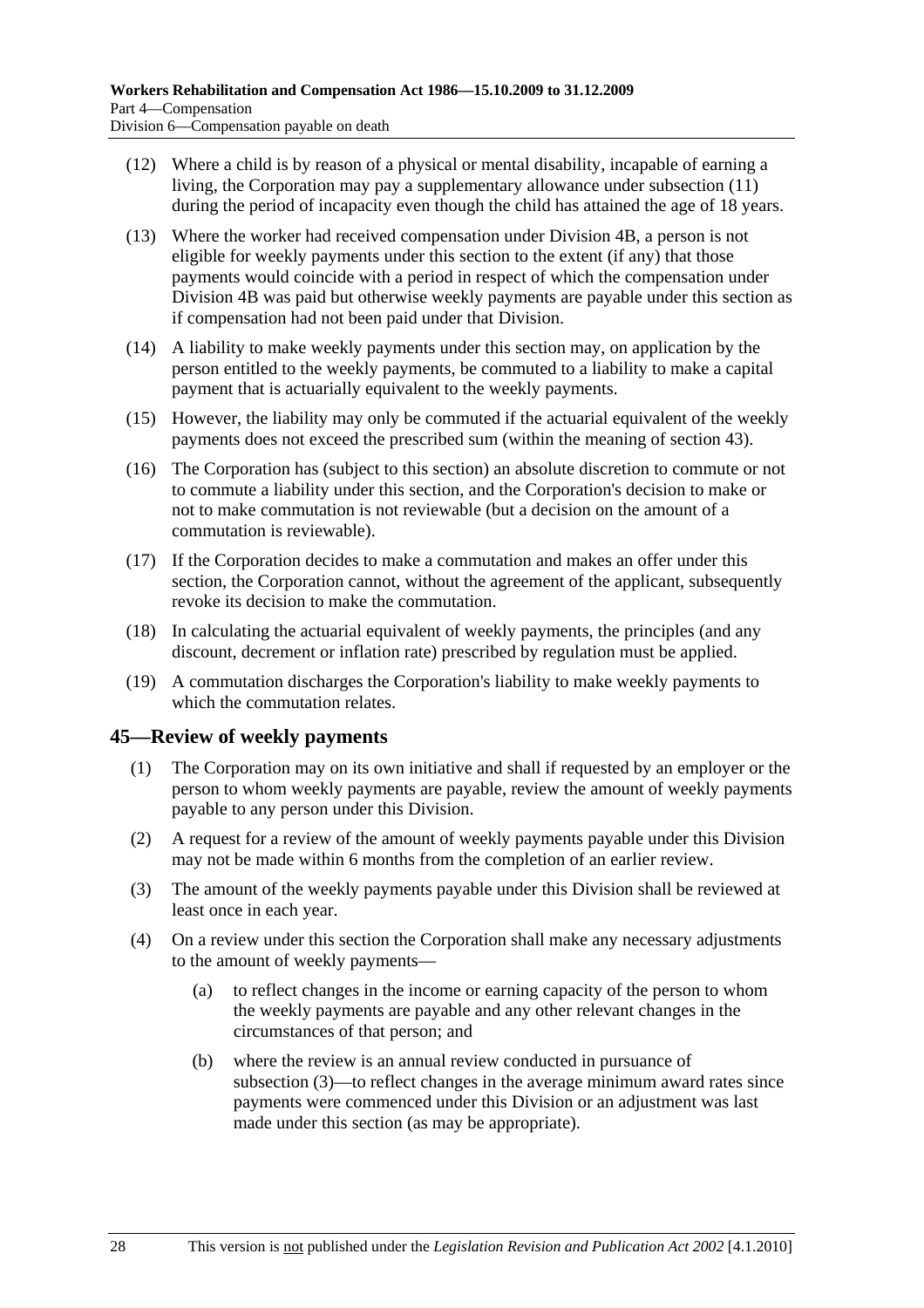- (5) For the purposes of a review under this section, the Corporation may, by notice in writing to a person who is receiving weekly payments under this Division, require that person to produce evidence to the satisfaction of the Corporation of—
	- (a) income;
	- (b) earning capacity;
	- (c) any other circumstances that are relevant to the payment, or the amount, of weekly benefits.
- (6) If a person fails to comply with a requirement under subsection (5) within the time allowed in the notice, the Corporation may suspend weekly payments to that person.
- (7) Where the Corporation proposes the reduction of weekly payments to a person on a review under this section the Corporation shall, at least 21 days before the proposal is to take effect, give notice in writing to the person—
	- (a) containing such information as the regulations may require as to the grounds on which weekly payments are to be reduced; and
	- (b) informing the person of the person's rights to have the Corporation's decision reviewed.

### **45A—Compensation payable on death—lump sums**

(1) In this section—

*child* means a person who—

- (a) is under the age of 18 years; or
- (b) is a full-time student at an educational institution approved by the Corporation for the purposes of this paragraph and is under the age of 26 years; or
- (c) is, by reason of physical or mental disability, incapable of earning a living;

*dependent child* means a child, including an orphaned child, totally, mainly or partially dependent on the worker's earnings;

*dependent partner* means a spouse or domestic partner totally or mainly dependent on the worker's earnings;

*partially dependent partner* means a spouse or domestic partner who is to any extent dependent on the worker's earnings;

*prescribed sum* means the prescribed sum under section 43 (as at the time of the occurrence of the compensable disability that resulted in the death of the relevant worker and less any amount paid to the relevant worker under section 43).

 (2) For the purposes of this section, in determining whether a spouse or domestic partner was wholly or mainly dependent on a worker's earnings at the time of death of the worker or other relevant time, no regard will be had to any money which the spouse or domestic partner had earned or was earning by his or her own personal exertion or to any savings arising from any such earnings.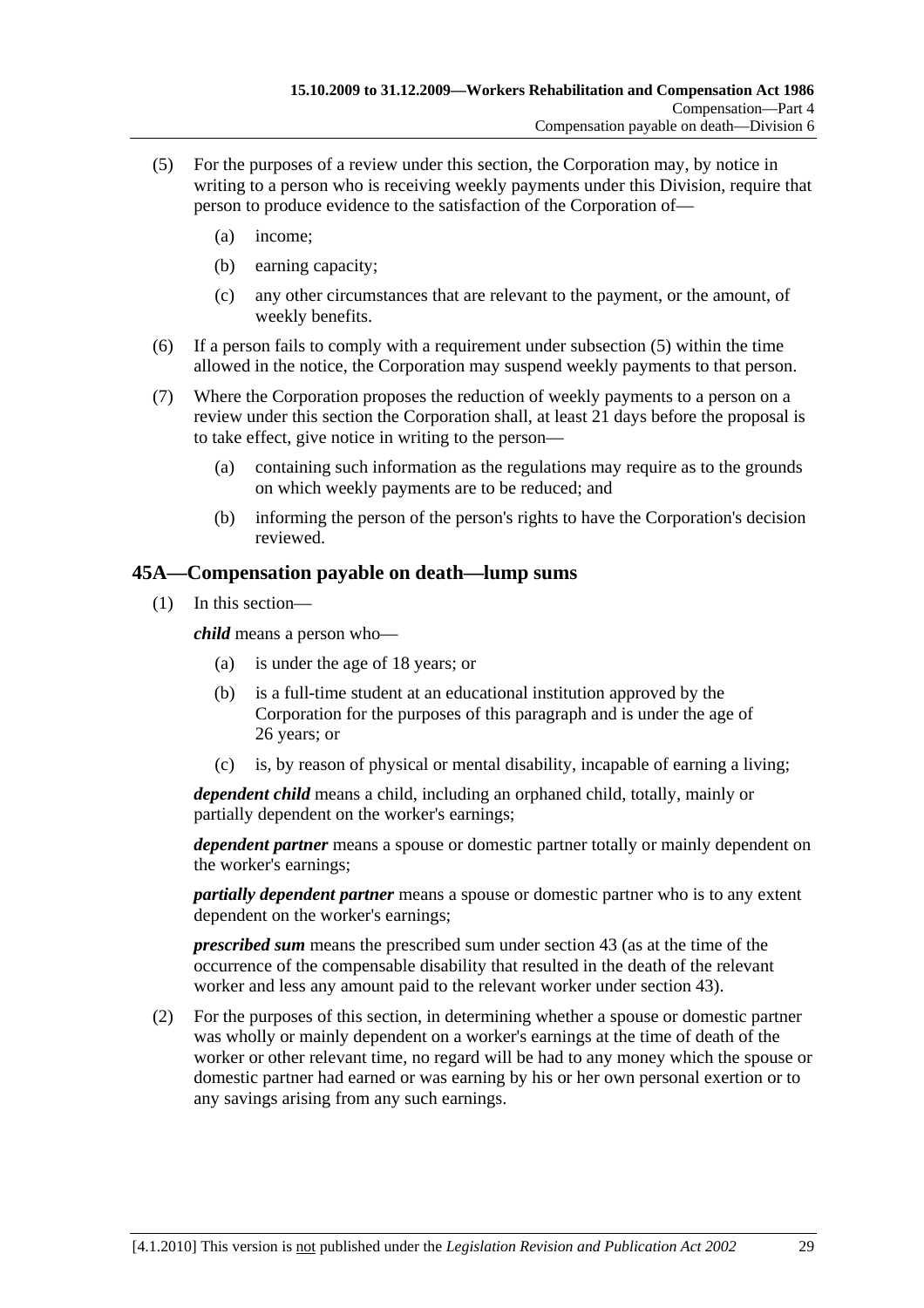- (3) For the purposes of this section, if a worker and the worker's spouse or domestic partner jointly contributed to the support of a dependent child immediately before the occurrence of the compensable disability that resulted in the worker's death, any contribution to the support of the child from the worker's spouse or domestic partner will be disregarded in determining whether the child is a dependant and, if so, the extent of the child's dependency.
- (4) Subject to this Act, if a worker dies as a result of a compensable disability, compensation in the form of a lump sum is payable in accordance with this section.
- (5) If the worker leaves a dependent partner, or dependent partners, and no dependent child, the amount of compensation is an amount equal to the prescribed sum payable to the dependent partner or, if there is more than 1, in equal shares to the dependent partners.
- (6) If the worker leaves no dependent partner and no dependent children other than an orphan child or orphan children, the amount of compensation is an amount equal to the prescribed sum payable to that orphan child or, if there are 2 or more, in equal shares for those children.
- (7) If the worker leaves a dependent partner, or dependent partners, and 1, and only 1, dependent child, the amount of compensation is—
	- (a) an amount equal to 90% of the prescribed sum payable to the dependent partner or, if more than 1, in equal shares to the dependent partners; and
	- (b) an amount equal to 10% of the prescribed sum payable to the dependent child.
- (8) If the worker leaves a dependent partner, or dependent partners, and more than 1 and not more than 5 dependent children, the amount of compensation is an amount equal to the prescribed sum payable in the following shares:
	- (a) an amount equal to 5% of the prescribed sum payable to each dependent child;
	- (b) the balance to the dependent partner or, if more than 1, in equal shares to the dependent partners.
- (9) If the worker leaves a dependent partner, or dependent partners, and more than 5 dependent children, the amount of compensation is an amount equal to the prescribed sum payable in the following shares:
	- (a) an amount equal to 75% of the prescribed sum payable to the dependent partner or, if more than 1, in equal shares to the dependent partners;
	- (b) an amount equal to 25% of the prescribed sum payable to the dependent children in equal shares.
- (10) If the worker does not leave a dependent partner but leaves a dependent child or dependent children (not taking into account an orphan child or orphan children), that dependent child is, or if more than 1, each of those dependent children are, entitled to the amount of compensation being such share of a sum not exceeding the prescribed sum that the Corporation considers is reasonable and appropriate to the loss to the dependent child or, if more than 1 dependent child, to those dependent children.
- (11) If the worker leaves—
	- (a) a partially dependent partner or partially dependent partners; and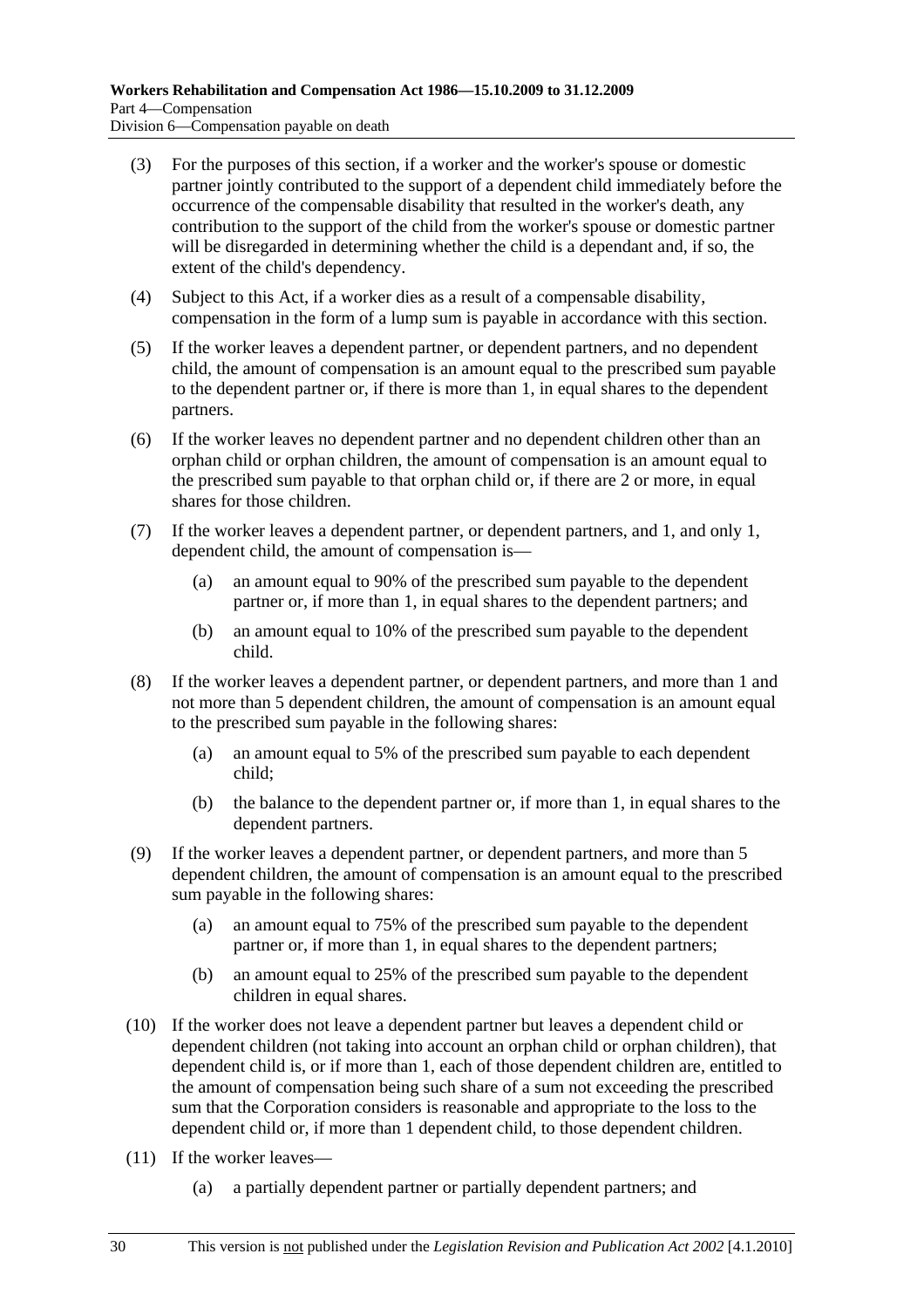(b) a dependent partner or dependent partners or a dependent child or dependent children or any combination thereof,

each of those dependents is entitled to the amount of compensation being such share of a sum not exceeding the prescribed sum that the Corporation considers is reasonable and appropriate to the loss to that dependent.

- (12) If the worker does not leave any dependent partner, dependent child or partially dependent partner but leaves any other person who is to any extent dependent on the worker's earnings, the Corporation may, if it considers it to be justified in the circumstances, pay compensation of a sum not exceeding the prescribed sum that the Corporation considers is reasonable and appropriate to the loss to that person (and if the Corporation decides to make a payment of compensation to more than 1 person under this subsection then the sums paid must not in total exceed the prescribed sum).
- (13) If the worker, being under the age of 21 years at the time of the compensable disability, leaves no dependent partner, dependent child or partially dependent partner but, immediately before the disability, was contributing to the maintenance of the home of the members of his or her family, the members of his or her family are taken to be dependents of the worker partly dependent on the worker's earnings.
- (14) If a person who is entitled to a payment under this section is under the age of 18 years, the payment may, if the Corporation so determines, be made wholly or in part to a guardian or trustee for the benefit of that person.
- (15) A claimant is entitled to interest at the prescribed rate on an amount of compensation payable under this section in respect of the period beginning on the date the claim for compensation was lodged in accordance with this Act and ending on the date of the payment.
- (16) Compensation is payable, if the Corporation so decides, to a spouse or domestic partner or child of a deceased worker who, although not dependent on the worker at the time of the worker's death, suffers a change of circumstances that may, if the worker had survived, have resulted in the spouse or domestic partner or child becoming dependent on the worker.

## **45B—Funeral benefit**

- (1) If a worker dies as a result of a compensable disability, a funeral benefit is payable equal to—
	- (a) the actual cost of the worker's funeral; or
	- (b) the prescribed amount,

whichever is the lesser.

- (2) A funeral benefit payable under subsection (1) will be paid—
	- (a) to the person who conducted the funeral; or
	- (b) to a person who has paid, or is liable to pay, the funeral expenses of the deceased worker.
- (3) An amount prescribed by regulation under subsection (1) may, if the regulations so provide, be indexed so as to provide annual adjustments according to changes in the Consumer Price Index.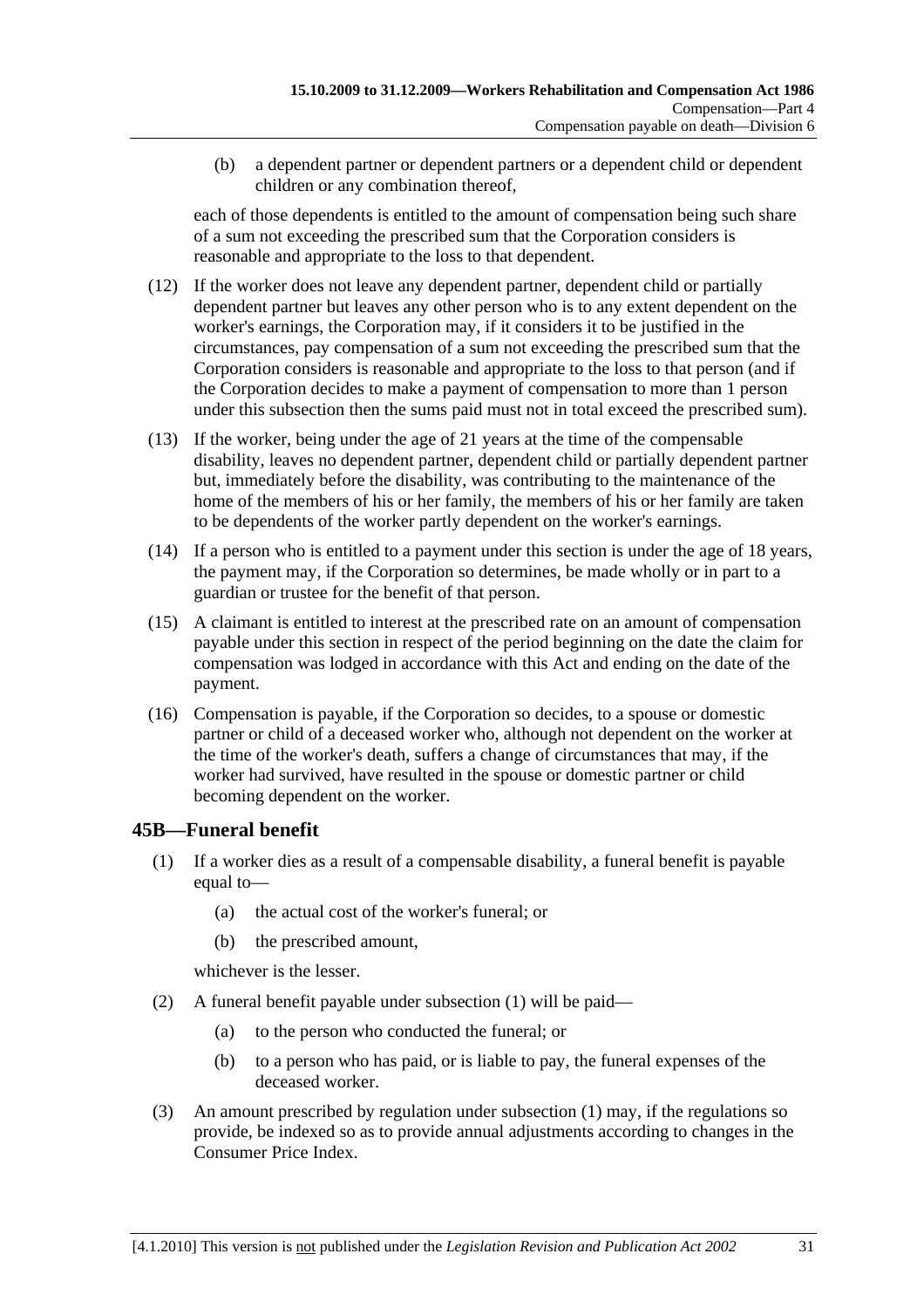#### **45C—Counselling services**

- (1) If a worker dies as a result of a compensable disability, a family member is entitled to be compensated for the cost of approved counselling services to assist the family member to deal with issues associated with the death.
- (2) Compensation in respect of costs under this section may be paid—
	- (a) to the family member; or
	- (b) directly to the person to whom the family member is liable for those costs.
- (3) Compensation under this section—
	- (a) will be payable in accordance with scales determined or approved by the Minister and published in the Gazette; and
	- (b) will be subject, in any particular case, to a maximum entitlement prescribed by the regulations.
- (4) A reference in this section to approved counselling services is a reference to counselling services of a kind, or provided by a person, approved by the Corporation for the purposes of this section.
- (5) In this section—

*family member* means a spouse, domestic partner, parent, sibling or child of the worker or of the worker's spouse or domestic partner.

### **Division 7—Liability to pay compensation**

#### **46—Incidence of liability**

- (1) Subject to this section, the Corporation is liable for the compensation that is payable under this Act on account of the occurrence of a compensable disability.
- (2) Where a compensable disability arises from employment by a self-insured employer, the self-insured employer is liable to make all payments of compensation to which any person becomes entitled in consequence of the occurrence of that compensable disability.
- (3) Subject to this section, where a worker is, as a result of a compensable disability, wholly or partially incapacitated for work and is in employment when the incapacity arises, the worker's employer is liable to pay compensation by way of income maintenance—
	- (a) if the period of incapacity is two weeks or less—for the whole period of the incapacity; or
	- (b) if the period of the incapacity is more than two weeks—for the first two weeks of the period of incapacity.
- (4) If separate periods of incapacity commence during the course of the same calendar year (whether attributable to the same disability or not), an employer is not liable to pay compensation under subsection (3) for those periods of incapacity in excess of an amount equal to twice the worker's average weekly earnings.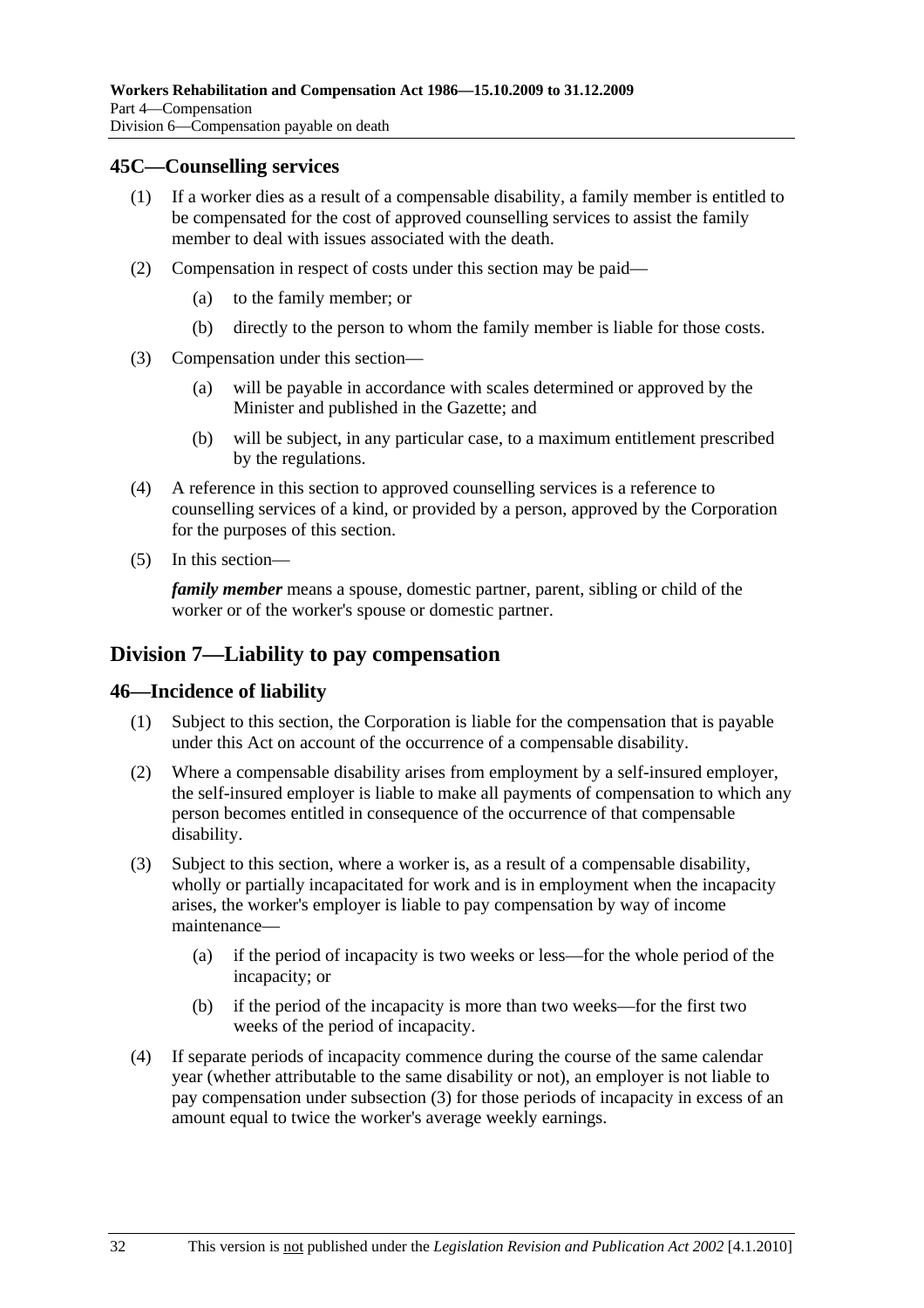- (5) Where a worker is, at the commencement of a period of incapacity, in the employment of two or more employers, they are liable to pay the compensation referred to in subsection (3) in proportions determined by agreement between them or, in default of agreement, by the Corporation.
- (6) An employer who is liable to pay compensation to a worker under subsection (3) shall make the payment—
	- (a) if the claim for compensation is not disputed—within 14 days after the date of the claim; or
	- (b) if the claim for compensation is disputed—forthwith after the dispute is determined.
- (6a) Where an employer (not being a self-insured employer) pays compensation under subsection (3) in respect of an unrepresentative disability, the employer may recover the amount of the payment from the Corporation.
- (7) Where an employer pays compensation under subsection (3) in respect of a disability that did not arise from employment by that employer, that employer may recover the amount of the payment from the Corporation, and the Corporation may, in turn, recover that amount—
	- (a) from the employer from whose employment the disability arose; or
	- (b) if it appears that the worker was not entitled to that compensation—from the worker.
- (8) Where the Corporation pays compensation by way of income maintenance to a worker who was not in employment when the incapacity for work arose, the Corporation may recover any amount that would, if the worker had been in employment, have been payable under subsection (3) by the employer from whose employment the worker's disability arose.
- (8a) The regulations may exempt prescribed classes of employers from the operation of subsection (3) (and in that case the Corporation will undertake any liability of those employers that would otherwise have arisen under that subsection).
- (8b) The Corporation will also undertake any liability of an employer under subsection (3) in respect of a particular disability if the Corporation is satisfied that the employer has complied with the employer's responsibilities under section 52(5) within 2 business days after receipt of the relevant claim (and if an employer pays compensation despite the operation of this subsection, the employer may recover the amount of the payment from the Corporation up to the amount of compensation payable to the worker under this Act in respect of the relevant period).
- (9) No compensation by way of income maintenance is payable to a disabled selfemployed worker whose disability arises from self-employment in respect of the first week of incapacity for work.

### **47—Augmentation of weekly payment in consequence of delay**

- (1) Subject to subsection (2), where—
	- (a) a weekly payment, or part of a weekly payment, is not paid as and when required to be paid under this Act; or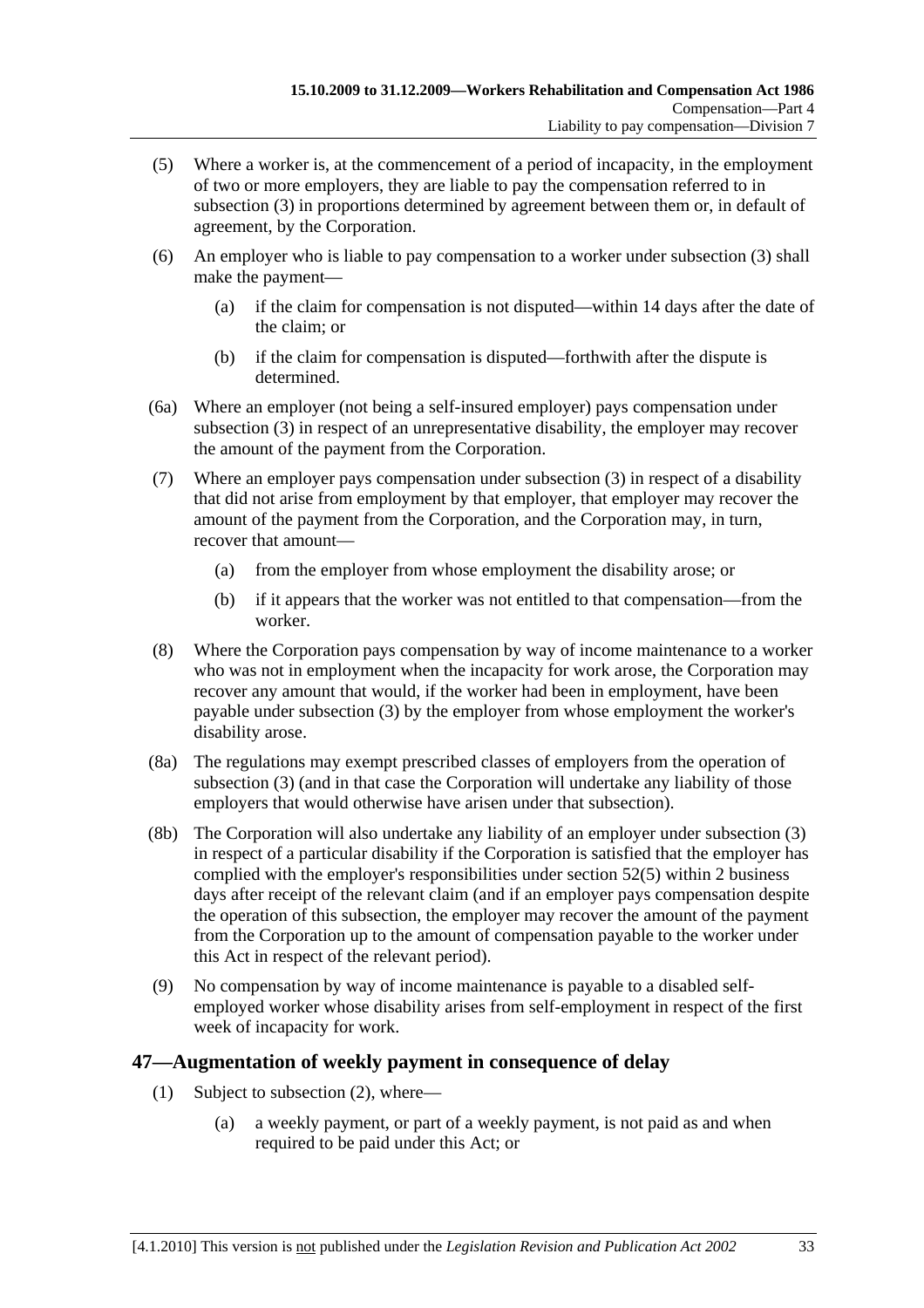(b) the making of a weekly payment is delayed pending resolution of a dispute under this Act,

any amount in arrears shall be increased by interest at the prescribed rate.

 (2) No interest is payable under this section if the delay is attributable to some fault on the part of the worker.

#### **48—Payments by Corporation on behalf of defaulting employer**

- (1) Where an employer fails to make a payment of compensation that the employer is liable to make under this Act, the Corporation shall make that payment on behalf of the employer.
- (2) Where the Corporation makes a payment of compensation under this section, the Corporation is entitled to recover from the employer as a debt—
	- (a) the amount of the payment; and
	- (b) an administration fee fixed in accordance with the regulations,

(and the Corporation shall take all reasonable steps to recover that debt).

#### **49—Corporation may undertake employer's liability to make weekly payments**

Where an employer is liable to make weekly payments of compensation, the Corporation may, at the request of the employer, undertake that liability on the employer's behalf in consideration of the payment by the employer to the Corporation of an amount fixed by the Corporation.

#### **50—Corporation as insurer of last resort**

- (1) If a self-insured employer has ceased to be registered as a self-insured employer under this Act, the Corporation may, in its discretion, undertake, in whole or part, liabilities related to compensable disabilities arising from employment during the period of that registration.
- (2) The Corporation must undertake the liabilities of a formerly self-insured employer under subsection (1) if the employer—
	- (a) becomes insolvent; or
	- (b) ceases to carry on business in the State and fails to make provision that the Corporation considers adequate for dealing with claims, and meeting liabilities and responsibilities related to compensable disabilities, arising from employment during the period of the employer's registration as a self-insured employer.
- (3) The Corporation may recover the amount of liabilities undertaken by the Corporation under this section as a debt due to the Corporation from the employer (and, if the employer is being wound up, a claim for the relevant amount may be made in the winding up).
- (4) If a claim is made under subsection (3) for an amount representing liabilities that have not fallen due, or have not been ascertained, as at the date of the claim, the liabilities will be estimated and capitalised in accordance with principles stated, or referred to, in the regulations.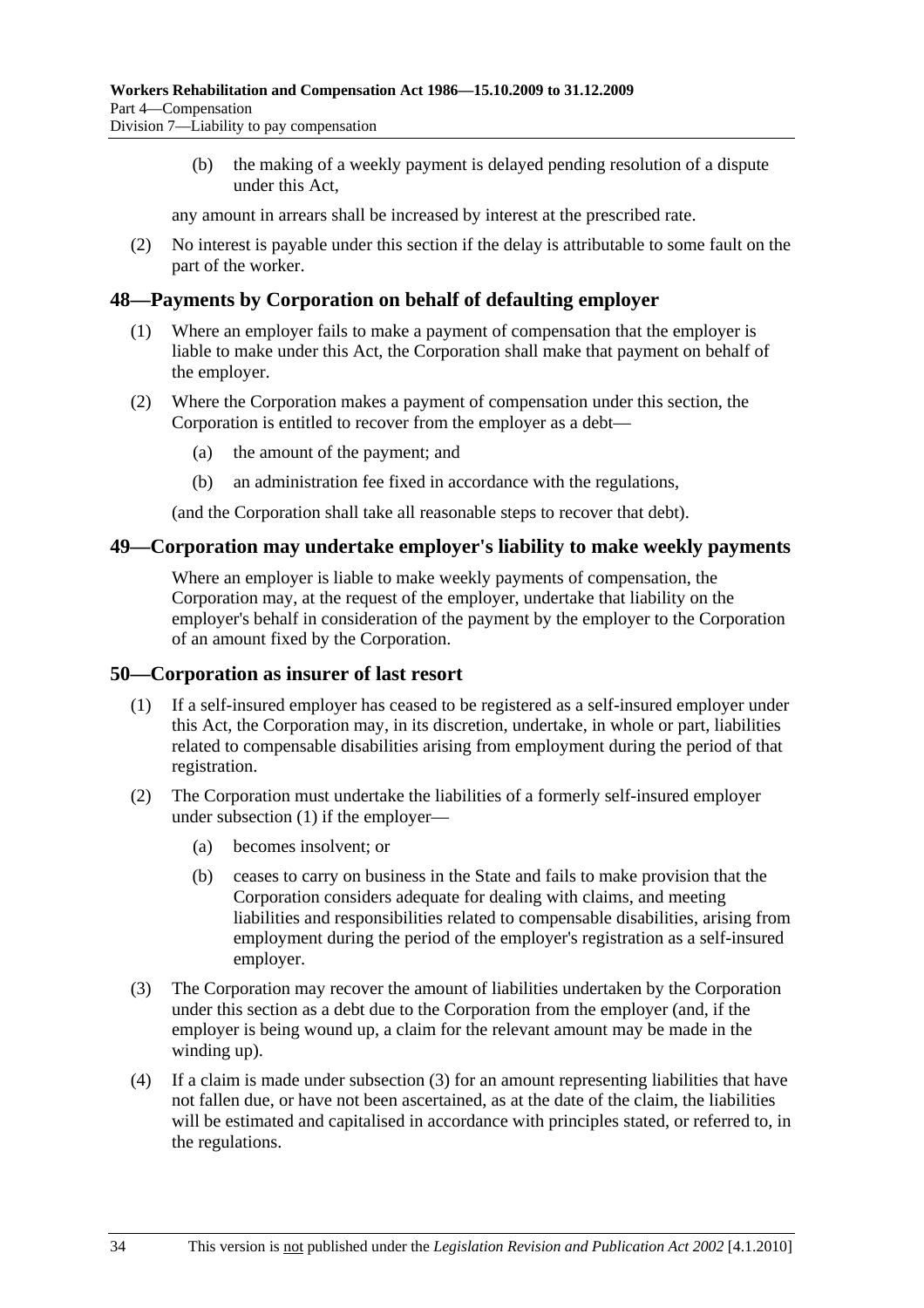# **Division 7A—Special provisions for commencement of weekly payments after initial notification of disability**

## **50A—Interpretation**

In this Division—

*initial notification* means the notification of a disability that is given to an employer (if the worker is in employment) and the Corporation, in the manner and form required by the Provisional Payment Guidelines, by the worker or by a person acting on behalf of the worker (for example, by an employer or a medical expert);

*Provisional Payment Guidelines* means guidelines published by the Minister from time to time in the Gazette for the purposes of this Division.

### **50B—Commencement of weekly payments following initial notification of disability**

- (1) Provisional weekly payments of compensation by the employer or the Corporation are to commence within 7 days after initial notification of a disability by the worker, unless the Corporation determines that there is a reasonable excuse for not commencing those weekly payments.
- (2) Weekly payments under subsection (1) are to be made—
	- (a) by the employer or the Corporation in accordance with the incidence of liability determined under the Provisional Payment Guidelines; and
	- (b) in accordance with any other requirements under the Provisional Payment Guidelines.
- (3) A reasonable excuse under subsection (1) must be a reasonable excuse under the Provisional Payment Guidelines.

# **50C—Status of payments**

- (1) The payment of provisional weekly payments of compensation under this Division is on the basis of the provisional acceptance of liability for a period of up to 13 weeks determined by the Corporation having regard to the nature of the disability and the period of incapacity.
- (2) The acceptance of liability on a provisional basis does not constitute an admission of liability by the employer or the Corporation under this Act or independently of this Act.
- (3) A payment under this Division will be taken to constitute the payment of a weekly payment of compensation under Division 4 (and the other provisions of this Act will, subject to this Division or any provision made by the regulations, apply accordingly).
- (4) Without limiting the operation of any other section, the employer or the Corporation may decide to discontinue weekly payments under this section on any ground set out in the Provisional Payment Guidelines.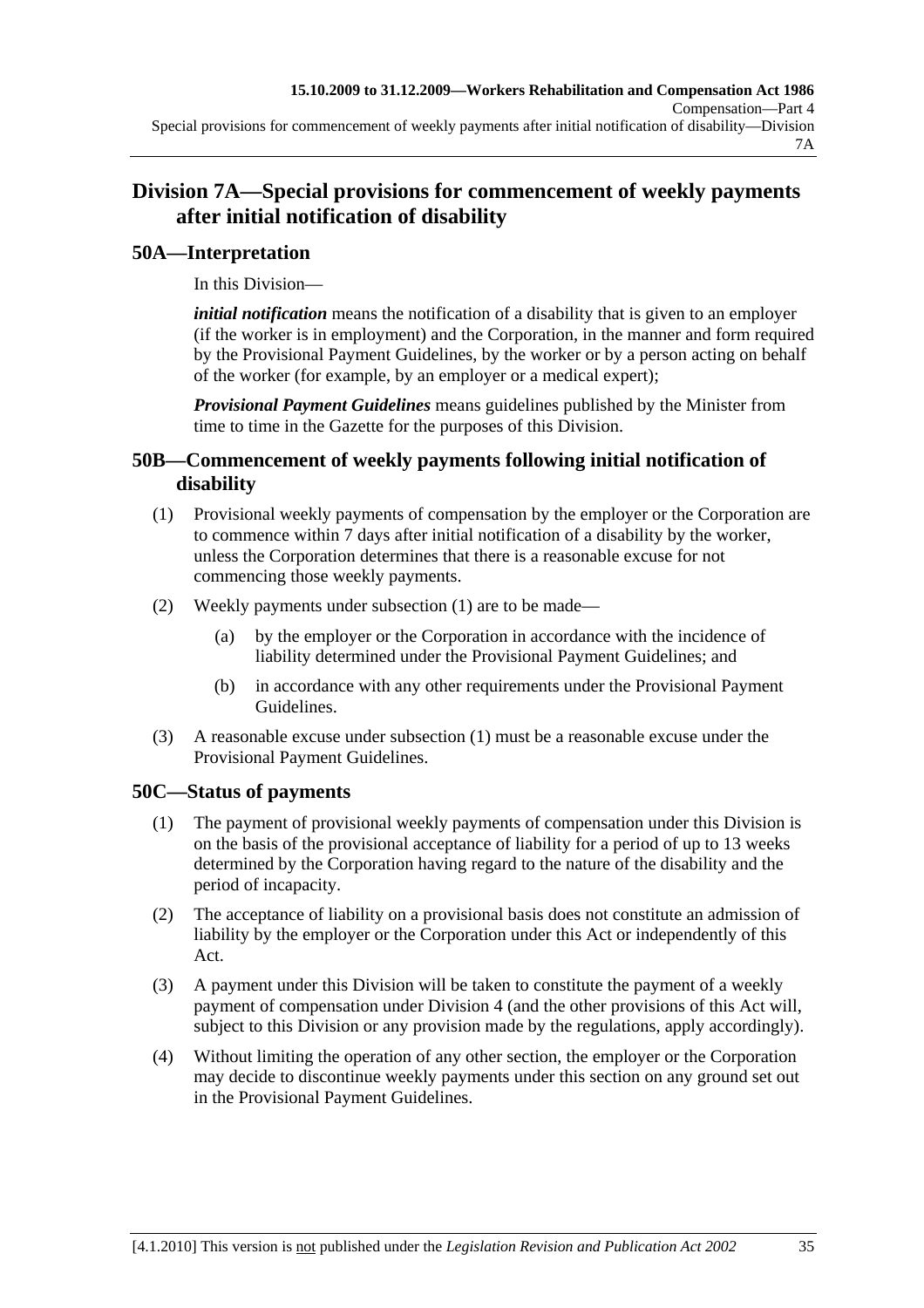**Workers Rehabilitation and Compensation Act 1986—15.10.2009 to 31.12.2009** 

Part 4—Compensation

Division 7A—Special provisions for commencement of weekly payments after initial notification of disability

### **50D—Worker to be notified if weekly payments are not commenced**

If weekly payments of compensation are not commenced because of a reasonable excuse under the Provisional Payment Guidelines, the Corporation must within the prescribed period give the worker notice in writing that there is a reasonable excuse for not commencing weekly payments of compensation and include in that notice—

- (a) details of that reasonable excuse; and
- (b) a statement in the designated form about the worker's rights under this Act (including to make a claim under Division 8).

### **50E—Notice of commencement of weekly payments**

As soon as practicable after weekly payments of compensation commence under this Division, the employer or Corporation (as required under the Provisional Payment Guidelines) must give the worker notice in writing—

- (a) notifying the worker that weekly payments of compensation to the worker have commenced on the basis of provisional acceptance of liability; and
- (b) setting out a statement in the designated form about the operation of this Act in relation to the payments and the making of a claim.

### **50F—Obligations of worker**

- (1) The Corporation may, on or after the commencement of weekly payments of compensation under this Division, require the worker to provide—
	- (a) a medical certificate in a designated form certifying as to the worker's incapacity for work; and
	- (b) other information of a prescribed kind.
- (2) Weekly payments of compensation under this Division may be discontinued by the Corporation if the worker fails to comply with a requirement under this section within 7 days after it is served on the worker.

### **50G—Liability to make weekly payments not affected by making of claim**

- (1) A liability to make weekly payments of compensation pursuant to the acceptance of liability on a provisional basis under this Division is not affected by the making of a claim for compensation.
- (2) If the period for making payment of provisional weekly payments ends before the determination of a claim under Division 8, an employer or the Corporation may (but need not), subject to any provision made by the Provisional Payment Guidelines, continue to make weekly payments under this Division until the determination of the claim or until otherwise determined by the employer or the Corporation (before the determination of the claim).

### **50H—Set-offs and rights of recovery**

 (1) An amount paid under this Division may be set off against a liability to make weekly payments of compensation under Division 4.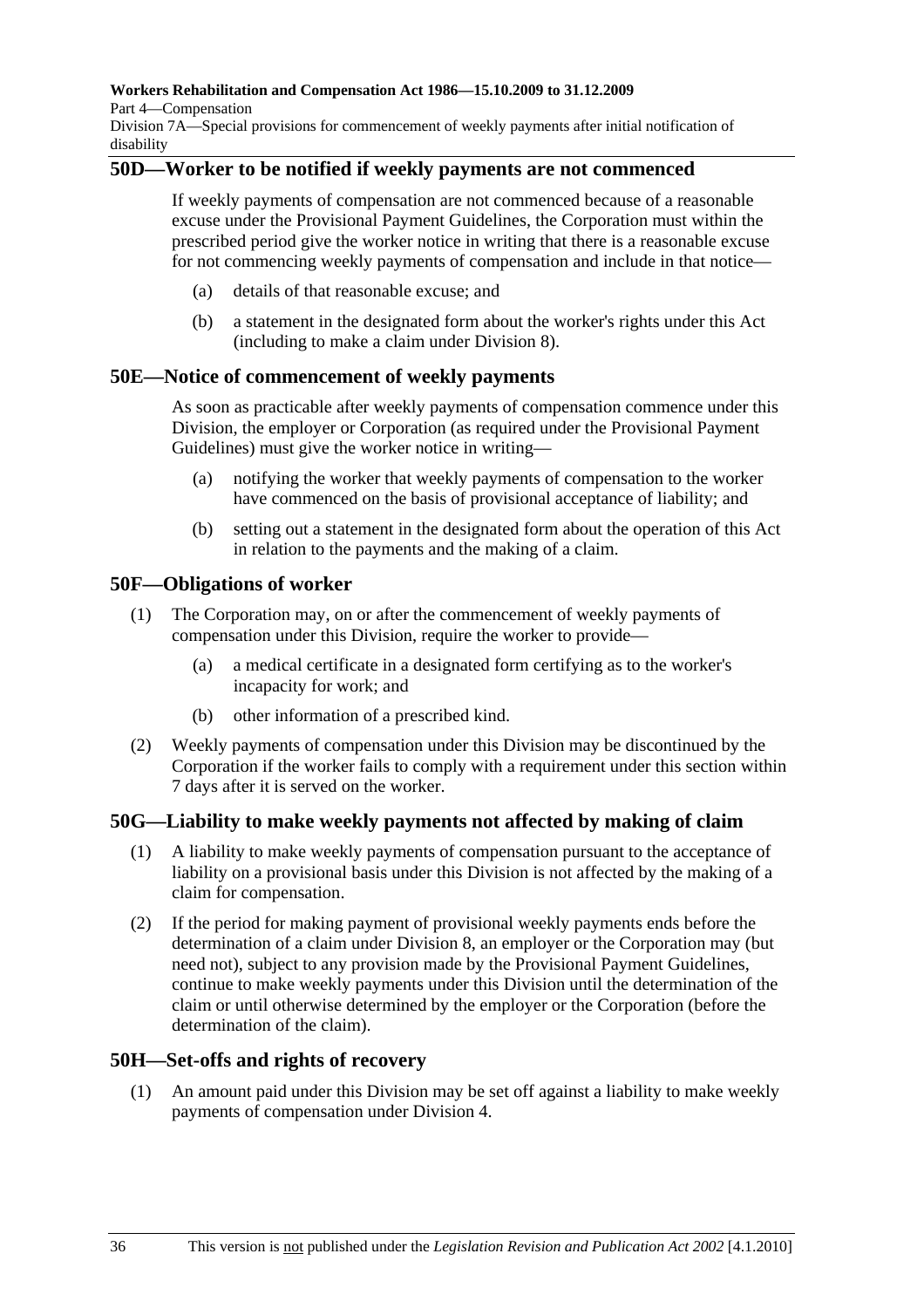Special provisions for commencement of weekly payments after initial notification of disability—Division 7A

- (2) Subject to subsection (3), if an employer or the Corporation makes 1 or more payments under this Division and it is subsequently determined that the worker was not entitled to compensation under this Act, the employer or the Corporation may, subject to and in accordance with the regulations, recover the amount or amounts paid as a debt from the worker.
- (3) A right of recovery under subsection (2) only arises if the worker has acted dishonestly in making an application or providing information for the purposes of this Division or any other provisions of this Act.

## **50I—Status of decisions**

The following decisions under this Division are not reviewable:

- (a) a decision to make a provisional weekly payment of compensation;
- (b) a decision not to make a provisional weekly payment of compensation after it is established that there is a reasonable excuse under the Provisional Payment Guidelines;
- (c) a decision to discontinue weekly payments of compensation under section 50C or 50F:
- (d) a decision to continue or not to continue weekly payments of compensation under section 50G;
- (e) a decision to exercise or not to exercise a right of recovery under section 50H.

# **Division 8—Notices of disabilities and claims for compensation**

# **51—Duty to give notice of disability**

- (1) Where a worker suffers a compensable disability, notice of that disability must be given—
	- (a) to the employer by whom the worker is employed at the time of the occurrence of the disability; or
	- (b) if the worker is not then in employment or is self-employed—to the Corporation.
- (2) Notice of a disability should be given—
	- (a) if practicable within 24 hours after the occurrence of the disability but, if that is not practicable, as soon as practicable after the occurrence of the disability;
	- (b) if the worker is not, immediately after the occurrence of the disability, aware of the disability—as soon as practicable after the worker becomes so aware;
	- (c) if the worker dies without having become so aware or before it is practicable to give such a notice—as soon as practicable after the worker's death.
- (3) Notice of a disability—
	- (a) may be given orally or in writing; and
	- (b) should specify to the best of the knowledge, information and belief of the person giving the notice—
		- (i) the day on which the disability occurred; and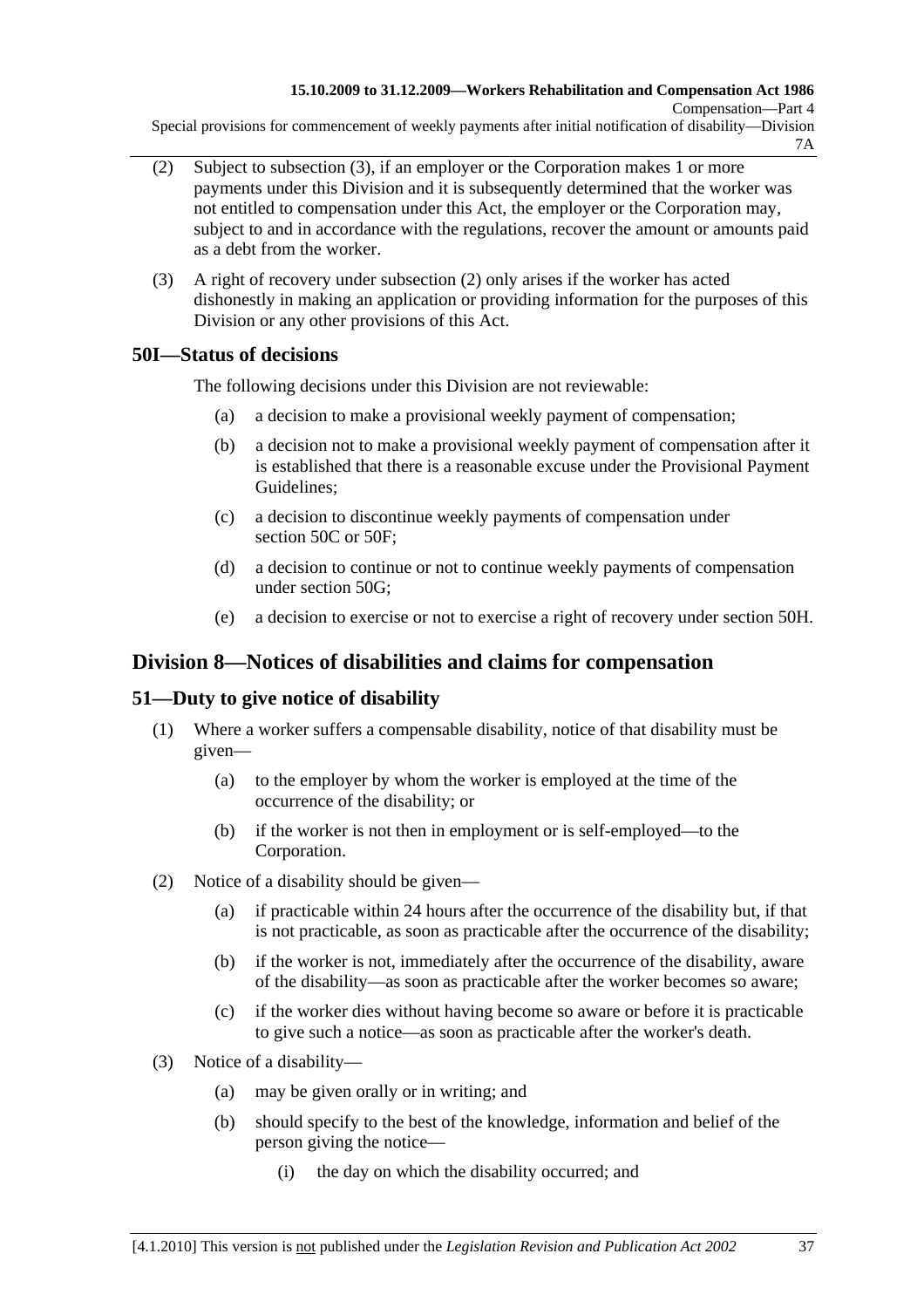- (ii) the place at which the disability occurred; and
- (iii) the nature of the disability; and
- (iv) the cause of the disability.
- (4) For the purposes of this section, notice of a disability shall be deemed to have been given to an employer if—
	- (a) it is given to—
		- (i) the employer at any place of business of the employer; or
		- (ii) any person under whose supervision the worker was employed at the time of the disability; or
		- (iii) any person designated for the purpose by the worker's employer; or
	- (b) it is served by post on the employer.
- (5) A person by whom a notice under this section is given orally shall, at the request of the person to whom the notice is given, complete a written statement in a form determined by the Corporation.
- (6) Subject to subsection (8), where an employer (not being a self-insured employer) receives notice of a disability given or purportedly given under this section the employer shall, within 5 business days after the receipt of the notice, send a copy of the notice to the Corporation together with the prescribed information.

Maximum penalty: \$1 000.

- (7) Where it appears from a notice under this section that the worker was not, at the date of the notice, in the employment of the employer from whose employment the disability arose, the Corporation shall (where it is practicable to do so) send a copy of the notice to that employer.
- (8) The Corporation may, by notice published in the Gazette—
	- (a) exclude from the application of this section minor disabilities of a class specified in the notice;
	- (b) vary, in relation to cases of a specified class, the time at which an employer is required to report to it under this section.

### **52—Claim for compensation**

- (1) Subject to this section, a claim for compensation—
	- (a) must be made in a manner and form approved by the Corporation; and
	- (b) must be made within the prescribed period; and
	- (c) must be supported by a certificate in the designated form by a recognised medical expert certifying—
		- (i) the nature of the disability;
		- (ii) the probable cause of the disability so far as that is ascertainable by the medical expert;
		- (iii) where the claimant claims to be incapacitated for work—the extent and probable duration of the incapacity;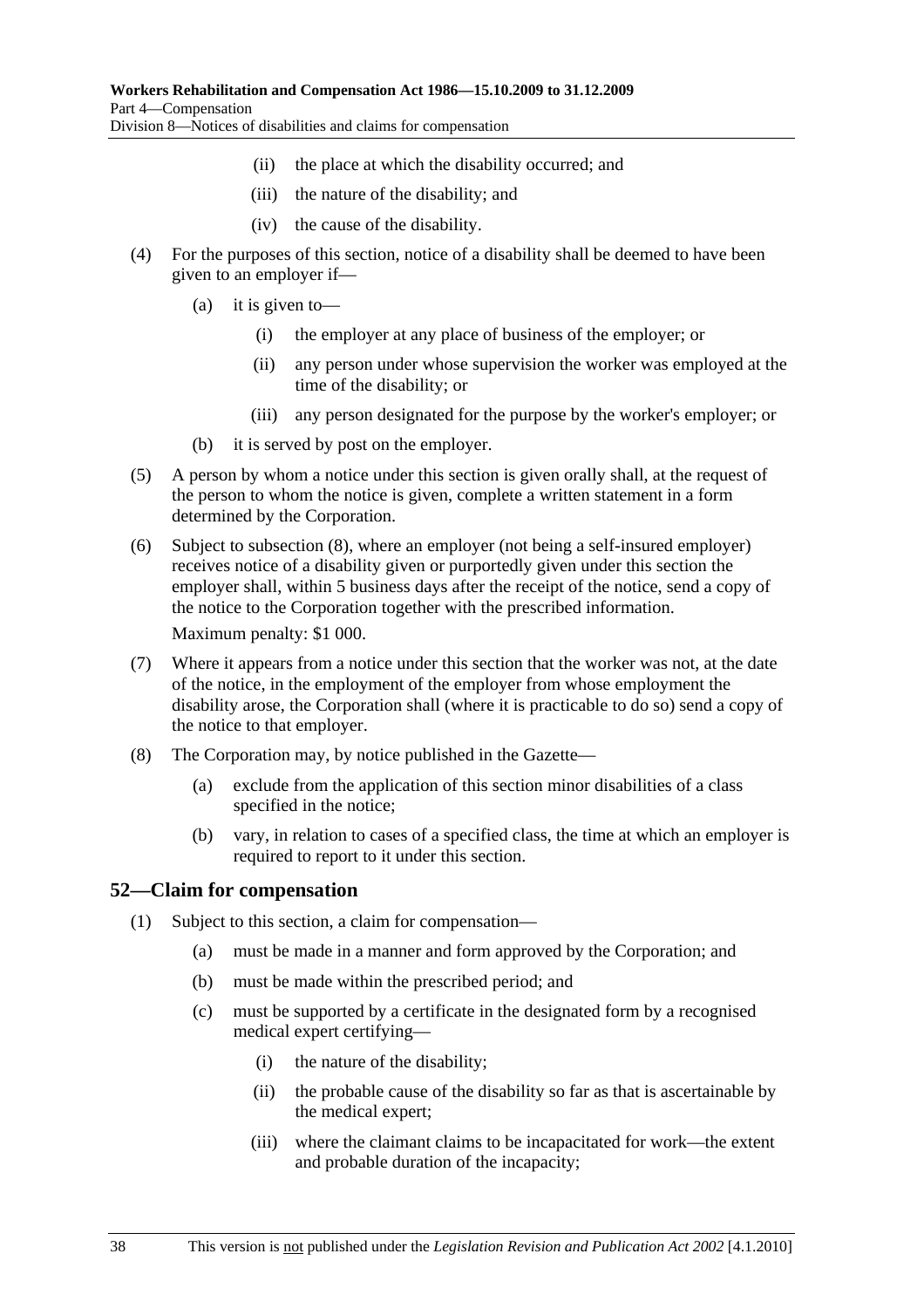- (iv) whether the medical expert has personal knowledge of the worker's workplace and, if so, the extent of that knowledge and whether the medical expert has discussed with the employer the kinds of work that might be appropriate for the worker in view of the disability.
- (2) Where notice of a disability is required under this Division, a claim for compensation may not be made in respect of that disability unless notice of the disability has been given in accordance with this Division.
- (3) Notwithstanding subsections (1) and (2)—
	- (a) the absence of, or a defect in, a notice of disability is not a bar to the making of a claim if—
		- (i) the proper determination of the claim has not been substantially prejudiced; or
		- (ii) the failure to give the notice, or the defect in the notice, was occasioned by ignorance of the claimant, mistake or absence from the State, or other reasonable cause; and
	- (b) a failure to make a claim within the prescribed period is not a bar to the making of a claim if—
		- (i) the proper determination of the claim has not been substantially prejudiced; or
		- (ii) the failure to make the claim within the prescribed period was occasioned by ignorance of the claimant, mistake or absence from the State, or other reasonable cause.
- (4) A claim for compensation must be given as follows:
	- (a) where the worker is at the commencement of the incapacity in employment the claim must be given to the employer;
	- (b) in any other case—the claim must be given to the Corporation.
- (5) Within 5 business days after receipt of a claim under this section, an employer (not being a self-insured employer) shall forward to the Corporation—
	- (a) a copy of the claim;
	- (b) a statement in the designated form containing such information as may be prescribed.

Maximum penalty: \$1 000.

 (5a) An employer (not being a self-insured employer) must furnish to the Corporation, in such manner and form as the Corporation may determine, such other information as the Corporation may reasonably require in order to determine a claim.

Maximum penalty: \$1 000.

- (6) Where it appears from a claim that the worker was not, at the time of making the claim, in the employment of the employer from whose employment the disability arose, the Corporation shall (where it is practicable to do so) notify that employer of the claim.
- (6a) The Corporation may dispense with a requirement under this section.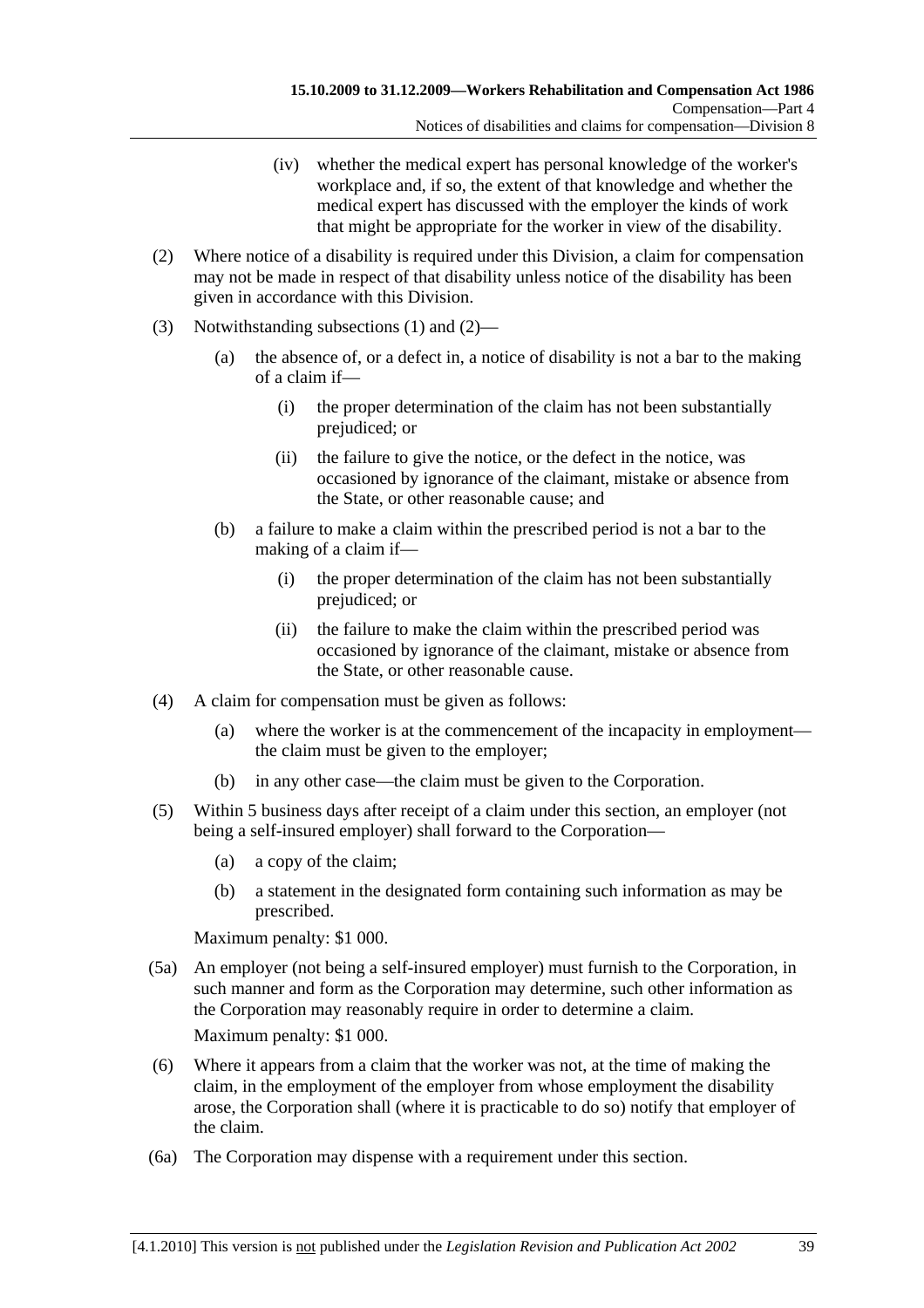- (6b) A self-insured employer may dispense with the requirement for a certificate under subsection  $(1)(c)$  if a claim is only for compensation under section 32.
- (7) In this section—

*prescribed period*, in relation to the making of a claim in pursuance of this section, means the period of 6 months commencing on the day on which the entitlement to make the claim arises.

#### **53—Determination of claim**

- (1) On receipt of a claim for compensation the Corporation shall make such investigations and inquiries as it thinks necessary to determine the claim.
- (2) For the purpose of satisfying itself of the nature, extent or probable duration of a disability, the Corporation may require a worker to submit to an examination by a recognised medical expert nominated by the Corporation from a list of approved experts.
- (3) If a claimant for compensation—
	- (a) fails or refuses to furnish information reasonably required by the Corporation to determine the claim; or
	- (b) fails or refuses to submit to an examination as required under subsection (2),

the claim may be rejected.

- (4) The Corporation shall determine claims for compensation as expeditiously as reasonably practicable and where the claim is for compensation by way of income maintenance shall, wherever practicable, endeavour to determine the claim within 10 business days after the date of receipt of the claim.
- (4a) Where—
	- (a) the disability results from a road accident; and
	- (b) no member of the police force attends at the scene of the accident; and
	- (c) the claimant is required to report the accident to a member of the police force or at a police station under the *Road Traffic Act 1961*,

the Corporation may refrain from determining the claim until the accident is so reported.

- (4b) If an employer notifies the Corporation, before the Corporation determines a claim, that the employer disputes that the disability is compensable under this Act, the Corporation must, before determining the claim, make a reasonable investigation into the grounds on which the employer disputes the compensability of the disability.
- (5) As soon as practicable after determining a claim for compensation the Corporation shall give notice in writing of the determination—
	- (a) to the claimant; and
	- (b) to any employer who may be directly affected.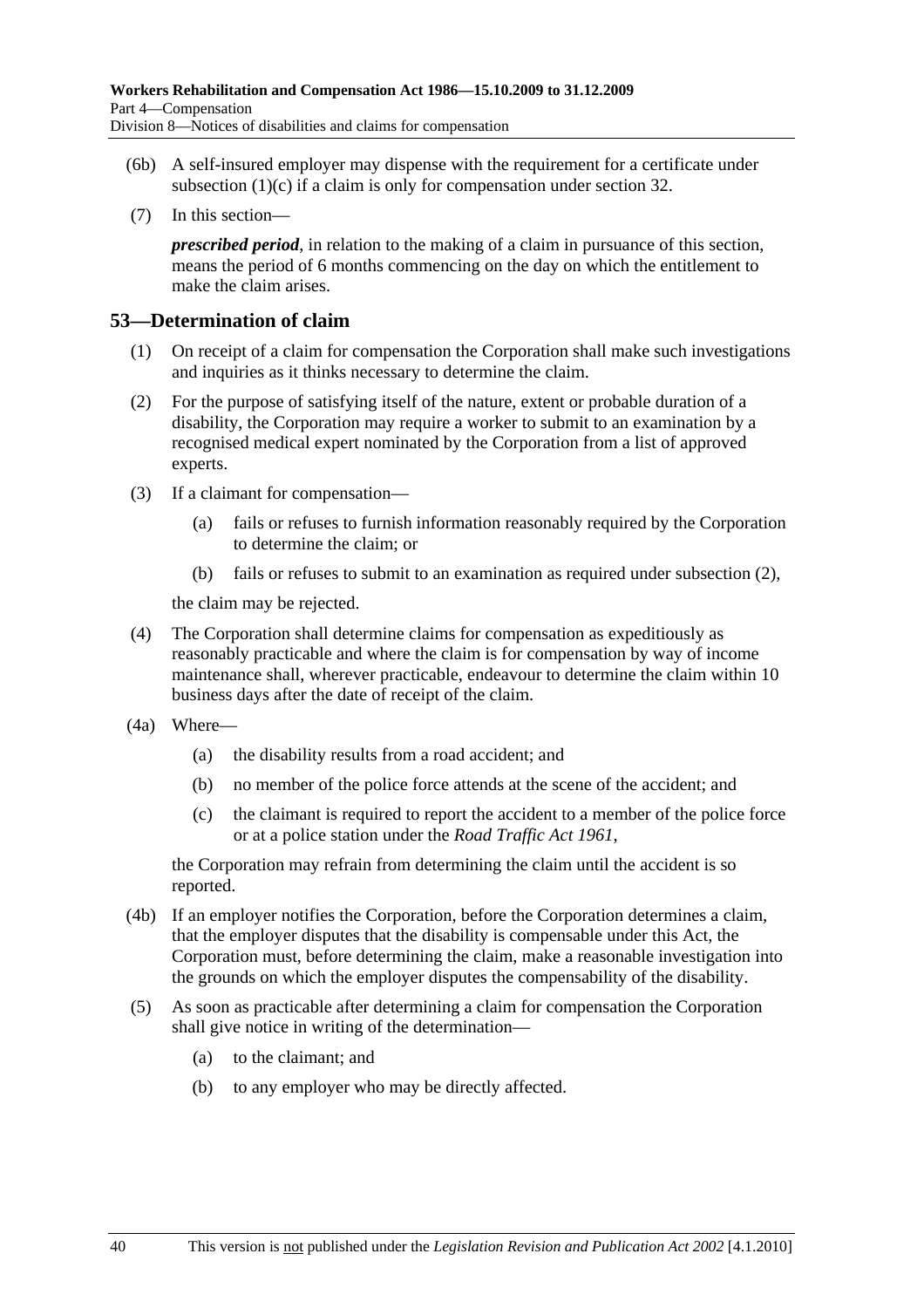- (6) Where any part of a claim is rejected, the notice referred to in subsection (5) must include—
	- (a) such information as the regulations may require as to the grounds on which the claim is rejected; and
	- (b) a statement of the claimant's rights to have the determination reviewed.
- (7) The Corporation may, in an appropriate case, by notice in writing to the worker, redetermine a claim.
- (7a) For the purposes of subsection (7), an appropriate case is one where—
	- (a) the redetermination is necessary to give effect to an agreement reached between the parties to an application for review or to reflect progress (short of an agreement) made by the parties to such an application in an attempt to resolve questions by agreement; or
	- (b) the claimant deliberately withheld information that should have been supplied to the Corporation and the original determination was, in consequence, based on inadequate information; or
	- (c) the redetermination is appropriate by reason of new information that was not available and could not reasonably have been discovered by due enquiry at the time that the original determination was made; or
	- (ca) the redetermination is for the purposes of section  $4(11)$  and is appropriate by reason of the stabilising of a compensable disability; or
	- (d) the original determination was made as the result of an administrative error and the redetermination is made within two weeks of the making of the original determination; or
	- (e) the redetermination is made in prescribed circumstances.
- (7b) A regulation made for the purposes of subsection  $(7a)(e)$  cannot come into operation until the time for disallowance has passed.
- (8) The redetermination of a claim does not give rise to any right on the part of the Corporation to recover from the worker money paid under a previous determination unless the previous determination was made in consequence of the worker's fraud.

### **Division 9—Miscellaneous**

#### **Subdivision 1—Limitations on liability**

#### **54—Limitation of employer's liability**

- (1) Subject to subsection (2), no liability attaches to an employer in respect of a compensable disability arising from employment by that employer except—
	- (a) a liability under this Act.
- (2) Subsection (1) does not affect a liability arising out of the use of a motor vehicle, being a liability against which the employer was or ought to have been insured under the law of compulsory third-party motor vehicle insurance.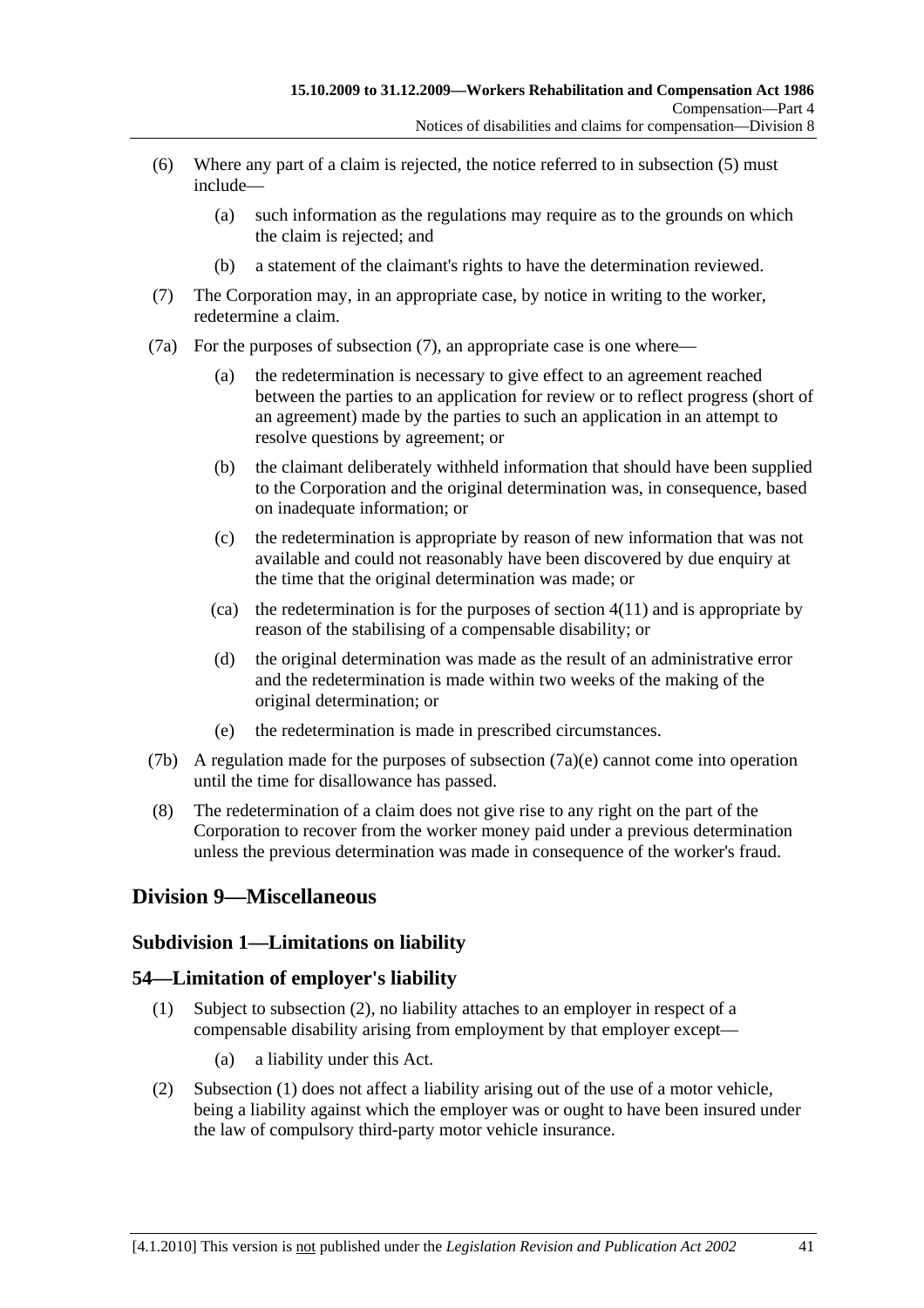- (3) A court before which an action is brought against an employer for non-economic loss arising from a compensable disability (being a disability that arises out of the use of a motor vehicle and gives rise to a liability of a kind referred to in subsection (2)) shall make due allowance for any lump sum paid or payable under Division 5 or 6 to the person by or on whose behalf the action is brought.
- (4a) Where—
	- (a) a worker suffers a compensable disability (not being a disability that arises out of the use of a motor vehicle and gives rise to a liability of a kind referred to in subsection (2)); and
	- (b) the disability is attributable to the negligence of another worker—
		- (i) who was acting in the course of employment with the same employer; and
		- (ii) whose negligence did not arise from, or in the course of, serious and wilful misconduct,

the worker has no right of action against the other worker.

- (4b) Where—
	- (a) a worker suffers a compensable disability (not being a disability that arises out of the use of a motor vehicle and gives rise to a liability of a kind referred to in subsection (2)); and
	- (b) action is taken against a person other than the employer for damages in respect of the disability,

the other person has no right to recover contribution from the employer.

- (5) Where—
	- (a) compensation is paid or payable under this Act in respect of a compensable disability;
	- (b) a right of action exists against a person other than the employer for damages in respect of the disability,

the person by whom the compensation is paid or payable is entitled to recover from that other person the amount of the compensation in accordance with subsection (7).

- (6) Where—
	- (a) a compensable disability arises out of the use of a motor vehicle;
	- (b) the employer was or ought to have been insured against liability for the disability under the law of compulsory third-party motor vehicle insurance;
	- (c) compensation is paid or payable by the Corporation or a self-insured employer under this Act in respect of the disability,

the Corporation or a self-insured employer (as the case requires) is entitled to recover the amount of the compensation in accordance with subsection (7).

- (7) Where—
	- (a) compensation is paid or payable to a person (the *injured party*) under this Act;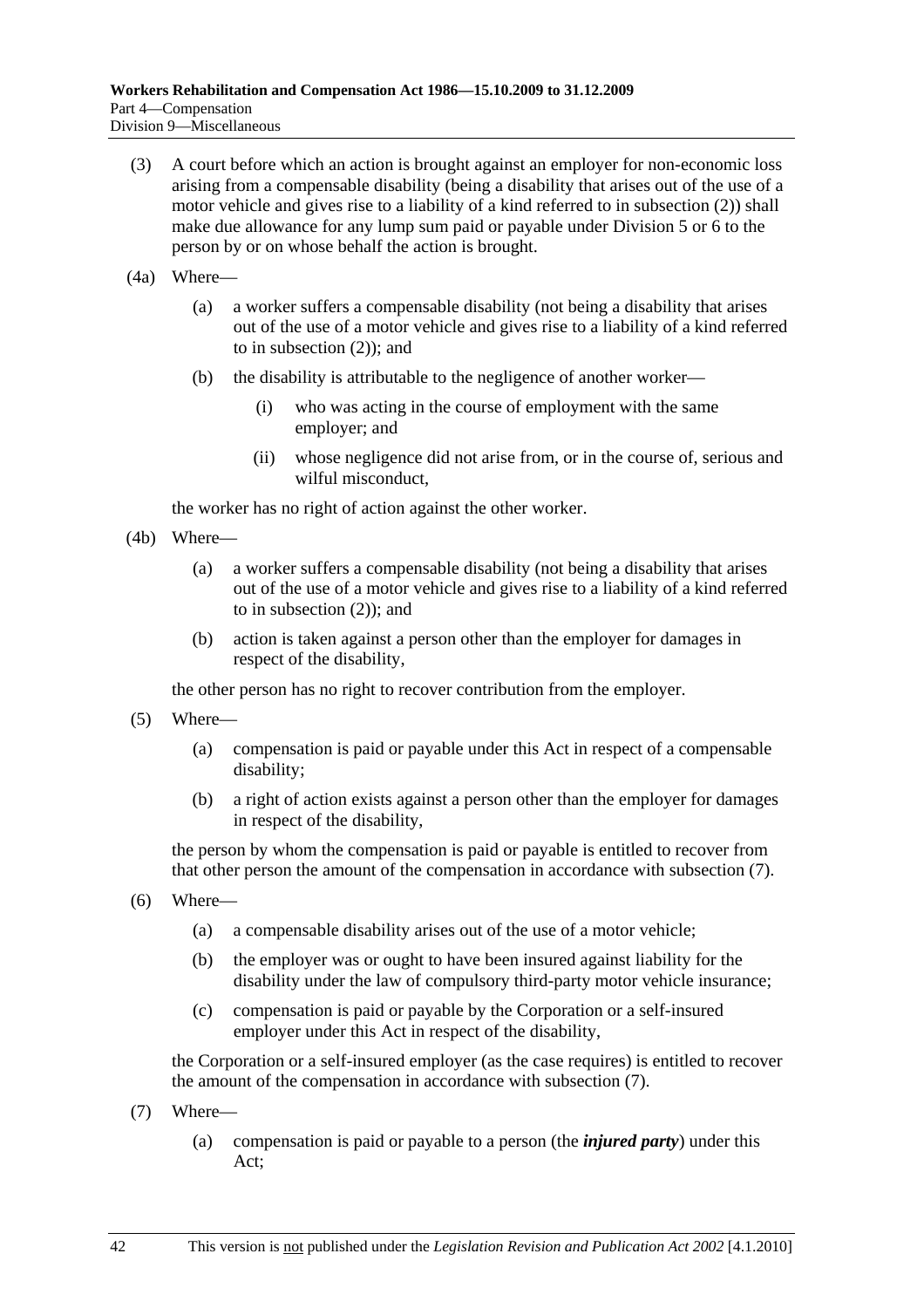- (b) the injured party has received, or is entitled to, damages from another person (the *wrongdoer*) in pursuance of rights arising from the same trauma as gave rise to the rights to compensation under this Act;
- (c) the person by whom the compensation is paid or payable under this Act (the *claimant*) is entitled to recover the amount of the compensation by virtue of subsection  $(5)$  or  $(6)$ ,

then the following provisions apply:

- (d) the claimant is entitled to recover the amount of compensation paid or payable under this Act from the wrongdoer or the injured party but subject to the following qualifications:
	- (i) no amount may be recovered from the wrongdoer in excess of the wrongdoer's unsatisfied liability to the injured party; and
	- (ii) the claimant must exhaust its rights against the wrongdoer before recovering against the injured party; and
	- (iii) no amount may be recovered from the injured party in excess of the amount of the damages received by the injured party;
- (e) the claimant shall, on giving notice to a wrongdoer of an entitlement to recover compensation under this section, have a first charge, to the extent of the entitlement, on damages payable by the wrongdoer to the injured party;
- (f) any amount recovered by the claimant against a wrongdoer under this subsection shall be deemed to be an amount paid in or towards satisfaction of the wrongdoer's liability to the injured party;
- (g) an action for the recovery of compensation under this subsection—
	- (i) may be heard and determined by the Tribunal (constituted of a presidential member); and
	- (ii) must be commenced within 3 years after the date of the trauma referred to in paragraph (b).
- (7a) This section is intended to apply in relation to any action that arises out of the occurrence of a compensable disability—
	- (a) irrespective of where the disability occurred; and
	- $(b)$ 
		- (i) irrespective of whether the action is brought before a court of this State or before a court of some other state, territory or country; and
		- (ii) notwithstanding that the court before which the action is brought would not (but for this subsection) apply, or take into account, South Australian law.
- (7b) If—
	- (a) an action is brought in respect of a compensable disability in a court that is not a court of the State; and
	- (b) notwithstanding subsection (7a), the court awards an amount against an employer that is in excess of the amount (if any) that would have been awarded in a similar action before a court of the State; and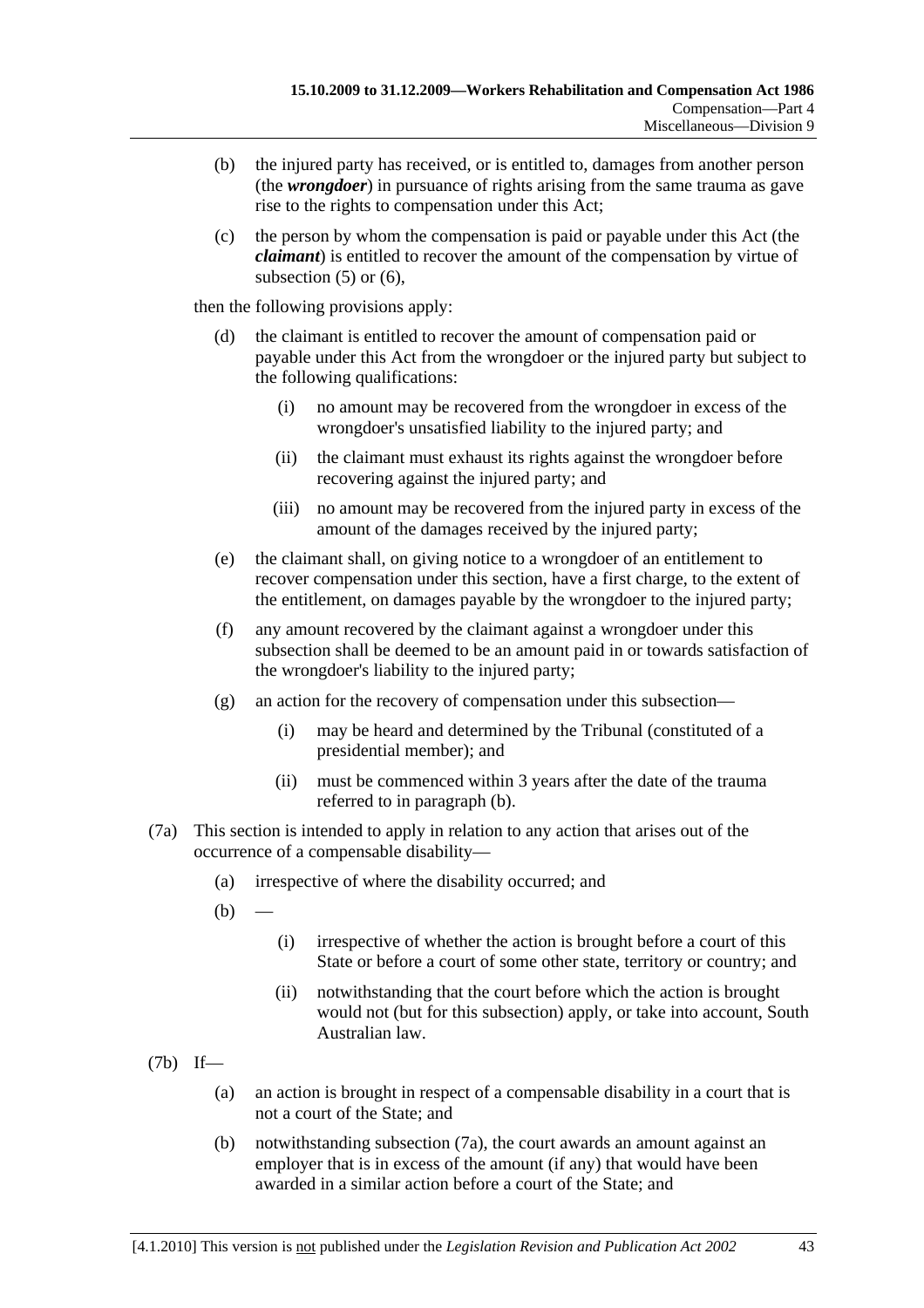(c) the Corporation is liable to pay the amount awarded by virtue of insurance provided under this Act,

the Corporation is entitled to recover the excess from the person to whom the amount is awarded.

- (7c) In the course of proceedings under subsection (7b) a court may
	- receive in evidence any transcript of evidence in proceedings before the court by which the amount was awarded and draw any conclusions of fact from the evidence that it considers proper; or
	- (b) adopt any of the court's findings of fact.
- (8) In this section—

*damages* includes any form of compensation payable apart from this Act in respect of a compensable disability;

#### *employer* includes—

- (a) any person for whose torts an employer is vicariously liable;
- (b) any person who is vicariously liable for the torts of an employer;

#### *the law of compulsory third-party motor vehicle insurance* means—

- (a) Part 4 of the *Motor Vehicles Act 1959* (including a policy of insurance under that Part); or
- (b) the law of another State or a Territory of the Commonwealth that corresponds to Part 4 of the *Motor Vehicles Act 1959* (including a policy of insurance under such a law).

#### **55—Prohibition of double recovery of compensation**

- (1) Compensation under this Act is not payable in respect of a disability to the extent that compensation has been received in respect of the same disability under the laws of a place other than this State (whether within or outside Australia).
- (2) If a person receives compensation under this Act in respect of a disability and, in respect of the same disability, subsequently receives compensation under the laws of a place other than this State (whether within or outside Australia), the person from whom compensation under this Act is received may, in a court of competent jurisdiction, sue and recover (as a debt) from the person the amount described in subsection (2a).
- (2a) The amount that is recoverable under subsection (2) is—
	- (a) the amount of compensation paid under this Act; or
	- (b) the amount of compensation received under the laws of the place other than this State,

whichever is less.

 (3) The fact that compensation or damages in respect of a disability have been recovered under a foreign law is a bar to the recovery of compensation in respect of the same disability under this Act.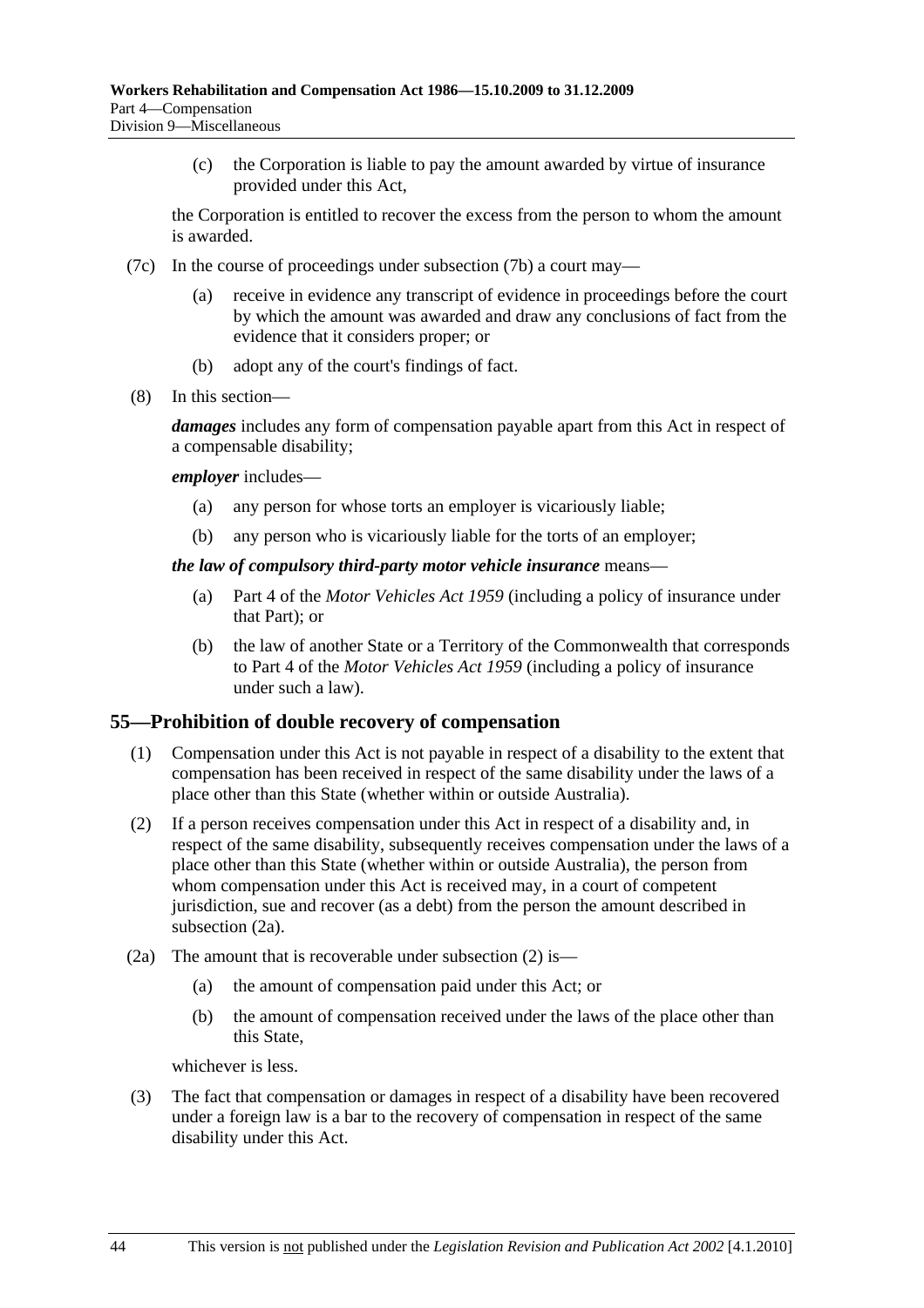### **57—Compensation payable in respect of disabilities arising from employment on ships**

Where a compensable disability arises from employment on a ship the amount of the compensation is not subject to any limitation imposed by the *Merchant Shipping Act 1894* of the United Kingdom.

### **58—Certain sporting injuries not to be compensable**

- (1) Notwithstanding any other provision of this Act, but subject to subsection (2), where—
	- (a) a worker is employed by an employer solely—
		- (i) to participate as a contestant in a sporting or athletic activity (and to engage in training or preparation with a view to such participation); or
		- (ii) to act as a referee or umpire in relation to a sporting or athletic contest (and to engage in training or preparation with a view to so acting); and
	- (b) remuneration is not payable under the contract of employment except in respect of such employment,

a disability arising out of or in the course of that employment is not compensable.

- (2) This section does not apply to—
	- (a) a person authorised or permitted by a racing controlling authority within the meaning of the *Authorised Betting Operations Act 2000* to ride or drive in a race within the meaning of that Act; or
	- (b) a boxer, wrestler or referee employed or engaged for a fee to take part in a boxing or wrestling match; or
	- (c) a person who derives an entire livelihood, or an annual income in excess of the prescribed amount, from employment of a kind referred to in subsection  $(1)(a)$ .
- (3) In this section—

*the prescribed amount* means—

- (a) in relation to 1987—\$27 200;
- (b) in relation to a subsequent year—a sum (calculated to the nearest multiple of \$100) that bears to \$25 000 the same proportion as the Consumer Price Index for the September quarter of the immediately preceding year bears to the Consumer Price Index for the September quarter, 1985.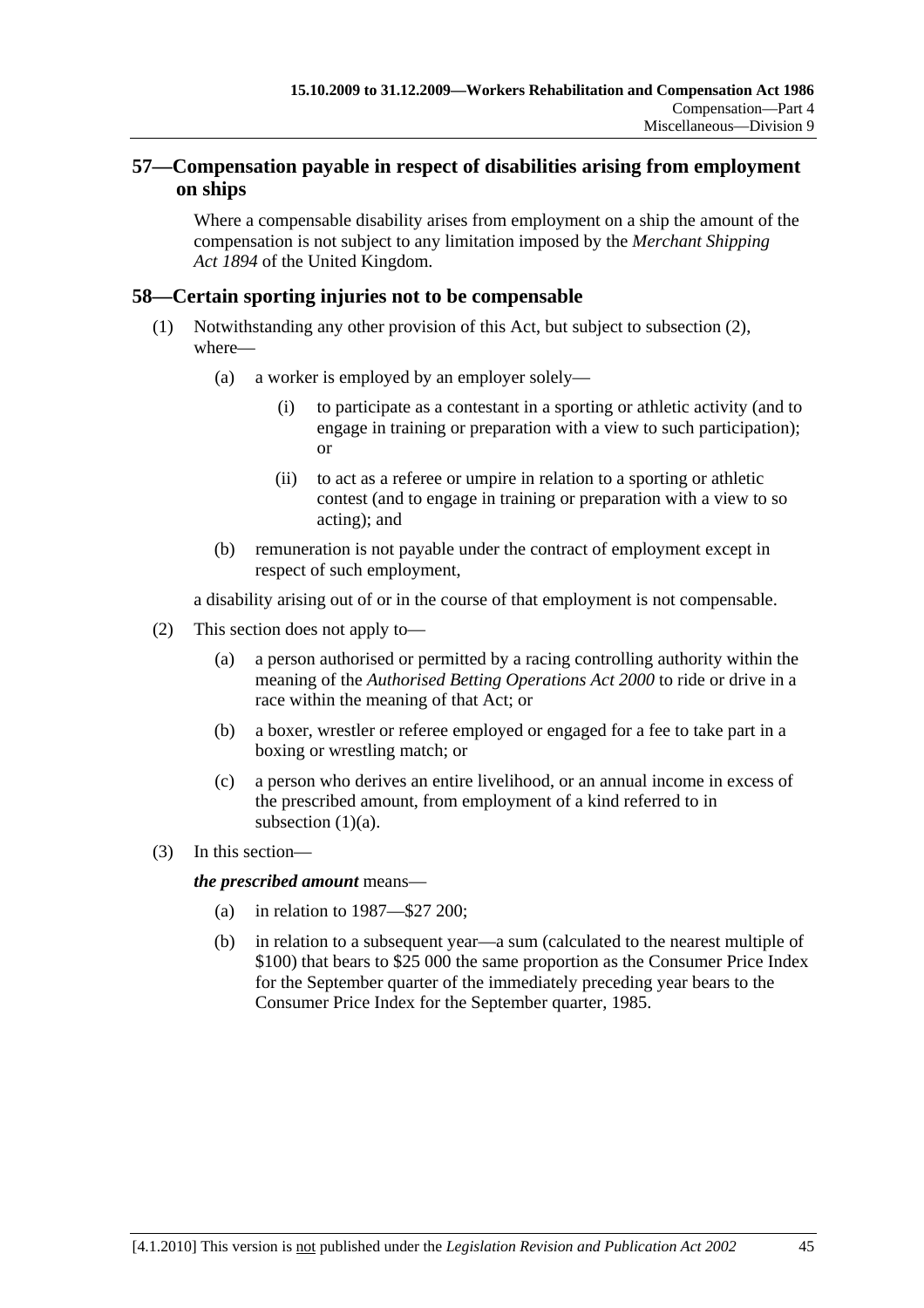### **Subdivision 2—Choice of law**

### **58AA—The applicable substantive law for work disability claims**

- (1) If there is an entitlement to compensation under the statutory workers compensation scheme of a State in respect of a disability to a worker (whether or not compensation has been paid), the substantive law of that State is the substantive law that governs—
	- (a) whether or not a claim for damages in respect of the disability can be made; and
	- (b) if it can be made, the determination of the claim.
- (2) This Subdivision does not apply if compensation is payable in respect of the disability under the statutory workers compensation scheme of more than 1 State.
- (3) For the purposes of this section, compensation is considered to be payable under a statutory workers compensation scheme of a State in respect of a disability if compensation in respect of it—
	- (a) would have been payable but for a provision of the scheme that excludes the worker's right to compensation because the disability is attributable to any conduct or failure of the worker that is specified in that provision; or
	- (b) would have been payable if a claim for that compensation had been duly made, and (where applicable) an election to claim that compensation (instead of damages) had been duly made.
- (4) A reference in this section to compensation payable in respect of a disability does not include a reference to compensation payable on the basis of the provisional acceptance of liability.
- (5) In this Subdivision—

*State* includes a Territory.

#### **58AB—Claims to which Subdivision applies**

- (1) This Subdivision applies to a claim for damages or recovery of contribution brought against a worker's employer in respect of a disability that was caused by—
	- (a) the negligence or other tort (including breach of statutory duty) of the worker's employer; or
	- (b) a breach of contract by the worker's employer.
- (2) This Subdivision also applies to a claim for damages or recovery of contribution brought against a person other than a worker's employer in respect of a disability if—
	- (a) the worker's employment is connected with this State; and
	- (b) the negligence or other tort or the breach of contract on which the claim is founded occurred in this State.
- (3) Subsection (1)(a) and subsection (2) apply even if damages resulting from the negligence or other tort are claimed in an action for breach of contract or other action.
- (4) A reference in this Subdivision to a worker's employer includes a reference to—
	- (a) a person who is vicariously liable for the acts of the employer; and
	- (b) a person for whose acts the employer is vicariously liable.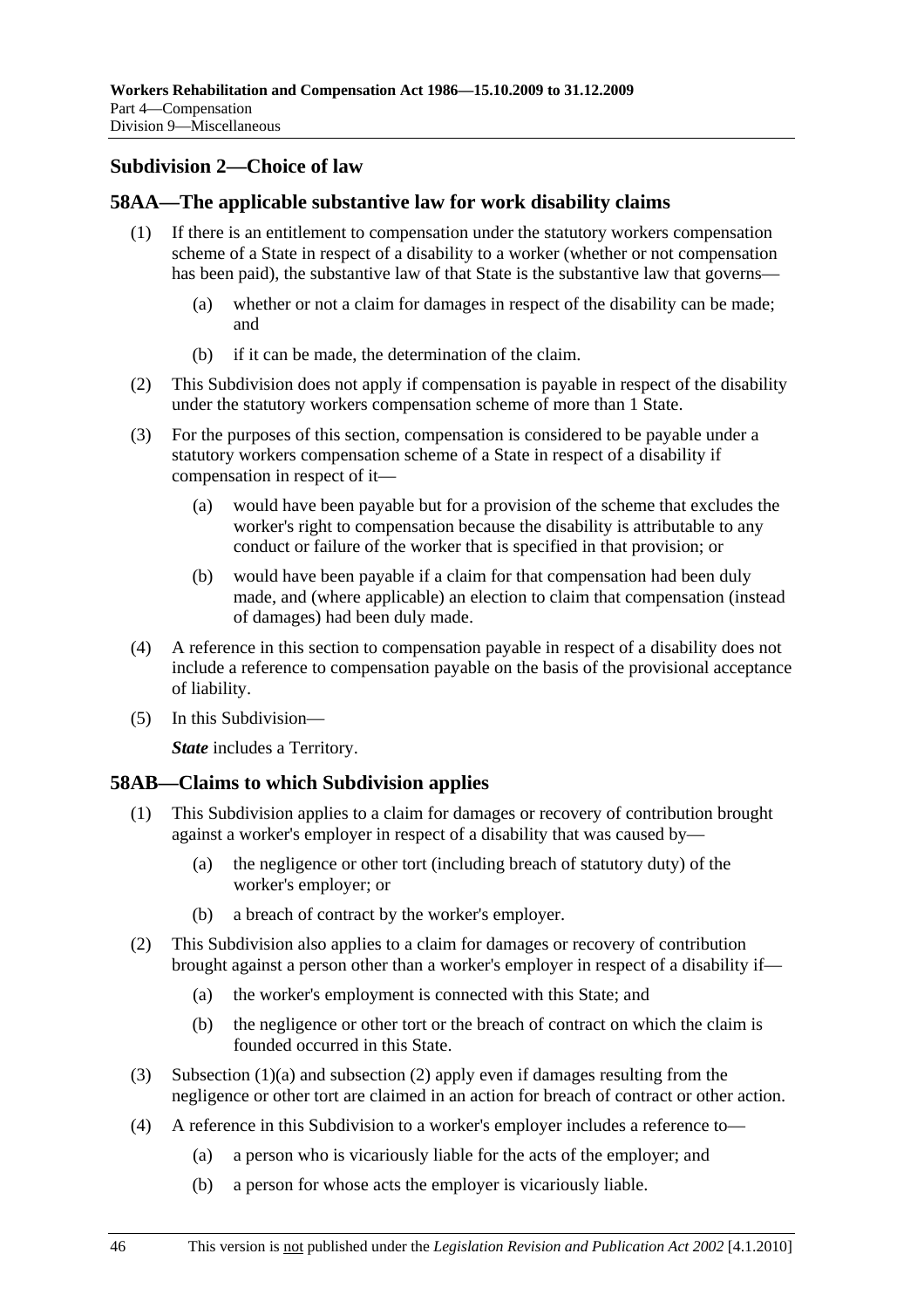### **58AC—What constitutes disability and employment**

For the purposes of this Subdivision—

- (a) *disability*, *employer* and *worker* include anything that is within the scope of a corresponding term in the statutory workers compensation scheme of another State; and
- (b) the determination of what constitutes employment or whether or not a person is a worker or a worker's employer is to be made on the basis that those concepts include anything that is within the scope of a corresponding concept in the statutory workers compensation scheme of another State.

### **58AD—Claim in respect of death included**

For the purposes of this Subdivision, a claim for damages in respect of death resulting from a disability is to be considered as a claim for damages in respect of the disability.

### **58AE—Meaning of substantive law**

In this Subdivision—

#### *a State's legislation about damages for a work related disability* means—

- (a) for this State—this Part and any other provision of this Act providing for the interpretation of anything in this Part; and
- (b) for another State—any provisions of a law of that State that is declared by the regulations to be the State's legislation about damages for a work related disability;

#### *substantive law* includes—

- (a) a law that establishes, modifies, or extinguishes a cause of action or a defence to a cause of action;
- (b) a law prescribing the time within which an action must be brought (including a law providing for the extension or abridgment of that time);
- (c) a law that provides for the limitation or exclusion of liability or the barring of a right of action if a proceeding on, or arbitration of, a claim is not commenced within a particular time limit;
- (d) a law that limits the kinds of injury, loss or damage for which damages or compensation may be recovered;
- (e) a law that precludes the recovery of damages or compensation or limits the amount of damages or compensation that can be recovered;
- (f) a law expressed as a presumption, or rule of evidence, that affects substantive rights; and
- (g) a provision of a State's legislation about damages for a work related disability, whether or not it would be otherwise regarded as procedural in nature,

but does not include a law prescribing rules for choice of law.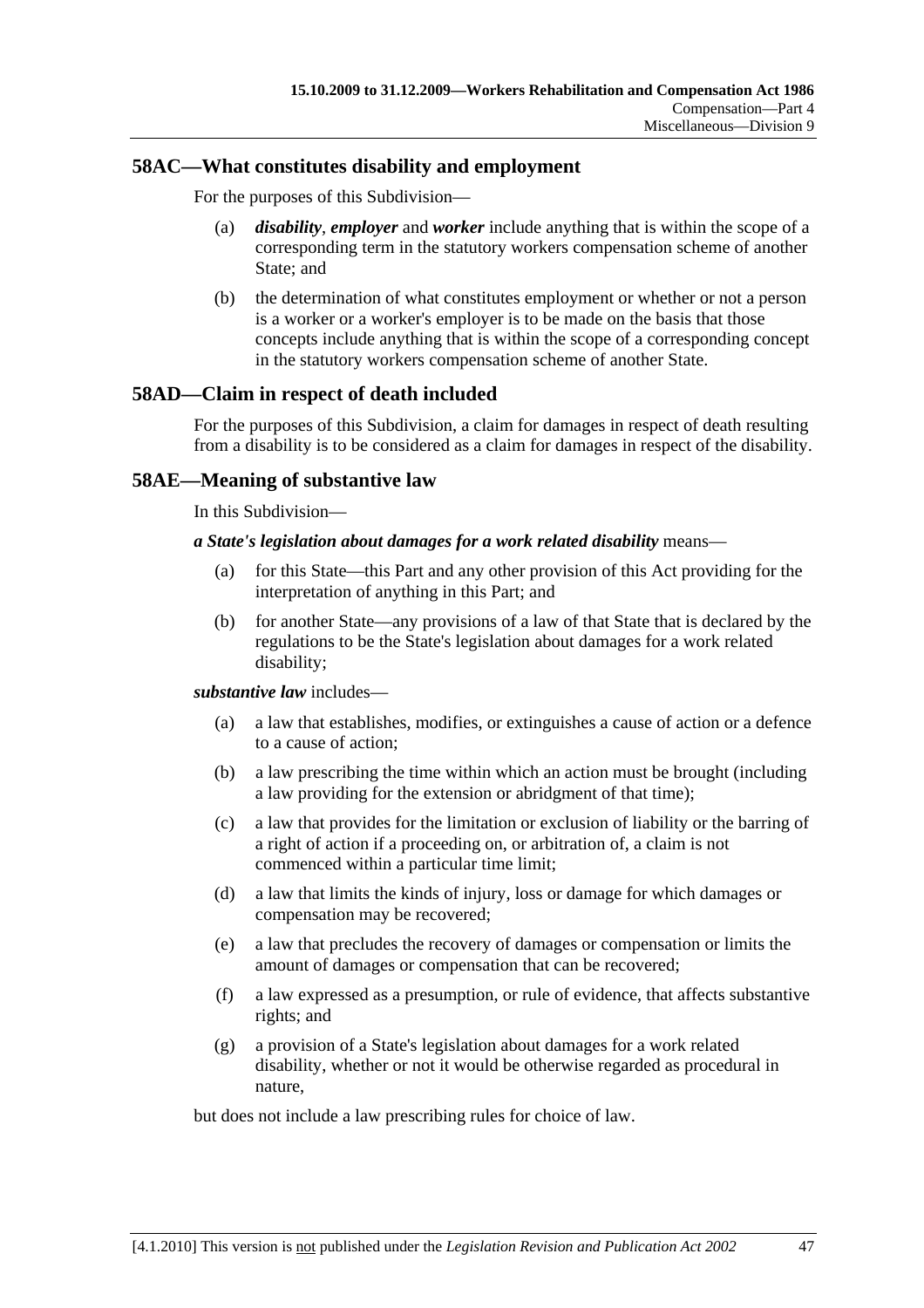#### **58AF—Availability of action in another State not relevant**

- (1) It makes no difference for the purposes of this Subdivision that, under the substantive law of another State—
	- (a) the nature of the circumstances is such that they would not have given rise to a cause of action had they occurred in that State; or
	- (b) the circumstances on which the claim is based do not give rise to a cause of action.
- (2) In subsection  $(1)$ —

*another State* means a State other than the State with which the worker's employment is connected.

#### **Subdivision 3—Other matters**

#### **58A—Reports of return to work etc**

- (1) An employer (other than a self-insured employer) must notify the Corporation whenever—
	- (a) a worker who has been receiving weekly payments for total incapacity returns to work; or
	- (b) there is a change in the weekly earnings of a worker who is receiving weekly payments for partial incapacity; or
	- (c) there is a change in the type of work performed by a worker who is receiving weekly payments for partial incapacity,

(but notification is not required in a case or class of cases excepted by the Corporation from the operation of this subsection).

- (2) Where a worker who has been receiving weekly payments for total incapacity returns to work with an employer other than the employer from whose employment the disability arose, the worker must notify that previous employer of the return to work.
- (3) A notification under subsection (1) or (2)—
	- (a) must be given within 14 days of the occurrence of the notifiable event or such longer period as the regulations may allow; and
	- (b) must include full particulars of the notifiable event.
- (4) A person who without reasonable excuse fails to comply with this section is guilty of an offence.

Maximum penalty: \$1 000.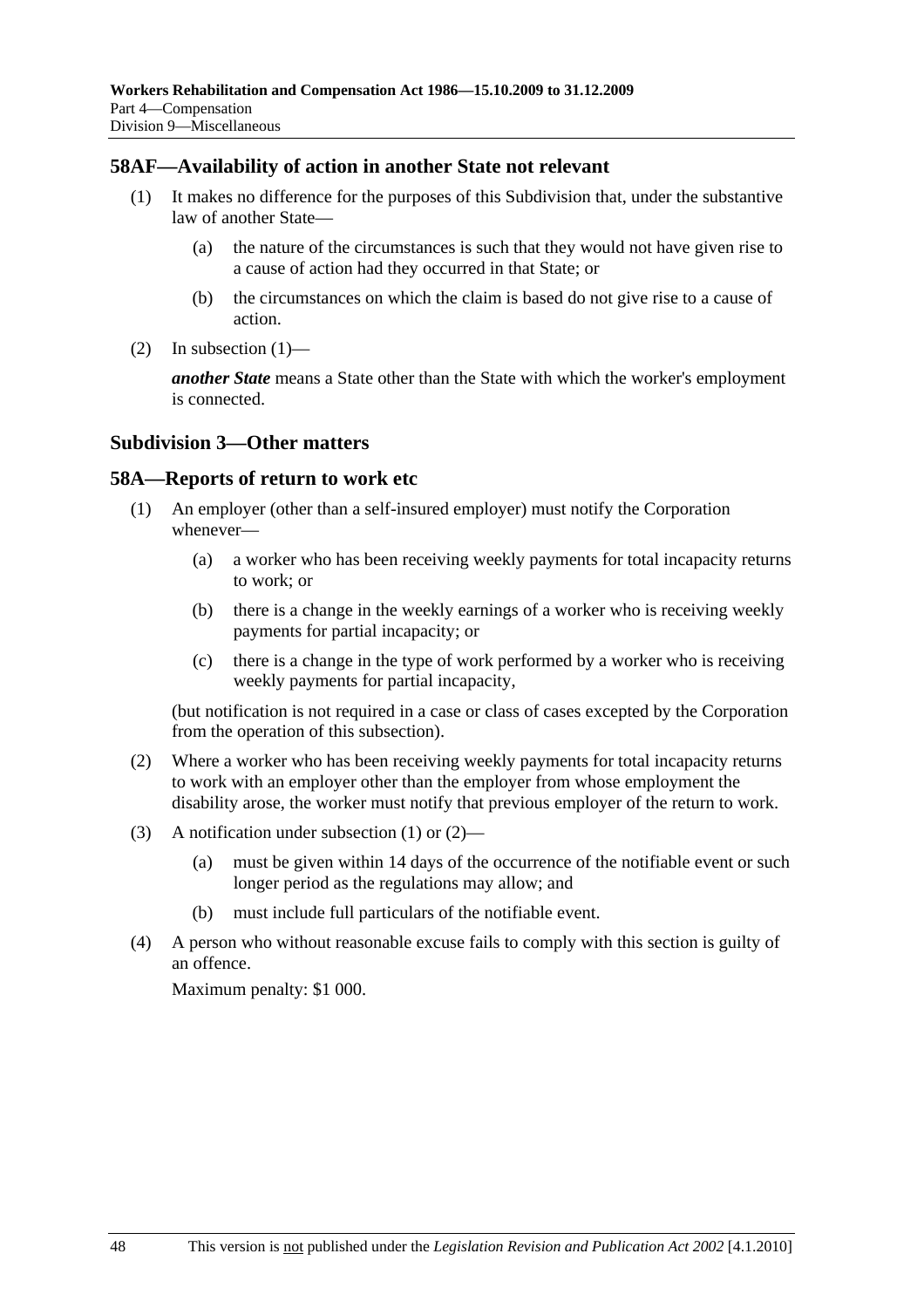### **58B—Employer's duty to provide work or pay wages**

 (1) If a worker who has been incapacitated for work in consequence of a compensable disability is able to return to work (whether on a full-time or part-time basis and whether or not to his or her previous employment), the employer from whose employment the disability arose must provide suitable employment for the worker (the employment being employment for which the worker is fit and, subject to that qualification, so far as reasonably practicable the same as, or equivalent to, the employment in which the worker was employed immediately before the incapacity).

Maximum penalty: \$25 000.

- (2) Subsection (1) does not apply if—
	- (a) it is not reasonably practicable to provide employment in accordance with that subsection (and the onus of establishing that lies in any legal proceedings on the employer); or
	- (b) the worker left the employment of that employer before the commencement of the incapacity for work; or
	- (c) the worker terminated the employment after the commencement of the incapacity for work; or
	- (e) the employer currently employs less than 10 employees, and the period that has elapsed since the worker became incapacitated for work is more than 1 year.
- (3) If a worker who has been incapacitated for work in consequence of a compensable disability undertakes alternative or modified duties under employment or an arrangement that falls outside the worker's contract of service for the employment from which the disability arose, the employer must pay an appropriate wage or salary in respect of those duties unless otherwise determined by the Corporation.

### **58C—Notice of termination of employment to be given in certain cases**

 (1) If a worker has suffered a compensable disability, the employer from whose employment the disability arose must not terminate the worker's employment without first giving the Corporation and the worker at least 28 days notice of the proposed termination.

Maximum penalty: \$15 000.

- (2) However, notice of termination is not required under this section if—
	- (a) the employment is properly terminated on the ground of serious and wilful misconduct; or
	- (b) the worker is neither receiving compensation, nor participating in a rehabilitation program, for the disability; or
	- (c) the worker's rights to compensation for the disability have been exhausted or the time for making a claim for compensation has expired.

[In legal proceedings, the burden of establishing that an employer terminated a worker's employment on the ground of serious and wilful misconduct lies on the employer.]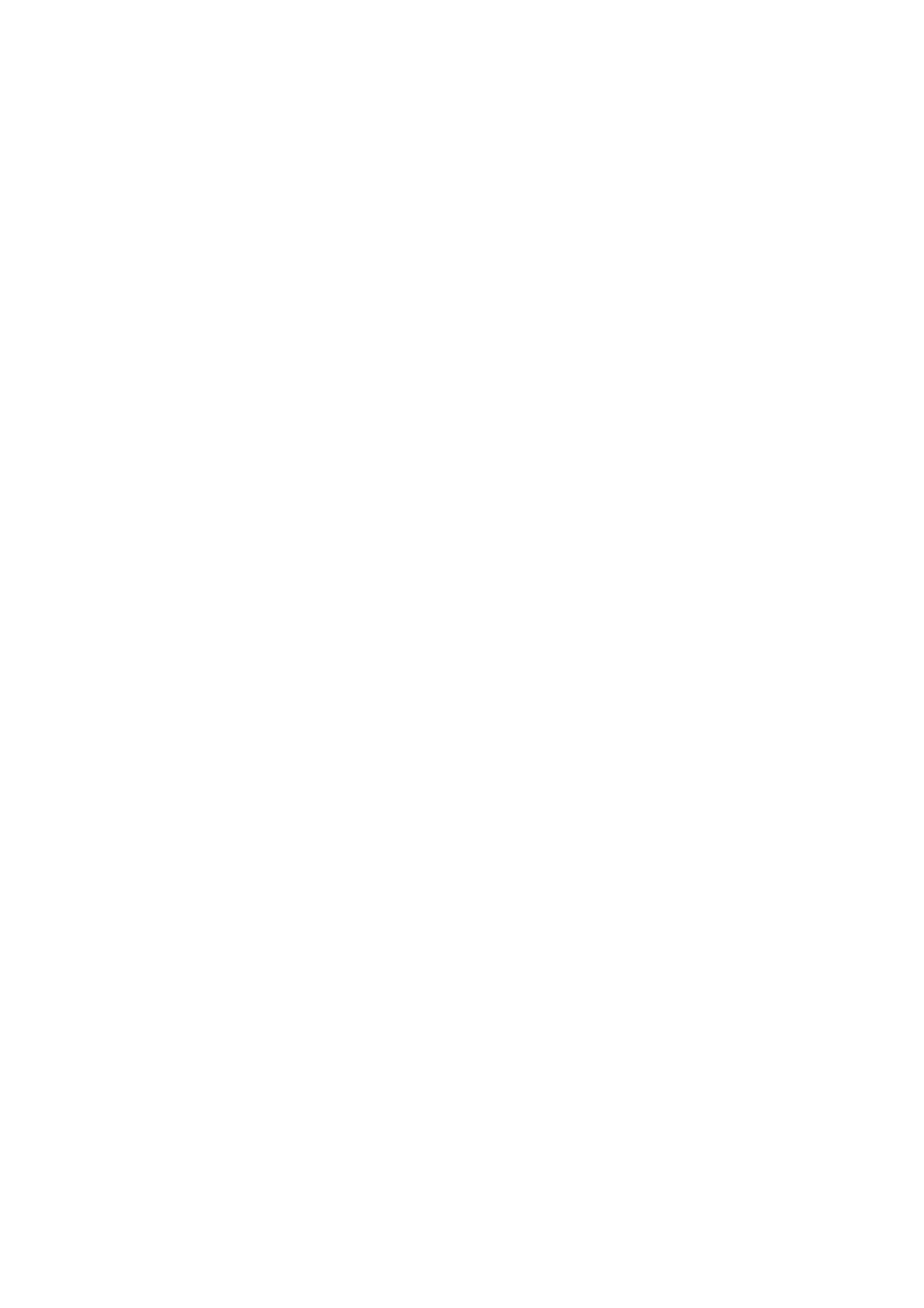# **Part 5—Registration and funding**

# **Division 1—Registration of employers**

### **59—Registration of employers**

- (1) Subject to subsection (2), an employer shall not employ a worker in employment to which this Act applies unless the employer is registered by the Corporation. Maximum penalty: \$10 000 for each worker so employed.
- (2) An employer is not required to be registered if the employer is exempted by the regulations from the obligation to be registered.
- (3) No offence is committed by an employer against this section if the employer applies for registration within 14 days after the obligation to be registered arises.
- (4) It is a defence to a prosecution for an offence under subsection (1) in respect of the employment of a particular worker if the court is satisfied that at the time of the alleged offence the employer believed on reasonable grounds that the worker's employment was not connected with this State by virtue of the operation of section 6.
- (5) If the employer's belief on reasonable grounds was that under section 6 the worker's employment was connected with another State, subsection (4) does not apply unless at the time of the alleged offence the employer had workers compensation cover in respect of the worker under the law of that other State.
- (6) In this section—

**State** includes a Territory;

*workers compensation cover* means insurance or registration required under the law of a State in respect of liability for statutory workers compensation under that law.

### **60—Self-insured employers**

- (1) Subject to this section, an employer or a group of employers may apply to the Corporation for registration as a self-insured employer or as a group of self-insured employers.
- (2) An application shall not be made under subsection (1) unless—
	- (a) in the case of an application by an individual employer—
		- (i) the employer is a body corporate; or
		- (ii) the employer is an indemnified maritime employer;
	- (b) in the case of an application by a group—
		- (i) the members of the group are related bodies corporate or local government corporations; and
		- (ii) if the members of the group are related bodies corporate—no related body corporate of any member of the group that employs a worker or workers in employment to which this Act applies is not a member of the group.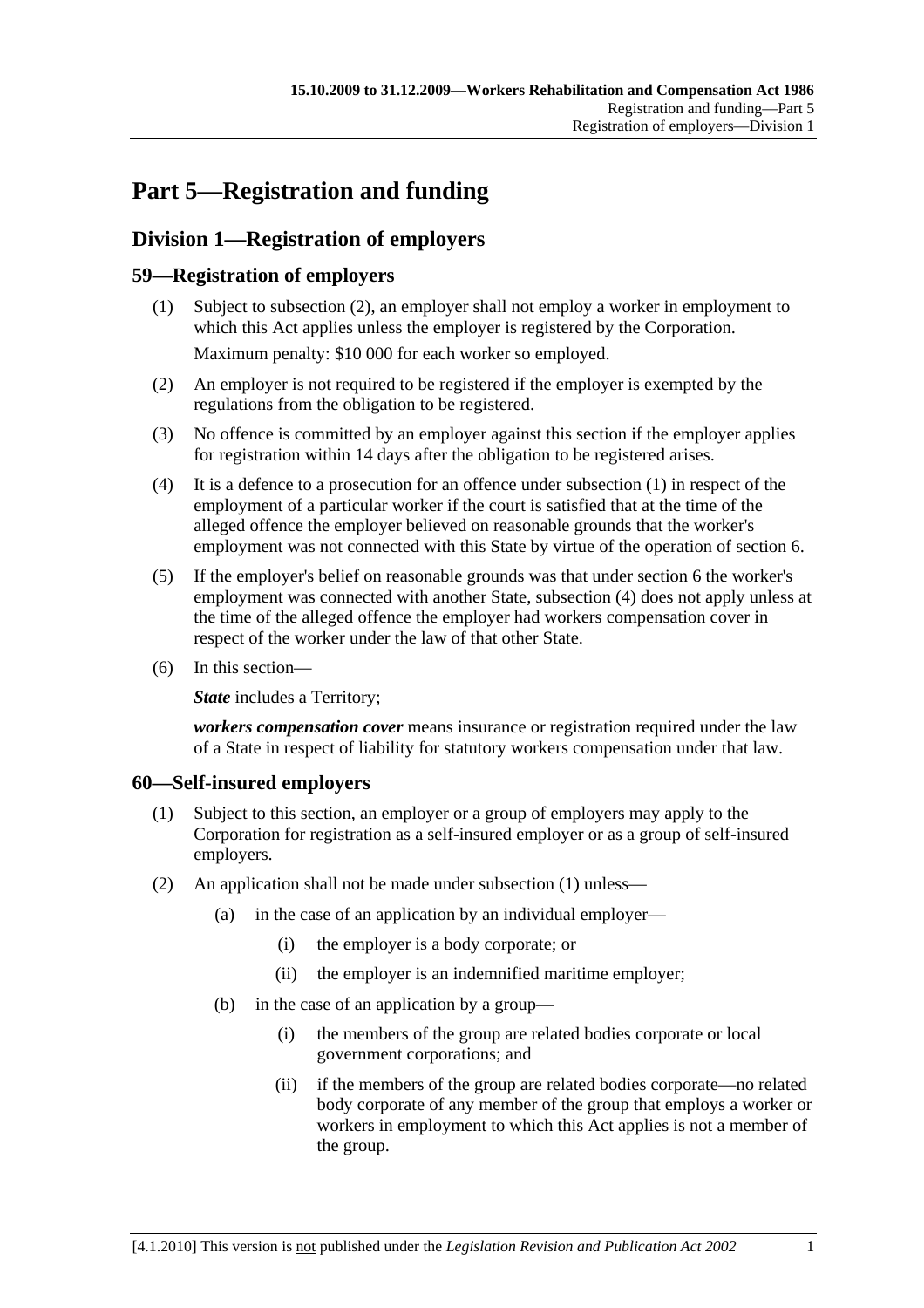- (3) Where—
	- (a) an application is made under subsection (1); and
	- (b) the Corporation is satisfied—
		- (i) that the employer or the employers constituting the group have reached a standard that, in the opinion of the Corporation, must be achieved before conferral of self-insured status can be considered; and
		- (ii) that in all the circumstances it is appropriate to do so,

the Corporation may register the employer or the group as a self-insured employer or a group of self-insured employers.

- (4) A registration under this section—
	- (a) is subject to—
		- (i) a condition that the self-insured employer must not exercise any power or discretion delegated to the self-insured employer under this Act unreasonably; and
		- (ii) such other terms and conditions as the Corporation determines from time to time or as are prescribed by the regulations; and
	- (b) where the self-insured status was conferred on the ground that the employer is an indemnified maritime employer—is subject to a condition limiting the effect of the conferral to the workers, or a specified class of the workers, to whom the relevant indemnity relates; and
	- (ba) where self-insured status was conferred on a group of related bodies corporate—is subject to the condition that there is at no time a related body corporate to any member of the group that employs a worker or workers in employment to which this Act applies that is not a member of the group; and
	- (bb) is subject to a condition that the self-insured employer will comply with any code of conduct for self-insured employers determined by the Corporation from time to time and published in the Gazette; and
	- (c) takes effect on a date fixed by the Corporation; and
	- (d) subject to this section—
		- (i) has effect for an initial period (not exceeding three years) determined by the Corporation; and
		- (ii) may, on further application to the Corporation, be renewed from time to time for a further period (not exceeding three years) determined by the Corporation at the time of the renewal.
- (4a) The Corporation may, at any time, on the application of 2 or more self-insured employers, amend the registration of each self-insured employer so as to form a group on the ground that they are now related bodies corporate.
- (4b) The Corporation may, at any time, on application by a group of self-insured employers, amend the registration of the group in order to—
	- (a) add another body corporate to the group (on the ground that the body corporate is now a related body corporate); or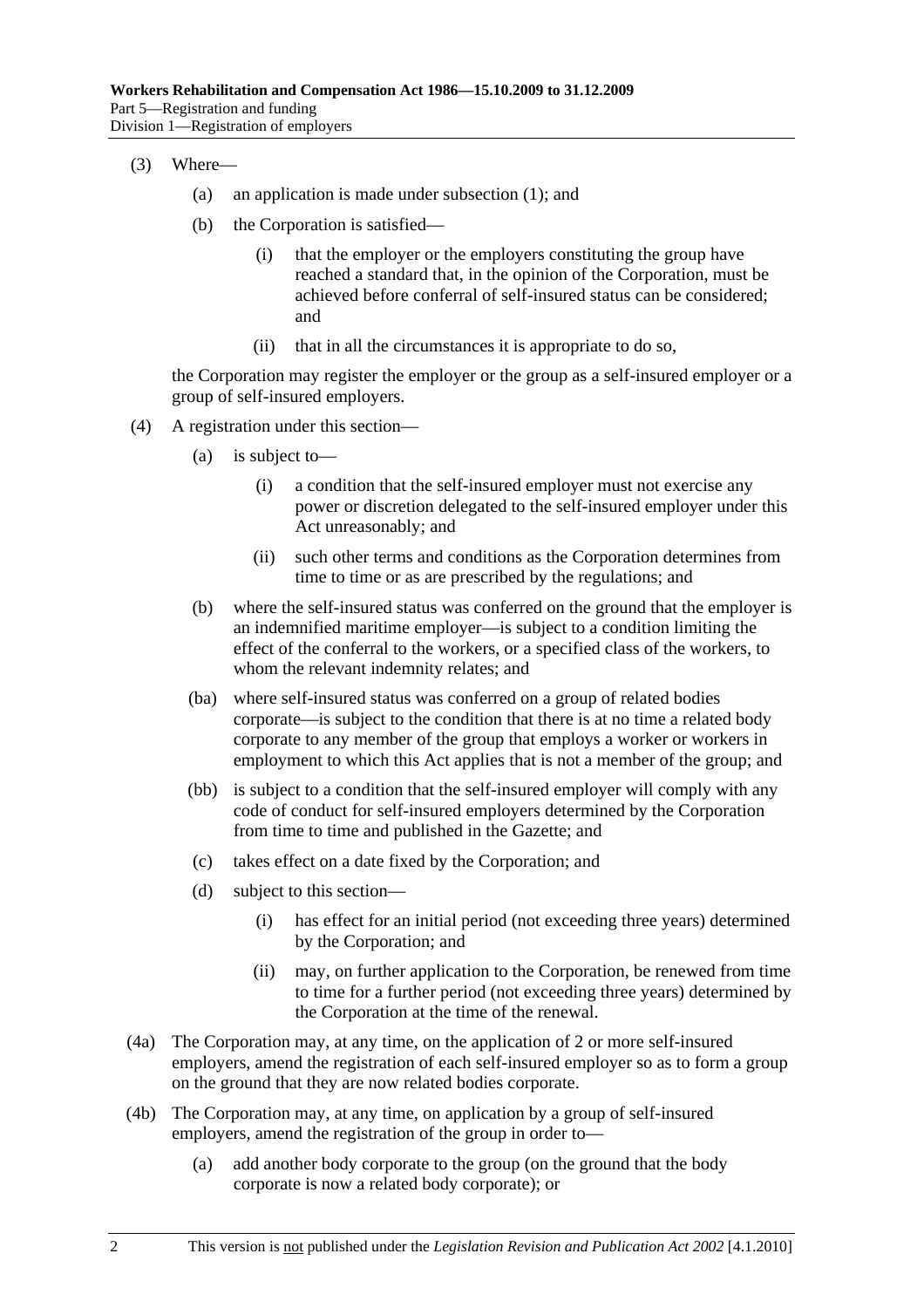- (b) remove a body corporate from the group (on the ground that the body corporate is no longer a related body corporate); or
- (c) amalgamate the registration of 2 or more groups (on the ground that all the bodies corporate are now related bodies corporate); or
- (d) divide the registration of a group into 2 or more new groups (on the ground that the bodies corporate have separated into 2 or more groups of related bodies corporate).
- (5) The Corporation may revoke the registration of a self-insured employer or group of self-insured employers, or reduce the period of registration, if the employer, or a member of the group, (as the case requires) breaches or fails to comply with this Act or a term or condition of registration.
- (6) In deciding whether to grant, renew, revoke, or reduce the period of registration as a self-insured employer or group of employers under this section the Corporation may have regard to such matters as it considers relevant and will have regard to the following:
	- (aa) the number of employees employed by the employer or group;
	- (a) whether the employer or group is, and is likely to continue to be, able to meet its liabilities;
	- (b) the resources that the employer or group has for the purpose of administering claims for compensation;
	- (c) the incidence and severity of compensable disabilities arising from employment by the employer or employers;
	- (d) the effect, or likely effect, of the working conditions under which workers are employed by the employer, or any of the employers, on the health and safety of those workers;
	- (e) the record of the employer or employers in relation to the rehabilitation of disabled workers;
	- (f) the record of the employer or employers in providing suitable employment to workers who suffer compensable disabilities;
	- (g) the views of any industrial association that has, in the opinion of the Corporation, a proper interest in the matter,

but once an employer or group has been registered as self-insured, the Corporation must not, in deciding whether to renew the registration, consider the effect of the registration on the Compensation Fund.

- (7) Where employers are registered as a group of self-insured employers, one of those employers nominated in the application for registration shall, for the purposes of this Act, be treated as the employer of all workers employed by the various members of the group.
- (7a) The Corporation may, on application by a group of self-insured employers, accept the nomination of another member of the group as the relevant employer under subsection (7).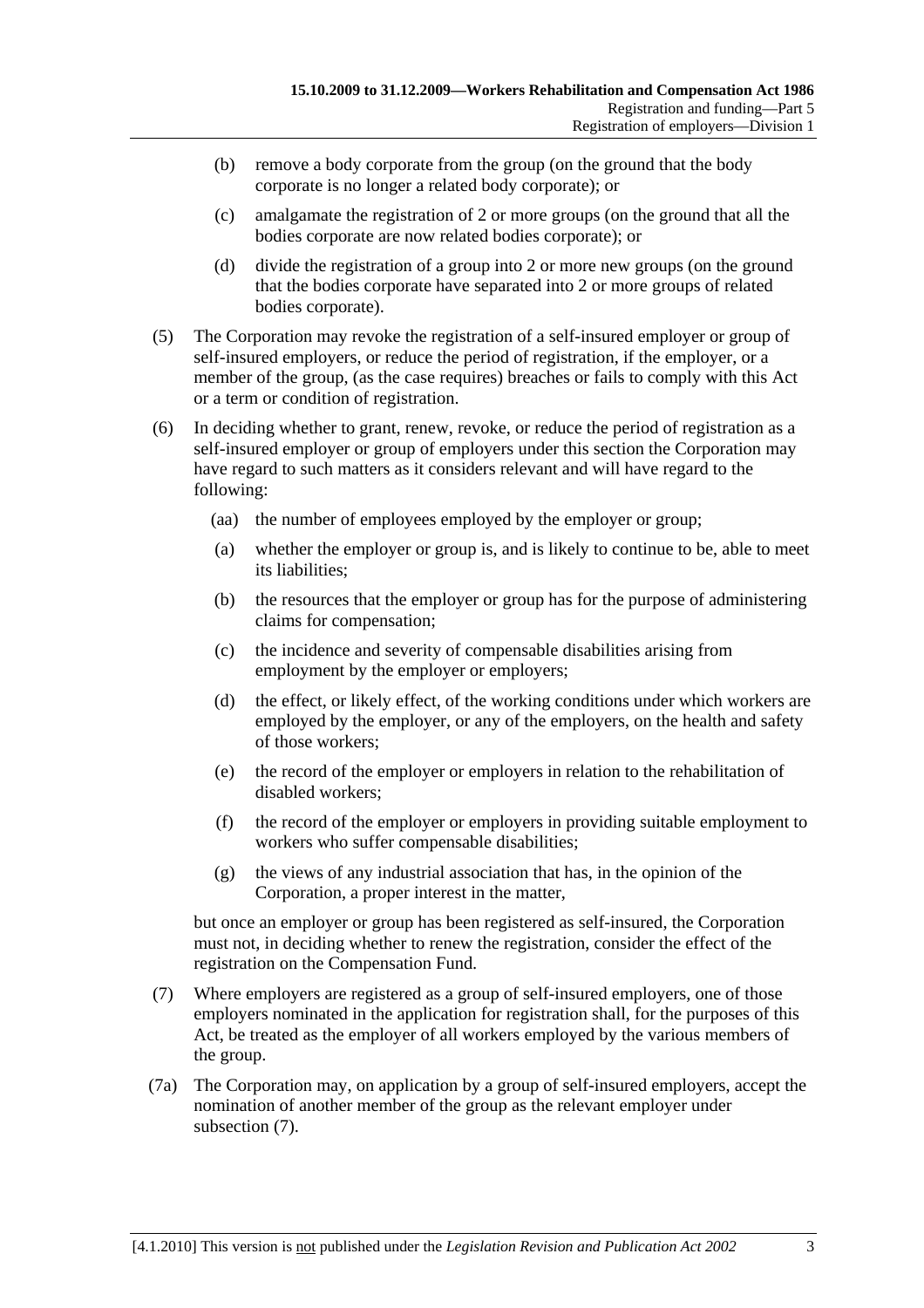- (8) Notwithstanding subsection (7), the members of the group are jointly and severally liable to satisfy the liabilities under this Act of the member referred to in subsection (7).
- (9) In this section—

*indemnified maritime employer* means an employer that has the benefit of an indemnity granted by a member of the International Group of Protection and Indemnity Associations;

*related bodies corporate* means—

- (a) in the case of corporations—bodies corporate that are related bodies corporate under section 50 of the *Corporations Act 2001* of the Commonwealth;
- (b) in the case of any other kind of bodies corporate—bodies corporate that are associated entities under section 50AAA of the *Corporations Act 2001* of the **Commonwealth**

### **61—The Crown and certain agencies to be self-insured employers**

- (1) Subject to subsection (2), the Crown and any agency or instrumentality of the Crown shall be deemed to be registered as self-insured employers.
- (2) The Governor may, by proclamation, declare that an agency or instrumentality of the Crown is not to be regarded as a self-insured employer, and in that event the agency or instrumentality shall not be regarded as a self-insured employer.
- (3) The Governor may, by further proclamation, vary or revoke a proclamation under subsection (2).
- (4) In this section—

*agency or instrumentality of the Crown* includes any body, or body of a specified class, prescribed by regulation for the purposes of this definition.

 (5) A regulation for the purposes of subsection (4) may, if the regulation so provides, take effect from a day antecedent to the day on which it is made.

### **62—Applications**

- (1) An application for registration as an employer, a self-insured employer or a group of self-insured employers—
	- (a) must be made in the designated manner and the designated form; and
	- (b) must be accompanied by the prescribed information; and
	- (c) in the case of an application for registration of a group of self-insured employers must nominate a member of the group as the employer who is, for the purposes of this Act, to be treated as the employer of all workers employed by the various members of the group.
- (2) An application for registration as a self-insured employer or group of self-insured employers must be accompanied by a fee fixed in accordance with the regulations.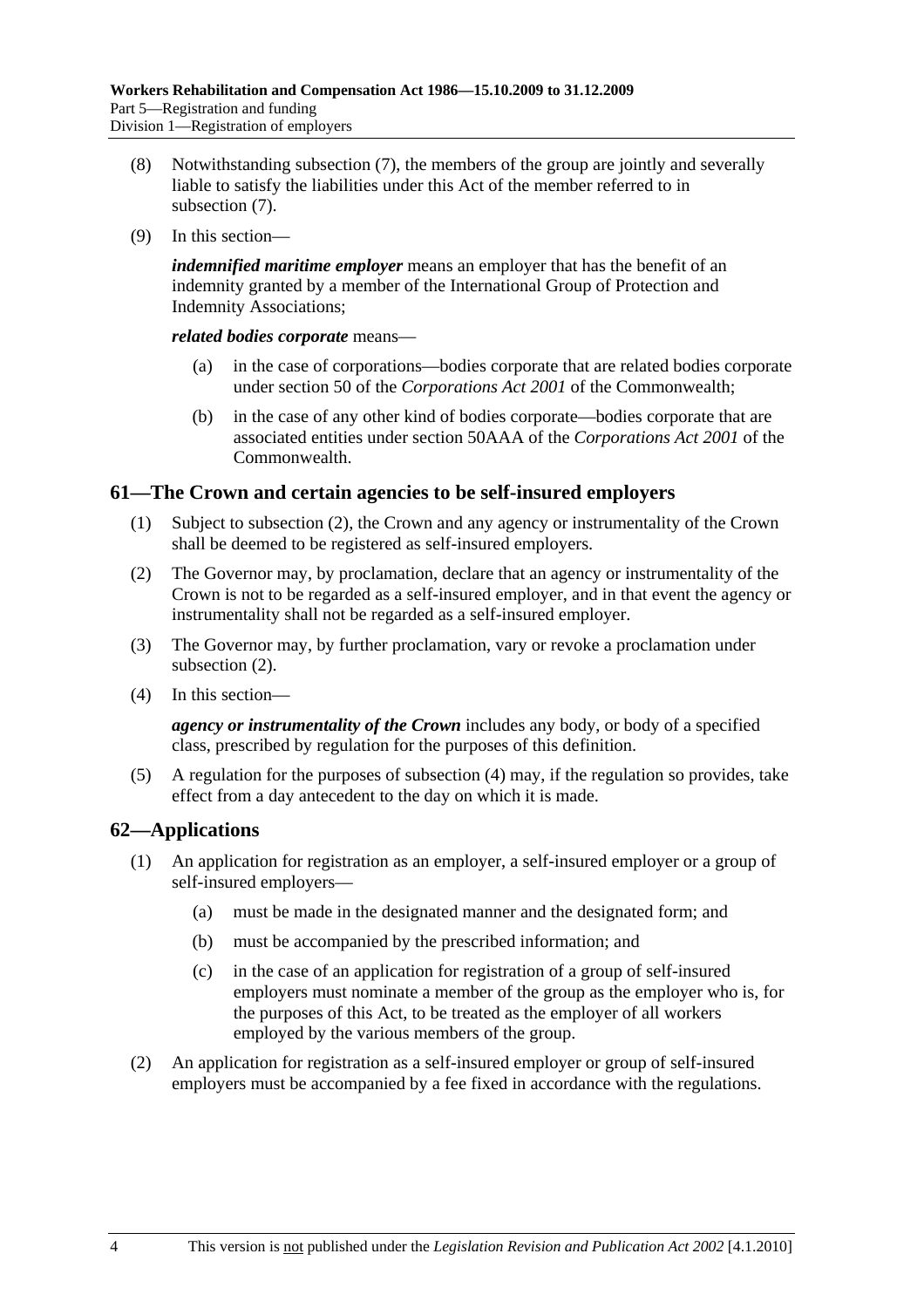### **62A—Ministerial appeal on decisions relating to self-insured employers**

- (1) If the Corporation—
	- (a) refuses the registration of an employer or group of employers as a selfinsured employer or group of self-insured employers; or
	- (b) grants or renews registration as a self-insured employer or group of self-insured employers for a period of less than three years; or
	- (ba) reduces the period of registration of an employer or group of employers as a self-insured employer or group of self-insured employers; or
	- (c) cancels the registration of an employer or group of employers as a selfinsured employer or group of self-insured employers,

the employer or employers may appeal to the Minister against that decision.

- (2) The appeal must be commenced within one month after the employer or employers receive notice of the Corporation's decision unless the Minister allows an extension of time for the appeal.
- (2a) If an employer or a group of employers appeals to the Minister against a decision of the Corporation to refuse to renew, or to cancel, the registration of the employer or employers as a self-insured employer or group of self-insured employers, the Corporation may extend or renew the registration of the employer or employers for a period of up to 3 months (pending resolution of the appeal).
- (3) The Minister may (but is not obliged to) permit an appellant to appear personally or by representative before the Minister on an appeal.
- (4) The Minister has an absolute discretion to decide an appeal under this section as the Minister thinks appropriate.
- (5) If the Minister decides in favour of the appellant, the Minister must furnish the Corporation with a statement of the reasons for the decision.

### **Division 2—Delegation to self-insured employers**

### **63—Delegation to self-insured employer**

- (1) Subject to this Act, the following powers and discretions of the Corporation, insofar as they are exercisable in relation to workers of a self-insured employer, are delegated to the self-insured employer—
	- (a) the powers and discretions under the following sections:

section 26 section 28A section 32 (but not section 32(11) and (13)) section 32A section 35 section 35A section 35B section 35C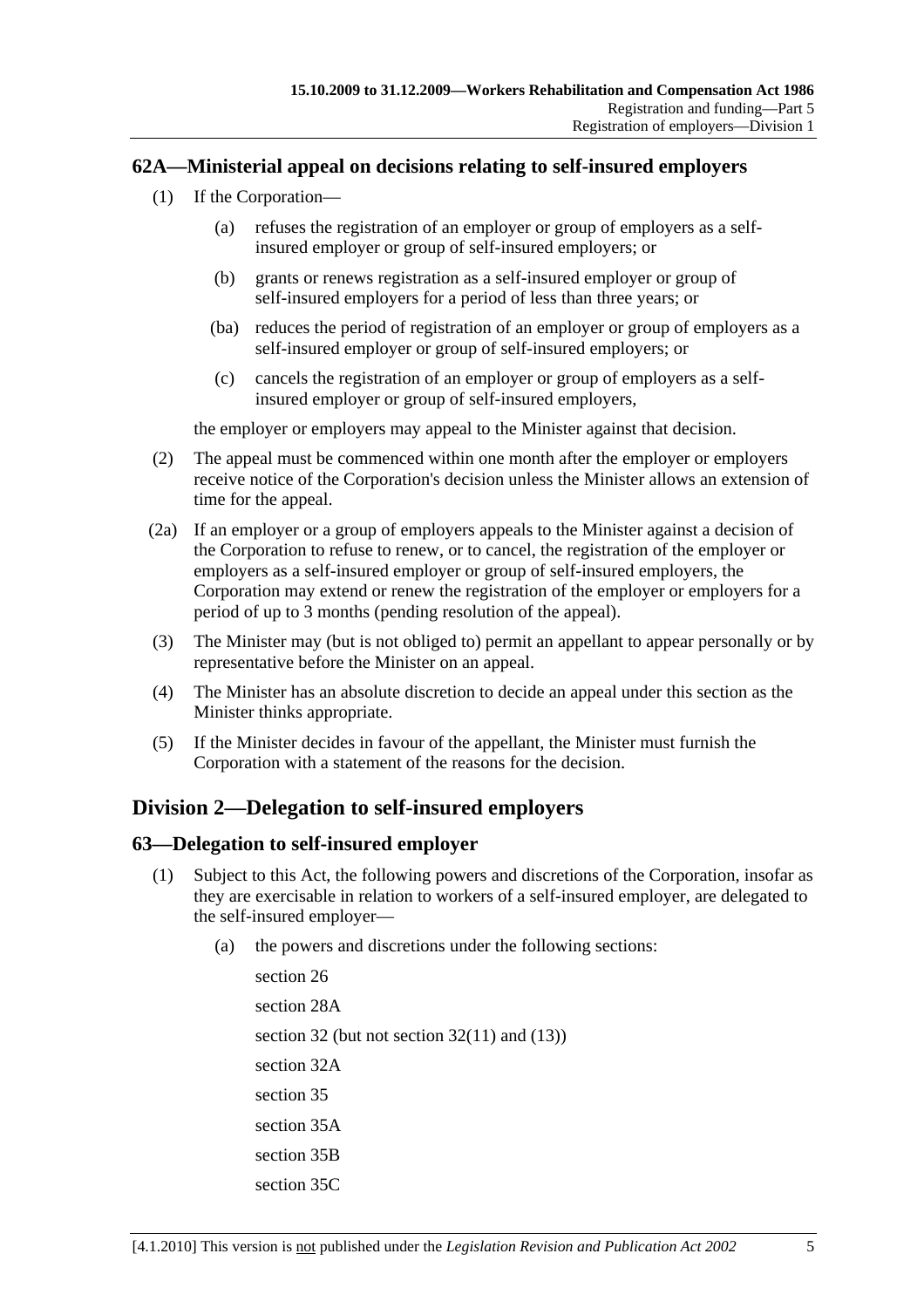| section 36                                                                                                              |
|-------------------------------------------------------------------------------------------------------------------------|
| section 37                                                                                                              |
| section 38                                                                                                              |
| section 39                                                                                                              |
| section 41                                                                                                              |
| section 42                                                                                                              |
| section 42A                                                                                                             |
| section 42B                                                                                                             |
| section 43                                                                                                              |
| section 43A (but not any power associated with an accreditation scheme for<br>medical practitioners under that section) |
| section 43B                                                                                                             |
| section 44                                                                                                              |
| section 45                                                                                                              |
| section 45A                                                                                                             |
| section 45B                                                                                                             |
| section 45C                                                                                                             |
| section 50B                                                                                                             |
| section 50C                                                                                                             |
| section 50D                                                                                                             |
| section 50E                                                                                                             |
| section 50F                                                                                                             |
| section 50G                                                                                                             |
| section 50H                                                                                                             |
| section 53 (but not the power to approve recognised medical experts for the<br>purposes of section $53(2)$ )            |
| section 98F                                                                                                             |
| section 98G                                                                                                             |
| section 98H                                                                                                             |

section 106

section 106A;

- (b) any other prescribed powers and discretions.
- (2) Delegated powers and discretions referred to in subsection (1) shall not be exercised by the Corporation in relation to the workers of the self-insured employer.
- (3) Subject to this section, the Corporation shall not overrule or interfere with a decision of a self-insured employer made in the exercise of delegated powers or discretions.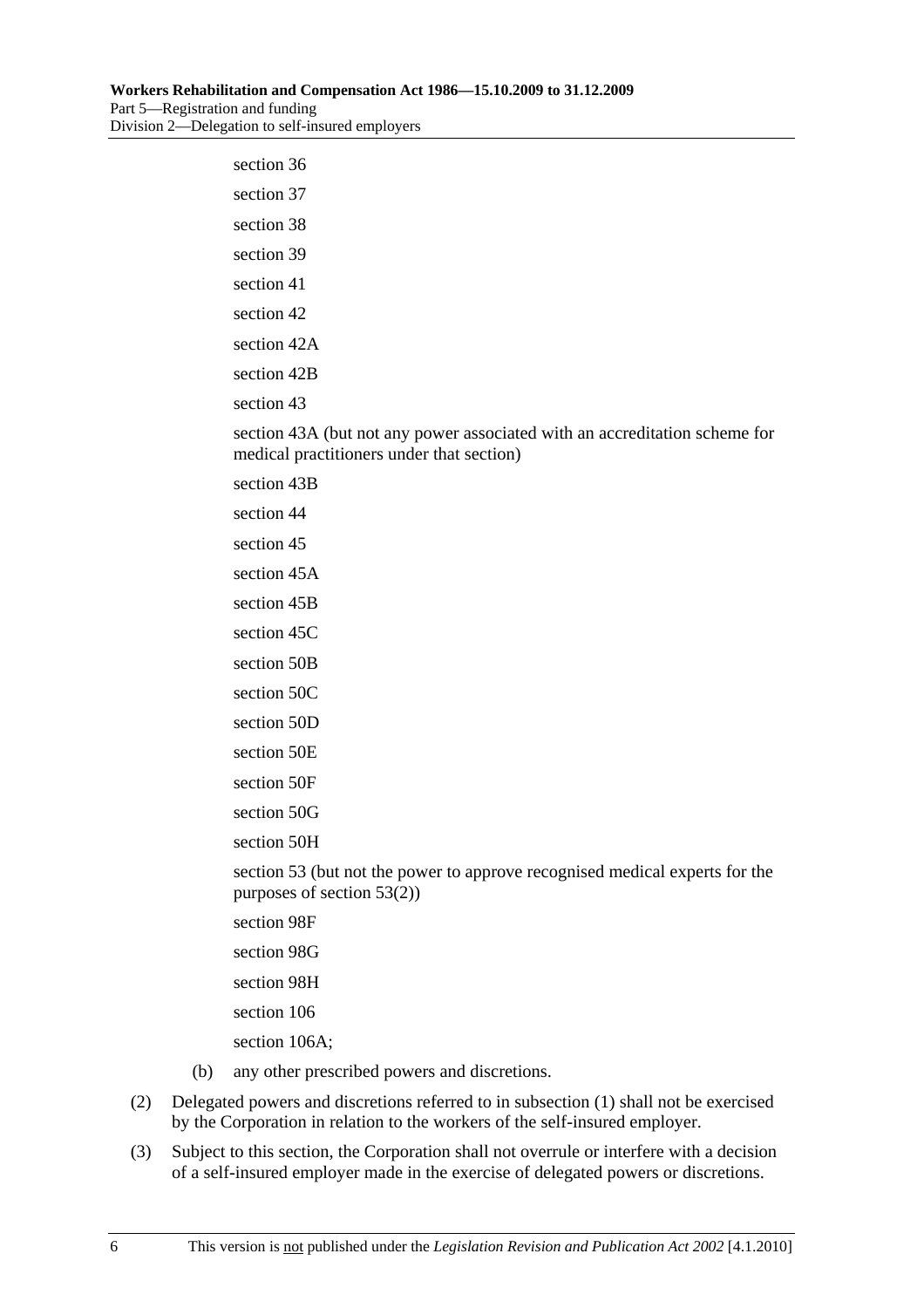(3aa) A self-insured employer—

- (a) must notify the Corporation, in accordance with the regulations, of its intention to make an assessment under Division 4B of Part 4 (Compensation for Loss of Earning Capacity) and must not proceed to make the assessment except with the Corporation's consent; and
- (b) is subject to direction by the Corporation as to how it is to exercise its powers and discretions under that Division in relation to the workers, or a particular worker, of the employer.
- (3a) The Corporation may direct a self-insured employer how the employer is to exercise its discretion regarding the maximum lump sum to be paid to an orphan child, or to orphan children.
- (4) A decision of a self-insured employer made in pursuance of a power or discretion delegated under subsection (1) shall have the same force and effect as a decision of the Corporation and shall be subject to review and appeal in the same way as a decision of the Corporation.
- (5) A reference to the Corporation in the provisions of this Act referred to in subsection (1) shall, in relation to any matter over which a self-insured employer has delegated powers or discretions, be construed as a reference to that self-insured employer.
- (5a) If the Corporation would, but for this section, be required under a provision of this Act referred to in subsection (1) to take any action or do any thing in relation to a worker of a self-insured employer—
	- (a) responsibility for taking the action or doing the thing rests with the self-insured employer; and
	- (b) any cost incurred in connection with taking the action or doing the thing is to be borne by the self-insured employer.
- (6) If a self-insured employer exercises a power or discretion delegated under subsection (1) unreasonably, the Corporation may withdraw (in whole or in part) the delegation effected by subsection (1).
- (7) If an employer ceases to be registered as a self-insured employer under this Act, the delegation to the employer under this section will, if the Corporation so determines, continue to such extent as the Corporation thinks fit in relation to disabilities that occurred before that cessation (and any act or omission of the employer within the scope of the delegation will be taken for the purposes of this Act, to be the act or omission of a self-insured employer).

# **Division 3—The Compensation Fund**

### **64—The Compensation Fund**

- (1) The Corporation shall establish and maintain a fund entitled the *Compensation Fund*.
- (2) The Compensation Fund shall consist of—
	- (a) amounts received from the imposition of levies under this Part;
	- (b) any income and accretions produced by the investment of money from the Fund;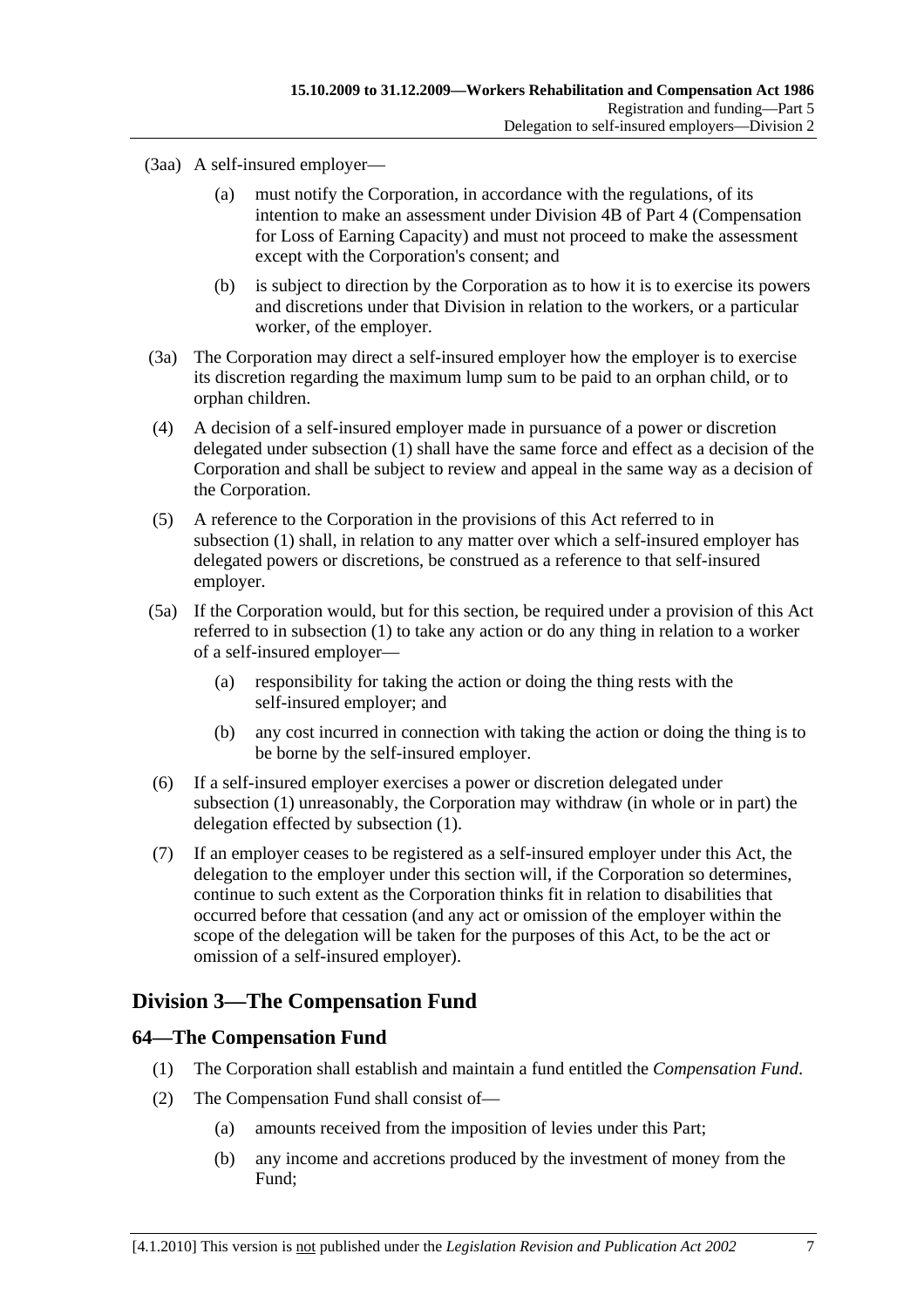- (c) any money advanced to the Corporation for the purposes of the Fund;
- (d) other money received by the Corporation under this Act or in the administration of this Act;
- (e) to the extent provided by regulation—money received by the Corporation under, or in the administration of, another Act.
- (3) The Compensation Fund shall be applied towards—
	- (a) the payments of compensation that the Corporation is liable to make under this Act;
	- (b) the costs incurred by the Corporation in performing its functions under this Act;
	- (ba) any costs incurred by the Minister or the Crown if a decision or process of the Minister under section 62A becomes the subject of judicial proceedings;
	- (c) the costs of the system of dispute resolution established by this Act;
	- (ca) the costs associated with the establishment and operation of Medical Panels;
	- (cb) the costs recoverable from the Compensation Fund under Part 6C;
	- (cc) the costs recoverable from the Compensation Fund under Part 6D;
	- (d) to the extent provided by regulation—the costs incurred by the Corporation in carrying out its functions under another Act;
	- (e) any payment that the Corporation is required to make under the *Occupational Health, Safety and Welfare Act 1986*.
- (3a) The amount to be paid from the Compensation Fund under subsection (3)(c) will be determined by agreement between the Chief Executive Officer of the department of the Minister to whom the administration of this Act is committed and the Corporation or, in default of agreement, by the Minister.
- (4) The Corporation may invest money that is not immediately required for the purposes of the Compensation Fund as the Corporation thinks fit.
- (5) Subject to subsection (6), in deciding how to invest funds that are available for investment, the Corporation shall endeavour to achieve the highest possible rates of return.
- (6) The Corporation is not required to comply with subsection (5) if the board unanimously decides, in relation to certain funds, to invest those funds at a lesser rate of return but so as to promote the economy of the State.
- (7) Until there are sufficient funds in the Compensation Fund to meet the liabilities of the Fund, the Treasurer may, as may be required from time to time, lend money to the Corporation on such terms and conditions as the Treasurer may determine.
- (8) The Treasurer may charge a fee of such amount as the Treasurer thinks fit in respect of any loan made to the Corporation under subsection (7).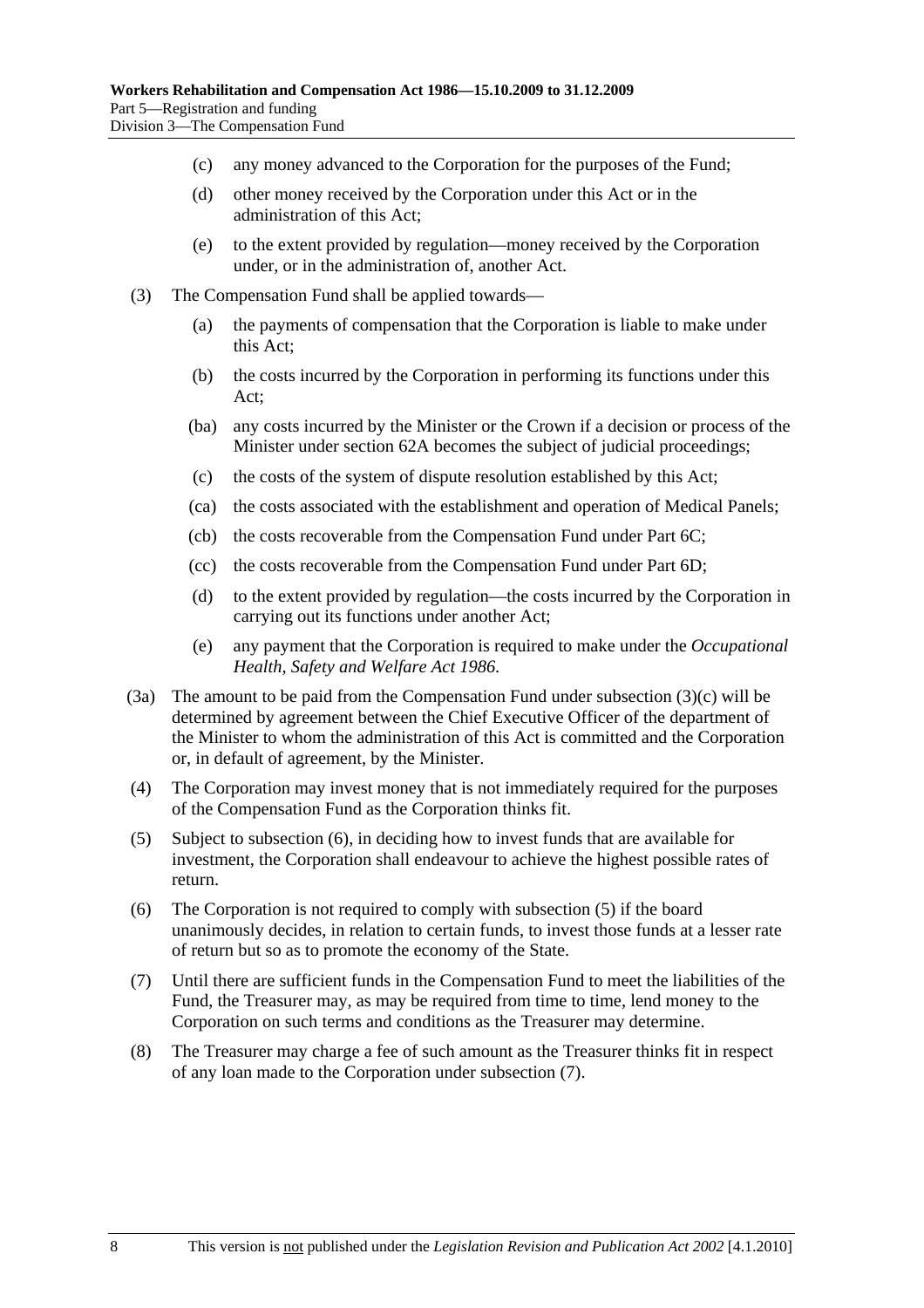# **Division 4—Imposition of levies**

### **65—Preliminary**

(1) In this Division—

*class* of industry includes a subclass;

*remuneration* includes payments made to or for the benefit of a worker which by the determination of the Corporation constitute remuneration but does not include payments determined by the Corporation not to constitute remuneration.

- (2) For the purposes of this Division, two or more workplaces in close proximity may, if the Corporation so determines, be regarded as a single workplace.
- (3) For the purposes of this Division, two or more employers will, if the Corporation so determines, constitute a group if—
	- (a) they are capable of being treated as members of a group under the *Pay-roll Tax Act 1971*; or
	- (b) they are related in some other way.
- (4) Where two or more employers constitute a group, one of those employers, nominated by the Corporation after consultation with the members of the group, will be treated as the employer of all workers employed by the members of the group.
- (5) The levy under this Act is subject to any GST payable under *A New Tax System (Goods and Services) Tax Act 1999* (Commonwealth) and any such GST is additionally payable by an employer.
- (6) Subsection (5) does not extend to a fine imposed under section 70 or any penalty interest or fine imposed under section 71.

### **66—Imposition of levies**

- (1) An employer (not being a self-insured employer) is liable to pay a levy to the Corporation under this section.
- (2) The levy is a percentage of the aggregate remuneration paid to the employer's workers in each class of industry in which the employer employs workers.
- (2a) The levy will, subject to this Act, be payable at first instance on the basis of an estimate of aggregate remuneration for a particular financial year in accordance with Division 6.
- (3) The Corporation may for the purposes of this section divide the industries carried on in the State into various classes.
- (4) The Corporation may determine any question as to the class of industry in which an employer employs workers.
- (5) In determining the class of industry in which an employer employs workers the following provisions will be applied—
	- (a) if the employer employs a worker in two or more classes of industry—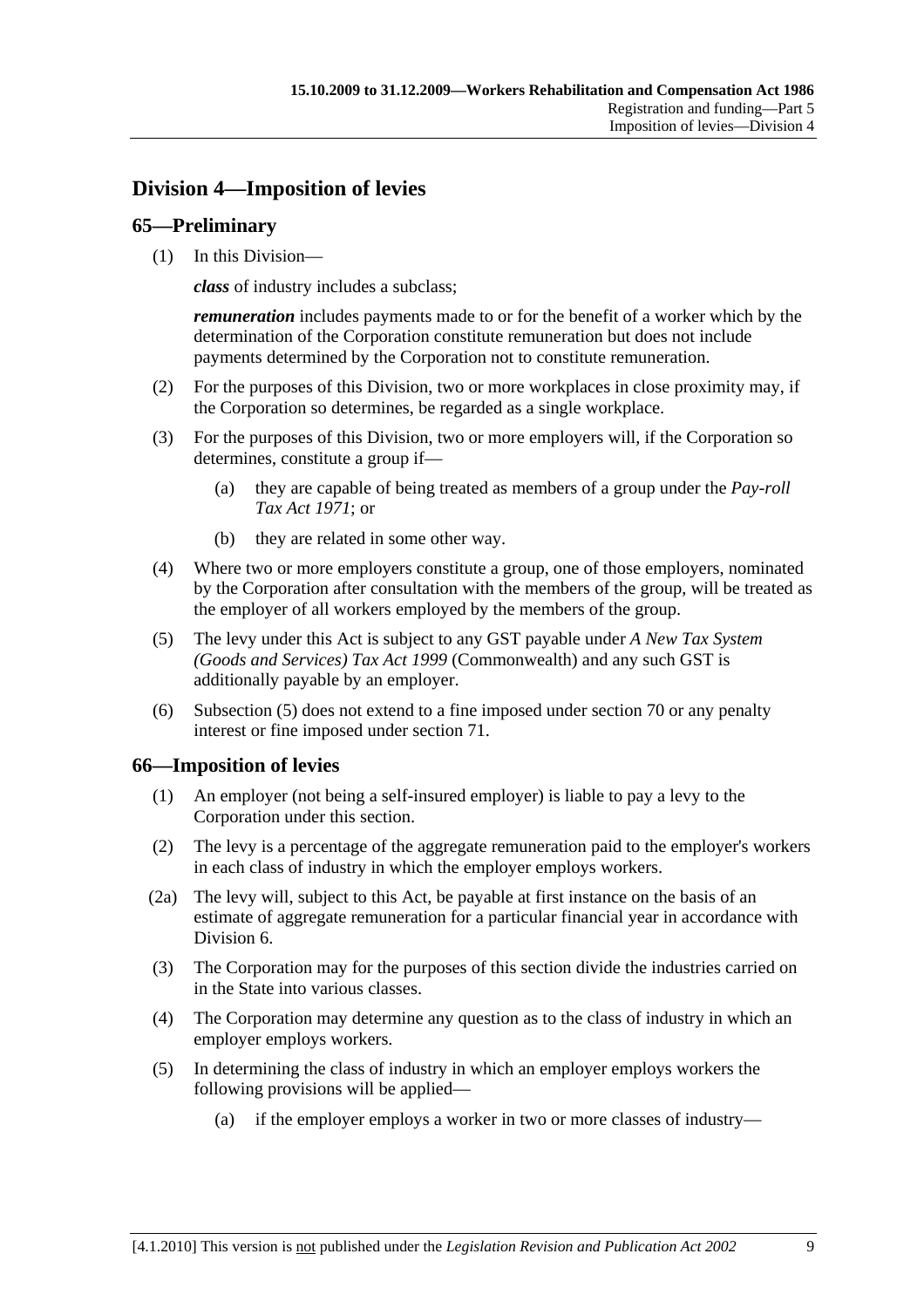- (i) the worker will, subject to any determination by the Corporation to the contrary, be treated as if solely employed in the class of industry in which he or she is predominantly employed; and
- (ii) if it is not possible to determine which is the predominant class, the worker will be treated as if solely employed in a class of industry determined by the Corporation; and
- (b) if the employer employs workers in different classes of industry at a particular workplace, all workers employed at the workplace will, if the Corporation so determines, be treated as engaged in the predominant class of industry; and
- (c) in determining what is the predominant class of industry, the Corporation will have regard to—
	- (i) the importance within the employer's total operations of each class of industry in which workers are employed; and
	- (ii) any other relevant factor.
- (6) The Corporation—
	- (a) must fix the percentages applicable to the various classes of industry by notice published in the Gazette; and
	- (b) may, by subsequent notice published in the Gazette, vary the percentages so fixed.
- (7) Subject to subsection (9), a percentage fixed under subsection (6) in relation to a class of industry must not exceed 7.5 per cent.
- (8) In fixing the percentage applicable to a particular class of industry the corporation must have regard to—
	- (a) the extent to which work carried on in that class is, in the opinion of the Corporation, likely to contribute to the cost of compensable disabilities; and
	- (b) the need for the Corporation to establish and maintain sufficient funds—
		- (i) to satisfy the Corporation's current and future liabilities in respect of compensable disabilities attributable to traumas occurring in a particular period from levies raised from remuneration paid in that period; and
		- (ii) to make proper provision for administrative and other expenditure of the Corporation; and
		- (iii) to make up any insufficiency in the Compensation Fund resulting from previous liabilities or expenditures or from a reassessment of future liabilities.
- (9) The Corporation may fix a percentage in excess of 7.5 per cent in relation to a particular class of industry if in each of two consecutive years the Corporation's estimate of the aggregate cost of claims in respect of disabilities attributable to traumas occurring in the year in the relevant class exceeds 30 per cent of the aggregate leviable remuneration paid to workers in that class.
- (10) A percentage may not be fixed under subsection (9) in excess of 20 per cent.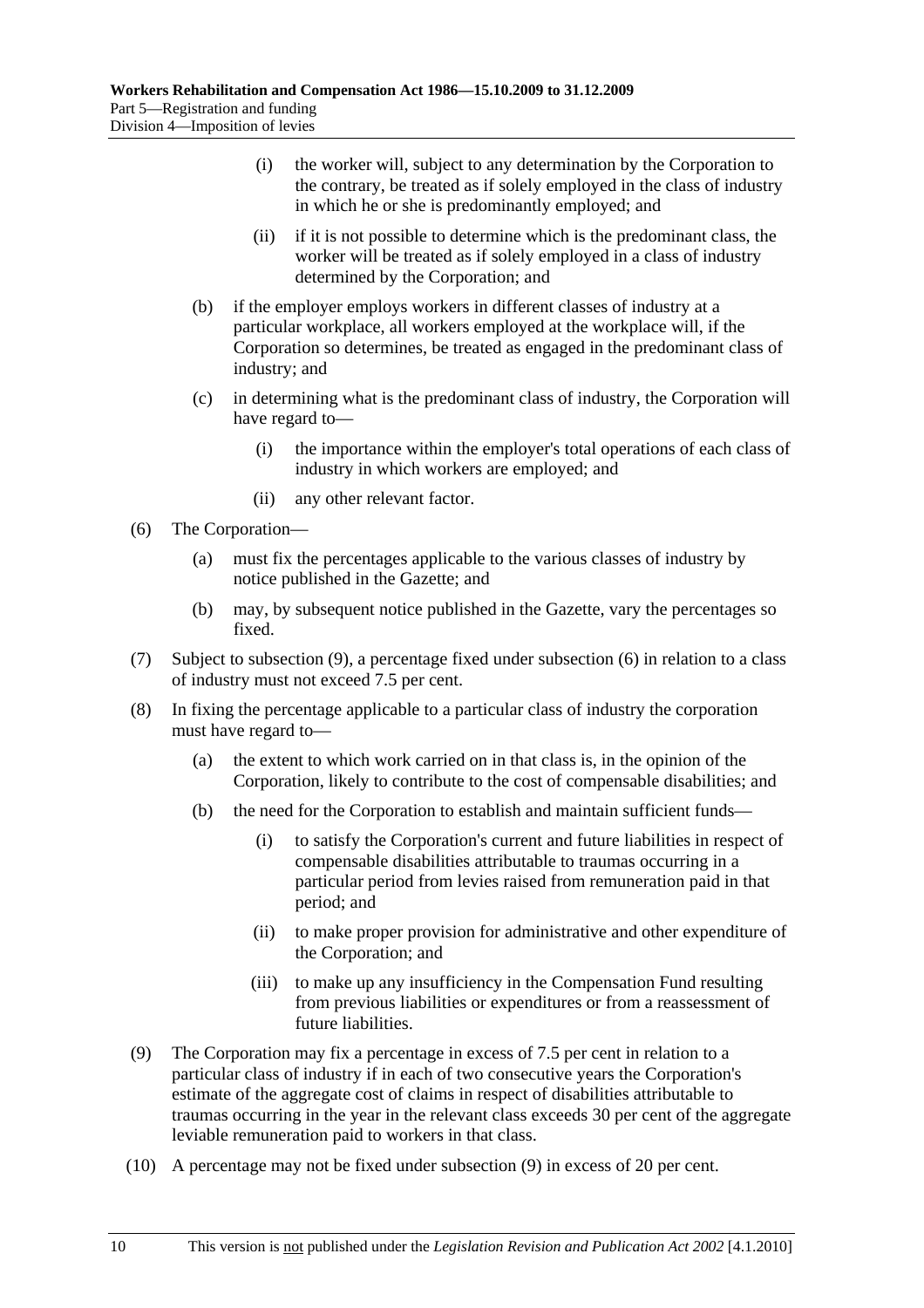- (11) A percentage fixed under subsection (9) will be reviewed annually by the Corporation and applies until it is revoked or varied by the Corporation.
- (12) The Corporation may, in prescribed circumstances, remit the levy payable by an employer under this section wholly or in part.
- (13) Subject to any remission of levy granted by the Corporation where—
	- (a) the amount of levy payable by an employer in a financial year would, apart from this subsection, be less than the designated minimum levy; or
	- (b) an employer is registered but no levy would, apart from this subsection, be payable by the employer for that financial year,

the levy payable by the employer for that financial year is the designated minimum levy.

 (14) The Corporation may, from time to time, by notice in the Gazette, fix the designated minimum levy for the purposes of subsection (13).

### **67—Adjustment of levy in relation to individual employers**

- (1) The Corporation may, in relation to a particular employer, having regard to all or any of the following matters—
	- (a) the adequacy or inadequacy of measures taken by the employer to reduce the incidence of work related traumas;
	- (b) the incidence or costs of claims for compensable disabilities suffered by the employer's workers (disregarding claims of a class excluded from the ambit of this paragraph by regulation);
	- (c) the rehabilitation facilities or services for disabled workers provided by the employer, or the absence or inadequacy of such facilities or services provided by the employer;
	- (ca) the employer's practices and procedures in connection with the appointment and work of a rehabilitation and return to work co-ordinator under Part 3 (including with respect to compliance with any relevant guidelines published by the Corporation for the purposes of section 28D);
	- (d) the employer's practices as to the retention, employment or re-employment of disabled workers (and, in particular, any failure on the employer's part to provide, in accordance with this Act, employment to a worker who has suffered a compensable disability in the employer's employment);
	- (e) such other matters (whether similar or dissimilar to those referred to above) as the Corporation considers relevant,

grant to the employer a remission of the levy that would be otherwise payable or impose on the employer a supplementary levy (as the case may require).

- (2) If the Corporation imposes a supplementary levy on an employer under subsection (1), it may also require the employer to observe conditions stipulated by the Corporation in a written notice given by the Corporation to the employer.
- (3) If an employer fails to comply with a condition imposed under this section, the Corporation may impose on that employer a further supplementary levy.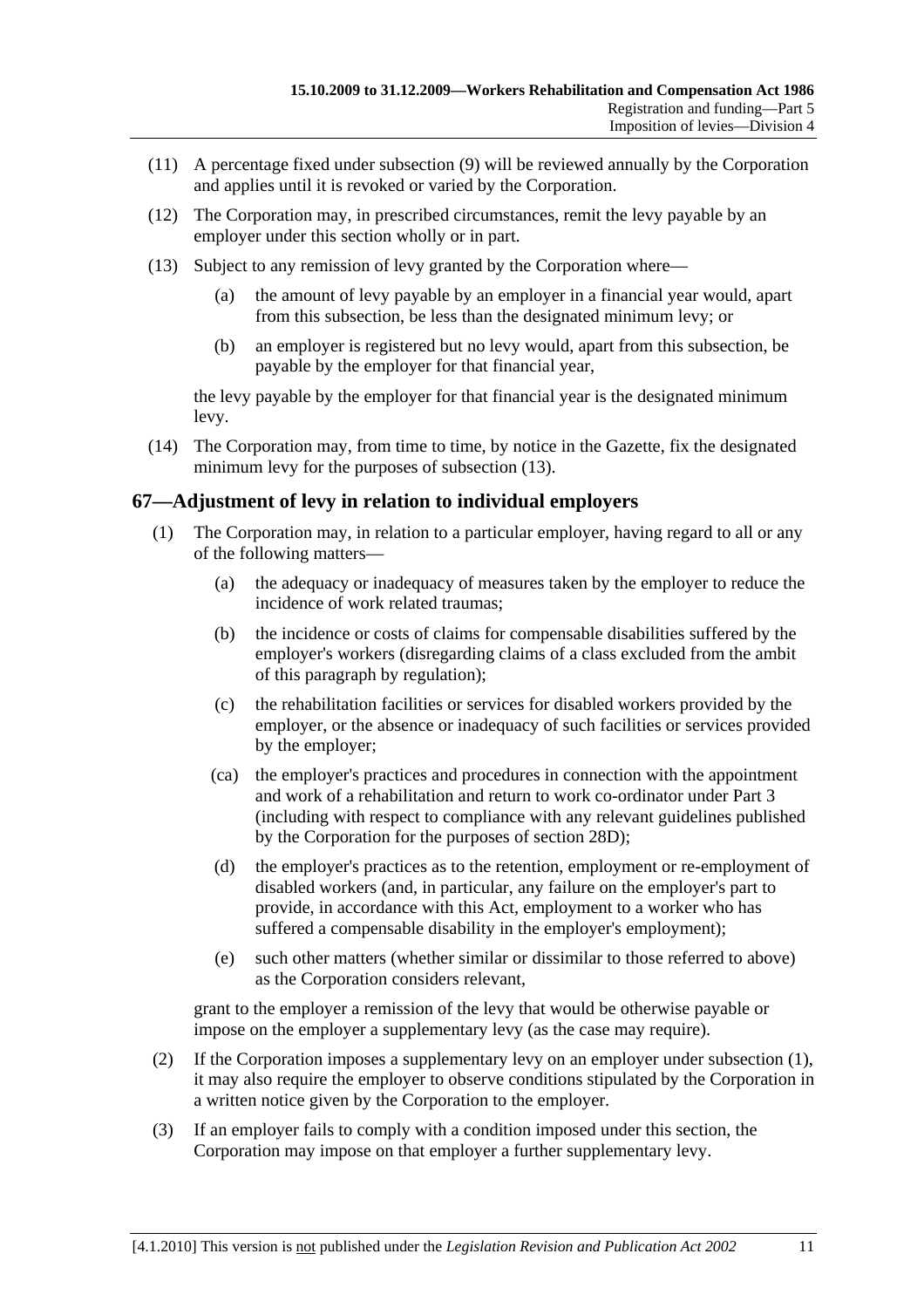- (4) The Corporation may, for any proper reason—
	- (a) vary or revoke a condition imposed under this section; or
	- (b) revoke or reduce a supplementary levy imposed, or a remission of levy granted, under this section.
- (5) The Corporation may establish rehabilitation and return to work programs for disabled workers on terms under which an employer who participates in the program by providing employment for disabled workers and complying with the other conditions of the scheme is entitled to reduction of the levy that would otherwise be payable by the employer on a basis set out in the scheme.
- (6) The terms and conditions of a rehabilitation and return to work scheme established under subsection (5) must be promulgated by regulation.

### **Division 5—Special levy for self-insured employers**

#### **68—Special levy for self-insured employers**

- (1) A self-insured employer is liable to pay a levy to the Corporation under this section.
- (2) The levy payable by a self-insured employer will be a percentage of the levy that would have been payable by the employer if the employer were not registered as a self-insured employer and will be fixed by the Corporation with a view to raising from self-insured employers—
	- (a) a fair contribution towards the administrative expenditure of the Corporation; and
	- (b) a fair contribution towards the cost of rehabilitation funding; and
	- (c) a fair contribution towards the costs of the system of dispute resolution established by this Act;
	- (d) a fair contribution towards actual and prospective liabilities of the Corporation arising from the insolvency of employers.
- (3) If the Corporation is satisfied that there are good reasons for differentiating between different self-insured employers or classes of self-insured employers, the percentage on which the levy for self-insured employers is based may vary from self-insured employer to self-insured employer or from class to class.
- (4) Where the measures taken by a self-insured employer—
	- (a) to reduce the incidence of work related traumas and disabilities; and
	- (b) to provide for the rehabilitation of disabled workers; and
	- (c) to provide for the administration of claims,

conform to or exceed standards determined by the Corporation for the purposes of this subsection, the Corporation may grant to the self-insured employer such remission of the levy that would otherwise be payable by the self-insured employer as the Corporation thinks fit.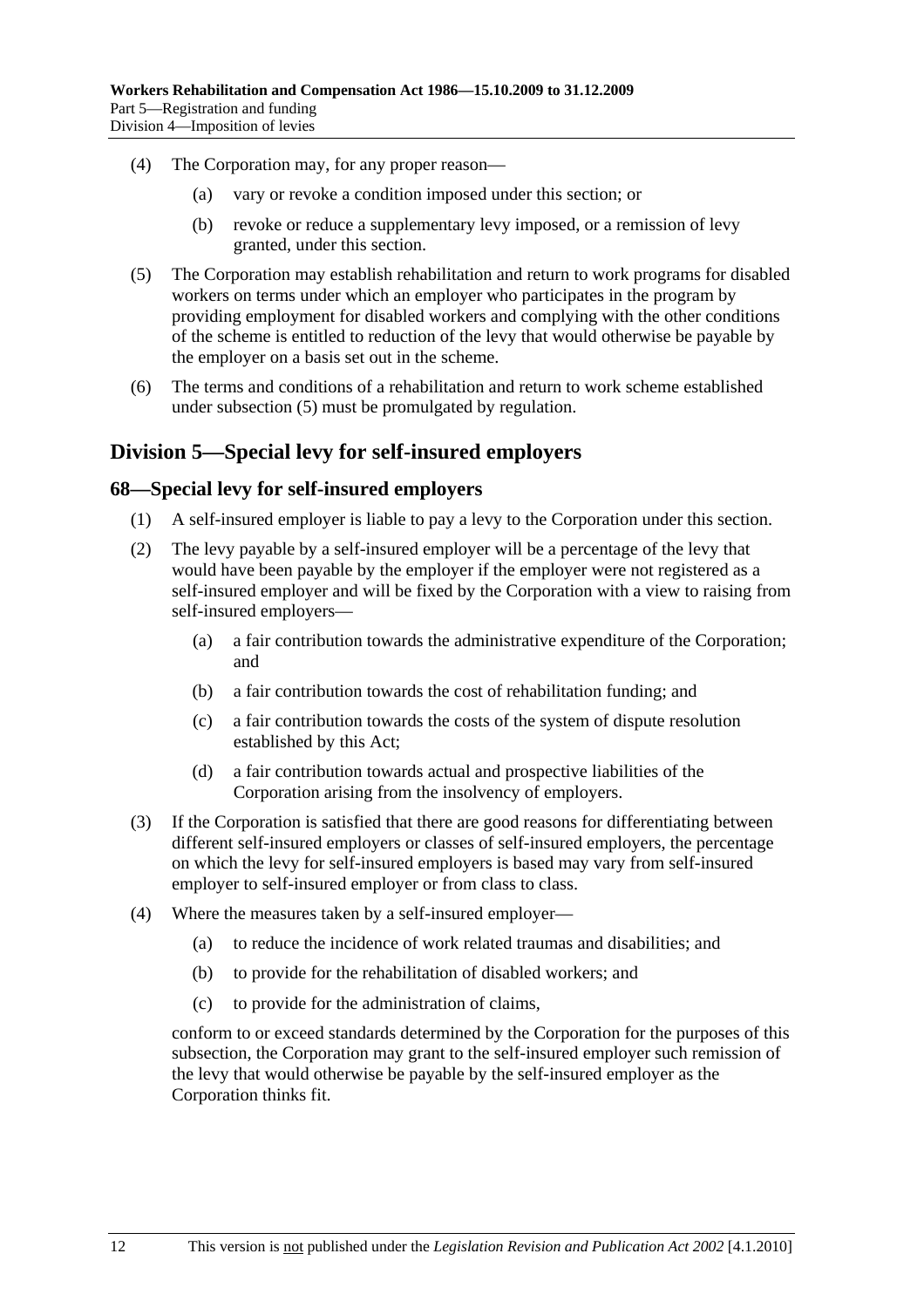# **Division 6—Payment of levies**

### **69—Initial payment**

- (1) Subject to this Division, an employer must, by the prescribed date in each financial year, provide to the Corporation, in the form of a return determined by the Corporation—
	- (a) if the employer is a self-insured employer—an estimate of the aggregate remuneration that the employer expects to pay to the employer's workers during the financial year;
	- (b) if the employer is not a self-insured employer—an estimate of the aggregate remuneration that the employer expects to pay to the employer's workers in each class of industry during the financial year.
- (2) An estimate under subsection (1) must be provided in a manner approved by the Corporation.
- (3) A return under subsection (1) must be accompanied by the levy payable on aggregate remuneration in the relevant class or classes of industry based on the estimate or estimates set out in the return.
- (4) The Corporation may, by notice to a particular employer or by notice in the Gazette—
	- (a) specify another date that will apply instead of the prescribed date under subsection (1):
	- (b) specify an estimate or estimates of aggregate remuneration that will apply instead of any estimate under subsection (1);
	- (c) specify that any levy must be paid according to some other requirement determined by the Corporation.
- (5) A date specified under subsection (4)(a) may be before or after the prescribed date and, in relation to a newly registered employer, may be specified on or after registration.
- (6) An estimate specified under subsection (4)(b) may apply, according to a determination of the Corporation—
	- (a) despite the provision of an estimate by the employer under subsection (1); or
	- (b) so as to relieve the employer from the requirement to provide an estimate under subsection (1).
- (7) If the Corporation specifies an estimate under subsection (4)(b), the amount of the estimate will be used for the purposes of the calculation of the levy that would otherwise be payable under subsection (3) (as if the Corporation's estimate were set out in a relevant return).
- (8) A requirement specified under subsection  $(4)(c)$  may—
	- (a) be a requirement that any levy be paid on a monthly basis, or with respect to some other period determined by the Corporation; or
	- (b) allow an employer to pay any levy on aggregate remuneration paid during a preceding period.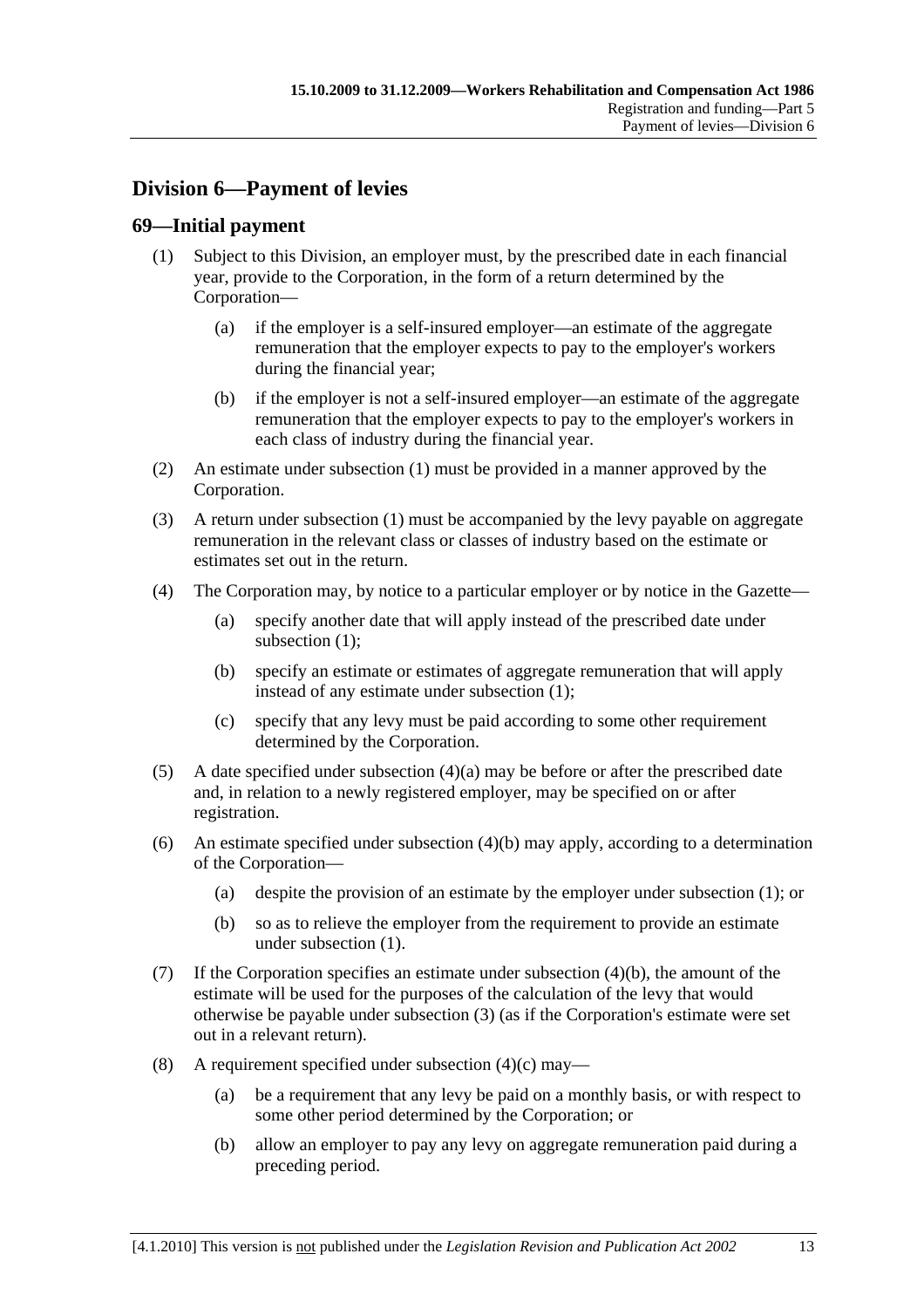- (9) The Corporation may, from time to time as the Corporation thinks fit, vary or revoke a notice under subsection (4), or make a new specification or impose a new requirement under subsection (4).
- (10) A notice in the Gazette under subsection (4) or (9) may apply to—
	- (a) a specified employer; or
	- (b) employers of a specified class.

#### **69A—Revised estimates of remuneration by employers**

- (1) If as a result of a change in circumstances an employer becomes aware that the actual remuneration paid or payable by the employer exceeds or is likely to exceed by more than the prescribed percentage the estimate, or latest estimate, (as the case may be) of aggregate remuneration applying in relation to the employer under this Division, the employer must advise the Corporation of the changed circumstances and submit a revised estimate or estimates, in the designated form, within 28 days of becoming aware of the changed circumstances.
- (2) If the actual remuneration paid or payable by an employer as at any time before the last 2 months of a financial year exceeds the estimate, or the latest estimate, (as the case may be) of aggregate remuneration applying in relation to the employer under this Division, the employer must advise the Corporation and submit a revised estimate or estimates, in the designated form, within 28 days of the actual remuneration exceeding the estimate.
- (3) Subsection (2) does not apply if the period for the estimation of remuneration payable by the employer is less than a full financial year by virtue of the operation of a notice of the Corporation under section 69.

#### **69B—Certificate of remuneration**

The Corporation may by notice in writing require an employer to provide a certified statement of remuneration paid or payable by the employer in a designated form during a period specified by the Corporation to workers employed by the employer to the Corporation within 28 days of receiving the notice or such longer period as is specified in the notice.

#### **69C—Revised estimates of remuneration by Corporation**

- (1) The Corporation may, in addition to the preceding sections of this Division, in its absolute discretion, review an estimate of remuneration previously made under this Division.
- (2) In conducting the review, the Corporation may have regard to any matter relevant to the determination of the remuneration paid or payable to an employer.

#### **69D—Statement for reconciliation purposes**

An employer must, within the prescribed period after the end of a period for which levy is payable (the *designated period*), provide to the Corporation a statement in a designated form that sets out the remuneration paid by the employer to workers employed by the employer during the designated period.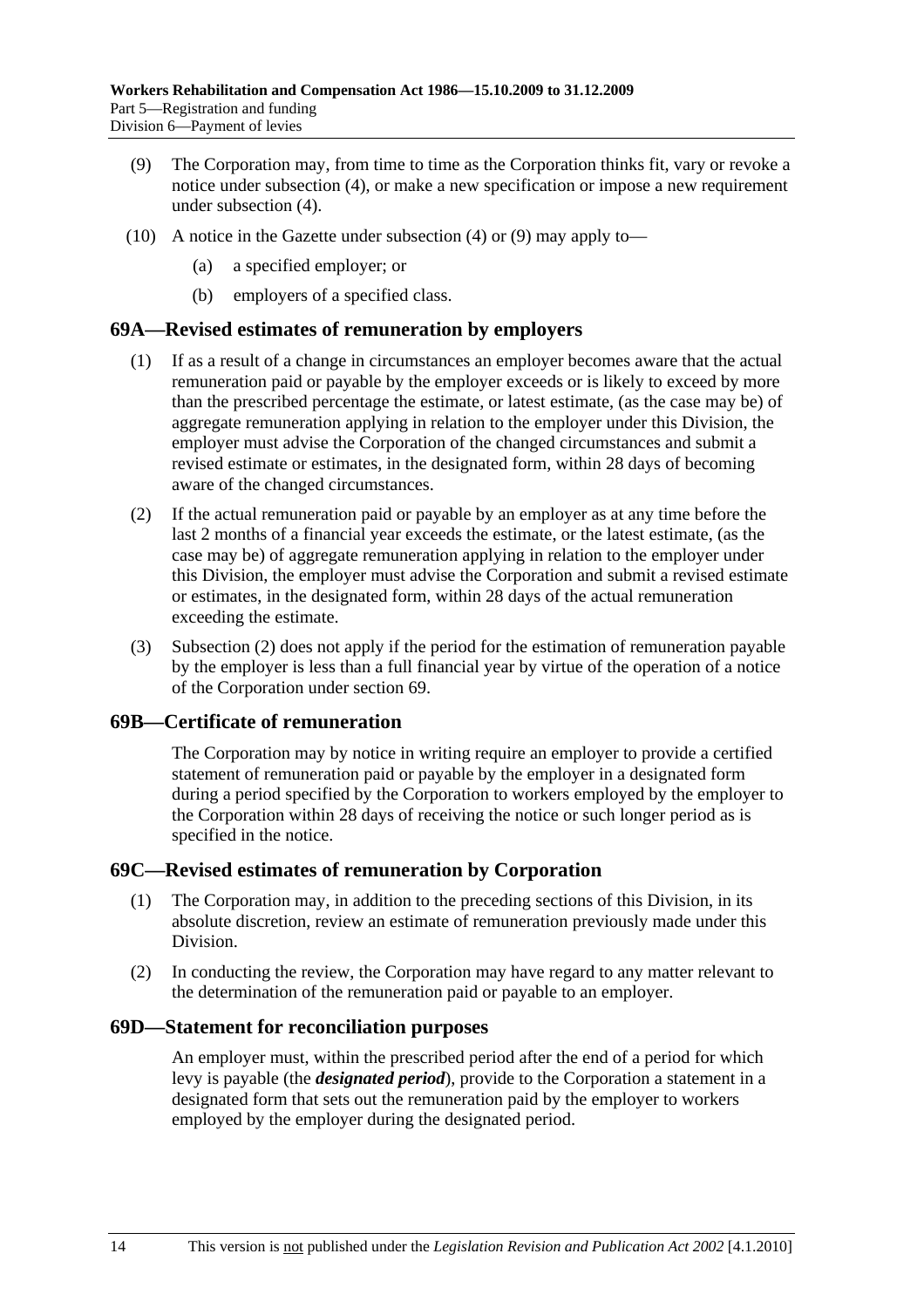### **69E—Adjustment of levy**

- (1) If the Corporation considers that the levy payable by an employer should be adjusted—
	- (a) because of the specification of an estimate of remuneration under section 69(4); or
	- (b) because the circumstances specified in section 69A(1) or (2) apply; or
	- (c) because of information provided in a statement under section 69B; or
	- (d) because of the outcome of a review under section  $69C(1)$ ,

the Corporation may issue a notice of adjustment of levy to the employer.

- (2) If, as a result of the actual remuneration paid by an employer to workers employed by the employer during a period for which levy is payable, the employer has paid an amount of levy that does not equal the amount of levy payable under Division 4 or 5, there will be an adjustment of the employer's liability to levy with respect to that period by force of this subsection.
- (3) If additional levy is payable—
	- (a) under a notice of adjustment under subsection (1); or
	- (b) by operation of subsection (2),

the additional amount is payable in accordance with the regulations (and may be recovered as unpaid levy in a case of default).

- (4) If an excess amount has been paid by the employer—
	- (a) on account of a notice of adjustment under subsection (1); or
	- (b) by operation of subsection (2),

the Corporation may at the Corporation's discretion (but subject to the regulations)—

- (c) refund the excess to the employer; or
- (d) set off the excess against existing or future liabilities of the employer to make payments of levy under this Act.

#### **69F—Deferred payment of levy**

- (1) The Corporation may, on application by an employer, defer the payment of levy by the employer if satisfied that—
	- (a) the employer is in financial difficulties; but
	- (b) the employer has a reasonable prospect of overcoming the financial difficulties and the deferment would assist materially in overcoming those difficulties.
- (2) A deferment may be given under this section on conditions that the Corporation considers appropriate having regard to the objects of this Act.
- (3) The Corporation may, by written notice to the employer, cancel a deferment under this section.
- (4) If a deferment is cancelled, the employer must pay to the Corporation the amount covered by the deferment as required by the notice of cancellation.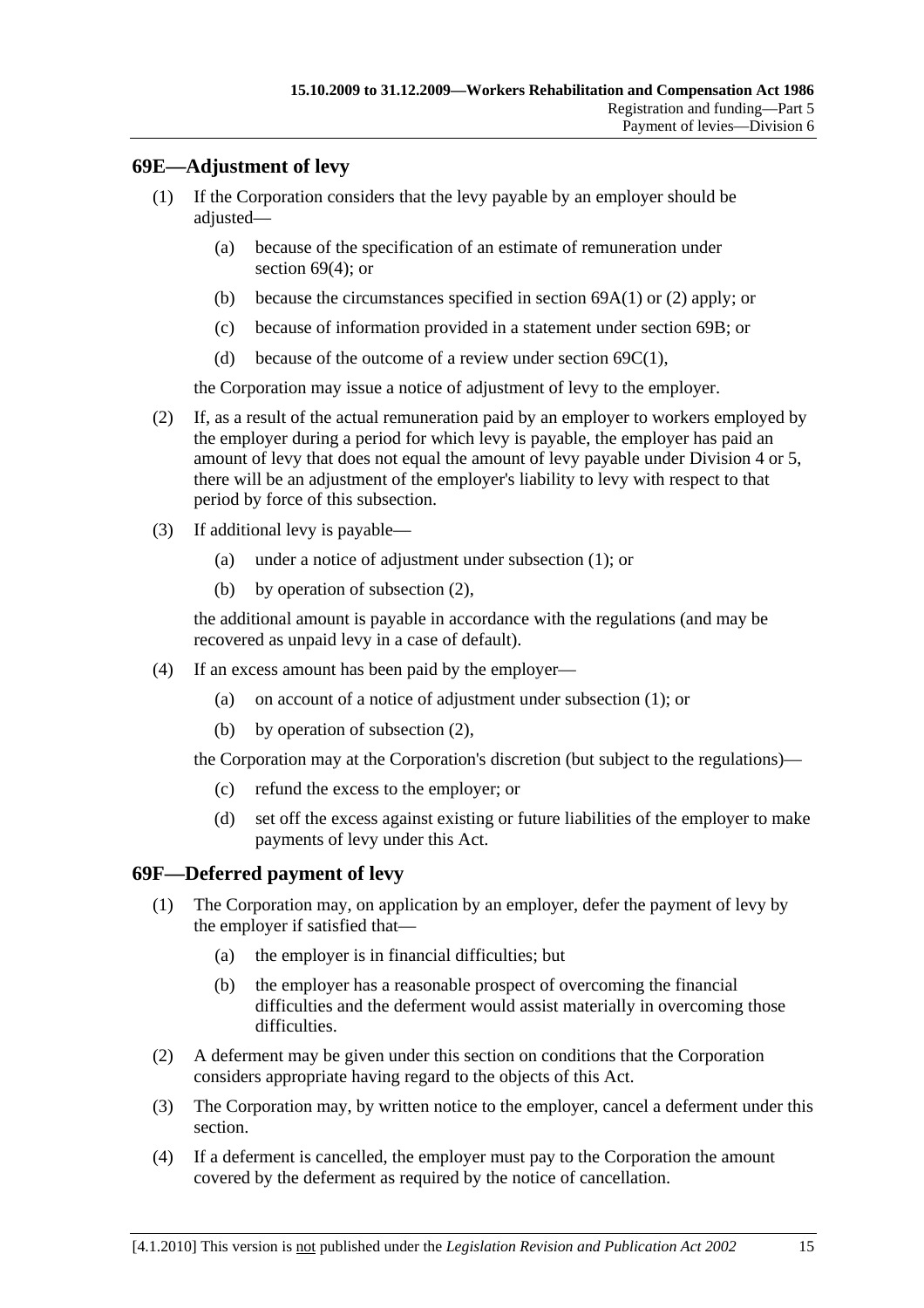#### **69G—Exercise of adjustment powers**

The Corporation may exercise its powers under this Division regardless of whether or not—

- (a) any levy has been fixed, demanded or paid; or
- (b) a period to which any determination or adjustment may apply has been completed; or
- (c) the Corporation has already reviewed or adjusted any estimate, liability or payment under this Division; or
- (d) any circumstances have arisen that would, but for this section, stop the Corporation from conducting a review, or making a determination or adjustment.

### **Division 7—Recovery of levies and fines**

#### **70—Recovery on default**

- (1) Where an employer—
	- (a) fails or neglects duly to furnish a return when required by or under this Act; or
	- (b) furnishes a return that the Corporation has reasonable grounds to believe to be defective in any respect,

the Corporation may make an assessment of levy on the basis of estimates made by the Corporation.

- (2) Where an employer fails to pay a levy, or the full amount of a levy, required by or under this Act, the Corporation will make an assessment of the amount payable by the employer.
- (3) The Corporation may, by assessment under subsection (1) or (2), impose on the employer a fine of an amount (not exceeding 3 times the amount assessed) fixed by the Corporation.
- (4) The Corporation may for any proper reason remit a fine imposed under subsection (3) wholly or in part.
- (5) An employer to whom a notice of an assessment or a fine under this section is given shall pay the amount of the assessment or fine within the time allowed in the notice. Maximum penalty: \$10 000.

### **71—Penalty for late payment**

- (1) Where an employer fails to pay a levy as and when required by or under this Part—
	- (a) the amount in arrears will, unless the Corporation determines otherwise be increased by penalty interest at the prescribed rate; and
	- (b) the Corporation may impose on the employer a fine of an amount (not exceeding 3 times the amount assessed) fixed by the Corporation.
- (2) The Corporation may for any proper reason remit penalty interest or a fine imposed under subsection (1) wholly or in part.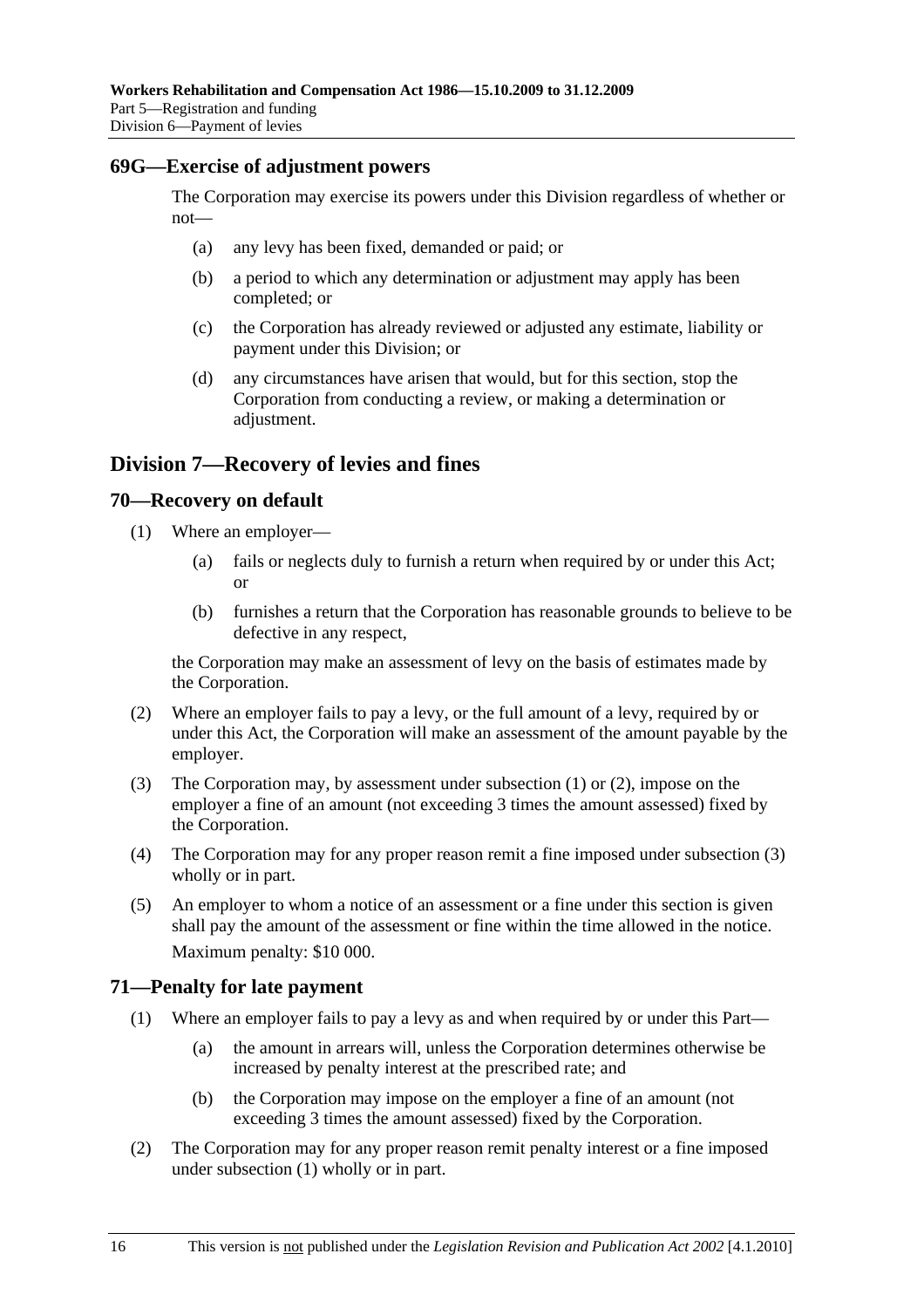(3) An employer to whom notice of an assessment or a fine under this section is given shall pay the amount of the assessment or fine within the time allowed in the notice. Maximum penalty: \$10 000.

### **72—Review**

- (1) Where an employer considers that a decision of the Corporation as to—
	- (aa) the estimate of remuneration that is to be used for the calculation of a levy; or
	- (a) the fixing or assessment of a levy; or
	- (b) the imposition of penalty interest or a fine; or
	- (c) the imposition or variation of a condition of a kind that may lead to the imposition of a supplementary levy,

is unreasonable, the board must, on application by the employer, review the decision.

- (2) An application for review does not suspend a liability to pay a levy, penalty interest or a fine.
- (3) The review will be conducted, in accordance with procedures determined by the board, by the board itself, or by a committee or person to whom the board has delegated its powers of review under this section, and the board has an absolute discretion as to whether it will permit the employer or a representative of the employer to be heard orally on the review.
- (4) On review, the board may—
	- (aa) alter an estimate;
	- (a) alter a levy or an assessment;
	- (b) quash or reduce penalty interest or a fine;
	- (c) direct the repayment of amounts overpaid;
	- (d) quash or vary a condition imposed by the Corporation.
- (5) An application under this section for review of a decision of the Corporation—
	- (a) must, if the decision relates to a class of employers, be made within four months after notice of the decision was given; or
	- (b) must, if the decision relates to an individual employer, be made within two months after the employer was given notice of the decision,

unless the board (or its delegate) allows an extension of time for making the application.

### **72A—Reasonable mistake about application of Act**

 (1) Despite any other provision of this Division, if the Corporation is satisfied that the reason for an employer failing to pay the correct amount of levy is that the employer believed on reasonable grounds that the employer would not be required to pay levy in respect of a particular worker because that worker's employment was not connected with this State by virtue of the operation of section 6, the employer is not liable to pay a fine or penalty interest on account of that particular failure.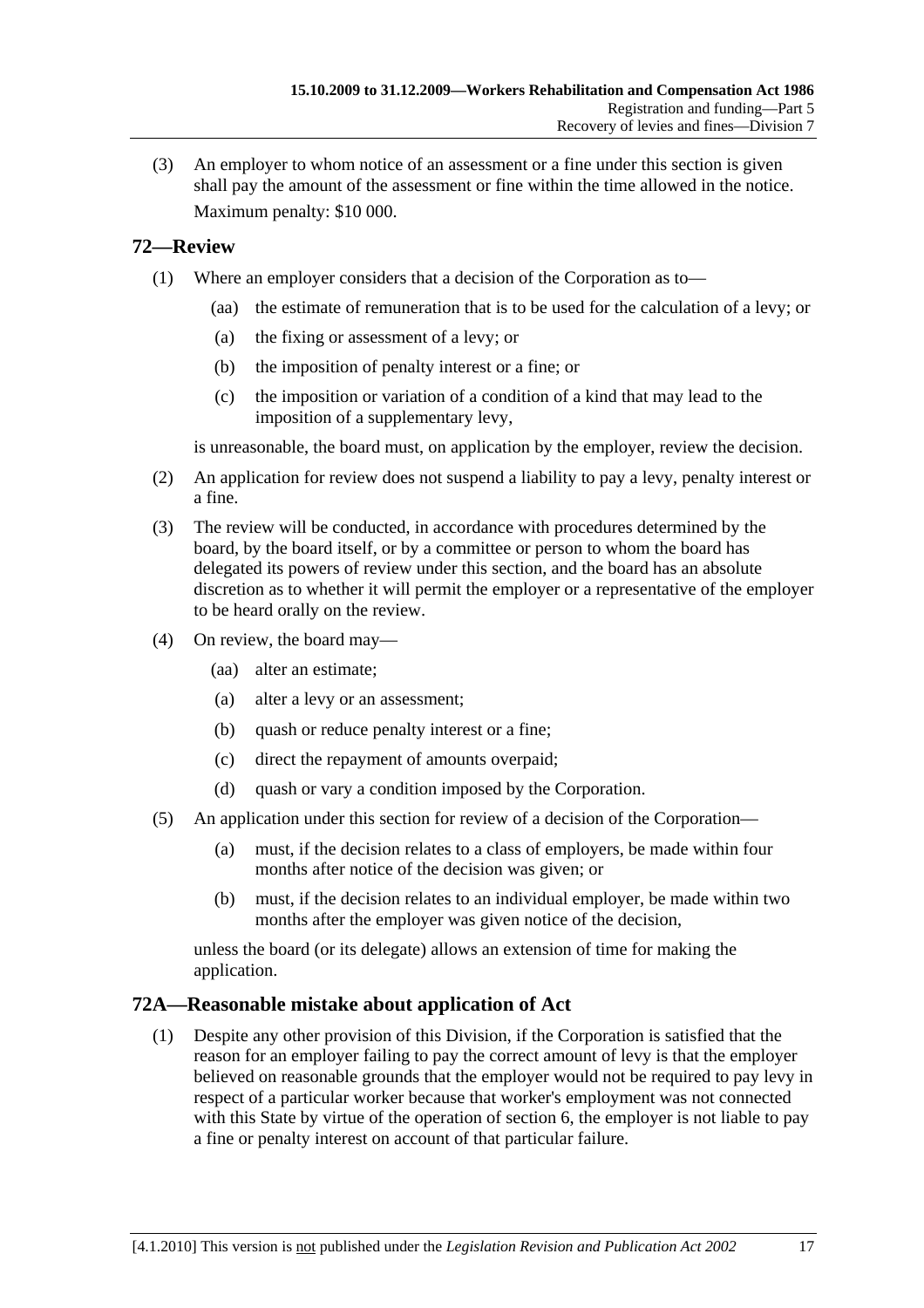- (2) However, if the employer's belief on reasonable grounds under subsection (1) was that under section 6 the particular worker's employment was connected with another State, subsection (1) does not apply unless at the time of the relevant failure the employer had workers compensation cover in respect of the worker under the law of that other State.
- (3) In this section—

*State* includes a Territory:

*workers compensation cover* means insurance or registration under the law of a State in respect of liability for statutory workers compensation under that law.

### **Division 8—Miscellaneous**

#### **73—Separate accounts**

The Corporation shall, in a manner and form determined by the Corporation, maintain a separate account for each employer in which the Corporation records—

- (a) the levies charged to the employer; and
- (b) the amounts paid by an employer; and
- (c) the costs related to claims arising from employment by the employer, distinguishing the costs related to claims for unrepresentative disabilities and secondary disabilities from the other claims; and
- (d) all other costs attributable to the employer; and
- (e) any other matter that the Corporation thinks fit.

### **74—Liability to keep accounts**

- (1) For the purpose of completing returns in accordance with this Part, an employer shall keep—
	- (a) an accurate account of all remuneration paid or payable to the workers of the employer;
	- (b) such other information as may be required by the Corporation.

Maximum penalty: \$10 000.

- (2) Where an employer employs workers in more than one class of industry, the Corporation may require the employer to keep an account and other information under subsection (1) in respect of each separate class.
- (3) Any accounts and other information required to be kept under this section must be kept within the State and in writing in the English language or so as to be readily accessible and convertible into writing in the English language.
- (4) This section does not apply so as to require the retention of accounts or other information beyond 7 years or such lesser period as the Corporation may determine in a particular case from the end of the period to which the accounts or other information relates.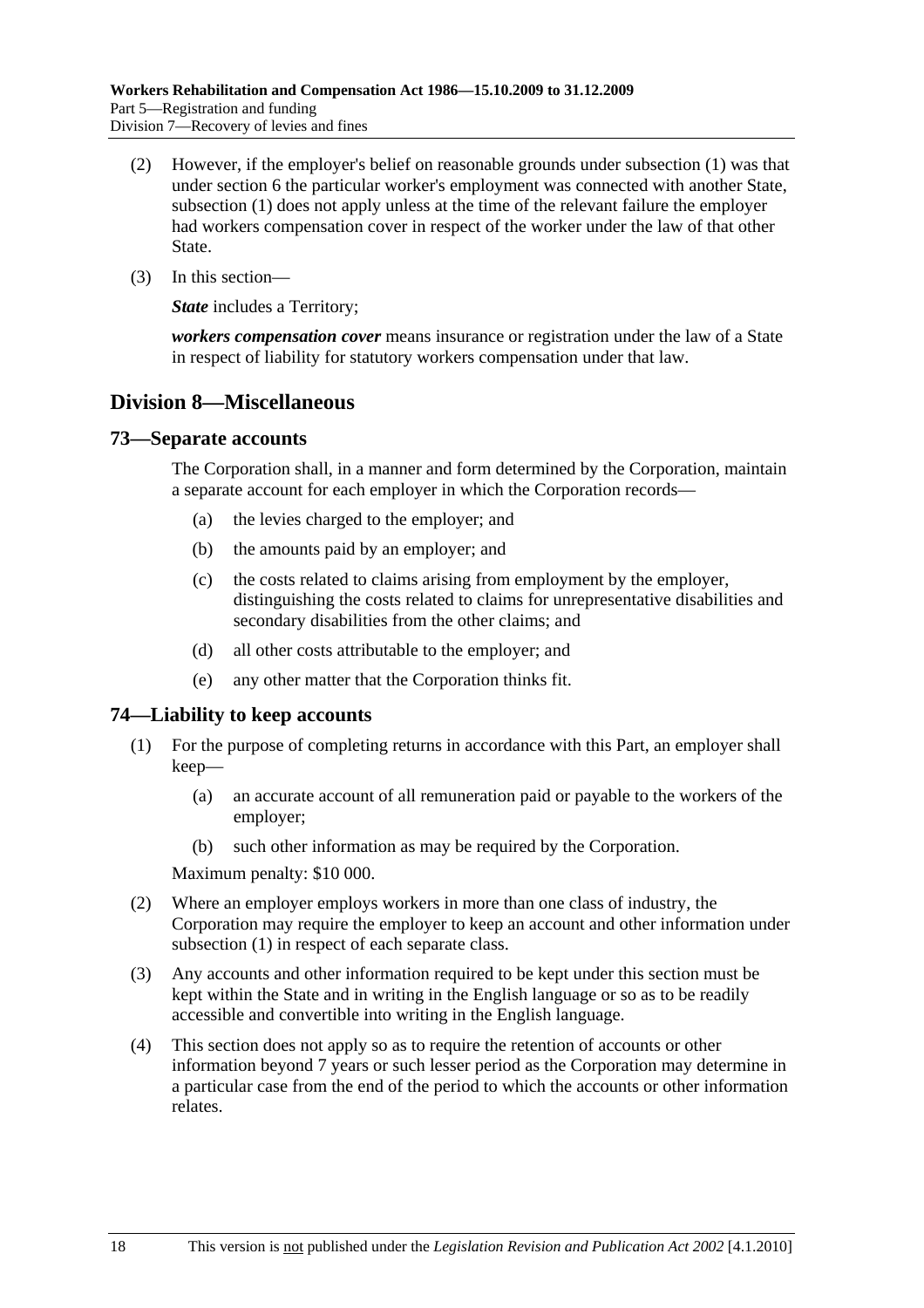#### **75—Person ceasing to be an employer**

- (1) Where a registered employer ceases to be an employer who is required to be registered under this Part, the person shall, within 14 days of ceasing to be such an employer—
	- (a) give written notice in a manner and form approved by the Corporation; and
	- (b) furnish the Corporation, in a manner and form approved by the Corporation, with such information as the Corporation may require.
- (2) The Corporation may cancel the registration of an employer if it is satisfied that the person has ceased to be an employer who is required to be registered under this Part.
- (3) The cancellation of registration does not affect any liability that arose before the date of cancellation.

#### **76—Proof of registration**

An employer shall, at the request of an authorised officer, an officer of an industrial association or any other person appointed by the Corporation in writing for the purposes of this section, produce evidence of the employer's registration under this Act.

Maximum penalty: \$1 000.

#### **76AA—Discontinuance fee**

- (1) An employer who—
	- (a) ceases to be registered under section 59 (including in a case where the employer is then registered as a self-insured employer under section 60); or
	- (b) ceases to be registered under section 60 (but not including in a case where the employer is then registered under section 59),

is liable to pay to the Corporation a fee calculated in accordance with the regulations.

 (2) A fee payable under subsection (1) is a debt due to the Corporation and may be recovered by the Corporation in a court of competent jurisdiction.

### **76A—Recovery of levy**

A levy payable under this Act (and any penalty interest or fine imposed by the Corporation under this Part) is a debt due to the Corporation and may be recovered by the Corporation in a court of competent jurisdiction.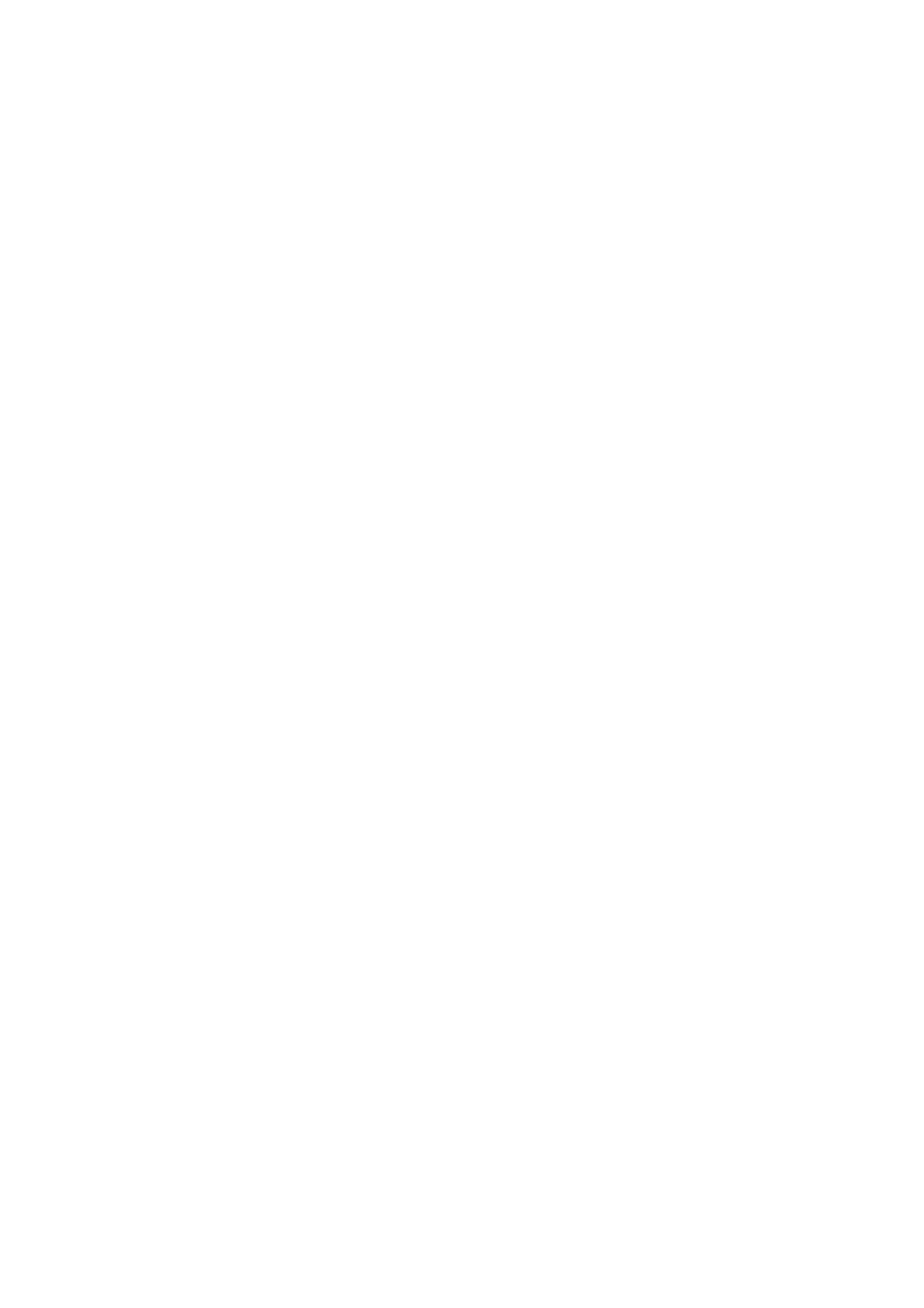# **Part 6—Workers Compensation Tribunal**

# **Division 1—Establishment of Tribunal**

### **77—Establishment of Tribunal**

The *Workers Compensation Appeal Tribunal* established under this Act before the commencement of this Part continues as the *Workers Compensation Tribunal*.

#### **77A—Seal**

- (1) The Tribunal has a seal and may have more than one seal.
- (2) A document apparently sealed with a seal of the Tribunal will, in the absence of evidence to the contrary, be taken to have been duly issued under the authority of the Tribunal.

### **Division 2—Constitution of the Tribunal**

### **78—Constitution of Tribunal**

The Tribunal may be constituted of—

- (a) a Full Bench; or
- (b) a single presidential member; or
- (c) a single conciliation officer.

### **78A—Full Bench**

- (1) A Full Bench of the Tribunal consists of three presidential members.
- (2) A decision in which a majority of the presidential members constituting a Full Bench of the Tribunal agree is a decision of the Tribunal.

### **78B—Exercise of Tribunal's powers by the Registrar**

The Registrar may exercise the powers of the Tribunal for the purpose of—

- (a) adjourning proceedings by consent of the parties; or
- (b) carrying out other functions assigned to the Registrar under the rules.

# **Division 3—Jurisdiction of the Tribunal**

### **79—Jurisdiction**

The Tribunal has the jurisdiction conferred by statute.

### **Division 4—The presidential members**

### **80—The President**

- (1) The Senior Judge of the *Industrial Relations Court of South Australia* is President of the Tribunal.
- (2) The President is the principal judicial officer of the Tribunal.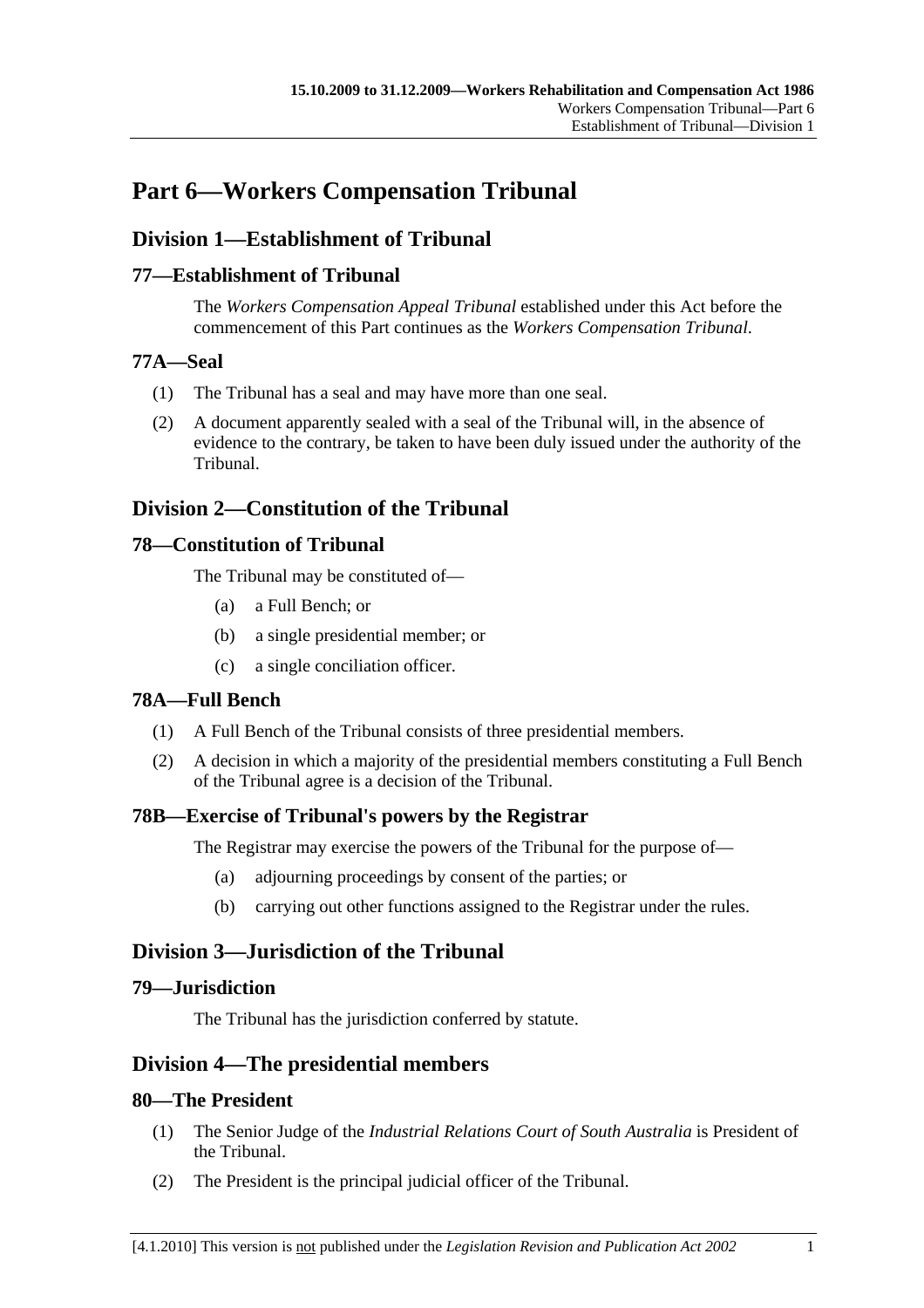- (3) The President is responsible for the administration of the Tribunal.
- (4) In the absence of the President from official duties, responsibility for administration of the Tribunal devolves on a Deputy President appointed by the Governor to act in the President's absence or, if no such appointment has been made, on the most senior Deputy President available to undertake that responsibility.
- (5) The President may delegate administrative powers and responsibilities.
- (6) A delegation under subsection (5)—
	- (a) may be made to any person; and
	- (b) is revocable at will; and
	- (c) does not derogate from the President's power to act personally in any matter.

#### **80A—The Deputy Presidents**

- (1) A Judge (other than the Senior Judge) of the *Industrial Relations Court of South Australia* is a Deputy President of the Tribunal.
- (2) The Governor may, on the nomination of the Minister, appoint a suitable person as a Deputy President of the Tribunal.
- (3) A person is not eligible for appointment as a Deputy President of the Tribunal unless the person is a legal practitioner of at least seven years standing.
- (4) A person may be appointed as a Deputy President of the Tribunal on a permanent or acting basis.
- (5) A person appointed as a Deputy President of the Tribunal under this section ceases to hold that office if the person—
	- (a) dies; or
	- (b) reaches the age of 65 years; or
	- (c) in the case of a Deputy President appointed on an acting basis—completes the term appointment and is not reappointed; or
	- (d) resigns by written notice given to the Minister; or
	- (e) is removed from office by the Governor for—
		- (i) misconduct; or
		- (ii) neglect of duty; or
		- (iii) incompetence; or
		- (iv) incapacity to carry out official duties satisfactorily.
- (6) A Deputy President appointed under this section is entitled to remuneration allowances and expenses on a basis approved by the Governor.
- (7) This section does not derogate from the operation of the *Judicial Administration (Auxiliary Appointments and Powers) Act 1988*.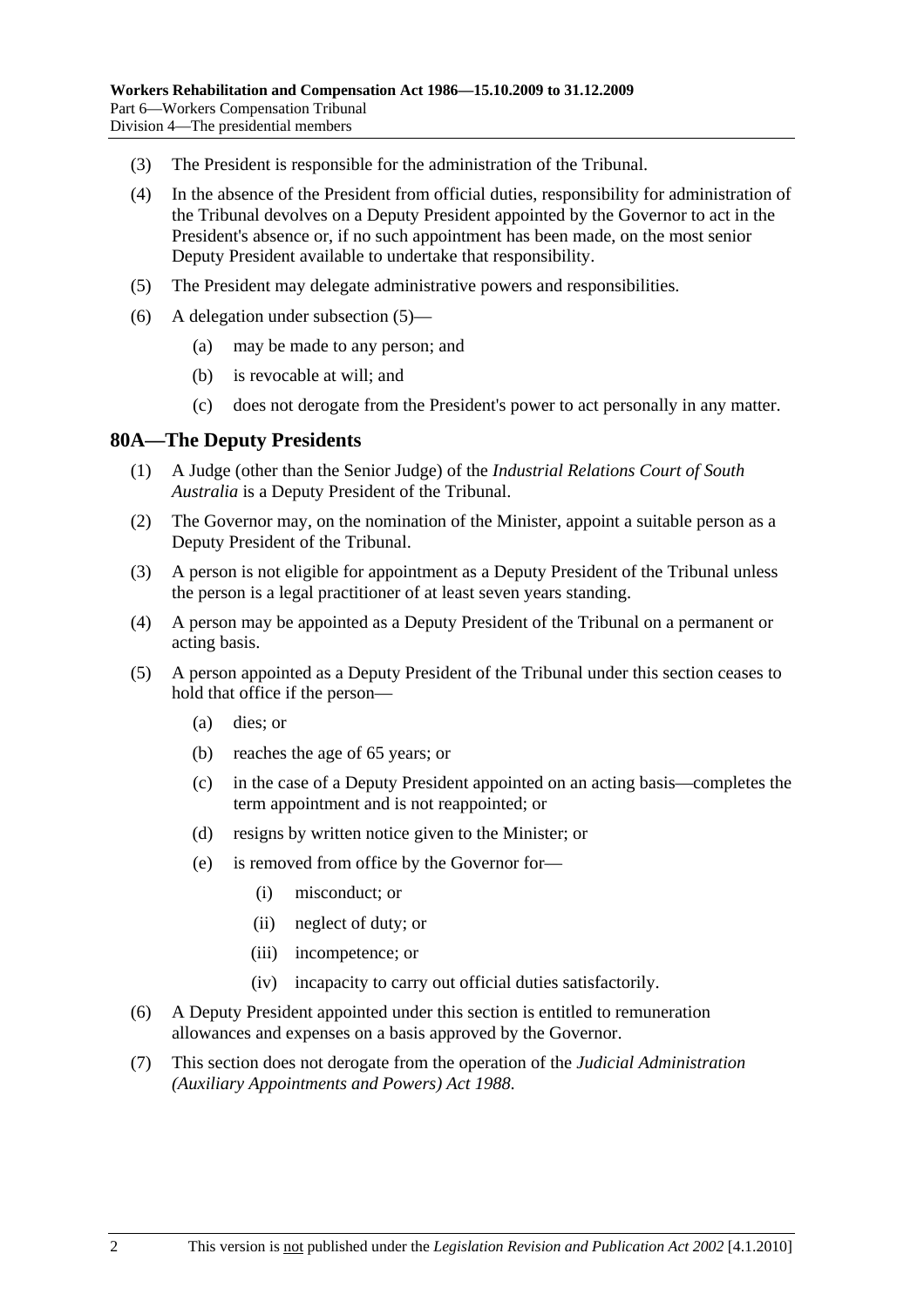# **Division 5—Conciliation officers**

### **81—Appointment of conciliation officers**

- (1) The Governor may appoint conciliation officers to carry out the Tribunal's work of conciliation.
- (2) A conciliation officer must be a person of standing in the community with appropriate experience to work effectively in the conciliation of disputes under this Act.
- (3) Before a person is appointed (or reappointed) as a conciliation officer, the Minister must consult confidentially about the proposed appointment with—
	- (a) the United Trades and Labor Council; and
	- (b) the South Australian Employers' Chamber of Commerce and Industry; and
	- (c) the President of the Tribunal, or a Deputy President nominated by the President of the Tribunal.

### **81A—Conditions of appointment**

- (1) A conciliation officer will be appointed for a term of five years and, at the end of a term of appointment, is eligible for reappointment.
- (2) However—
	- (a) a term of appointment cannot extend beyond the time the appointee reaches 65 years and if the appointee will reach that age less than 5 years after the date the appointment was made or last renewed, the appointment will be made or renewed for a term ending when the appointee reaches 65 years of age; and
	- (b) an appointment may be made on an acting basis and, in that case, the appointment will be for a term (not exceeding six months) stated in the instrument of appointment.
- (3) A conciliation officer—
	- (a) is entitled to a salary and allowances determined by the Governor on the recommendation of the Minister; and
	- (b) is, to an extent determined by the Governor, subject to the *Public Sector Management Act 1995* (which applies with modification determined by the Governor); and
	- (c) is an employee for the purposes of the *Superannuation Act 1988*.
- (4) A conciliation officer—
	- (a) must not, without the consent of the Minister, engage in remunerative work apart from official duties; and
	- (b) must not, while in office, be an officer of an industrial association.
- (5) The Governor may remove a conciliation officer from office if the officer—
	- (a) is convicted of an indictable offence; or
	- (b) is guilty of misconduct or neglect of duty; or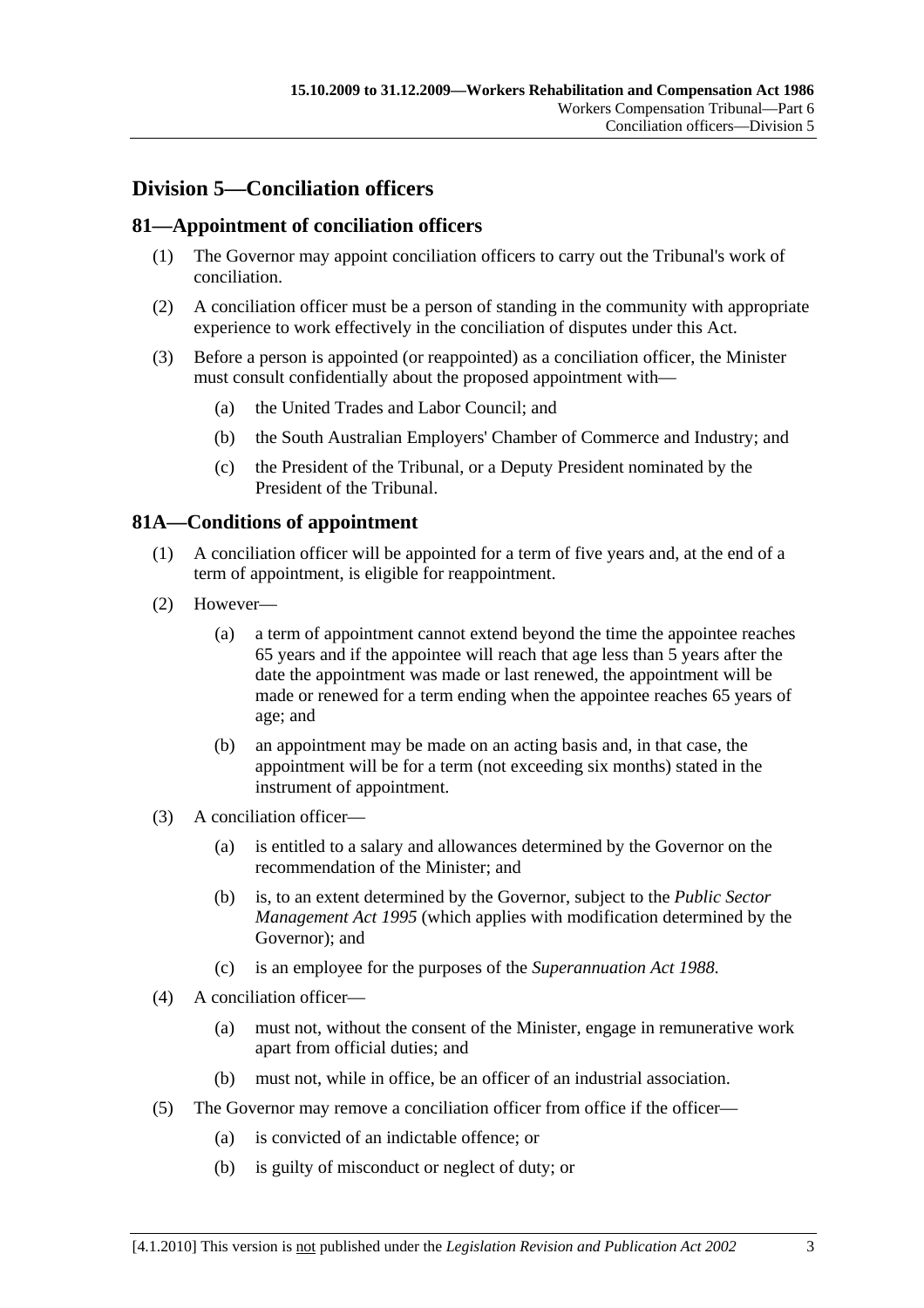- (c) is incompetent; or
- (d) becomes mentally or physically incapable of carrying out official duties satisfactorily; or
- (e) contravenes subsection (4).

*Misconduct* includes (but is not limited to)—

- unlawful or improper conduct in the performance of official duties;
- refusal or deliberate failure to follow reasonable administrative directions given under this Part by the President.
- (6) The office of a conciliation officer becomes vacant if the officer—
	- (a) dies; or
	- (b) completes a term of appointment and is not reappointed; or
	- (c) resigns by written notice to the Minister; or
	- (d) is removed from office under subsection (5).

#### **81B—Administrative responsibilities of conciliation officers**

A conciliation officer is responsible to, and subject to direction by, the President on administrative matters and, in particular, is subject to direction by the President on the duties to be performed and the times and places at which the duties are to be performed.

### **Division 6—Administrative and ancillary staff**

#### **82—Administrative and ancillary staff**

The Tribunal's administrative and ancillary staff consists of—

- (a) the Registrar;
- (b) the Deputy Registrars;
- (c) any other persons appointed to the administrative and ancillary staff of the Tribunal.

#### **82A—Appointment etc of the Registrar**

A person cannot be appointed to the office of Registrar of the Tribunal, nor can a person holding that office be dismissed or reduced in status, except on the recommendation, or with the concurrence, of the President.

#### **82B—Responsibilities of administrative and ancillary staff**

A member of the Tribunal's administrative or ancillary staff is responsible to the President (through any properly constituted administrative superior) for the proper and efficient discharge of his or her duties.

### **Division 7—Sittings and distribution of business**

#### **83—Time and place of sittings**

(1) The Tribunal may sit at any time (including a Sunday).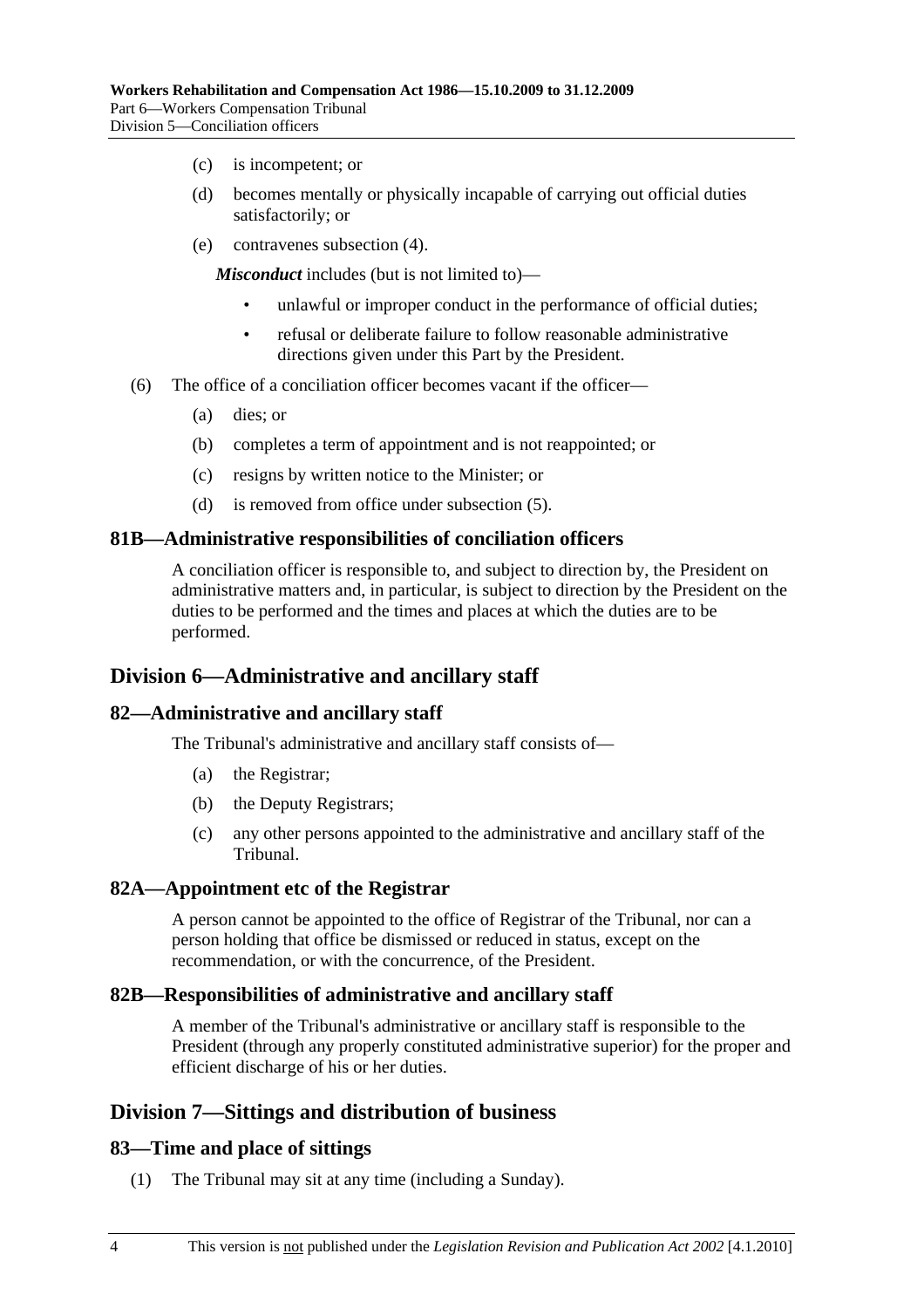- (2) The Tribunal may sit at any place (either within or outside the State).
- (3) The Tribunal will sit at such times and places as the President may direct.

### **83A—Adjournment from time to time and from place to place**

The Tribunal may—

- (a) adjourn proceedings from time to time and from place to place; or
- (b) adjourn proceedings to a time, or a time and place, to be fixed; or
- (c) order the transfer of proceedings from place to place.

### **Division 8—Evidence**

### **84—Tribunal not to be bound by evidentiary rules**

The Tribunal is not bound by the rules of evidence but may inform itself in any way it considers appropriate.

### **84A—Power to require attendance of witnesses and production of evidentiary material**

- (1) The Tribunal may, on the application of a party to proceedings or on its own initiative, issue a summons requiring a person to appear before the Tribunal at a specified time and place to give evidence or to produce evidentiary material (or both).
- (2) A summons to produce evidentiary material may, instead of providing for production of the material before the Tribunal, provide for production of the material to an officer of the Tribunal nominated in the summons.

### **84B—Power to compel the giving of evidence**

- (1) A person who is called to give evidence or to produce evidentiary material before the Tribunal and—
	- (a) refuses or fails to make an oath or affirmation when required to do so by the Tribunal; or
	- (b) refuses or fails to give evidence on a subject on which that person is compellable to give evidence; or
	- (c) refuses or fails without reasonable excuse to produce evidentiary material that that person is required by the Tribunal to produce,

commits a contempt of the Tribunal.

 (2) This section applies whether the person was summoned before the Tribunal, brought before the Tribunal on a warrant, or came to the Tribunal of his or her own volition.

### **84C—Entry and inspection of property**

- (1) The Tribunal may enter any land or building and carry out an inspection that the Tribunal considers relevant to a proceeding before the Tribunal.
- (2) The Tribunal may authorise an officer of the Tribunal to enter any land or building and carry out an inspection that the Tribunal considers relevant to a proceeding before the Tribunal.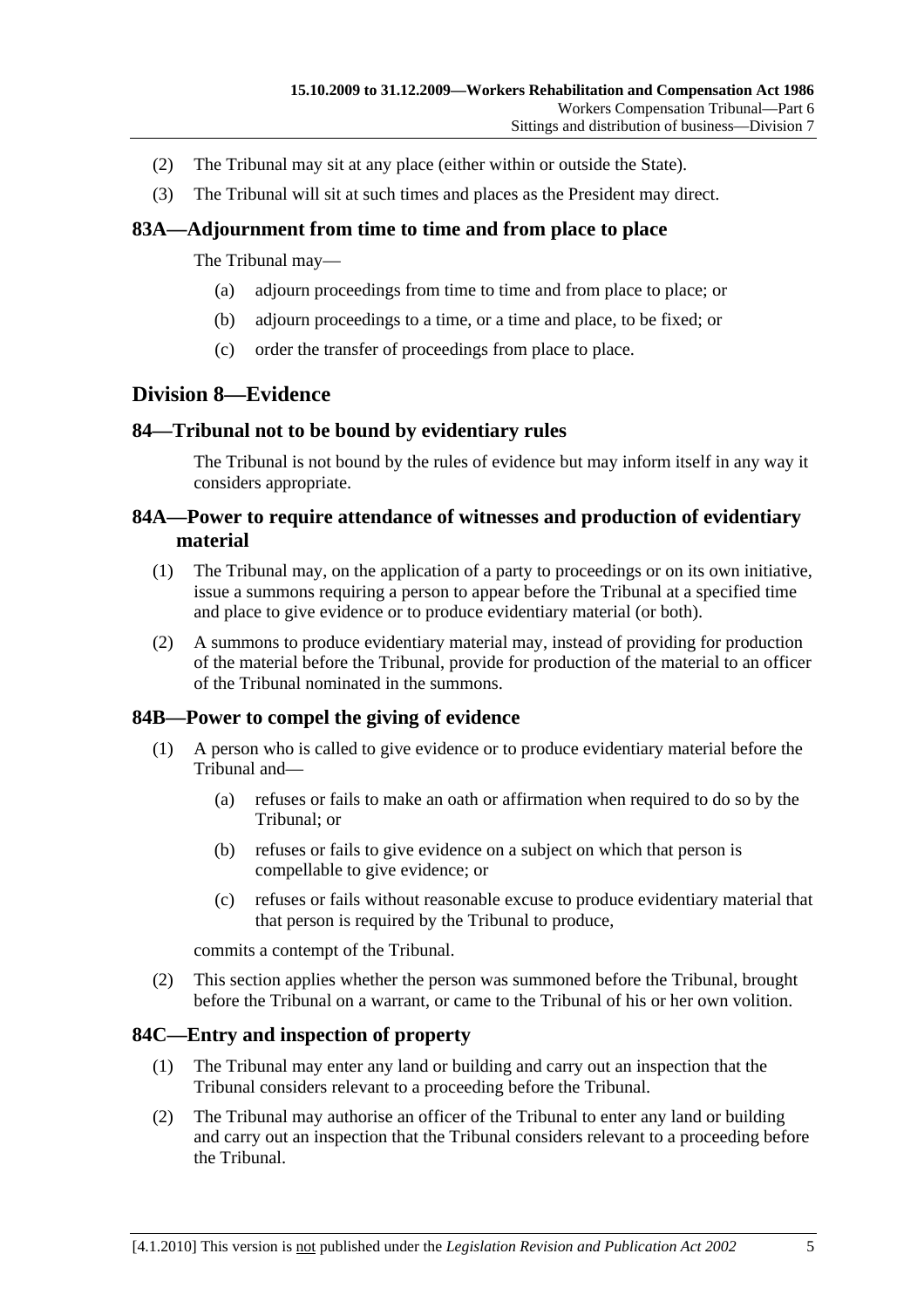(3) A person who obstructs the Tribunal, or a person authorised by the Tribunal, in the exercise of a power of entry or inspection under this section commits a contempt of the Tribunal.

### **84D—Issue of evidentiary summonses**

- (1) A summons under this Part may be issued on behalf of the Tribunal by—
	- (a) a presidential member of the Tribunal; or
	- (b) a conciliation officer; or
	- (c) the Registrar.
- (2) However, the Registrar may only issue a summons at the direction of a presidential member or a conciliation officer or as authorised under the Rules.

### **Division 9—General principles and rules**

#### **85—Principles of equity and good conscience**

The Tribunal must act according to equity, good conscience and the substantial merits of the case without regard to technicalities and legal forms.

#### **85A—Hearings to be in public**

- (1) The Tribunal must hear proceedings (other than interlocutory or conciliation proceedings) in a place open to the public.
- (2) However, the Tribunal may, in the interests of a party to proceedings hear the proceedings, or a particular part of the proceedings, in private.

#### **85B—Representation**

- (1) A person is entitled to appear personally or by representative in conciliation proceedings or other proceedings before the Tribunal.
- (2) However, a person is not entitled to be represented by a person whose name has been struck off the roll of legal practitioners or who, although a legal practitioner, is not entitled to practise the profession of law because of disciplinary action taken against the person.
- (3) If, in conciliation proceedings, the conciliator presiding at the proceedings wants to speak to a person privately in the absence of the person's representative, the representative must withdraw until—
	- (a) the conciliator invites the representative to return; or
	- (b) the private interview is terminated.
- (4) A party is entitled to terminate a private interview with the conciliator held in the absence of the party's representative at any time after the conciliator has had a reasonable opportunity to put to the party proposals for which the conciliator initiated the private interview.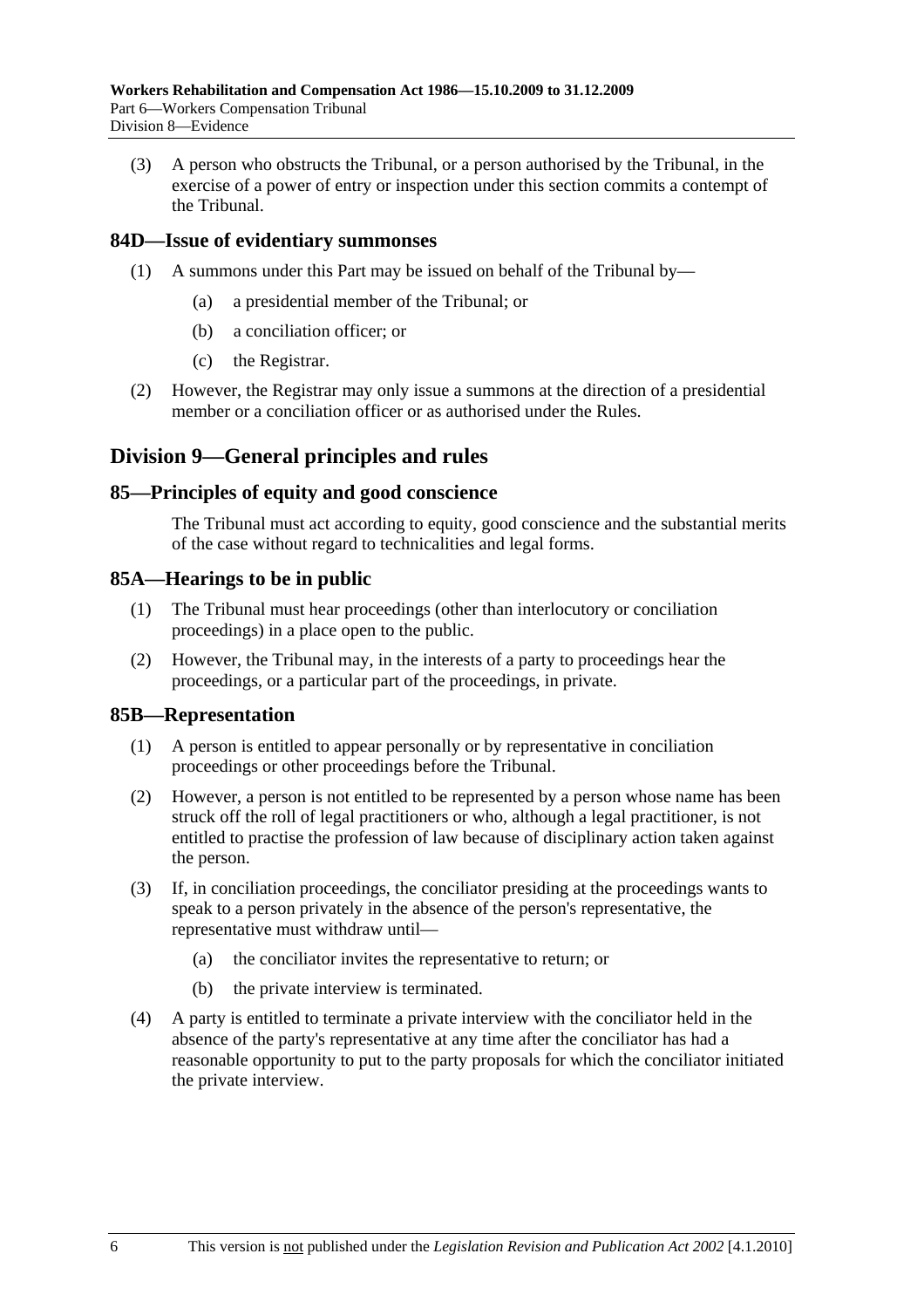# **Division 10—Appeals and references of questions of law**

#### **86—Appeal on question of law**

- (1) An appeal lies on a question of law against a decision of the Tribunal constituted of a single presidential member to a Full Bench of the Tribunal.
- (2) An appeal under this section must be commenced, heard and determined in accordance with the rules.

#### **86A—Reference of question of law and final appeal to Supreme Court**

- (1) A Full Bench of the Tribunal may refer a question of law for the opinion of the Full Court of the Supreme Court.
- (2) Subject to subsection (2a), an appeal also lies on a question of law against a decision of the Full Bench of the Tribunal to the Full Court of the Supreme Court.
- (2a) An appeal cannot be commenced under subsection (2) except with the permission of a Judge of the Supreme Court.
- (3) On a reference or appeal under this section, the Full Court of the Supreme Court may—
	- (a) decide the question of law;
	- (b) refer the matter back to the Tribunal with directions the Full Court considers appropriate;
	- (c) make consequential or related orders (including orders for costs).

# **Division 11—Enforcement of judgments**

#### **87—Certified copy of judgment or order**

The Registrar must, on application by a party to proceedings, issue a certified copy of a judgment or order of the Tribunal in the proceedings.

#### **87A—Enforcement of judgments and orders**

- (1) A certified copy of a judgment or order of the Tribunal may be filed in the District Court.
- (2) When a certified copy of a judgment or order is filed in the District Court under this section, the judgment or order may be enforced as a judgment or order of the District Court.

# **Division 12—Miscellaneous**

#### **88—Immunities**

- (1) A presidential member of the Tribunal or a conciliation officer has the same privileges and immunities from civil liability as a Judge of the Supreme Court.
- (2) An officer of the Tribunal, other than a presidential member or a conciliation officer, incurs no civil or criminal liability for an honest act or omission in carrying out or purportedly carrying out official functions.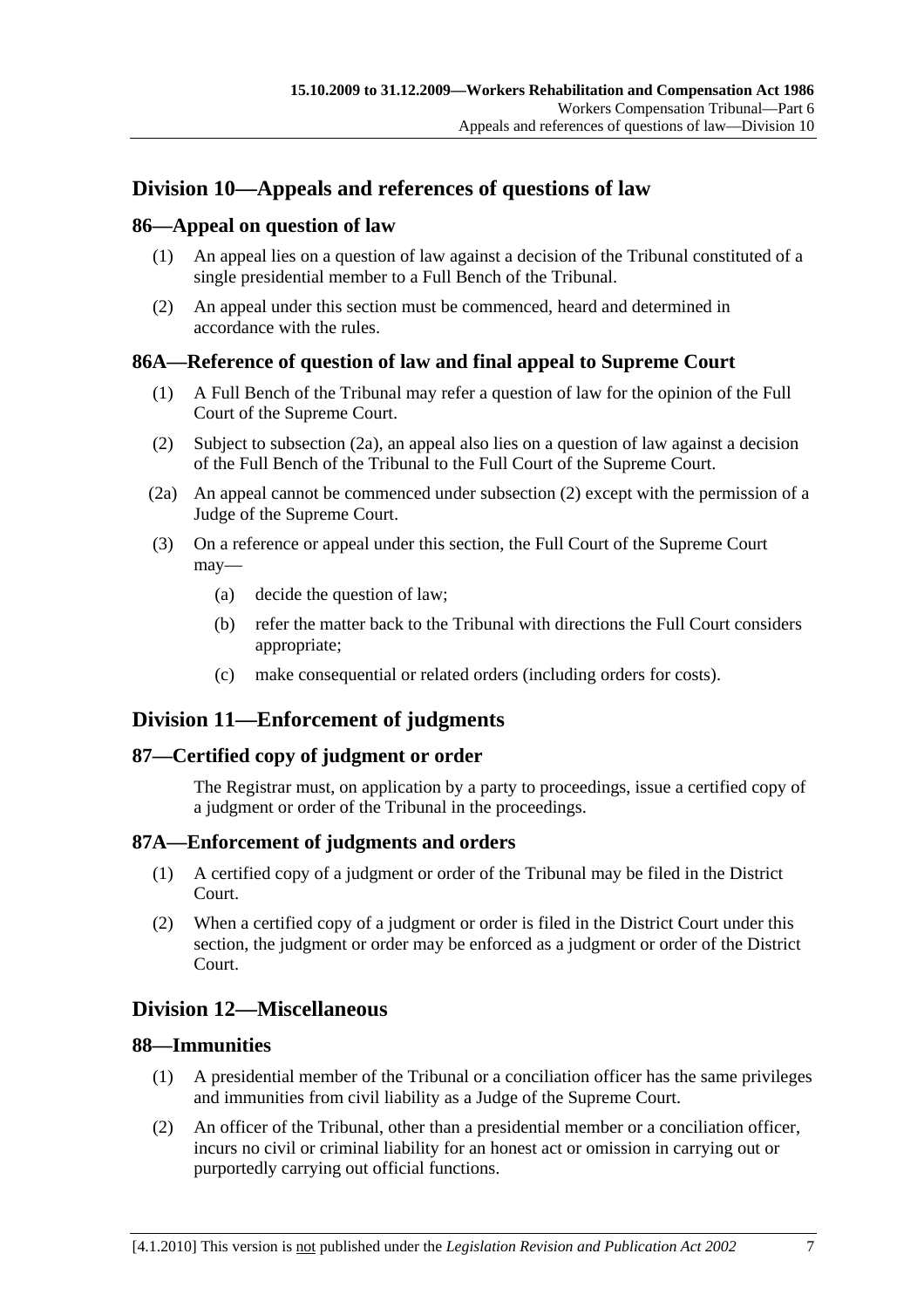#### **88A—Contempts of Tribunal**

A person who—

- (a) interrupts the proceedings of the Tribunal or misbehaves before the Tribunal; or
- (b) insults a presidential member, a conciliation officer or another officer of the Tribunal who is acting in the exercise of official functions; or
- (c) refuses, in the face of the Tribunal, to obey a lawful direction of the Tribunal; or
- (d) fails to comply with a summons, direction, order or other process of the Tribunal (other than an order for the payment of money),

is guilty of a contempt of the Tribunal.

#### **88B—Punishment of contempts**

- (1) The Tribunal constituted of a presidential member may punish a contempt by imposing a fine of an amount (not exceeding \$2 000) considered appropriate by the presidential member.
- (2) This section applies both to contempts committed in the face of the Tribunal and contempts arising from non-compliance with an order, direction, summons or other process of the Tribunal.
- (3) The Supreme Court may review a penalty imposed for a contempt of the Tribunal and quash, increase or reduce the penalty.

#### **88C—Miscellaneous provisions about legal process**

- (1) Any process of the Tribunal may be issued or executed on a Sunday as well as any other day.
- (2) The validity of process is not affected by the fact that the person who issued it dies or ceases to hold office.

## **88D—Service**

- (1) If it is not practicable to serve any process, notice or other document in the manner otherwise prescribed or contemplated by law, the Tribunal may, by order—
	- (a) provide for service by post; or
	- (b) make any other provision that may be necessary or desirable for service.
- (2) Any process, notice or other document served in accordance with an order under subsection (1) will, despite any other law, be taken to have been duly served.

#### **88DA—Power to enlarge scope of proceedings**

The Tribunal may, with the consent of all parties to proceedings, enlarge the scope of the proceedings to include questions that are not presently at issue in the proceedings.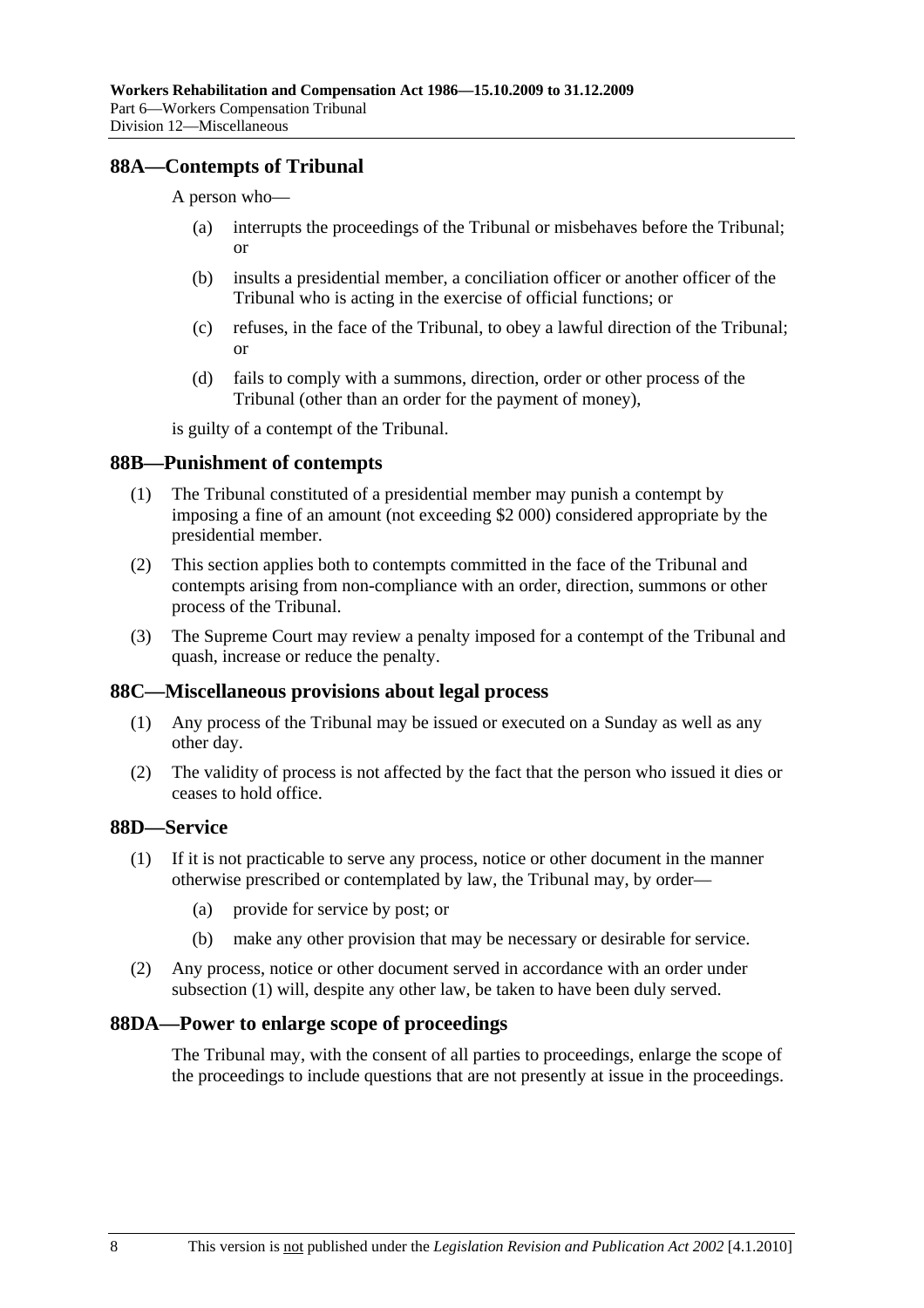#### **88E—Rules**

- (1) The President may make Rules of the Tribunal—
	- (a) regulating the business of the Tribunal and the duties of the various officers of the Tribunal; and
	- (b) authorising conciliation officers to exercise any part of the jurisdiction of the Tribunal; and
	- (c) regulating the practice and procedure of the Tribunal; and
	- (d) imposing mutual obligations on parties to proceedings in the Tribunal to disclose to each other the contents of expert reports or other material of relevance to the proceedings before the proceedings are brought to trial; and
	- (e) regulating the form in which evidence may be taken; and
	- (f) regulating costs; and
	- (g) dealing with any other matter necessary or expedient for the effective and efficient operation of the Tribunal.
- (2) Before making Rules of the Tribunal, the President must consult with a rules committee consisting of—
	- (a) at least three presidential members; and
	- (b) at least two conciliation officers; and
	- (c) the Registrar.
- (3) The rules take effect as from the date of publication in the Gazette or a later date specified in the rules.

#### **88F—Costs of proceedings**

Subject to this Act, the costs of proceedings before the Tribunal are in the discretion of the Tribunal.

#### **88G—Recovery of costs of representation**

 (1) A representative of a party to proceedings before the Tribunal must not charge nor seek to recover for work involved in, or associated with, that representation an amount exceeding the amount allowable under a scale fixed by regulation.

Maximum penalty: \$2 000.

 (2) Before proposing a regulation under this section to the Executive Council, the Minister must consult with the Crown Solicitor.

#### **88H—Power to set aside judgments or orders**

- (1) The Tribunal may amend or set aside a judgment or order of the Tribunal—
	- (a) by consent of the parties; or
	- (b) in order to correct an error; or
	- (c) if the interests of justice require that the judgment or order be amended or set aside.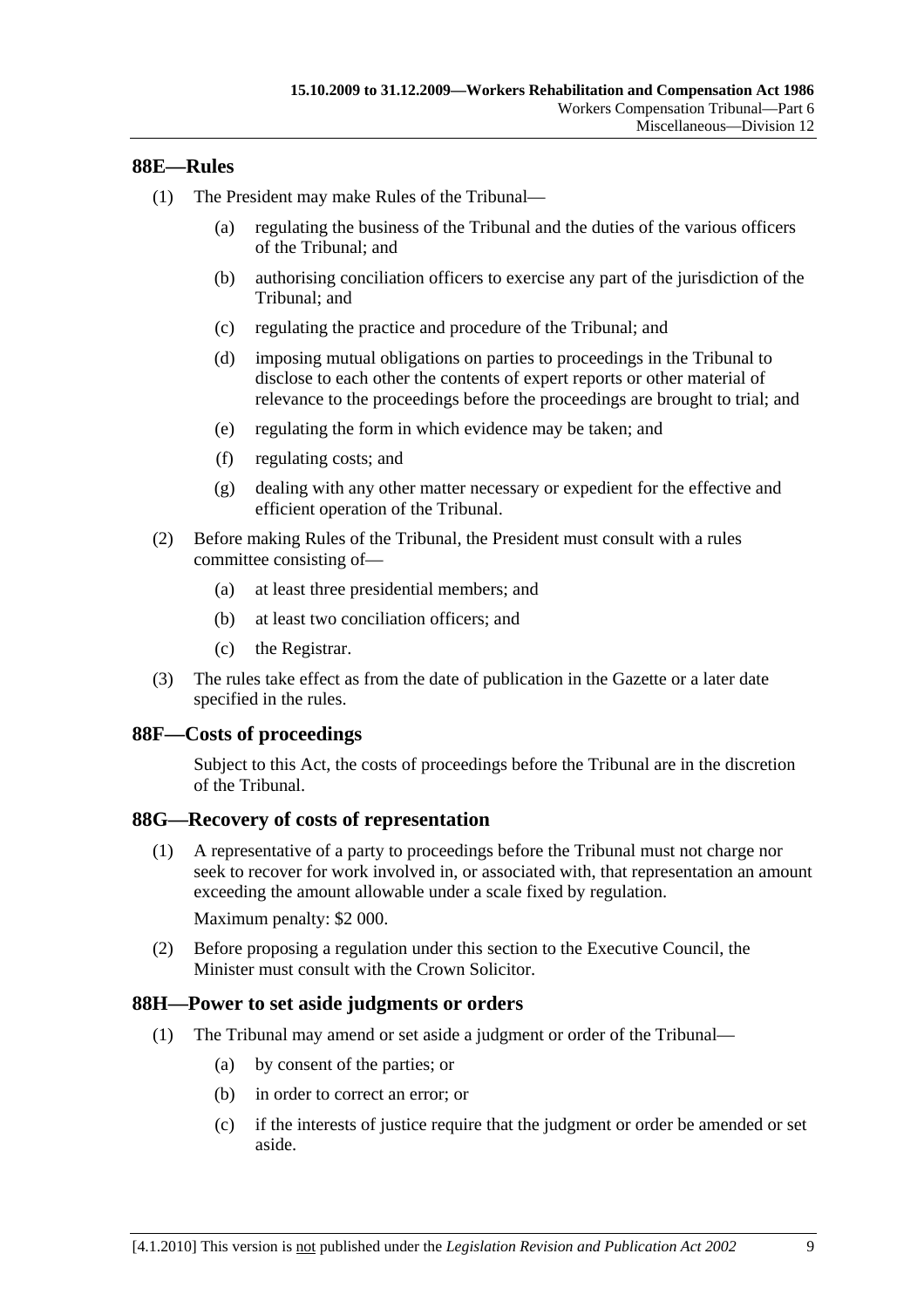(2) The power under subsection (1) may only be exercised by the President or a presidential member or conciliation officer to whom the President has delegated the power.

### **88I—Finality of the Tribunal's decisions**

No proceeding, judgment or decision of the Tribunal can be challenged, appealed against, reviewed, quashed or called in question except—

- (a) as provided in this Act; or
- (b) in proceedings before the Full Supreme Court founded on an alleged excess or want of jurisdiction.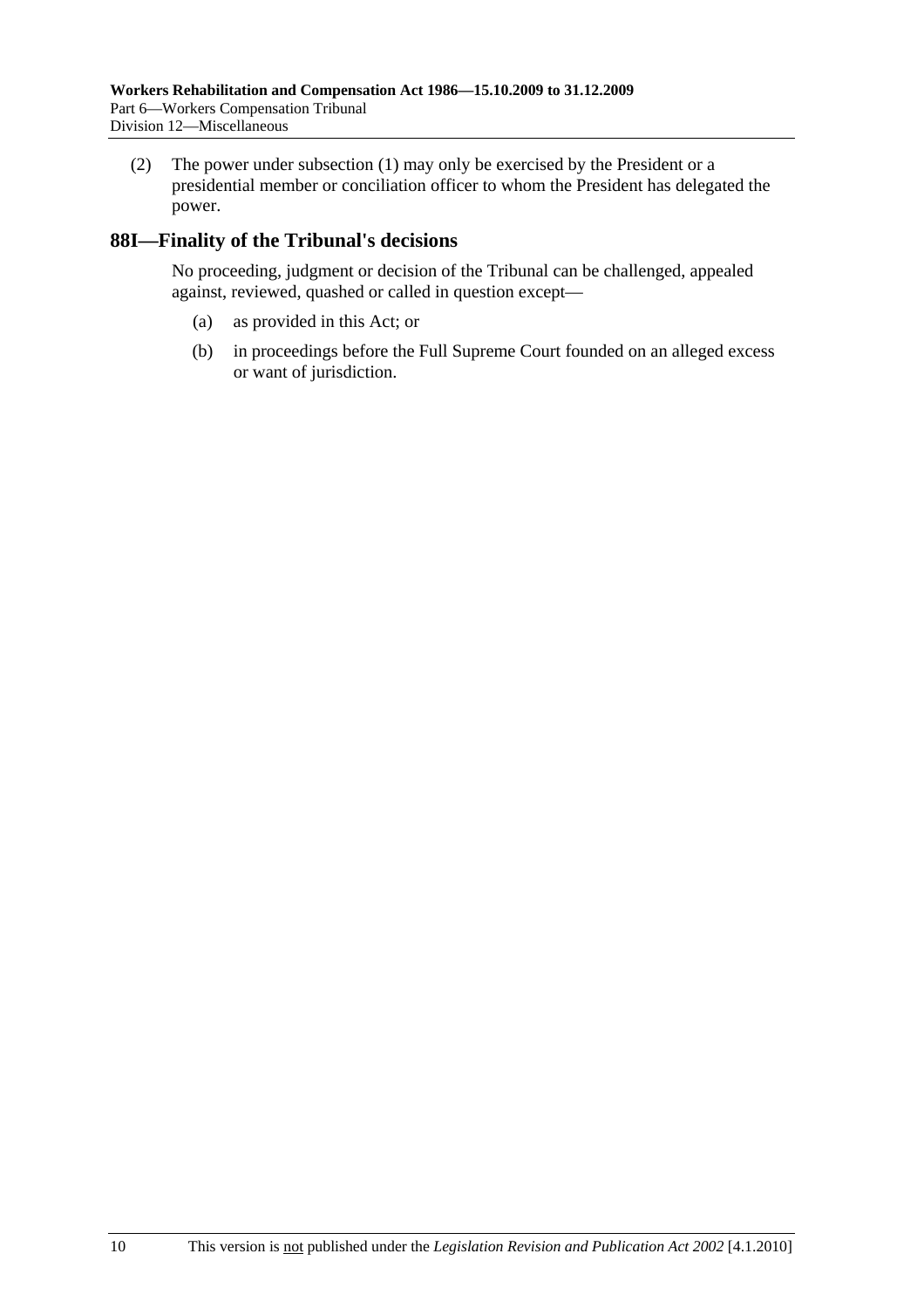# **Part 6A—Dispute resolution**

# **Division 1—Preliminary**

## **89—Interpretation**

In this Part—

*applicant* means the person who lodges a notice of dispute under this Part;

*party* to a dispute means—

- (a) the applicant; and
- (b) the relevant compensating authority; and
- (c) if the dispute is about a compensable disability and the worker who suffered or is alleged to have suffered the compensable disability is not the applicant—the worker; and
- (d) if the dispute is about a compensable disability and the employer from whose employment the disability arose or is alleged to have arisen is not the applicant—the employer; and
- (e) a person who has a direct interest in the dispute and has notified the Registrar of the interest;

*relevant compensating authority* in relation to a particular disputed decision means—

- (a) if the decision was made by the Corporation or a body corporate exercising powers delegated by the Corporation—the Corporation or the relevant delegate; or
- (b) if the decision was made by a self-insured employer—the self-insured employer.

# **89A—Reviewable decisions**

- (1) The following decisions are reviewable—
	- (a) a decision on a claim for compensation including—
		- (i) a decision redetermining a claim<sup>1</sup>; or
			- (ii) a decision on a claim by the Tribunal, made in the exercise of the Tribunal's special jurisdiction to expedite decisions on claims<sup>2</sup>;
	- (b) a decision about the nature of rehabilitation services provided, or to be provided, for a worker<sup>3</sup>;
	- (c) a decision to vary, suspend or discontinue weekly payments;
	- (d) a decision on an application by an employer to have weekly payments payable to a worker employed by, or formerly employed by, the employer reviewed;
	- (e) a decision to disallow or reduce a charge for a medical service (unless the decision merely brings the charge into conformity with a rate of charge prescribed by regulation).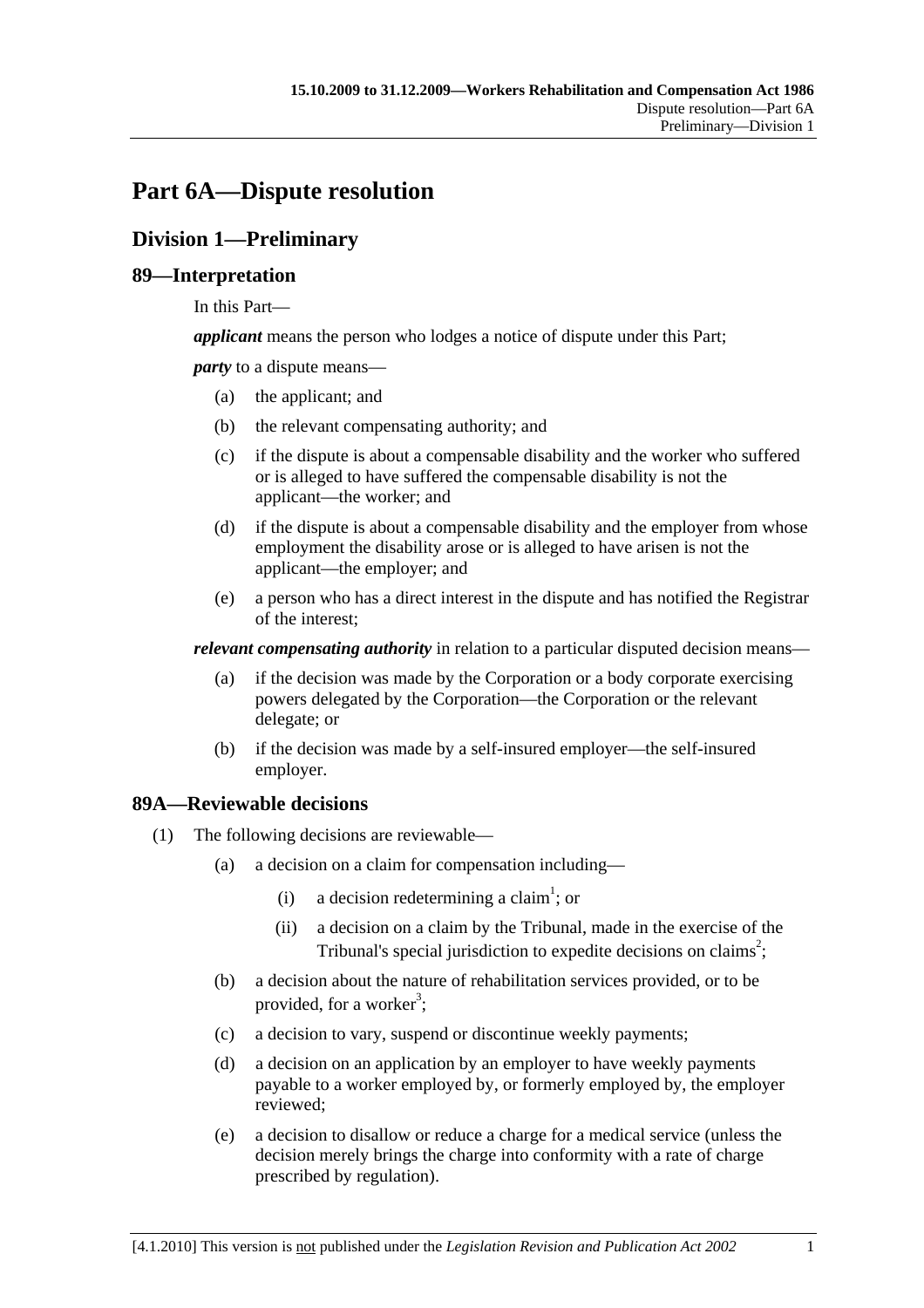(2) However, a decision is not reviewable if declared not to be reviewable by or under this Act.

#### **Notes—**

- 1 See section 53(7) & (7a).
- 2 See section 97B(3)(b).
- 3 Section 28B also provides for the review of a rehabilitation and return to work plan.

# **Division 2—Notice of dispute**

#### **90—Notice of dispute**

- (1) A person with a direct interest in a reviewable decision (the *applicant*) may lodge a notice of dispute with the Registrar.
- (2) A notice of dispute must be in writing and in the form prescribed by regulation.
- (3) A person has a direct interest in a reviewable decision if the person—
	- (a) is directly affected by the decision; or
	- (b) is the employer from whose employment the compensable disability arose or is alleged to have arisen.

#### **90A—Time for lodging notice of dispute**

- (1) The notice of dispute must be lodged within one month after the applicant receives notice of the reviewable decision unless the Tribunal allows an extension of time.
- (2) The Tribunal's power to extend time may only be exercised by the President or a presidential member or conciliation and arbitration officer to whom the President has delegated the power to allow an extension of time.
- (3) An application an extension of time must be made as in the manner and form prescribed by the regulations.

#### **90B—Notice to be given by Registrar**

- (1) On receiving a notice of dispute, the Registrar must immediately send copies of the notice of dispute to the other parties to the dispute.
- (2) The copy of the notice of dispute sent to the relevant compensating authority must be accompanied by copies of any documentary materials lodged with the notice of dispute.

# **Division 3—Initial reconsideration**

## **91—Initial reconsideration**

- (1) The relevant compensating authority must, on receiving a copy of a notice of dispute under this Part—
	- (a) assign a suitable person to reconsider the disputed decision; and
	- (b) have the decision reconsidered in the light of the matters set out in the notice of dispute.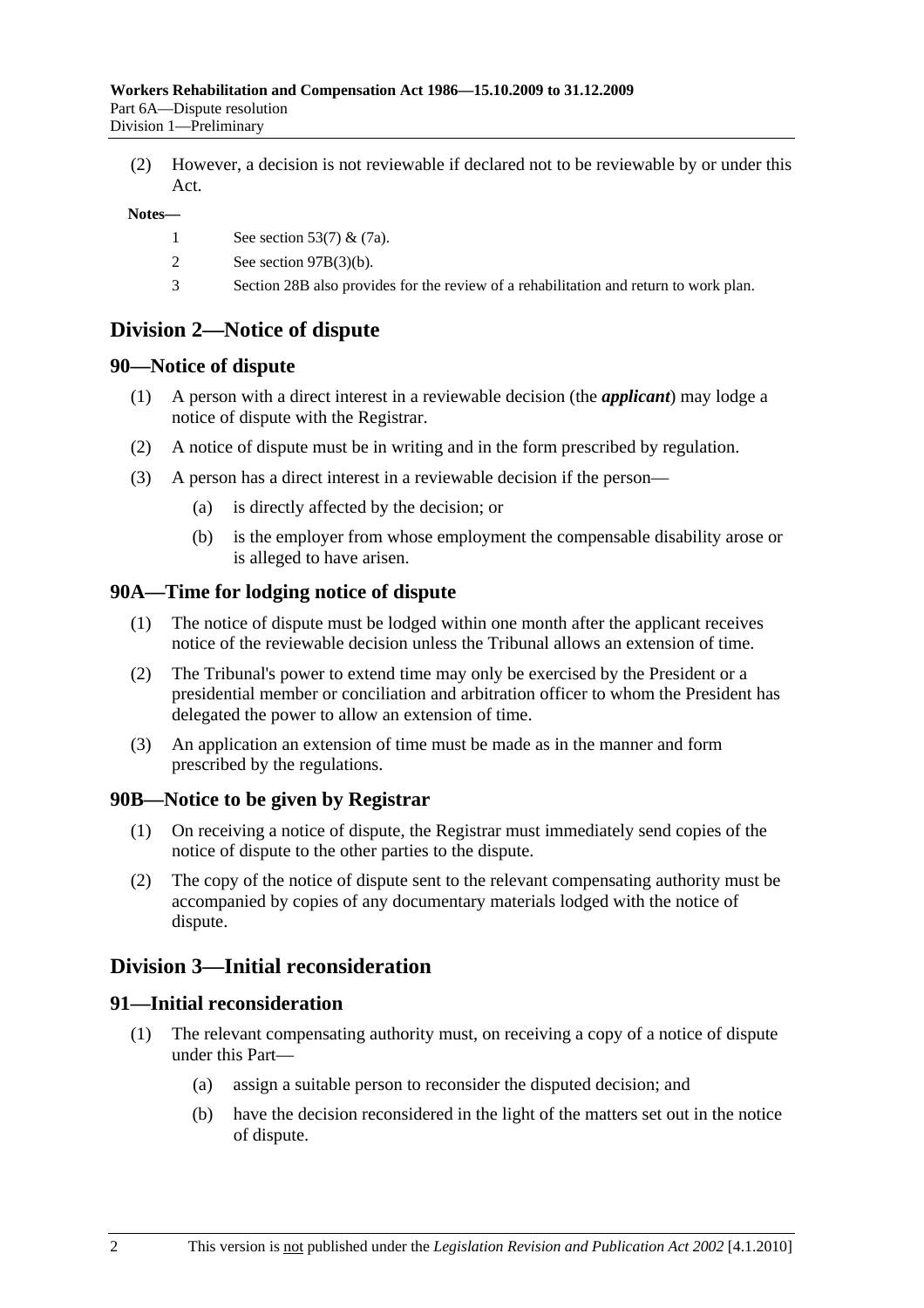- (2) A person assigned to reconsider the disputed decision—
	- (a) may (but need not be) an officer of the relevant compensating authority but must not be the person who made the disputed decision; and
	- (b) must be a person who has been nominated to the Registrar in accordance with the regulations as a person who may be assigned to reconsider disputed decisions under this Division.
- (3) On completion of the reconsideration, the relevant compensating authority must confirm or vary the disputed decision to conform with the result of the reconsideration and give the Registrar a written notice stating—
	- (a) the result of the reconsideration; and
	- (b) whether the compensating authority has confirmed or varied the decision as a result of the reconsideration and, if the decision has been varied, how the decision has been varied.
- (4) If the disputed decision is varied, the written notice must also be given to the other parties to the dispute.
- (5) The relevant compensating authority must complete the reconsideration and give the notice or notices stating the result of the reconsideration within 7 days after receiving the notice of dispute or a longer time allowed by the Registrar on the authority's application.

Maximum penalty: \$5 000.

- (6) The variation of a decision under this section is not to be regarded as a redetermination of a claim<sup>1</sup>.
- (7) A decision on a claim by the Tribunal itself, made in the exercise of the Tribunal's special jurisdiction to expedite decisions on claims<sup>2</sup>, is not liable to reconsideration under this section; if such a decision is disputed, the Registrar must immediately refer the dispute for conciliation.

#### **Notes—**

- 1 See section 53(7) and (7a).
- 2 See section 97B.

### **91A—Reference of disputes to conciliation**

 $If$ <sub>—</sub>

- (a) the relevant compensating authority, on reconsideration of a disputed decision, confirms the decision; or
- (b) the relevant compensating authority, on reconsideration of a disputed decision, varies the decision and a party to the dispute expresses dissatisfaction with the result of the reconsideration in accordance with the rules,

the Registrar must refer the dispute for conciliation.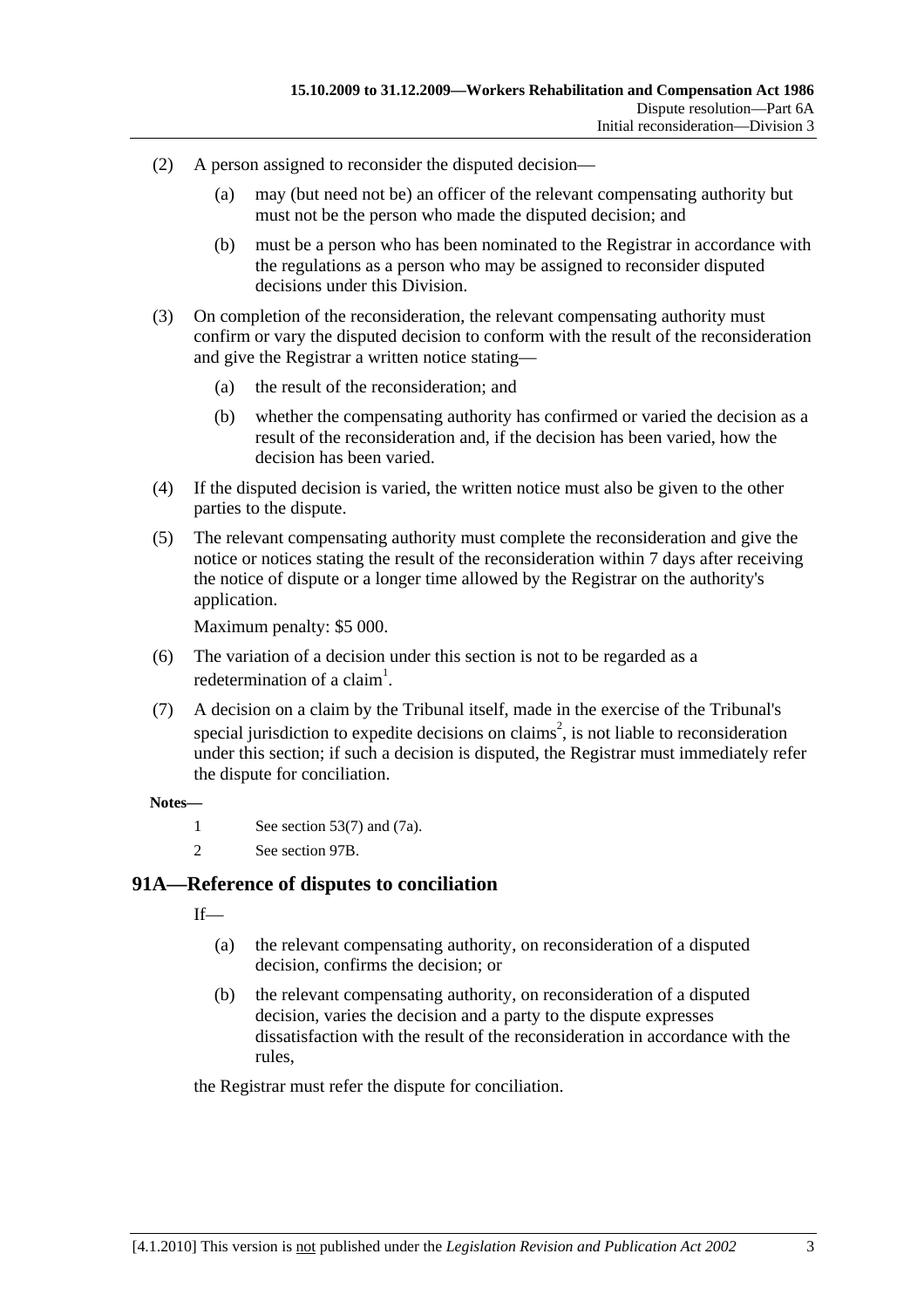# **Division 4—Conciliation proceedings**

#### **92—Assignment of presidential member or conciliation officer to preside at conciliation proceedings**

- (1) When a dispute is referred for conciliation—
	- (a) a presidential member or conciliation officer must be assigned in accordance with the rules to preside at the conciliation proceedings; and
	- (b) each party to the dispute must, in accordance with the rules—
		- (i) disclose to the conciliator the existence and nature of all evidentiary material in the party's possession relevant to the dispute; and
		- (ii) at the request of another party to the dispute, give the party access to the relevant evidentiary material.
- (2) However, if the conciliator agrees, a party need not give another party access to evidentiary material if—
	- (a) the material is a videotape, photographic material, or a report of surveillance; or
	- (b) the disclosure of the material could prejudice the investigation of a suspected offence.

#### **92A—Obligation of conciliator**

In conducting conciliation proceedings, the conciliator must—

- (a) seek to identify the issues in dispute and to narrow the range of the dispute; and
- (b) explore the possibilities of resolving the dispute by agreement.

#### **92B—Calling of conciliation conference**

- (1) A compulsory conference of the parties to a dispute that has been referred for conciliation must be called within the time fixed by the rules.
- (2) The Tribunal may summon the parties to the dispute and any other persons who may be able to assist in resolving the dispute to appear at the conference.
- (3) A compulsory conference may, at the discretion of the conciliator, be held in public or private or partly in public and partly in private.
- (4) A person who fails to attend a compulsory conference as required by summons or who, having attended, fails to participate in the conference as required by the conciliator presiding at the conference, commits a contempt of the Tribunal.

#### **92C—Procedure in conciliation proceedings**

 (1) In the course of conducting conciliation proceedings, the conciliator may interview the parties to the dispute separately or together.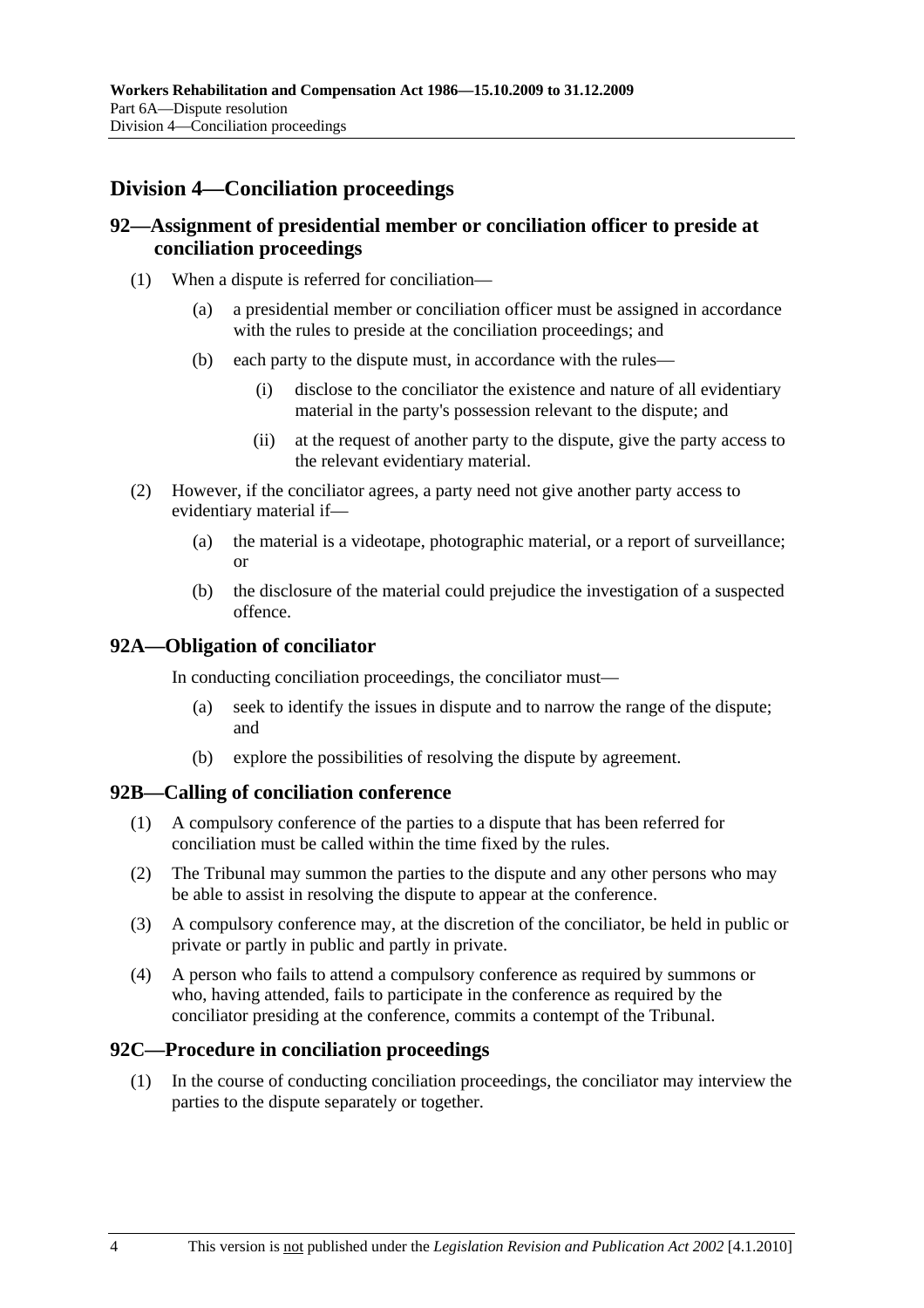- (2) The conciliator presiding at a conference may (subject to the rules) adjourn the conference from time to time to allow the parties to gather further information, to consider their respective positions or for other purposes relevant to the resolution of the dispute.
- (3) Evidence of anything said or done in the course of conciliation proceedings is only admissible in subsequent proceedings by consent of all parties to the proceedings.
- (4) However—
	- (a) evidence of a settlement reached in conciliation proceedings is admissible (without the consent of all parties) in subsequent proceedings; and
	- (b) evidence of the offers made in the course of conciliation proceedings is admissible (without the consent of all parties) in subsequent proceedings for the purpose of applying provisions for deciding questions about costs.
- (5) A settlement to which counsel or another representative of a party agrees at a conference is binding on the party.
- (6) The conciliator presiding at a conference may make a determination or order to give effect to a settlement reached at the conference.
- (7) A determination or order under subsection (6) is a determination or order of the Tribunal.

# **92D—Reference of dispute into Tribunal**

If conciliation proceedings do not result in an agreed settlement of the dispute, the conciliator presiding at the conciliation proceedings must refer the dispute into the Tribunal for judicial determination.

# **Division 6—Judicial determination of dispute**

#### **94A—Constitution of Tribunal**

- (1) For the purpose of making a judicial determination of a disputed claim, the Tribunal will be constituted of a single presidential member.
- (2) However, if the President decides that a particular dispute should be referred directly to a Full Bench of the Tribunal, the dispute will be heard and determined by a Full Bench of the Tribunal.

#### **94B—Pre-hearing conference**

- (1) Before the Tribunal proceeds with the hearing of the disputed claim, a pre-hearing conference of the parties must be held in accordance with the rules.
- (2) However, a presidential member of the Tribunal may dispense with a pre-hearing conference if there is proper reason for doing so.

# **94C—Determination of dispute**

 (1) In proceedings under this Division, the Tribunal must decide the dispute without regard to decisions taken in earlier proceedings.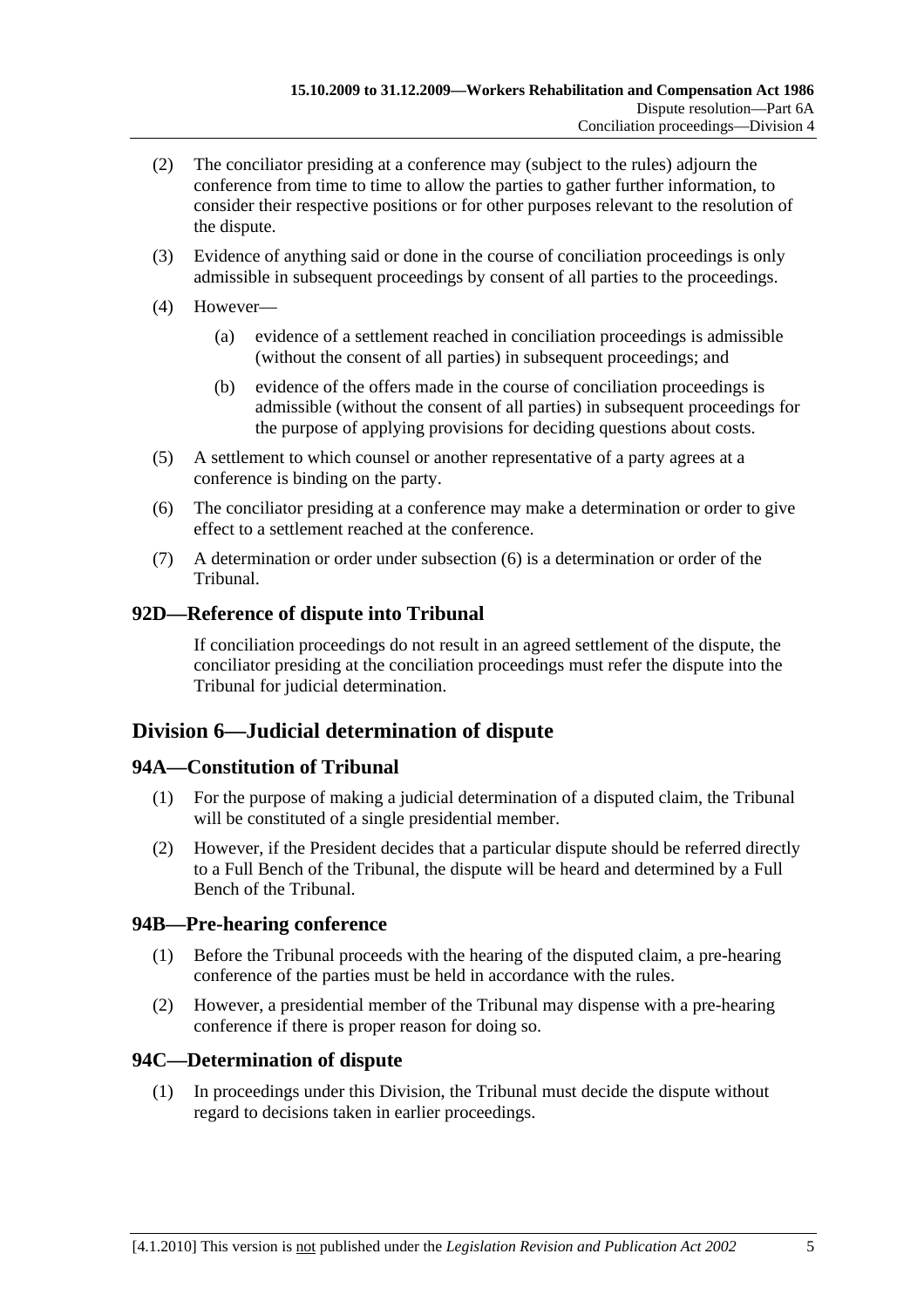(2) However, if the amount of lump sum compensation is disputed by a worker and the amount the Tribunal proposes to award is less than, or the same as, or less than 10% above, the amount offered in conciliation proceedings, the worker is not entitled to costs of the proceedings under this Division.

# **Division 7—Costs**

### **95—Costs**

- (1) A party (other than the relevant compensating authority) is entitled, subject to this Part and to limits prescribed by regulation, to an award against the relevant compensating authority for the party's reasonable costs of—
	- (a) the initial reconsideration of a disputed decision; and
	- (b) any subsequent proceedings for resolution of the dispute under this Part (but not proceedings by way of an appeal or a reference of a question of law to a Full Bench of the Tribunal or the Supreme Court).
- (2) Costs may only be awarded to cover—
	- (a) the cost of representation by a legal practitioner or an officer or employee of an industrial association; and
	- (b) costs of a kind authorised by the regulations that were reasonably incurred.
- (3) If the Tribunal is of the opinion that a party acted unreasonably, frivolously or vexatiously in bringing or in relation to the conduct of proceedings, the Tribunal may—
	- (a) decline to make an award of costs in favour of the party and may further (if it thinks fit) make an award of costs against the party; or
	- (b) reduce the amount of the award to which the party would otherwise have been entitled.
- (4) An award of costs to cover professional advice or assistance may, if the Tribunal considers appropriate, be made in favour of the person who provided the professional advice or assistance.
- (5) An award of legal costs cannot exceed 85% of the amount that would be allowable under the relevant Supreme Court scale if the proceedings were in the Supreme Court.

# **95A—Costs liability of representatives**

(1) In this section—

*professional representative* means a legal practitioner or other person who has been engaged or appointed to represent a party to proceedings before the Tribunal (whether personally or through an employee or agent).

- (2) If a professional representative acting for a party to proceedings before the Tribunal under this Part (whether personally or through an employee or agent) has caused costs—
	- (a) to be incurred improperly or without reasonable cause; or
	- (b) to be wasted by undue delay or negligence or by any other misconduct or default,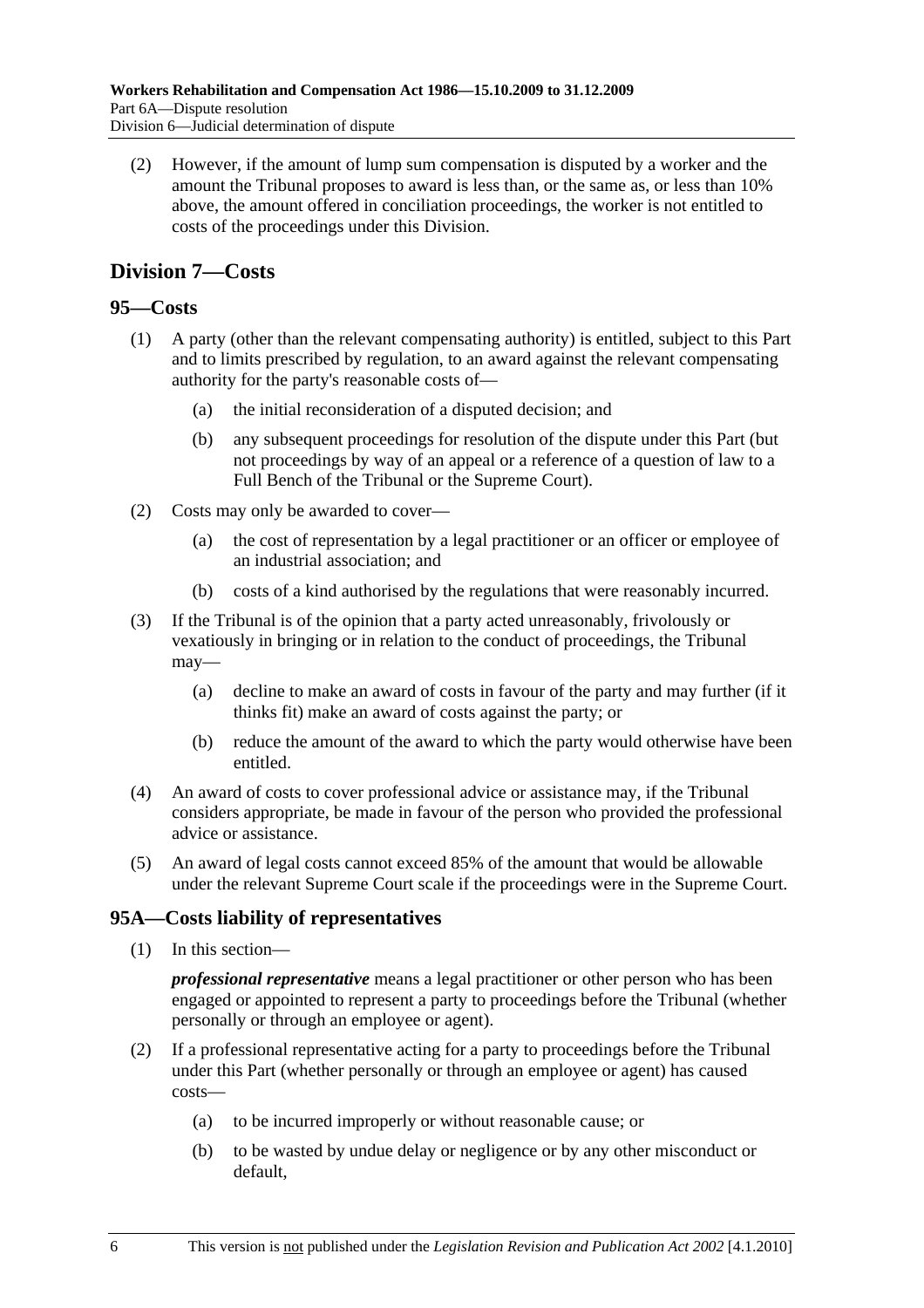the Tribunal may make an order as specified in subsection (3).

- (3) The Tribunal may order—
	- (a) that all or any of the costs between the professional representative and his or her client be disallowed or that the professional representative repay to his or her client the whole or part of any money paid on account of costs;
	- (b) that the professional representative pay to his or her client all or any of the costs which his or her client has been ordered to pay to any party;
	- (c) that the professional representative pay all or any of the costs of any party other than his or her client.
- (4) Without limiting subsection (2), a professional representative is in default for the purposes of that subsection if any proceedings cannot conveniently be heard or proceed, or fail or are adjourned without any useful progress being made, because the professional representative failed to—
	- (a) attend in person or by a proper representative; or
	- (b) file any document which ought to have been filed; or
	- (c) lodge or deliver any document for the use of the Tribunal which ought to have been lodged or delivered; or
	- (d) be prepared with any proper evidence or account; or
	- (e) otherwise proceed.
- (5) The Tribunal may not make an order against a professional representative under subsection (3) unless the Tribunal has informed the professional representative of the nature of the order proposed and allowed the professional representative a reasonable opportunity to make representations, and call evidence, in relation to the matter.
- (6) The Tribunal may order that notice of any proceedings or order against a professional representative under this section be given to the client in such manner as the Tribunal directs.
- (7) A decision of the Tribunal constituted of a conciliation officer under this section may be reviewed, on application under the rules, by a presidential member of the Tribunal.
- (8) On a review under subsection (7), the presidential member of the Tribunal may—
	- (a) decide the matter and, if he or she thinks fit—
		- (i) make any order that may be made under this section at first instance;
		- (ii) vary or revoke the order that is the subject of the review;
	- (b) refer the matter back to the conciliation officer with directions the presidential member thinks fit;
	- (c) make consequential or related orders.

#### **Division 8—Ministerial intervention**

#### **96—Ministerial intervention**

The Minister may, if satisfied that intervention is justified in the public interest, intervene in proceedings before the Tribunal or the Supreme Court under this Part.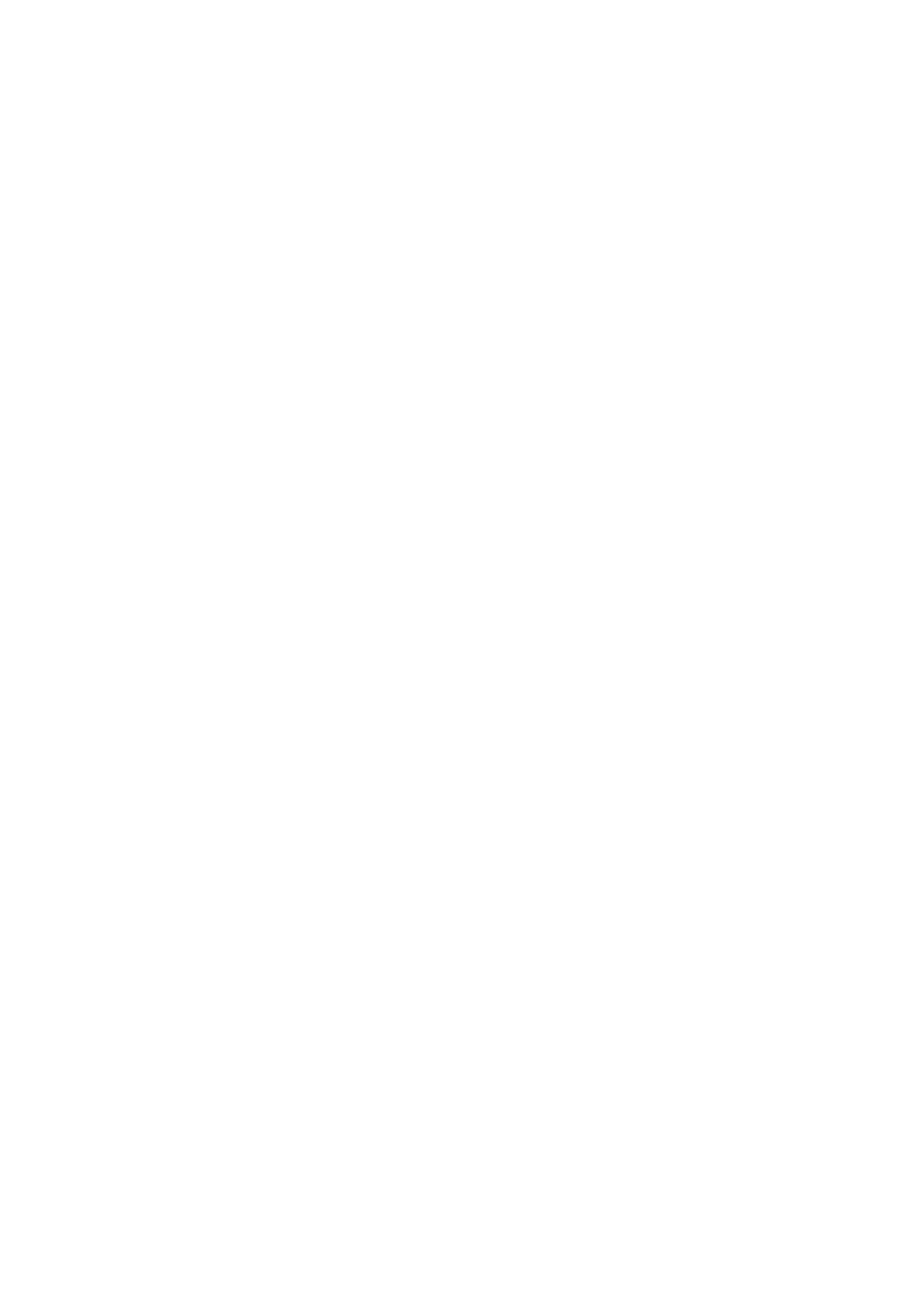# **Part 6B—Special jurisdiction to expedite decisions**

## **97—Special jurisdiction**

- (1) A worker or employer who believes there has been undue delay in deciding a claim or other matter affecting the worker or employer may apply to the Tribunal, in the manner and form prescribed by regulation, for expedited determination of the matter.
- (2) However, an application cannot be made for expedited determination of—
	- (a) a question about the redemption of a liability<sup>1</sup>; and
		- (b) a matter of a class excluded by regulation from the ambit of this section.
- (3) An application for expedited determination of a matter cannot be made until at least 14 days after the day the matter was placed before the decision-maker whose decision is required.

**Note—** 

1 See section 42.

### **97A—Constitution of Tribunal for proceedings under this Part**

For the purpose of proceedings under this Part, the Tribunal may be constituted of a presidential member or a conciliation officer.

#### **97B—Powers of Tribunal on application**

- (1) On an application for expedited determination of a matter, the Tribunal may—
	- (a) give directions the Tribunal considers necessary to expedite the determination of the matter; or
	- (b) decide the matter itself.
- (2) A person to whom a direction is given by the Tribunal under subsection (1) must comply with the direction.

Maximum penalty: \$5 000.

Prosecution of non-compliance as an offence does not prejudice enforcement of the direction in other ways.

- (3) If the Tribunal decides a claim under this section, the decision—
	- (a) is to be treated as a decision of the relevant compensating authority; and
	- (b) is a reviewable decision.

#### **97C—Costs**

Regulations may be made about the costs of proceedings under this Part.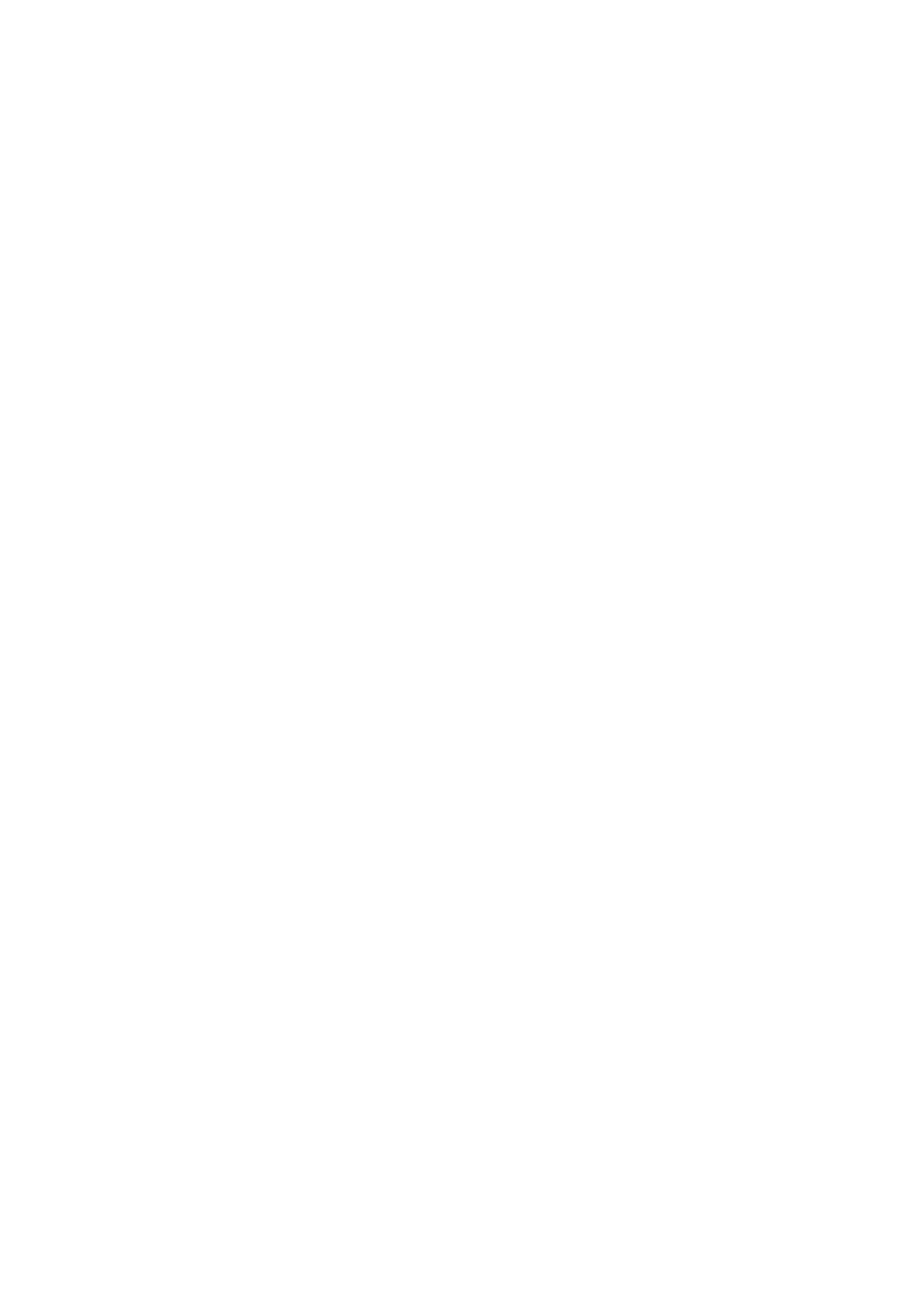# **Part 6C—Medical Panels**

# **Division 1—Establishment and constitution**

# **98—Establishment**

- (1) There will be such Medical Panels as are necessary for the purposes of this Act.
- (2) For the purpose of constituting Medical Panels, there is to be a list of legally qualified medical practitioners appointed by the Governor on the recommendation of the Minister.
- (3) For the purpose of making recommendations under subsection (2), the Minister must establish a selection committee in accordance with the regulations and seek and take into account nominations from that committee.
- (4) For the purpose of making nominations under subsection (3), the selection committee must invite expressions of interest in accordance with the regulations.
- (5) Subsection (4) does not apply if the Minister is simply seeking the advice of the selection committee about whether a particular medical practitioner should be re-appointed at the expiration of a term of office.
- (6) A person appointed under subsection (2) will be appointed on conditions, and for a term (not exceeding 3 years), determined by the Governor and, on the expiration of a term of office, is eligible for re-appointment.
- (7) The office of a person appointed under subsection (2) becomes vacant if the person—
	- (a) resigns by written notice addressed to the Minister; or
	- (b) is removed from office by the Governor for—
		- (i) breach of, or non-compliance with, a condition of appointment; or
		- (ii) mental or physical incapacity to carry out duties of office satisfactorily; or
		- (iii) neglect of duty; or
		- (iv) dishonourable conduct; or
		- (v) incompetence; or
	- (c) completes a term of office and is not re-appointed; or
	- (d) ceases to be entitled to practise as a medical practitioner; or
	- (e) is convicted of an indictable offence or of an offence which, if committed in South Australia, would be an indictable offence; or
	- (f) is sentenced to imprisonment for an offence.
- (8) From the list of medical practitioners under subsection (2), the Minister must appoint (on terms and conditions determined by the Minister)—
	- (a) a Convenor; and
	- (b) a Deputy Convenor.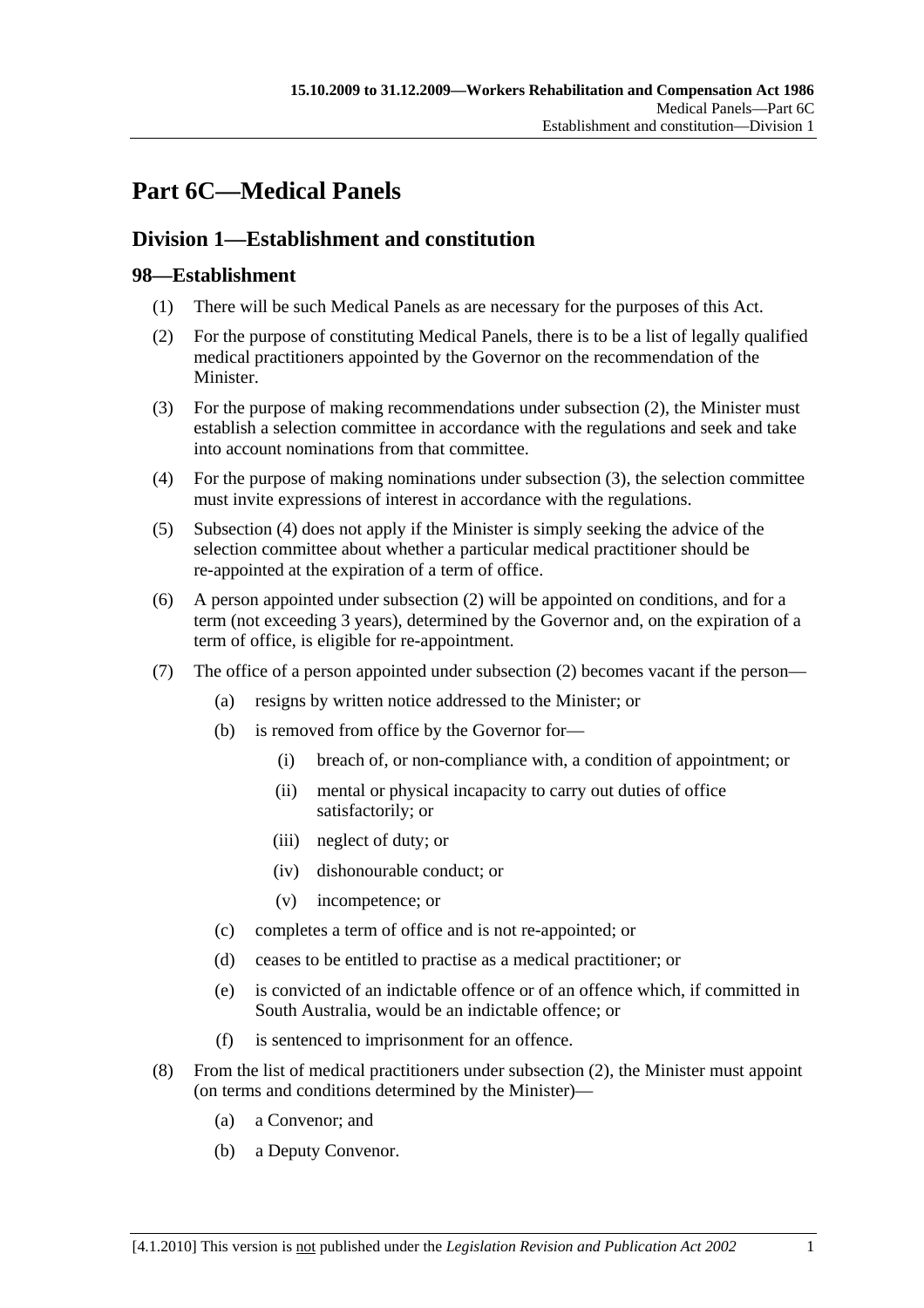- (9) The Deputy Convenor may, subject to the direction of the Convenor, exercise the functions and powers conferred on the Convenor by or under this Act.
- (10) In the temporary absence of the Convenor, the Deputy Convenor has, and may exercise, the functions and powers conferred on the Convenor by or under this Act.

#### **98A—Constitution**

- (1) A Medical Panel is to consist of the number of members, not exceeding 5, as is determined by the Convenor of Medical Panels in each particular case.
- (2) If a medical practitioner has been engaged to treat or examine, or to furnish a report in relation to, a worker (other than as a member of a Medical Panel), the medical practitioner is not to sit as a member of a Medical Panel examining the worker.
- (3) A member of a Medical Panel is entitled to fees, allowances and expenses approved by the Governor.
- (4) The fees, allowances and expenses are payable out of the Compensation Fund.
- (5) The Convenor must appoint a presiding member for each Medical Panel, who will have general responsibility for managing the operations of the Medical Panel in its particular case.

#### **98B—Procedures**

- (1) A Medical Panel is not bound by the rules of evidence but may inform itself in any way it considers appropriate.
- (2) A Medical Panel may act informally and without regard to technicalities or legal forms.
- (3) A Medical Panel may engage consultants and seek expert advice as it considers necessary in any particular case.
- (4) The Convenor may give directions as to the arrangement of the business of the Panels.
- (5) The Minister may for the purposes of—
	- (a) ensuring procedural fairness in the procedures of the Medical Panels; and
	- (b) facilitating the proper administration of the Medical Panels,

issue guidelines as to the procedures of Medical Panels.

- (6) The Minister must consult with the Attorney-General and the Convenor before issuing any guidelines under this section.
- (7) The Convenor may give directions as to the procedures of the Panels but may not give directions inconsistent with any guidelines issued by the Minister.
- (8) An act or decision of a majority of the members of a Medical Panel constitutes an act or decision of the Medical Panel.
- (9) Subject to this section and the other provisions of this Part, a Medical Panel may determine its own procedures.

#### **98C—Validity of acts**

An act or proceeding of a Medical Panel is not invalid by reason only of a vacancy in its membership or a defect in the appointment of a member.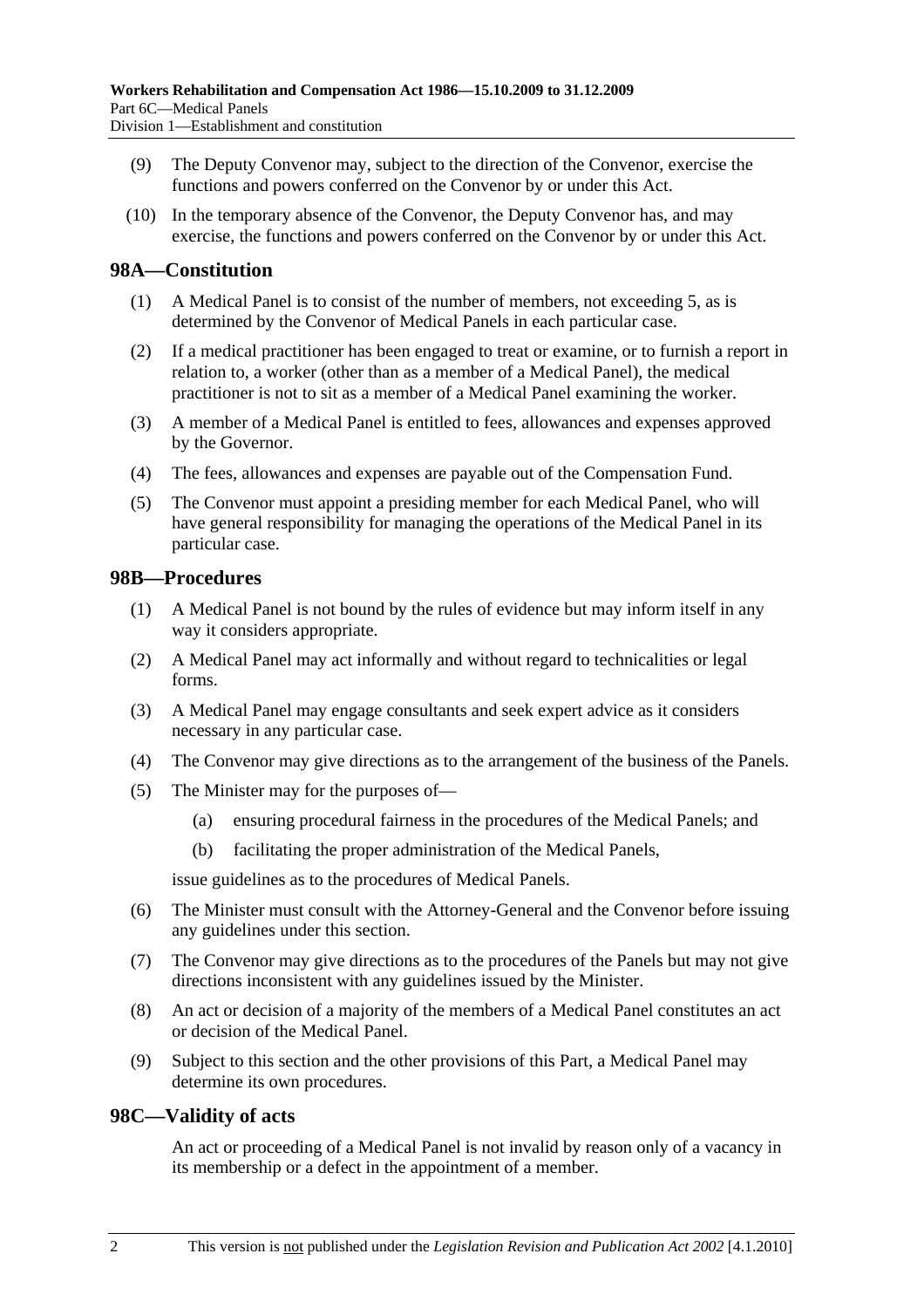#### **98D—Immunity of members**

No personal liability attaches to a member of a Medical Panel for an act or omission by the member or the Medical Panel in good faith and in the exercise or purported exercise of powers or functions under this Act.

# **Division 2—Functions and powers**

#### **98E—Interpretation**

In this Division—

#### *medical question* means—

- (a) a question whether a worker has a disability and, if so, the nature or extent of that disability; or
- (b) a question whether a worker's disability—
	- (i) in the case of a disability that is not a secondary disability or a disease—arose out of or in the course of employment; or
	- (ii) in the case of a disability that is a secondary disability or a disease arose out of employment or arose in the course of employment and the employment contributed to the disability; or
- (c) a question whether a worker's employment was a substantial cause of a worker's disability consisting of an illness or disorder of the mind; or
- (d) a question whether a worker has suffered a disability of a kind referred to in the first column of Schedule 2; or
- (e) a question whether a medical expense has been reasonably incurred by a worker in consequence of having suffered a compensable disability; or
- (f) a question whether a charge for a medical service should be disallowed under section  $32(5)$ ; or
- (g) a question whether a disability results in incapacity for work; or
- (h) a question as to the extent or permanency of a worker's incapacity for work and the question whether a worker has no current work capacity or a current work capacity; or
- (i) a question as to what employment would or would not constitute suitable employment for a worker; or
- (j) a question as to whether a worker who has no current work capacity is likely to continue indefinitely to have no current work capacity; or
- (k) a question whether a worker who has a current work capacity is, and is likely to continue indefinitely to be, incapable of undertaking further or additional employment or work and, if not so incapable, what further or additional employment or work the worker is capable of undertaking; or
- (l) a question as to when a disability, other than noise induced hearing loss, that developed gradually first caused an incapacity for work; or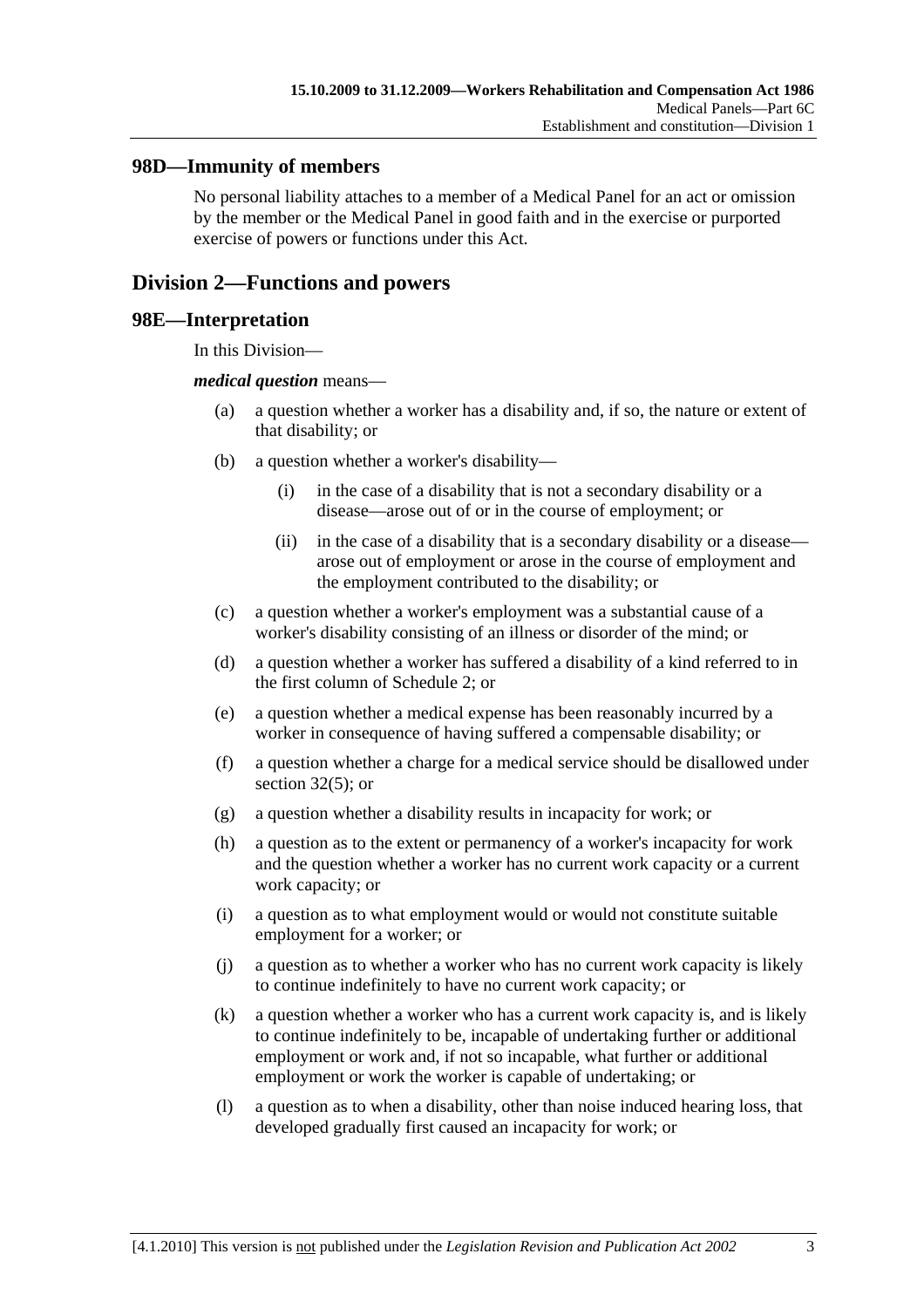- (m) a question as to when and in what employment a worker with noise induced hearing loss was last exposed to noise capable of causing noise induced hearing loss; or
- (n) a question as to when a worker has ceased to be incapacitated for work by a compensable disability; or
- (o) a question as to what constitutes proper medical treatment for the purposes of section  $36(1a)(c)$ ; or
- (p) a question as to whether a disability is permanent and, if so, the level of impairment of a worker for the purposes of sections 43 and 43A; or
- (q) a question as to whether a provision of a rehabilitation and return to work plan imposes an unreasonable obligation on a worker; or
- (r) a question as to any other prescribed matter.

#### **98F—Functions**

- (1) The function of a Medical Panel is to give an opinion on any medical question referred to it under this Act.
- (2) The Corporation or the Tribunal may, at any time or from time to time, require a worker—
	- (a) who claims compensation under this Act; or
	- (b) who is in receipt of weekly payments of compensation under this Act,

to submit himself or herself for examination by a Medical Panel or to answer questions (or both) on a date and at a place arranged by the Convenor of Medical Panels so that the Medical Panel can determine any specified medical question.

- *(3) In addition, a medical question that constitutes or forms part of, or arises in connection with, a matter that is the subject of a dispute under Part 6A must be referred to a Medical Panel.*
- (4) A Medical Panel may decide not to give an opinion on a particular medical question if it appears to the Medical Panel that the question relates to a matter that falls outside the range of matters that should be subject to determination under this Part.

**Note—** 

Section 98F(3) had not come into operation at the date of the publication of this version.

#### **98G—Powers and procedures on a referral**

- (1) A Medical Panel may ask a worker—
	- (a) to meet with the Medical Panel and answer questions;
	- (b) to supply copies of all documents in the possession of the worker which relate to the medical question to the Medical Panel;
	- (c) to submit to a medical examination by the Medical Panel or by a member of the Medical Panel.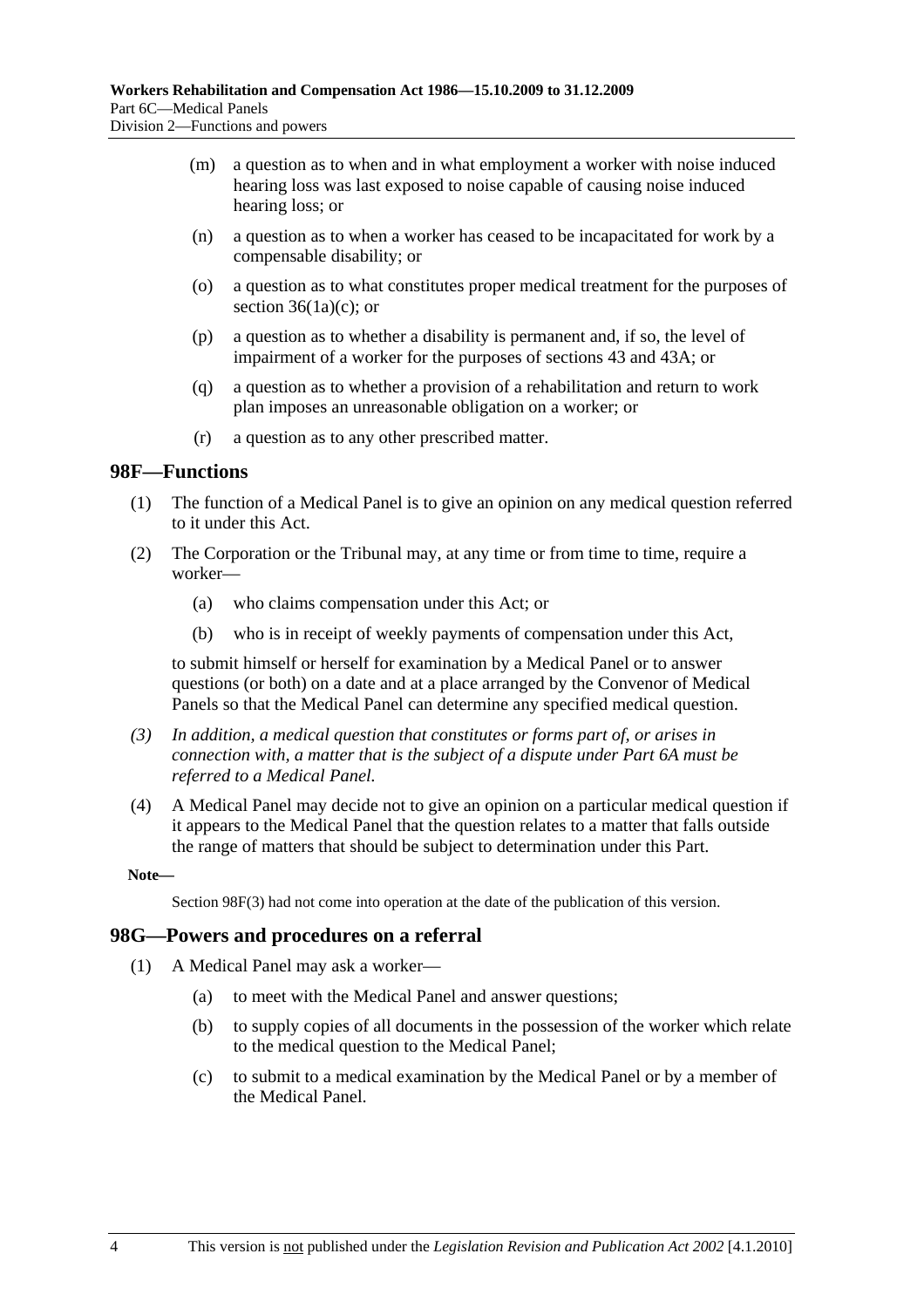- (2) A person or body referring a medical question to a Medical Panel must submit a document to the Medical Panel specifying—
	- (a) the disability or alleged disability to, or in respect of, which the medical question relates;
	- (b) the facts or questions of fact relevant to the medical question which the person or body is satisfied have been agreed and those facts or questions that are in dispute.
- (3) A person or body referring a medical question to a Medical Panel must submit copies of all documents relating to the medical question in the possession of that person or body to the Medical Panel.
- (4) If a Medical Panel requests and the worker consents, a medical expert who has provided a medical service to a worker in relation to the relevant compensable disability must—
	- (a) meet with the Medical Panel and answer questions; and
	- (b) supply relevant documents to the Medical Panel.
- (5) If a worker unreasonably refuses to comply with subsection (1) or in any way hinders an examination—
	- (a) the worker's rights to recover compensation under this Act with respect to the disability; or
	- (b) the worker's rights to weekly payments,

may be suspended by the Corporation until the examination has taken place in accordance with the requirements of the Medical Panel (and any weekly payments that would otherwise be payable during the period of suspension are forfeited).

- (6) Any attendance of a worker before a Medical Panel must be in private, unless the Medical Panel considers that it is necessary for another person to be present.
- (7) Information given to a Medical Panel cannot be used in subsequent proceedings unless—
	- (a) the proceedings are before the Tribunal or a court under this Act; or
	- (b) the worker consents to the use of the information; or
	- (c) the proceedings are for an offence against this Act.

# **98H—Opinions**

- (1) A Medical Panel must form its opinion on a medical question referred under this Division within 60 days after the reference is made or such longer period as may be agreed by the Corporation or Tribunal (as the case requires).
- (2) The Medical Panel to which a medical question is so referred must give a certificate as to its opinion.
- (3) An opinion under subsection (2) must include a statement setting out the reason or reasons for the opinion provided by the Medical Panel.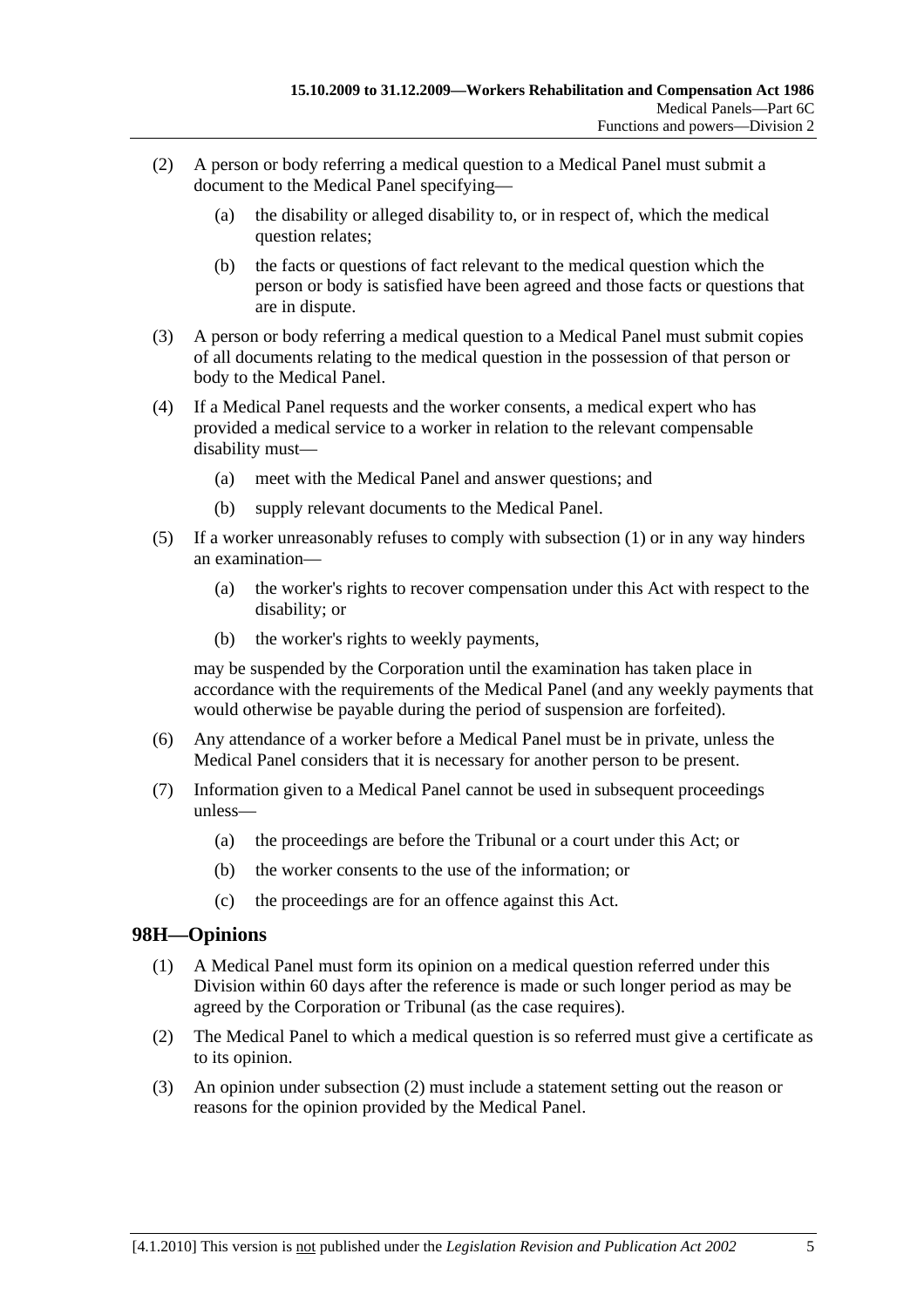(4) For the purposes of determining any question or matter, the opinion of a Medical Panel on a medical question referred to the Medical Panel is to be adopted and applied by any body or person acting under this Act and must be accepted as final and conclusive irrespective of who referred the medical question to the Medical Panel or when the medical question was referred.

# **Division 3—Related matters**

### **98I—Admissibility**

- (1) A certificate given by a Medical Panel is admissible in evidence in any proceedings under this Act.
- (2) A member of a Medical Panel is competent to give evidence as to matters in a certificate given by the Medical Panel of which he or she was a member, but the member may not be compelled to give any such evidence.
- (3) A consultant engaged to provide expert advice to a Medical Panel is competent to give evidence as to matters relating to that expert advice, but the consultant may not be compelled to give any such evidence.

### **98J—Support staff**

- (1) The Minister must ensure that there are such administrative and ancillary staff as are necessary for the proper functioning of Medical Panels.
- (2) The staff may be—
	- (a) Public Service employees assigned to work in support of the Medical Panels; or
	- (b) persons employed or engaged for the purposes of this Part.
- (3) The terms and conditions of appointment of a person under subsection (2)(b) will be determined by the Minister and such a person will not be a Public Service employee.
- (4) The costs associated with the staff under subsection (1) will be recoverable from the Compensation Fund under a scheme established or approved by the Treasurer after consultation with the Corporation.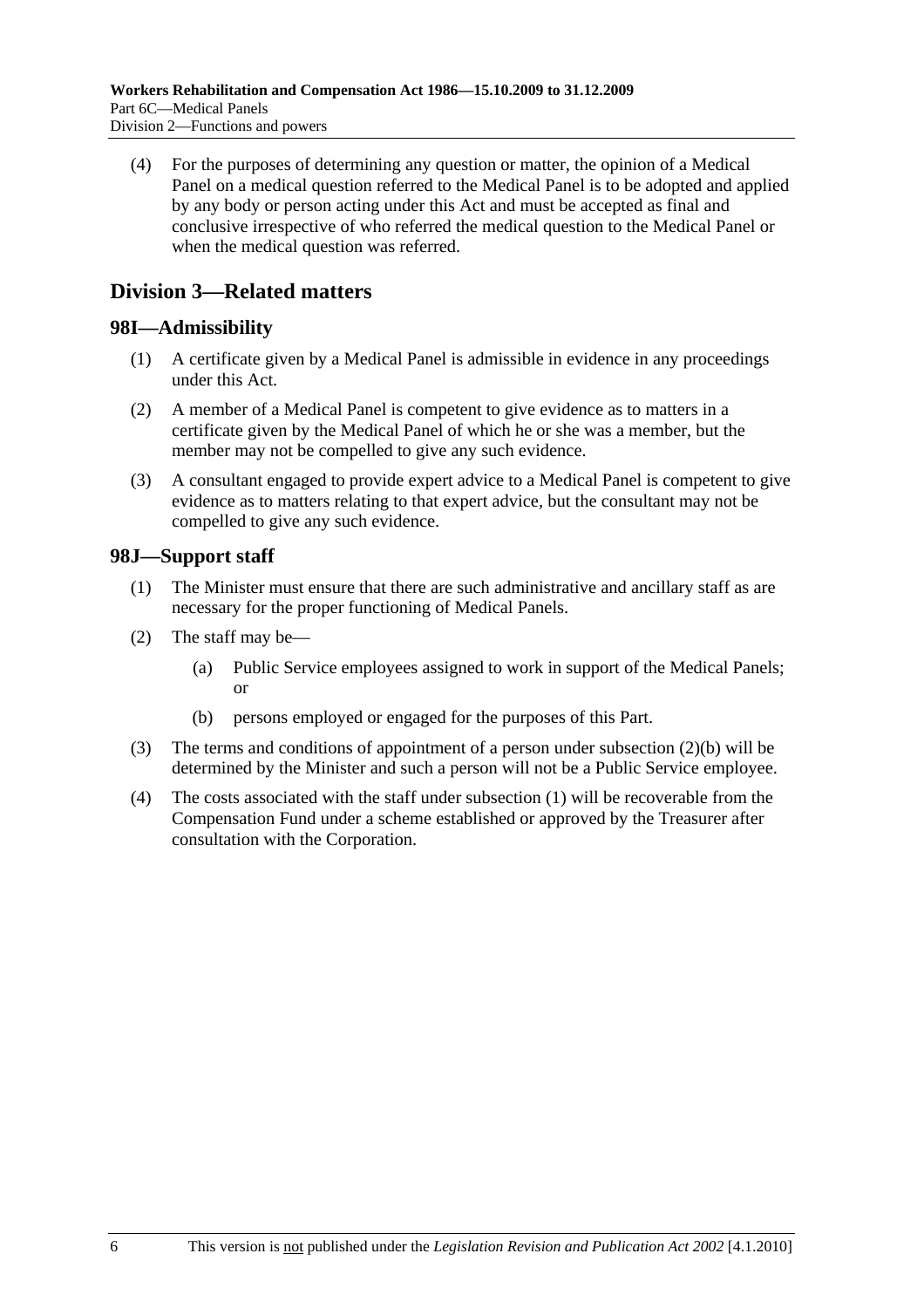# **Part 6D—WorkCover Ombudsman**

# **Division 1—Appointment and conditions of office**

# **99—Appointment**

- (1) There is to be a *WorkCover Ombudsman*.
- (2) The WorkCover Ombudsman is appointed by the Governor.
- (3) The person appointed as the WorkCover Ombudsman may hold another office or position if the Governor is satisfied that there is no conflict between the functions and duties of the WorkCover Ombudsman and the functions and duties of the other office or position.

# **99A—Term of office and conditions of appointment**

- (1) The WorkCover Ombudsman is appointed on conditions determined by the Governor and for a term, not exceeding 7 years, specified in the instrument of appointment.
- (2) An appointment may be renewed but a person must not hold office as WorkCover Ombudsman for more than 2 consecutive terms.
- (3) The Governor may remove the WorkCover Ombudsman from office on the presentation of an address from both Houses of Parliament seeking the WorkCover Ombudsman's removal.
- (4) The Governor may suspend the WorkCover Ombudsman from office on the ground of incompetence or misbehaviour and, in that event—
	- (a) a full statement of the reason for the suspension must be laid before both Houses of Parliament within 3 sitting days of the suspension; and
	- (b) if, at the expiration of 1 month from the date on which the statement was laid before Parliament, an address from both Houses of Parliament seeking the WorkCover Ombudsman's removal has not been presented to the Governor, the WorkCover Ombudsman must be restored to office.
- (5) The office of WorkCover Ombudsman becomes vacant if the WorkCover Ombudsman—
	- (a) dies; or
	- (b) resigns by written notice given to the Minister; or
	- (c) completes a term of office and is not reappointed; or
	- (d) is removed from office by the Governor under subsection (3); or
	- (e) becomes bankrupt or applies as a debtor to take the benefit of the laws relating to bankruptcy; or
	- (f) is convicted of an indictable offence or of an offence which if committed in South Australia, would be an indictable offence; or
	- (g) is sentenced to imprisonment for an offence; or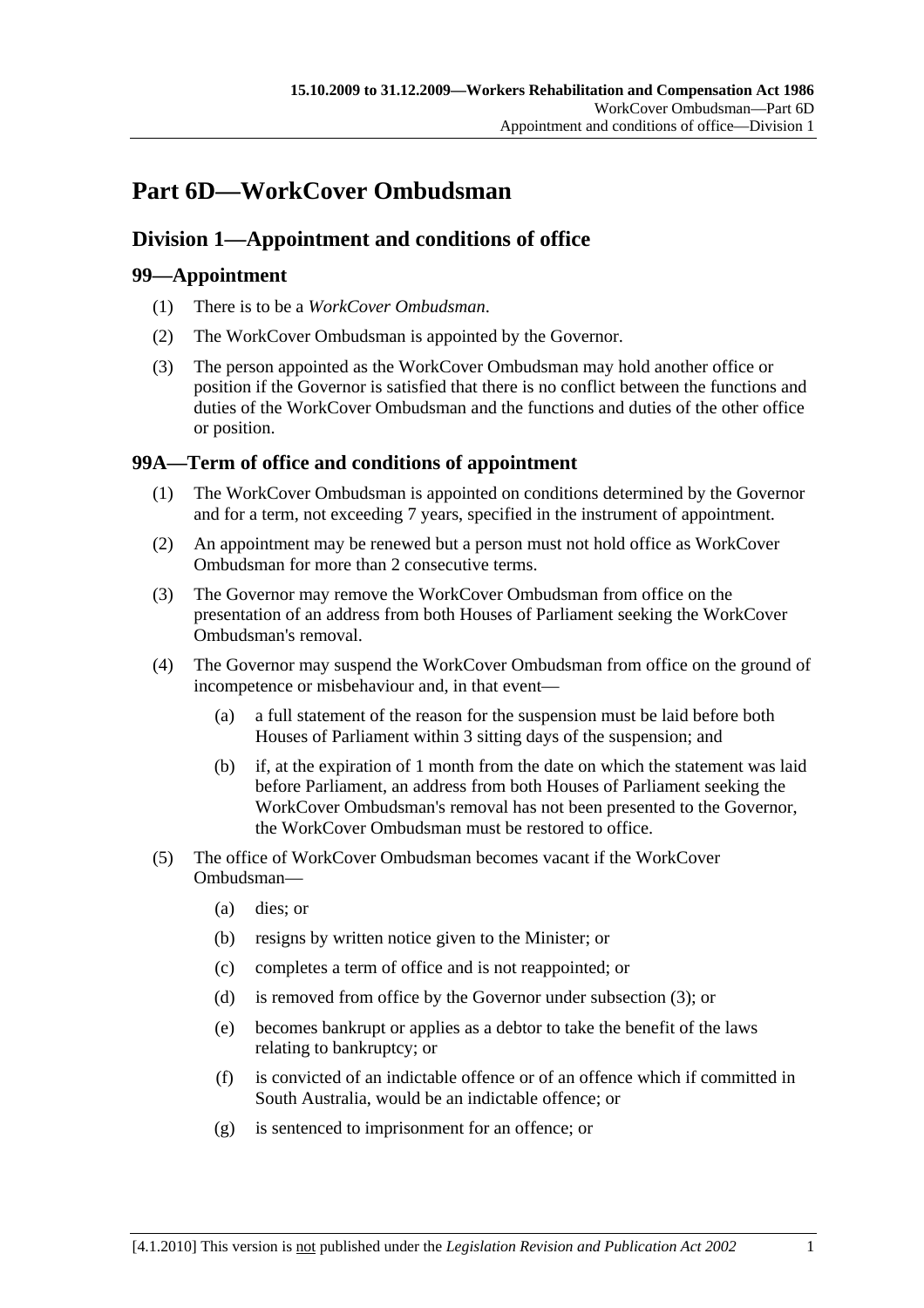- (h) becomes a member of the Parliament of this State or any other State of the Commonwealth or of the Commonwealth or becomes a member of a Legislative Assembly of a Territory of the Commonwealth; or
- (i) becomes, in the opinion of the Governor, mentally or physically incapable of carrying out satisfactorily the duties of office.
- (6) Except as is provided by this section, the WorkCover Ombudsman may not be removed or suspended from office, nor will the office of the WorkCover Ombudsman become vacant.

### **99B—Remuneration**

The WorkCover Ombudsman is entitled to remuneration, allowances and expenses determined by the Governor.

#### **99C—Temporary appointments**

The Minister may appoint a person (who may but need not be an employee in the Public Service) to act as the WorkCover Ombudsman—

- (a) during a vacancy in the office of WorkCover Ombudsman; or
- (b) when the WorkCover Ombudsman is absent from, or unable to discharge, official duties; or
- (c) if the WorkCover Ombudsman is suspended from office under this Act.

# **Division 2—Functions and powers**

#### **99D—Functions**

- (1) The WorkCover Ombudsman has the following functions:
	- (a) to identify and review issues arising out of the operation or administration of this Act, and to make recommendations for improving the operation or administration of this Act, especially so as to improve processes that affect workers who have suffered a compensable disability or employers;
	- (b) to receive and investigate complaints about administrative acts under this Act, and to seek to resolve those complaints expeditiously, including by making recommendations to relevant parties;
	- (c) without limiting paragraphs (a) and (b)—
		- (i) to receive and investigate complaints about failures to comply with section 58B or 58C and to give directions to the Corporation or any relevant employer in connection with the operation or requirements of either section;
		- (ii) to investigate other matters relating to providing for the effective rehabilitation of disabled workers and their return to work on a successful basis;
	- (d) to encourage and assist the Corporation and employers to establish their own complaint-handling processes and procedures with a view to improving the effectiveness of this Act;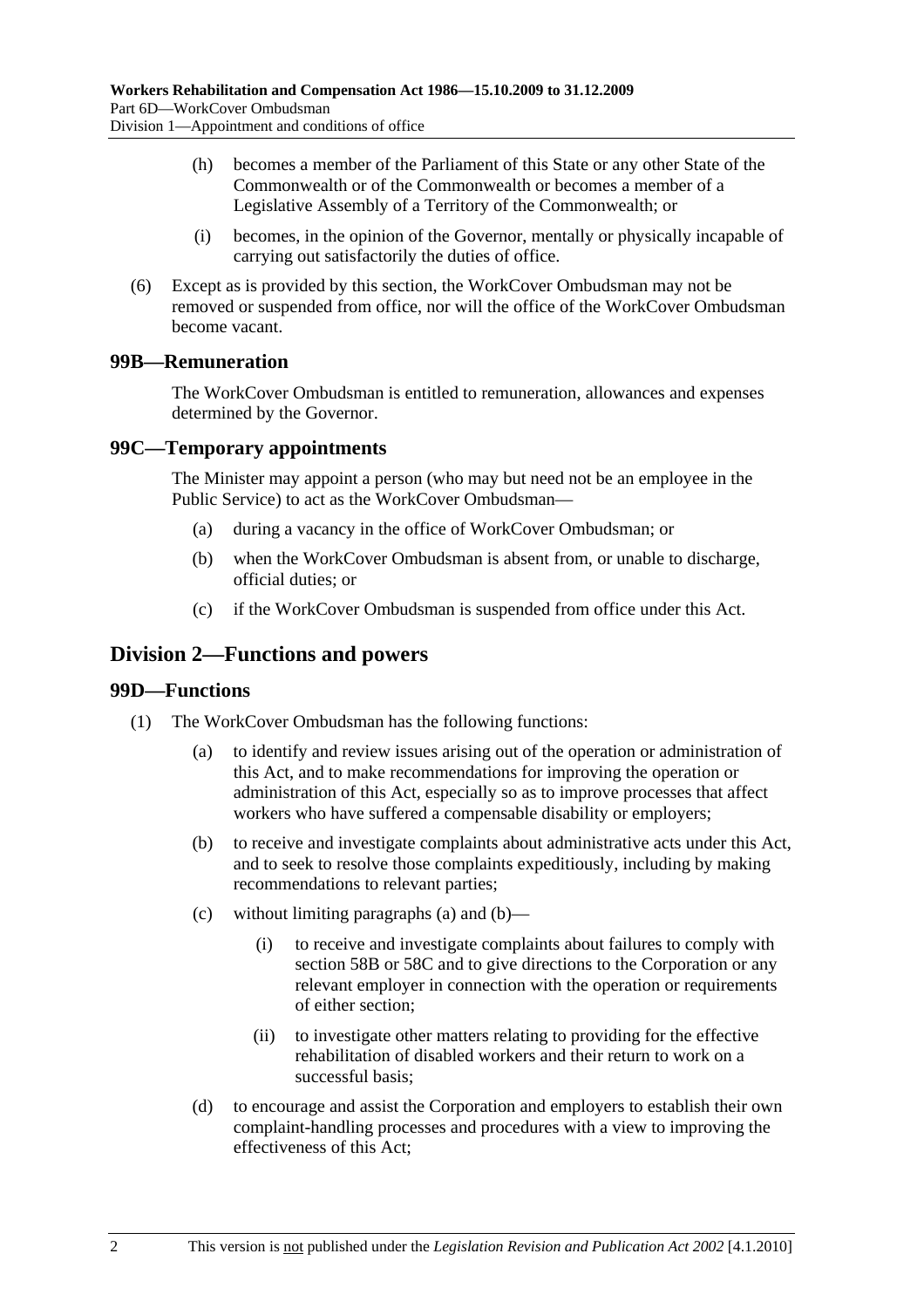- (e) to initiate or support other activities or projects relating to the workers rehabilitation and compensation scheme established by this Act;
- (f) to provide other assistance or advice to support the fair and effective operation or administration of this Act.
- (2) The WorkCover Ombudsman may act under subsection (1) on his or her own initiative, at the request of the Minister, or on the receipt of a complaint by an interested person.
- (3) However, the WorkCover Ombudsman—
	- (a) may not investigate an act where the relevant matter—
		- (i) is, or is capable of being, the subject of proceedings under Part 5, 6, 6A, 6B or 6C; or
		- (ii) is the subject of any legal proceedings; and
	- (b) may not investigate an act in the nature of an industrial dispute under the *Fair Work Act 1994*.
- (4) The WorkCover Ombudsman must establish a scheme for receiving and dealing with complaints for the purposes of subsection (1).
- (5) The WorkCover Ombudsman may refuse to entertain a complaint, or, having commenced to consider a matter raised in a complaint, may refuse to continue if of the opinion—
	- (a) that the matter raised in the complaint is trivial; or
	- (b) that the complaint is frivolous or vexatious or is not made in good faith; or
	- (c) that the complainant or the person on whose behalf the complaint was made has not a sufficient personal interest in the matter raised in the complaint; or
	- (d) that the complainant has failed, without good reason, to take reasonable steps to resolve the matter through another established complaint-handling process; or
	- (e) that having regard to all the circumstances of the case, the investigation or the continuance of the investigation of the matter raised in the complaint is unnecessary or unjustifiable; or
	- (f) that the matter raised in the complaint should be dealt with under another Act or by another person or body; or
	- (g) that there is some other reasonable cause that justifies the discontinuance of proceedings under this Part.
- (6) The WorkCover Ombudsman may, at any time, decide to attempt to deal with a complaint by conciliation (and, in doing so, may act personally or through some other person).
- (7) In this section—

*act* includes—

- (a) an omission;
- (b) a decision, proposal or recommendation,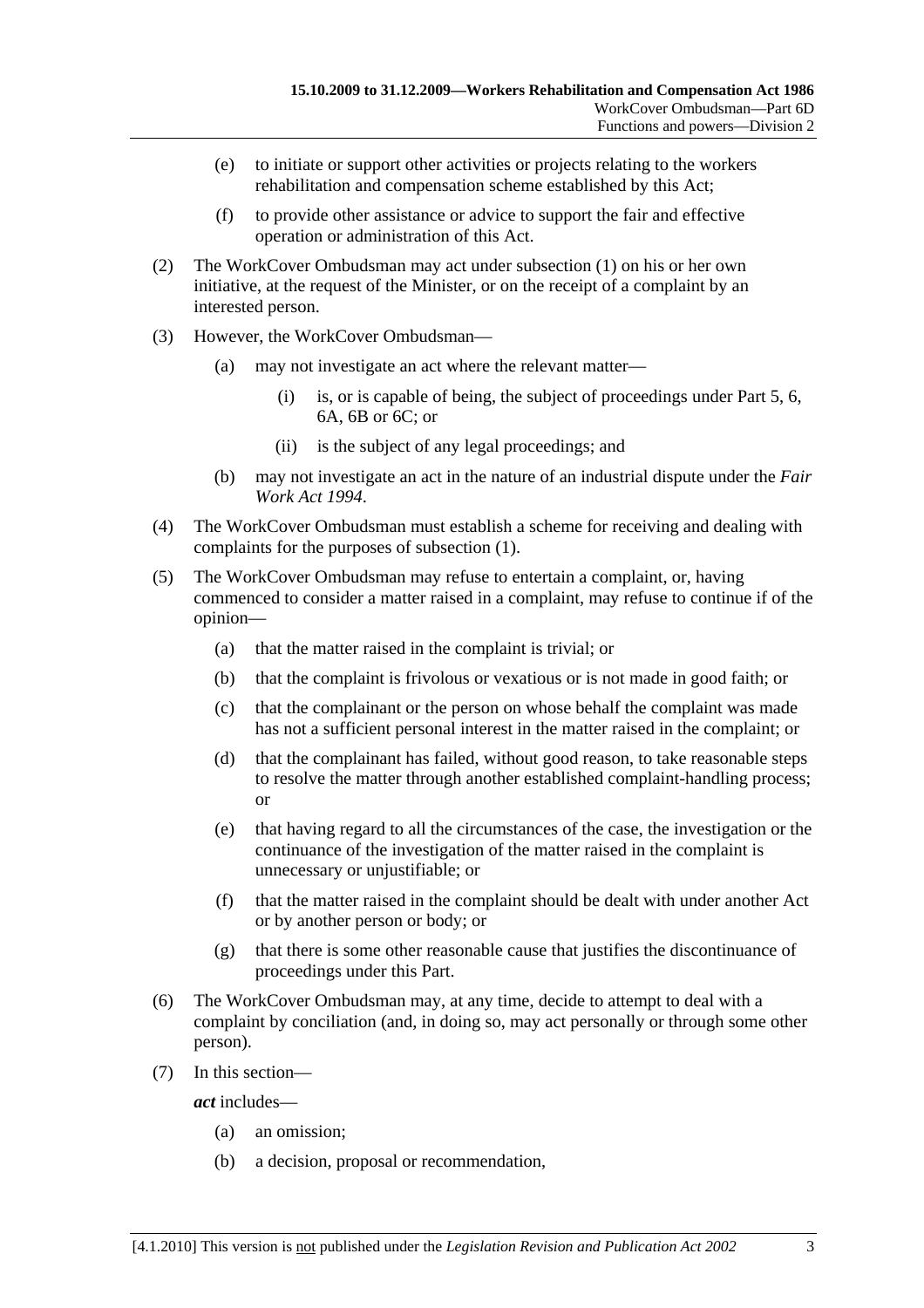and the circumstances surrounding an act.

#### **99E—Powers—general**

The WorkCover Ombudsman has the powers necessary or expedient for, or incidental to, the performance of the WorkCover Ombudsman's functions.

#### **99F—Obtaining information**

- (1) If the WorkCover Ombudsman has reason to believe that a person is capable of providing information or producing a document relevant to a matter under consideration by the WorkCover Ombudsman, the WorkCover Ombudsman may, by notice in writing provided to the person, require the person to do 1 or more of the following:
	- (a) to provide that information to the WorkCover Ombudsman in writing signed by that person or, in the case of a body corporate, by an officer of the body corporate;
	- (b) to produce that document to the WorkCover Ombudsman;
	- (c) to attend before a person specified in the notice and answer questions or produce documents relevant to the matter.
- (2) A notice under subsection (1) is to specify the period within which, or the time, day and place at which, the person is required to provide the information or document, or to attend.
- (3) A notice under subsection (1) must provide a period of time for compliance with a requirement under that subsection that has been determined by the WorkCover Ombudsman to be reasonable in the circumstances.
- (4) A person must comply with a requirement under subsection (1). Maximum penalty: \$5 000.
- (5) If a document is produced in accordance with a requirement under this section, the WorkCover Ombudsman or other appropriate person may take possession of, make copies of, or take extracts from, the document.

#### **99G—Power to examine witnesses etc**

- (1) The WorkCover Ombudsman, or a person who is to receive information under section 99F, may administer an oath or affirmation to a person required to attend before him or her under this Part and may examine the person on oath or affirmation.
- (2) The WorkCover Ombudsman may require a person to verify by statutory declaration—
	- (a) any information or document produced under this Part; or
	- (b) a statement that the person has no relevant information or documents or no further relevant information or documents.
- (3) A person must comply with a requirement under subsection (2). Maximum penalty: \$5 000.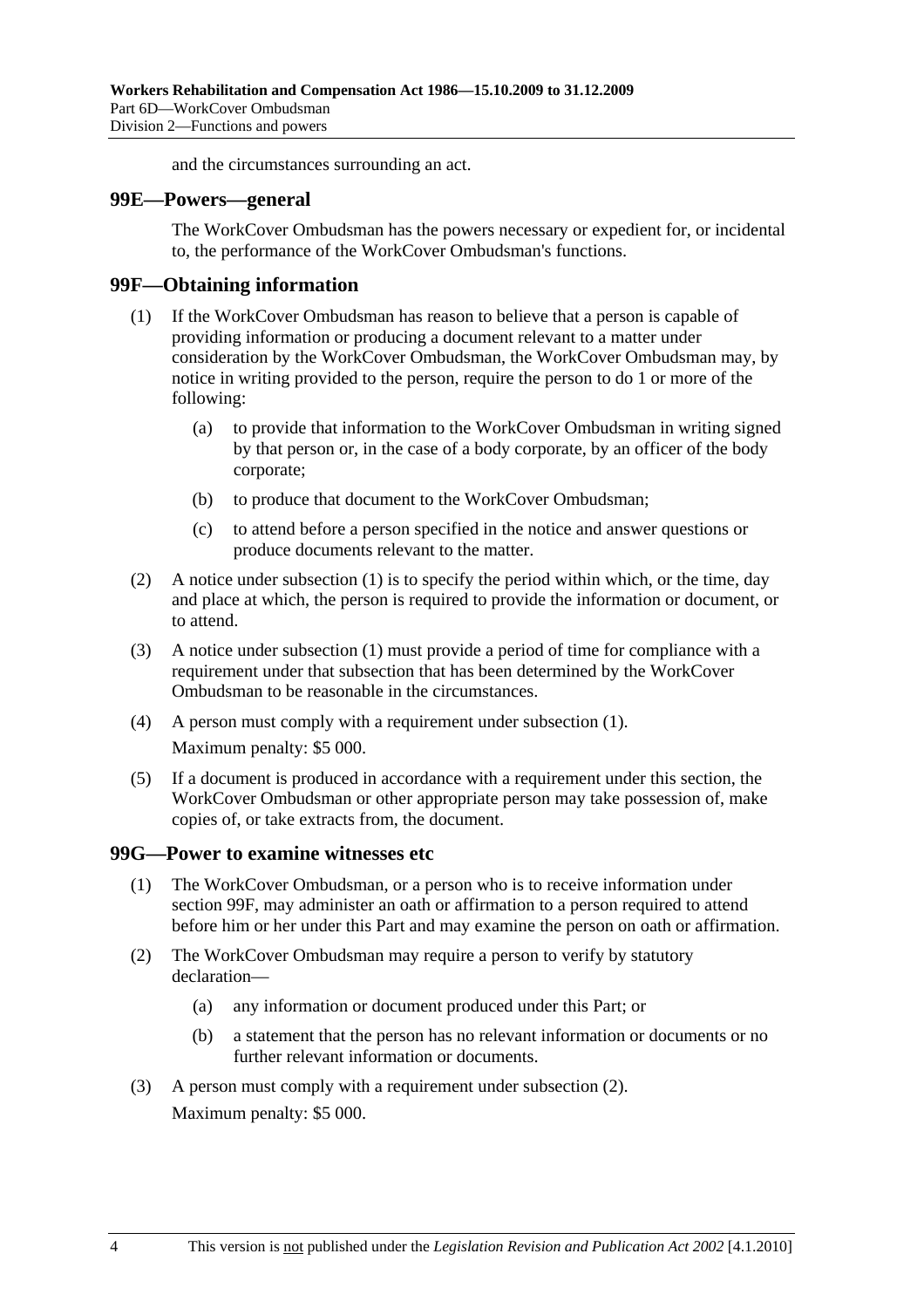# **Division 3—Other matters**

#### **99H—Independence**

- (1) In performing and exercising his or her functions and powers under this Act, the WorkCover Ombudsman must act independently, impartially and in the public interest.
- (2) The Minister cannot control how the WorkCover Ombudsman is to exercise the WorkCover Ombudsman's statutory functions and powers.

#### **99I—Staff**

- (1) The WorkCover Ombudsman's staff consists of—
	- (a) Public Service employees assigned to work in the office of the WorkCover Ombudsman under this Act; and
	- (b) any person appointed under subsection (3).
- (2) The Minister may, by notice in the Gazette—
	- (a) exclude Public Service employees who are members of the WorkCover Ombudsman's staff from specified provisions of the *Public Sector Management Act 1995*; and
	- (b) if the Minister thinks that certain provisions should apply to such employees instead of those excluded under paragraph (a)—determine that those provisions will apply,

and such a notice will have effect according to its terms.

- (3) The WorkCover Ombudsman may, with the consent of the Minister, appoint staff for the purposes of this Act.
- (4) The terms and conditions of employment of a person appointed under subsection (3) will be determined by the Minister and such a person will not be a Public Service employee.
- (5) The WorkCover Ombudsman may, by agreement with the Minister responsible for an administrative unit of the Public Service, make use of the services of the staff, equipment or facilities of that administrative unit.

#### **99J—Funding**

The cost associated with the office of the WorkCover Ombudsman (including in the performance by the WorkCover Ombudsman of functions under this Act) and the WorkCover Ombudsman's staff will be recoverable from the Compensation Fund under a scheme established or approved by the Treasurer after consultation with the Corporation.

#### **99K—Delegation**

- (1) The WorkCover Ombudsman may delegate a function or power conferred on or vested in the WorkCover Ombudsman under this Act—
	- (a) to a particular person or body; or
	- (b) to the person for the time being occupying a particular office or position.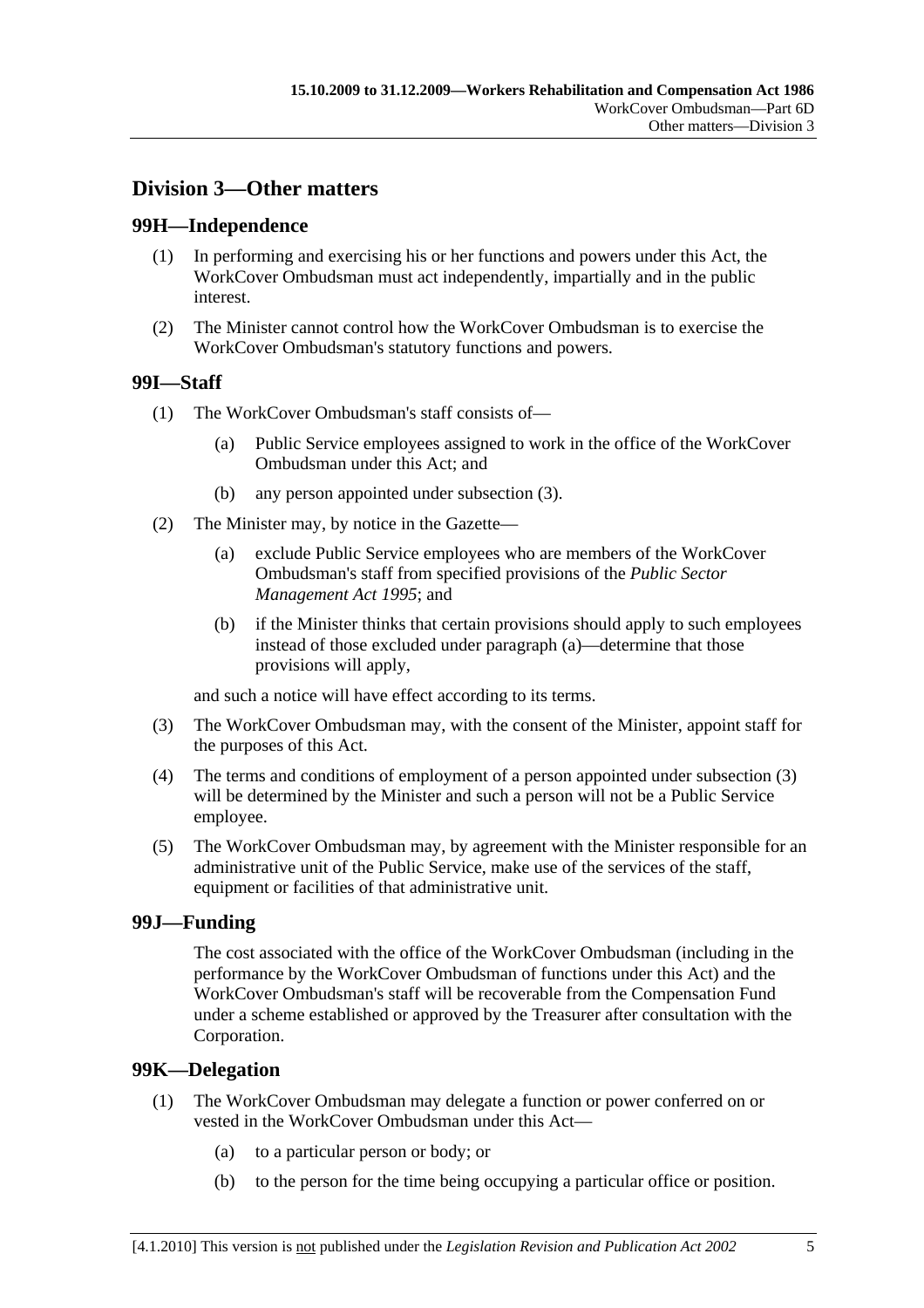- (2) A function or power delegated under this section may, if the instrument of delegation so provides, be further delegated.
- (3) A delegation—
	- (a) may be absolute or conditional; and
	- (b) does not derogate from the power of the WorkCover Ombudsman to act in a matter; and
	- (c) is revocable at will by the WorkCover Ombudsman.

#### **99L—Annual report**

- (1) The WorkCover Ombudsman must, on or before 30 September in each year, forward a report to the Minister on the work of the WorkCover Ombudsman under this Act during the financial year ending on the preceding 30 June.
- (2) The Minister must, within 6 sitting days after receiving a report under this section, have copies of the report laid before both Houses of Parliament.

#### **99M—Other reports**

- (1) The WorkCover Ombudsman may, at any time, prepare a report to the Minister on any matter arising out of the exercise of the WorkCover Ombudsman's functions under this Act.
- (2) Subject to subsection (3), the Minister must, within 2 weeks after receiving a report under this section, have copies of the report laid before both Houses of Parliament.
- (3) If the Minister cannot comply with subsection (2) because Parliament is not sitting, the Minister must deliver copies of the report to the President and the Speaker and the President and the Speaker must then—
	- (a) immediately cause the report to be published; and
	- (b) lay the report before their respective Houses at the earliest opportunity.
- (4) A report will, when published under subsection (3)(a), be taken for the purposes of any other Act or law to be a report of the Parliament published under the authority of the Legislative Council and the House of Assembly.

#### **99N—Immunity**

- (1) The WorkCover Ombudsman incurs no civil liability for an honest act or omission in the performance or exercise, or purported performance or exercise, of a function or power under this Act.
- (2) The immunity under subsection (1) does not extend to culpable negligence.
- (3) A civil liability that would, but for this section, attach to a person attaches instead to the Crown.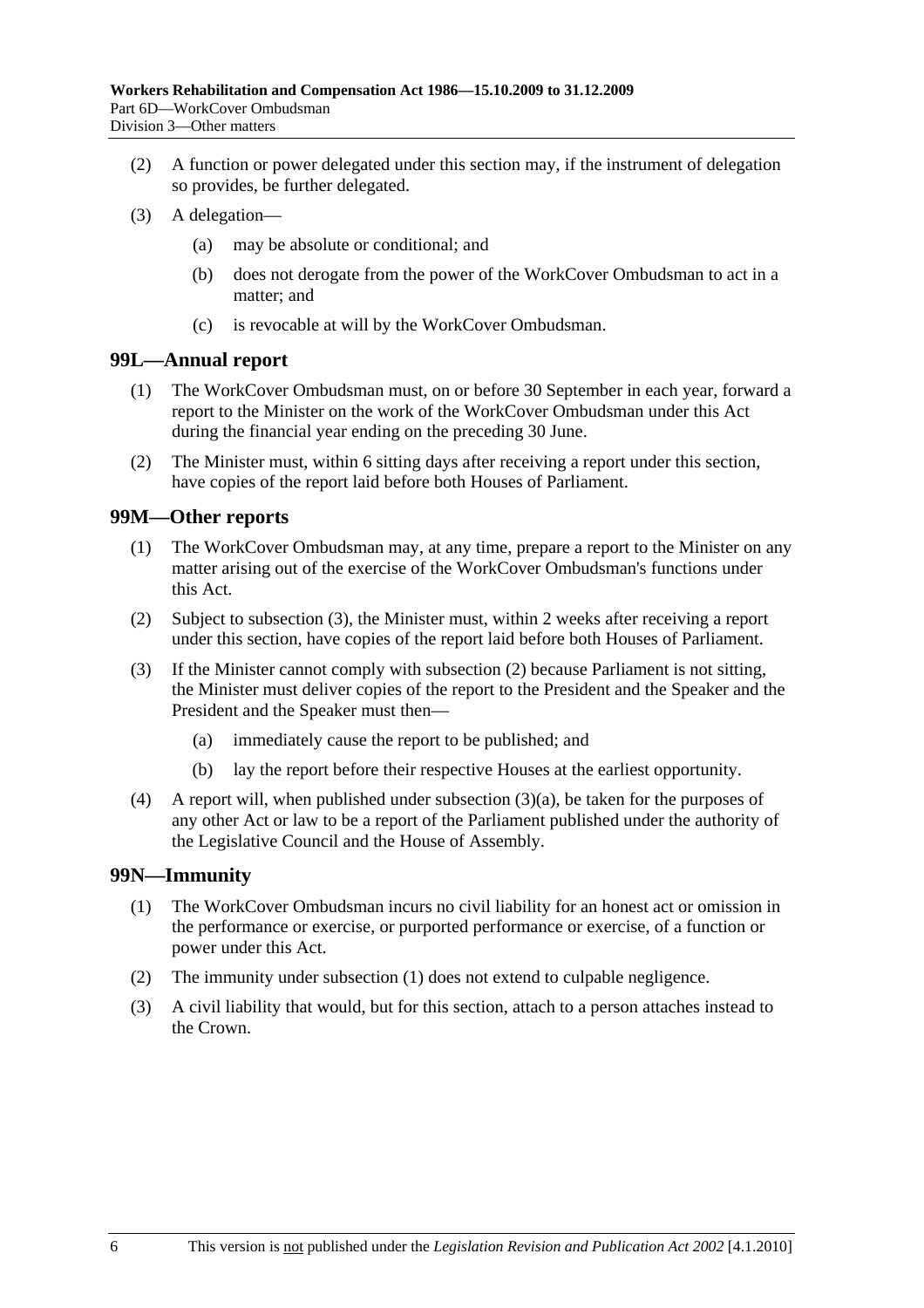# **Part 7—Miscellaneous**

## **103—Extension of the application of this Act to self-employed persons**

- (1) The Corporation may, on the application of a person who is self-employed, extend to that person the protection of this Act.
- (2) An application under subsection (1) may be granted by the Corporation subject to such conditions and limitations as the Corporation thinks fit and any such condition or limitation shall, to the extent of any inconsistency, prevail over the provisions of this Act.

### **103A—Special provision for prescribed classes of volunteers**

- (1) The Crown is the presumptive employer of persons of a prescribed class who voluntarily perform work of a prescribed class that is of benefit to the State (and the Crown therefore has the liabilities of a self-insured employer in relation to persons of that class).
- (2) Where a person of a class prescribed under subsection (1) suffers a compensable disability while performing the work to which the prescription relates—
	- (a) the question of whether and, if so, to what extent the person is incapacitated for work must be determined according to the employment (including selfemployment) in which the person was otherwise engaged at the commencement of the incapacity or, if the person was not then engaged in other employment, by reference to employment for which he or she was then reasonably fitted; and
	- (b) subject to paragraph (c), the average weekly earnings of the person must be determined—
		- (i) if the person was self-employed, by reference to the remuneration that the person would have received if he or she had been doing the same work in employment; or
		- (ii) if the person was not employed, by reference to the remuneration that the person would have received if he or she had been working in employment for which he or she was reasonably fitted,

and, if there is an award or industrial agreement applicable to that class or grade of employment, by reference to that award or agreement; and

- (c) where—
	- (i) the person dies;
	- (ii) a claim for compensation is made by a person claiming to be a dependant of the deceased;
	- (iii) the deceased and the claimant were both members of a partnership or proprietary company and the predominant work of the deceased before the date of death was in the business of that partnership or company,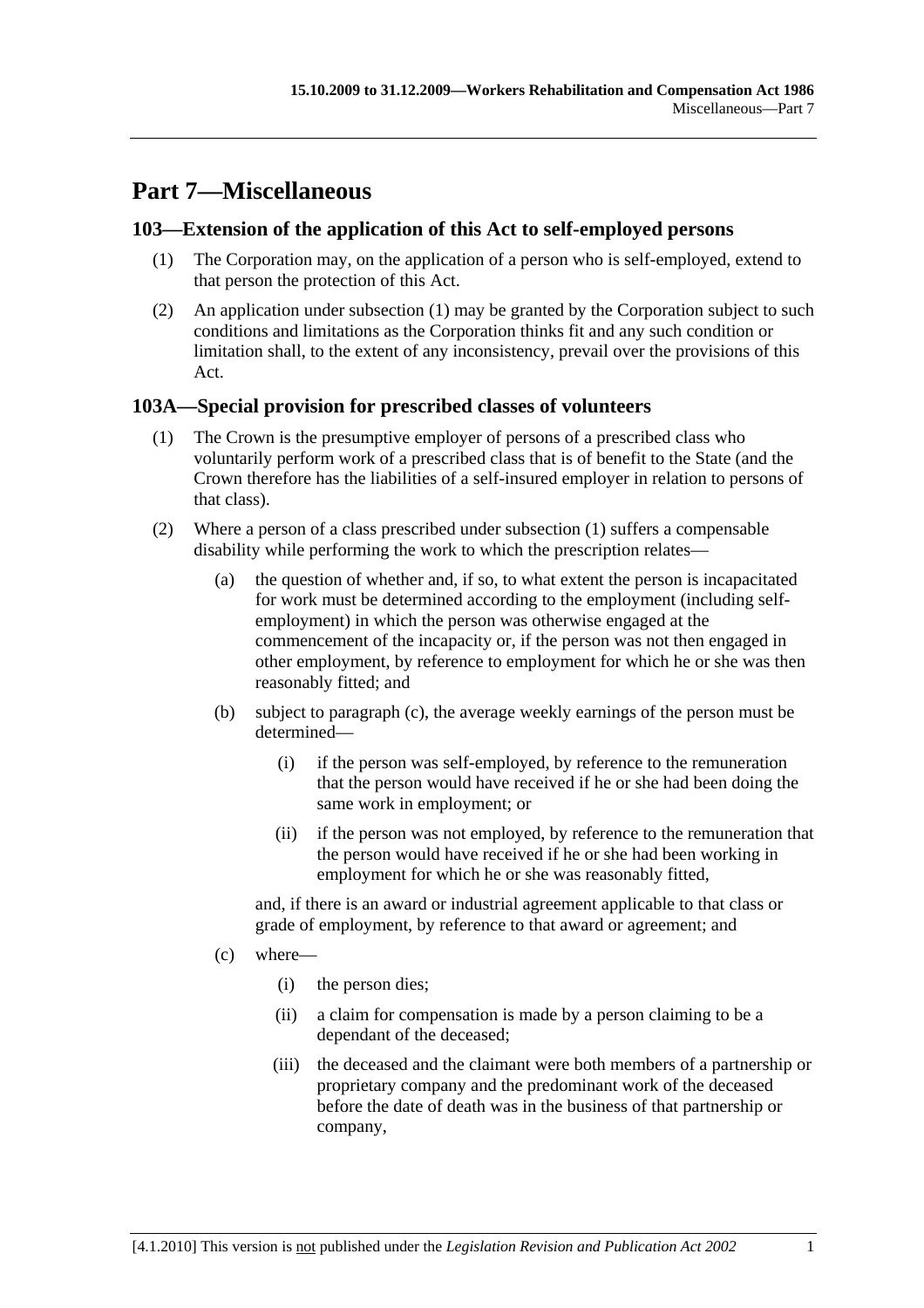then for the purposes of determining whether the claimant was a dependant of the deceased and, if so, the extent of the dependency, any income derived by the claimant from the partnership or company during the deceased's lifetime will (to the extent that the income is attributable to the deceased's work on behalf of the partnership or company) be taken to be an allowance made by the deceased, out of the deceased's own income, for the maintenance of the claimant.

#### **105—Insurance of registered employers against other liabilities**

- (1) An employer who is registered under this Act, and any employer who is not required to be registered because of an exemption under the regulations, is insured by the Corporation, subject to terms and conditions prescribed by regulation, against any liability that may arise apart from this Act in respect of a compensable disability arising from employment (being employment to which this Act applies) by the employer.
- (2) Where an employer participates in the provision of a rehabilitation programme or a rehabilitation and return to work plan under this Act, and in consequence of that participation provides work for a person who is not a worker employed by that employer, that person will be taken to be in the employment of the employer for the purposes of subsection (1).
- (3) The insurance provided by subsection (1) does not extend to a self-insured employer except in relation to persons of the class referred to in subsection (2).

#### **106—Payment of interim benefits**

- (1) The Corporation may, pending the final determination of a claim, make interim payments of compensation to a claimant.
- (2) Where on the final determination of a claim it appears that an amount to which the claimant was not entitled has been paid under this section, the Corporation may recover that amount as a debt.
- (3) This section does not derogate from the operation of Part 4 Division 7A.

#### **106A—Payment not to constitute an admission of liability**

A payment by the Corporation or an employer to a worker does not constitute an admission of liability or estop a subsequent denial of liability.

#### **107—Employer may request progress report**

- (1) The employer of a worker may at any time request the Corporation to provide a report on—
	- (a) the medical progress being made by the worker;
	- (b) the worker's incapacity for work as assessed under this Act.
- (2) A request under subsection (1) must be accompanied by the prescribed fee.
- (3) The Corporation shall prepare a report requested under subsection (1) within a reasonable time of the request being made and shall send copies of the report to the employer and the worker.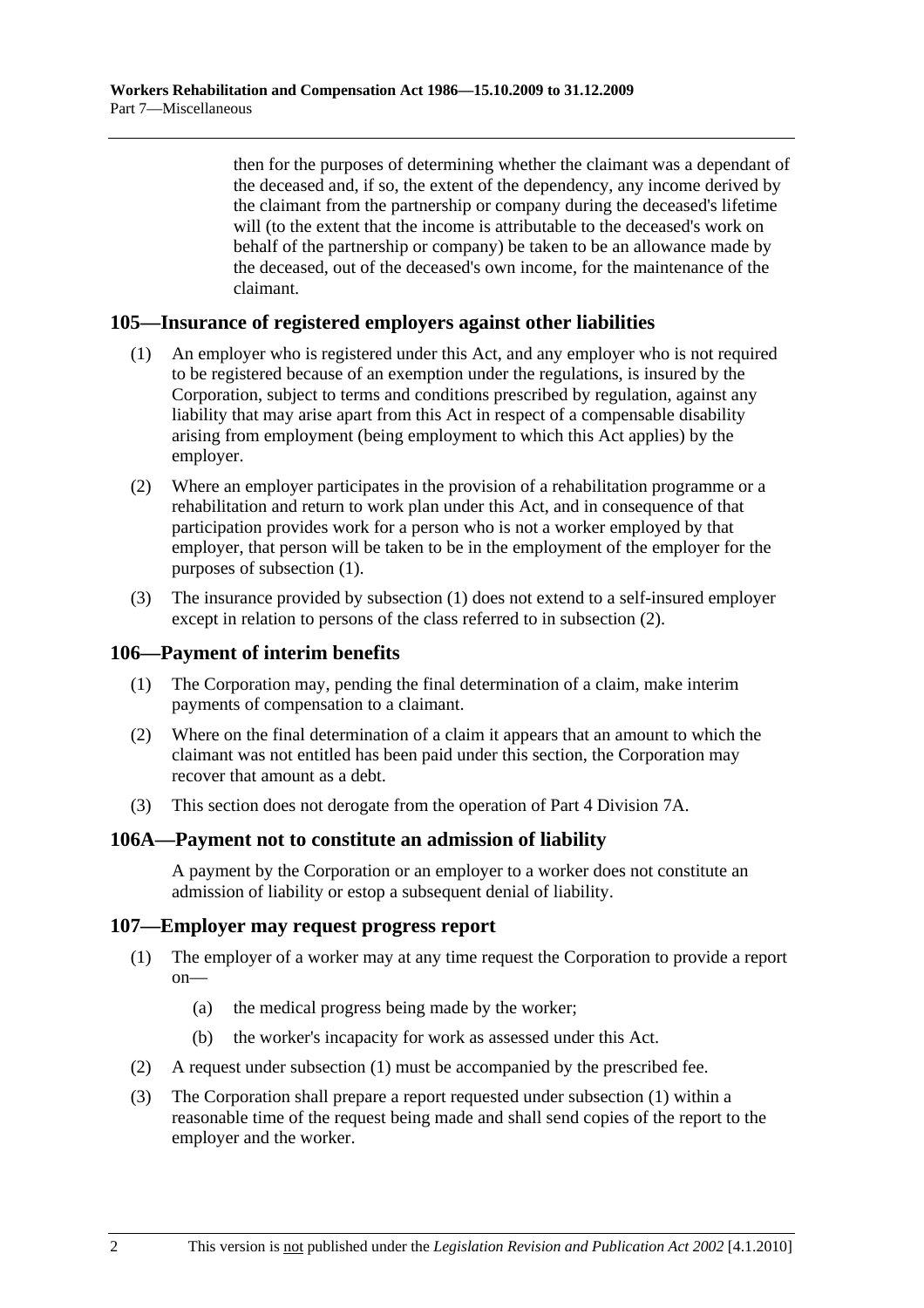# **107A—Copies of medical reports**

- (1) The Corporation must, within 7 days after receiving a request from a worker's employer, provide the employer with copies of reports in the Corporation's possession prepared by medical experts and relevant to the worker's medical condition, the worker's progress in rehabilitation, or the extent of the worker's incapacity for work.
- (2) A request under subsection (1) must be accompanied by the prescribed fee.
- (3) An employer must not disclose confidential information about a worker in a report obtained under this section except as may be necessary—
	- (a) to assist the worker's rehabilitation and return to work; or
	- (b) for the purposes of proceedings under this Act.

# **107B—Worker's right of access to claims file**

- (1) The Corporation or a delegate of the Corporation must, at the request of a worker—
	- (a) provide the worker, within 45 days after the date of the request, with copies of all documentary material in the possession of the Corporation or the delegate relevant to a claim made by the worker; and
	- (b) make available for inspection by the worker (or a representative of the worker) all non-documentary material in the possession of the Corporation or the delegate relevant to a claim made by the worker.

Maximum penalty: \$5 000.

- (2) Non-documentary material is to be made available for inspection—
	- (a) at a reasonable time and place agreed between the Corporation or delegate and the worker; or
	- (b) in the absence of agreement—at a public office of the Corporation or delegate nominated by the worker at a time (which must be at least 45 days, but not more than 60 days, after the request is made and during ordinary business hours) nominated by the worker.
- (3) However, the Corporation or delegate is not obliged to provide copies of material, or to make material available for inspection by the worker if—
	- (a) the material is relevant to the investigation of suspected dishonesty in relation to the claim; or
	- (b) the material is protected by legal professional privilege.
- (4) In this section, a *delegate* of the Corporation includes a self-insured employer.

#### **108—Medical examination at request of employer**

- (1) Subject to subsection (2), the employer of a worker who has made a claim under this Act may require the Corporation to have the worker submit to an examination by a recognised medical expert nominated by the Corporation.
- (2) A worker shall not be required to submit to examinations under this section more frequently than is permitted by the regulations.
- (3) The Corporation may, if it thinks fit, charge the cost of an examination under this section to the employer.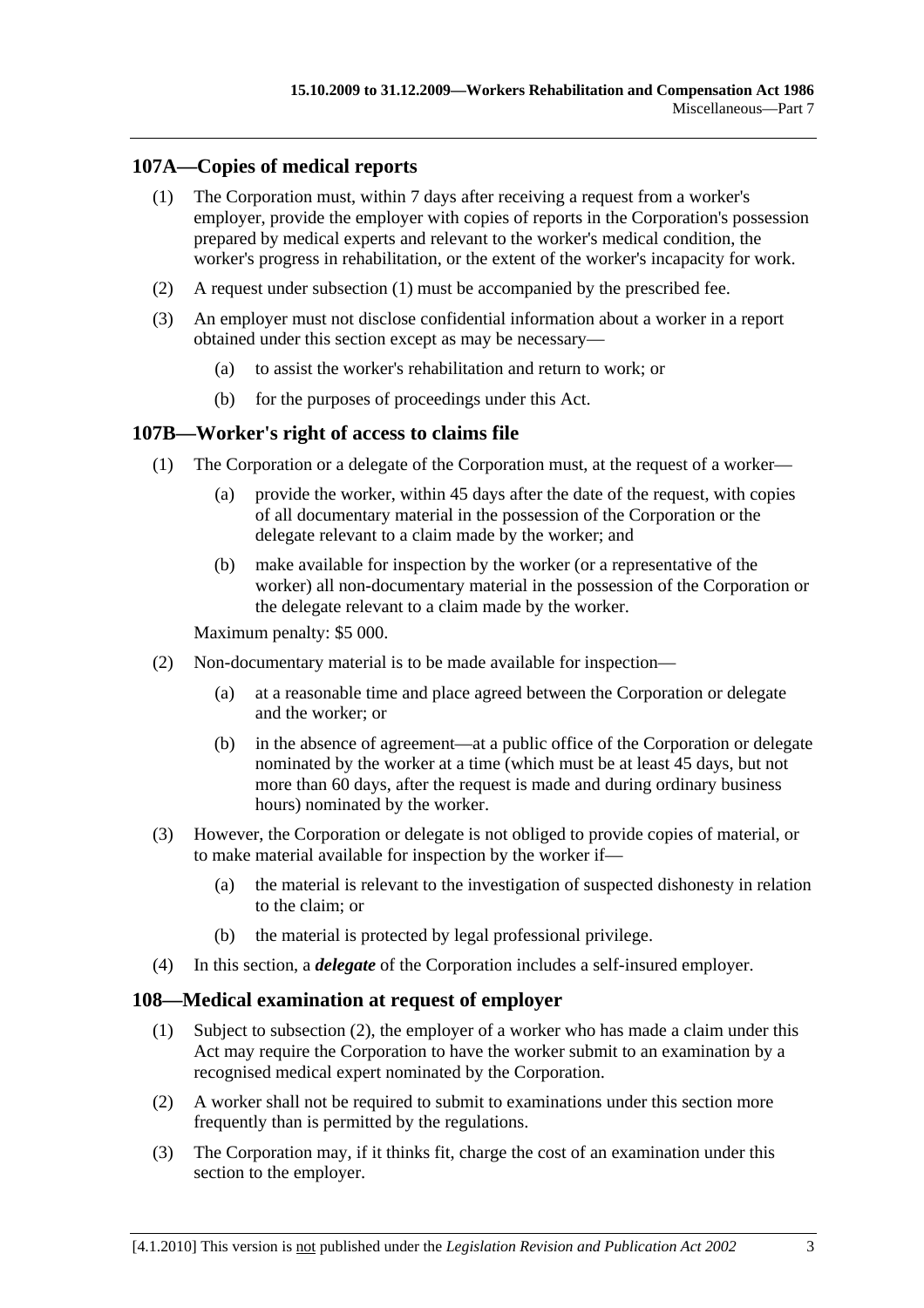- (4) If it appears that there has been undue delay in having a worker examined under this section, the Tribunal may, on application by the employer, give such directions to the Corporation as appear reasonable in the circumstances to expedite the examination.
- (5) The Corporation must comply, or take steps to secure compliance, with such a direction.

#### **109—Worker to be supplied with copy of medical report**

Where a report is obtained for the purposes of this Act by the Corporation or an employer on the findings made, or the opinions formed, by a medical expert on the examination of a worker, the Corporation or the employer must, within 7 days after receiving the report, send a copy of the report to the worker.

#### **110—Powers of entry and inspection**

- (1) For the purposes of this Act, an authorised officer may, at any reasonable time—
	- (a) enter any workplace;
	- (b) inspect the workplace, anything at the workplace and work there in progress;
	- (c) require a person who has custody or control of books, documents or records relevant to any matter arising under this Act to produce those books, documents or records;
	- (d) examine, copy and take extracts from any such books, documents or records, or require an employer to provide a copy of any such books, documents or records;
	- (e) take photographs, films or video or audio recordings;
	- (f) take measurements, make notes and records and carry out tests;
	- (g) require (directly or through an interpreter) any person to answer, to the best of that person's knowledge, information and belief, any question relevant to any matter arising under this Act;
	- (h) require an employer to produce any document, or a copy of any document, that is required to be prepared or kept under this Act.
- (2) Where—
	- (a) a person whose native language is not English is suspected of having breached this Act; and
	- (b) the person is interviewed by an authorised officer in relation to that suspected breach; and
	- (c) the person is not reasonably fluent in English,

the person is entitled to be assisted by an interpreter during the interview.

- (3) A person is not required—
	- (a) to provide information under this section that is privileged on the ground of legal professional privilege; or
	- (b) to answer a question under this section if the answer would tend to incriminate that person of an offence.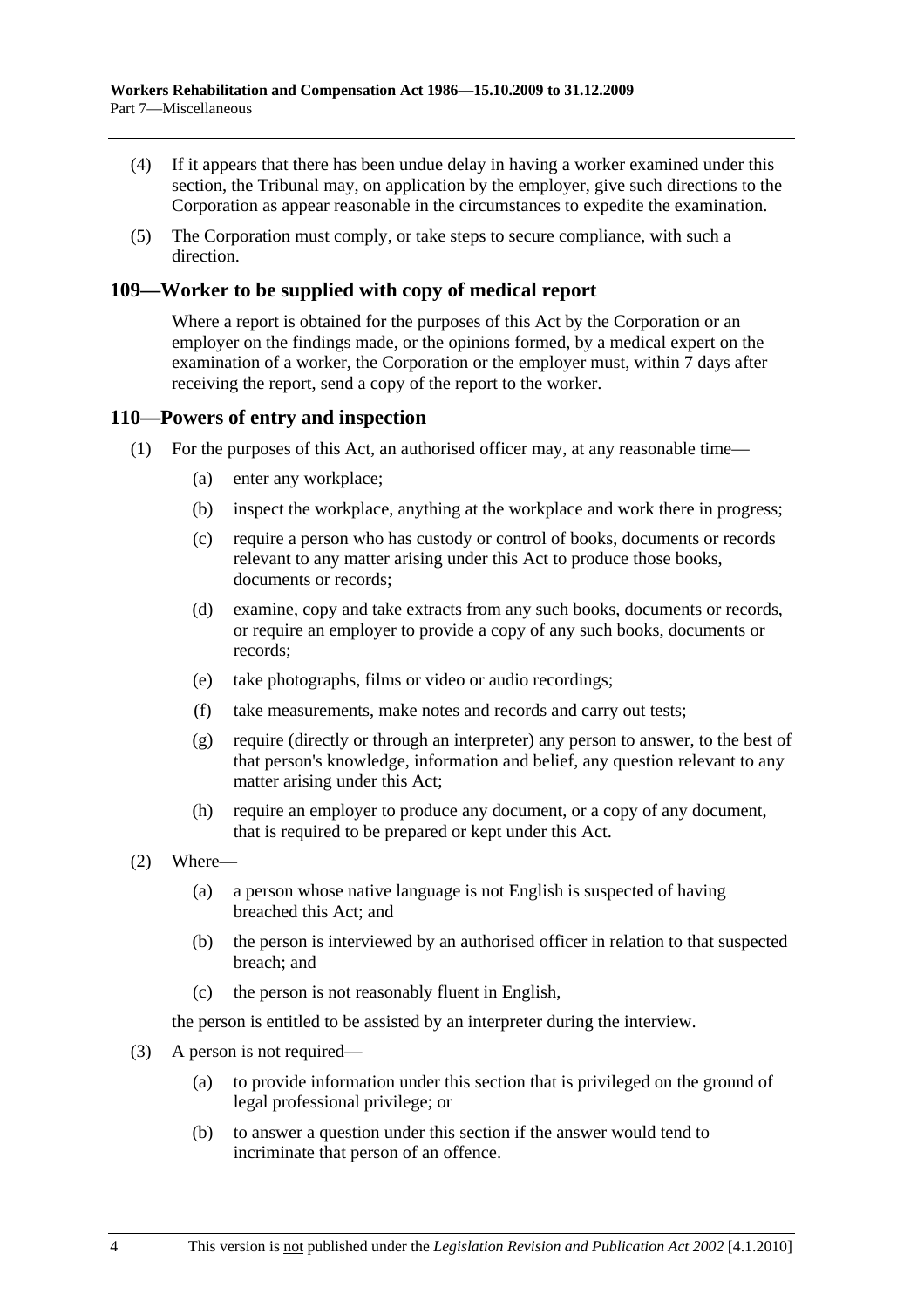- (4) An authorised officer, who suspects on reasonable grounds that an offence against this Act has been committed, may seize and retain anything that affords evidence of that offence.
- (5) An authorised officer must, at the request of any person from whose possession evidentiary material is seized under subsection (4), provide a receipt for that material.
- (6) Where anything has been seized under subsection (4) the following provisions apply:
	- (a) the thing seized must be held pending proceedings for an offence against this Act related to the thing seized, unless the Minister, on application, authorises its release to the person from whom it was seized, or any person who had legal title to it at the time of its seizure, subject to such conditions as the Minister thinks fit (including conditions as to the giving of security for satisfaction of an order under paragraph  $(b)(ii)$ ;
	- (b) where proceedings for an offence against this Act relating to the thing seized are instituted within six months of its seizure and the person charged is found guilty of the offence, the court may—
		- (i) order that it be forfeited to the Crown; or
		- (ii) where it has been released pursuant to paragraph (a)—order that it be forfeited to the Crown or that the person to whom it was released pay to the Minister an amount equal to its market value at the time of its seizure, as the court thinks fit;
	- (c) where—
		- (i) proceedings are not instituted for an offence against this Act relating to the thing seized within six months after its seizure; or
		- (ii) proceedings having been so instituted—
			- (A) the person charged is found not guilty of the offence; or
			- (B) the person charged is found guilty of the offence but no order for forfeiture is made under paragraph (b),

the person from whom the thing was seized, or any person with legal title to it, is entitled to recover from the Minister, by action in a court of competent jurisdiction, the thing itself, or if it has deteriorated or been destroyed, compensation of an amount equal to its market value at the time of its seizure.

- (7) In the exercise of powers under this section, an authorised officer may be accompanied by such assistants as may be necessary or desirable in the circumstances.
- (8) An employer whose workplace is subject to an inspection under this section must provide such assistance as may be necessary to facilitate the exercise of the powers conferred by this section.
- (9) A person must not—
	- (a) hinder or obstruct an authorised officer in the exercise of a power conferred by this section; or
	- (b) refuse or fail, without lawful excuse, to comply with a requirement under this section.

Maximum penalty: \$10 000.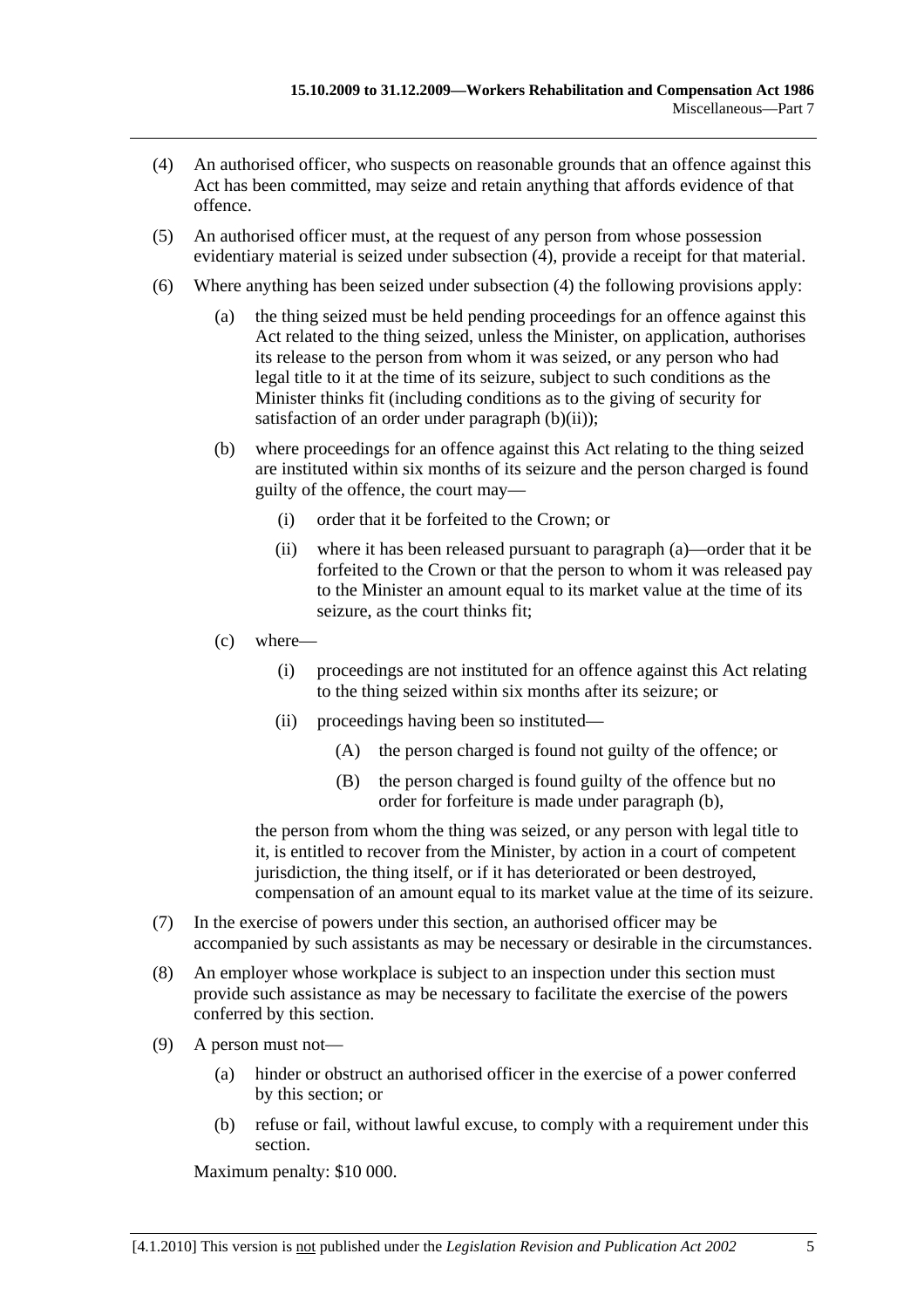- (10) An authorised officer, or a person assisting an authorised officer, who in the course of exercising powers under this section in relation to an employer—
	- (a) unreasonably hinders or obstructs the employer in the day to day running of his or her business;
	- (b) addresses offensive language to the employer or to any other person at the workplace;
	- (c) assaults the employer or any other person at the workplace,

is guilty of an offence.

Maximum penalty:

- (a) for an offence against paragraph (a) or  $(b)$ —\$6 000;
- (b) for an offence against paragraph (c)—\$6 000 or imprisonment for one year.

#### **111—Inspection of place of employment by rehabilitation adviser**

- (1) Subject to subsection (2), a rehabilitation adviser may inspect the place of employment of a disabled worker.
- (2) A power of inspection under subsection (1) shall be exercised so as to avoid any unnecessary disruption of, or interference with, the performance of work at a place of employment.
- (3) A person shall not hinder an inspection under this section.

Maximum penalty: \$5 000.

#### **112—Confidentiality to be maintained**

- (1) A person must not disclose information (except as permitted by subsection (2)) if—
	- (a) the person obtained the information in the course of carrying out functions in, or related to, the administration, operation or enforcement of this Act; and
	- (b) the information is—
		- (i) about commercial or trading operations; or
		- (ii) about the physical or mental condition, or the personal circumstances or affairs, of a worker or other person; or
		- (iii) information provided in a return or in response to a request for information under this Act.

Maximum penalty: \$5 000.

- (1a) The Corporation may enter into arrangements with corresponding workers compensation authorities about sharing information obtained in the course of carrying out functions related to the administration, operation or enforcement of this Act or a corresponding law.
- (2) A disclosure of information is permitted if it is—
	- (a) a disclosure in the course of official duties; or
	- (b) a disclosure of statistical information; or
	- (c) a disclosure made with the consent of the person to whom the information relates, or who furnished the information; or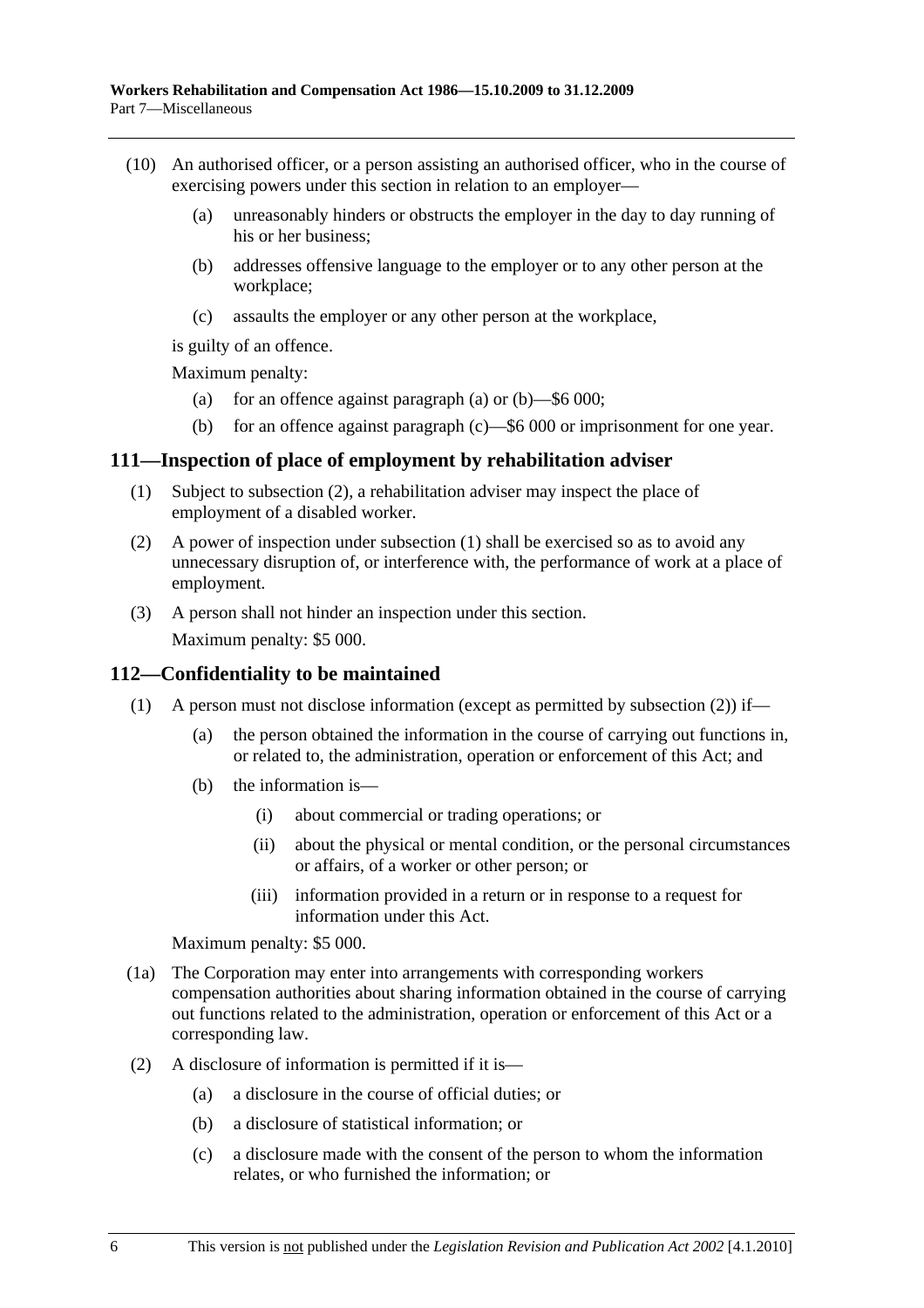- (ca) a disclosure made to a corresponding workers compensation authority in accordance with an arrangement entered into under subsection (1a); or
- (cb) a disclosure authorised or required under any other Act or law; or
- (d) a disclosure required by a court or tribunal constituted by law, or before a review authority; or
- (e) a disclosure to the Corporation or a self-insured employer; or
- (f) a disclosure to a disabled worker's employer in accordance with this Act; or
- (g) a disclosure made under the authorisation of the Minister; or
- (h) a disclosure authorised by regulation.
- (2a) A regulation made for the purposes of subsection (2)(h) cannot take effect unless it has been laid before both Houses of Parliament and—
	- (a) no motion for disallowance is moved within the time for such a motion; or
	- (b) every motion for disallowance of the regulation has been defeated or withdrawn, or has lapsed.
- (3) In this section—

*corresponding workers compensation authority* means any person or authority in another State or a Territory of the Commonwealth with power to determine or manage claims for compensation for disabilities arising from employment.

#### **112AA—Confidentiality—employers**

- (1) An employer who is registered under this Act, or a person employed by an employer who is registered under this Act, must not disclose information about the physical or mental condition of a worker unless the disclosure is—
	- (a) reasonably required for, or in connection with, the carrying out of the proper conduct of the business of the employer; or
	- (b) required in connection with the operation of this Act; or
	- (c) made with the consent of the person to whom the information relates, or who furnished the information; or
	- (d) required by a court or tribunal constituted by law, or before a review authority; or
	- (e) authorised or required under any other Act or law; or
	- (f) made—
		- (i) to the Corporation; or
		- (ii) to the worker's employer; or
	- (g) made under the authorisation of the Minister; or
	- (h) authorised by regulation.

Maximum penalty: \$5 000.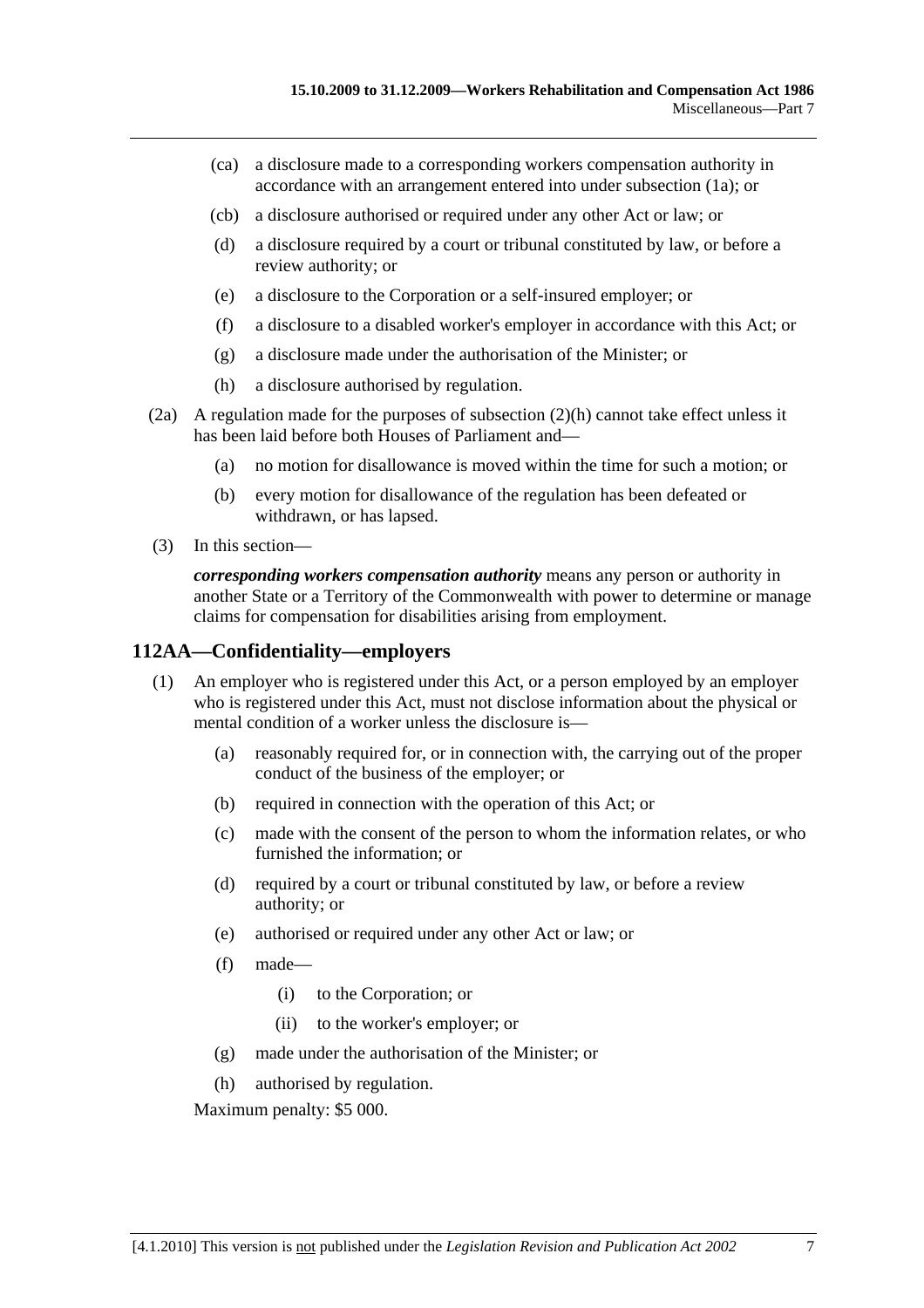- (2) A regulation made for the purposes of subsection (1)(h) cannot take effect unless it has been laid before both Houses of Parliament and—
	- (a) no motion for disallowance is moved within the time for such a motion; or
	- (b) every motion for disallowance of the regulation has been defeated or withdrawn, or has lapsed.

#### **112A—Employer information**

The Corporation may, as it thinks fit, disclose the following information in relation to any employer registered under this Act:

- (a) the number of claims in respect of compensable disabilities made by the employer's workers in a particular period;
- (b) the cost of claims in respect of compensable disabilities suffered by the employer's workers in a particular period;
- (c) the nature of compensable disabilities suffered by the employer's workers;
- (d) details of any remission of levy granted to the employer, or any supplementary levy imposed on the employer, under section 67.

#### **113—Disabilities that develop gradually**

- (1) A disability (not being noise induced hearing loss) that develops gradually or is a disease shall be deemed to have occurred when the worker first becomes totally or a partially incapacitated for work by the disability.
- (2) Subject to this section, where a claim is made under this Act in respect of noise induced hearing loss by a worker (not being a person who has retired from employment on account of age or ill-health), the whole of the loss shall be deemed to have occurred immediately before notice of the disability was given and, subject to any proof to the contrary, to have arisen out of employment in which the worker was last exposed to noise capable of causing noise induced hearing loss.
- (2a) Where a claim is made under this Act in respect of noise induced hearing loss by a person who has retired from employment on account of age or ill-health, the whole of the loss shall be deemed to have occurred immediately before the person retired and, subject to any proof to the contrary, to have arisen out of employment in which the person was last exposed to noise capable of causing noise induced hearing loss.
- (2b) The Corporation may, by notice to the particular employer or employers, or by notice in the Gazette, require an employer, or employers of a specified class determined by the Corporation, to carry out (within a period specified by the Corporation) tests of a kind prescribed by the regulations on workers belonging to classes determined by the Corporation.
- (2c) Unless the Corporation otherwise determines, the cost of carrying out tests under subsection (2b) must be borne by the employer.
- (3) Where—
	- (a) a self-insured employer establishes in accordance with procedures laid down by the regulations that a worker was, at the time of undertaking employment with the employer, suffering from a particular disability;
	- (b) the disability is of a prescribed class;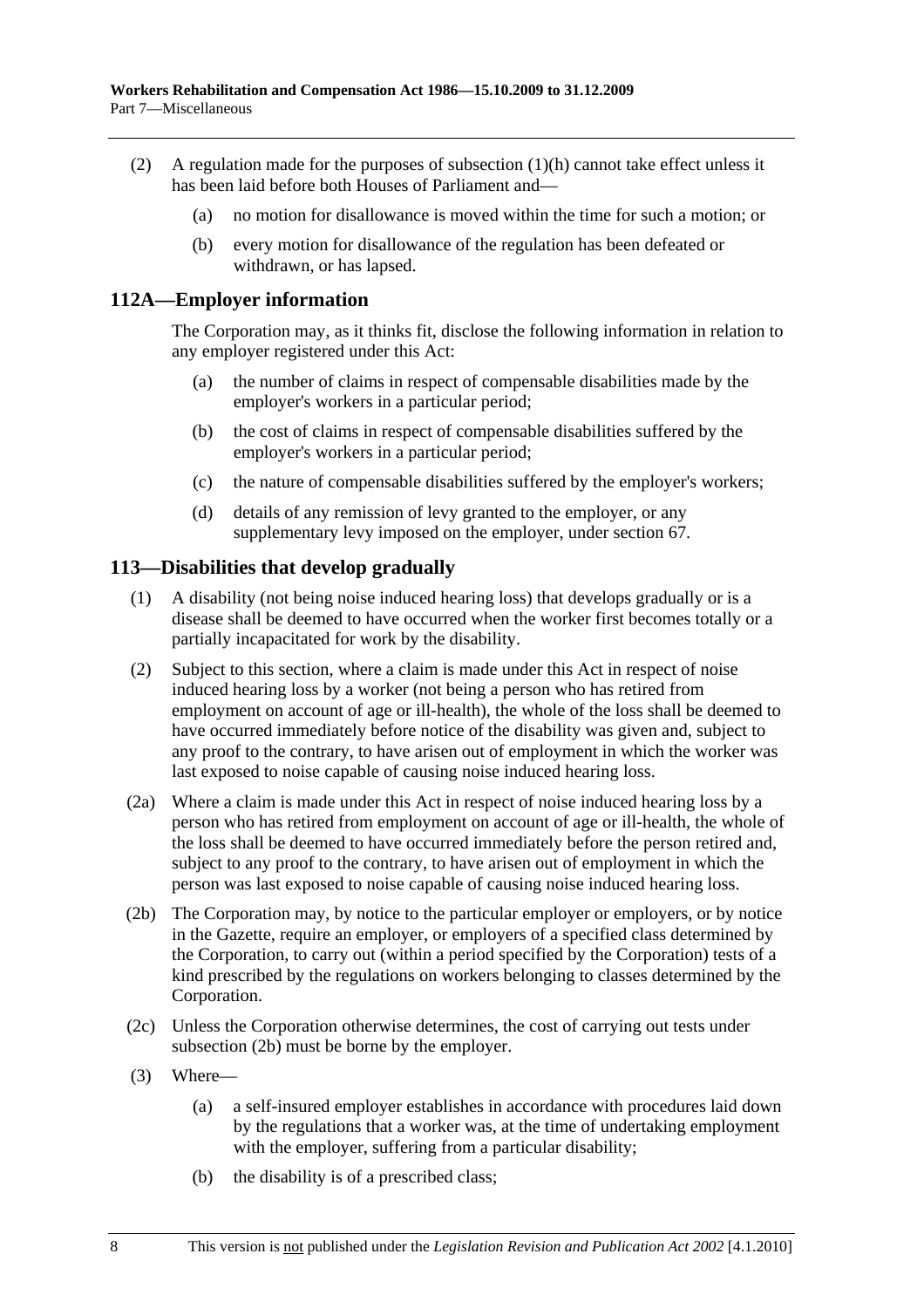- (c) an aggravation, acceleration, exacerbation, deterioration or recurrence of the disability arises from employment by the employer referred to in paragraph (a);
- (d) the employer pays compensation under this Act in respect of the disability,

the employer may, by action in the Industrial Court, recover a fair contribution, determined by the Court, towards the amount of the compensation—

- (e) from any self-insured employer from whose employment the disability established under paragraph (a) arose; or
- (f) if there is no such self-insured employer—from the Corporation.
- (4) Where—
	- (a) an employer (not being a self-insured employer) establishes in accordance with procedures laid down by the regulations that a worker was, at the time of undertaking employment with the employer, suffering from a particular disability;
	- (b) the disability is of a prescribed class;
	- (c) an aggravation, acceleration, exacerbation, deterioration or recurrence of the disability arises from employment by the employer referred to in paragraph (a);
	- (d) the Corporation pays compensation under this Act in respect of the disability,

the Corporation may, by action in the Industrial Court, recover a fair contribution, determined by the Court, towards the amount of the compensation from any selfinsured employer from whose employment the disability established under paragraph (a) arose.

#### **114—Certain payments not to affect benefits under this Act**

Compensation provided to a person under this Act shall not be reduced or otherwise affected by—

- (a) an *ex gratia* payment; or
- (b) an accident insurance payment; or
- (c) a payment or benefit of a class prescribed by regulation for the purposes of this section.

#### **115—No contribution from workers**

- (1) An employer shall not deduct from the wages of a worker any part of any sum that the employer is or may become liable to pay under this Act.
- (2) An employer shall not discriminate against a worker on the ground that the employer is liable to pay any sum under this Act to or in relation to the worker.
- (3) An employer shall not require or permit a worker to contribute in any manner towards indemnifying the employer against any liability which the employer may incur under this Act.
- (4) A person who contravenes this section—
	- (a) is guilty of an offence; and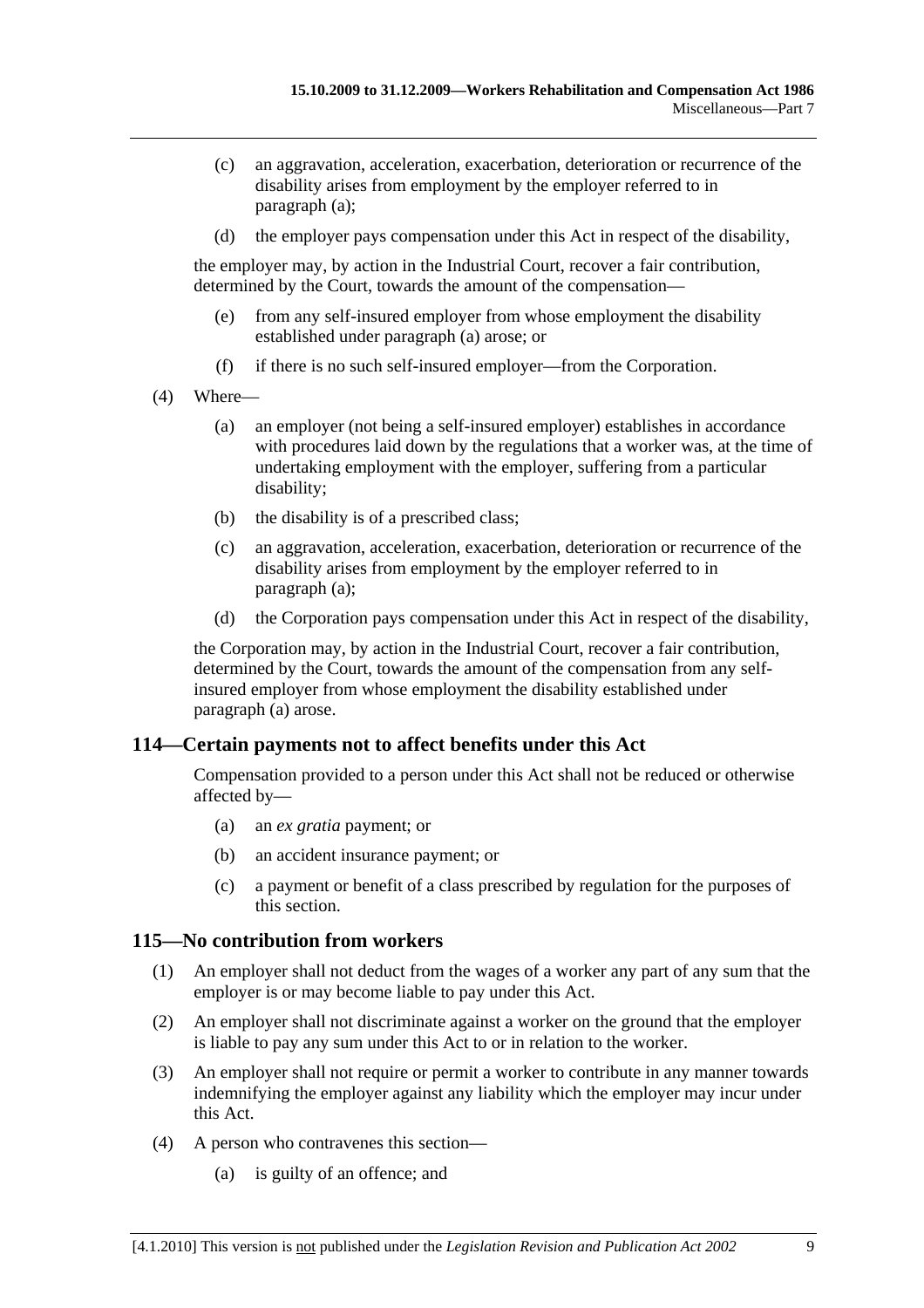(b) is liable to compensate a worker for any monetary loss suffered by virtue of that contravention.

#### **116—Payment of compensation where worker in prison**

- (1) Where a person who is in receipt of weekly payments under this Act is convicted of an offence and committed to prison, then during the period of imprisonment the weekly payments shall be suspended unless the Corporation determines that they should be paid to the dependants of the prisoner.
- (2) Where the Corporation determines that weekly payments should be paid to the dependants of a prisoner, they shall be so paid in such proportions as the Corporation may determine.

#### **117—Service of documents**

- (1) A notice or other document required or authorised by this Act to be served or given to any person may be served—
	- (a) personally; or
	- (b) by leaving the notice or document at an address for service; or
	- (c) by sending the notice or document or a sealed copy of the notice or document by post addressed to the person at an address for service; or
	- (d) by such other method as is permitted by any Act.
- (2) In any case to which subsection (1) applies, unless the contrary is proved, service of a notice or document shall be deemed to have been effected 2 business days after the date of posting.
- $(3)$  In subsection  $(1)$ —

*address for service*, in relation to a person, means—

- (a) the person's last known place of residence or business; or
- (b) an address for service as shown on a claim or a return made or furnished by the person, or on the person's behalf, under this Act (not being an address superseded by a subsequent address for service shown on a later claim or return).

#### **118—Service of documents on the Corporation**

Any claim, notice, return or form to be served on the Corporation for the purposes of this Act may be served by lodgment at an office of the Corporation with a person authorised by the Corporation to accept service of documents on its behalf.

#### **119—Contract to avoid Act**

- (1) Any agreement or arrangement entered into without the consent of the Corporation that purports to exclude, modify or restrict the operation of this Act is to that extent void and of no effect.
- (2) Any purported waiver of a right conferred by or under this Act is void and of no effect.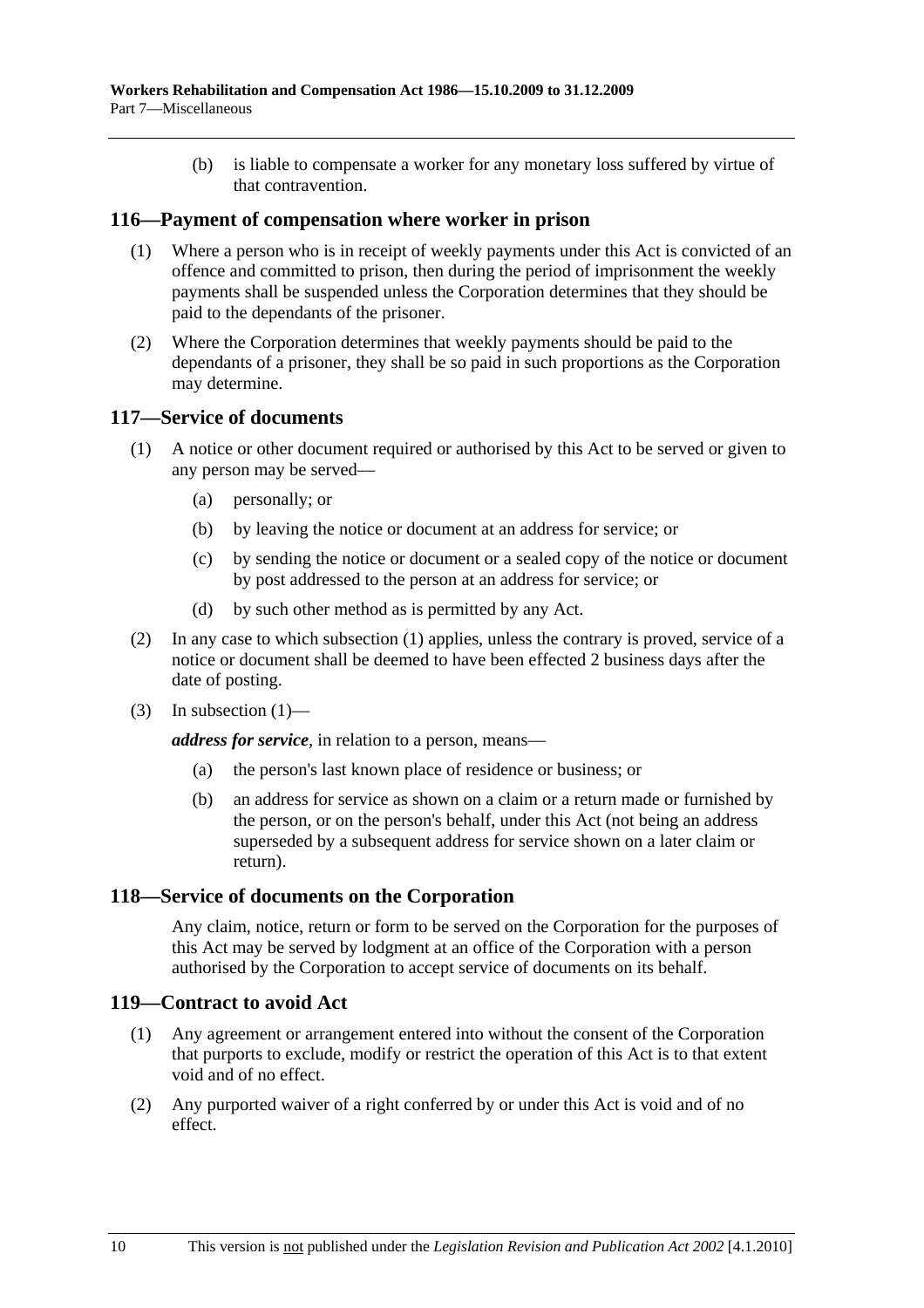- (3) Any person—
	- (a) who enters into any agreement or arrangement with intent either directly or indirectly to defeat, evade or prevent the operation of this Act; or
	- (b) who attempts to induce a person to waive a right or benefit conferred by or under this Act,

is guilty of an offence.

Maximum penalty: \$5 000 or imprisonment for one year.

- (4) Subsections (2) and (3) do not apply to—
	- (a) any action taken by an employer with the consent of the Corporation; or
	- (b) any agreement or arrangement entered into by an employer with, or with the consent of, the Corporation.

#### **120—Dishonesty**

- (1) A person who—
	- (a) obtains by dishonest means a payment or other benefit under this Act; or
	- (b) dishonestly claims to be entitled to a payment or other benefit under this Act; or
	- (c) dishonestly makes a statement about a claim under this Act knowing the statement is false or misleading; or
	- (d) dishonestly makes an application, or gives a return, under this Act knowing the application or return to be false or misleading,

is guilty of an offence.

Maximum penalty: \$50 000 or imprisonment for one year.

- (2) A person who—
	- (a) aids, abets, counsels or procures the commission of an offence against subsection (1); or
	- (b) solicits or incites the commission of any such offence,

is guilty of an offence.

Maximum penalty: \$10 000 or imprisonment for one year.

- (3) Where a court convicts a person of an offence against this section, or finds a person guilty of such an offence without recording a conviction, the court must, on application by the Corporation or a self-insured employer, order the person who committed the offence—
	- (a) to make good any loss to the applicant resulting from the commission of the offence; and
	- (b) to reimburse costs incurred by the applicant in investigating and prosecuting the offence.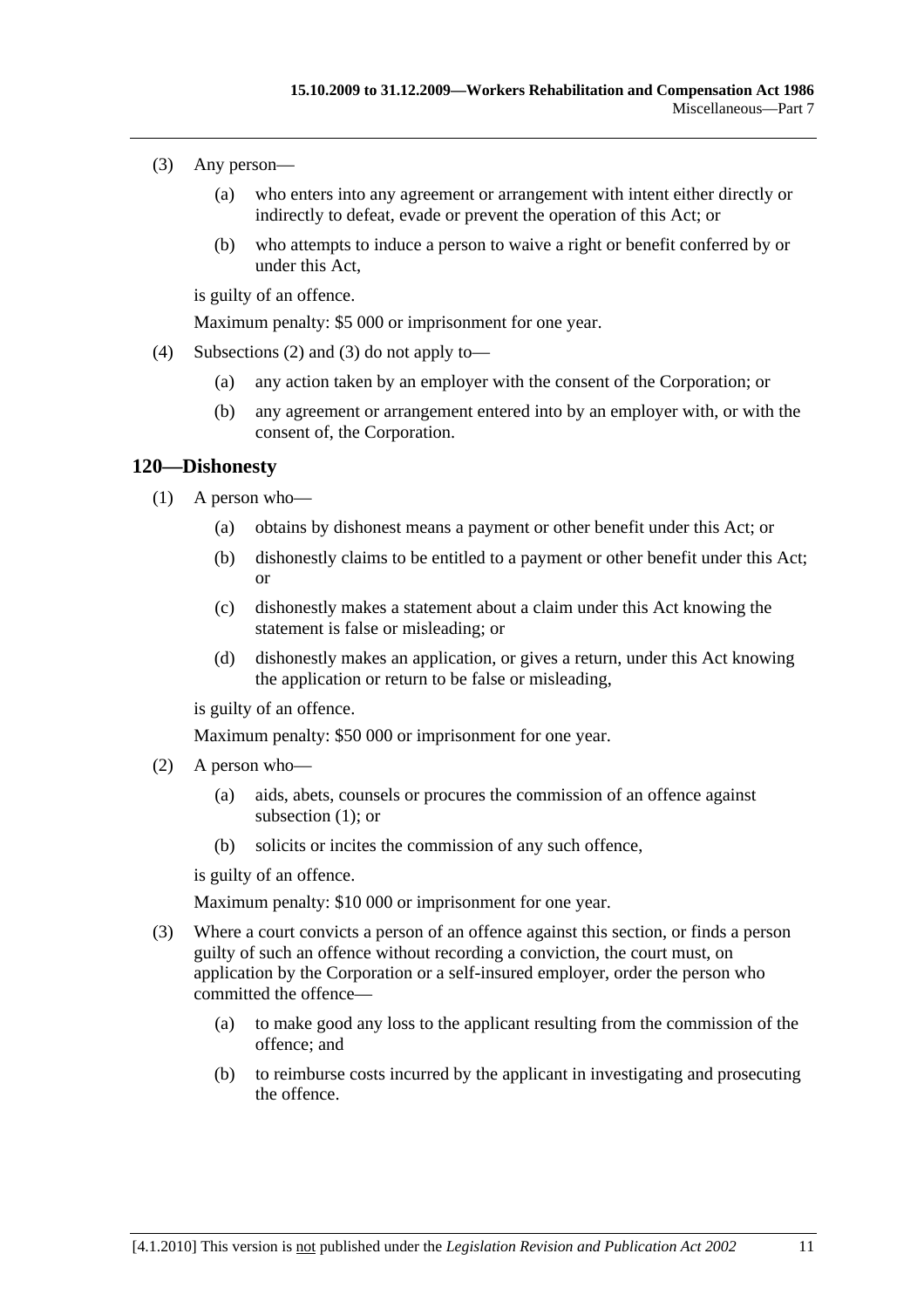### **120A—Evidence**

- (1) In any legal proceedings, a certificate apparently signed by an officer of the Corporation, certifying—
	- (a) that a person was, on a day specified in the certificate, an employer;
	- (b) that a person was, on a day specified in the certificate, a worker,

will, in the absence of proof to the contrary, be proof of the matters stated in the certificate.

- (2) In any legal proceedings against a person for failing to register with the Corporation as an employer, a certificate apparently signed by an officer of the Corporation, certifying that the person was not, on a specified day, registered as an employer will, in the absence of proof to the contrary, be proof of the matters stated in the certificate.
- (3) In any legal proceedings, a certificate apparently signed by an officer of the Corporation, certifying that an amount specified in the certificate is payable to the Corporation, by way of levy or fine, by a person named in the certificate, will, in the absence of proof to the contrary, be proof of the liability.
- (4) In any proceedings against a person for failing to furnish a return under this Act, a certificate apparently signed by an officer of the Corporation certifying that the return was not received before the expiration of the period within which it was required to be furnished will, in the absence of evidence to the contrary, be proof that the defendant failed duly to furnish the return.
- (5) In any proceedings, a certificate apparently under the seal of the Corporation certifying that an officer of the Corporation named in the certificate was, on a day specified in the certificate, invested with specified delegated powers or functions will, in the absence of evidence to the contrary, be proof of the matters stated in the certificate.
- (6) In this section—

*officer of the Corporation* includes a person who, although not an officer of the Corporation, is acting under a delegation of the Corporation.

### **122—Offences**

- (1) A person who contravenes or fails to comply with a provision of this Act is guilty of an offence.
- (2) A person who is guilty of an offence against this Act for which no penalty is specifically provided shall be liable to a fine not exceeding \$2 000.
- (3) Proceedings for an offence against this Act shall be disposed of summarily.
- (3a) A prosecution for an offence against this Act must be commenced within three years after the date on which the offence is alleged to have been committed.
- (4) Subsection (1) does not render the Corporation, a member of the staff of the Corporation, or any person acting on behalf of the Corporation, liable to prosecution for any act or omission related to the administration or enforcement of this Act.

### **122A—Expiation fees**

Expiation fees may be fixed, by regulation, for alleged offences against this Act.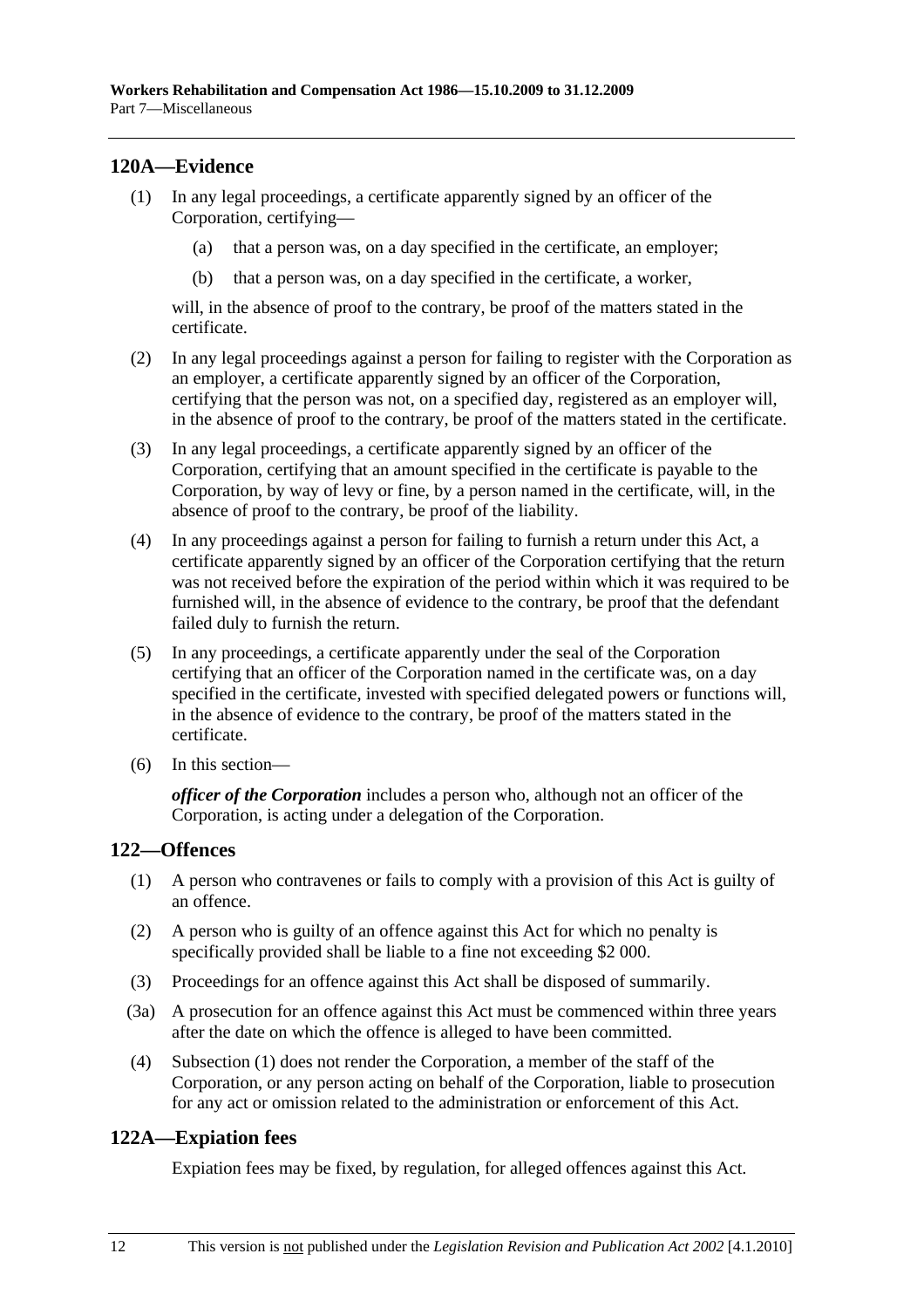### **123A—Right of intervention**

The Corporation has a right to intervene and be heard in—

- (a) any proceedings under this Act before the Tribunal; or
- (b) any proceedings before a court—
	- (i) in which the interpretation or application of this Act is in issue; or
	- (ii) in which the Corporation's interests may be directly or indirectly affected.

### **123B—Code of Claimants' Rights**

- (1) The Governor may, by regulation made on the recommendation of the Minister, prescribe a code to be known as the *Code of Claimants' Rights*.
- (2) The purpose of the Code is to meet the reasonable expectations of claimants for compensation under this Act (including the highest practicable standard of service and fairness) about how a relevant authority should deal with them, by—
	- (a) setting out principles that should be observed by a relevant authority; and
	- (b) providing for the procedure for lodging and dealing with complaints about breaches of the Code; and
	- (c) providing—
		- (i) for the consequences of, and remedies for, a breach of the Code by a relevant authority; and
		- (ii) without limiting subparagraph (i), how and to what extent a relevant authority must address situations where its conduct is not consistent with or does not uphold the rights of claimants under the Code.
- (3) The provisions of the Code—
	- (a) are in addition to other requirements under this or any other Act; and
	- (b) do not affect the entitlements and responsibilities of claimants under this Act; and
	- (c) do not affect the powers or discretions of a relevant authority under this Act or the validity of any decision or determination made in accordance with this Act.
- (4) A relevant authority must, in its dealings with claimants, seek to ensure that its actions are consistent with the Code.
- (5) The Governor may, by regulation made on the recommendation of the Minister, vary the Code (including by the substitution of a new code).
- (6) In this section—

*relevant authority* means the Corporation or a self-insured employer.

#### **124—Regulations**

 (1) The Governor may make such regulations as are contemplated by this Act, or as are necessary or expedient for the purposes of this Act.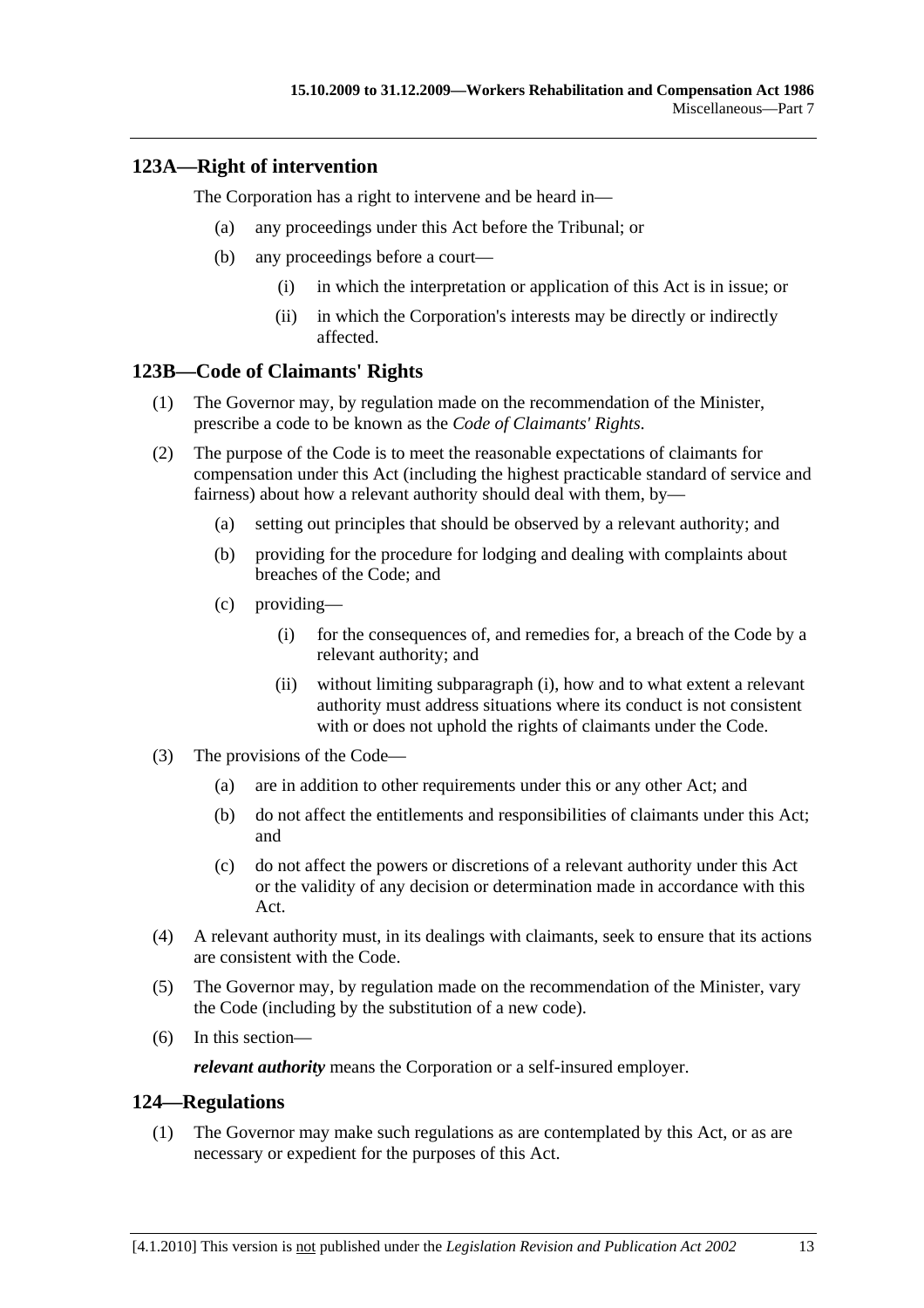- (2) Regulations made under this Act—
	- (a) may be of general or limited application;
	- (b) may allow for matters to be determined at the discretion of the Corporation (or a delegate of the Corporation) or confer other forms of discretionary power on the Corporation (or a delegate of the Corporation).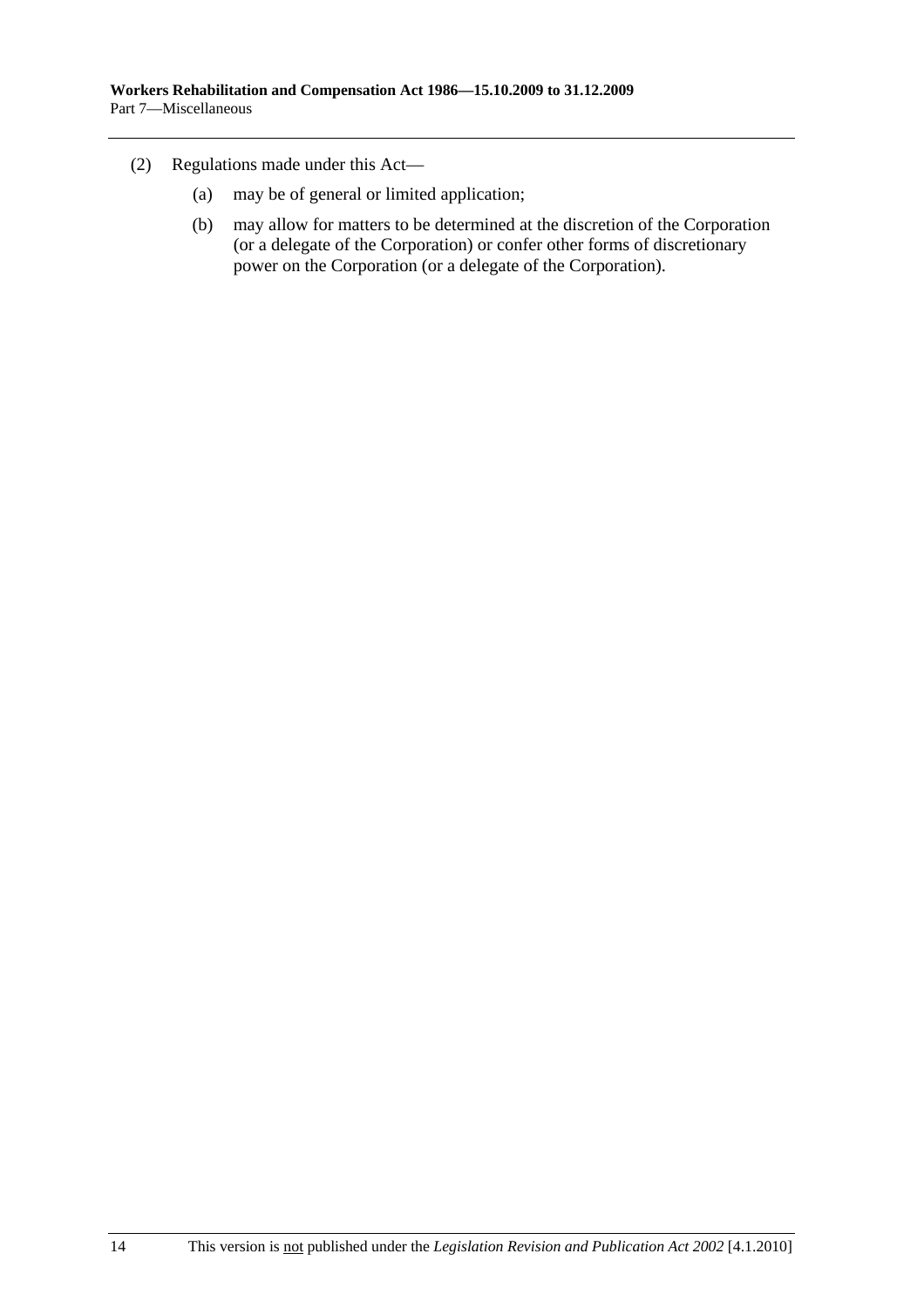# **Schedule 1—Transitional provisions**

### **1—Interpretation**

In this Schedule—

*the appointed day* means the day on which the *Workers Compensation Act 1971* is repealed by this Act;

*compensating authority* means the Corporation or an exempt employer.

### **2—Application of repealed Act**

- (1) Subject to this clause, the repealed Act continues to apply in respect of a disability that is attributable to a trauma that occurred before the appointed day.
- (2) This Act applies in relation to a disability (referred to in this clause as a *transitional disability*) that is partially attributable to a trauma that occurred before the appointed day and partially attributable to a trauma that occurred on or after the appointed day, but does not affect rights (referred to in this clause as *antecedent rights*) that had accrued before the appointed day in respect of a transitional disability.
- (3) The following provisions apply in relation to a transitional disability—
	- (a) where a compensating authority pays or is liable to pay compensation to a claimant under this Act in relation to a transitional disability, the compensating authority is subrogated, to an appropriate extent, to the antecedent rights of the claimant;
	- (b) where the claimant has received, in pursuance of antecedent rights, damages or compensation (not being weekly payments for a period of incapacity that concluded before the appointed day), there shall be an appropriate reduction in the amount of compensation payable under this Act in respect of the disability;
	- (c) the extent of a subrogation under paragraph (a), or a reduction in the amount of compensation under paragraph (b), shall be determined having regard to—
		- (i) the amount of the compensation payable (apart from this subclause) under this Act in respect of the transitional disability; and
		- (ii) the extent to which the transitional disability is attributable to a trauma that occurred before the appointed day; and
		- (iii) any other relevant factors.
- (4) Where a compensating authority—
	- (a) pays compensation to a claimant under this Act; and
	- (b) becomes entitled to recover a proportion of the payment from an employer by virtue of subrogation to the rights of the claimant under subclause (3)(a); and
	- (c) notifies that employer in writing of the payment,

the amount recoverable from the employer will be increased by interest at the prescribed rate as from the date of the notification.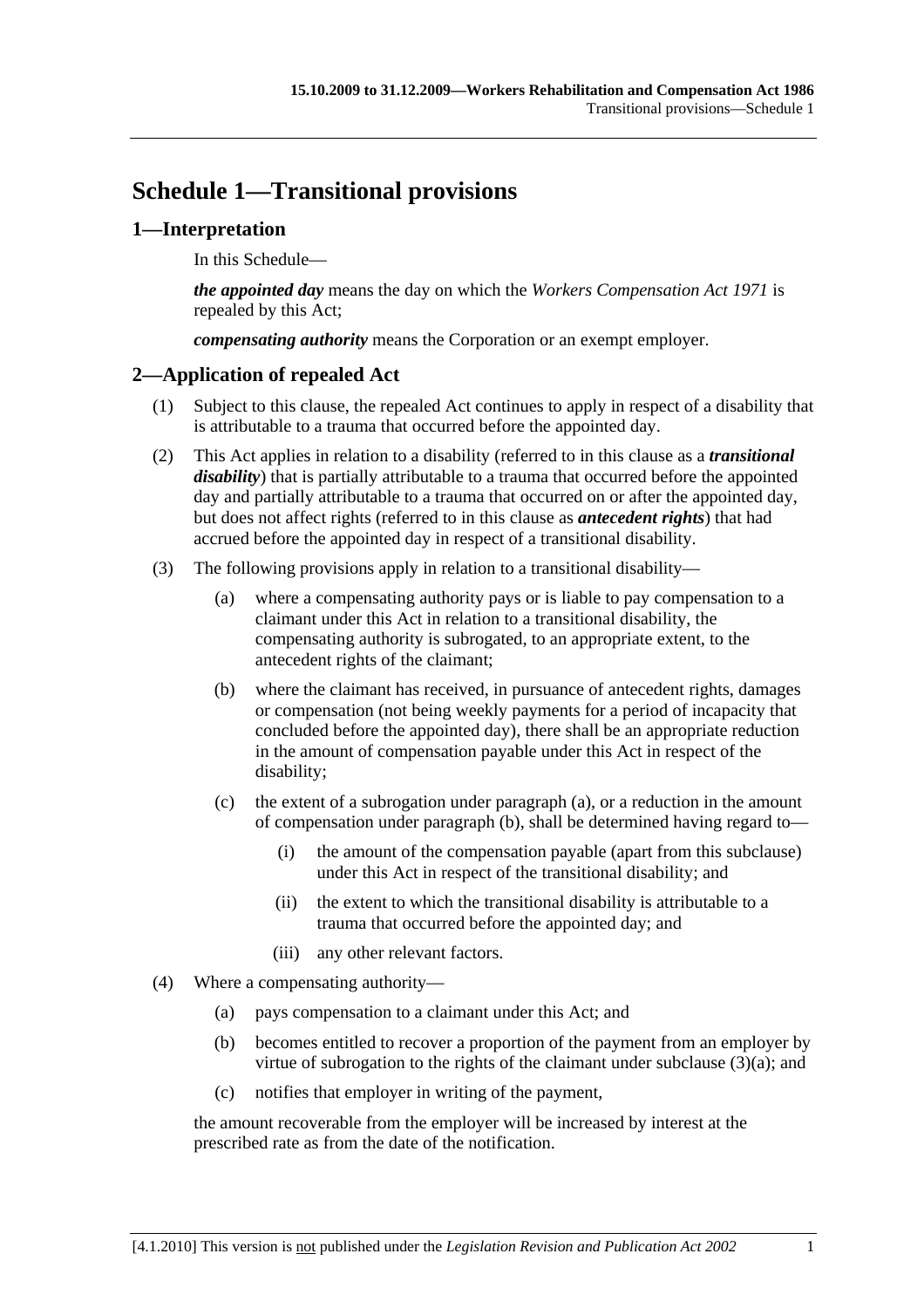- (5) The Corporation will, in the first instance, make a determination of—
	- (a) the extent of a subrogation under subclause  $(3)(a)$  or a reduction in the amount of compensation under subclause (3)(b); and
	- (b) the amount of any consequential liability.
- (6) Before making such a determination the Corporation must allow any person whose interests may be affected by the determination a reasonable opportunity to make representations to the Corporation on the subject matter of the determination and when the determination is made the Corporation must give written notification (personally or by post) of the terms of the determination to every person whose interests are affected by it.
- (7) Any such person may, by written notice served personally or by post on the Corporation within one month after receiving notice of the determination or such longer period as the Corporation may allow, dispute the determination.
- (8) Any such dispute may be referred on the application of any party affected by the determination—
	- (a) to the Tribunal (constituted of a presidential member); or
	- (b) if all parties affected by the determination agree—to an arbitrator appointed under the *Commercial Arbitration Act 1986*,

(but where the dispute is referred to an arbitrator no part of the costs of the arbitration can be awarded against the worker).

- (9) Where a dispute is so referred, the Tribunal or the arbitrator will review the Corporation's determination and may confirm, vary or revoke it.
- (10) Subject to the regulations, a determination by the Corporation under this clause may be enforced in the same way as a judgment of the Tribunal.
- (11) A determination by the Corporation may be enforced notwithstanding that it is disputed, but if it appears from the result of a review that a compensating authority has recovered an amount in pursuance of the determination to which the compensating authority is not entitled, that amount must be repaid together with interest at the prescribed rate.

#### **3—Exempt employers**

- (1) An employer in respect of whom a certificate of exemption was in force under Division 2 of Part 10A of the repealed Act immediately before the appointed day shall be deemed to have been registered, on the appointed day, as an exempt employer under this Act.
- (2) If within 30 days after the appointed day the Local Government Association lodges with the Corporation a schedule of local government corporations to be registered as a group of exempt employers under this Act, those corporations shall be so registered and shall be deemed to have been so registered as from the appointed day.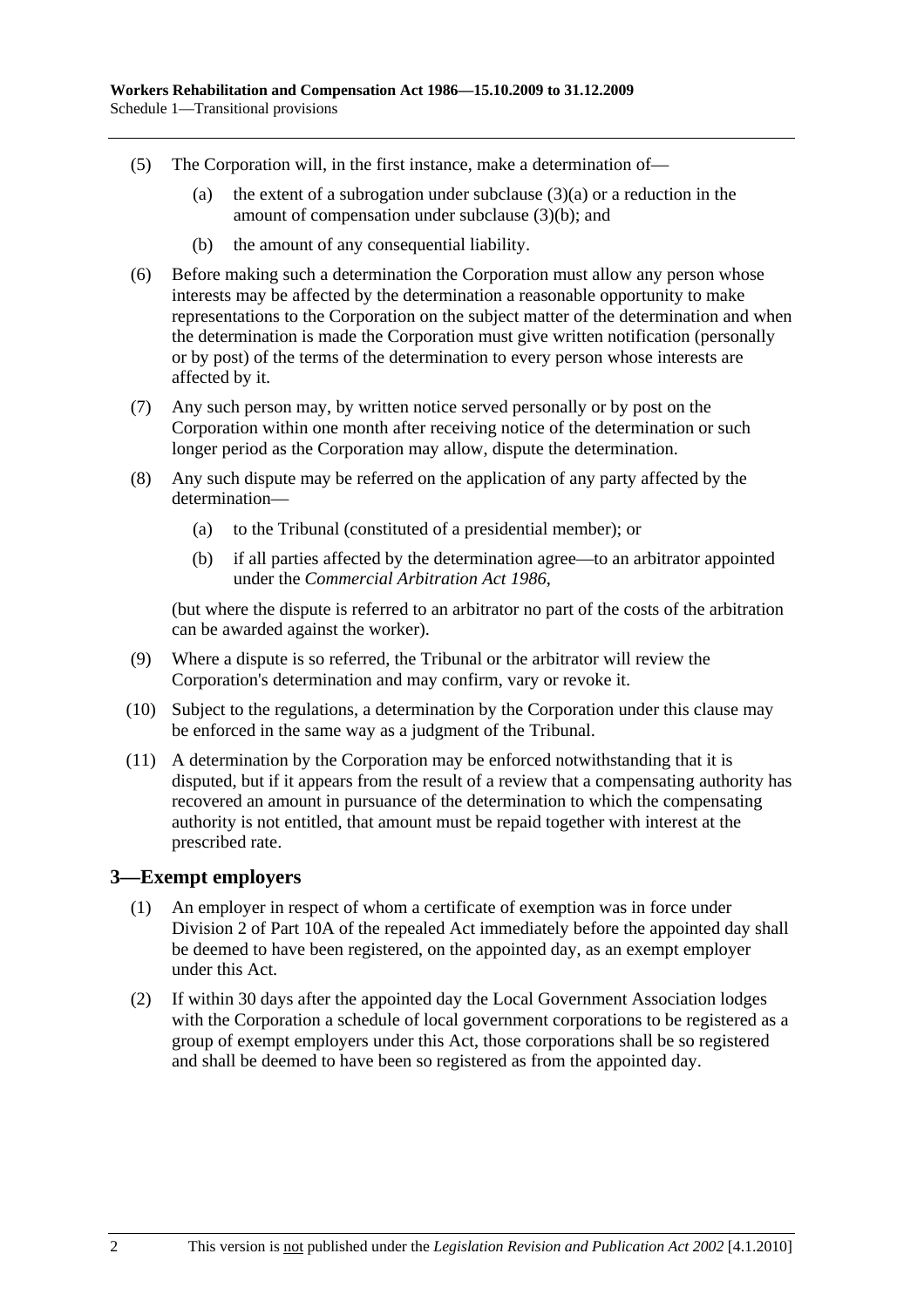## **4—Mining and Quarrying Industries Fund**

- (1) The scheme established under Part 9 of the repealed Act continues in existence for the settlement of claims and other matters arising in relation to death or disablement from silicosis suffered before the appointed day with the following qualifications:
	- (a) the Corporation will be liable to satisfy any claim made under the scheme; and
	- (b) the money standing to the credit of the general compensation fund is to be transferred to the Corporation.
- (2) The money received by the Corporation under subclause (1) must be paid into a special account entitled the *Mining and Quarrying Industries Fund*.
- (3) The Mining and Quarrying Industries Fund is to be notionally divided into two parts (Part A and Part B), one part (Part A) to be available to the Corporation to satisfy its liabilities under subclause (1) and the balance (Part B) to be available to the Mining and Quarrying Occupational Health and Safety Committee under Schedule 3 of the *Occupational Health, Safety and Welfare Act 1986* for the purposes referred to in that Schedule.
- (4) For the purposes of the division of the Mining and Quarrying Industries Fund into two parts—
	- (a) the Corporation must on 30 June 1995 and thereafter at three yearly intervals arrange for an actuary to estimate the extent of the Corporation's existing and prospective liabilities under subclause (1) at that date; and
	- $(b)$
- (i) if it appears from any such estimate that the amount standing to the credit of Part A exceeds the amount required to satisfy the Corporation's liabilities under subclause (1), the amount of the excess must be transferred from Part A to Part B;
- (ii) if it appears from any such estimate that the amount standing to the credit of Part A is less than the amount required to satisfy the Corporation's liabilities under subclause (1), the amount required to make up the deficiency must be transferred from Part B to Part A.
- (5) The Corporation must keep separate accounting records for Parts A and B.
- (6) Money standing to the credit of the Mining and Quarrying Industries Fund (and not immediately required for the purposes of the fund) may be invested as if it were part of the Compensation Fund.
- (7) Income and accretions produced by the investment of the money must be shared between Parts A and B (the amount of the shares being determined according to the extent to which money held on each account has contributed to the amount invested).
- (8) The Corporation may debit the Mining and Quarrying Industries Fund with—
	- (a) the reasonable costs of administering the fund.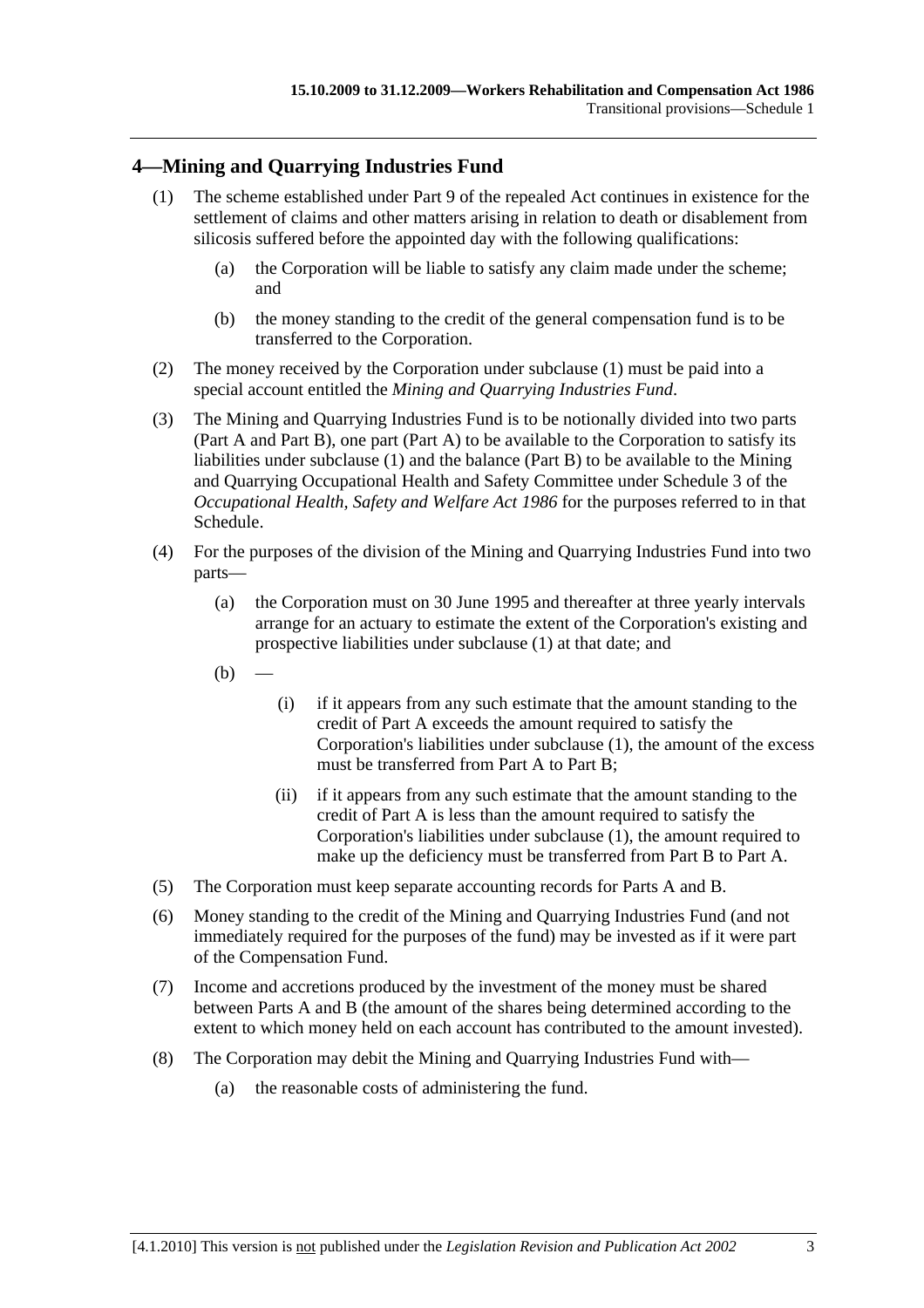### **5—Statutory Reserve Fund**

- (1) The Statutory Reserve Fund (referred to in section 118c of the repealed Act) must be re-established by separating out the part of the Compensation Fund that represents the former Statutory Reserve Fund.
- (2) Division 4 of Part 10A (ie sections 118d to 118e) of the repealed Act, and related interpretative provisions, continue in force subject to the following modifications—
	- (a) references to the Commission are to be read as references to the Corporation; and
	- (b) references to the fund are to be read as references to the Statutory Reserve Fund re-established under subclause (1); and
	- (c) references to the Treasurer are to be read as references to the Corporation; and
	- (d) references to the Court are to be read as references to the Tribunal; and
	- (e) section 118d(10) is modified to read as follows:
		- (10) On an appeal under this section, the Tribunal has power to review all aspects of the Corporation's determination.; and
	- (f) after section 118d(12) subsections are inserted in the following terms:
		- (13) Any amounts recovered by the Corporation in the exercise of rights to which it is subrogated under subsection (12) must be paid into the fund.
		- (14) A claim made under this section before the date of transition that had not been disposed of at the date of transition (a *pretransition claim*), is taken to have been made against the Corporation as if this section had been in force in its modified form when the claim was made and it was then made against the Corporation.
		- (15) It follows that the Corporation assumes responsibility for administering pre-transition claims and is substituted for the Commission or the Treasurer (as the case requires) in any legal proceedings relating to such claims.
		- (16) Any rights of subrogation that existed in favour of the Treasurer immediately before the date of transition are transferred to the Corporation.
		- (17) The Corporation may recoup administrative expenses and legal costs related to claims under this section from the fund.
		- (18) The Corporation may intervene and be heard in proceedings before a court if there is a prospect that a claim before the court, or a judgment of the court, may lead to a claim under this section.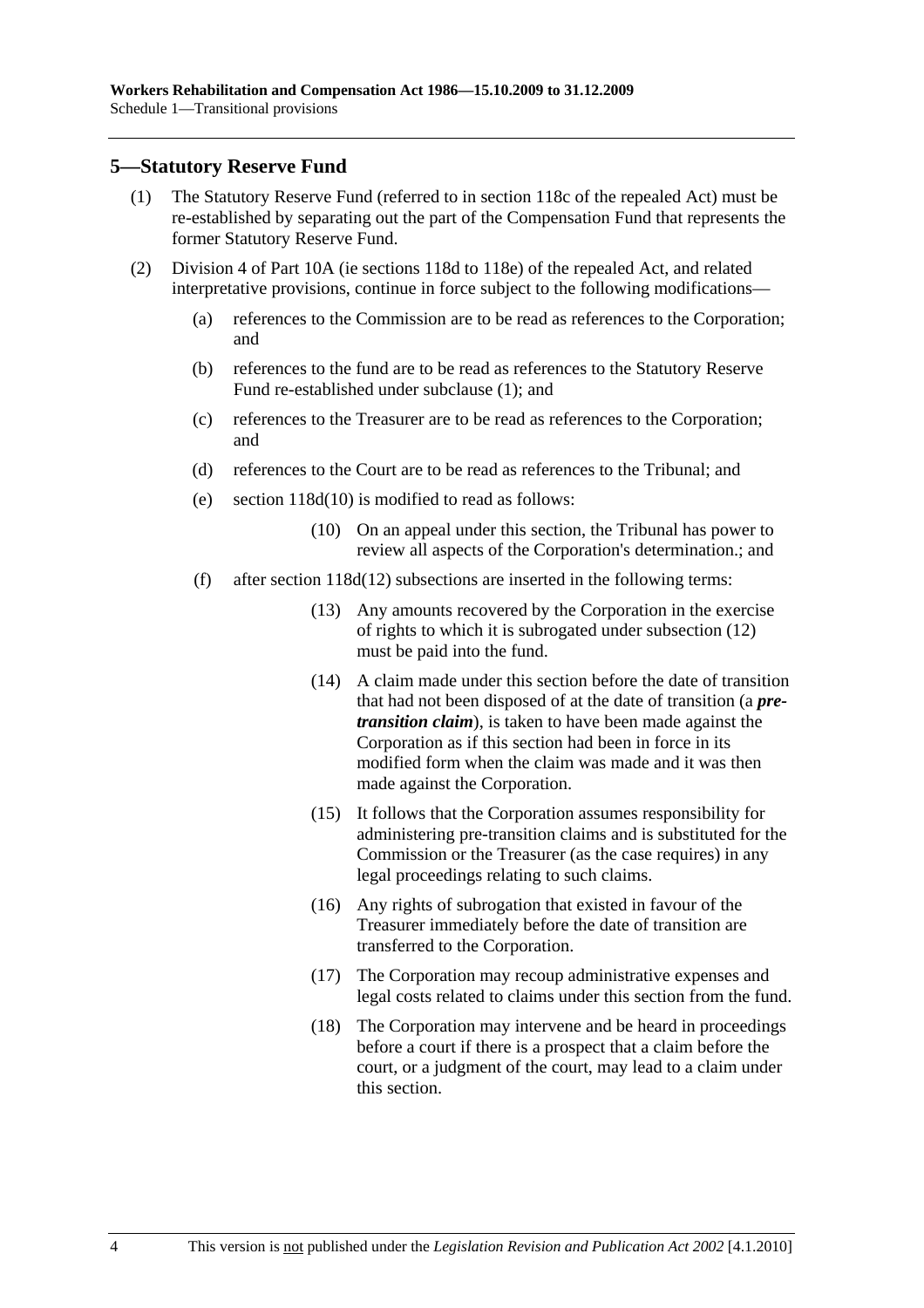(19) In this section—

*date of transition* means the date on which the *Workers Rehabilitation and Compensation (SGIC) Amendment Act 1996* comes into operation.

### **5A—Insurance Assistance Fund**

- (1) The Insurance Assistance Fund must be established by separating out the part of the Compensation Fund identified in the accounts of the Corporation as the Insurance Assistance Fund immediately before the commencement of this clause.
- (2) The Governor may, by proclamation, transfer rights and liabilities of the insurer under a section 118g policy from the Motor Accident Commission to the Corporation.
- (3) The Motor Accident Commission may delegate to the Corporation its responsibility for administering claims under section 118g policies.
- (4) The Corporation may, by an authorised contract or arrangement—
	- (a) delegate its responsibility for administering claims under section 118g policies in relation to which the rights and liabilities of the insurer have been transferred to the Corporation under subclause (2); or
	- (b) subdelegate a responsibility for administering claims under section 118g policies delegated to it under subclause (3).
- (5) The Motor Accident Commission or the Corporation (as the case requires) may recoup expenditure covering liabilities under section 118g policies and associated administrative and legal costs (other than expenditure and costs covered by a contract of reinsurance) from the Insurance Assistance Fund and, if that proves insufficient, from the Statutory Reserve Fund.
- (6) In this clause—

*authorised contract or arrangement* means a contract or arrangement authorised by regulation under section 14 of the *WorkCover Corporation Act 1994*;

*section 118g policy* means a policy of insurance issued under section 118g(3) of the repealed Act.

#### **5B—Investment of, and dealings with, the Funds**

- (1) The Statutory Reserve Fund and the Insurance Assistance Fund may be invested in common with the Compensation Fund as if they formed part of the Compensation Fund.
- (2) If the Corporation is of the opinion that the balance of the Statutory Reserve Fund or the Insurance Assistance Fund exceeds the amount reasonably required for the purposes for which the relevant fund exists, the Corporation may, with the Minister's consent, transfer the surplus to the Compensation Fund.

#### **5C—Entitlement to documents**

The Corporation is entitled to possession of all documents and other materials in the possession or power of the Motor Accident Commission relevant to claims against the Statutory Reserve Fund or to liabilities under policies of insurance transferred to the Corporation under this Schedule.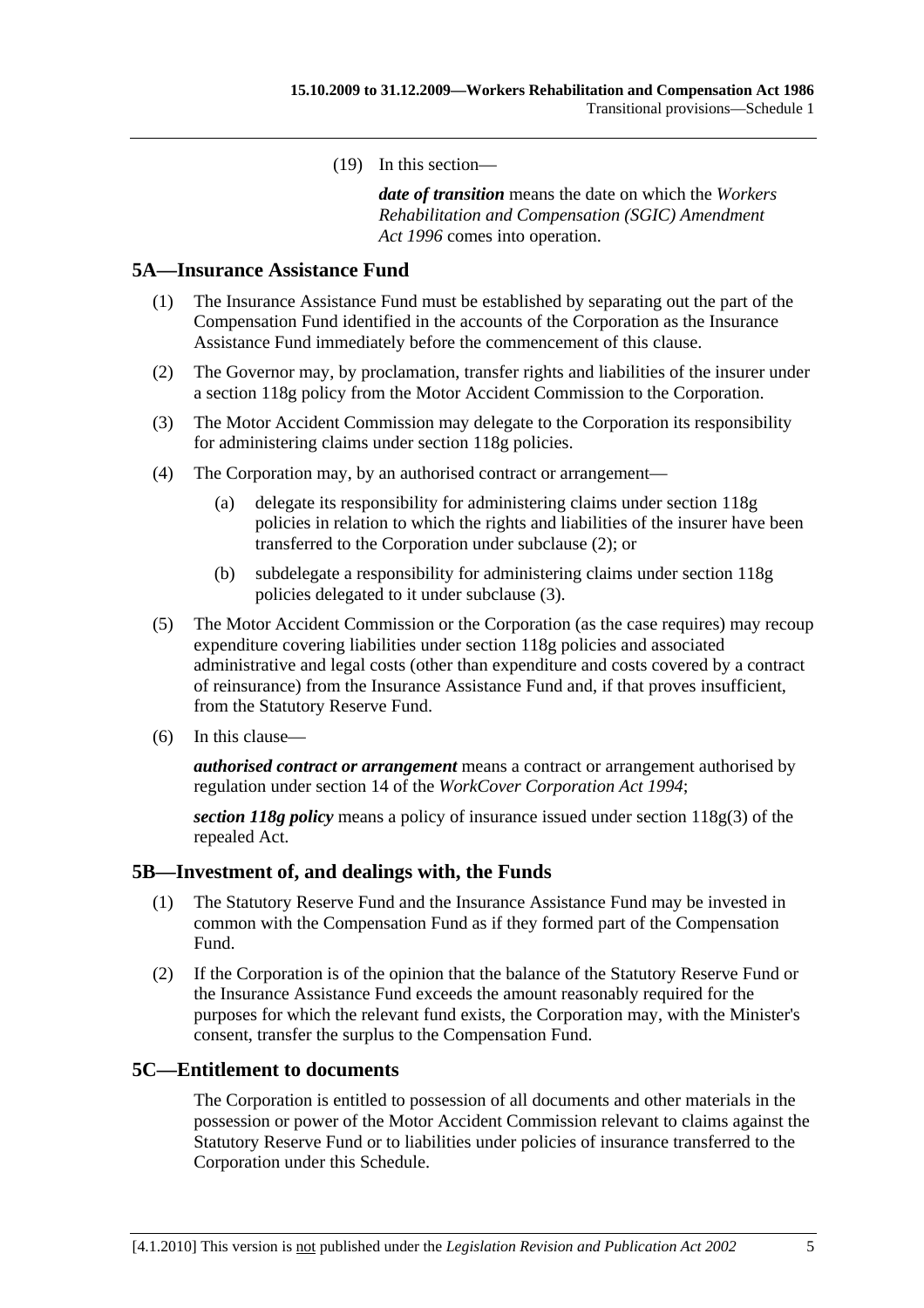### **5D—Compensation payable to domestic partner on death of worker**

An amendment made by a provision of the *Statutes Amendment (Domestic Partners) Act 2006* to a provision of this Act that provides for, or relates to, the payment of a lump sum or weekly payments to a person on the death of a worker, applies only if the death occurs after the commencement of the amendment.

#### **5E—Additional transitional provisions**

- (1) The Governor may, by regulation, make additional provisions of a saving or transitional nature consequent on the amendment of this Act by another Act.
- (2) A provision of a regulation made under subclause (1) may, if the regulations so provide, take effect from the commencement of the amendment or from a later day.
- (3) To the extent that a provision takes effect under subclause (2) from a day earlier than the day of the regulation's publication in the Gazette, the provision does not operate to the disadvantage of a worker by decreasing the worker's rights.

### **6—Acts Interpretation Act**

The *Acts Interpretation Act 1915* shall, except to the extent of any inconsistency with the provisions of this Schedule, apply to the repeal of the *Workers Compensation Act 1971*.

# **Schedule 2—Disabilities presumed to arise from employment**

| <b>Section</b> | <b>Description of disability</b>   | <b>Description of work</b> |                                                                                                                                                       |
|----------------|------------------------------------|----------------------------|-------------------------------------------------------------------------------------------------------------------------------------------------------|
|                | Ankylostomiasis                    | Mining.                    |                                                                                                                                                       |
|                | Anthrax                            | Any work—                  |                                                                                                                                                       |
|                |                                    | (a)                        | in connection with animals infected with<br>anthrax;                                                                                                  |
|                |                                    | (b)                        | involving handling of animal carcasses<br>or parts of such carcasses;                                                                                 |
|                |                                    | (c)                        | involving handling of wool, hair, bristles,<br>hides or skins:                                                                                        |
|                |                                    | (d)                        | involving loading or unloading, or<br>transport, of animals, animal carcasses or<br>parts of such carcasses, wool, hair,<br>bristles, hides or skins. |
|                | Antimony poisoning or its sequelae |                            | Any work involving the use of antimony or its<br>preparations or compounds.                                                                           |
|                | Arsenic poisoning or its sequelae  |                            | Any work involving the use of arsenic or its<br>preparations or compounds.                                                                            |
|                | Asbestosis                         | asbestos fibres.           | Any work involving exposure to inhalation of                                                                                                          |
|                | Asthma or asthmatic attacks        | blackwood.                 | Any work involving contact with, or the inhalation<br>of, the dust of red pine, western red cedar or                                                  |
|                |                                    |                            | Any work involving contact with, or the inhalation<br>of, flour or flour dust.                                                                        |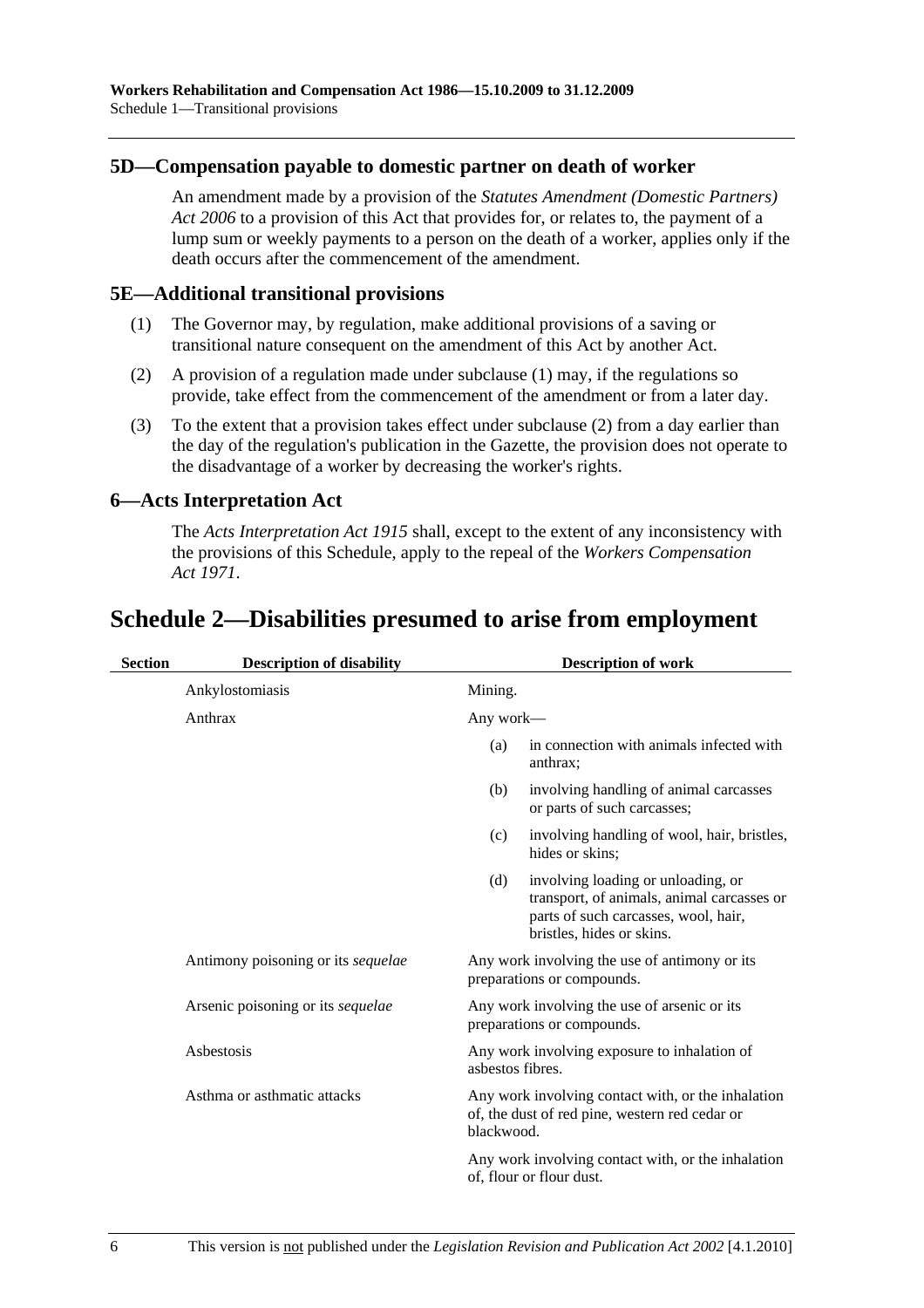Disabilities presumed to arise from employment—Schedule 2

| <b>Section</b> |                                        | <b>Description of disability</b>                                                                                           | <b>Description of work</b>                                                                                                                                                         |
|----------------|----------------------------------------|----------------------------------------------------------------------------------------------------------------------------|------------------------------------------------------------------------------------------------------------------------------------------------------------------------------------|
|                |                                        | Benzene poisoning (ie poisoning by<br>benzene or its homologues or their nitro-<br>and amido-derivatives) and its sequelae | Any work involving the production, liberation or<br>utilisation of benzene or its homologues or their<br>nitro- and amido-derivatives.                                             |
|                | Brucellosis, leptospirosis, or Q fever |                                                                                                                            | Any work at, in, about, or in connection with, a<br>meat works or involving the handling of meat,<br>hides, skins or carcasses.                                                    |
|                |                                        | Carbon monoxide poisoning or its sequelae                                                                                  | Any work involving contact with, or the inhalation<br>of, carbon monoxide gas.                                                                                                     |
|                |                                        | Chrome ulceration or its sequelae                                                                                          | Any work involving the use of chromic acid or bi-<br>chromate or ammonium potassium or sodium or<br>their preparations.                                                            |
|                |                                        | Copper poisoning or its sequelae                                                                                           | Any work involving the use or handling of copper<br>or its preparations or compounds.                                                                                              |
|                | Dermatitis                             |                                                                                                                            | Any work involving exposure to, or contact with,<br>the dust of blackwood.                                                                                                         |
|                |                                        | Halogen poisoning (ie poisoning by the<br>halogen derivatives of hydrocarbons of the<br>aliphatic series) and its sequelae | Any work involving the production, liberation or<br>utilisation of halogen derivatives or hydrocarbons<br>of the aliphatic series.                                                 |
|                |                                        | Lead poisoning or its sequelae                                                                                             | Any work involving the use of lead or its<br>preparations or compounds.                                                                                                            |
|                |                                        | Mercury poisoning or its sequelae                                                                                          | Any work involving the use of mercury or its<br>preparations or compounds.                                                                                                         |
|                |                                        | Nitrous fumes poisoning and its sequelae                                                                                   | Any work involving contact with nitric acid or the<br>inhalation of nitrous fumes.                                                                                                 |
|                |                                        | Noise induced hearing loss                                                                                                 | Any work involving exposure to noise.                                                                                                                                              |
|                |                                        | Pathological manifestations due to-                                                                                        | Any work involving exposure to the action of                                                                                                                                       |
|                | (a)                                    | radium and other radioactive<br>substances;                                                                                | radium, radioactive substances or X-rays.                                                                                                                                          |
|                | (b)                                    | X-rays                                                                                                                     |                                                                                                                                                                                    |
|                |                                        | Phosphorus, poisoning or its sequelae                                                                                      | Any work involving the use of phosphorus or its<br>preparations or compounds.                                                                                                      |
|                |                                        | Pneumoconiosis, including silicosis                                                                                        | Any work involving mining, quarrying, cutting,<br>crushing, grinding or pushing stone or melting,<br>grinding or polishing metal.                                                  |
|                |                                        | Primary epitheliomatous cancer of the skin                                                                                 | Any work involving processes which involve the<br>handling or use of tar, pitch, bitumen, mineral oil,<br>paraffin, or the compounds, products or residues of<br>those substances. |
|                |                                        | Septic poisoning or its sequelae                                                                                           | Any work involving the handling of meat or the<br>manufacture of meat products or animal by-<br>products in connection with the trade of butcher or<br>slaughterman.               |
|                |                                        | Zinc poisoning or its sequelae                                                                                             | Any work involving the use of zinc or its<br>preparations or compounds.                                                                                                            |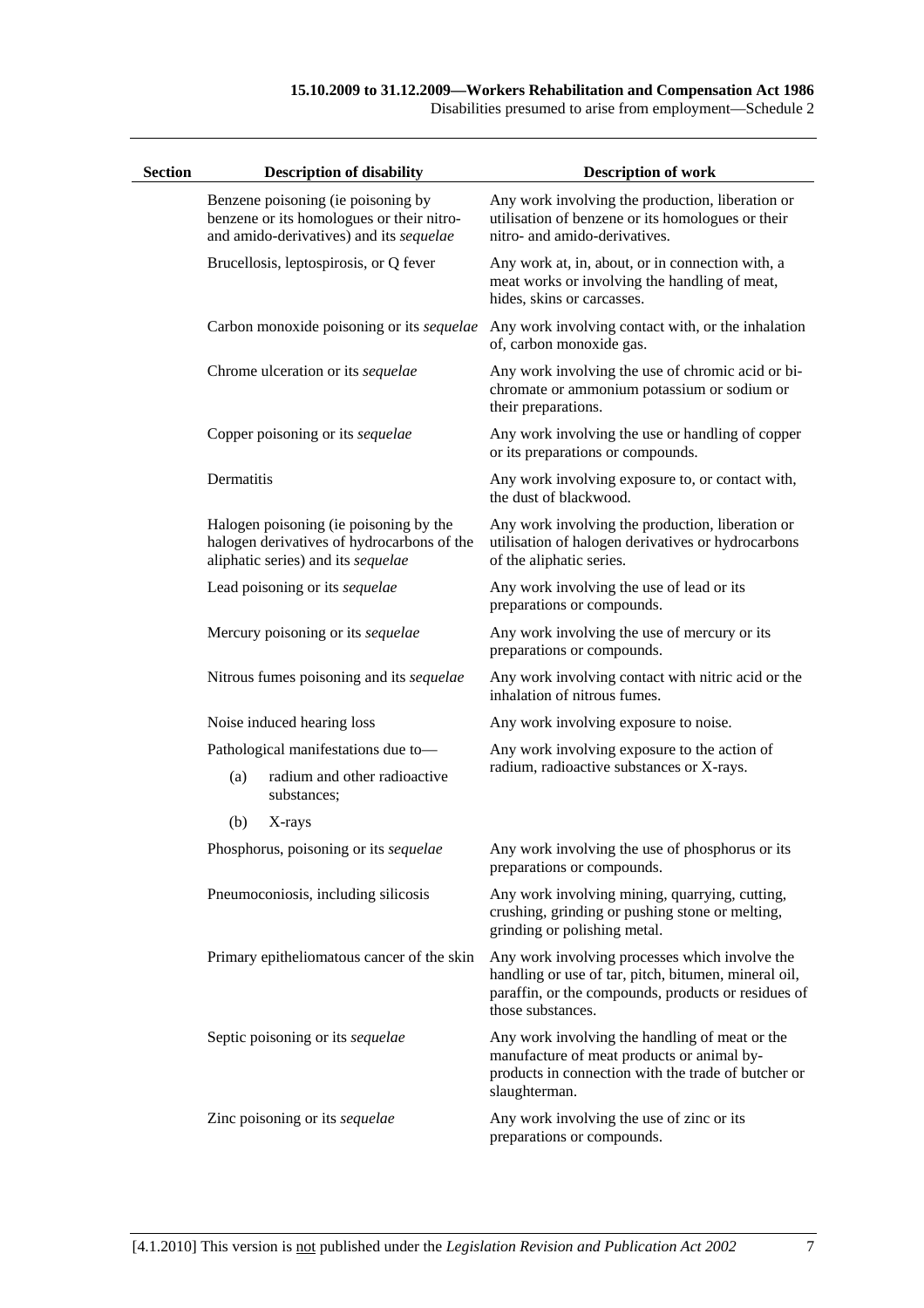# **Schedule 3—Minimum amounts of compensation according to degree of impairment under regulations**

| Degree of whole of person assessment<br>Minimum compensation payable under regulations<br>under section $43(2)$ |  |
|-----------------------------------------------------------------------------------------------------------------|--|
| \$10,000 (indexed)<br>$5\% - 9\%$ (inclusive)                                                                   |  |
| $10\% - 29\%$ (inclusive)<br>\$17,500 (indexed)                                                                 |  |
| \$75 000 (indexed)<br>$30\% - 54\%$ (inclusive)                                                                 |  |
| \$250 000 (indexed)<br>$55\% - 69\%$ (inclusive)                                                                |  |
| \$400 000 (indexed)<br>$70\% - 100\%$ (inclusive)                                                               |  |

This Schedule does not derogate from the operation of section 43(4), (5), (6) or (7).

# **Schedule 3A—No disadvantage—non-economic loss compensation**

| <b>Disability</b>                                                                                                         | <b>Minimum compensation</b><br>payable under section<br>43B |
|---------------------------------------------------------------------------------------------------------------------------|-------------------------------------------------------------|
| Total and incurable paralysis of the limbs                                                                                | \$254 100 (indexed)                                         |
| Total loss of sight in both eyes                                                                                          | \$254 100 (indexed)                                         |
| Total loss of sight of 1 eye                                                                                              | \$75 850 (indexed)                                          |
| Total loss of sight of 1 eye, the vision in the other eye being less than 6/60<br>Snellens type with correction or absent | \$254 100 (indexed)                                         |
| Total loss of hearing                                                                                                     | \$159 300 (indexed)                                         |
| Total loss of the power of speech                                                                                         | \$159 300 (indexed)                                         |
| Total loss of senses of taste and smell                                                                                   | \$75 850 (indexed)                                          |
| Total loss of sense of taste                                                                                              | \$37 930 (indexed)                                          |
| Total loss of sense of smell                                                                                              | \$37 930 (indexed)                                          |
| Loss of arm at or above elbow                                                                                             | \$215 160 (indexed)                                         |
| Loss of arm below elbow                                                                                                   | \$178 240 (indexed)                                         |
| Loss of both hands                                                                                                        | \$254 100 (indexed)                                         |
| Loss of thumb                                                                                                             | \$53 100 (indexed)                                          |
| Loss of forefinger                                                                                                        | \$37 930 (indexed)                                          |
| Loss of middle finger                                                                                                     | \$30 340 (indexed)                                          |
| Loss of ring finger                                                                                                       | \$30 340 (indexed)                                          |
| Loss of little finger                                                                                                     | \$21 240 (indexed)                                          |
| Total loss of movement of joint of thumb                                                                                  | \$22 760 (indexed)                                          |
| Loss of distal phalanx of thumb                                                                                           | \$25 780 (indexed)                                          |
| Loss of portion of terminal segment of thumb involving one-third of its flexor<br>surface without loss of distal phalanx  | \$22 760 (indexed)                                          |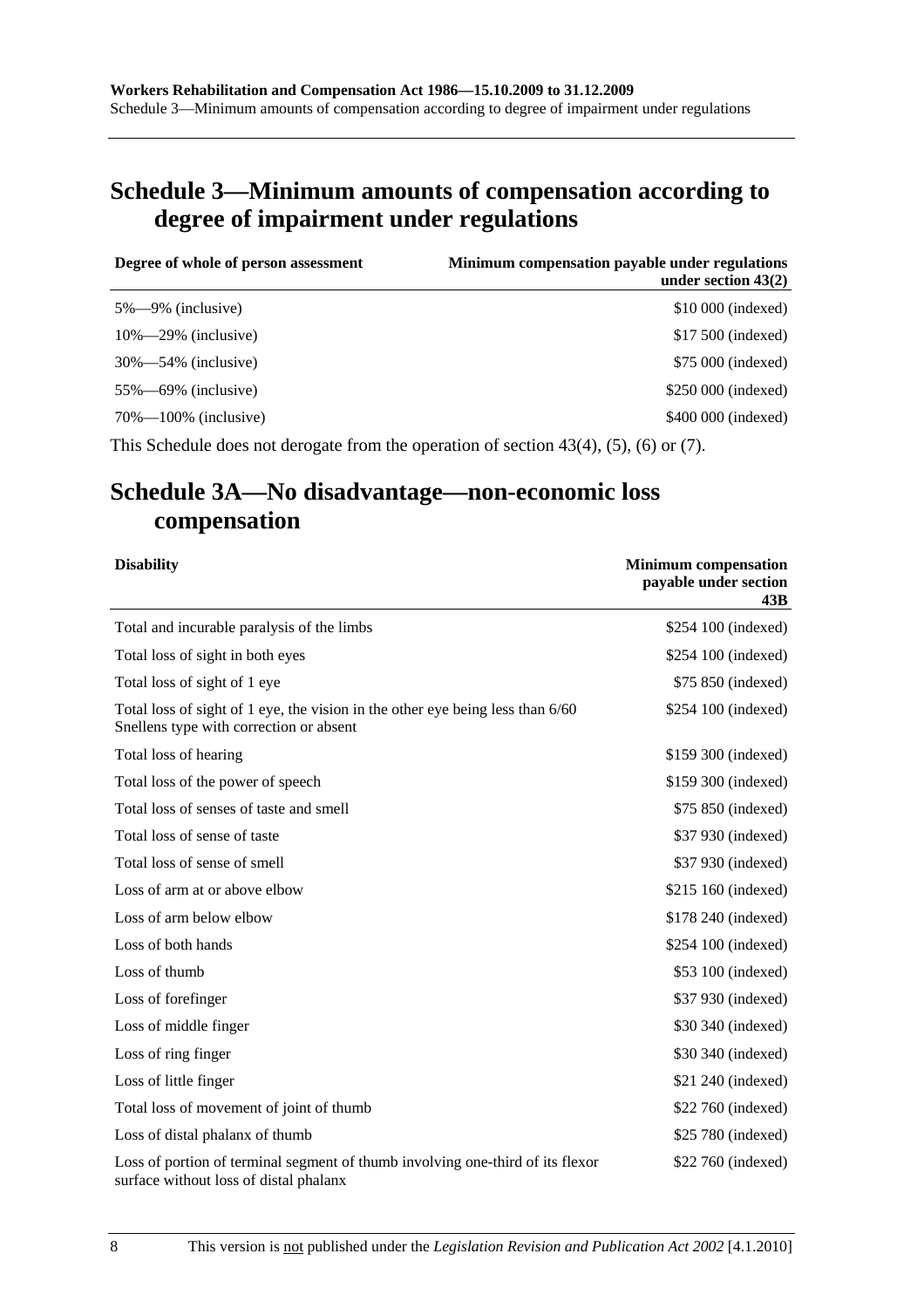## **15.10.2009 to 31.12.2009—Workers Rehabilitation and Compensation Act 1986**

No disadvantage—non-economic loss compensation—Schedule 3A

| <b>Disability</b>                                     | <b>Minimum compensation</b><br>payable under section<br>43B |
|-------------------------------------------------------|-------------------------------------------------------------|
| Loss of distal phalanx of forefinger                  | \$16 690 (indexed)                                          |
| Loss of distal phalanx of other fingers               | \$13 660 (indexed)                                          |
| Loss of hand or loss of thumb and 4 fingers           | \$178 240 (indexed)                                         |
| Loss of leg at or above knee                          | \$215 160 (indexed)                                         |
| Loss of leg below knee                                | \$178 240 (indexed)                                         |
| Loss of both feet                                     | \$254 100 (indexed)                                         |
| Loss of a foot and hand                               | \$254 100 (indexed)                                         |
| Loss of a foot                                        | \$159 300 (indexed)                                         |
| Loss of great toe                                     | \$37 930 (indexed)                                          |
| Loss of any other toe                                 | \$15 170 (indexed)                                          |
| Loss of 2 phalanges of any other toe                  | \$12 140 (indexed)                                          |
| Loss of phalanx of great toe                          | \$16 690 (indexed)                                          |
| Loss of phalanx of any other toe                      | \$10 620 (indexed)                                          |
| Loss of genital organs                                | \$140 320 (indexed)                                         |
| Total impairment of the neck and cervical spine       | \$178 240 (indexed)                                         |
| Total impairment of the upper back and thoracic spine | \$75 850 (indexed)                                          |
| Total impairment of the lower back and lumbar spine   | \$178 240 (indexed)                                         |
| Loss of all teeth                                     | \$30 340 (indexed)                                          |
| Total impairment of the ventilatory function          | \$215 160 (indexed)                                         |
| Total impairment of shoulder                          | \$75 850 (indexed)                                          |
| Total impairment of wrist                             | \$37 930 (indexed)                                          |
| Total impairment of hip                               | \$68 270 (indexed)                                          |
| Total impairment of ankle                             | \$45 510 (indexed)                                          |
|                                                       |                                                             |

For the purposes of this Schedule—

- (a) a limb or other member will be taken to be lost if it is rendered permanently and wholly useless, and a finger will be taken to be lost if 2 joints are severed from the hand or rendered permanently and wholly useless; and
- (b) for the purpose of determining the extent of a loss, the extent to which the loss, or the effect of the loss, may be reduced or limited by an external removable aid or appliance will be disregarded.

# **Schedule 4—Adjacent areas**

#### **1—Interpretation**

(1) In this Schedule—

*continental shelf* and *territorial sea* have the same meanings as those terms have in the Seas and Submerged Lands Act;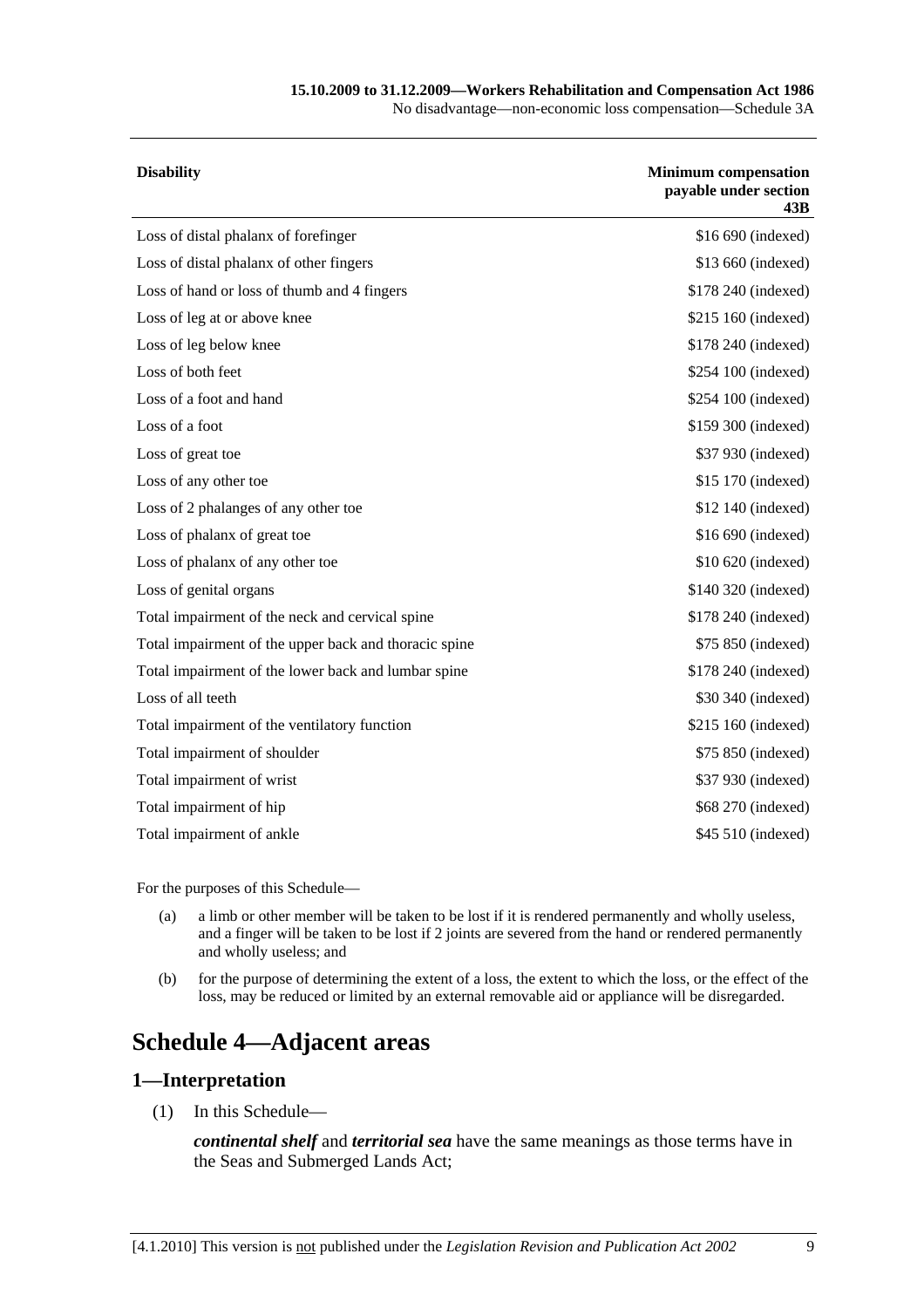*Petroleum Act* means the *Petroleum (Submerged Lands) Act 1967* of the Commonwealth;

*Seas and Submerged Lands Act* means the *Seas and Submerged Lands Act 1973* of the Commonwealth.

 (2) If the Petroleum Act is repealed and re-enacted (with or without modifications), a reference in this Schedule to that Act, or to a provision or Schedule of that Act, will be taken to include a reference to the new Commonwealth Act, or to the corresponding provision or Schedule in the new Commonwealth Act, (as the case requires).

### **2—Adjacent areas**

- (1) The *adjacent area* for South Australia, New South Wales, Victoria or Tasmania is so much of the area described in Schedule 2 to the Petroleum Act in relation to that State as is within the outer limits of the continental shelf and includes the space above and below that area.
- (2) The *adjacent area* for Queensland is—
	- (a) so much of the area described in Schedule 2 to the Petroleum Act in relation to Queensland as is within the outer limits of the continental shelf; and
	- (b) the Coral Sea area (within the meaning of subsection (7) of section 5A of the Petroleum Act) other than the territorial sea within the Coral Sea area; and
	- (c) the areas within the outer limits of the territorial sea adjacent to certain islands of Queensland as determined by proclamation on 4 February 1983 under section 7 of the Seas and Submerged Lands Act; and
	- (d) the space above and below the areas described in paragraphs (a), (b) and (c).
- (3) The *adjacent area* for Western Australia is so much of the area described in Schedule 2 to the Petroleum Act in relation to Western Australia as—
	- (a) is within the outer limits of the continental shelf; and
	- (b) is not within Area A of the Zone of Cooperation,

and includes the space above and below that area.

- (4) The *adjacent area* for the Northern Territory is—
	- (a) so much of the area described in Schedule 2 to the Petroleum Act in relation to the Northern Territory as—
		- (i) is within the outer limits of the continental shelf; and
		- (ii) is not within Area A of the Zone of Cooperation; and
	- (b) the adjacent area for the Territory of Ashmore and Cartier Islands (within the meaning of subsection (3) of section 5A of the Petroleum Act) other than the territorial sea within that area; and
	- (c) the space above and below the areas described in paragraphs (a) and (b).
- (5) However, the adjacent area for a State does not include any area inside the limits of any State or Territory.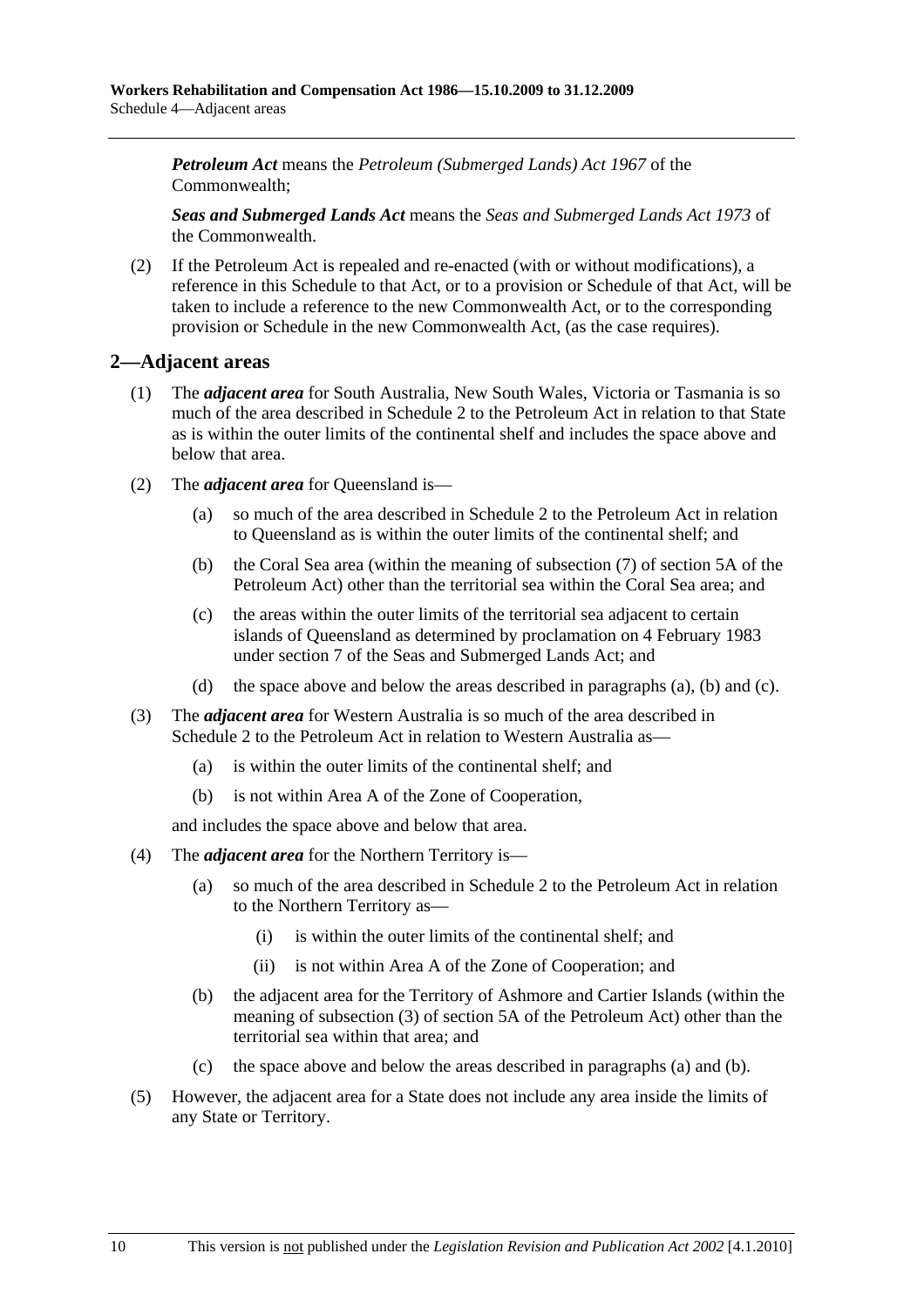# **Legislative history**

# **Notes**

• This version is comprised of the following:

| Part 1    | 1.4.2009   |
|-----------|------------|
| Part 2    | 1.1.2009   |
| Part 3    | 1.4.2009   |
| Part 4    | 1.7.2009   |
| Part 5    | 1.7.2009   |
| Part 6    | 1.1.2009   |
| Part 6A   | 1.1.2009   |
| Part 6B   | 1.1.2009   |
| Part 6C   | 15.10.2009 |
| $Pt\;6D$  | 1.1.2009   |
| Part 7    | 1.1.2009   |
| Schedules | 1.4.2009   |

- Amendments of this version that are uncommenced are not incorporated into the text.
- Please note—References in the legislation to other legislation or instruments or to titles of bodies or offices are not automatically updated as part of the program for the revision and publication of legislation and therefore may be obsolete.
- Earlier versions of this Act (historical versions) are listed at the end of the legislative history.
- For further information relating to the Act and subordinate legislation made under the Act see the Index of South Australian Statutes or www.legislation.sa.gov.au.

# **Legislation repealed by principal Act**

The *Workers Rehabilitation and Compensation Act 1986* repealed the following:

*Workers Compensation Act 1971*

# **Principal Act and amendments**

New entries appear in bold.

| Year No |     | Title                                                                              | Assent     | Commencement                                                                                                                                                                        |
|---------|-----|------------------------------------------------------------------------------------|------------|-------------------------------------------------------------------------------------------------------------------------------------------------------------------------------------|
| 1986    | 124 | <i>Workers Rehabilitation and</i><br>Compensation Act 1986                         | 24.12.1986 | 16.4.1987 (Gazette 16.4.1987 p1008)<br>except ss 3–6, 26, 29–63, 65–76, 80,<br>$81, 85, 86, 88 - 120, 122 - 125,$<br>Schs $1 - 3 - 4$ p.m. on 30.9.1987<br>(Gazette 17.9.1987 p886) |
| 1987    | 106 | <i>Workers Rehabilitation and</i><br><b>Compensation Act Amendment</b><br>Act 1987 | 17.12.1987 | 4 p.m. on 30.9.1987: s 2                                                                                                                                                            |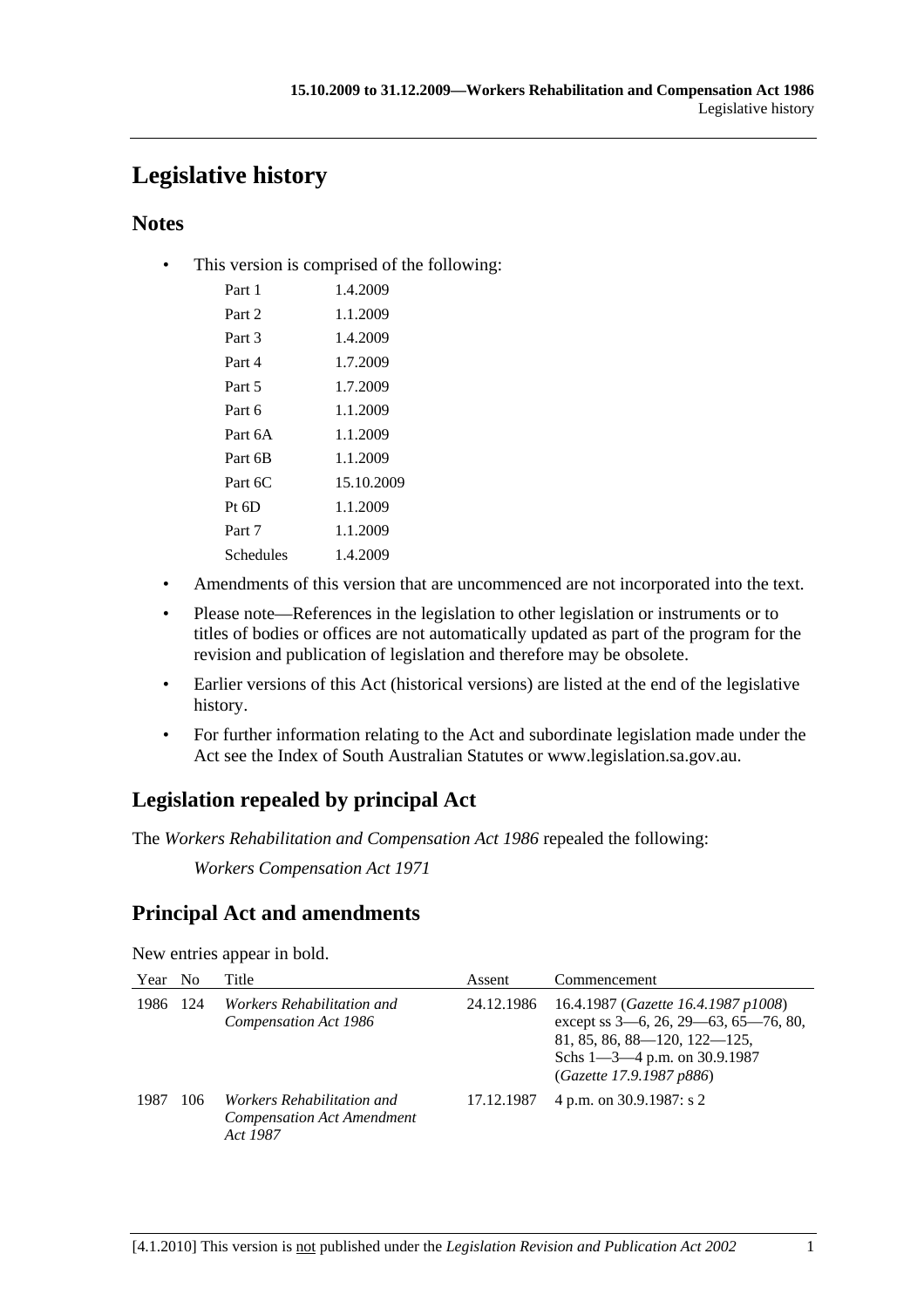| 1988 39 |                | Workers Rehabilitation and<br><b>Compensation Act Amendment</b><br>Act 1988 as amended by 97/1988                                    | 28.4.1988  | 17.10.1988 (Gazette 6.10.1988 p1236)<br>except new s 58B (as inserted by s 15)—<br>1.1.1989 (Gazette 15.12.1988 p2010)<br>and except ss 18, 19(a) & 22(a)—<br>uncommenced                                                                                                                                                                                                                                                                                                                       |
|---------|----------------|--------------------------------------------------------------------------------------------------------------------------------------|------------|-------------------------------------------------------------------------------------------------------------------------------------------------------------------------------------------------------------------------------------------------------------------------------------------------------------------------------------------------------------------------------------------------------------------------------------------------------------------------------------------------|
| 1988 97 |                | <b>Statutes Amendment (Workers</b><br>Rehabilitation and Compensation)<br>Act 1988                                                   | 15.12.1988 | Pt 2 (ss $3-8$ ) and Pt 3 (ss $9 & 10$ )<br>15.12.1988 (Gazette 15.12.1988 p2009);<br>s 11-uncommenced                                                                                                                                                                                                                                                                                                                                                                                          |
| 1990    | -34            | Workers Rehabilitation and<br><b>Compensation Act Amendment</b><br>Act 1990                                                          | 26.4.1990  | 26.4.1990 except s 3-16.4.1987 and<br>except s 5-1.7.1990: s 2                                                                                                                                                                                                                                                                                                                                                                                                                                  |
| 1991    | $\overline{4}$ | Workers Rehabilitation and<br>Compensation (Miscellaneous<br>Provisions) Amendment Act 1991                                          | 21.3.1991  | 8.4.1991 (Gazette 4.4.1991 p1148)                                                                                                                                                                                                                                                                                                                                                                                                                                                               |
| 1992    | 69             | <b>Statutes Amendment (Public</b><br>Actuary) Act 1992                                                                               | 19.11.1992 | 10.12.1992 (Gazette 10.12.1992 p1752)                                                                                                                                                                                                                                                                                                                                                                                                                                                           |
| 1992    | 84             | Workers Rehabilitation and<br>Compensation (Miscellaneous)<br>Amendment Act 1992 as validated by<br>2/1993                           | 3.12.1992  | 4 p.m. on 30.9.1987: s 2(2) except<br>s $18(a)$ —8.4.1991: s $2(3)$ and except<br>ss 1, 2, 4, 5, 16, 18(b), (c), 19, 21 &<br>22-3.12.1992 (Gazette 3.12.1992<br>$p1688$ ) and except ss 11, 12(a)—(c) &<br>20-10.12.1992 (Gazette 10.12.1992<br>$p1754$ ) and except ss 7(a) & (b), 8, 9, 13<br>& 15-3.5.1993 (Gazette 22.4.1993<br>$p1400$ ) and except ss 6, 7(c), 10, 12(d)<br>& 17-1.7.1993 (Gazette 24.6.1993<br>p2045) and except s 14–3.12.1994<br>(s 7(5) Acts Interpretation Act 1915) |
| 1992    | (97)           | Regulations varying the Workers<br>Rehabilitation and Compensation<br>(General) Regulations 1987 (Gazette<br>18.6.1992 p1810)        |            | 18.6.1992                                                                                                                                                                                                                                                                                                                                                                                                                                                                                       |
| 1992    |                | (212) Regulations varying the Workers<br>Rehabilitation and Compensation<br>(General) Regulations 1987 (Gazette<br>10.12.1992 p1761) |            | 10.12.1992: r 2                                                                                                                                                                                                                                                                                                                                                                                                                                                                                 |
| 1993 1  |                | <b>Statutes Amendment (Chief</b><br>Inspector) Act 1993                                                                              | 25.2.1993  | 1.7.1993 (Gazette 17.6.1993 p1974)                                                                                                                                                                                                                                                                                                                                                                                                                                                              |
| 1993    | -2             | Workers Rehabilitation and<br>Compensation (Declaration of<br>Validity) Act 1993                                                     | 25.2.1993  | 25.2.1993                                                                                                                                                                                                                                                                                                                                                                                                                                                                                       |
| 1993    | 52             | Workers Rehabilitation and<br>Compensation (Review Authorities)<br>Amendment Act 1993                                                | 20.5.1993  | 20.5.1993: s 2(2) and (Gazette<br>20.5.1993 p1694) except ss $7-12$ ,<br>$14(a)$ , (d) - (g) & $16(2)$ - (6) - 1.7.1993<br>(Gazette 24.6.1993 p2045) and except<br>ss 4 & 14(b)-24.2.1994 (Gazette<br>24.2.1994 p524) and except s 13-<br>$20.5.1995$ (s $7(5)$ Acts Interpretation<br>Act 1915)                                                                                                                                                                                                |
| 1994    | 49             | <i>Workers Rehabilitation and</i><br>Compensation (Administration)<br>Amendment Act 1994                                             | 16.6.1994  | 1.7.1994 (Gazette 30.6.1994 p1842)                                                                                                                                                                                                                                                                                                                                                                                                                                                              |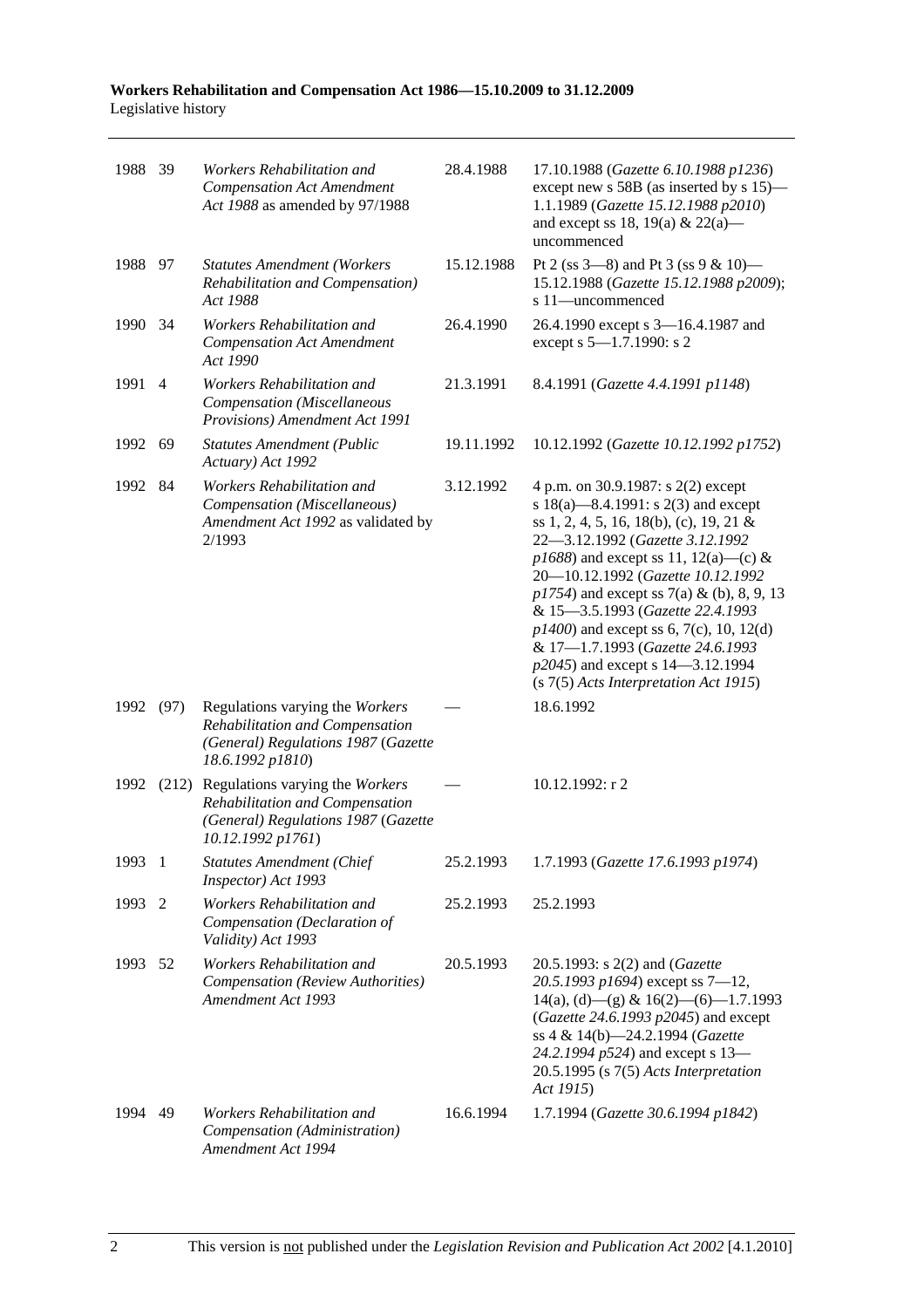| 1995 35 |      | Workers Rehabilitation and<br>Compensation (Miscellaneous<br>Provisions) Amendment Act 1995 as<br>amended by 56/1995 | 27.4.1995  | 25.5.1995 (Gazette 25.5.1995 p2200)<br>except ss 9, 14, 16, 26 & 28-17.8.1995<br>(Gazette 17.8.1995 p446) and except<br>s 7-25.1.1996 (Gazette 25.1.1996<br>p807) and except s 21-1.4.1996<br>(Gazette 28.3.1996 p1788) and except<br>s 25-27.6.1996 (Gazette 27.6.1996<br>p3104) |
|---------|------|----------------------------------------------------------------------------------------------------------------------|------------|-----------------------------------------------------------------------------------------------------------------------------------------------------------------------------------------------------------------------------------------------------------------------------------|
| 1995 56 |      | Workers Rehabilitation and<br>Compensation (Miscellaneous)<br>Amendment Act 1995                                     | 3.8.1995   | 17.8.1995 (Gazette 17.8.1995 p447)                                                                                                                                                                                                                                                |
| 1995    | 75   | Workers Rehabilitation and<br>Compensation (Dispute Resolution)<br>Amendment Act 1995 as amended by<br>21/1996       | 9.11.1995  | 14.12.1995 (Gazette 14.12.1995 p1642)<br>except ss 3-5 & 7-17-3.6.1996<br>(Gazette 30.5.1996 p2636)                                                                                                                                                                               |
| 1995    | 105  | <b>Statutes Amendment (Workers</b><br>Rehabilitation and Compensation)<br>Act 1995                                   | 14.12.1995 | 14.12.1995 (Gazette 14.12.1995 p1642)<br>except s 4–25.5.1995: s 2(a)                                                                                                                                                                                                             |
| 1996    | -2   | Workers Rehabilitation and<br>Compensation (SGIC) Amendment<br>Act 1996                                              | 7.3.1996   | 14.3.1996 (Gazette 14.3.1996 p1592)                                                                                                                                                                                                                                               |
| 1996    | 21   | Workers Rehabilitation and<br>Compensation (Dispute Resolution)<br>Amendment Act 1996                                | 24.4.1996  | 3.6.1996 (Gazette 30.5.1996 p2636)                                                                                                                                                                                                                                                |
| 1996 34 |      | <b>Statutes Amendment and Repeal</b><br>(Common Expiation Scheme)<br>Act 1996                                        | 2.5.1996   | Sch (cl 45)-3.2.1997 (Gazette<br>19.12.1996 p1923)                                                                                                                                                                                                                                |
| 1998    | - 30 | Workers Rehabilitation and<br><b>Compensation</b> (Self Managed<br>Employer Scheme) Amendment<br>Act 1998            | 16.4.1998  | ss 3-6-13.4.2000 (Gazette 13.4.2000<br>p2084)—cancelled on 13.4.2004: s 8                                                                                                                                                                                                         |
| 2000    | 95   | <b>Authorised Betting Operations</b><br>Act 2000                                                                     | 21.12.2000 | Sch 2 (cl 4)-14.12.2001 (Gazette<br>6.12.2001 p5266)                                                                                                                                                                                                                              |
| 2001    | 69   | <b>Statutes Amendment (Courts and</b><br>Judicial Administration) Act 2001                                           | 6.12.2001  | Pt 16 (s 35)-13.1.2002 (Gazette<br>$10.1.2002\ p4$                                                                                                                                                                                                                                |
| 2003 44 |      | <b>Statute Law Revision Act 2003</b>                                                                                 | 23.10.2003 | Sch 1-24.11.2003 (Gazette 13.11.2003<br>p4048)                                                                                                                                                                                                                                    |
| 2005    | 41   | Occupational Health, Safety and<br>Welfare (SafeWork SA) Amendment<br>Act 2005                                       | 14.7.2005  | Sch 1 (cll 5-7)-15.8.2005 (Gazette<br>11.8.2005 p3011)                                                                                                                                                                                                                            |
| 2006    | 17   | <b>Statutes Amendment (New Rules of</b><br>Civil Procedure) Act 2006                                                 | 6.7.2006   | Pt 81 (ss 258-260)-4.9.2006 (Gazette<br>17.8.2006 p2831)                                                                                                                                                                                                                          |
| 2006    | -23  | Workers Rehabilitation and<br>Compensation (Territorial<br>Application of Act) Amendment Act<br>2006                 | 5.10.2006  | 1.1.2007 (Gazette 14.12.2006 p4364)<br>except Sch 1 (cll 4-6)-13.9.2007<br>(Gazette 30.8.2007 p3547)                                                                                                                                                                              |
| 2006    | 43   | <b>Statutes Amendment (Domestic</b><br>Partners) Act 2006                                                            | 14.12.2006 | Pt 94 (ss 226-228)-1.6.2007 (Gazette<br>26.4.2007 p1352)                                                                                                                                                                                                                          |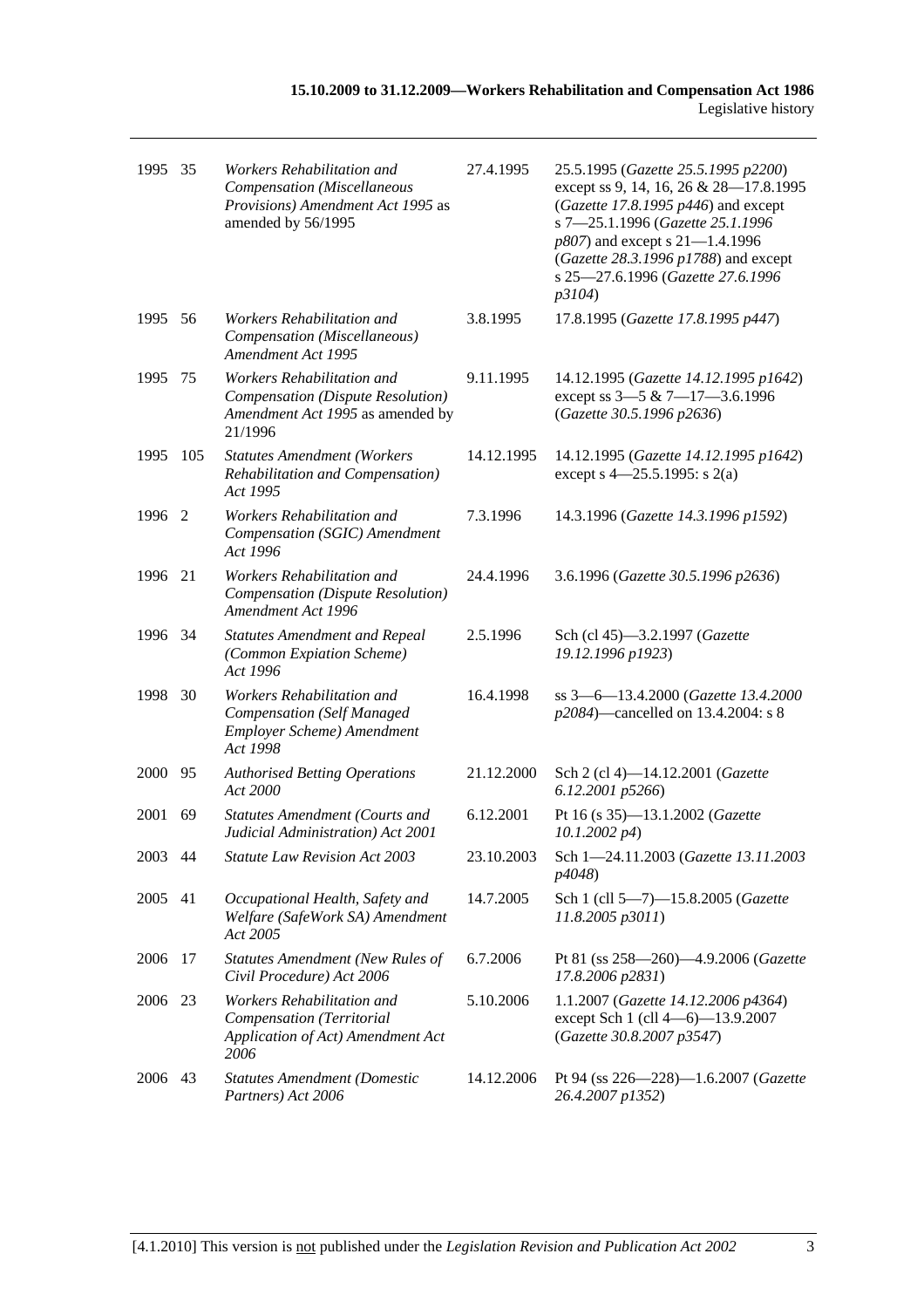| 2008 17 |    | <b>Workers Rehabilitation and</b><br><b>Compensation (Scheme Review)</b><br><b>Amendment Act 2008</b> | 19.6.2008  | 1.7.2008 (Gazette 26.6.2008 p2556)<br>except new Pt 6C Div 1 & Div 3<br>$(s 98J)$ (as inserted by s 70)—<br>2.10.2008 (Gazette 25.9.2008 p4576)<br>and except ss 9 & 11-2.10.2008<br>(Gazette 2.10.2008 p4749) and except<br>ss $5(2)$ & (3), 12, 27(4), 29, 41(3),<br>certain text of $s$ 63(1)(a) (as inserted<br>by s $41(7)$ , ss $52-62$ , $64-69$ , 73,<br>Sch 1 cll 3 & 15-1.1.2009 (Gazette<br>18.12.2008 p5655) and except s 5(14),<br>certain text of $s$ 63(1)(a) (as inserted<br>by $s(41(7))$ , new Pt 6C Div 2<br>$(ss 98E(a) - (d), (g) - (m), (p), (r),$<br>98F(1), (2), (4), 98G, 98H), new Pt 6C<br>Div 3 (s 98I) (as inserted by s 70) $\&$<br>Sch 1 cl 16-1.4.2009 (Gazette<br>19.3.2009 p1060) and except ss $8(2)$ ,<br>24, 41(6), 51, 83, Sch 1 cll 4(2), (3) &<br>10-1.4.2009 (Gazette 26.3.2009)<br>$p1154$ ) and except ss 22(2), 44(2)-(5),<br>45, 48, 50 & Sch 1 cl 8-1.7.2009<br>$(Gazette 28.5.2009 p1843)$ and except<br>Pt 6C Div 2 (s $98E(e)$ , (f), (n), (o), (q))<br>(as inserted by s $70$ )-15.10.2009<br>(Gazette 15.10.2009 p4873) and except<br>new s 4(8) (as inserted by s 6), s 49 $\&$<br>new Pt 6C Div 2 (s 98F(3)) (as inserted<br>by s 70)-uncommenced |
|---------|----|-------------------------------------------------------------------------------------------------------|------------|--------------------------------------------------------------------------------------------------------------------------------------------------------------------------------------------------------------------------------------------------------------------------------------------------------------------------------------------------------------------------------------------------------------------------------------------------------------------------------------------------------------------------------------------------------------------------------------------------------------------------------------------------------------------------------------------------------------------------------------------------------------------------------------------------------------------------------------------------------------------------------------------------------------------------------------------------------------------------------------------------------------------------------------------------------------------------------------------------------------------------------------------------------------------------------------------------------|
| 2009    | 58 | <b>Statutes Amendment (National</b><br><b>Industrial Relations System) Act</b><br>2009                | 26.11.2009 | Pt 19 (s 47)-1.1.2010 (Gazette<br>17.12.2009 p6351)                                                                                                                                                                                                                                                                                                                                                                                                                                                                                                                                                                                                                                                                                                                                                                                                                                                                                                                                                                                                                                                                                                                                                    |
| 2009    | 84 | <b>Statutes Amendment (Public Sector</b><br>Consequential Amendments) Act<br>2009                     | 10.12.2009 | Pt 167 (ss 375-380)-uncommenced                                                                                                                                                                                                                                                                                                                                                                                                                                                                                                                                                                                                                                                                                                                                                                                                                                                                                                                                                                                                                                                                                                                                                                        |

# **Provisions amended**

New entries appear in bold.

|  | Entries that relate to provisions that have been deleted appear in italics. |  |  |
|--|-----------------------------------------------------------------------------|--|--|
|--|-----------------------------------------------------------------------------|--|--|

| Provision             | How varied                                                                   | Commencement |
|-----------------------|------------------------------------------------------------------------------|--------------|
| Long title            | amended under <i>Legislation Revision and</i><br><b>Publication Act 2002</b> | 24.11.2003   |
| Pt1                   |                                                                              |              |
| s <sub>2</sub>        | substituted by $49/1994$ s 3                                                 | 1.7.1994     |
| s(2)                  | amended by 35/1995 s 3                                                       | 25.5.1995    |
| s(2(3))               | inserted by $17/2008$ s 4                                                    | 1.7.2008     |
| s <sub>3</sub>        |                                                                              |              |
| s(3(1))               |                                                                              |              |
| actuary               | inserted by $69/1992$ s 31                                                   | 10.12.1992   |
| Advisory<br>Committee | inserted by $49/1994$ s $4(a)$                                               | 1.7.1994     |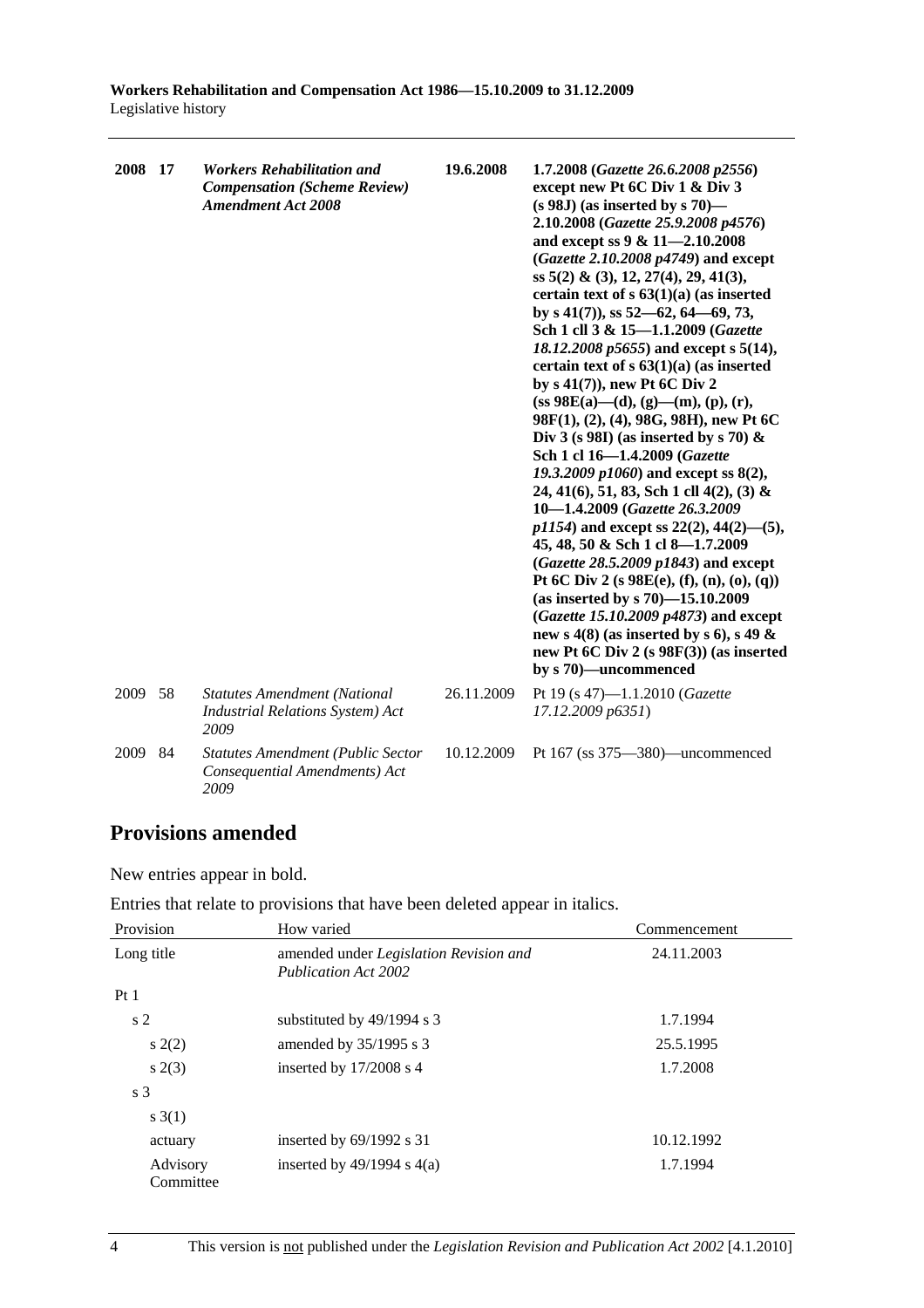| apprentice                              | amended by 17/2008 s 5(1)         | 1.7.2008   |
|-----------------------------------------|-----------------------------------|------------|
| arbitration officer                     | inserted by $75/1995$ s $3(a)$    | 3.6.1996   |
|                                         | deleted by $17/2008 s 5(2)$       | 1.1.2009   |
| close personal<br>relationship          | inserted by 43/2006 s 226(1)      | 1.6.2007   |
| conciliation and<br>arbitration officer | inserted by $75/1995 s 3(b)$      | 3.6.1996   |
|                                         | deleted by $17/2008 s 5(3)$       | 1.1.2009   |
| conciliation<br>officer                 | inserted by $75/1995$ s $3(b)$    | 3.6.1996   |
|                                         | substituted by $17/2008$ s $5(3)$ | 1.1.2009   |
| conciliator                             | inserted by $75/1995$ s 3(b)      | 3.6.1996   |
| the Consumer<br>Price Index             | deleted by $17/2008 s 5(4)$       | 1.7.2008   |
| <b>Consumer Price</b><br>Index          | inserted by $17/2008$ s $5(4)$    | 1.7.2008   |
| contract of service                     | amended by 17/2008 s 5(5)         | 1.7.2008   |
| the Corporation                         | deleted by $49/1994 s 4(b)$       | 1.7.1994   |
| Corporation                             | inserted by $49/1994$ s $4(b)$    | 1.7.1994   |
| current work<br>capacity                | inserted by $17/2008$ s $5(6)$    | 1.7.2008   |
| disability                              | amended by $39/1988$ s $3(a)$     | 17.10.1988 |
| disease                                 | substituted by 34/1990 s 3        | 16.4.1987  |
| domestic partner                        | inserted by 43/2006 s 226(2)      | 1.6.2007   |
| employer                                | amended by 39/1988 s 3(b)         | 17.10.1988 |
|                                         | amended by 17/2008 s 5(7)         | 1.7.2008   |
| employment                              | amended by 39/1988 s 3(c), (d)    | 17.10.1988 |
| evidentiary<br>material                 | inserted by $75/1995$ s 3(c)      | 3.6.1996   |
| exempt employer                         | deleted by $17/2008 s 5(8)$       | 1.7.2008   |
| industrial<br>association               | inserted by $75/1995$ s 3(d)      | 3.6.1996   |
|                                         | amended by 17/2008 s 5(9), (10)   | 1.7.2008   |
| legal personal<br>representative        | inserted by 17/2008 s 5(11)       | 1.7.2008   |
| journey                                 | deleted by $49/1994 s 4(c)$       | 1.7.1994   |
| local government<br>corporation         | amended by 17/2008 s 5(12)        | 1.7.2008   |
| medical expert                          | amended by 17/2008 s 5(13)        | 1.7.2008   |
| medical question                        | deleted by 17/2008 s 5(14)        | 1.4.2009   |
| no current work<br>capacity             | inserted by 17/2008 s 5(15)       | 1.7.2008   |
| notional weekly<br>earnings             | amended by 17/2008 s 5(16)        | 1.7.2008   |
| orphan child                            | inserted by $4/1991$ s $3(a)$     | 8.4.1991   |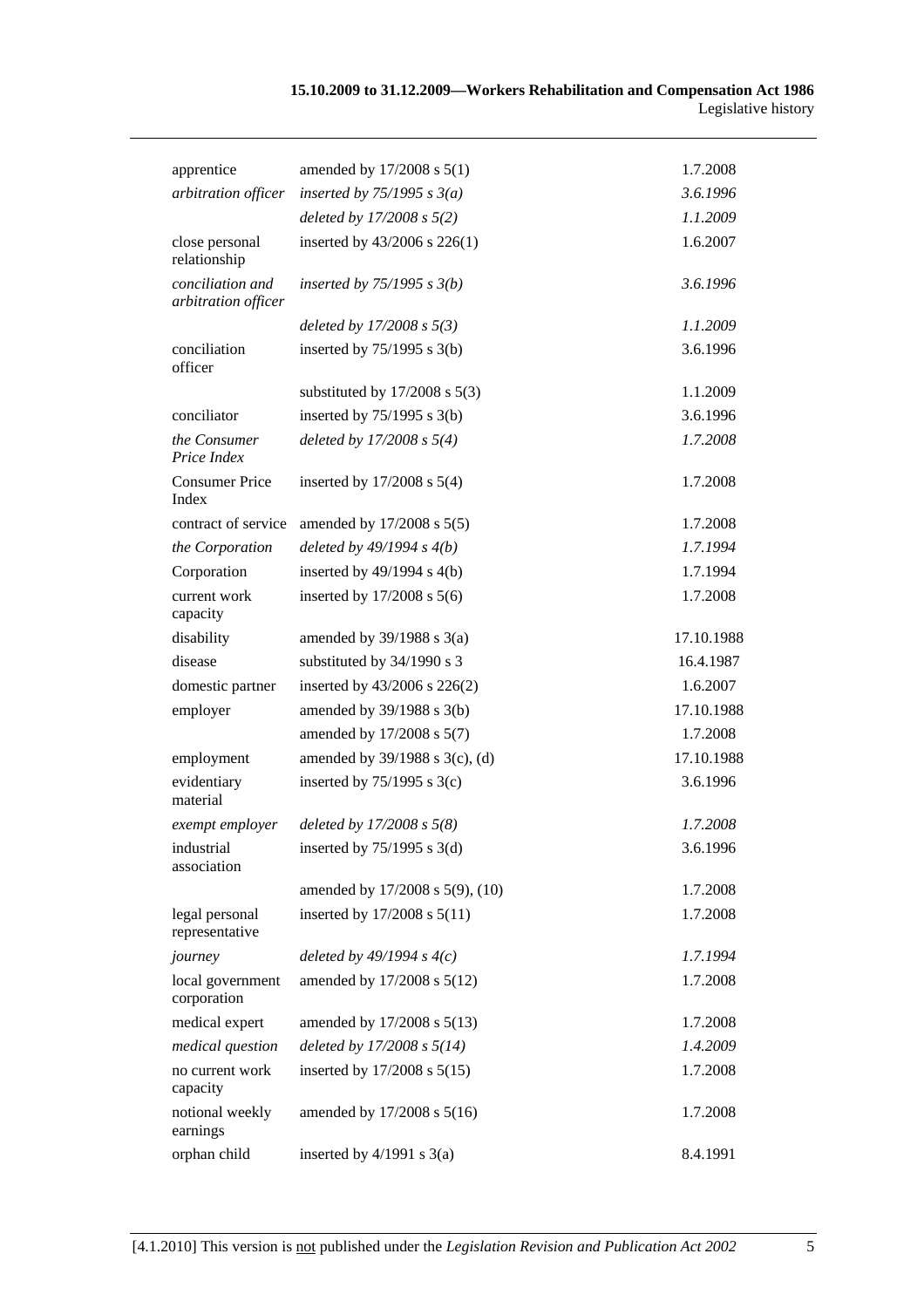| place of<br>employment                                       | substituted by $49/1994$ s $4(d)$   | 1.7.1994                                  |
|--------------------------------------------------------------|-------------------------------------|-------------------------------------------|
| place of pick-up                                             | deleted by $49/1994 s 4(e)$         | 1.7.1994                                  |
| prescribed<br>allowance before<br>substitution by<br>17/2008 | (c) deleted by $4/1991 s 3(b)$      | 8.4.1991                                  |
| prescribed<br>allowance                                      | substituted by $17/2008$ s $5(17)$  | 1.7.2008                                  |
| presidential<br>member                                       | inserted by $75/1995$ s 3(e)        | 3.6.1996                                  |
| registered<br>association                                    | amended by $49/1994 s 4(f)$         | 1.7.1994                                  |
|                                                              | deleted by $75/1995$ s $3(f)$       | 3.6.1996                                  |
| relative                                                     | amended by 43/2006 s 226(3)         | 1.6.2007                                  |
| review authority                                             | amended by $4/1991$ s 3(c)          | 8.4.1991                                  |
|                                                              | (c) deleted by $4/1991$ s 3(c)      | 8.4.1991                                  |
| reviewable<br>decision                                       | inserted by 35/1995 s 4             | 25.5.1995                                 |
|                                                              | substituted by $75/1995$ s 3(g)     | 3.6.1996                                  |
| self-insured<br>employer                                     | inserted by 17/2008 s 5(18)         | 1.7.2008                                  |
| spouse                                                       | substituted by $43/2006$ s $226(4)$ | 1.6.2007                                  |
| suitable<br>employment                                       | inserted by 17/2008 s 5(19)         | 1.7.2008                                  |
| the Tribunal                                                 | deleted by $75/1995 s 3(h)$         | 3.6.1996                                  |
| Tribunal                                                     | inserted by $75/1995$ s 3(h)        | 3.6.1996                                  |
| unrepresentative<br>disability                               | substituted by $49/1994$ s $4(g)$   | 1.7.1994                                  |
|                                                              | substituted by 105/1995 s 3         | 14.12.1995                                |
| worker                                                       | amended by $39/1988$ s $3(e)$       | 17.10.1988                                |
| $s \frac{3}{2}$                                              | deleted by $39/1988$ s $3(f)$       | 17.10.1988                                |
| $s \; 3(3)$                                                  | amended by 106/1987 s 3             | 30.9.1987                                 |
| $s \frac{3}{4}$                                              | deleted by $49/1994 s 4(h)$         | 1.7.1994                                  |
| $s \frac{3(7)}{2}$                                           | inserted by $4/1991$ s $3(d)$       | 8.4.1991                                  |
| $s \; 3(8)$                                                  | inserted by $4/1991$ s $3(d)$       | 8.4.1991                                  |
|                                                              | substituted by $49/1994$ s $4(i)$   | 1.7.1994                                  |
| s $3(9)$ — $(15)$                                            | inserted by 17/2008 s 5(20)         | 1.7.2008                                  |
| s 4 before<br>substitution by<br>17/2008                     |                                     |                                           |
| $s \, 4(8)$                                                  | substituted by $4/1991 s 4$         | 8.4.1991                                  |
|                                                              | amended by 84/1992 s 3              | 30.9.1987                                 |
| s <sub>4</sub>                                               | substituted by 17/2008 s 6          | 1.7.2008 except s $4(8)$ —<br>uncommenced |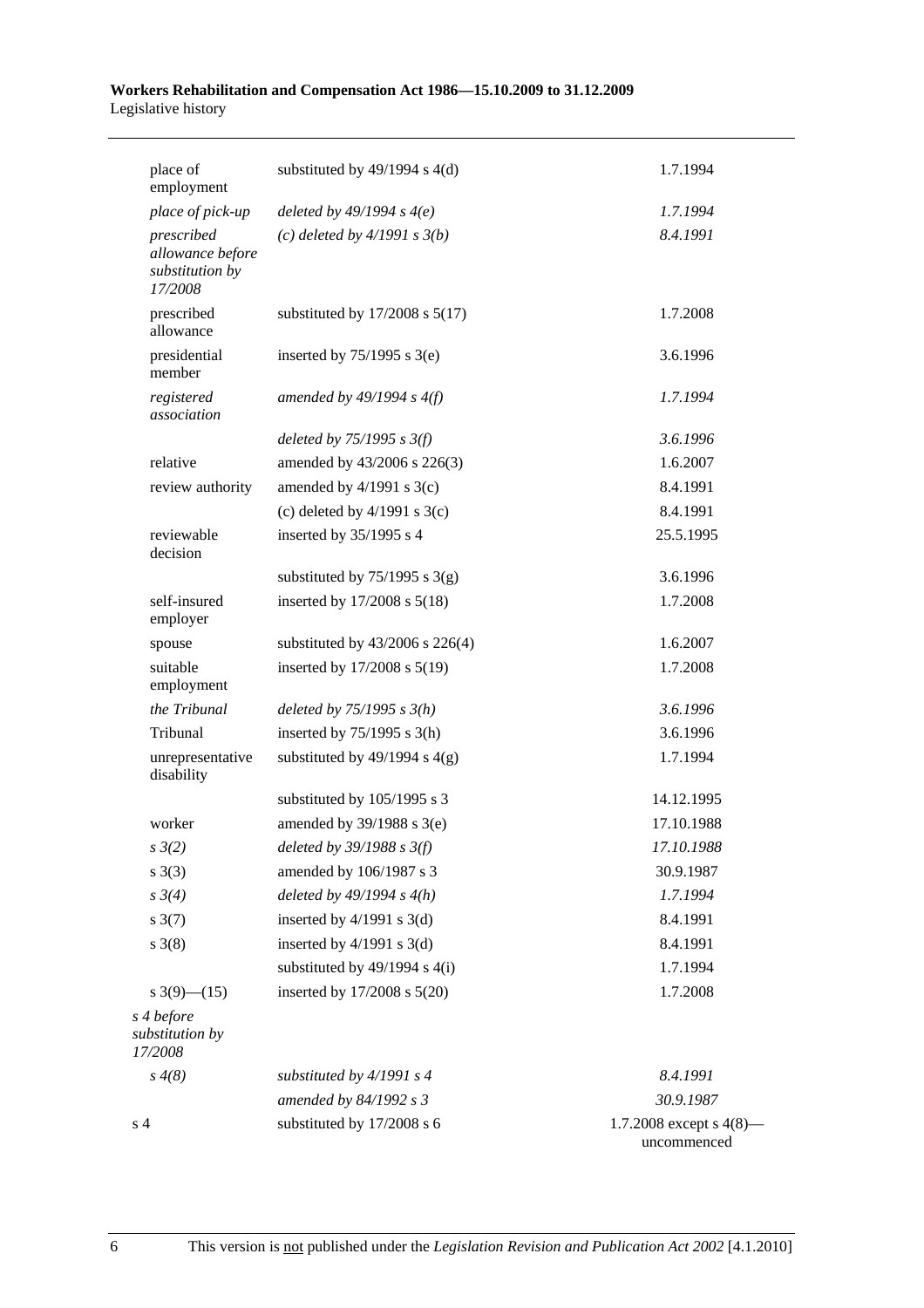| 15.10.2009 to 31.12.2009—Workers Rehabilitation and Compensation Act 1986 |  |
|---------------------------------------------------------------------------|--|
| Legislative history                                                       |  |

| s 6 before<br>substitution by | substituted by $35/1995$ s 5                                                                                            | 25.5.1995  |
|-------------------------------|-------------------------------------------------------------------------------------------------------------------------|------------|
| 23/2006                       |                                                                                                                         |            |
| s 6(4)                        | s 6 contents commencing "In this section"<br>amended and redesignated as $s$ 6(4) by 44/2003<br>$s \frac{3}{1} (Sch 1)$ | 24.11.2003 |
| s <sub>6</sub>                | substituted by 23/2006 s 4                                                                                              | 1.1.2007   |
| ss $6A$ and $6B$              | inserted by 23/2006 s 4                                                                                                 | 1.1.2007   |
| Pt 2                          | amended by 39/1988 s 4                                                                                                  | 17.10.1988 |
|                               | amended by 4/1991 s 5                                                                                                   | 8.4.1991   |
|                               | substituted by 49/1994 s 5                                                                                              | 1.7.1994   |
| s <sub>7</sub>                |                                                                                                                         |            |
| s(7(3))                       | amended by $44/2003$ s 3(1) (Sch 1)                                                                                     | 24.11.2003 |
| 57(2)                         | amended by 17/2008 s 7                                                                                                  | 1.7.2008   |
| s <sub>8</sub>                |                                                                                                                         |            |
| s(3)                          | amended by 75/1995 s 4                                                                                                  | 3.6.1996   |
| $Pt\,3$                       |                                                                                                                         |            |
| s 28                          |                                                                                                                         |            |
| $s\,28(3)$                    | substituted by 35/1995 s 6                                                                                              | 25.5.1995  |
| ss 28A                        | inserted by 35/1995 s 7                                                                                                 | 25.1.1996  |
| s 28A(2)                      | amended by 17/2008 s 8(1)                                                                                               | 1.7.2008   |
| s 28A(3)                      | amended by 17/2008 s 8(2)                                                                                               | 1.4.2009   |
| ss 28B                        | inserted by 35/1995 s 7                                                                                                 | 25.1.1996  |
| ss 28C                        | inserted by 35/1995 s 7                                                                                                 | 25.1.1996  |
| s 28D                         | inserted by 17/2008 s 9                                                                                                 | 2.10.2008  |
| Pt 4                          |                                                                                                                         |            |
| Pt 4 Div 1                    |                                                                                                                         |            |
| s 30                          | amended by 84/1992 s 4                                                                                                  | 3.12.1992  |
|                               | substituted by 49/1994 s 6                                                                                              | 1.7.1994   |
| $s \ 30(3)$                   | amended by $17/2008$ s 10                                                                                               | 1.7.2008   |
| $s \ 30(5)$                   | $(b)(ii)$ dot points redesignated as $(b)(ii)(A)$ and<br>(B) by $44/2003$ s $3(1)$ (Sch 1)                              | 24.11.2003 |
| s 30A                         | inserted by 49/1994 s 6                                                                                                 | 1.7.1994   |
|                               | substituted by 35/1995 s 8                                                                                              | 25.5.1995  |
| s 30B                         | inserted by 49/1994 s 6                                                                                                 | 1.7.1994   |
| s 31                          |                                                                                                                         |            |
| $s \frac{31(1)}{6}$ (3)       | substituted by $49/1994$ s $7(a)$                                                                                       | 1.7.1994   |
| $s \ 31(4)$                   | inserted by 39/1988 s 5                                                                                                 | 17.10.1988 |
|                               | amended by 49/1994 s 7(b)                                                                                               | 1.7.1994   |
| $s \, 31(5)$                  | inserted by 34/1990 s 4                                                                                                 | 26.4.1990  |
| Pt 4 Div 2                    |                                                                                                                         |            |
| s 32                          |                                                                                                                         |            |
| $s \, 32(1)$                  | substituted by $35/1995$ s $9(a)$                                                                                       | 17.8.1995  |
|                               | amended by 17/2008 s 11(1)                                                                                              | 2.10.2008  |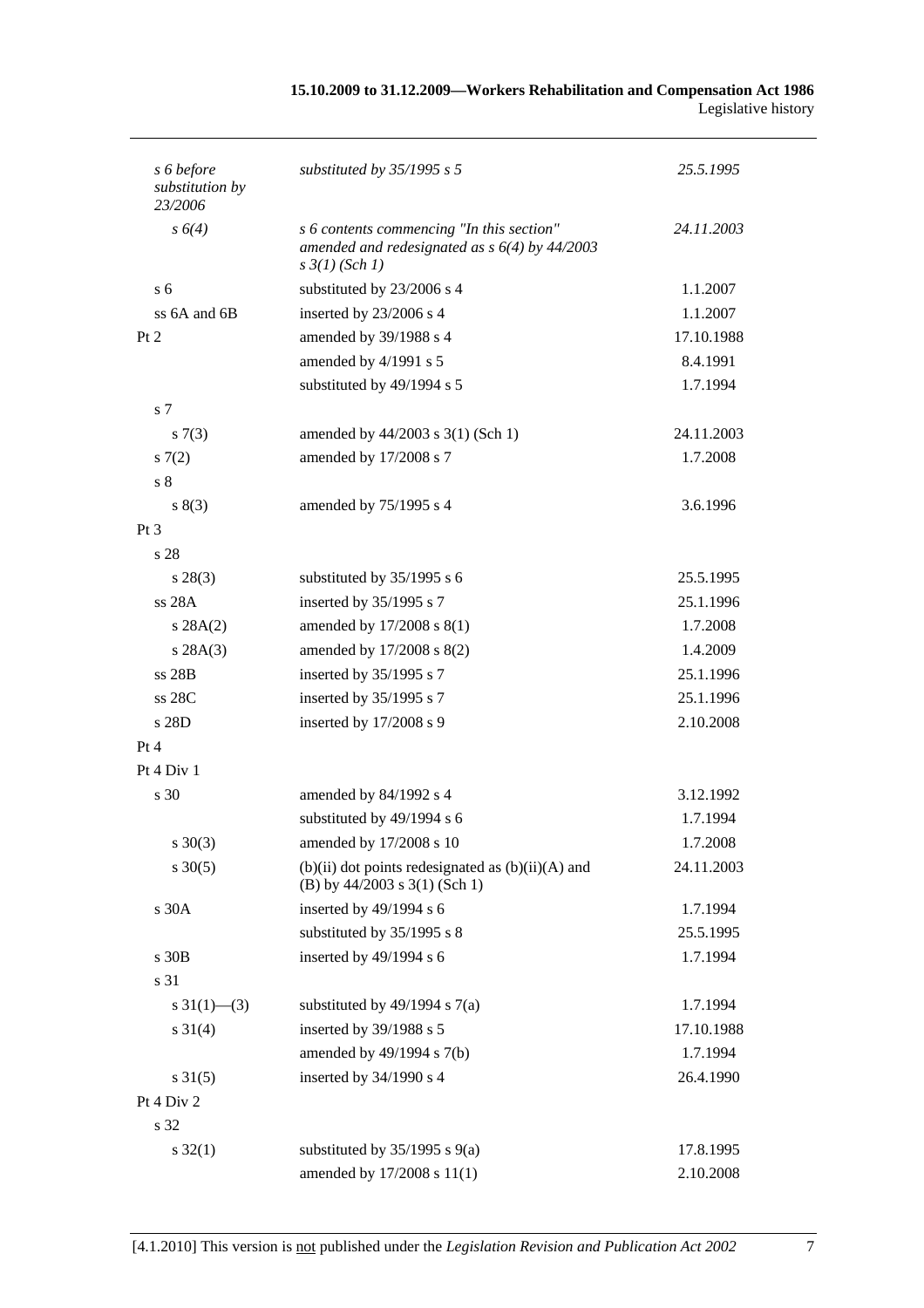| $s\,32(1a)$           | inserted by $4/1991 s 6(a)$                     | 8.4.1991   |
|-----------------------|-------------------------------------------------|------------|
|                       | amended by $52/1993$ s $3(a)$                   | 20.5.1993  |
|                       | deleted by $35/1995 s 9(a)$                     | 17.8.1995  |
| $s \, 32(2)$          | amended by 39/1988 s 6                          | 17.10.1988 |
|                       | amended by $4/1991$ s $6(b)$                    | 8.4.1991   |
| $s \, 32(3)$          | substituted by $4/1991$ s $6(c)$                | 8.4.1991   |
| $s \, 32(4)$          | substituted by $4/1991$ s $6(c)$                | 8.4.1991   |
|                       | substituted by $52/1993$ s $3(b)$               | 20.5.1993  |
| $s \frac{32}{4a}$     | inserted by $52/1993$ s $3(b)$                  | 20.5.1993  |
| $s \, 32(5)$          | inserted by $4/1991$ s $6(c)$                   | 8.4.1991   |
| $s \frac{32(6)}{2}$   | amended by $52/1993$ s $3(c)$                   | 20.5.1993  |
| $s \, 32(7)$          | inserted by $4/1991$ s $6(c)$                   | 8.4.1991   |
|                       | amended by 17/2008 s 11(2)                      | 2.10.2008  |
| $s \, 32(8)$          | inserted by $4/1991$ s $6(c)$                   | 8.4.1991   |
|                       | amended by $52/1993$ s $3(d)$                   | 20.5.1993  |
| $s \, 32(9)$          | substituted by $35/1995$ s $9(b)$               | 17.8.1995  |
|                       | amended by 17/2008 s 11(3)                      | 2.10.2008  |
| $s \frac{32(10)}{2}$  | inserted by $4/1991$ s $6(c)$                   | 8.4.1991   |
|                       | substituted by $52/1993$ s $3(e)$               | 20.5.1993  |
|                       | substituted by $35/1995$ s $9(b)$               | 17.8.1995  |
|                       | amended by 17/2008 s 11(4)                      | 2.10.2008  |
| $s \frac{32(11)}{2}$  | inserted by $35/1995$ s $9(b)$                  | 17.8.1995  |
|                       | amended by 17/2008 s 11(5)                      | 2.10.2008  |
| $s \frac{32(12)}{2}$  | inserted by $35/1995$ s $9(b)$                  | 17.8.1995  |
|                       | amended by 17/2008 s 11(6), (7)                 | 2.10.2008  |
| $s \frac{32(12a)}{2}$ | inserted by 17/2008 s 11(8)                     | 2.10.2008  |
| $s \frac{32(13)}{2}$  | inserted by $35/1995$ s $9(b)$                  | 17.8.1995  |
|                       | amended by 17/2008 s 11(9), (10)                | 2.10.2008  |
| $s \frac{32(14)}{2}$  | inserted by $35/1995$ s $9(b)$                  | 17.8.1995  |
|                       | amended by 17/2008 s 11(11)                     | 2.10.2008  |
| s 32A                 | inserted by 17/2008 s 12                        | 1.1.2009   |
| s 33                  |                                                 |            |
| $s \frac{33(4)}{4}$   | inserted by 39/1988 s 7                         | 17.10.1988 |
|                       | amended by 17/2008 s 13(1)                      | 1.7.2008   |
| $s \, 33(5)$          | inserted by 17/2008 s 13(2)                     | 1.7.2008   |
| Pt 4 Div 3            |                                                 |            |
| s 34                  |                                                 |            |
| $s \; 34(1)$          | s 34 redesignated as s $34(1)$ by $84/1992$ s 5 | 3.12.1992  |
| $s \; 34(2)$          | inserted by 84/1992 s 5                         | 3.12.1992  |
| $s \; 34(3)$          | inserted by 17/2008 s 14                        | 1.7.2008   |
| Pt 4 Div 4            |                                                 |            |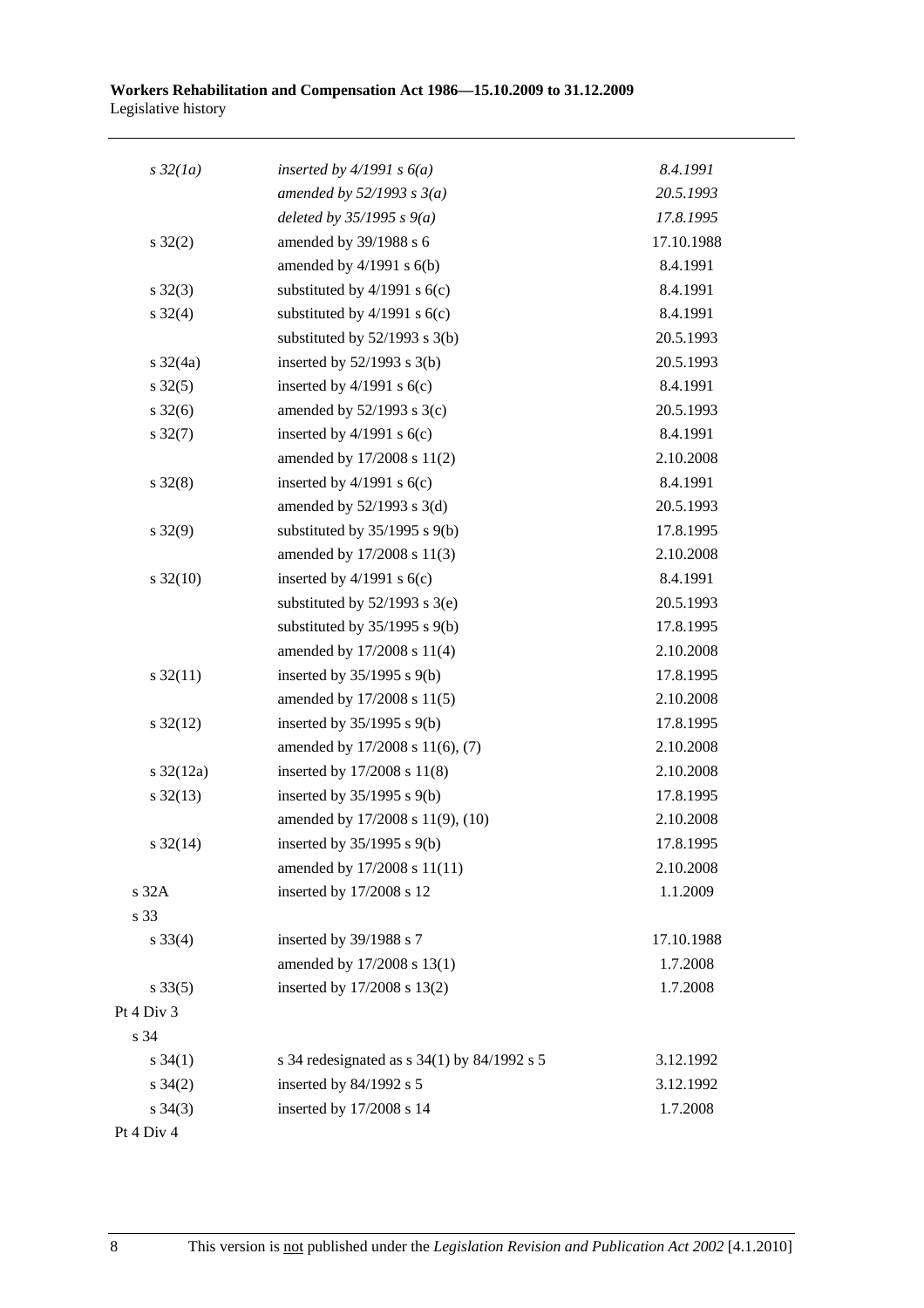| s 35 before<br>substitution by<br>17/2008 |                                       |            |
|-------------------------------------------|---------------------------------------|------------|
| $s \, 35(1)$                              | amended by $84/1992 s 6(a)$           | 1.7.1993   |
| $s \, 35(2)$                              | substituted by $35/1995 s 10(a)$      | 25.5.1995  |
| $s \frac{35}{2a}$                         | inserted by $4/1991 s 7$              | 8.4.1991   |
| $s \, 35(5)$                              | amended by $35/1995 s 10(b)$          | 25.5.1995  |
|                                           | substituted by $105/1995 s 4$         | 25.5.1995  |
|                                           | amended by $44/2003$ s $3(1)$ (Sch 1) | 24.11.2003 |
| $s \frac{35(5a)}{2}$                      | inserted by 105/1995 s 4              | 25.5.1995  |
| $s\,35(6)$                                | substituted by 49/1994 s 8            | 1.7.1994   |
| $s \frac{35}{6a}$                         | inserted by $84/1992 s 6(b)$          | 1.7.1993   |
|                                           | substituted by 49/1994 s 8            | 1.7.1994   |
|                                           | substituted by $35/1995$ s $10(c)$    | 25.5.1995  |
| $s \frac{35}{6b}$                         | inserted by $49/1994 s 8$             | 1.7.1994   |
|                                           | amended by $35/1995 s 10(d)$          | 25.5.1995  |
| $s \, 35(7)$                              | amended by $44/2003$ s $3(1)$ (Sch 1) | 24.11.2003 |
| s 35                                      | substituted by 17/2008 s 15           | 1.7.2008   |
| ss 35A-35C                                | inserted by 17/2008 s 15              | 1.7.2008   |
| s 36                                      |                                       |            |
| $s \; 36(1)$                              | amended by $4/1991$ s $8(a)$ , (b)    | 8.4.1991   |
|                                           | substituted by $35/1995$ s $11(a)$    | 25.5.1995  |
|                                           | amended by 17/2008 s 16(1)            | 1.7.2008   |
| $s \, 36(1a)$                             | inserted by $35/1995$ s $11(a)$       | 25.5.1995  |
|                                           | amended by 17/2008 s 16(2)            | 1.7.2008   |
| $s \, 36(1b)$                             | inserted by $35/1995$ s $11(a)$       | 25.5.1995  |
| $s \; 36(2)$                              | amended by $4/1991$ s $8(c)$ , (d)    | 8.4.1991   |
|                                           | amended by 17/2008 s 16(3), (4)       | 1.7.2008   |
| $s \; 36(3)$                              | substituted by $4/1991$ s $8(e)$      | 8.4.1991   |
|                                           | amended by $84/1992$ s $7(a)$         | 3.5.1993   |
| $s \; 36(3a)$                             | inserted by $4/1991$ s $8(e)$         | 8.4.1991   |
|                                           | amended by 35/1995 s 11(b), (c)       | 25.5.1995  |
|                                           | amended by 17/2008 s 16(5), (6)       | 1.7.2008   |
| $s \; 36(3b)$                             | inserted by 17/2008 s 16(7)           | 1.7.2008   |
| $s \; 36(4)$                              | substituted by $4/1991$ s $8(e)$      | 8.4.1991   |
|                                           | substituted by $84/1992$ s $7(b)$     | 3.5.1993   |
|                                           | substituted by $75/1995$ s $5(a)$     | 3.6.1996   |
|                                           | substituted by $17/2008$ s $16(8)$    | 1.7.2008   |
| $s \frac{36}{4a}$                         | inserted by $84/1992 s 7(b)$          | 3.5.1993   |
|                                           | substituted by $75/1995$ s $5(a)$     | 3.6.1996   |
|                                           | deleted by 17/2008 s 16(8)            | 1.7.2008   |
| $s \, 36(4b)$ and $(4c)$                  | inserted by $84/1992 s 7(b)$          | 3.5.1993   |
|                                           | deleted by $75/1995$ s $5(a)$         | 3.6.1996   |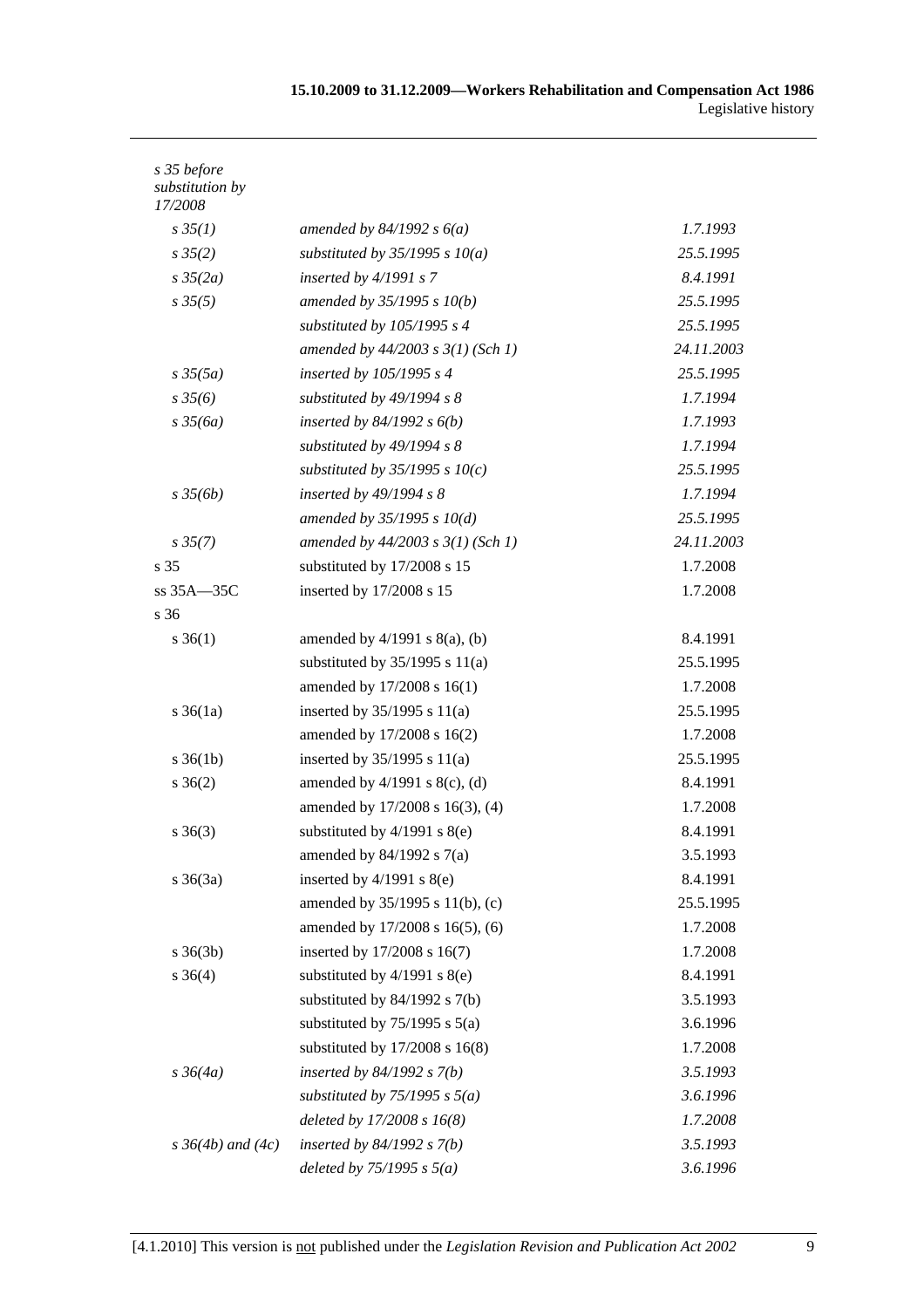| $s \; 36(5)$          | substituted by $84/1992$ s $7(b)$  | 3.5.1993   |
|-----------------------|------------------------------------|------------|
|                       | substituted by $75/1995$ s $5(a)$  | 3.6.1996   |
|                       | substituted by $17/2008$ s $16(8)$ | 1.7.2008   |
| s $36(5a)$ (5c)       | inserted by 17/2008 s 16(8)        | 1.7.2008   |
| $s \; 36(6)$          | inserted by 39/1988 s 8            | 17.10.1988 |
| $s \; 36(7)$ —(9)     | inserted by $4/1991$ s $8(f)$      | 8.4.1991   |
| $s \, 36(10)$         | inserted by $4/1991$ s $8(f)$      | 8.4.1991   |
|                       | amended by $75/1995$ s $5(b)$      | 3.6.1996   |
| s $36(11)$ and $(12)$ | inserted by $4/1991$ s $8(f)$      | 8.4.1991   |
| $s \; 36(13)$         | inserted by $84/1992$ s $7(c)$     | 1.7.1993   |
| s $36(14)$ (17)       | inserted by 17/2008 s 16(9)        | 1.7.2008   |
| s 37                  | amended by 84/1992 s 8             | 3.5.1993   |
|                       | deleted by 35/1995 s 12            | 25.5.1995  |
|                       | inserted by 17/2008 s 17           | 1.7.2008   |
| s 38                  |                                    |            |
| $s \, 38(1a)$         | inserted by $35/1995$ s $13(a)$    | 25.5.1995  |
| $s \, 38(1b)$         | inserted by 17/2008 s 18(1)        | 1.7.2008   |
| $s \ 38(2)$           | amended by $4/1991$ s $9(a)$       | 8.4.1991   |
| $s \ 38(3)$           | substituted by $35/1995$ s $13(b)$ | 25.5.1995  |
|                       | amended by 17/2008 s 18(2)         | 1.7.2008   |
| $s \ 38(4)$           | deleted by $4/1991$ s $9(b)$       | 8.4.1991   |
|                       | inserted by 35/1995 s 13(b)        | 25.5.1995  |
| $s \ 38(7)$           | deleted by $4/1991$ s $9(c)$       | 8.4.1991   |
|                       | inserted by $35/1995$ s $13(c)$    | 25.5.1995  |
|                       | amended by 17/2008 s 18(3)         | 1.7.2008   |
| s 38A                 | inserted by $56/1995$ s $3(1)$     | 17.8.1995  |
|                       | deleted by 17/2008 s 19            | 1.7.2008   |
| s 39                  |                                    |            |
| $s \frac{39}{1a}$     | inserted by $17/2008$ s $20(1)$    | 1.7.2008   |
| $s \, 39(2)$          | amended by $84/1992$ s $9(a)$      | 3.5.1993   |
|                       | substituted by 56/1995 s 4         | 17.8.1995  |
|                       | amended by 17/2008 s 20(2), (3)    | 1.7.2008   |
| $s \, 39(3)$          | amended by 84/1992 s 9(b)          | 3.5.1993   |
|                       | amended by 35/1995 s 14            | 17.8.1995  |
|                       | amended by 17/2008 s 20(4)         | 1.7.2008   |
| s 40                  |                                    |            |
| $s\ 40(3)$            | amended by 35/1995 s 15            | 25.5.1995  |
| s 41                  |                                    |            |
| $s\ 41(2)$            | amended by 35/1995 s 16            | 17.8.1995  |
|                       | amended by 17/2008 s 21            | 1.7.2008   |
| Pt 4 Div 4A           | heading inserted by 35/1995 s 17   | 25.5.1995  |
| s 42                  | substituted by 49/1994 s 9         | 1.7.1994   |
|                       | substituted by 35/1995 s 17        | 25.5.1995  |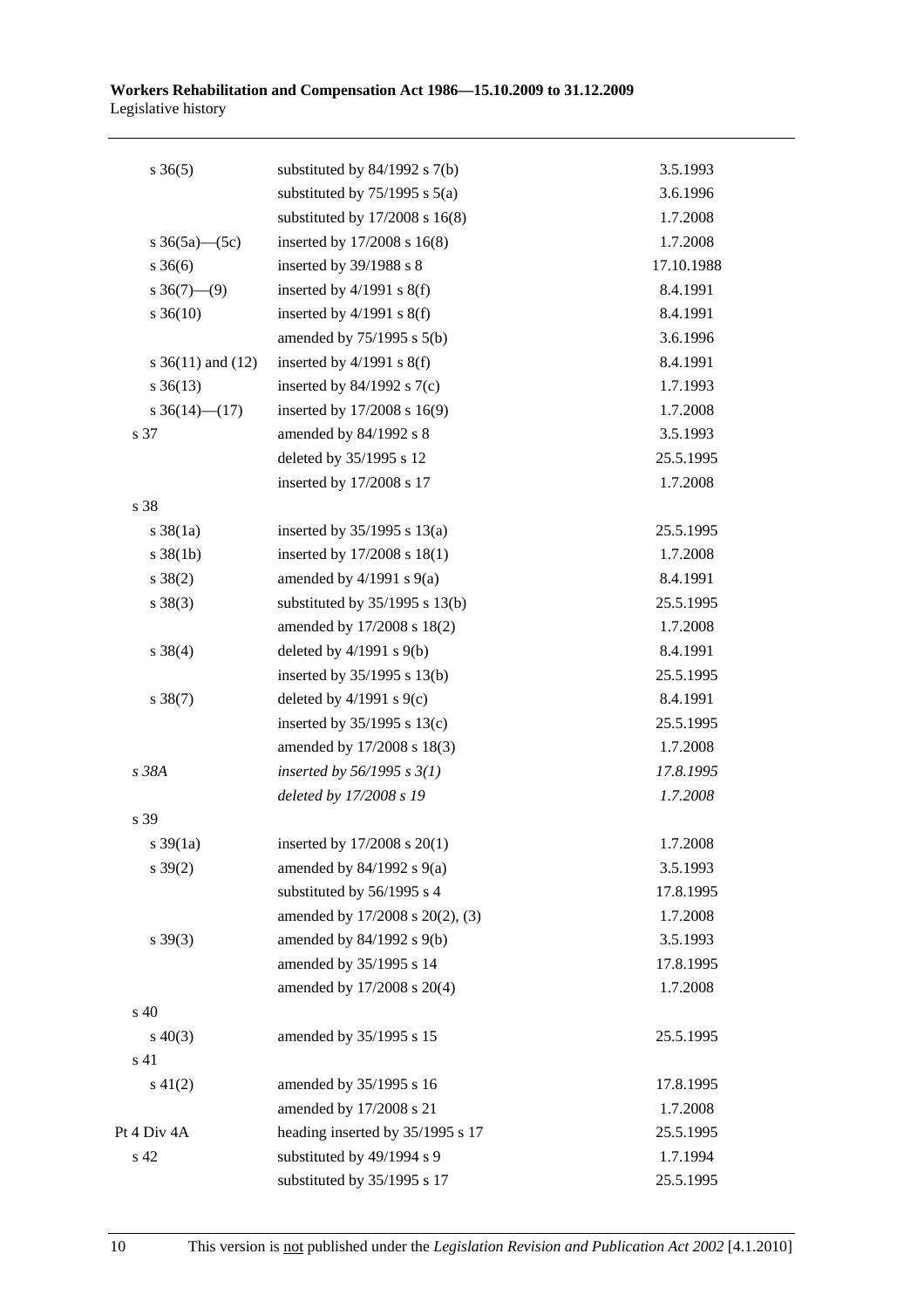| $s\ 42(1)$                                | substituted by 56/1995 s 5                    | 17.8.1995  |
|-------------------------------------------|-----------------------------------------------|------------|
|                                           | amended by 75/1995 s 6                        | 14.12.1995 |
|                                           | (c) deleted by $17/2008$ s $22(1)$            | 1.7.2008   |
| $s\ 42(2)$                                | amended by 17/2008 s 22(2)                    | 1.7.2009   |
| Pt 4 Div 4B before                        | Div 4A inserted by $84/1992 s 10$             | 1.7.1993   |
| deletion by 17/2008                       |                                               |            |
|                                           | Div 4A redesignated as Div 4B by 35/1995 s 18 | 25.5.1995  |
| $s$ 42 $A$                                |                                               |            |
| $s\,42A(3)$                               | amended by 56/1995 s 6                        | 17.8.1995  |
| $s$ 42 $B$                                |                                               |            |
| $s\,42B(3)$ —(5)                          | substituted by 75/1995 s 7                    | 3.6.1996   |
| $s\,42B(6)$ — $(10)$                      | deleted by 75/1995 s 7                        | 3.6.1996   |
| Pt 4 Div 4B                               | deleted by 17/2008 s 23                       | 1.7.2008   |
| Pt 4 Div 5                                |                                               |            |
| s 43 before<br>substitution by<br>17/2008 |                                               |            |
| $s\,43(3)$ - (5)                          | deleted by $84/1992 s 11(a)$                  | 10.12.1992 |
| $s\,43(6)$                                | amended by $84/1992 s 11(b)$                  | 10.12.1992 |
| $s\,43(7)$                                | amended by $84/1992 s 11(c)$                  | 10.12.1992 |
| $s\,43(7a)$                               | inserted by $84/1992 s 11(d)$                 | 10.12.1992 |
| $s\,43(11)$                               |                                               |            |
|                                           | the prescribed sum amended by 39/1988 s 9     | 17.10.1988 |
|                                           | amended by $84/1992 s 11(e)$                  | 10.12.1992 |
| s <sub>43</sub>                           | substituted by 17/2008 s 24                   | 1.4.2009   |
| $ss$ 43A and 43B                          | inserted by 17/2008 s 24                      | 1.4.2009   |
| Pt 4 Div 6                                |                                               |            |
| s 44                                      |                                               |            |
| $s\,44(1)$                                | amended by $4/1991$ s $10(a)$                 | 8.4.1991   |
|                                           | amended by $84/1992$ s $12(a)$ , (b)          | 10.12.1992 |
|                                           | amended by 43/2006 s 227(1), (2)              | 1.6.2007   |
|                                           | amended by $17/2008$ s $25(1)$ —(3)           | 1.7.2008   |
|                                           | (c) deleted by $17/2008$ s $25(2)$            | 1.7.2008   |
| $s\,44(2)$                                | deleted by $17/2008$ s $25(4)$                | 1.7.2008   |
| $s\,44(3)$                                | amended by 43/2006 s 227(3)                   | 1.6.2007   |
|                                           | deleted by $17/2008$ s $25(5)$                | 1.7.2008   |
| $s\,44(4)$                                | amended by 43/2006 s 227(4)                   | 1.6.2007   |
| $s\,44(4a)$                               | inserted by $4/1991 s 10(b)$                  | 8.4.1991   |
|                                           | amended by $84/1992 s 12(c)$                  | 10.12.1992 |
|                                           | deleted by 17/2008 s 25(6)                    | 1.7.2008   |
| $s\,44(5)$                                | amended by $4/1991$ s $10(c)$                 | 8.4.1991   |
|                                           | amended by 43/2006 s 227(5)                   | 1.6.2007   |
|                                           | amended by 17/2008 s 25(7)                    | 1.7.2008   |
| $s\,44(6)$                                | amended by 43/2006 s 227(6)                   | 1.6.2007   |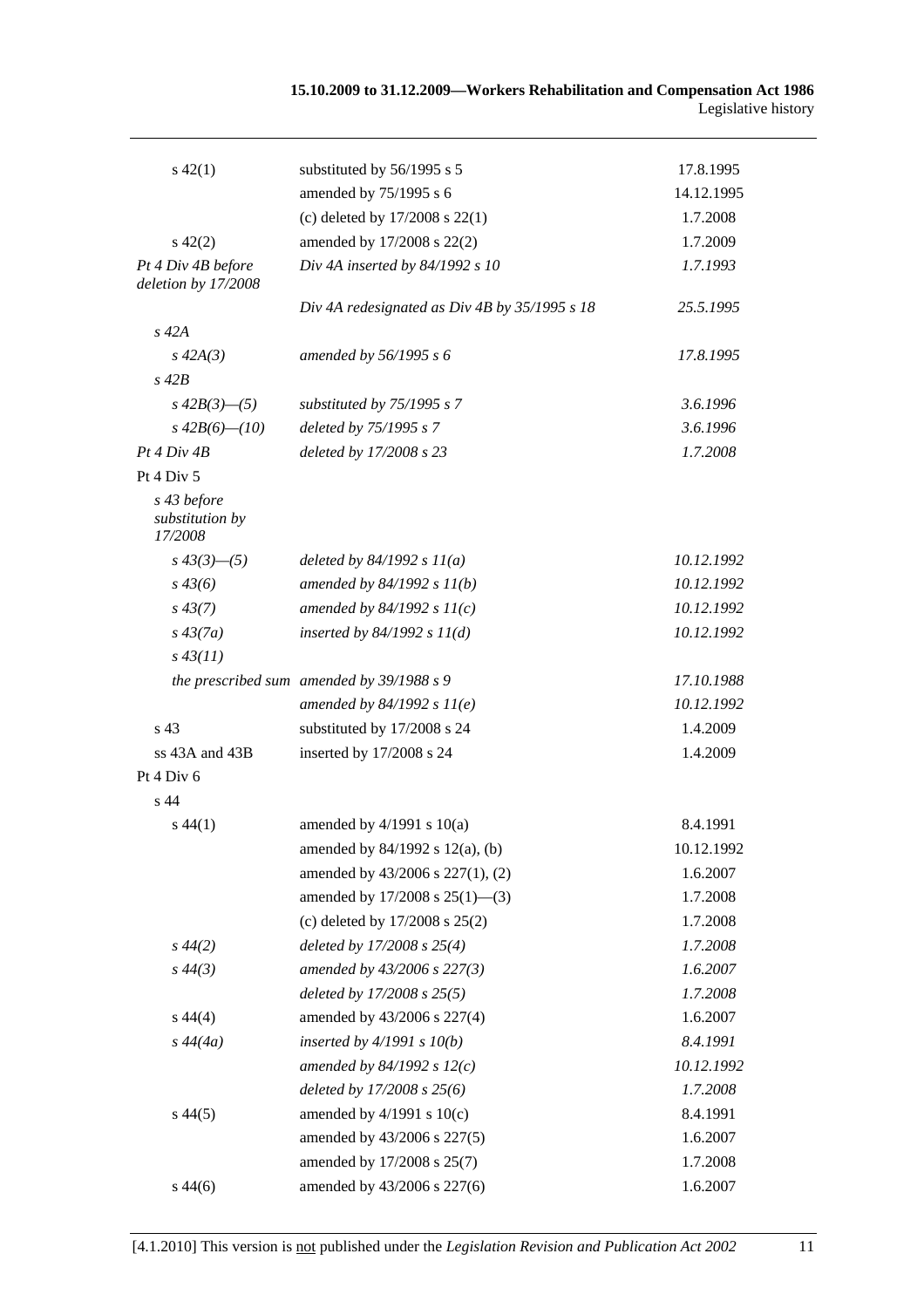| $s\,44(10)$          | substituted by $4/1991$ s $10(d)$                      | 8.4.1991   |
|----------------------|--------------------------------------------------------|------------|
|                      | amended by 17/2008 s 25(8)                             | 1.7.2008   |
| $s\,44(11)$          | amended by 43/2006 s 227(7)                            | 1.6.2007   |
| $s\,44(13)$          | deleted by $49/1994 s 10(a)$                           | 1.7.1994   |
| $s\,44(13)$          | s 44(14a) inserted by 84/1992 s 12(d)                  | 1.7.1993   |
|                      | s 44(14a) redesignated as s 44(13) by 49/1994<br>10(a) | 1.7.1994   |
|                      | amended by 35/1995 s 19                                | 25.5.1995  |
| $s\,44(14)$          | substituted by $49/1994$ s $10(b)$                     | 1.7.1994   |
| $s\,44(15)$          | substituted by $49/1994$ s $10(b)$                     | 1.7.1994   |
|                      | amended by 44/2003 s 3(1) (Sch 1)                      | 24.11.2003 |
| $s\,44(16)$ (19)     | inserted by 49/1994 s 10(b)                            | 1.7.1994   |
| s <sub>45</sub>      |                                                        |            |
| $s\,45(7)$           | amended by 84/1992 s 13                                | 3.5.1993   |
| ss 45A-45C           | inserted by 17/2008 s 26                               | 1.7.2008   |
| Pt 4 Div 7           |                                                        |            |
| s <sub>46</sub>      |                                                        |            |
| $s\,46(1)$           | amended by 17/2008 s 27(1)                             | 1.7.2008   |
| $s\,46(2)$           | amended by 17/2008 s 27(2)                             | 1.7.2008   |
| $s\,46(3)$           | amended by 39/1988 s 10(a)                             | 17.10.1988 |
|                      | amended by $35/1995$ s $20(a)$                         | 25.5.1995  |
| $s\,46(4)$           | substituted by $35/1995$ s $20(b)$                     | 25.5.1995  |
| $s\,46(6a)$          | inserted by 39/1988 s 10(b)                            | 17.10.1988 |
|                      | amended by 17/2008 s 27(3)                             | 1.7.2008   |
| $s\,46(8a)$          | inserted by $39/1988$ s $10(c)$                        | 17.10.1988 |
| $s\,46(8b)$          | inserted by 84/1992 s 14                               | 3.12.1994  |
|                      | deleted by $35/1995$ s $20(c)$                         | 25.5.1995  |
|                      | inserted by 17/2008 s 27(4)                            | 1.1.2009   |
| $s\,46(8c)$ — $(8j)$ | inserted by 84/1992 s 14                               | 3.12.1994  |
|                      | deleted by $35/1995 s 20(c)$                           | 25.5.1995  |
| s 50                 |                                                        |            |
| s 50(1)              | substituted by 4/1991 s 11                             | 8.4.1991   |
|                      | amended by 17/2008 s 28(1), (2)                        | 1.7.2008   |
| $s\ 50(2)$           | substituted by 4/1991 s 11                             | 8.4.1991   |
|                      | substituted by 17/2008 s 28(3)                         | 1.7.2008   |
| $s\ 50(3)$           | substituted by 105/1995 s 5                            | 14.12.1995 |
| s 50(4)              | inserted by 105/1995 s 5                               | 14.12.1995 |
| Pt 4 Div 7A          | inserted by 17/2008 s 29                               | 1.1.2009   |
| Pt 4 Div 8           |                                                        |            |
| s 51                 |                                                        |            |
| s 51(6)              | amended by 17/2008 s 30                                | 1.7.2008   |
| s 52                 |                                                        |            |
| s 52(1)              | amended by 35/1995 s 21                                | 1.4.1996   |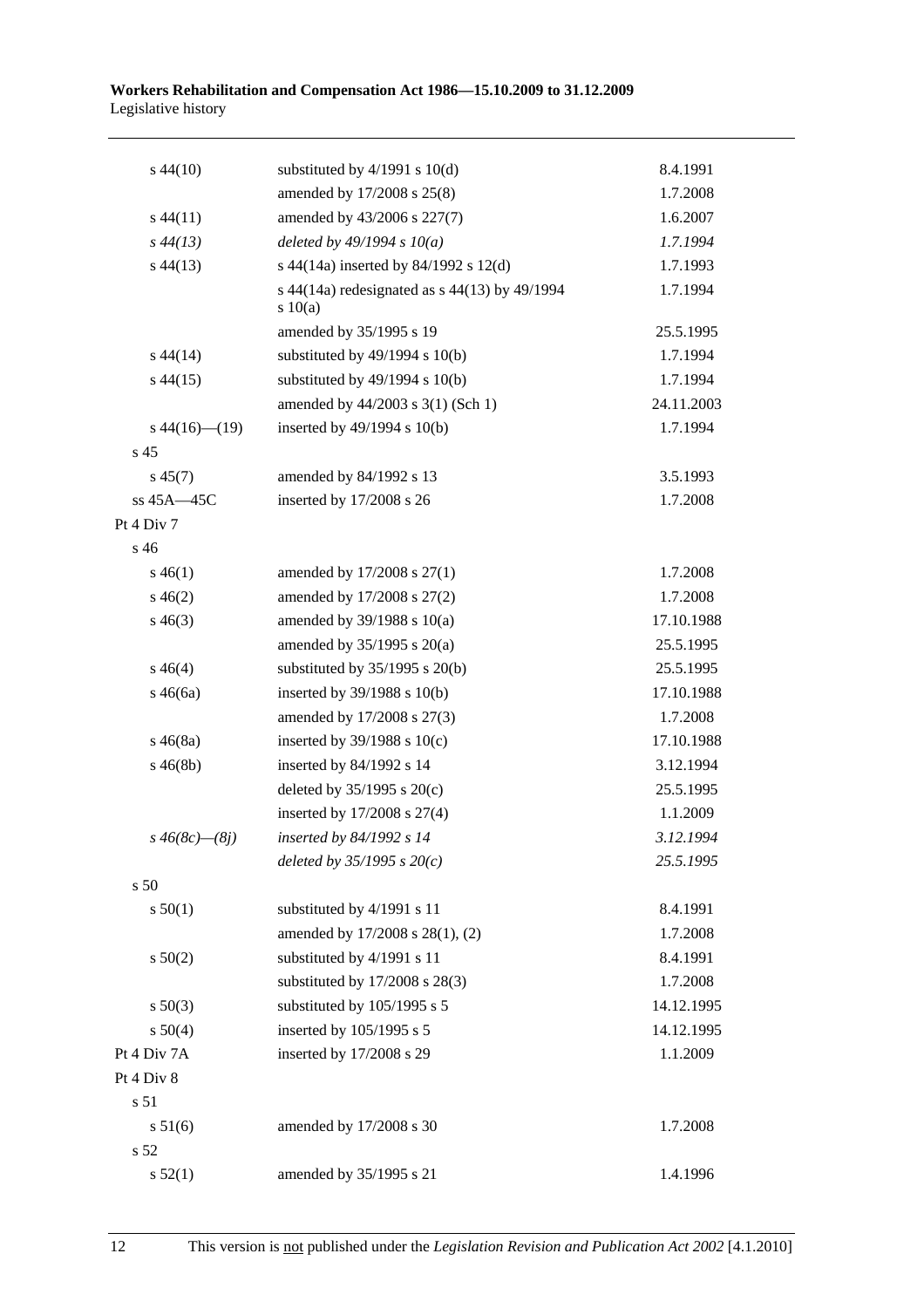|                          | amended by 17/2008 s 31(1)         | 1.7.2008   |
|--------------------------|------------------------------------|------------|
| $s\,52(3)$               | substituted by 4/1991 s 12         | 8.4.1991   |
| s 52(5)                  | amended by 39/1988 s 11(a)         | 17.10.1988 |
|                          | amended by 17/2008 s 31(2), (3)    | 1.7.2008   |
| $s\,52(5a)$              | inserted by 17/2008 s 31(4)        | 1.7.2008   |
| s 52(6a)                 | inserted by 39/1988 s 11(b)        | 17.10.1988 |
|                          | substituted by $17/2008$ s $31(5)$ | 1.7.2008   |
| s 52(6b)                 | inserted by 17/2008 s 31(5)        | 1.7.2008   |
| s 53                     |                                    |            |
| s 53(4a)                 | inserted by 39/1988 s 12           | 17.10.1988 |
| s 53(4b)                 | inserted by 35/1995 s 22           | 25.5.1995  |
| s 53(6)                  | amended by 84/1992 s 15            | 3.5.1993   |
| s 53(7)                  | inserted by 52/1993 s 4            | 24.2.1994  |
| $s\,53(7a)$              | inserted by 49/1994 s 11           | 1.7.1994   |
|                          | amended by 17/2008 s 32            | 1.7.2008   |
| s 53(7b)                 | inserted by 49/1994 s 11           | 1.7.1994   |
| s 53(8)                  | inserted by $52/1993$ s 4          | 24.2.1994  |
| Pt 4 Div 9               |                                    |            |
| Pt 4 Div 9 Subdiv 1      |                                    |            |
| heading                  | inserted by 23/2006 s 5            | 1.1.2007   |
| s 54                     |                                    |            |
| s 54(1)                  | (b) deleted by $84/1992$ s $16(a)$ | 3.12.1992  |
| $s\,54(3)$               | amended by 84/1992 s 16(b)         | 3.12.1992  |
| $s\,54(4)$               | deleted by $84/1992 s 16(c)$       | 3.12.1992  |
| s $54(4a)$ and $(4b)$    | inserted by $39/1988$ s $13(a)$    | 17.10.1988 |
| $s\,54(5)$               | amended by 39/1988 s 13(b)         | 17.10.1988 |
| $s\,54(6)$               | amended by 17/2008 s 33(1), (2)    | 1.7.2008   |
| s 54(7)                  | amended by 75/1995 s 8             | 3.6.1996   |
| s $54(7a)$ — $(7c)$      | inserted by $39/1988$ s $13(c)$    | 17.10.1988 |
| $s\,54(8)$               |                                    |            |
| prescribed sum           | deleted by $84/1992 s 16(d)$       | 3.12.1992  |
| s 55                     |                                    |            |
| s $55(1)$ and (2)        | substituted by 23/2006 s 6         | 1.1.2007   |
| s 55(2a)                 | inserted by 23/2006 s 6            | 1.1.2007   |
| s 56                     | deleted by 49/1994 s 12            | 1.7.1994   |
| s 58                     |                                    |            |
| s 58(2)                  | amended by 95/2000 Sch 2 cl 4      | 14.12.2001 |
| s 58(3)                  |                                    |            |
| the prescribed<br>amount | amended by 39/1988 s 14            | 17.10.1988 |
| Pt 4 Div 9 Subdiv 2      | inserted by 23/2006 s 7            | 1.1.2007   |
| Pt 4 Div 9 Subdiv 3      |                                    |            |
| heading                  | inserted by 23/2006 s 8            | 1.1.2007   |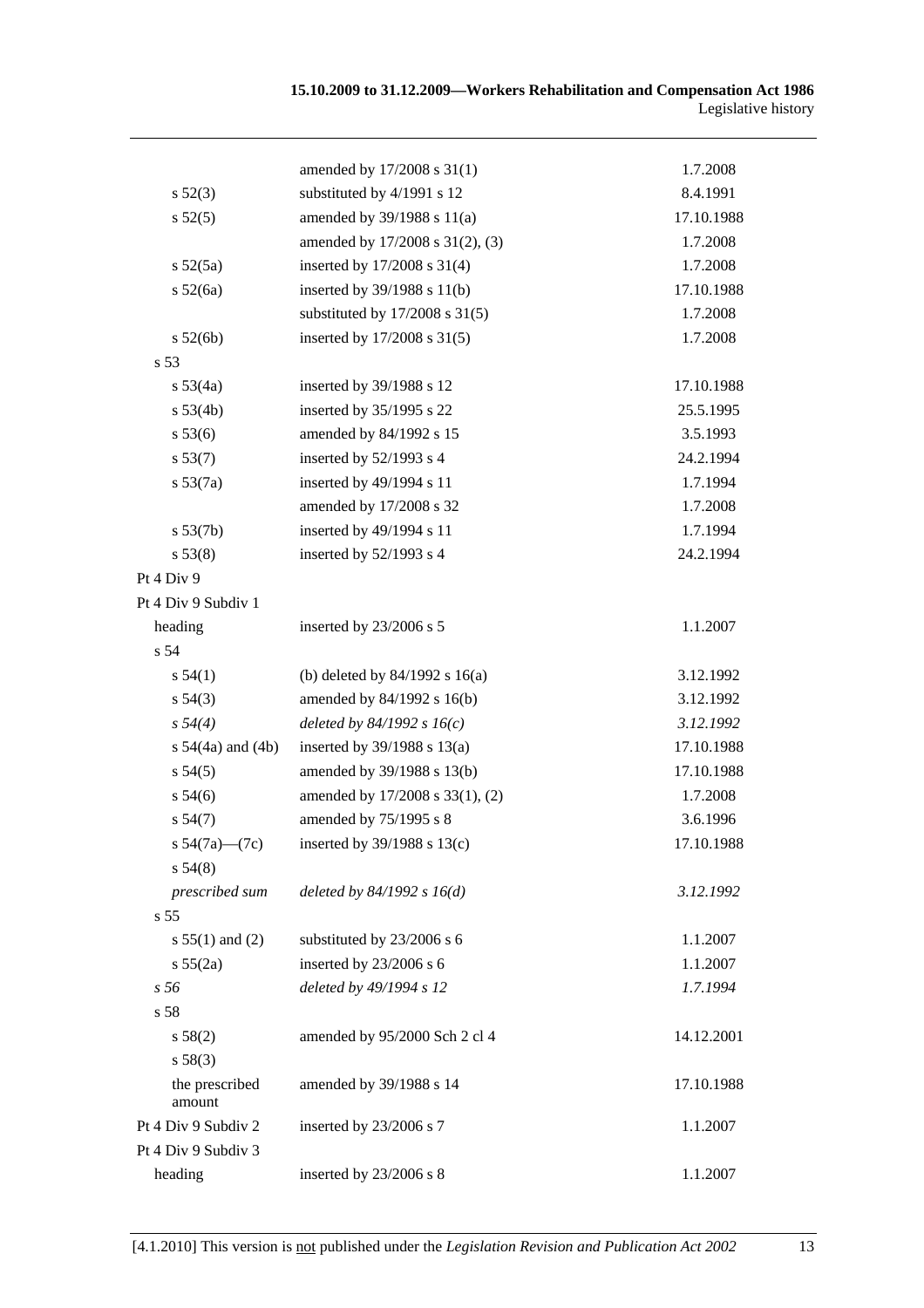| s 58A                 | inserted by 39/1988 s 15 as amended by<br>97/1988 s 10                        | 17.10.1988                          |
|-----------------------|-------------------------------------------------------------------------------|-------------------------------------|
| s 58A(1)              | amended by 17/2008 s 34                                                       | 1.7.2008                            |
| s 58B                 | inserted by 39/1988 s 15                                                      | 1.1.1989                            |
| s 58B(1)              | amended by 17/2008 s 35(1)                                                    | 1.7.2008                            |
| s 58B(2)              | amended by $35/1995$ s $23(a)$                                                | 25.5.1995                           |
| s 58B(2)              | (d) deleted by $56/1995$ s 7                                                  | 17.8.1995                           |
| s 58B(3)              | deleted by 35/1995 s 23(b)                                                    | 25.5.1995                           |
|                       | inserted by 17/2008 s 35(2)                                                   | 1.7.2008                            |
| $s$ 58B(3a)           | inserted by 97/1988 s 10                                                      | 1.1.1989                            |
|                       | deleted by $35/1995 s 23(b)$                                                  | 25.5.1995                           |
| s 58B(4)              | deleted by $35/1995 s 23(b)$                                                  | 25.5.1995                           |
| s 58C                 | inserted by 35/1995 s 24                                                      | 25.5.1995                           |
| $Pt\,5$               |                                                                               |                                     |
| Pt $5$ Div $1$        |                                                                               |                                     |
| s 59                  |                                                                               |                                     |
| s 59(3)               | inserted by 4/1991 s 13                                                       | 8.4.1991                            |
| $s 59(4)$ (6)         | inserted by 23/2006 s 9                                                       | 1.1.2007                            |
| s 59A                 | inserted by 30/1998 s 3 but this amendment<br>cancelled by $30/1998$ s $8(a)$ | 13.4.2000—cancelled on<br>13.4.2004 |
| $\mathrm{s}$ 60       |                                                                               |                                     |
| $s \ 60(1)$           | amended by 17/2008 s 36(1)                                                    | 1.7.2008                            |
| s 60(2)               | amended by $4/1991$ s $14(a)$                                                 | 8.4.1991                            |
|                       | amended by 17/2008 s 36(2), (3)                                               | 1.7.2008                            |
| $s \ 60(3)$           | substituted by $97/1988$ s $4(a)$                                             | 15.12.1988                          |
|                       | amended by 17/2008 s 36(4), (5)                                               | 1.7.2008                            |
| s 60(4)               | amended by $39/1988$ s $16(a)$                                                | 17.10.1988                          |
|                       | substituted by $97/1988$ s 4(a)                                               | 15.12.1988                          |
|                       | substituted by $4/1991$ s $14(b)$                                             | 8.4.1991                            |
|                       | amended by $17/2008$ s $36(6)$ —(9)                                           | 1.7.2008                            |
| s $60(4a)$ and $(4b)$ | inserted by 17/2008 s 36(10)                                                  | 1.7.2008                            |
| $s\ 60(5)$            | amended by 39/1988 s 16(b)                                                    | 17.10.1988                          |
|                       | substituted by $4/1991$ s $14(b)$                                             | 8.4.1991                            |
|                       | substituted by 17/2008 s 36(11)                                               | 1.7.2008                            |
| $s\,60(5a)$           | inserted by $97/1988 s 4(b)$                                                  | 15.12.1988                          |
|                       | deleted by $4/1991 s 14(b)$                                                   | 8.4.1991                            |
| $s\ 60(6)$            | substituted by $4/1991$ s $14(b)$                                             | 8.4.1991                            |
|                       | amended by 75/1995 s 9                                                        | 3.6.1996                            |
|                       | amended by $17/2008$ s $36(12)$ — $(14)$                                      | 1.7.2008                            |
| $s\ 60(7)$            | amended by 17/2008 s 36(15)                                                   | 1.7.2008                            |
| s 60(7a)              | inserted by 17/2008 s 36(16)                                                  | 1.7.2008                            |
| s 60(9)               |                                                                               |                                     |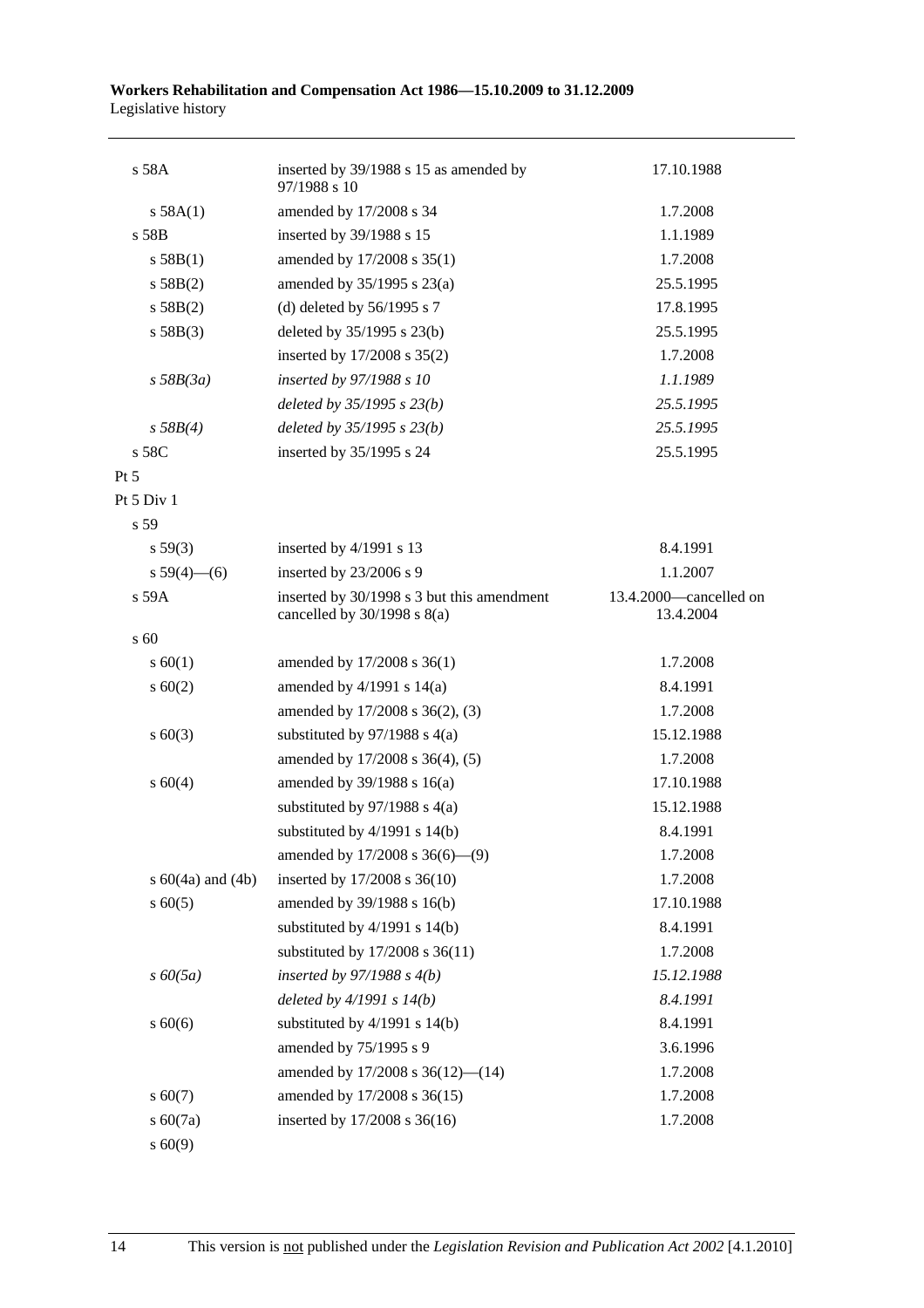| indemnified<br>maritime<br>employer | inserted by $4/1991$ s $14(d)$                                                   | 8.4.1991                            |
|-------------------------------------|----------------------------------------------------------------------------------|-------------------------------------|
| related bodies<br>corporate         | inserted by 17/2008 s 36(17)                                                     | 1.7.2008                            |
| related<br>corporations             | deleted by 17/2008 s 36(17)                                                      | 1.7.2008                            |
| s 61                                |                                                                                  |                                     |
| $s \, 61(1)$                        | amended by 17/2008 s 37(1)                                                       | 1.7.2008                            |
| s 61(2)                             | amended by 17/2008 s 37(2)                                                       | 1.7.2008                            |
| $s \, 61(4)$                        | inserted by 4/1991 s 15                                                          | 8.4.1991                            |
| $s \, 61(5)$                        | inserted by 52/1993 s 5                                                          | 20.5.1993                           |
| s 62                                | amended by 105/1995 s 6                                                          | 14.12.1995                          |
|                                     | substituted by 30/1998 s 4 but this amendment<br>cancelled by $30/1998$ s $8(a)$ | 13.4.2000—cancelled on<br>13.4.2004 |
| s 62(1)                             | amended by $17/2008$ s $38(1)$ —(3)                                              | 1.7.2008                            |
| $s \, 62(2)$                        | amended by 17/2008 s 38(4)                                                       | 1.7.2008                            |
| s62A                                | inserted by 35/1995 s 25                                                         | 27.6.1996                           |
| s 62A(1)                            | amended by 17/2008 s 39(1), (2)                                                  | 1.7.2008                            |
| s $62A(2a)$                         | inserted by 17/2008 s 39(3)                                                      | 1.7.2008                            |
| Pt 5 Div 2                          |                                                                                  |                                     |
| heading                             | substituted by 17/2008 s 40                                                      | 1.7.2008                            |
| s 63                                |                                                                                  |                                     |
| s 63(1)                             | amended by 39/1988 s 17                                                          | 17.10.1988                          |
|                                     | amended by $4/1991$ s $16(a)$                                                    | 8.4.1991                            |
|                                     | amended by 52/1993 s 6                                                           | 20.5.1993                           |
|                                     | amended by 84/1992 s 17(a)                                                       | 1.7.1993                            |
|                                     | amended by 35/1995 s 26                                                          | 17.8.1995                           |
|                                     | amended by $17/2008$ s $41(1)$ , $(2)$ , $(4)$ , $(5)$ , $(7)$                   | 1.7.2008                            |
|                                     | amended by 17/2008 s 41(3), (7)                                                  | 1.1.2009                            |
|                                     | amended by 17/2008 s 41(6), (7)                                                  | 1.4.2009                            |
| s 63(2)                             | amended by 17/2008 s 41(8)                                                       | 1.7.2008                            |
| s 63(3)                             | amended by 4/1991 s 16(b)                                                        | 8.4.1991                            |
|                                     | amended by 84/1992 s 17(b)                                                       | 1.7.1993                            |
|                                     | amended by 17/2008 s 41(9)                                                       | 1.7.2008                            |
| $s\ 63(3aa)$                        | inserted by $84/1992$ s $17(c)$                                                  | 1.7.1993                            |
|                                     | amended by 56/1995 s 8                                                           | 17.8.1995                           |
|                                     | amended by 17/2008 s 41(10)                                                      | 1.7.2008                            |
| s 63(3a)                            | inserted by $4/1991$ s $16(c)$                                                   | 8.4.1991                            |
|                                     | amended by 17/2008 s 41(11)                                                      | 1.7.2008                            |
| s 63(4)                             | amended by 17/2008 s 41(12)                                                      | 1.7.2008                            |
| s 63(5)                             | amended by 17/2008 s 41(13), (14)                                                | 1.7.2008                            |
| s 63(5a)                            | inserted by 17/2008 s 41(15)                                                     | 1.7.2008                            |
| s 63(6)                             | amended by 17/2008 s 41(16)                                                      | 1.7.2008                            |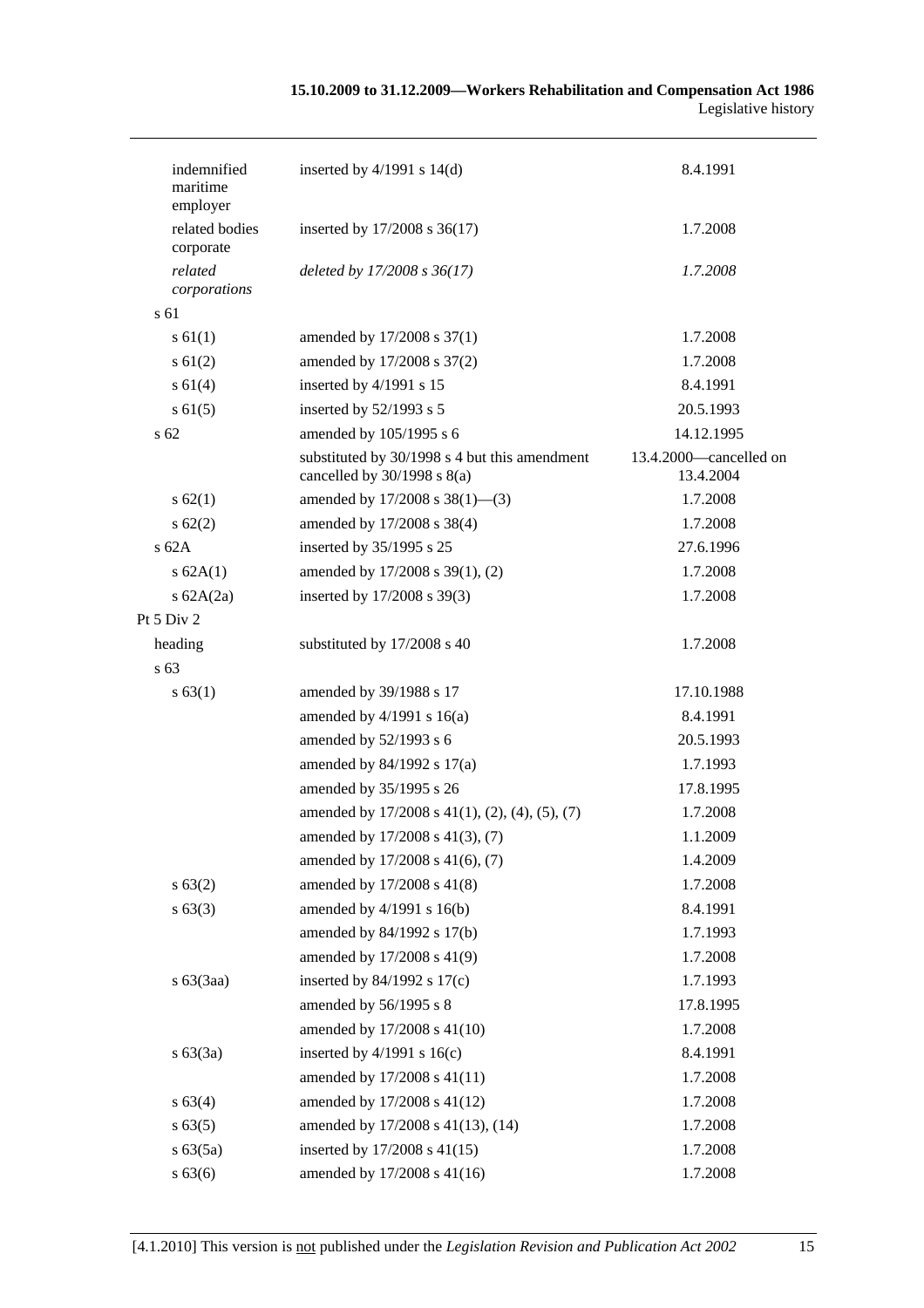| s 63(7)             | inserted by $4/1991$ s $16(d)$<br>substituted by $17/2008$ s $41(17)$        | 8.4.1991                            |
|---------------------|------------------------------------------------------------------------------|-------------------------------------|
| Pt $5$ Div $3$      |                                                                              | 1.7.2008                            |
| s 64                |                                                                              |                                     |
| $s \, 64(2)$        | amended by $49/1994$ s $13(a)$                                               | 1.7.1994                            |
|                     |                                                                              | 1.7.1993                            |
| s 64(3)             | amended by $52/1993$ s $7(a)$<br>amended by 49/1994 s 13(b)                  | 1.7.1994                            |
|                     | amended by 35/1995 s 27                                                      | 25.5.1995                           |
|                     |                                                                              | 3.6.1996                            |
|                     | amended by 75/1995 s 10                                                      |                                     |
|                     | amended by 41/2005 Sch 1 (cl 5)                                              | 15.8.2005                           |
|                     | amended by 17/2008 s 42(1), (2)                                              | 1.7.2008                            |
| $s \, 64(3a)$       | inserted by $52/1993$ s $7(b)$                                               | 1.7.1993                            |
| Pt 5 Div 4          |                                                                              |                                     |
| s <sub>65</sub>     |                                                                              |                                     |
| s 65(2)             | deleted by 39/1988 s 18 as substituted by<br>97/1988 s 11                    | uncommenced—not<br>incorporated     |
| s $65(3)$ and $(4)$ | inserted by 97/1988 s 5                                                      | 15.12.1988                          |
| $s 65(5)$ and $(6)$ | inserted by 17/2008 s 43                                                     | 1.7.2008                            |
| s 66                |                                                                              |                                     |
| s 66(1)             | amended by 17/2008 s 44(1)                                                   | 1.7.2008                            |
| s 66(2)             | substituted by $39/1988$ s $19(a)$                                           | uncommenced—not<br>incorporated     |
| s 66(2a)            | inserted by 17/2008 s 44(2)                                                  | 1.7.2009                            |
| s $66(3)$ — $(5a)$  | inserted by $39/1988$ s $19(a)$                                              | uncommenced-not<br>incorporated     |
| s 66(7)             | substituted by $34/1990$ s $5(a)$                                            | 26.4.1990                           |
| s 66(9)             | amended by 34/1990 s 5(b)                                                    | 26.4.1990                           |
| $s\,66(12)$         | substituted by $39/1988$ s $19(b)$                                           | 17.10.1988                          |
| $s\,66(13)$         | deleted by $34/1990$ s $5(c)$                                                | 26.4.1990                           |
|                     | inserted by 4/1991 s 17                                                      | 8.4.1991                            |
|                     | amended by 17/2008 s 44(3), (4)                                              | 1.7.2009                            |
| $s\,66(14)$         | inserted by $17/2008$ s $44(5)$                                              | 1.7.2009                            |
| s 67                | amended by 39/1988 s 20                                                      | 17.10.1988                          |
|                     | substituted by 4/1991 s 18                                                   | 8.4.1991                            |
| s 67(1)             | amended by 35/1995 s 28(a)                                                   | 17.8.1995                           |
|                     | amended by 30/1998 s 5 but this amendment<br>cancelled by $30/1998$ s $8(a)$ | 13.4.2000-cancelled on<br>13.4.2004 |
|                     | amended by 17/2008 s 45                                                      | 1.7.2009                            |
| s $67(5)$ and $(6)$ | inserted by 35/1995 s 28(b)                                                  | 17.8.1995                           |
| Pt 5 Div 5          |                                                                              |                                     |
| heading             | substituted by 17/2008 s 46                                                  | 1.7.2008                            |
| s 68                |                                                                              |                                     |
| s 68(1)             | amended by 17/2008 s 47(1)                                                   | 1.7.2008                            |
| s 68(2)             | substituted by 39/1988 s 21                                                  | 17.10.1988                          |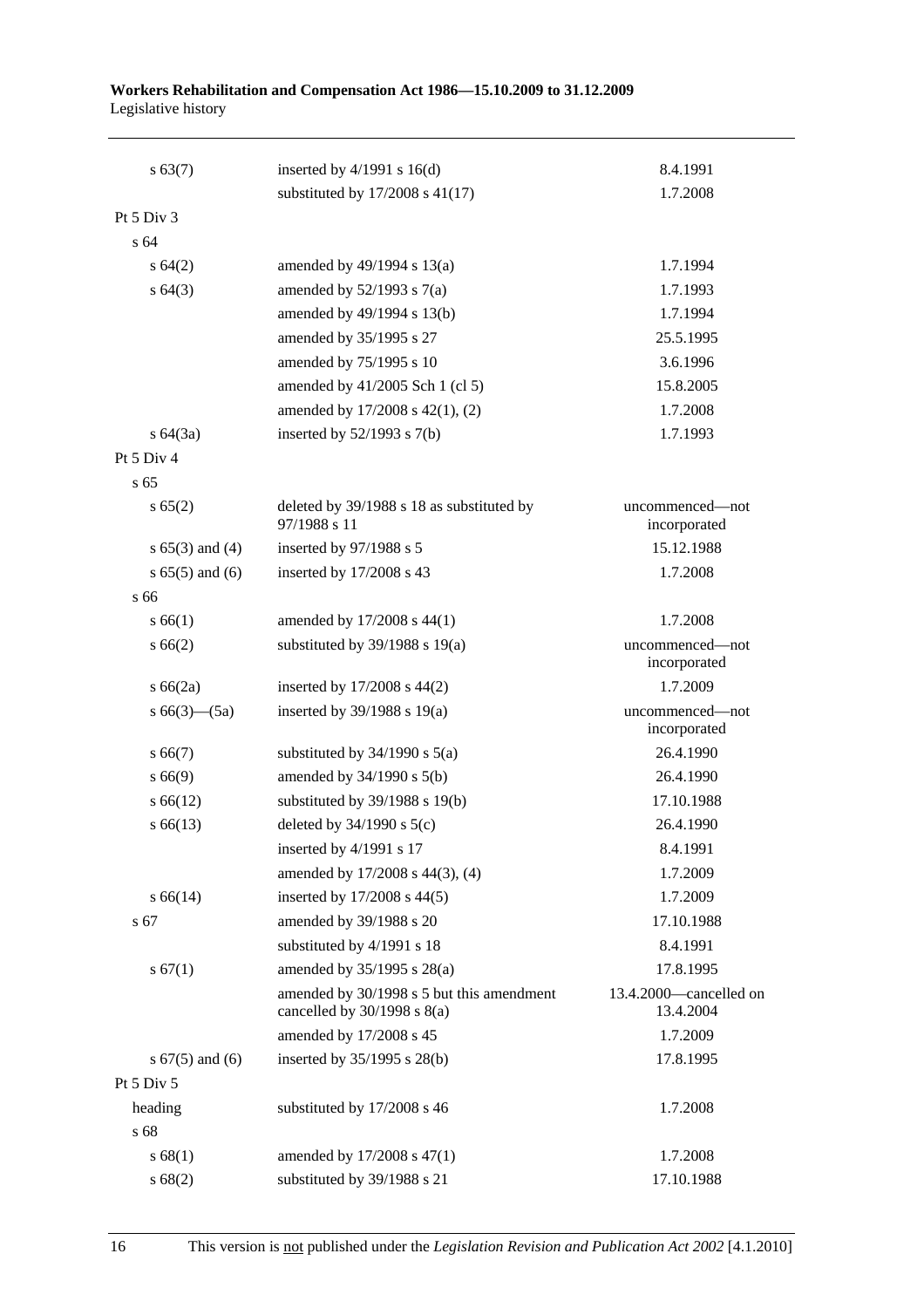|                                              | amended by 75/1995 s 11                                         | 3.6.1996                        |
|----------------------------------------------|-----------------------------------------------------------------|---------------------------------|
|                                              | amended by 17/2008 s 47(2), (3)                                 | 1.7.2008                        |
| s 68(3)                                      | deleted by 39/1988 s 21                                         | 17.10.1988                      |
|                                              | inserted by 105/1995 s 7                                        | 14.12.1995                      |
|                                              | substituted by $17/2008$ s $47(4)$                              | 1.7.2008                        |
| s 68(4)                                      | substituted by 4/1991 s 19                                      | 8.4.1991                        |
|                                              | amended by 17/2008 s 47(5), (6)                                 | 1.7.2008                        |
| Pt 5 Div 6 before<br>substitution by 17/2008 |                                                                 |                                 |
| s 69                                         |                                                                 |                                 |
| $s\,69(1)$                                   | amended by $39/1988 s 22(a)$                                    | uncommenced-not<br>incorporated |
| $s\,69(4)$                                   | substituted by $39/1988$ s $22(b)$                              | 17.10.1988                      |
| $s\,69(4a)$                                  | inserted by $39/1988$ s $22(b)$                                 | 17.10.1988                      |
| s 69A                                        | inserted by 35/1995 s 29                                        | 25.5.1995                       |
| Pt $5$ Div $6$                               | substituted by 17/2008 s 48                                     | 1.7.2009                        |
| Pt 5 Div 7                                   |                                                                 |                                 |
| s 70                                         |                                                                 |                                 |
| s $70(1)$ — $(3)$                            | substituted by 17/2008 s 49                                     | uncommenced—not<br>incorporated |
| $s \, 70(4)$                                 | deleted by 17/2008 s 49                                         | uncommenced-not<br>incorporated |
| s 71                                         |                                                                 |                                 |
| s 71(1)                                      | amended by 4/1991 s 20                                          | 8.4.1991                        |
| s 72                                         | amended by 39/1988 s 23                                         | 17.10.1988                      |
|                                              | substituted by 4/1991 s 21                                      | 8.4.1991                        |
| s 72(1)                                      | amended by 17/2008 s 50(1)                                      | 1.7.2009                        |
| $s\ 72(4)$                                   | amended by 17/2008 s 50(2)                                      | 1.7.2009                        |
| s 72A                                        | inserted by 23/2006 s 10                                        | 1.1.2007                        |
| Pt $5 \mathrm{Div} 8$                        |                                                                 |                                 |
| s 76                                         | amended by 39/1988 s 24                                         | 17.10.1988                      |
|                                              | amended by 75/1995 s 12                                         | 3.6.1996                        |
| s 76AA                                       | inserted by 17/2008 s 51                                        | 1.4.2009                        |
| s 76A                                        | inserted by 39/1988 s 25                                        | 17.10.1988                      |
| Pt 6                                         | amended by 39/1988 ss 26-35                                     | 17.10.1988                      |
|                                              | amended by 97/1988 s 6                                          | 15.12.1988                      |
|                                              | amended by 34/1990 s 6                                          | 26.4.1990                       |
|                                              | amended by 4/1991 ss 22-40                                      | 8.4.1991                        |
|                                              | amended by $84/1992$ s $18(a)$                                  | 8.4.1991                        |
|                                              | amended by 84/1992 s 18(b), (c)                                 | 3.12.1992                       |
|                                              | amended by 52/1993 s 15                                         | 20.5.1993                       |
|                                              | amended by $52/1993$ ss 8—12, 14(a), (d)—(g)<br>& $16(2)$ - (6) | 1.7.1993                        |
|                                              | amended by 52/1993 s 14(b)                                      | 24.2.1994                       |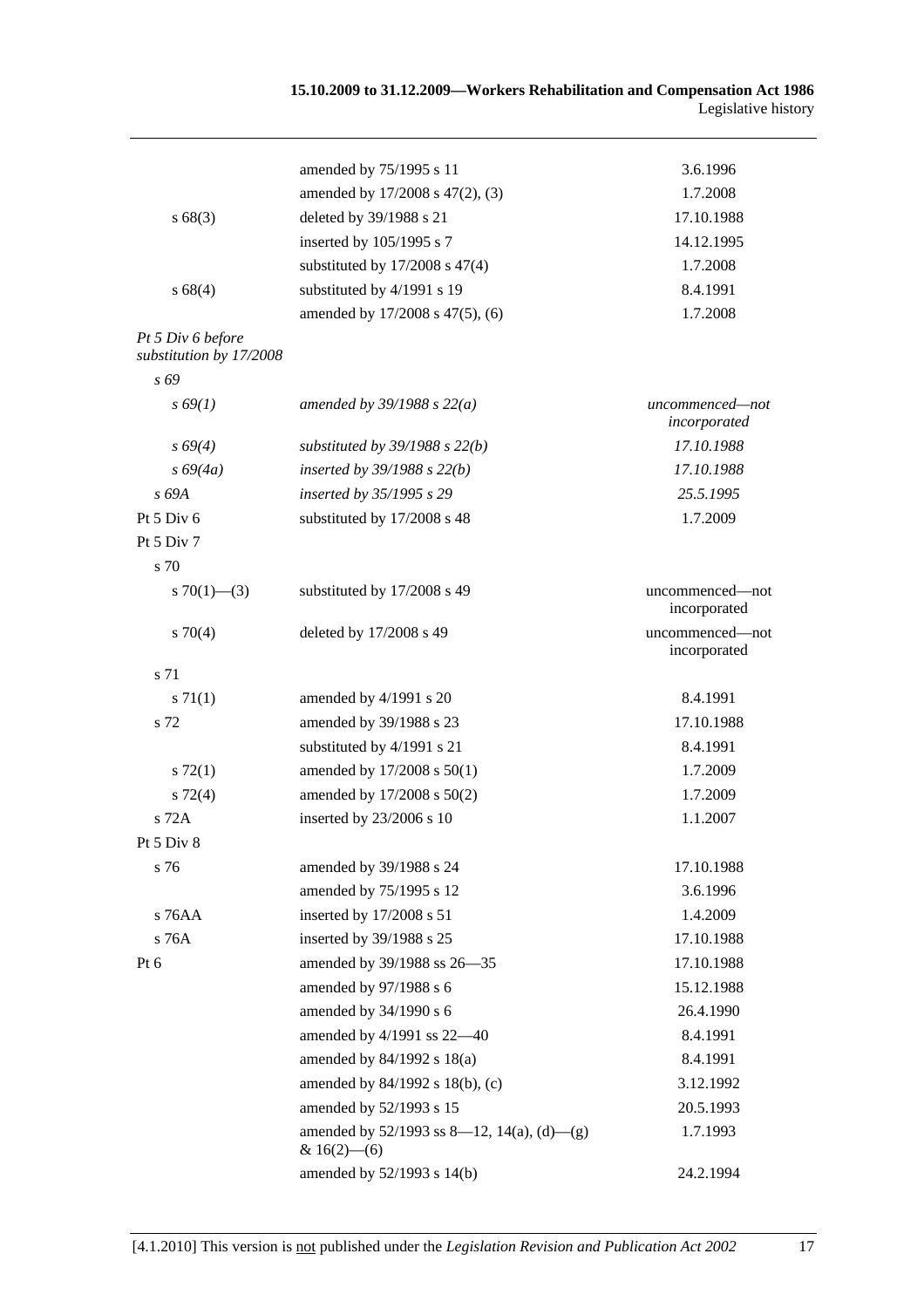|                      | amended by 52/1993 s 13                     | 20.5.1995 |
|----------------------|---------------------------------------------|-----------|
|                      | amended by 49/1994 s 14                     | 1.7.1994  |
|                      | substituted by 75/1995 s 13                 | 3.6.1996  |
| Pt 6 Div 2           |                                             |           |
| s 78                 | amended by 17/2008 s 52                     | 1.1.2009  |
| Pt 6 Div 4           |                                             |           |
| s 80                 |                                             |           |
| $s\,80(5)$           | substituted by 21/1996 s 3                  | 3.6.1996  |
| $s\,80(6)$           | inserted by 21/1996 s 3                     | 3.6.1996  |
| s 80A                |                                             |           |
| s 80A(7)             | inserted by 69/2001 s 35                    | 13.1.2002 |
| Pt 6 Div 5           |                                             |           |
| heading              | substituted by 17/2008 s 53                 | 1.1.2009  |
| s 81                 |                                             |           |
| $s \ 81(1)$ (3)      | amended by 17/2008 s 54                     | 1.1.2009  |
| s 81A                |                                             |           |
|                      | s 81A(1), (3)–(6) amended by $17/2008$ s 55 | 1.1.2009  |
| s 81B                | amended by 17/2008 s 56                     | 1.1.2009  |
| Pt 6 Div 6           |                                             |           |
| s 82A                | substituted by 21/1996 s 4                  | 3.6.1996  |
| Pt 6 Div 8           |                                             |           |
| s 84D                |                                             |           |
| s $84D(1)$ and $(2)$ | amended by 17/2008 s 57                     | 1.1.2009  |
| Pt 6 Div 10          |                                             |           |
| heading              | substituted by 17/2006 s 258                | 4.9.2006  |
| s 86A                |                                             |           |
| s 86A(1)             | substituted by 17/2006 s 259(1)             | 4.9.2006  |
| s 86A(2)             | deleted by 17/2006 s 259(2)                 | 4.9.2006  |
|                      | inserted by 17/2008 s 58(1)                 | 1.1.2009  |
| s $86A(2a)$          | inserted by 17/2008 s 58(1)                 | 1.1.2009  |
| s 86A(3)             | amended by 17/2006 s 259(3), (4)            | 4.9.2006  |
|                      | amended by 17/2008 s 58(2), (3)             | 1.1.2009  |
| Pt 6 Div 12          |                                             |           |
| s 88                 |                                             |           |
| $s 88(1)$ and (2)    | amended by 17/2008 s 59                     | 1.1.2009  |
| s 88A                | amended by 17/2008 s 60                     | 1.1.2009  |
| s 88DA               | inserted by 21/1996 s 5                     | 3.6.1996  |
| s 88E                |                                             |           |
| s $88E(1)$ and $(2)$ | amended by 17/2008 s 61                     | 1.1.2009  |
| s 88H                |                                             |           |
| s 88H(2)             | amended by 17/2008 s 62                     | 1.1.2009  |
| Pt 6A                | inserted by 75/1995 s 13                    | 3.6.1996  |
| Pt 6A Div 1          |                                             |           |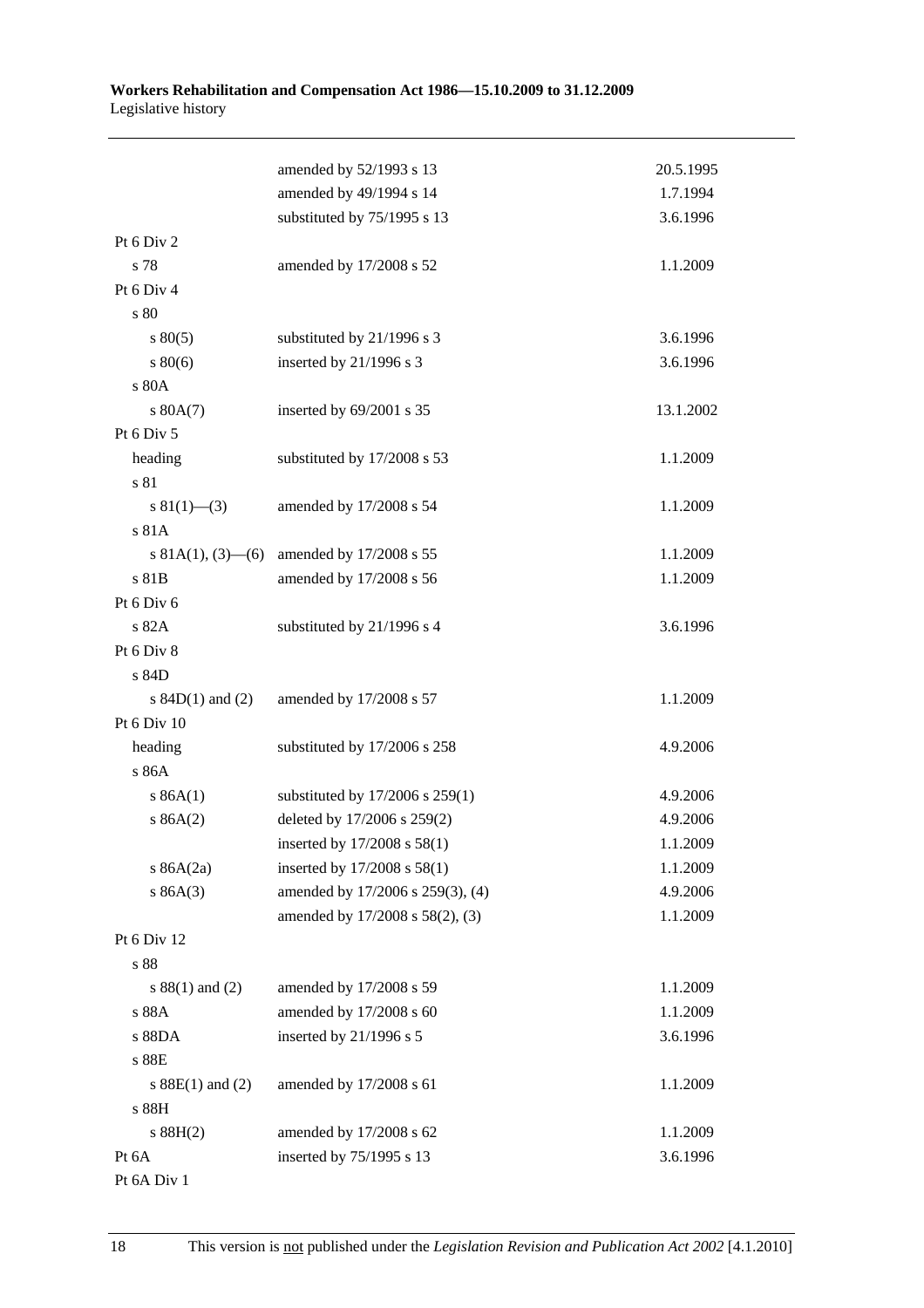| s 89                                  |                                                                |                                                                                                          |
|---------------------------------------|----------------------------------------------------------------|----------------------------------------------------------------------------------------------------------|
| relevant<br>compensating<br>authority | amended by 17/2008 s 63                                        | 1.7.2008                                                                                                 |
| Pt 6A Div 4                           |                                                                |                                                                                                          |
| $s$ 92D                               | substituted by 17/2008 s 64                                    | 1.1.2009                                                                                                 |
| $Pt\,6A\,Div\,5$                      | deleted by 17/2008 s 65                                        | 1.1.2009                                                                                                 |
| Pt 6A Div 6                           |                                                                |                                                                                                          |
| $s\,94$                               | deleted by 17/2008 s 66                                        | 1.1.2009                                                                                                 |
| s 94C                                 |                                                                |                                                                                                          |
| $s \, 94C(1)$                         | amended by 17/2008 s 67(1)                                     | 1.1.2009                                                                                                 |
| $s \, 94C(2)$                         | substituted by $17/2008$ s $67(2)$                             | 1.1.2009                                                                                                 |
| Pt 6A Div 7                           |                                                                |                                                                                                          |
| s 95                                  |                                                                |                                                                                                          |
| $s\,95(1)$                            | amended by 17/2006 s 260                                       | 4.9.2006                                                                                                 |
| s 95A                                 | inserted by 17/2008 s 68                                       | 1.1.2009                                                                                                 |
| Pt 6B                                 | inserted by 75/1995 s 13                                       | 3.6.1996                                                                                                 |
| $s\,97A$                              | amended by 17/2008 s 69                                        | 1.1.2009                                                                                                 |
| $s$ 97B                               |                                                                |                                                                                                          |
| $s\,97B(2)$                           | amended by 44/2003 s 3(1) (Sch 1)                              | 24.11.2003                                                                                               |
| Pt 6C                                 | inserted by 17/2008 s 70                                       | 2.10.2008                                                                                                |
| Pt 6C Div 2                           | inserted by 17/2008 s 70                                       | 1.4.2009 except s $98E(e)$ , (f),<br>$(n), (o), (q)$ -15.10.2009 &<br>except s $98F(3)$ -<br>uncommenced |
| Pt 6C Div 3                           |                                                                |                                                                                                          |
| s 98I                                 | inserted by 17/2008 s 70                                       | 1.4.2009                                                                                                 |
| Pt $6D$                               | inserted by 17/2008 s 70                                       | 1.7.2008                                                                                                 |
| Pt 7                                  |                                                                |                                                                                                          |
| s 103A                                | inserted by $39/1988$ s 36                                     | 17.10.1988                                                                                               |
| s 103A(1)                             | amended by 17/2008 s 71                                        | 1.7.2008                                                                                                 |
| s 104                                 | deleted by $4/1991 s 41$                                       | 8.4.1991                                                                                                 |
| s 105                                 | substituted by 39/1988 s 37                                    | 17.10.1988                                                                                               |
| s 105(1)                              | s 105 amended and redesignated as s 105(1) by<br>$4/1991$ s 42 | 8.4.1991                                                                                                 |
| s 105(2)                              | inserted by $4/1991$ s $42(b)$                                 | 8.4.1991                                                                                                 |
|                                       | amended by 17/2008 s 72(1)                                     | 1.7.2008                                                                                                 |
| $s\ 105(3)$                           | inserted by $4/1991$ s $42(b)$                                 | 8.4.1991                                                                                                 |
|                                       | amended by 17/2008 s 72(2)                                     | 1.7.2008                                                                                                 |
| s 106                                 |                                                                |                                                                                                          |
| $s\ 106(3)$                           | inserted by 17/2008 s 73                                       | 1.1.2009                                                                                                 |
| s 106A                                | inserted by 39/1988 s 38                                       | 17.10.1988                                                                                               |
| s 107A                                | inserted by 35/1995 s 30                                       | 25.5.1995                                                                                                |
| s 107B                                | inserted by 30/1998 s 6                                        | 13.4.2000                                                                                                |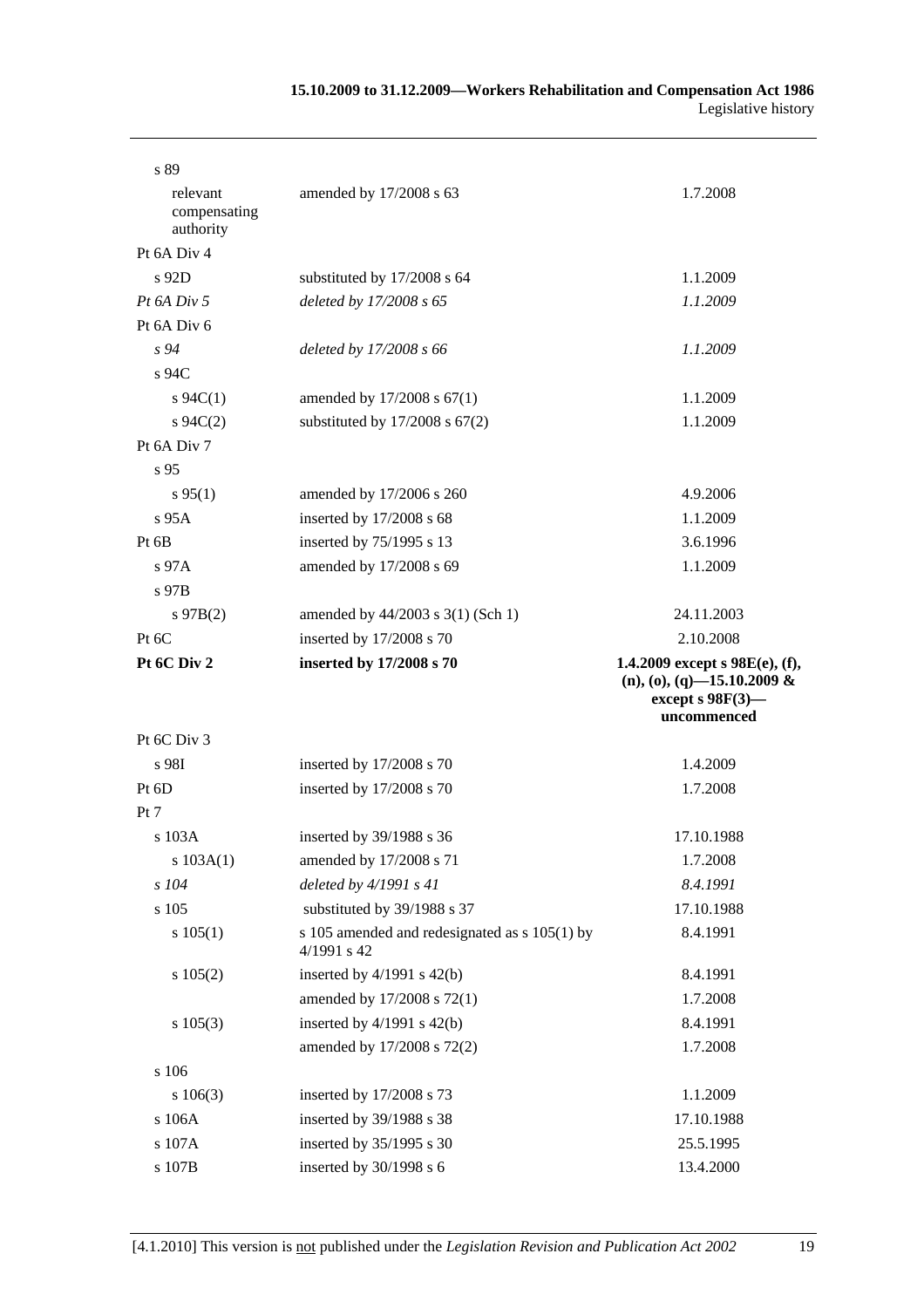| s 107B(1)          | amended by 17/2008 s 74(1)           | 1.7.2008   |
|--------------------|--------------------------------------|------------|
| s 107B(4)          | amended by 30/1998 s 8(b)            | 13.4.2004  |
|                    | amended by 17/2008 s 74(2)           | 1.7.2008   |
| s 108              |                                      |            |
| $s\ 108(4)$        | inserted by 4/1991 s 43              | 8.4.1991   |
|                    | amended by 75/1995 s 14              | 3.6.1996   |
| s 108(5)           | inserted by 4/1991 s 43              | 8.4.1991   |
| s 109              | amended by 35/1995 s 31              | 25.5.1995  |
| s 110              | substituted by 4/1991 s 44           | 8.4.1991   |
| s 111              |                                      |            |
| s 111(3)           | amended by 17/2008 s 75              | 1.7.2008   |
| s 112              |                                      |            |
| s 112(1)           | substituted by $49/1994$ s $15(a)$   | 1.7.1994   |
|                    | amended by 17/2008 s 76(1)           | 1.7.2008   |
| s 112(1a)          | inserted by 17/2008 s 76(2)          | 1.7.2008   |
| s 112(2)           | amended by 39/1988 s 39(a), (b)      | 17.10.1988 |
|                    | amended by 34/1990 s 7               | 26.4.1990  |
|                    | substituted by $49/1994$ s $15(a)$   | 1.7.1994   |
|                    | amended by 17/2008 s 76(3), (4)      | 1.7.2008   |
| s 112(2a)          | inserted by $39/1988$ s $39(c)$      | 17.10.1988 |
|                    | amended by 49/1994 s 15(b)           | 1.7.1994   |
| s 112(3)           | deleted by $49/1994$ s $15(c)$       | 1.7.1994   |
|                    | inserted by 17/2008 s 76(5)          | 1.7.2008   |
| s 112AA            | inserted by 17/2008 s 77             | 1.7.2008   |
| s 112A             | inserted by 84/1992 s 19             | 3.12.1992  |
| s 113              |                                      |            |
| s 113(2)           | amended by $39/1988$ s $40(a)$ , (b) | 17.10.1988 |
| s $113(2a)$ - (2c) | inserted by $39/1988$ s $40(c)$      | 17.10.1988 |
| $s\ 113(3)$        | amended by 17/2008 s 78(1), (2)      | 1.7.2008   |
| s 113(4)           | amended by 17/2008 s 78(3), (4)      | 1.7.2008   |
| s 119              |                                      |            |
| s 119(4)           | inserted by 17/2008 s 79             | 1.7.2008   |
| s 119A             | inserted by 39/1988 s 41             | 17.10.1988 |
|                    | deleted by 4/1991 s 45               | 8.4.1991   |
| s 120              | substituted by 4/1991 s 45           | 8.4.1991   |
| 120(1)             | substituted by 35/1995 s 32          | 25.5.1995  |
| $s\ 120(3)$        | amended by 17/2008 s 80              | 1.7.2008   |
| s 121              | deleted by 49/1994 s 16              | 1.7.1994   |
| s 120A             | inserted by 39/1988 s 42             | 17.10.1988 |
| s 122              |                                      |            |
| s 122(3a)          | inserted by 4/1991 s 46              | 8.4.1991   |
| s 122(4)           | inserted by 39/1988 s 43             | 17.10.1988 |
| s 122A             | inserted by 4/1991 s 47              | 8.4.1991   |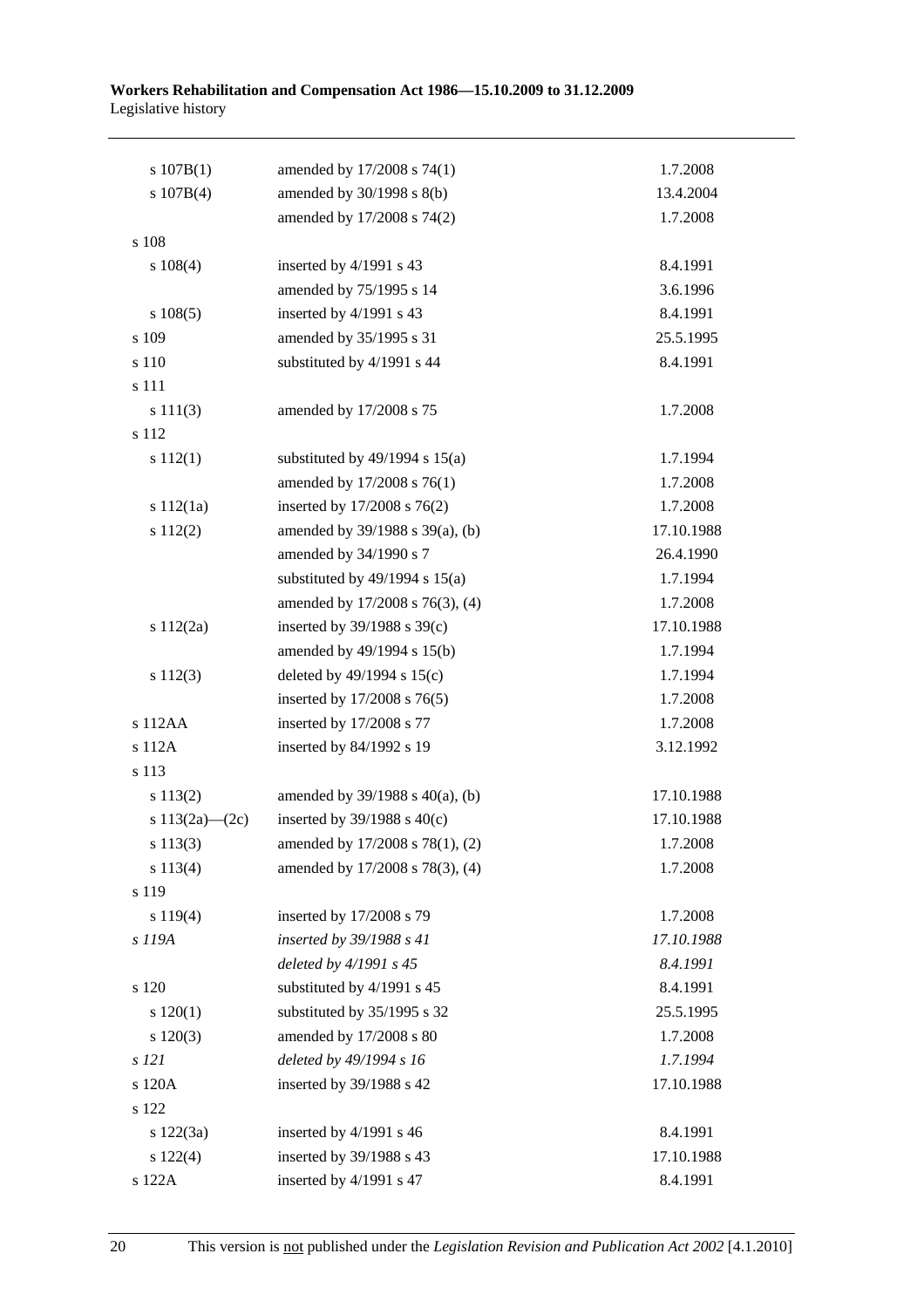|                                            | substituted by $34/1996$ s 4 (Sch cl 45)                              | 3.2.1997   |
|--------------------------------------------|-----------------------------------------------------------------------|------------|
| s 123                                      | deleted by 49/1994 s 17                                               | 1.7.1994   |
| s 123A                                     | inserted by 4/1991 s 48                                               | 8.4.1991   |
|                                            | amended by 75/1995 s 15                                               | 3.6.1996   |
| s 123B                                     | inserted by 17/2008 s 81                                              | 1.7.2008   |
| s 124                                      |                                                                       |            |
| s 124(1)                                   | s 124 redesignated as s 124(1) by 39/1988 s 44                        | 17.10.1988 |
| s 124(2)                                   | inserted by 39/1988 s 44                                              | 17.10.1988 |
| $s$ 125                                    | omitted under Legislation Revision and<br><b>Publication Act 2002</b> | 24.11.2003 |
| Sch 1                                      |                                                                       |            |
| cl <sub>2</sub>                            |                                                                       |            |
| cl $2(3)$                                  | amended by $39/1988$ s $45(a)$                                        | 17.10.1988 |
| cl $2(4)$ — $(7)$                          | inserted by $39/1988$ s $45(b)$                                       | 17.10.1988 |
| cl $2(8)$                                  | inserted by $39/1988$ s $45(b)$                                       | 17.10.1988 |
|                                            | amended by 75/1995 s 16(a) as substituted by<br>$21/1996$ s 6(a)      | 3.6.1996   |
| cl $2(9)$ and $(10)$                       | inserted by $39/1988$ s $45(b)$                                       | 17.10.1988 |
|                                            | amended by 75/1995 s 16(b) as substituted by<br>$21/1996$ s 6(a)      | 3.6.1996   |
| cl $2(11)$                                 | inserted by $39/1988$ s $45(b)$                                       | 17.10.1988 |
| cl <sub>4</sub>                            | substituted by 97/1988 s 7                                            | 15.12.1988 |
| cl $4(3)$                                  | amended by $41/2005$ Sch 1 (cl $6(1)$ )                               | 15.8.2005  |
| cl $4(4)$                                  | amended by 69/1992 s 32                                               | 10.12.1992 |
| cl $4(8)$                                  | (b) deleted by $41/2005$ Sch 1 (cl $6(2)$ )                           | 15.8.2005  |
| cl <sub>5</sub>                            | substituted by 2/1996 s 3                                             | 14.3.1996  |
| cll 5A-5C                                  | inserted by 2/1996 s 3                                                | 14.3.1996  |
| cl <sub>5D</sub>                           | inserted by 43/2006 s 228                                             | 1.6.2007   |
| $cl$ 5E                                    | inserted by 17/2008 s 82                                              | 1.7.2008   |
| Sch 2                                      | heading substituted by 44/2003 s 3(1) (Sch 1)                         | 24.11.2003 |
| Sch 3 before<br>substitution by 17/2008    | amended by 97/1992 r 3                                                | 18.6.1992  |
|                                            | substituted by 84/1992 s 20                                           | 10.12.1992 |
| table                                      | amended by 212/1992 r 4                                               | 10.12.1992 |
|                                            | amended by 35/1995 s 33                                               | 25.5.1995  |
| $cl$ 2                                     | amended by $49/1994 s 18(a)$                                          | 1.7.1994   |
| cl4                                        | amended by 49/1994 s 18(b)                                            | 1.7.1994   |
| Sch <sub>3</sub>                           | substituted by 17/2008 s 83                                           | 1.4.2009   |
| Sch 3A                                     | inserted by 17/2008 s 83                                              | 1.4.2009   |
| Sch 4 before deletion by<br><i>41/2005</i> | inserted by $97/1988 s 8$                                             | 15.12.1988 |
| cl1                                        |                                                                       |            |
| $cl$ $I(2)$                                | amended by $1/1993$ s $64$                                            | 1.7.1993   |
|                                            | amended by $49/1994 s 19(a)$                                          | 1.7.1994   |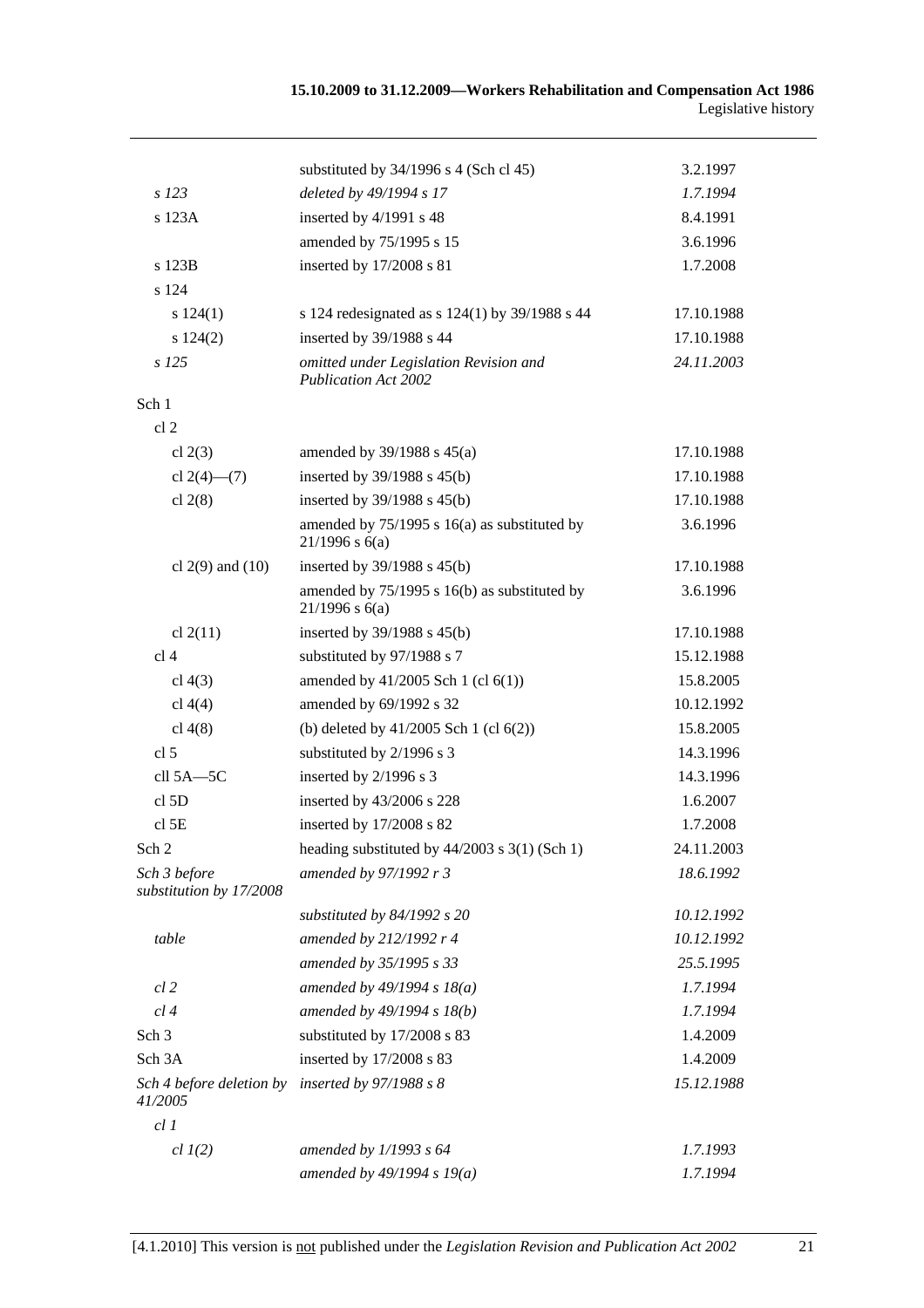| (b) deleted by $49/1994 s 19(a)$  | 1.7.1994  |
|-----------------------------------|-----------|
| inserted by $49/1994 s 19(b)$     | 1.7.1994  |
|                                   |           |
| amended by $84/1992 s 21(a)$      | 3.12.1992 |
| inserted by $84/1992$ s $21(b)$   | 3.12.1992 |
| deleted by $41/2005$ Sch 1 (cl 7) | 15.8.2005 |
| inserted by 23/2006 s 11          | 1.1.2007  |
|                                   |           |

# **Transitional etc provisions associated with Act or amendments**

# *Workers Rehabilitation and Compensation Act Amendment Act 1990*

# **8—Transitional provision**

- (1) The amendment effected to the principal Act by section 3 of this Act does not affect—
	- (a) the rights of the respondent in Supreme Court Action No. 998 of 1989; or
	- (b) the rights of any claimant whose claim is determined before the commencement of this Act; or
	- (c) the rights of any other claimant who, as at the commencement of this Act, is a party to proceedings before a Review Officer.
- (2) Where a claim for compensation made before the commencement of this Act is rejected after the commencement of this Act on account of the enactment of section 3 of this Act, the claimant is entitled to be reimbursed by the Corporation for reasonable costs reasonably incurred by the claimant in making the claim.

# *Workers Rehabilitation and Compensation (Miscellaneous Provisions) Amendment Act 1991*

# **49—Transitional provision**

- (1) The amendments effected by this Act to those provisions of the principal Act that relate to weekly payments of compensation apply as from the commencement of this Act to persons whose entitlements to weekly payments arose before or after the commencement of this Act.
- (2) Where a worker became entitled to weekly payments before the commencement of this Act, the Corporation or an exempt employer may assess or reassess the amount of the weekly payments as from the commencement of this Act on the basis of the provisions of the principal Act as amended by this Act.
- (3) Where such a reassessment is made, it cannot give rise to a right to repayment of any amount paid on the basis of a former assessment.

## *Workers Rehabilitation and Compensation (Miscellaneous) Amendment Act 1992*

## **22—Application of amendments**

- (1) Subject to this section, the amendments affecting entitlement to, or quantum of, compensation for disabilities apply in relation to—
	- (a) a disability occurring on or after the commencement of this Act; or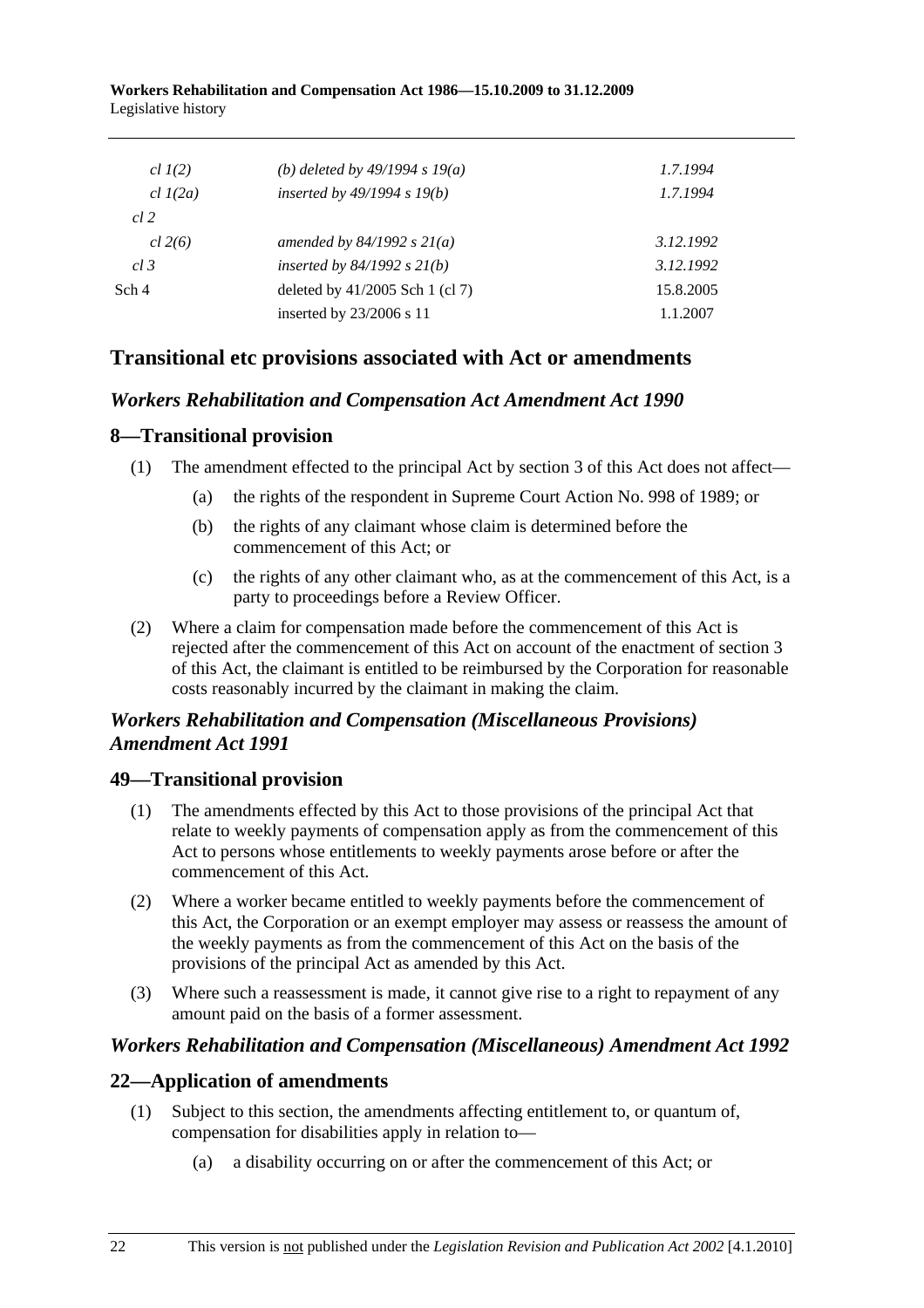- (b) a disability occurring before the commencement of this Act in relation to which—
	- (i) no claim for compensation had been made under the principal Act as at the commencement of this Act; or
	- (ii) a claim for compensation had been made under the principal Act but the claim had not been determined by the Corporation or the exempt employer.
- (2) The amendments made by section 3, 5, 6, 10 and 11 apply whether the entitlement to compensation arose before or after the commencement of this Act.
- (3) The amendments made by section 4 have no retrospective effect.
- (4) A liability at common law for non-economic loss or solatium that arose before the commencement of this Act is not extinguished, on the commencement of this Act, by the amendments to section 54 of the principal Act, but, if an action is not commenced in a court to enforce the liability before the date falling 12 months after the cause of action arose or six months after the commencement of this Act (whichever is the later), the liability is then extinguished.
- (5) The period prescribed by subsection (4) cannot be extended.

### *Workers Rehabilitation and Compensation (Declaration of Validity) Act 1993*

### **2—Declaration of validity and textual authenticity**

- (1) The *Workers Rehabilitation and Compensation (Miscellaneous) Amendment Act 1992* (No. 84 of 1992) is declared to be, and since the date of its assent to have been, an Act of the Parliament.
- (2) The text of the Act as certified by the Clerk and the Deputy Speaker of the House of Assembly is the authentic text of the Act.

#### *Statutes Amendment (Chief Inspector) Act 1993*

#### **65—Existing appointments**

This Act does not affect the appointment of any person as an inspector before the commencement of this Act (other than as a Chief Inspector).

## *Workers Rehabilitation and Compensation (Review Authorities) Amendment Act 1993*

### **16—Transitional provision**

- (1) Regulation 162 of 1992 (relating to agencies and instrumentalities of the Crown) will be taken to have come into operation at 4 p.m. on 30 September 1987.
- (2) Proceedings before a Review Officer under the principal Act immediately before the commencement of this provision may, subject to such directions as the Chief Review Officer thinks fit, be continued under the principal Act as amended by this Act.
- (3) Proceedings before the Tribunal under the principal Act immediately before the commencement of this provision will, subject to such directions as the President of the Tribunal thinks fit, continue before the Tribunal as if this Act had not been enacted.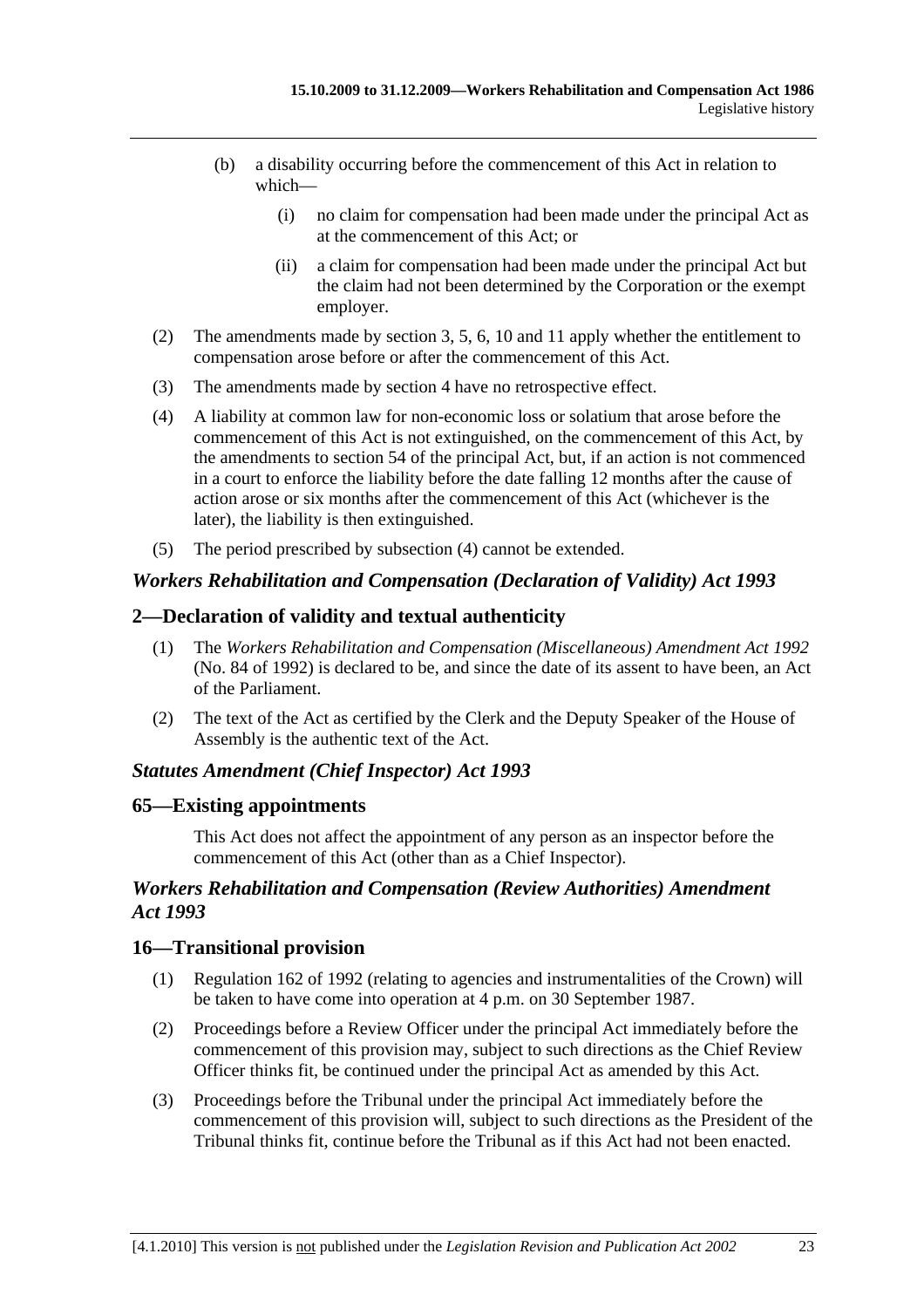- (4) A person who was, immediately before the commencement of this provision, a Review Officer under the principal Act will, subject to this Act, continue in office as a Review Officer under the principal Act as amended by this Act without interruption of his or her continuity of service and without prejudice to existing or accruing rights in respect of employment.
- (5) A person to whom subsection (4) applies will be taken to have been appointed, as from the commencement of this provision, for the balance of any term of office that applied before the commencement of this provision, or for a period of five years, whichever is the lesser.
- (6) The Governor may, by instrument in writing, vary any condition of employment that would otherwise apply to a person under subsection (4) (and any such instrument will have effect according to its terms).
- (7) Proceedings cannot be instituted before a Review Officer after the commencement of section 3 of this Act in respect of any decision of the Corporation under section 32(4) of the principal Act before that commencement.

## *Workers Rehabilitation and Compensation (Administration) Amendment Act 1994*

## **20—Application of amendments**

- (1) The amendments made by this Act to the principal Act apply in relation to disabilities occurring on or after the commencement of this Act.
- (2) However—
	- (a) the amendments made by sections 8, 9 and 10 of this Act apply both prospectively and retrospectively; and
	- (b) the amendments made by section 18 apply to any claim for compensation for hearing loss made on or after 23 March 1994; and
	- (c) the amendment made by section 11 applies as from 24 February 1994.

# *Workers Rehabilitation and Compensation (Miscellaneous Provisions) Amendment Act 1995, s 34 (as amended by Workers Rehabilitation and Compensation (Miscellaneous) Amendment Act 1995, s 9)*

## **34—Transitional provisions**

- (1) This Act applies to disabilities arising from traumas occurring before the commencement of this Act (*old disabilities*) and disabilities arising from traumas occurring after the commencement of this Act (*new disabilities*) subject to the following qualifications—
	- (a) the amendments made by this Act do not affect—
		- (i) the principles on which weekly payments for a period of incapacity falling before the commencement of this Act are assessed; or
		- (ii) compensation for non-economic loss relating to loss or impairment of the capacity to engage in sexual intercourse if an application or request for such compensation had been made before 12 April 1995; and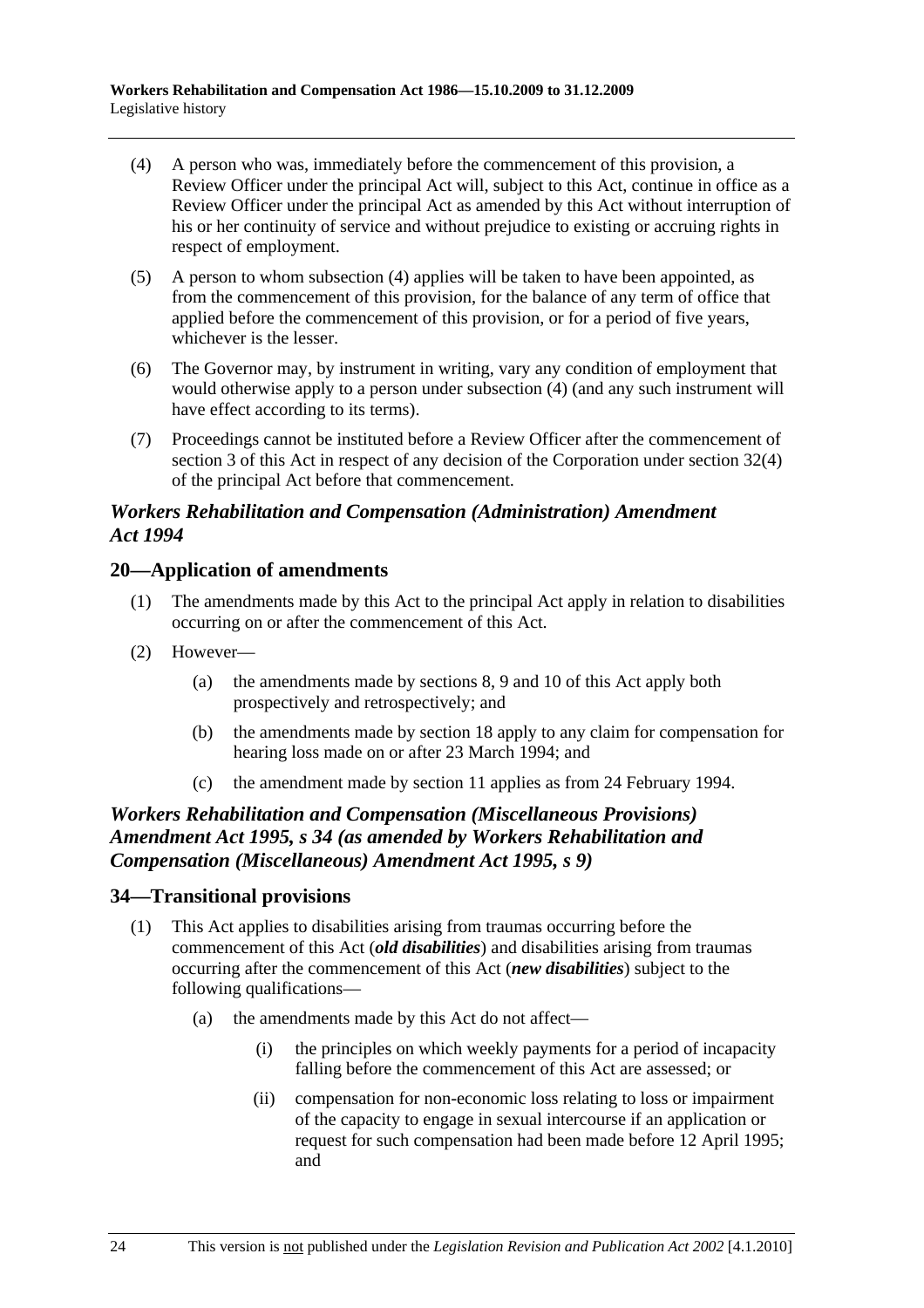- (b) section 58B of the principal Act, as enacted by this Act, applies whether the worker has an old or a new disability.
- (2) A scale of charges in force under section 32 of the principal Act immediately before the commencement of section 9 of this Act remains in force until superseded by a regulation fixing a scale of charges.
- (3) Until a regulation is made for the purposes of section  $67(1)(b)$  of the principal Act (as substituted by this Act), the claims that are to be disregarded under that paragraph are claims for secondary and unrepresentative disabilities.

## *Workers Rehabilitation and Compensation (Miscellaneous) Amendment Act 1995*

## **3—Insertion of section 38A**

- (2) A discontinuance or reduction of weekly payments made under the principal Act before the commencement of this section cannot be challenged on the ground that there was no antecedent review of the worker's entitlement if the discontinuance or reduction could, assuming that section 38A had then been in force, have been validly made under that section.
- (3) Subsection (2) does not affect rights of the respondent arising under the judgment of the Supreme Court in Mitsubishi Motors Australia Ltd and WorkCover v Frank Sosa (No. S5084).

# *Workers Rehabilitation and Compensation (Dispute Resolution) Amendment Act 1995, s 17 (as amended by Workers Rehabilitation and Compensation (Dispute Resolution) Amendment Act 1996, s 6(b))*

## **17—Transitional provisions**

- (1) A Deputy President of the Workers Compensation Appeal Tribunal appointed under the principal Act and in office immediately before the commencement of this Act continues in office subject to the principal Act as amended by this Act (the *new legislation*) as a Deputy President of the Workers Compensation Tribunal as if the new legislation had been in force when the appointment was made and the appointment had been made to that office under the new legislation.
- (2) The Registrar and other staff of the Workers Compensation Appeal Tribunal in office immediately before the commencement of this Act continue in office subject to the relevant conditions of appointment in corresponding positions on the staff of the Workers Compensation Tribunal.
- (3) Staff of the WorkCover Corporation of South Australia who—
	- (a) were employed immediately before the commencement of this Act in work related to the system of review and appeal then existing under the principal Act; and
	- (b) are designated by the Governor by notice in the Gazette as staff to whom this section applies,

become as from a date stated in the notice staff of the Workers Compensation Tribunal without loss of salary or status, or prejudice to existing or accruing rights in respect of employment.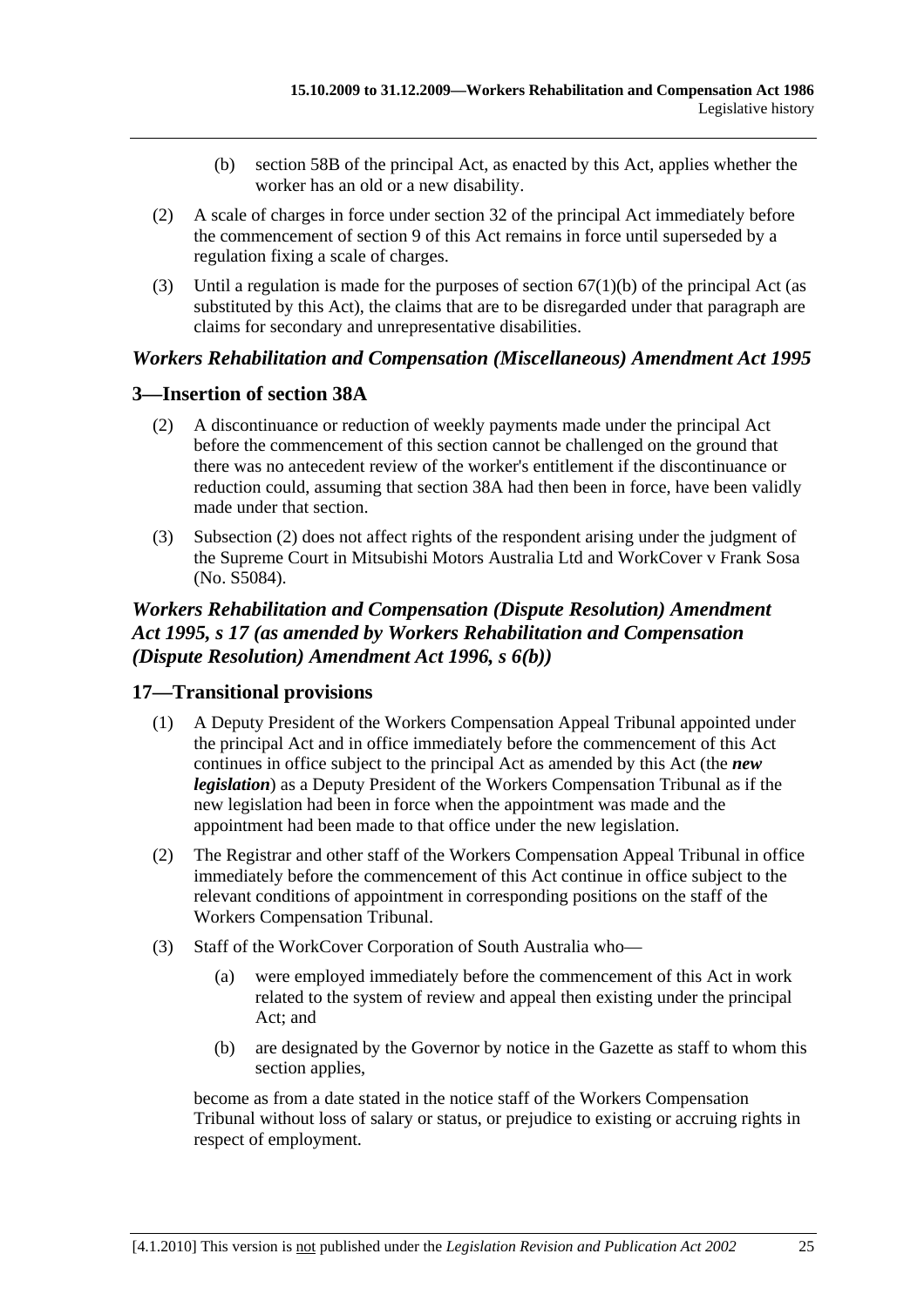- (4) The new legislation applies to reviewable decisions made under the principal Act before or after the commencement of this Act, but if proceedings were commenced before the commencement of this Act in relation to a reviewable decision—
	- (a) the proceedings may only be continued and completed under the principal Act as in force before the commencement of this Act; and
	- (b) new proceedings cannot be commenced under the new legislation in relation to the same decision.
- (5) The President may make rules, or give directions, governing practice, procedure or evidence in relation to proceedings that continue under subsection (4).
- (7) A person who was a Review Officer immediately before the commencement of this Act continues in office, subject to the person's conditions of appointment, for the remainder of the term of appointment as a member of the Tribunal's staff without prejudice to remuneration or existing or accruing rights to leave.
- (8) The President may assign a person who continues in office under subsection (7) to carry out duties as a conciliation and arbitration officer or in some other capacity on the Tribunal's staff (or as a conciliation and arbitration officer and in one or more other capacities), but the person continues as a Review Officer for the purpose of continuing and completing proceedings under subsection (4).
- (9) A person who continues as a Review Officer under this section is subject to administrative control and direction by the President.

## *Statutes Amendment and Repeal (Common Expiation Scheme) Act 1996*

## **5—Transitional provision**

An Act repealed or amended by this Act will continue to apply (as in force immediately prior to the repeal or amendment coming into operation) to an expiation notice issued under the repealed or amended Act.

## *Workers Rehabilitation and Compensation (Self Managed Employer Scheme) Amendment Act 1998*

#### **8—Sunset provision**

On the expiration of 4 years from the commencement of this Act—

- (a) the amendments made by this Act (other than by section 6) are cancelled and the text of the Acts amended by this Act is restored to the form in which that statutory text would have existed if this Act had not been passed; and
- (b) section 107B of the *Workers Rehabilitation and Compensation Act 1986* (as inserted by section 6 of this Act) is amended by striking out from subsection (4) ", a self managed employer or the claims manager for a group of self managed employers".

# *Workers Rehabilitation and Compensation (Territorial Application of Act) Amendment Act 2006, Sch 1—Transitional provisions*

# **1—Interpretation**

In this Schedule—

*amendments* means amendments made to the principal Act by this Act: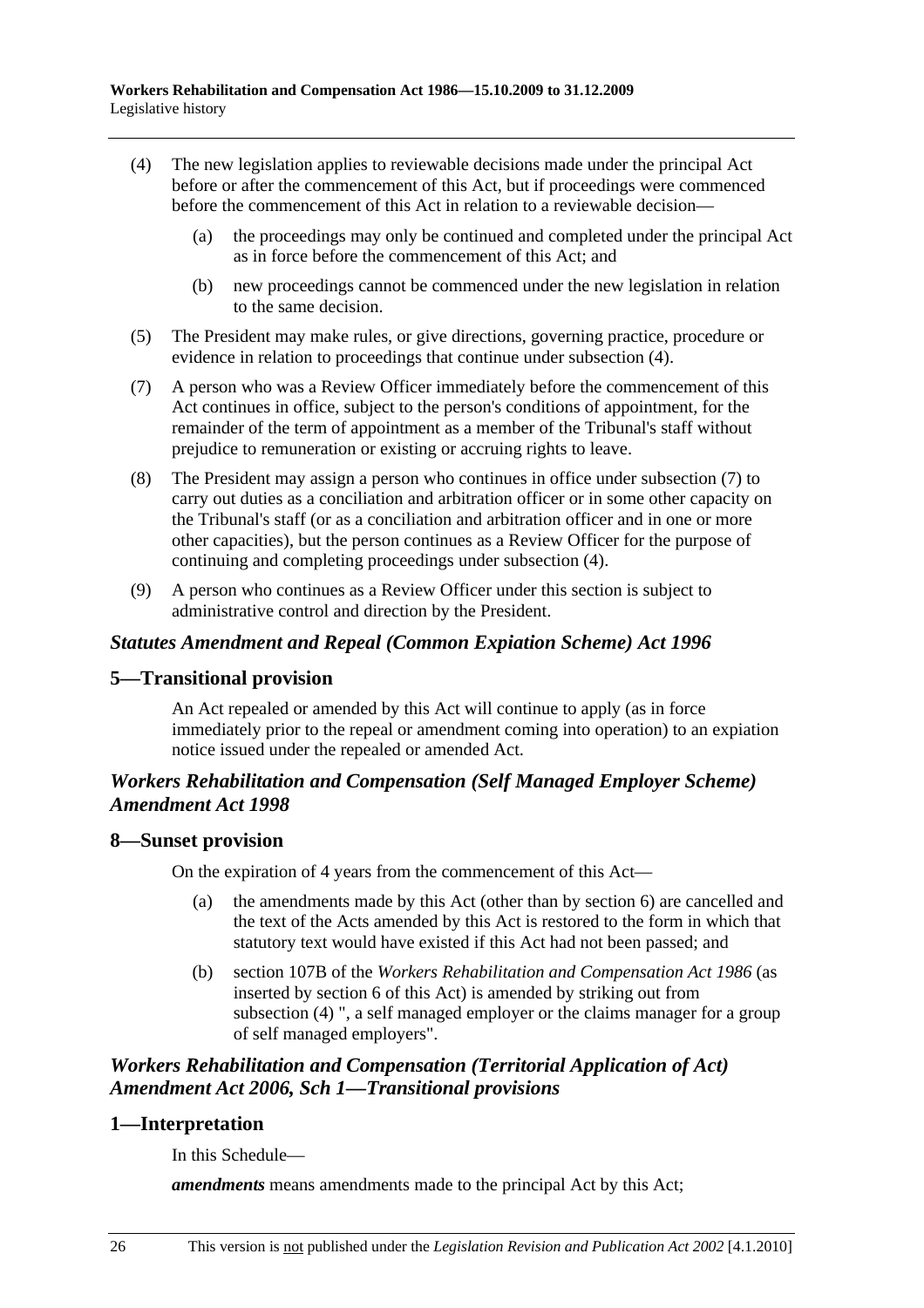*commencement day* means the day on which this Schedule comes into operation;

*principal Act* means the *Workers Rehabilitation and Compensation Act 1986*,

and other terms used have meanings consistent with the meanings they have in the principal Act.

### **2—Application of amendments**

The amendments do not apply in respect of a disability that occurred before the commencement day except to the extent prescribed by this Schedule.

### **3—Cases where disabilities occur before and after commencement of this Act**

- (1) If the death of a worker results from both a disability that occurred before the commencement day and a disability that occurred on or after that day, the worker is, for the purposes of the application of the amendments to and in respect of the death of the worker, to be treated as having died as a result of the disability that occurred on or after that day.
- (2) If a period of incapacity for work resulted both from a disability that occurred before the commencement day and a disability that occurred on or after that day, the incapacity is, for the purposes of the application of the amendments to and in respect of that incapacity for work, to be treated as having resulted from a disability that occurred on or after that day.
- (3) Subclauses (1) and (2) do not affect any apportionment of liability or responsibility under the principal Act in a case where 1 or more of the disabilities occurred before the commencement day and 1 or more occurred on or after that day (but any such apportionment will only apply to the extent that a disability was compensable under the principal Act before the commencement day).

## **4—Claims made before the commencement of this Act**

- $(1)$  If—
	- (a) a person suffered a disability before the commencement day; and
	- (b) a claim for compensation in respect of the disability (the *original claim*) was made under the principal Act but rejected (by notice in writing under the principal Act) on account of the operation of section 6 of the principal Act as in force at the time of the occurrence of the disability; and
	- (c) the original claim would have given rise to—
		- (i) an entitlement to compensation in the form of weekly payments under section 35 or 44 of the principal Act; or
		- (ii) an entitlement in the form of a funeral benefit under section  $44(1)(a)$ of the principal Act; or
		- (iii) an entitlement to compensation in the form of a lump sum under section  $44(1)(b)(i)$  of the principal Act,

had the amendments been in force at the time of the occurrence of the disability; and

(d) the disability was not (and is not) compensable under a corresponding law,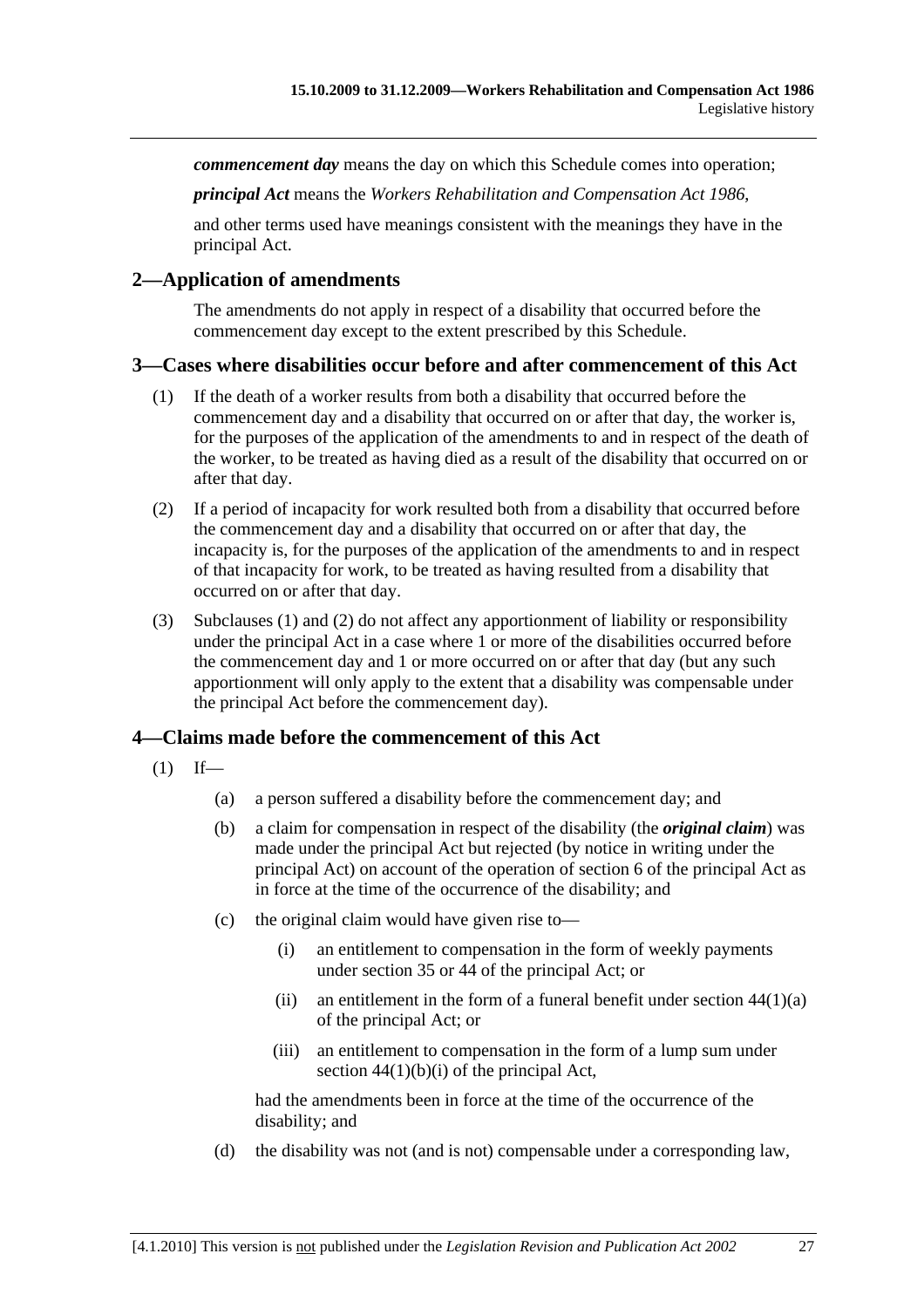then the person who made the original claim will, on application to the Corporation made within 6 months after the commencement of this clause, be entitled to any relevant benefit under subclause (2).

- (2) A benefit under this subclause is any of the following (depending on what is relevant in the circumstances of the particular case):
	- $(a)$ 
		- (i) if the original claim was in respect of a disability that resulted in an incapacity for work—a payment of compensation represented by weekly payments for a period not exceeding 12 months of incapacity for work, based on—
			- (A) the extent and duration of the incapacity for work; and
			- (B) the worker's notional weekly earnings at the time of the incapacity (adjusted in accordance with any provision made by the regulations); and
			- (C) any other factor that would otherwise apply under section 35 of the principal Act that is applied by regulations made for the purposes of this subparagraph (modified in any manner prescribed by the regulations);
		- (ii) if the original claim was in respect of a disability that resulted in the death of a worker—a payment of compensation represented by weekly payments for a period not exceeding 12 months for loss of support, based on—
			- (A) the relationship between the worker and the claimant (as would apply under section 44 of the principal Act); and
			- (B) the worker's notional weekly earnings at the time of death (adjusted in accordance with any provision made by the regulations); and
			- (C) any other factor that would otherwise apply under section 44 of the principal Act that is applied by regulations made for the purposes of this subparagraph (modified in any manner prescribed by the regulations);
	- (b) compensation for any costs of a kind described in section 32(2) of the principal Act incurred by a worker in consequence of having suffered a relevant disability;
	- (c) compensation in the form of a funeral benefit under section  $44(1)(a)$  of the principal Act (as determined at the time of death of the worker and adjusted in accordance with any provision made by the regulations);
	- (d) compensation in the form of a lump sum under section  $44(1)(b)(i)$  of the principal Act (as determined at the time of death of the worker and adjusted in accordance with any provision made by the regulations).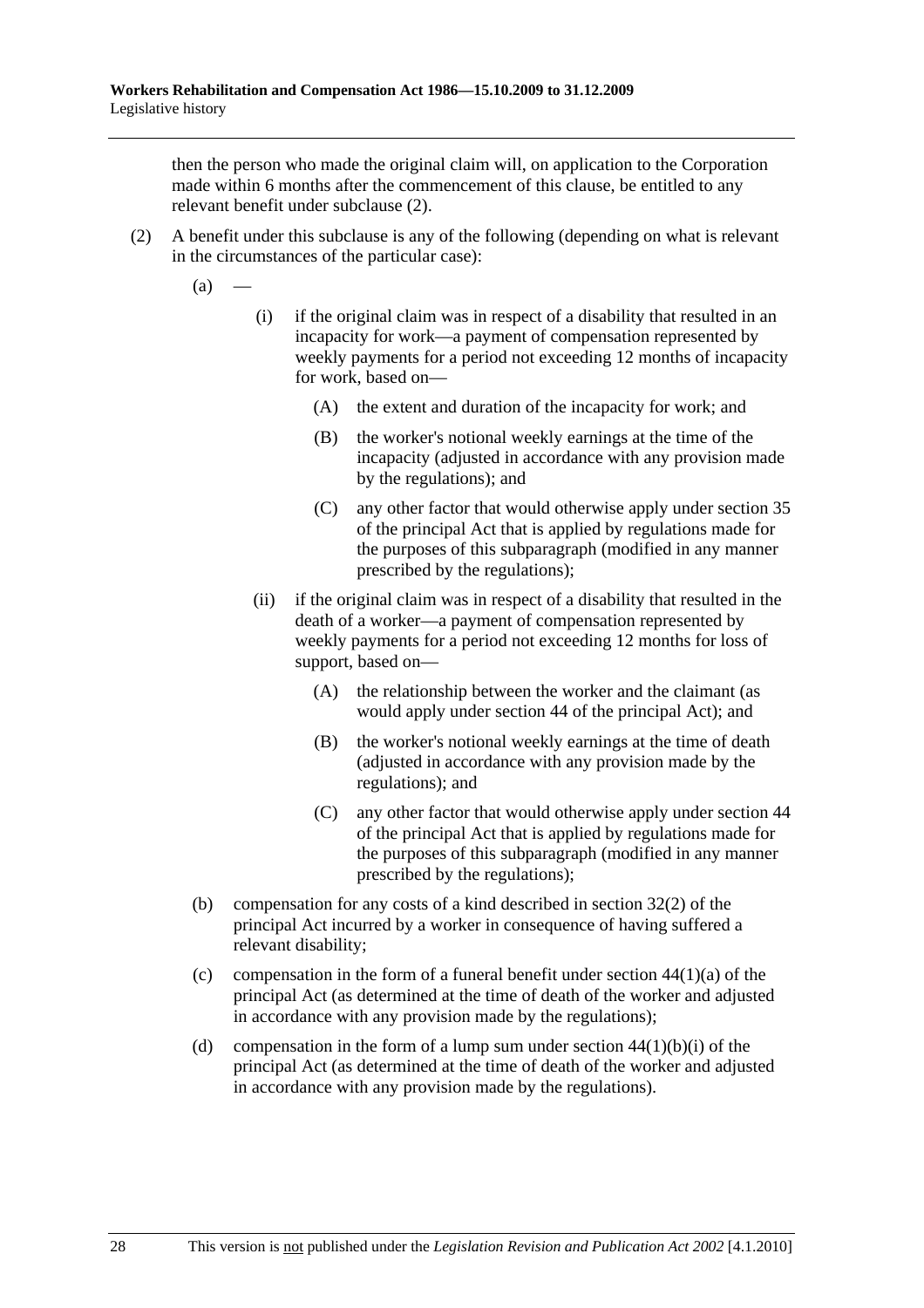- (3) The Corporation may, pursuant to an agreement between the person who has an entitlement under this clause and the Corporation, make any payment with respect to that entitlement—
	- (a) in instalments (with each instalment being an amount fixed under the agreement); or
	- (b) in a lump sum (representing the total amount of the entitlement adjusted to take into account any factor prescribed by the regulations).
- (4) The Corporation may, in connection with an application under this clause, require a person seeking a payment to provide any information that the Corporation thinks fit.
- (5) The Corporation may delay making a payment on an application under this clause until any information required under subclause (4) has been provided.

## **5—Ex gratia payments**

- (1) In addition to a preceding clause, the Corporation has an absolute discretion to make an *ex gratia* payment (of an amount determined by the Corporation) to a person in connection with the enactment of this Act if—
	- $(a)$ 
		- (i) the person did not make a claim under the principal Act in respect of a disability suffered before the commencement of this Act and, if he or she has made such a claim, the claim would have been rejected on account of the operation of section 6 of the principal Act as in force at the time of the occurrence of the disability; or
		- (ii) the person did make a claim under the principal Act in respect of a compensable disability suffered before the commencement of this Act but the claim did not (or does not) give rise to an entitlement under the principal Act on account of the operation of section 6 of the principal Act as in force at the time of the occurrence of the disability; and
	- (b) the Corporation is satisfied—
		- (i) that the person would have had an entitlement to compensation under the principal Act had the amendments been in force at the time of the occurrence of the disability; and
		- (ii) that the disability was not (and is not) compensable under a corresponding law; and
		- (iii) that the person suffered substantial hardship on account of the disability; and
		- (iv) taking into account any other matter as the Corporation thinks fit, that it is appropriate in the circumstances of the particular case that an *ex gratia* payment be made.
- (2) A person seeking an *ex gratia* payment under this clause must make an application to the Corporation, in a manner and form determined by the Corporation, within the period prescribed by the regulations.
- (3) The Corporation may, in connection with an application under this clause, require a person seeking a payment to provide any information that the Corporation thinks fit.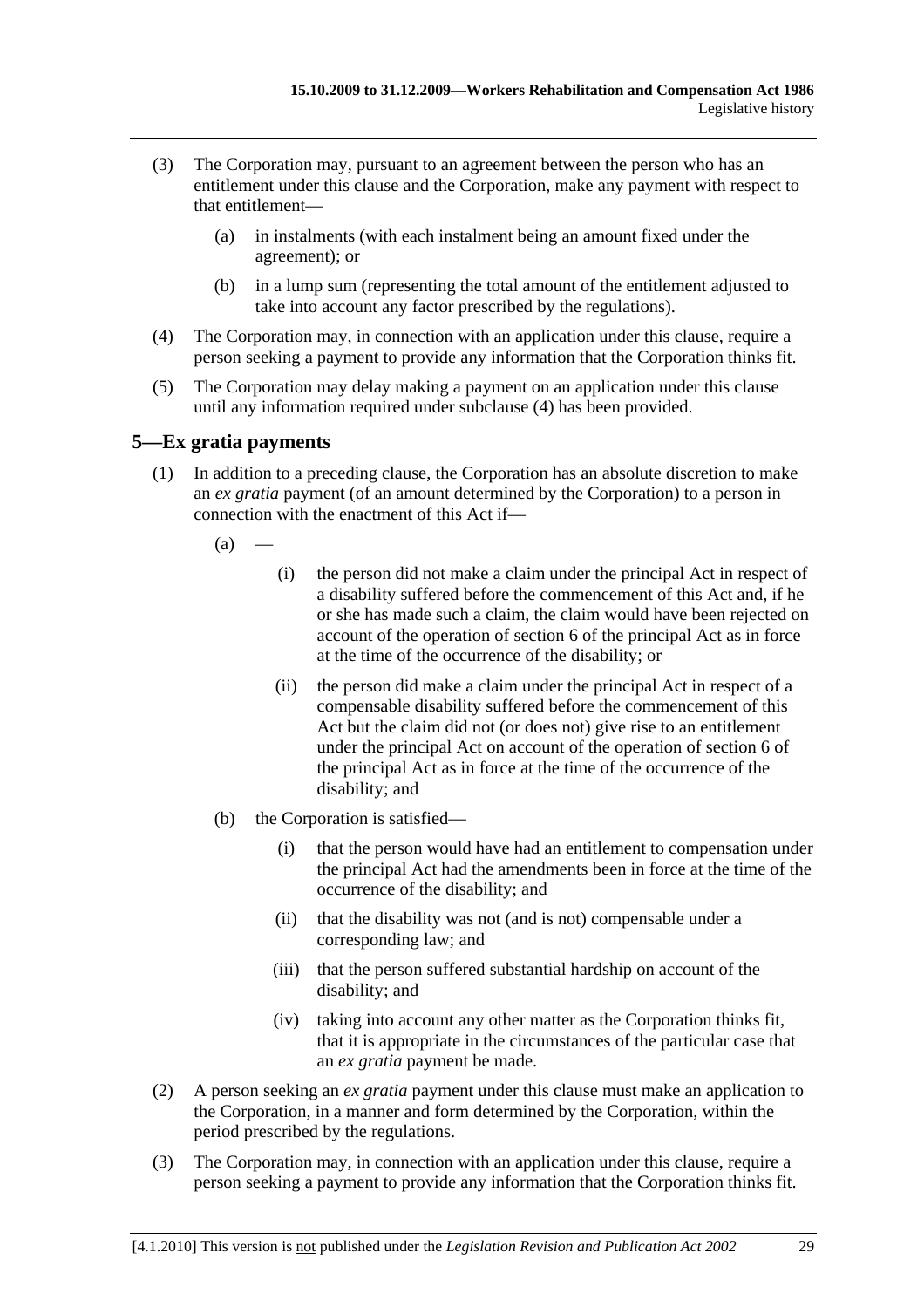- (4) The Corporation may delay making a determination on an application under this clause—
	- (a) until any period that applies under subclause (2) has expired; or
	- (b) until any information required under subclause (3) has been provided.
- (5) The making of a payment under this clause will not affect any entitlement that a person may have with respect to another disability under the principal Act (and will not be taken into account for the purposes of any claim under the principal Act).
- (6) The Corporation may make a payment under this clause on such conditions as the Corporation thinks fit (and a person who contravenes or fails to comply with a condition may be required to repay any amount that has been paid by the Corporation (and any such amount will be recoverable as a debt)).
- (7) A decision of the Corporation to make, or not to make, an *ex gratia* payment, or the amount of an *ex gratia* payment, under this clause is final and cannot be subject to review by a court or tribunal in any respect.

### **6—Related matters**

- (1) Any payment under clause 4 or 5 will be taken from the Compensation Fund (and the Corporation is authorised by force of this clause to apply the relevant amount from the Compensation Fund).
- (2) The Corporation is not entitled to recover the amount of any payment made under clause 4 or 5 from a person who was the employer of the relevant worker at the time of the occurrence of the disability (including in a case where the employer was an exempt employer).
- (3) The Governor may make such regulations as are contemplated by this Schedule, or as are necessary or expedient for the purposes of this Schedule.

## *Workers Rehabilitation and Compensation (Scheme Review) Amendment Act 2008, Sch 1—Transitional provisions*

#### **1—Interpretation**

(1) In this Schedule—

*principal Act* means the *Workers Rehabilitation and Compensation Act 1986*;

*relevant day* means a day appointed by proclamation as the relevant day for the purposes of the provision in which the term is used;

*self-insured employer* includes an exempt employer (being the term previously used under the principal Act).

 (2) In this Schedule, terms used have meanings consistent with the meanings they have in the principal Act.

#### **2—Average weekly earnings**

- (1) Subject to subclause (2), section 4 of the principal Act, as enacted by this Act, applies to claims for compensation made on or after the relevant day (whether the entitlement to compensation arose before or on or after the relevant day).
- (2) Subsection (11) of section 4 of the principal Act, as enacted by this Act, operates both prospectively and retrospectively.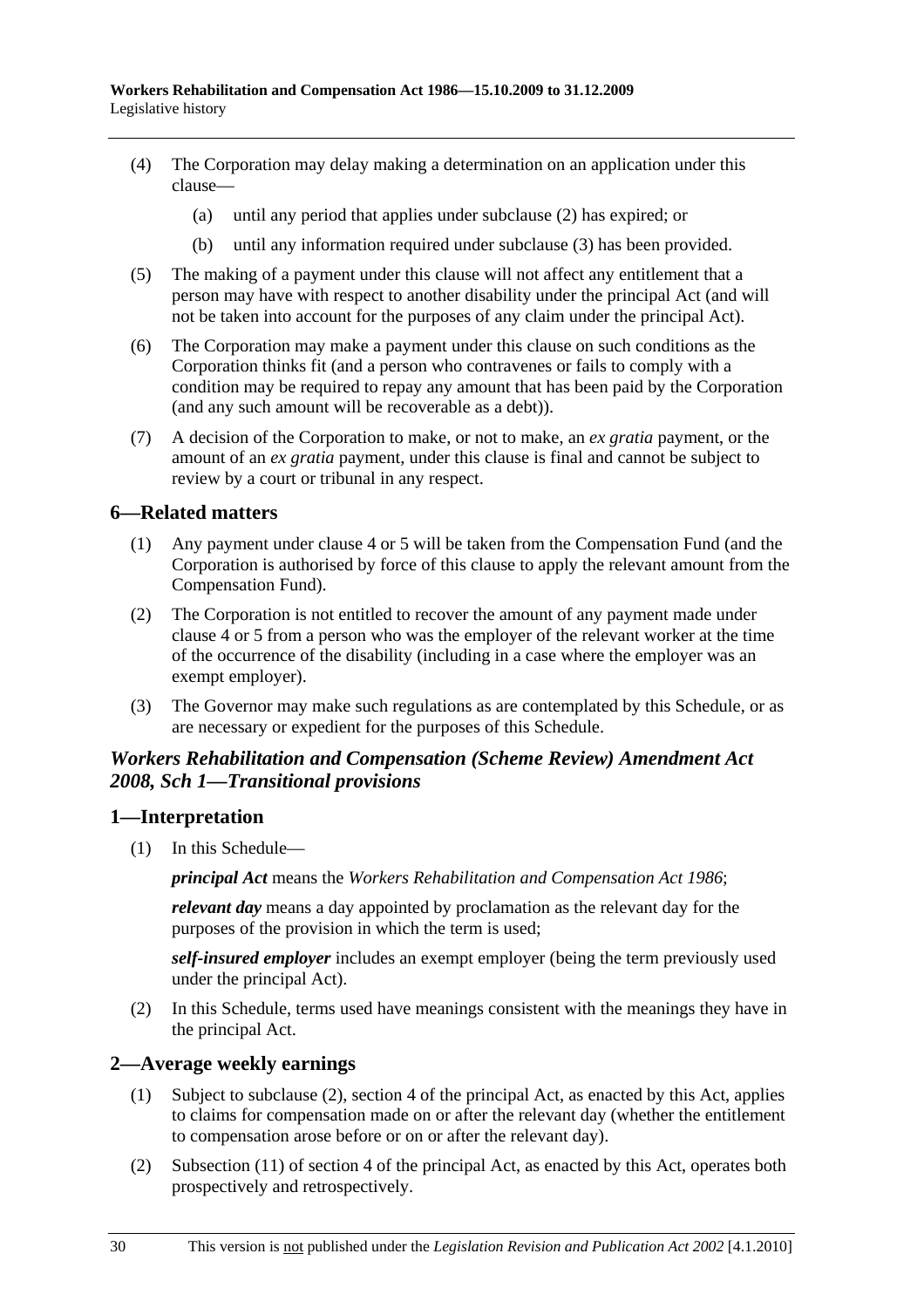## **3—Provisional acceptance of liability—medical expenses**

Section 32A of the principal Act, as enacted by this Act, extends to disabilities occurring before the enactment of that section.

## **4—Weekly payments**

- (1) Sections 35 to 35C (inclusive) of the principal Act, as enacted by this Act, (in this clause referred to as the *new provisions*) apply in relation to workers who suffer compensable disabilities on or after the relevant day.
- (2) In addition, the new provisions extend to entitlements to weekly payments of compensation in relation to compensable disabilities occurring before the relevant day—
	- (a) if a worker has, before the relevant day, reached or gone past the end of the first 2 years of incapacity referred to in section 35(2) of the principal Act, as in existence immediately before the substitution of section 35 under section 15 of this Act (in this clause referred to as the *old provision*) (and is still in receipt of weekly payments of compensation on the relevant day); or
	- (b) if a worker, on or after the relevant day, reaches the end of the first 2 years of incapacity referred to in the old provision (and is still in receipt of weekly payments of compensation at the end of that 2 year period).
- (3) To avoid doubt, in the circumstances of any particular case, the new provisions replace section 35 of the principal Act, as in existence immediately before the substitution of section 35 under section 15 of this Act, if or when a worker falls within a set of circumstances described in paragraph (a) or (b) of subclause (2).

## **5—Discontinuance of weekly payments**

- (1) Subject to subclause (2), the amendments made to section 36 of the principal Act by this Act extend to weekly payments commenced before the relevant day, or commenced on or after the relevant day, in relation to compensable disabilities occurring before the relevant day.
- (2) Subsections (4), (4a) and (5) of section 36 of the principal Act, as in existence immediately before the substitution of those subsections by section 16 of this Act, will continue to apply in relation to a decision that is the subject of a notice of dispute lodged under section 36(4) before the relevant day.

## **6—Adjustments due to change from original arrangements**

- (1) Section 37 of the principal Act, as enacted by this Act, extends to any determination of average weekly earnings (and, if relevant, notional weekly earnings) made before or on or after the relevant day in relation to compensable disabilities occurring before the relevant day.
- (2) However, the operation of subclause (1) in relation to a determination of average weekly earnings made before the relevant day cannot apply to the disadvantage of a worker by decreasing average weekly earnings (and, if relevant, notional weekly earnings).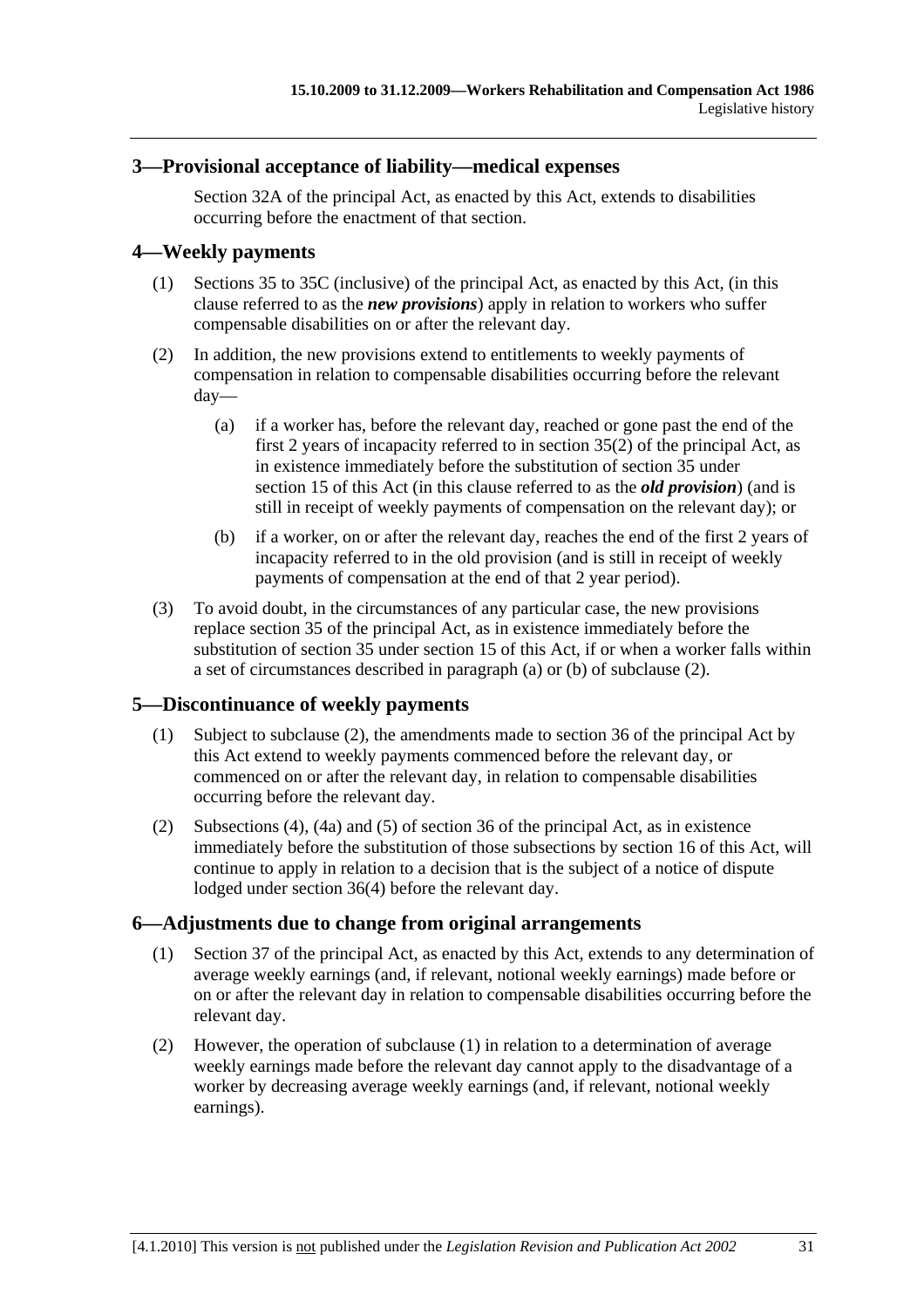### **7—Economic adjustments to weekly payments**

The amendments made to section 39 of the principal Act by this Act extend to weekly payments commenced before the relevant day, or commenced on or after the relevant day, in relation to compensable disabilities occurring before the relevant day.

### **8—Redemption of liabilities**

- (1) Subject to subclause (2), paragraph (e) of section 42(2) of the principal Act, as enacted by this Act, applies in relation to—
	- (a) any relevant liability arising from a compensable disability that occurs on or after the relevant day; and
	- (b) any relevant liability arising from a compensable disability that occurred within the period of 3 years immediately preceding the relevant day; and
	- (c) on or after the expiration of 1 year from the relevant day—any relevant liability arising from a compensable disability that occurred before the 3 year period referred to in paragraph (b).
- (2) Subclause (1)(b) or (c) does not apply where, in a particular case, the Corporation or a self-insured employer has provided a notification to the worker under section 42(4) of the principal Act before the relevant day.
- (3) In this clause—

*relevant liability* means a liability that is capable of redemption under section 42(1) of the principal Act.

#### **9—Loss of earning capacity—capital loss assessments**

Division 4B of Part 4 of the principal Act, as in existence immediately before the relevant day, will be taken to continue to apply with respect to any case where the Corporation or a self-insured employer has made any assessment (including an interim assessment) under section 42A of the principal Act before the relevant day.

## **10—Lump sum compensation**

Sections 43, 43A and 43B of the principal Act, as enacted by this Act, extend to any case where the Corporation or a self-insured employer (as the case requires) has not, before the relevant day, made a determination of the compensation payable in the particular case under section 43 of the principal Act, as in existence immediately before the substitution of that section under section 24 of this Act (in respect of a compensable disability occurring before the relevant day).

#### **11—Compensation payable on death—weekly payments**

The amendments made to section 44 of the principal Act by this Act apply to any claim for compensation made on or after the relevant day (whether the entitlement to compensation arose before or on or after the relevant day).

## **12—Compensation payable on death—lump sums**

Section 45A of the principal Act, as enacted by this Act, applies to claims for a lump sum payment of compensation on account of the death of a worker made on or after the relevant day (whether the entitlement to compensation arose before or on or after the relevant day).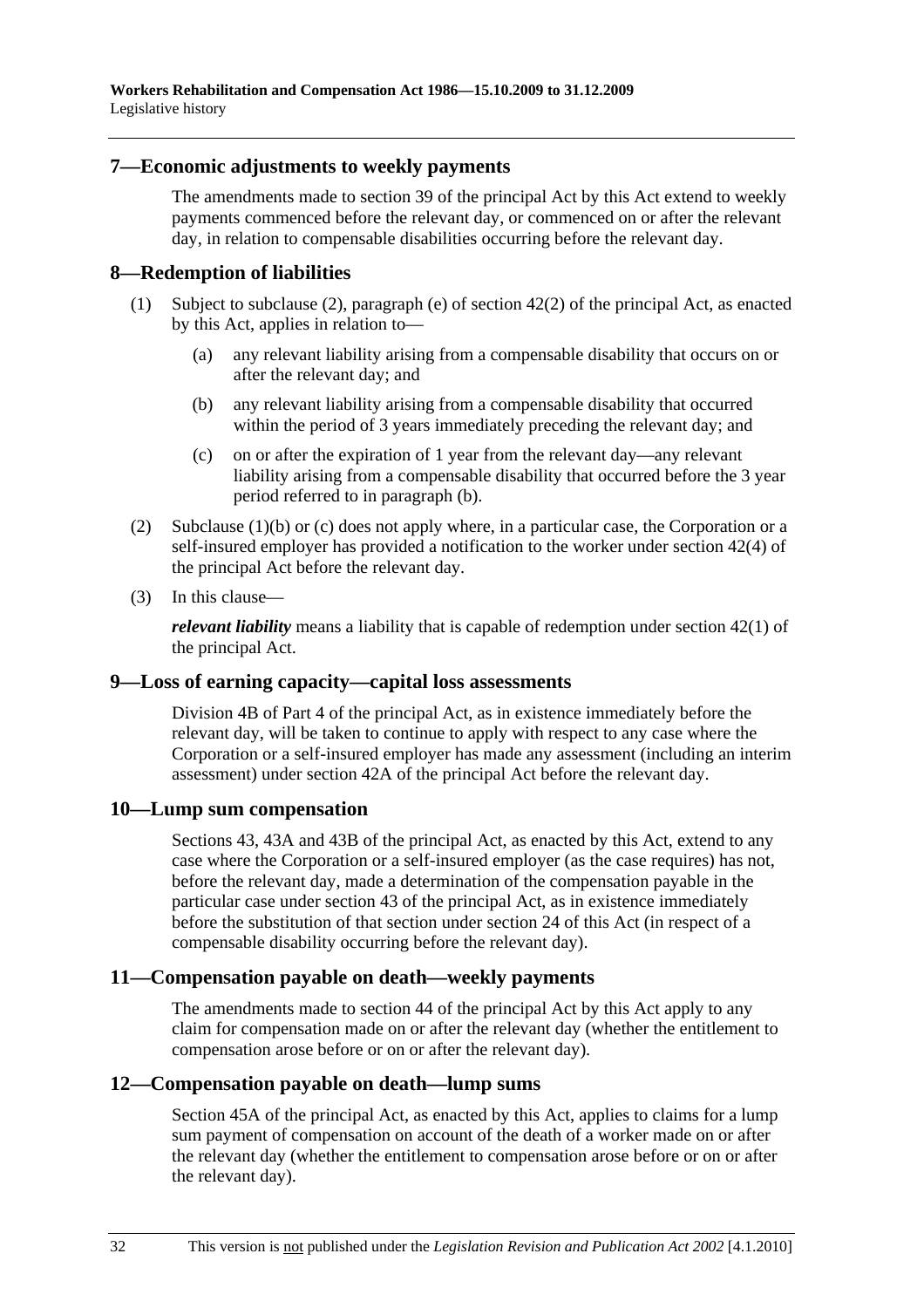# **13—Funeral benefit**

Section 45B of the principal Act, as enacted by this Act, applies to claims for a funeral benefit made on or after the relevant day (including in respect of a funeral occurring before the relevant day).

# **14—Counselling services**

Section 45C of the principal Act, as enacted by this Act—

- (a) applies to claims for compensation made under that section on or after the relevant day (whether the entitlement to compensation arose before or on or after the relevant day); and
- (b) extends to claims for compensation for counselling services made to the Corporation or a self-insured employer before the relevant day under section 44 of the principal Act if the Corporation or self-insured employer determines that it is reasonable to allow the claim to be incorporated into the operation of this clause.

# **15—Provisional payments**

- (1) Division 7A of Part 4 of the principal Act, as enacted by this Act, extends to cases involving disabilities occurring before the relevant day.
- (2) Subclause (1) does not apply in a case where the relevant worker has made a claim for compensation under Division 8 of Part 4 of the principal Act before the relevant day.

# **16—Medical panels**

A medical question may be referred to a Medical Panel under Part 6C of the principal Act, as enacted by this Act, even if the medical question relates to a claim made or proceedings commenced before that enactment.

## *Workers Rehabilitation and Compensation (Scheme Review) Amendment Act 2008, Sch 2—Review*

## **1—Review**

- (1) The Minister must, as soon as practicable after 31 December 2010, appoint an independent person to carry out a review concerning—
	- (a) the impact of this Act on workers who have suffered compensable disabilities and been affected by the operation of this Act; and
	- (b) the impact of this Act on levies paid by employers under Part 5 of the principal Act; and
	- (c) the impact of this Act on the sufficiency of the Compensation Fund to meet the liabilities of the WorkCover Corporation of South Australia under the principal Act; and
	- (d) such other matters as the Minister may determine.
- (2) The person appointed by the Minister under subclause (1) must present to the Minister a report on the outcome of the review no later than 4 months following his or her appointment.